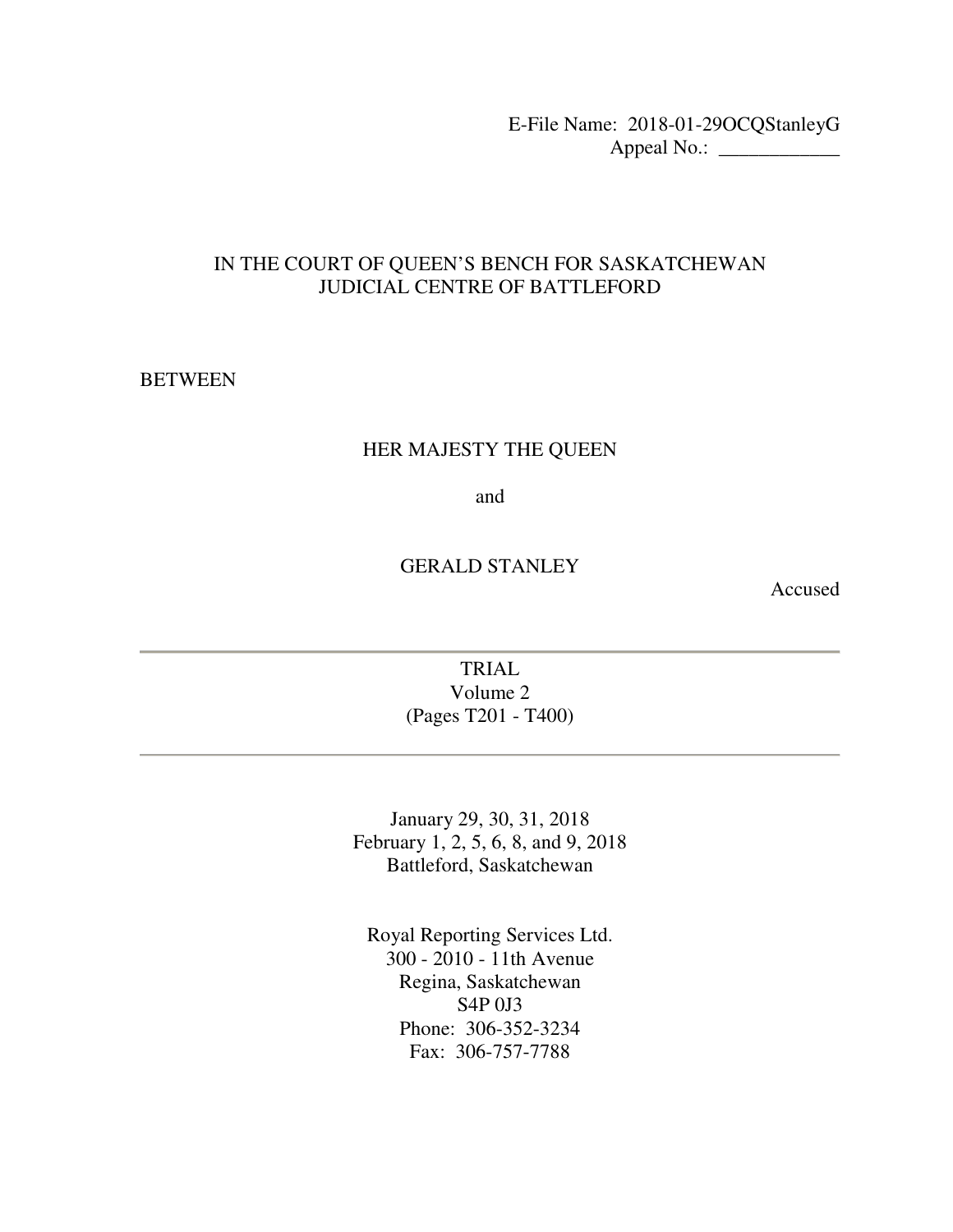| $\mathbf{1}$            | Proceedings taken in the Court of Queen's Bench, Battleford, Saskatchewan |                                                                 |                                                                                   |
|-------------------------|---------------------------------------------------------------------------|-----------------------------------------------------------------|-----------------------------------------------------------------------------------|
| $\overline{\mathbf{c}}$ |                                                                           |                                                                 |                                                                                   |
| $\overline{3}$          |                                                                           |                                                                 |                                                                                   |
| $\overline{4}$          |                                                                           | <b>January 30, 2018</b>                                         | <b>Afternoon Session</b>                                                          |
| 5                       |                                                                           |                                                                 |                                                                                   |
| 6                       |                                                                           | The Honourable Chief Justice                                    | The Court of Queen's Bench                                                        |
| 7                       |                                                                           | M. Popescul                                                     | for Saskatchewan                                                                  |
| 8                       |                                                                           |                                                                 |                                                                                   |
| 9                       |                                                                           | W. Burge, QC                                                    | For the Crown                                                                     |
| 10                      | C. Browne                                                                 |                                                                 | For the Crown                                                                     |
| 11                      | S. Spencer                                                                |                                                                 | For the Accused                                                                   |
| 12                      |                                                                           | D. Gillanders                                                   | For the Accused                                                                   |
| 13                      |                                                                           | K. Christopherson                                               | <b>Court Clerk</b>                                                                |
| 14                      |                                                                           |                                                                 |                                                                                   |
| 15                      |                                                                           |                                                                 |                                                                                   |
| 16<br>17                |                                                                           | <b>JENNIFER BARNES, Previously Sworn, Examined by Mr. Burge</b> |                                                                                   |
| 18                      | Q                                                                         | MR. BURGE:                                                      | Okay. Are there accumulations of blood                                            |
| 19                      |                                                                           |                                                                 | in the photographs that you observed that could have resulted in satellite stains |
| 20                      |                                                                           | that you see on this -- on this rifle?                          |                                                                                   |
| 21                      |                                                                           | A Yeah, in photograph -- if you'll flip to page 3 --            |                                                                                   |
| 22                      |                                                                           |                                                                 |                                                                                   |
| 23                      |                                                                           | THE COURT:                                                      | And we're talking about the photograph                                            |
| 24                      |                                                                           | booklet?                                                        |                                                                                   |
| 25                      |                                                                           |                                                                 |                                                                                   |
| 26                      | A                                                                         | The photograph booklet.                                         |                                                                                   |
| 27                      |                                                                           |                                                                 |                                                                                   |
| 28                      |                                                                           | THE COURT:                                                      | Okay. Thank you.                                                                  |
| 29                      |                                                                           |                                                                 |                                                                                   |
| 30                      |                                                                           |                                                                 | A Yes, My Lord. Page 3, you'll notice the -- as I had previously indicated, the   |
| 31                      |                                                                           |                                                                 | blood pooling along the frame immediately adjacent to the plastic base of the     |
| 32                      |                                                                           |                                                                 | seat. And on -- there's an accumulation there. There's also an accumulation in    |
| 33                      |                                                                           |                                                                 | the carpet in front of the seat. And if you look closely, and it might be hard to |
| 34                      |                                                                           |                                                                 | see in this photo, but there are satellite and/or spatter stains on the frame and |
| 35                      |                                                                           |                                                                 | on the plastic seat base as well. I apologize, in the photograph it's not very    |
| 36                      |                                                                           |                                                                 | close, but there -- there's small, circular stains that are -- surround the --    |
| 37                      |                                                                           |                                                                 | they're slightly above the pool, and where you see the blood with the flow        |
| 38                      |                                                                           |                                                                 | patterns coming down, they're -- they're along the sides on the surfaces.         |
| 39                      |                                                                           |                                                                 | There's also a photo of the corresponding ones. On page 6, you can see the        |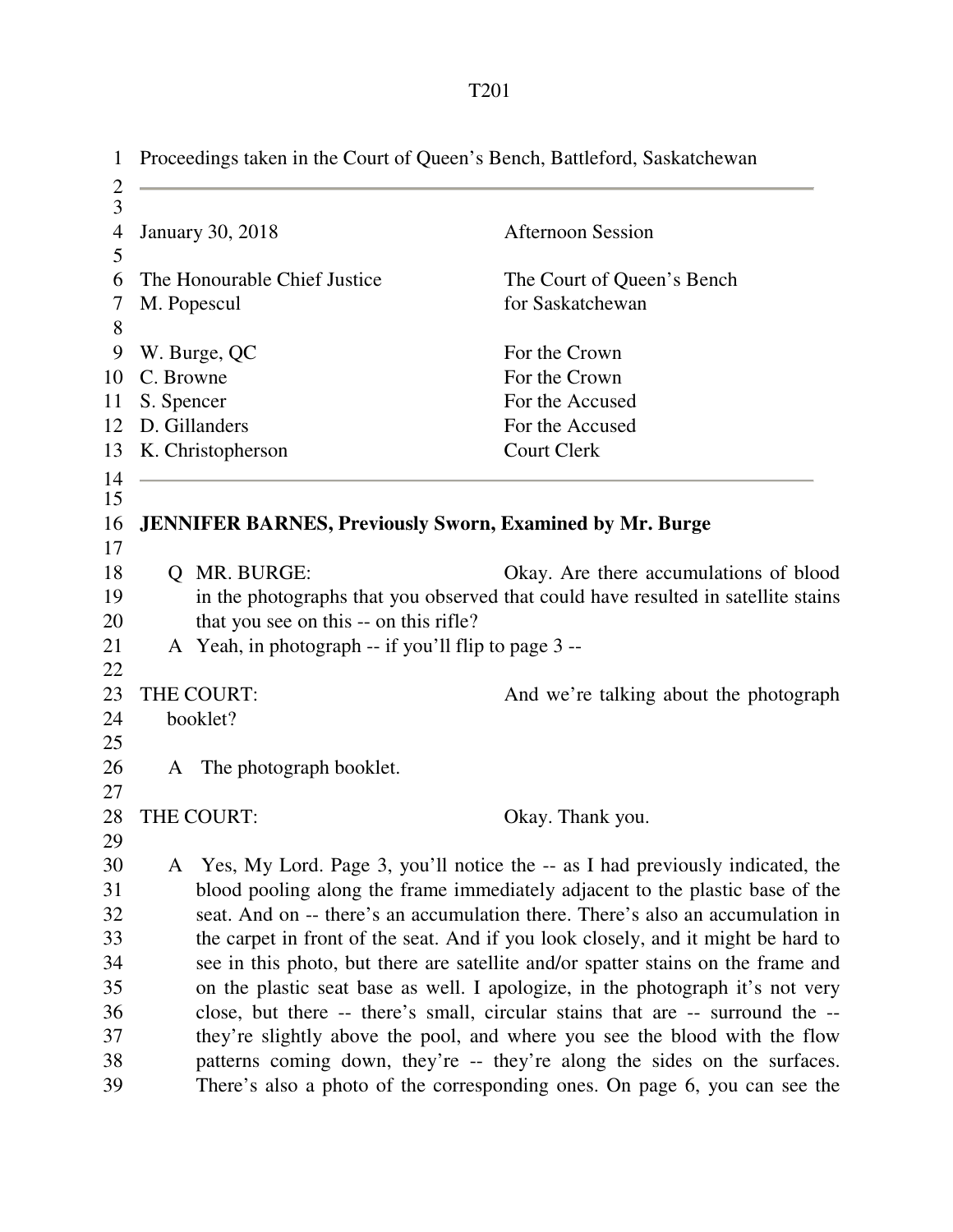| $\mathbf{1}$<br>$\overline{2}$<br>3 |              | satellite stains a little bit better along the bottom storage compartment of the<br>door. There's the blood and the flow patterns, and then there's all the satellite<br>stains surrounding this bottom pattern. Is -- perhaps you can see them a little |
|-------------------------------------|--------------|----------------------------------------------------------------------------------------------------------------------------------------------------------------------------------------------------------------------------------------------------------|
| $\overline{4}$<br>5                 |              | bit better.                                                                                                                                                                                                                                              |
| 6                                   | Q            | MR. BURGE:<br>And you said that it could -- it -- the                                                                                                                                                                                                    |
| 7                                   |              | blood on the Cooey rifle could also be the result of spatter, which I -- and you                                                                                                                                                                         |
| 8                                   |              | talked about sometimes you use that word in general to describe something                                                                                                                                                                                |
| 9                                   |              | where you're uncertain of the source?                                                                                                                                                                                                                    |
| 10                                  |              | A Yes, that's correct.                                                                                                                                                                                                                                   |
| 11                                  |              |                                                                                                                                                                                                                                                          |
| 12                                  |              | Q Okay. And -- and would this be a situation where there is force -- force applied                                                                                                                                                                       |
| 13                                  |              | to a body causing blood either to go forward or backwards? This -- this would                                                                                                                                                                            |
| 14                                  |              | be the spatter that we're talking about?                                                                                                                                                                                                                 |
| 15                                  |              | A Yes, that's correct.                                                                                                                                                                                                                                   |
| 16<br>17                            | Q            | Okay.                                                                                                                                                                                                                                                    |
| 18                                  |              | A That's possible.                                                                                                                                                                                                                                       |
| 19                                  |              |                                                                                                                                                                                                                                                          |
| 20                                  | $\mathbf{Q}$ | If a body -- if there's -- if a body is clothed -- let's assume there's a wound to                                                                                                                                                                       |
| 21                                  |              | the head, and the body has -- the person is wearing a hat and has a -- a jacket                                                                                                                                                                          |
| 22                                  |              | with a hood, and there's -- we're -- we see that there's holes in the -- each side                                                                                                                                                                       |
| 23                                  |              | of the hood, indicating that perhaps the bullet has passed through the clothing,                                                                                                                                                                         |
| 24                                  |              | through the body, and through the clothing again. In that kind of a                                                                                                                                                                                      |
| 25                                  |              | circumstance, is there any -- does that have any impact on whether or not you                                                                                                                                                                            |
| 26                                  |              | might see spatter?                                                                                                                                                                                                                                       |
| 27                                  | A            | The spatter could be blocked by clothing, but it's -- I can't say for sure how                                                                                                                                                                           |
| 28                                  |              | much, if -- if it would be blocked at all or -- but there is a possibility that it                                                                                                                                                                       |
| 29<br>30                            |              | could -- that it could hinder the amount of spatter produced or block it<br>completely.                                                                                                                                                                  |
| 31                                  |              |                                                                                                                                                                                                                                                          |
| 32                                  |              | Q I understand that you were consulted by Corporal Heroux during his                                                                                                                                                                                     |
| 33                                  |              | investigation?                                                                                                                                                                                                                                           |
| 34                                  |              | A Yes, that's correct.                                                                                                                                                                                                                                   |
| 35                                  |              |                                                                                                                                                                                                                                                          |
| 36                                  | $\mathsf{O}$ | And this would be a telephone conversation?                                                                                                                                                                                                              |
| 37                                  |              | A Yes, that's correct.                                                                                                                                                                                                                                   |
| 38                                  |              |                                                                                                                                                                                                                                                          |
| 39                                  | $\mathbf{Q}$ | And as a result of that, you decided it wasn't -- wouldn't be beneficial to attend                                                                                                                                                                       |
| 40                                  |              | to the crime scene?                                                                                                                                                                                                                                      |
| 41                                  |              | A When Corporal Heroux called me, he had indicated that the vehicle had been                                                                                                                                                                             |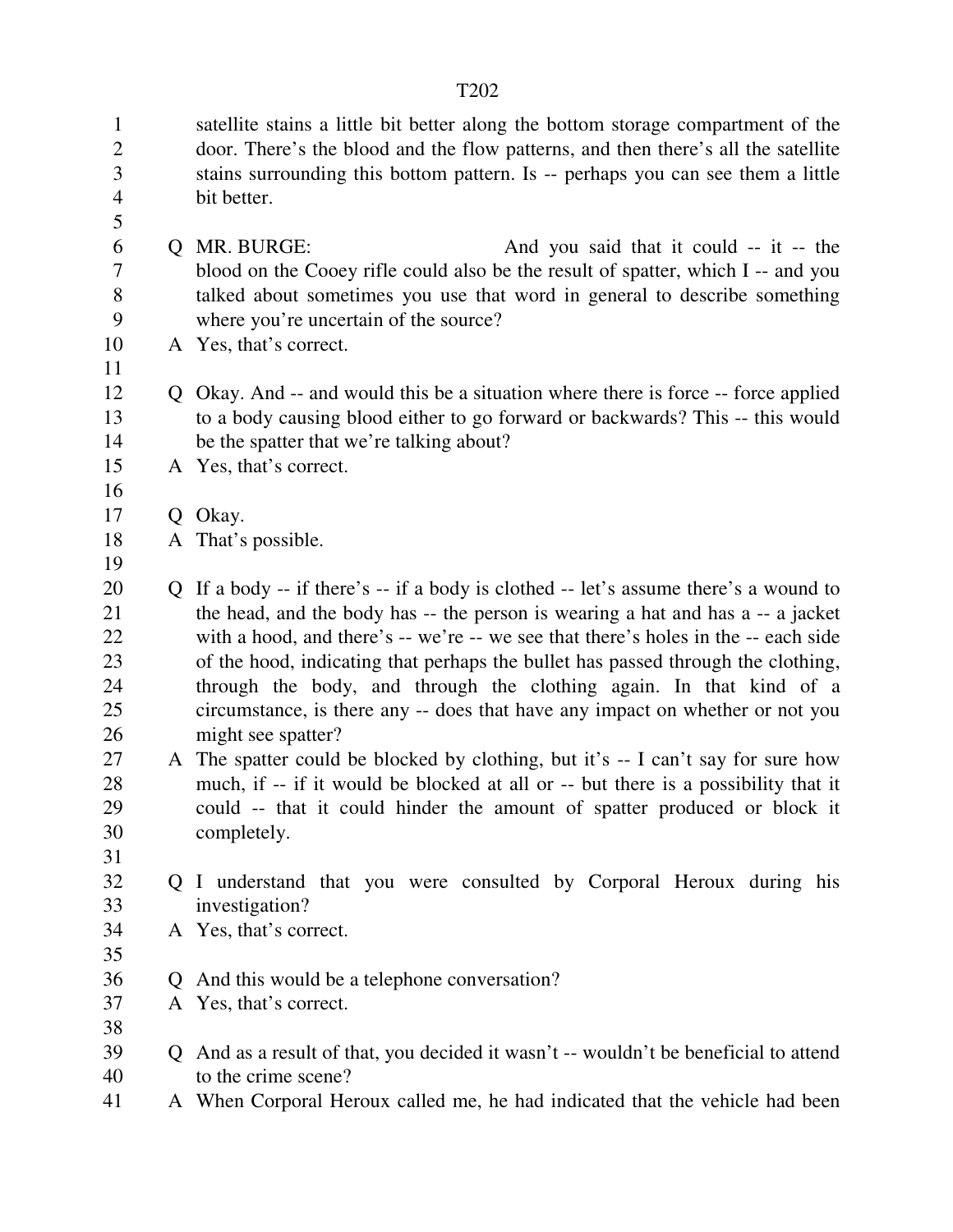| $\mathbf{1}$        |             | removed from the crime scene.                                                        |
|---------------------|-------------|--------------------------------------------------------------------------------------|
| $\overline{2}$<br>3 |             | Q Okay. Was it still in the -- in his secure bay, do you know?                       |
| 4                   |             | A I'm not sure exactly where it was. It was stowed -- or towed to an indoor bay.     |
| 5                   |             | I'm not certain where it had been.                                                   |
| 6                   |             |                                                                                      |
| $\overline{7}$      |             | Q Okay. Okay. If -- if you assume that there was blood -- a blood pattern, as        |
| 8                   |             | we've seen, in these photographs in this vehicle, primarily in the driver's seat,    |
| 9                   |             | in the driver's floor, on the side of the seat, and on the driver's door, and if the |
| 10                  |             | investigator hadn't observed any other blood in any other portion of the             |
| 11                  |             | vehicle, would there be anything for you to come and analyze?                        |
| 12                  |             | A With the information that I was provided and the photographs and the -- the        |
| 13                  |             | discussion that Corporal Heroux and I had, we determined that I was not able         |
| 14                  |             | to offer any additional information that would be essential to the investigation.    |
| 15                  |             |                                                                                      |
| 16                  |             | Q Based on what you were provided, were you able to form an opinion about the        |
| 17                  |             | location of the victim during the -- the period of bloodletting?                     |
| 18                  |             | A I was able to -- after my analysis, I was able to determine that the stains,       |
| 19                  |             | specifically the saturation stains, were consistent with the -- with Colten          |
| 20                  |             | Boushie bleeding onto the seat for an indeterminate time period. That's in the       |
| 21                  |             | driver's compartment. If -- sorry. Because the swab was taken from the               |
| 22                  |             | driver's seat.                                                                       |
| 23                  |             |                                                                                      |
| 24                  |             | Q Okay. Sergeant, if -- if a person were shot with a firearm while in the            |
| 25                  |             | passenger's seat, would you expect to see anything in the passenger's seat area      |
| 26                  |             | indicating that a person was shot with a bullet?                                     |
| 27                  |             | A I would expect to see bloodstains in the passenger compartment, yes.               |
| 28                  |             |                                                                                      |
| 29                  |             | Q If -- if a person, after being shot, were able to move from the passenger's seat   |
| 30                  |             | to the driver's seat or if someone moved a body from the passenger's seat to         |
| 31                  |             | the driver's seat who had been shot in the head while located in the passenger's     |
| 32<br>33            |             | seat, would you expect to see any evidence of that?                                  |
| 34                  |             | A I would expect to see stains where the original bleeding was, and I would also     |
| 35                  |             | expect to see stains along the path of movement of that blood source.                |
| 36                  | $\mathbf Q$ | Okay. And what kind of stains would you expect to see?                               |
| 37                  |             | A I would expect to see transfer stains, so the contact stains, possibly some swipe  |
| 38                  |             | because the -- there's movement. There might be drip stains coming off the           |
| 39                  |             | blood source. There could be wipe patterns. There could be a number of               |
| 40                  |             | different stains, depending on what -- how much movement there was and --            |
| 41                  |             | and the distance travelled.                                                          |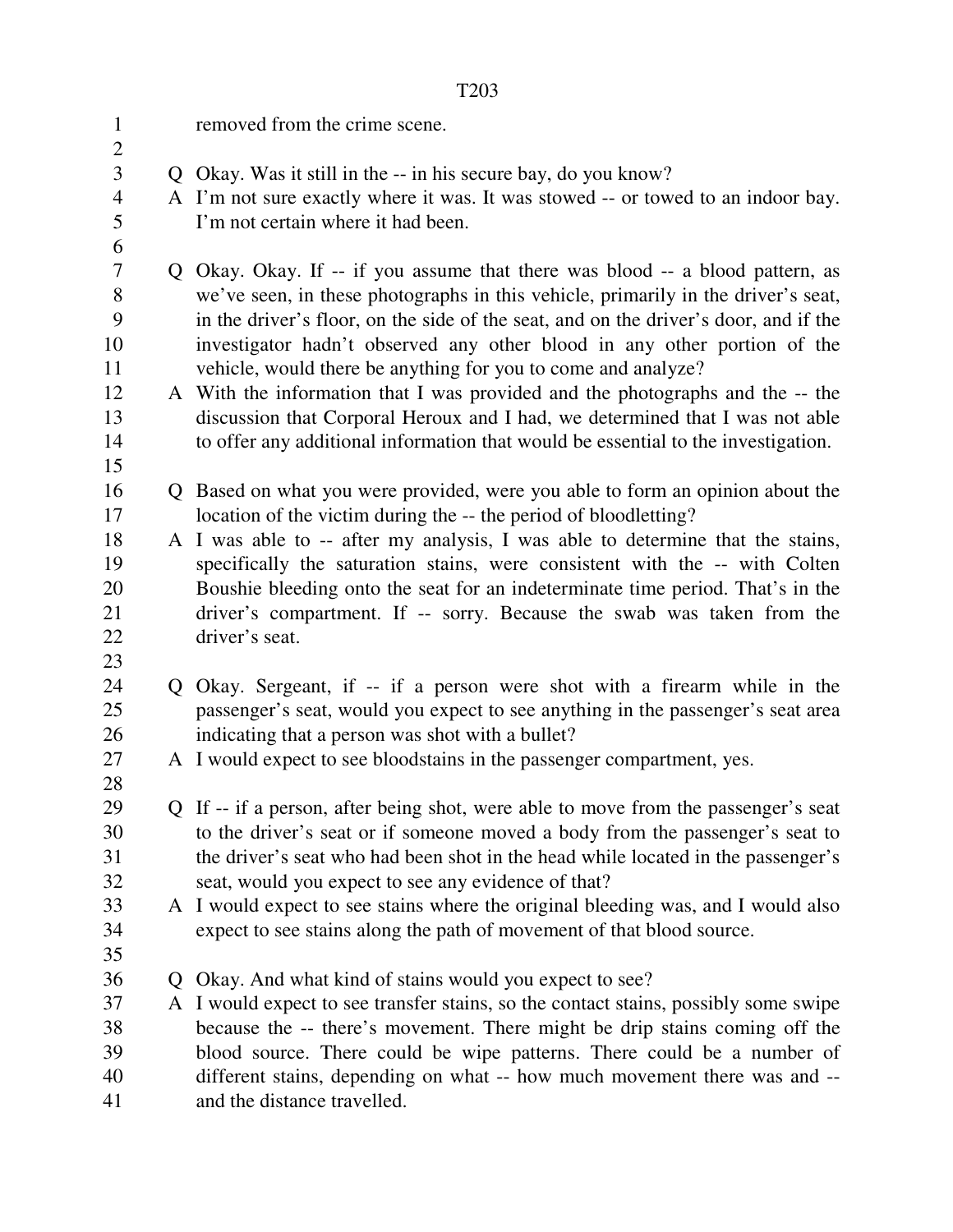| $\mathbf{1}$   |   |                                                                                                                                                        |  |  |
|----------------|---|--------------------------------------------------------------------------------------------------------------------------------------------------------|--|--|
| $\overline{2}$ |   | Q Okay. Let's -- if, through more detailed examination, there were some blood                                                                          |  |  |
| 3              |   | that couldn't be seen by the naked eye or couldn't be seen through an                                                                                  |  |  |
| $\overline{4}$ |   | examination with a white light -- are you familiar with a white light?                                                                                 |  |  |
| 5              |   | A Yes, I am.                                                                                                                                           |  |  |
| 6              |   |                                                                                                                                                        |  |  |
| 7              |   | Q What is a white light?                                                                                                                               |  |  |
| 8              |   | A It's a -- it's a bright light that we use to search scenes for evidence, be that                                                                     |  |  |
| 9              |   | bloodstains or small pieces of evidence. It's not a specific forensic light. It's a                                                                    |  |  |
| 10             |   | normal visible wavelength that we perceive as white light.                                                                                             |  |  |
| 11             |   |                                                                                                                                                        |  |  |
| 12             |   | Q And is it -- is it something that you use?                                                                                                           |  |  |
| 13             |   | A Yes, I do.                                                                                                                                           |  |  |
| 14             |   |                                                                                                                                                        |  |  |
| 15             | Q | If, through either you just using your eyes or using white light, if there was                                                                         |  |  |
| 16             |   | nothing seen in -- apart -- apart from these significant staining areas that I've                                                                      |  |  |
| 17             |   | already drawn your attention to, would you be able to -- if there was only a                                                                           |  |  |
| 18             |   | small amount of -- of blood, say, that could only be seen or determined through                                                                        |  |  |
| 19             |   | something beyond the white light, would this be sufficient to allow you to do                                                                          |  |  |
| 20             |   | any kind of analysis?                                                                                                                                  |  |  |
| 21             |   | A Unless there was enough bloodstains to form a pattern or a distinct -- another                                                                       |  |  |
| 22             |   | area of bloodstaining that would be significant to me, the presence of some                                                                            |  |  |
| 23             |   | small extra bloodstains would likely not assist my analysis in any fashion. I                                                                          |  |  |
| 24             |   | can't say exactly. I won't put a number on how many stains I need because it --                                                                        |  |  |
| 25             |   | it differs, but you have to be able to see a pattern in order to be able to                                                                            |  |  |
| 26             |   | associate it to a mechanism. And a few stains here and there sometimes don't                                                                           |  |  |
| 27             |   | get recorded or don't get seen and -- but in the big picture in what's happened                                                                        |  |  |
| 28<br>29       |   | and what I'm able to say with this bloodstain analysis, I don't believe that it<br>would influence or change my analysis or my results in any fashion. |  |  |
| 30             |   |                                                                                                                                                        |  |  |
| 31             |   | And it -- do you have any comments about -- about just the location of where                                                                           |  |  |
| 32             |   | you're working? Like, inside of a vehicle, does that have any impact on your                                                                           |  |  |
| 33             |   | ability to -- to analyze and come to determinations?                                                                                                   |  |  |
| 34             |   | A The interiors of a vehicle are difficult to -- when doing an analysis because                                                                        |  |  |
| 35             |   | there's a number of different surfaces. There's different materials and textures                                                                       |  |  |
| 36             |   | that we are involved with. If we have to get measurements, it's a lot more                                                                             |  |  |
| 37             |   | difficult than if it's just a pattern on a flat vertical surface that's easy to                                                                        |  |  |
| 38             |   | measure. Vehicles are more challenging to determine. Also, there's restricted                                                                          |  |  |
| 39             |   | movement in vehicles. So you're -- if you're inside a vehicle, your range of                                                                           |  |  |
| 40             |   | movement is restricted rather than standing in an open room. So it -- the levels                                                                       |  |  |
| 41             |   | of movement change is -- is a lot -- is a lot less than in an open area. So it does                                                                    |  |  |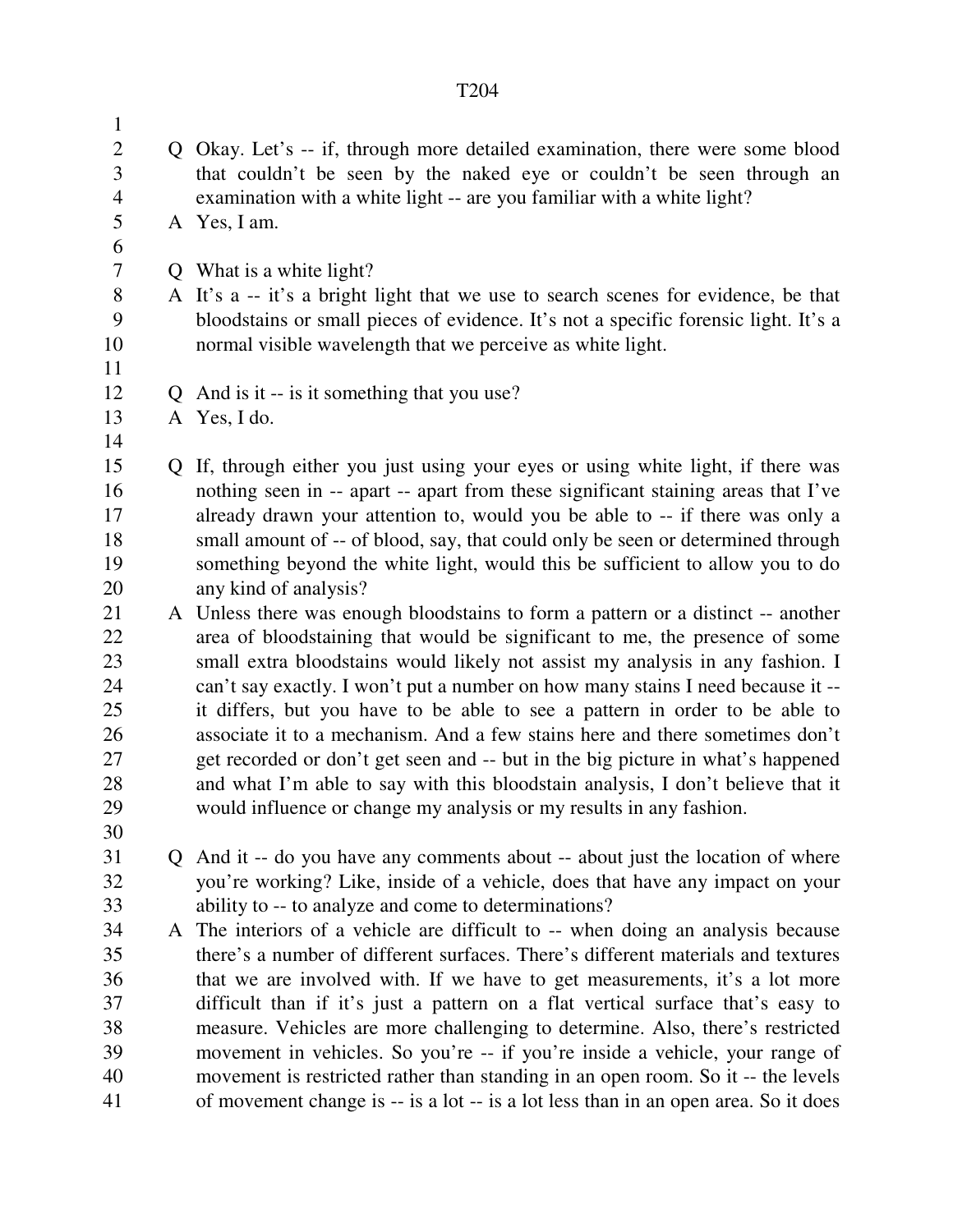|                                     | T <sub>205</sub>                                                                                                                                                              |
|-------------------------------------|-------------------------------------------------------------------------------------------------------------------------------------------------------------------------------|
| $\mathbf{1}$<br>$\overline{2}$<br>3 | provide some challenges into -- into the amount of information that we can<br>provide as to maybe what happened or the mechanisms.                                            |
| $\overline{4}$<br>5<br>6            | Q And when you say "restricted movement", so are you -- are you thinking of the<br>person who receives the injury that -- that caught -- that results in the<br>bloodletting? |
| $\overline{7}$                      | A Well, the movement of the blood source in the vehicle is restricted if you're                                                                                               |
| 8<br>9                              | inside the vehicle. You obviously have things blocking movement, such as<br>your steering wheel, your seat, your console, so you're not able to change                        |
| 10                                  | things as much as you would if you were standing in an open room where you                                                                                                    |
| 11                                  | could change heights very quickly at quite a marked difference. If you were                                                                                                   |
| 12                                  | standing versus laying on the ground and you had bloodstains at both levels, it                                                                                               |
| 13                                  | would be easier to see than in a vehicle. If you're seated in a -- in a                                                                                                       |
| 14                                  | compartment, the -- the range of motion is just not -- not available to you. It's a                                                                                           |
| 15                                  | very smaller movement. So the stains might be more -- less obvious if there's                                                                                                 |
| 16                                  | movement around. Or they might overlap a little bit more due to the small                                                                                                     |
| 17                                  | compartment.                                                                                                                                                                  |
| 18                                  |                                                                                                                                                                               |
| 19                                  | MR. BURGE:<br>Okay. Thank you, Sergeant Barnes.                                                                                                                               |
| 20                                  | Please answer any questions that my friend may ask you.                                                                                                                       |
| 21                                  |                                                                                                                                                                               |
| 22                                  | THE COURT:<br>Mr. Spencer, cross-examination.                                                                                                                                 |
| 23<br>24                            | MR. SPENCER:<br>Thank you, My Lord.                                                                                                                                           |
| 25                                  |                                                                                                                                                                               |
| 26                                  | <b>Mr. Spencer Cross-examines the Witness</b>                                                                                                                                 |
| 27                                  |                                                                                                                                                                               |
| 28                                  | Q MR. SPENCER:<br>You're not a DNA expert?                                                                                                                                    |
| 29                                  | A No, I'm not a DNA expert.                                                                                                                                                   |
| 30                                  |                                                                                                                                                                               |
| 31                                  | Q Okay. It may -- may not make any difference, but -- so how do you come to                                                                                                   |
| 32                                  | conclusions that -- that this is Colten Boushie's DNA? How do you even know                                                                                                   |
| 33                                  | who Colten Boushie is?                                                                                                                                                        |
| 34                                  | A I received the laboratory analysis report, and it's referenced -- in my report,                                                                                             |
| 35                                  | you'll see a number 1 after the name "Colten Boushie." And if you refer to                                                                                                    |
| 36                                  | page 3 of 6 in my report, my written report, it will list the references. And                                                                                                 |
| 37                                  | that's the information that I've taken from the DNA report produced by the lab.                                                                                               |
| 38                                  |                                                                                                                                                                               |
| 39<br>40                            | Q Right. So on your own information, you -- you -- and I guess maybe I'm just<br>looking at it scientifically. I would think that you would look at the photos. In            |
| 41                                  | this case, you didn't actually examine the vehicle?                                                                                                                           |
|                                     |                                                                                                                                                                               |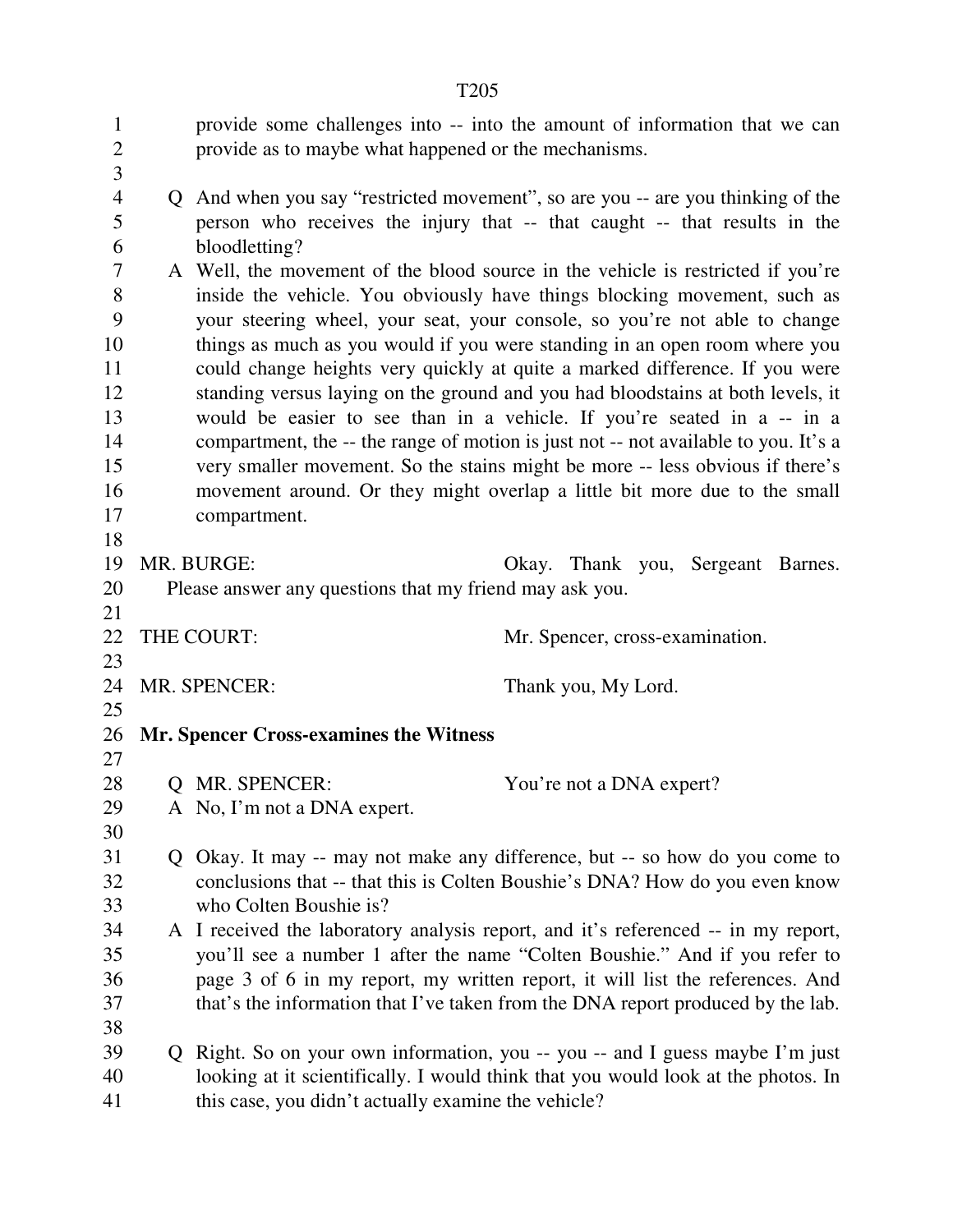| $\mathbf{1}$<br>$\overline{2}$ |             | A I did not examine the vehicle, no.                                                                                                                    |
|--------------------------------|-------------|---------------------------------------------------------------------------------------------------------------------------------------------------------|
| 3<br>$\overline{4}$            |             | Q So you've looked at some photos, and they told you who -- put a name to it,<br>and that's why you're saying that person was bleeding in that vehicle? |
| 5                              |             | A The result that I've included, the only DNA profiles that I've included are the                                                                       |
| 6                              |             | ones that I can associate to -- directly to swabs. So FIS number 36 on the                                                                              |
| $\tau$                         |             | driver's seat came back to a result, a DNA profile to Colten Boushie, and the                                                                           |
| 8                              |             | two swabs that I obtained from the firearm came back to the DNA profile                                                                                 |
| 9                              |             | Colten Boushie. That's all that I've included in my results for -- with that                                                                            |
| 10                             |             | specific DNA profile. The other -- you'll notice in the -- in the inner side of the                                                                     |
| 11                             |             | driver's door and the outer side of the driver's door, I don't include any results                                                                      |
| 12                             |             | in my report because I don't have DNA results for it.                                                                                                   |
| 13                             |             |                                                                                                                                                         |
| 14                             |             | Q Okay. And that will come together. All I'm getting at is that you as a                                                                                |
| 15                             |             | bloodstain expert, you should be working with a bloodstain, that DNA has                                                                                |
| 16                             |             | nothing to do with you?                                                                                                                                 |
| 17                             |             | A The DNA portion of the -- how we use the DNA is for me to associate patterns                                                                          |
| 18                             |             | to blood sources, to be able to offer more complete information to the Court in                                                                         |
| 19                             |             | terms of who was bleeding and where or whose blood was sampled where.                                                                                   |
| 20                             |             |                                                                                                                                                         |
| 21                             |             | Q Okay. Now, would -- looking at the picture number 3, your picture number 3,                                                                           |
| 22                             |             | from -- from that, would you even know whether it was a gunshot or -- or some                                                                           |
| 23                             |             | type of other injury?                                                                                                                                   |
| 24                             |             | A No. From the bloodstains in photo number 3, I can only say that they're                                                                               |
| 25                             |             | bloodstains. I can't assign a specific weapon or injury, specific injury, that                                                                          |
| 26                             |             | caused them.                                                                                                                                            |
| 27                             |             |                                                                                                                                                         |
| 28                             |             | Right. Somebody was bleeding in the driver's seat?                                                                                                      |
| 29                             |             | A Yes.                                                                                                                                                  |
| 30                             |             |                                                                                                                                                         |
| 31                             |             | That's all you can do?                                                                                                                                  |
| 32                             |             | A That's correct.                                                                                                                                       |
| 33                             |             |                                                                                                                                                         |
| 34                             |             | Q And based on your review, nobody was bleeding in the passenger's seat?                                                                                |
| 35                             |             | A With the information that I had, I have no reason to believe that there was.                                                                          |
| 36                             |             |                                                                                                                                                         |
| 37                             | $Q_{\perp}$ | Okay. Now, I'm not really concerned with the -- the bleeding part. That's                                                                               |
| 38                             |             | pretty -- pretty straightforward, I think. What I'm interested in is the projectile                                                                     |
| 39                             |             | aspect of what you can help us with. So what a -- what I'm -- I guess it would                                                                          |
| 40                             |             | be in your list of bloodstain, back spatter -- back spatter and forward spatter, I                                                                      |
| 41                             |             | guess?                                                                                                                                                  |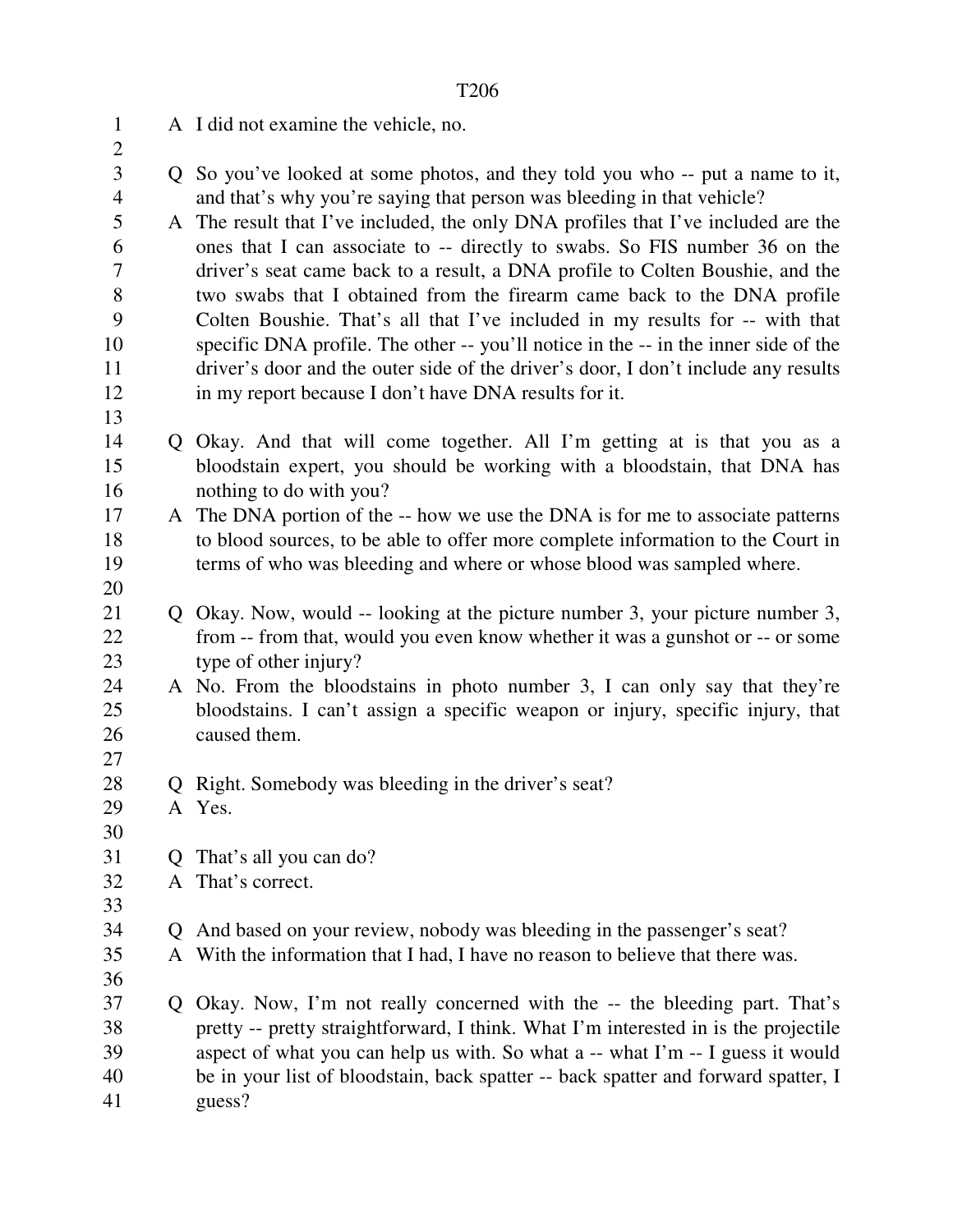| $\mathbf{1}$<br>$\mathbf{2}$ |    | A Those are types of spatter, yes --                                                                                                                                    |
|------------------------------|----|-------------------------------------------------------------------------------------------------------------------------------------------------------------------------|
| 3                            |    | Q Right. So that --                                                                                                                                                     |
| $\overline{4}$               |    | A -- created by projectiles. Yes.                                                                                                                                       |
| 5                            |    |                                                                                                                                                                         |
| 6                            |    | Q -- that's -- yeah. And that's what I'm looking at here is certainly you've got                                                                                        |
| 7                            |    | enough information to know we're dealing with a projectile.                                                                                                             |
| $8\,$                        |    | A Yes, that's correct.                                                                                                                                                  |
| 9                            |    |                                                                                                                                                                         |
| 10                           | Q. | A projectile hits -- I hate to say it -- a human skull, would that ordinarily                                                                                           |
| 11                           |    | generate back spatter?                                                                                                                                                  |
| 12                           |    | A Generally, as a projectile passes through something like a human skull, it does                                                                                       |
| 13                           |    | create back spatter. However, the amount and the -- the distribution of the                                                                                             |
| 14                           |    | spatter, it depends on a variety of factors.                                                                                                                            |
| 15                           |    |                                                                                                                                                                         |
| 16                           |    | Q So you actually have to go looking for the actual blood to determine if there's a                                                                                     |
| 17                           |    | pattern that you could analyze and assist us?                                                                                                                           |
| 18                           |    | A We would analyze -- a lot of the time when we analyze back spatter, it's to                                                                                           |
| 19                           |    | show objects or people in the vicinity of a shooting or a projectile passing                                                                                            |
| 20                           |    | through someone. The presence of back spatter on somebody or on an object                                                                                               |
| 21                           |    | can indicate the proximity when the projectile passed through. However, it's                                                                                            |
| 22                           |    | not always there. Like I said, it could be blocked by things, clothing, items,                                                                                          |
| 23<br>24                     |    | walls, people. You know, there's a number of factors. The calibre of the                                                                                                |
| 25                           |    | projectile used is also a factor in the amount of back spatter. So we can use it,<br>yes. But I didn't -- I didn't see some -- anything in these particular photos that |
| 26                           |    | would indicate clearly to me -- differentiate back spatter as opposed to general                                                                                        |
| 27                           |    | spatter.                                                                                                                                                                |
| 28                           |    |                                                                                                                                                                         |
| 29                           |    | Q Right. But -- but that's why it would have been a lot better if you'd actually                                                                                        |
| 30                           |    | looked at the truck instead of some photos a year later?                                                                                                                |
| 31                           |    | A But if it -- if it -- it's beneficial for me to look at the scene. However, if there is                                                                               |
| 32                           |    | enough spatter, be it back spatter, forward spatter, or any type of spatter to -- to                                                                                    |
| 33                           |    | be visible and create a pattern, then I -- when I talk to the investigator about it,                                                                                    |
| 34                           |    | we discuss those sort of things and what they're seeing, and then they send me                                                                                          |
| 35                           |    | the photos. And if I don't see it in the photos and they are not telling me about                                                                                       |
| 36                           |    | it, then I'm working with what I -- what I can get and what I get. And if it's not                                                                                      |
| 37                           |    | -- and if it's not there and I go to the scene, there's nothing I can do either,                                                                                        |
| 38                           |    | $\rm SO~$                                                                                                                                                               |
| 39                           |    |                                                                                                                                                                         |
| 40                           |    | Q Well, okay. But a vehicle is a confined space, right?                                                                                                                 |
| 41                           |    | A Yes.                                                                                                                                                                  |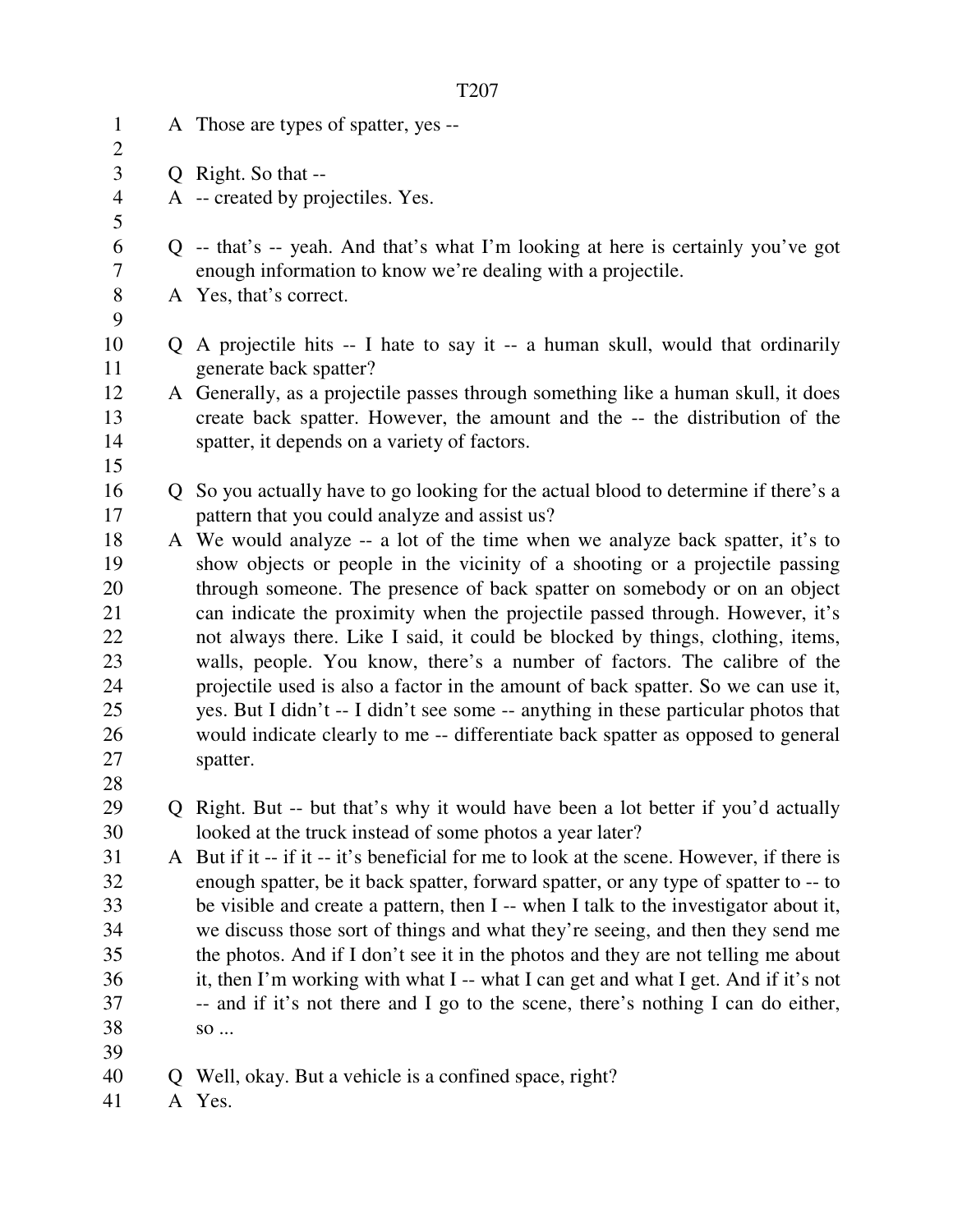- 2 Q So if someone's shot in a vehicle, the back spatter will be, for the most part, 3 contained in that vehicle, the windows and all that. But you -- you should look 4 for that back spatter pattern to gather the most information available?
- 5 A It could be in the vehicle, yes, or on the clothing or on -- you know, another 6 person. Or there -- it could be deposited on anything in the vicinity of that 7 vehicle, if there is enough to actually produce a measurable amount of -- of 8 spatter.
- 9

1

10 Q Okay. Now, does white light, does that always show you all the fine particles 11 of blood that might be on a scene?

12 A Without using a microscope, white light is actually the best way for us, 13 visually, to determine if it's -- hasn't been cleaned up or altered in some 14 fashion. If it's been cleaned up, then we have to use chemicals to enhance 15 where the blood might have been, and -- and that's where we get into the 16 chemical enhancement. But if it -- if it's visible, the -- the white light is the 17 best way to -- to find it.

18

28

19 Q Well, don't you use Luminol to find blood? Am I watching too much CSI or --

20 A We actually don't use Luminol anymore. We use a more modern version of it 21 called BlueStar. And that will -- we use that to -- mostly when it's been 22 cleaned or if it's -- because if it's enough to form a pattern, then it's usually 23 visible without the BlueStar. The BlueStar, Luminol -- it's a Luminol 24 derivative. They -- it has limitations in that it dilutes your stains. And if you're 25 doing stains on a non-porous surface, sometimes it can create -- it runs down a 26 little bit. It's -- it's a particulate that you spray onto it and then turn off the 27 lights, and it -- it luminesces.

29 So it will show you areas, but the particulate in the chemical sometimes gives 30 you a luminescent effect, like a -- it's almost like a speckled effect that you 31 have to be very careful that you don't interpret that as small spatter stains when 32 it's, in fact, the chemical particulate on there. So it's -- I don't like to use it to 33 -- to find extremely small stains, because of my level of confidence. If I am 34 concerned that there are tiny stains, I'll actually just use a magnifying glass and 35 my white light to try and find it. And if it's so small that I can't see it with my 36 naked eye, then it's microscopic and I won't be able to speak to a pattern about 37 it because it's just not enough. It's not visible, and you're getting to a point 38 where they're so small -- these stains that we can see, a lot of them are less 39 than a millimetre in size, and you can still see them. In this instance, it's a grey 40 interior, so you can see a bit of contrast. If it was a different colour, then we 41 might have to look at -- that might be the only option is the BlueStar, the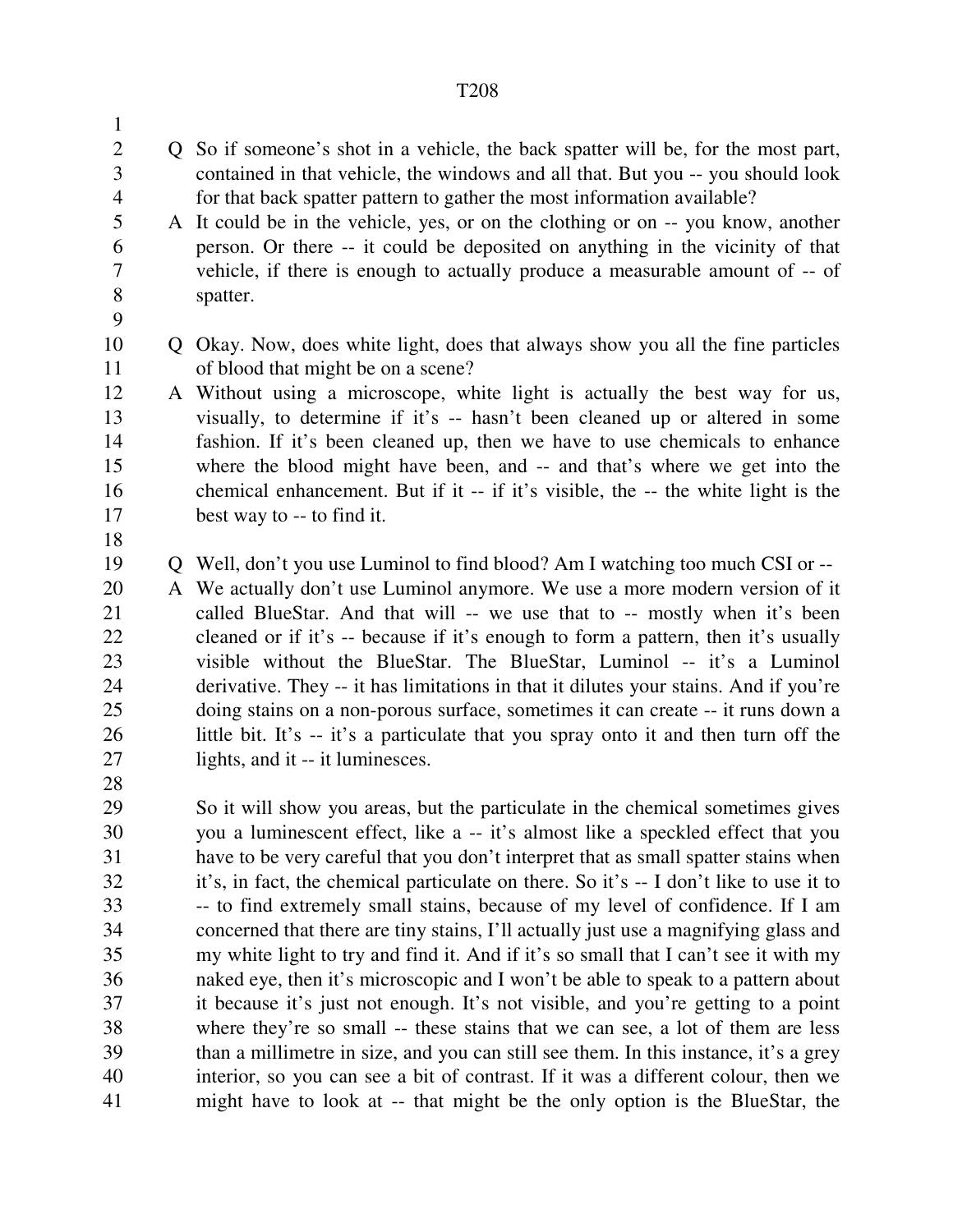| $\mathbf{1}$<br>$\overline{2}$ |              | Luminol.                                                                           |                                                                                                                                                                      |  |
|--------------------------------|--------------|------------------------------------------------------------------------------------|----------------------------------------------------------------------------------------------------------------------------------------------------------------------|--|
| 3<br>$\overline{4}$<br>5<br>6  |              | is -- is grey. And you can see the stains on the other portion of the seat.        | Infrared photography is also a tool that we use to try and view bloodstains that<br>are a little bit more on challenging surfaces, but what we're talking about here |  |
| $\overline{7}$                 |              | Q Would it have been better to look at the actual vehicle and the actual seats and |                                                                                                                                                                      |  |
| 8                              |              | the actual far door panel and the actual well of the vehicle? Would that have      |                                                                                                                                                                      |  |
| 9                              |              | been better than looking at a few pictures?                                        |                                                                                                                                                                      |  |
| 10                             |              | A To see the -- the evidence in situ is always preferred than looking at photos.   |                                                                                                                                                                      |  |
| 11                             |              | However, the amount of information that I'm able to offer might not be any         |                                                                                                                                                                      |  |
| 12                             |              |                                                                                    | different than being able to look at photos. At -- it -- for each call, we make                                                                                      |  |
| 13                             |              |                                                                                    | decisions, whether or not in consult with the investigative team and the Ident.                                                                                      |  |
| 14                             |              |                                                                                    | people, who have a basic bloodstain course. We teach them what we do and                                                                                             |  |
| 15                             |              |                                                                                    | how to look for stains and what we want. And with that information, we make                                                                                          |  |
| 16                             |              |                                                                                    | a determination whether or not it's of value to the investigation for me to                                                                                          |  |
| 17                             |              |                                                                                    | attend, because it's -- it's impossible for us to attend all blood scenes that there                                                                                 |  |
| 18                             |              | are because we cover a large area in my section.                                   |                                                                                                                                                                      |  |
| 19                             |              |                                                                                    |                                                                                                                                                                      |  |
| 20                             | $\mathbf{Q}$ | Okay. Would you expect forward blood spatter if someone was shot?                  |                                                                                                                                                                      |  |
| 21                             |              | A I would expect it unless it's blocked --                                         |                                                                                                                                                                      |  |
| 22                             |              |                                                                                    |                                                                                                                                                                      |  |
| 23                             | Q            | Okay.                                                                              |                                                                                                                                                                      |  |
| 24                             |              | A -- by the other variables.                                                       |                                                                                                                                                                      |  |
| 25                             |              |                                                                                    |                                                                                                                                                                      |  |
| 26                             |              |                                                                                    | Q Okay. But, Sergeant Barnes, could I ask you to answer the question instead --                                                                                      |  |
| 27                             |              |                                                                                    |                                                                                                                                                                      |  |
| 28<br>29                       |              | MR. BURGE:                                                                         | Well, I think she did, My Lord.                                                                                                                                      |  |
| 30                             |              | THE COURT:                                                                         | Well-                                                                                                                                                                |  |
| 31                             |              |                                                                                    |                                                                                                                                                                      |  |
| 32                             |              | MR. SPENCER:                                                                       | Well-                                                                                                                                                                |  |
| 33                             |              |                                                                                    |                                                                                                                                                                      |  |
| 34                             |              | THE COURT:                                                                         | $-$ just $-$ I $-$ I don't see her doing                                                                                                                             |  |
| 35                             |              |                                                                                    | anything but answering your questions. So just ask your question, and she has                                                                                        |  |
| 36                             |              | answered it.                                                                       |                                                                                                                                                                      |  |
| 37                             |              |                                                                                    |                                                                                                                                                                      |  |
| 38                             |              | MR. SPENCER:                                                                       | Yeah. And, My Lord, my -- my objection                                                                                                                               |  |
| 39                             |              |                                                                                    | to that answer was "unless it's blocked." It's a clear question. Would you expect it,                                                                                |  |
| 40                             |              | and then trying to provide an explanation. And that's the concern I have.          |                                                                                                                                                                      |  |
| 41                             |              |                                                                                    |                                                                                                                                                                      |  |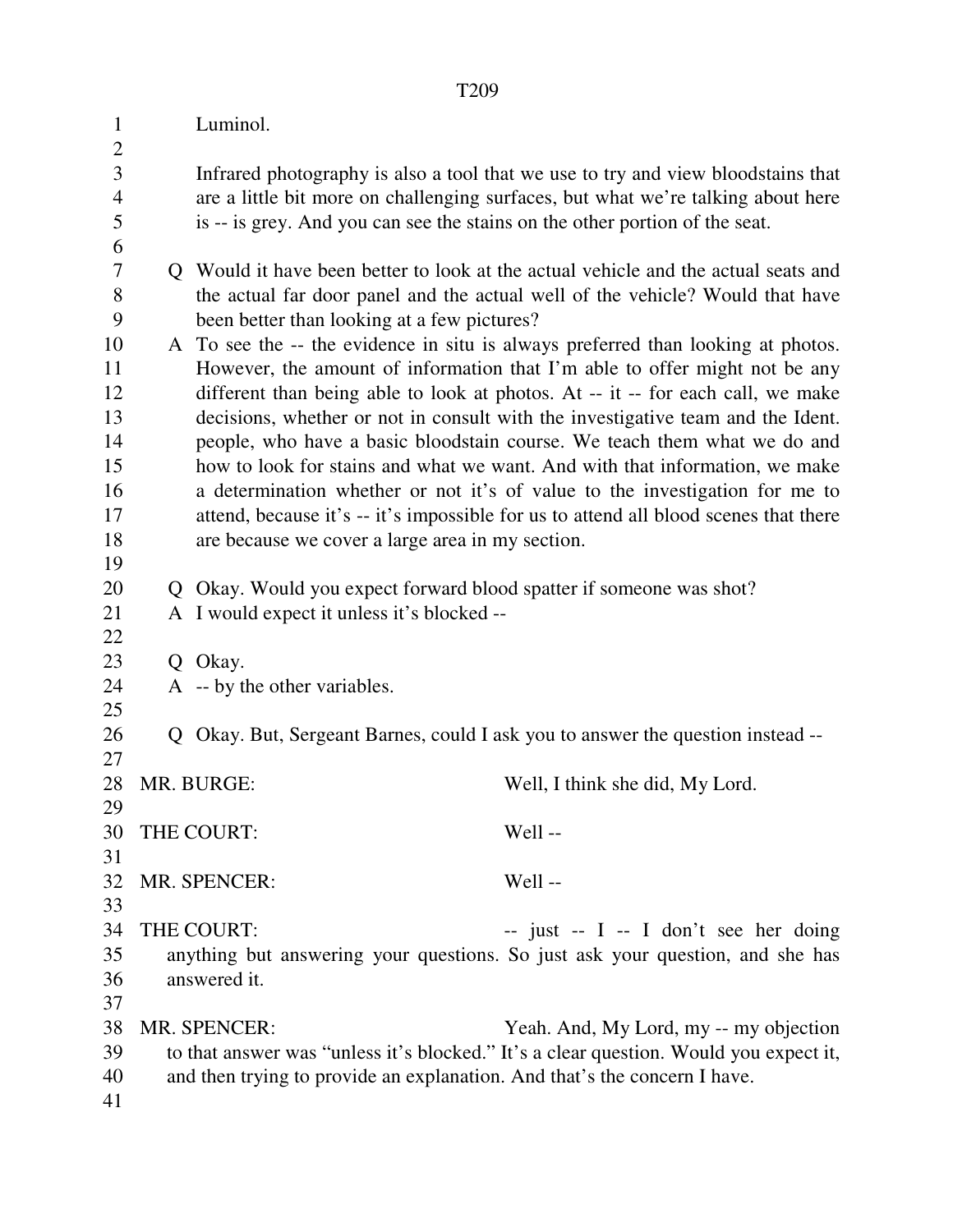| $\mathbf{1}$   |                                | THE COURT:                                                                     | Well, I think the answer is, she would                                                 |  |
|----------------|--------------------------------|--------------------------------------------------------------------------------|----------------------------------------------------------------------------------------|--|
| $\overline{2}$ | expect it unless it's blocked. |                                                                                |                                                                                        |  |
| 3              |                                |                                                                                |                                                                                        |  |
| $\overline{4}$ | MR. SPENCER:                   |                                                                                | Okay.                                                                                  |  |
| 5              |                                |                                                                                |                                                                                        |  |
| 6              |                                | THE COURT:                                                                     | So there's your answer.                                                                |  |
| $\tau$         |                                |                                                                                |                                                                                        |  |
| $8\,$          |                                | Q MR. SPENCER:                                                                 | So there wouldn't be forward blood                                                     |  |
| 9              |                                | spatter if it was blocked. Explain that to me, then.                           |                                                                                        |  |
| 10             |                                |                                                                                | A When a projectile passes through like -- something like a human skull, if            |  |
| 11             |                                |                                                                                | there's nothing there, and -- I would expect to see forward spatter. However, if       |  |
| 12             |                                |                                                                                | there's clothing or something next to the exit, it can be blocked by something.        |  |
| 13             |                                |                                                                                | So that prevents the spatter from actually being dispersed through the -- onto         |  |
| 14             |                                |                                                                                | the different surfaces. And I can't say exactly what -- how much would be              |  |
| 15             |                                |                                                                                | present, you know, if -- if there was clothing there. We can't quantify that           |  |
| 16             |                                |                                                                                | amount of spatter that would be there. I would expect to see it if there were no       |  |
| 17             |                                | other interfering factors.                                                     |                                                                                        |  |
| 18             |                                |                                                                                |                                                                                        |  |
| 19             |                                | Q Okay. So in answer to my question, there would be forward spatter, right?    |                                                                                        |  |
| 20             |                                | A I would expect it, yes.                                                      |                                                                                        |  |
| 21             |                                |                                                                                |                                                                                        |  |
| 22             |                                |                                                                                | Q Well, in -- in almost all cases, there would be forward spatter. Where it would      |  |
| 23             |                                | contact a surface might depend on something interfering with it?               |                                                                                        |  |
| 24             |                                | A Yes, that's correct.                                                         |                                                                                        |  |
| 25             |                                |                                                                                |                                                                                        |  |
| 26             | Q.                             | Okay. And as far as clothing goes, you're saying that could interfere with how |                                                                                        |  |
| 27             |                                | much of the spatter gets to a surface?                                         |                                                                                        |  |
| 28             |                                | A Yes. Clothing could be a factor, yeah.                                       |                                                                                        |  |
| 29             |                                |                                                                                |                                                                                        |  |
| 30             |                                |                                                                                | Q What's the word you use, a contact point or what's your terminology there?           |  |
| 31             |                                | A I'm sorry. I --                                                              |                                                                                        |  |
| 32             |                                |                                                                                |                                                                                        |  |
| 33             | $\Omega$                       | Surface -- the contact surface? Is that what you --                            |                                                                                        |  |
| 34             |                                | A The target?                                                                  |                                                                                        |  |
| 35             |                                |                                                                                |                                                                                        |  |
| 36             |                                |                                                                                | Q The target surface. Sure. So in a confined space, the far door, the far -- the seat, |  |
| 37             |                                | that would be a potential contact surface?                                     |                                                                                        |  |
| 38             |                                | A Yes. There's potential surfaces anywhere --                                  |                                                                                        |  |
| 39             |                                |                                                                                |                                                                                        |  |
| 40             |                                | Q Okay.                                                                        |                                                                                        |  |
| 41             |                                | A -- in the vicinity of the spatter that it can travel to.                     |                                                                                        |  |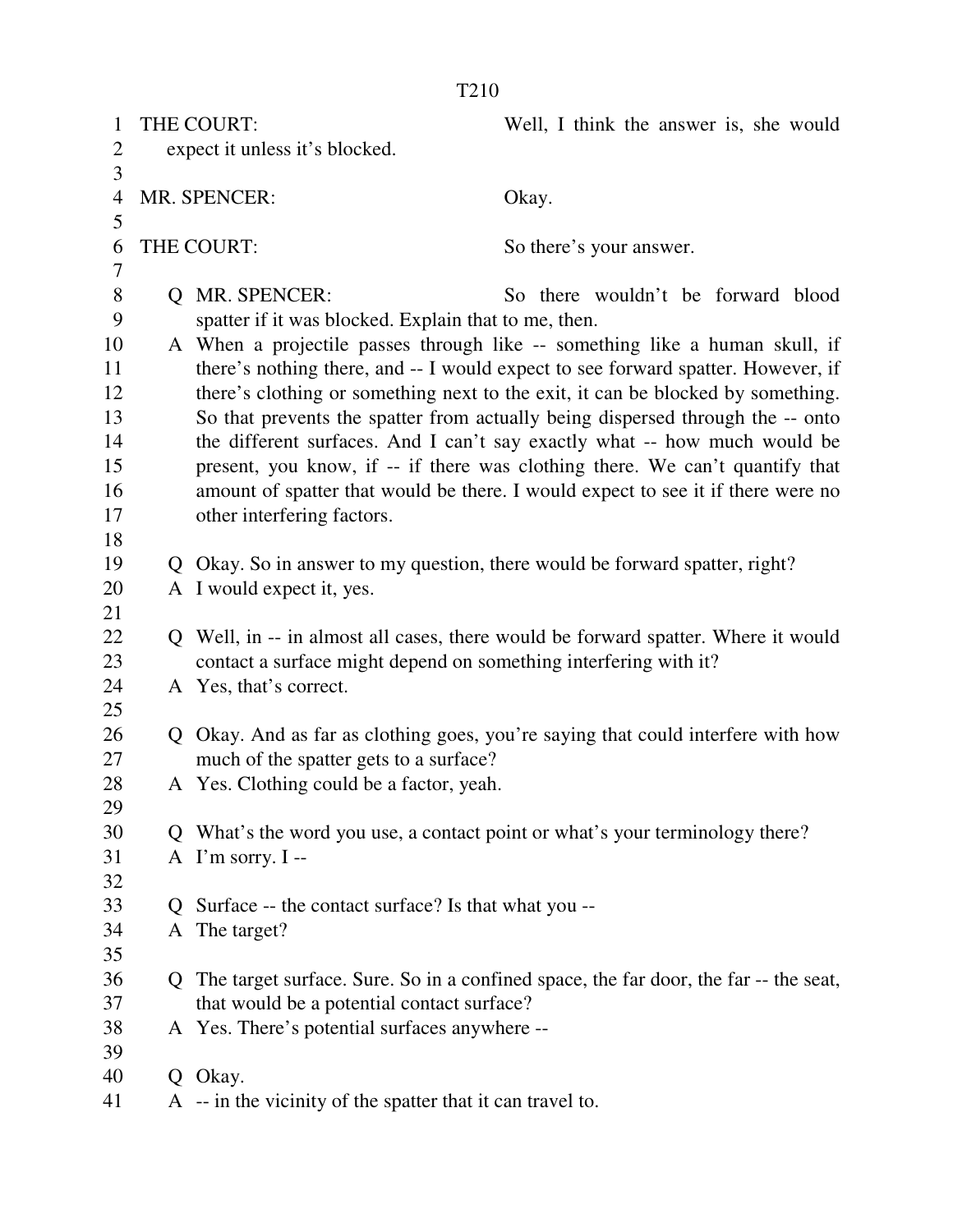| $\mathbf{1}$   |                                                  |                                                                                     |
|----------------|--------------------------------------------------|-------------------------------------------------------------------------------------|
| 2              |                                                  | Q Right. And if you could identify the spatter on those contact surfaces, then that |
| 3              |                                                  | would allow you to provide an opinion, potentially, on the trajectory of the        |
| $\overline{4}$ | projectile?                                      |                                                                                     |
| 5              |                                                  | A We wouldn't provide an opinion on the trajectory, necessarily. We may be able     |
| 6              |                                                  | to differentiate forward and back spatter if we had the blood source in place       |
| 7              |                                                  | and in conjunction with the -- if there was a resulting projectile found in the     |
| 8              |                                                  | scene or -- and the wounds. But I couldn't say for sure what I would be able to     |
| 9              |                                                  | say. It would -- it's a hypothetical how much I wouldn't -- I would have to         |
| 10<br>11       |                                                  | really -- it would depend. It's -- each situation is different, and how much        |
| 12             |                                                  | would be deposited and whether or not I would be able to tell it was forward        |
| 13             | situation.                                       | spatter or back spatter, I'm -- I don't know. It would totally depend on the        |
| 14             |                                                  |                                                                                     |
| 15             | $Q$ And I guess --                               |                                                                                     |
| 16             |                                                  |                                                                                     |
| 17             | THE COURT:                                       | Mr. Spencer, just before you go further, I                                          |
| 18             |                                                  | see it's about five minutes after five. Ideally we would finish this witness today  |
| 19             |                                                  | because you are from Edmonton, and I would like to have her be able to leave.       |
| 20             | About how much longer do you think you might be? |                                                                                     |
| 21             |                                                  |                                                                                     |
| 22             | MR. SPENCER:                                     | Are you flying out tonight, witness?                                                |
| 23             |                                                  |                                                                                     |
| 24             | A Sorry?                                         |                                                                                     |
| 25             |                                                  |                                                                                     |
| 26             | MR. SPENCER:                                     | Your intention is to fly out now?                                                   |
| 27             | THE COURT:                                       |                                                                                     |
| 28<br>29       |                                                  | Well, I am asking you the question.                                                 |
| 30             | MR. SPENCER:                                     | Sure. Okay.                                                                         |
| 31             |                                                  |                                                                                     |
| 32             | THE COURT:                                       | About how much longer do you think                                                  |
| 33             | you might be?                                    |                                                                                     |
| 34             |                                                  |                                                                                     |
| 35             | MR. SPENCER:                                     | Well, I can finish in five minutes.                                                 |
| 36             |                                                  |                                                                                     |
| 37             | THE COURT:                                       | Okay. Well, I am not asking you to rush,                                            |
| 38             | but just -- about five minutes, ten minutes?     |                                                                                     |
| 39             |                                                  |                                                                                     |
| 40             | MR. SPENCER:                                     | Five minutes, ten minutes.                                                          |
| 41             |                                                  |                                                                                     |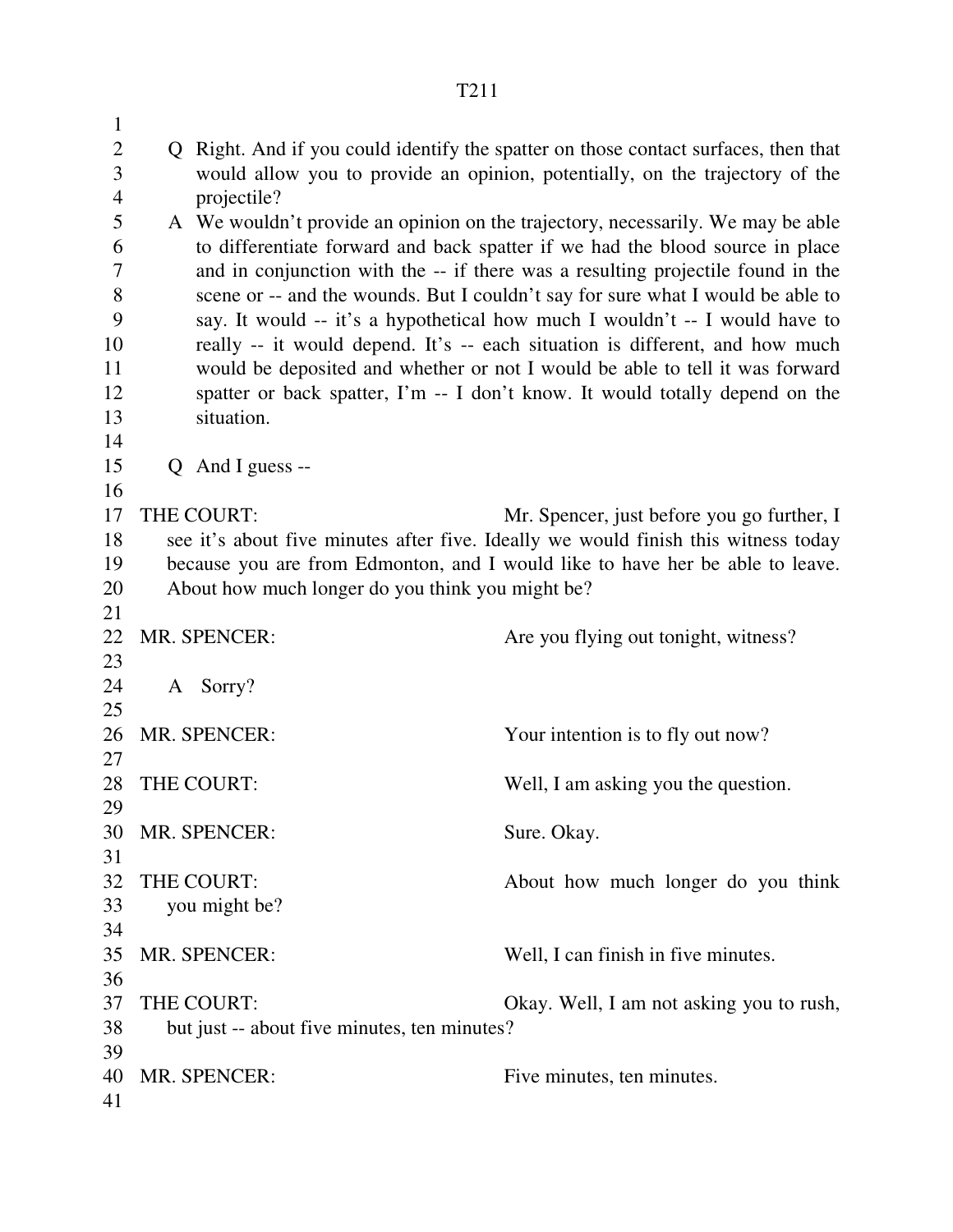1 THE COURT: Okay. And, jury, you're able to just stay 2 a little bit longer so we can finish this witness? Okay.

4 And I don't wish to rush you, but -- so take as much time as you need, and that 5 gives us a bit of an estimate. And if you go a bit longer, then we'll assess it at that 6 time. 7

8 MR. SPENCER: Thank you, My Lord.

9

3

- 10 Q MR. SPENCER: What my concern is is to make your
- 11 expert opinion, you need to actually get the information, correct?

13

12 A Yes, that's correct.

14 Q So what led you to believe there would be no information in that SUV that 15 would assist you in determining whether you could make any -- do any of the 16 tests? And I appreciate it might not work out, but what convinced you that 17 there was no point in you even looking for forward spatter on the far door, on 18 the -- of the SUV or back spatter, based -- based on other information, but what 19 led you to believe you couldn't get any information out of that SUV?

20 A Well, through discussions with the -- the Ident. member, Corporal Heroux, and 21 the photographs that he had sent me. I didn't see any stains in the photographs, 22 and he -- I had asked him about other staining, and he had indicated that there 23 was none located. And also, there had been -- since the vehicle had been 24 moved, there was -- I understood, again, wasn't there -- that it had rained and 25 changed some of the staining -- the appearance of the staining on the vehicle. 26 At that point, with the information that he had given me -- also to -- normally 27 we will attend if there's a question, a lot of questions, if there's multiple 28 bleeders or there's a lot of movement or there's a question as to whether or not 29 someone was in a certain position. And at the time when he consulted me, 30 there was no issue with the position of the deceased. And therefore, there was 31 nothing that I could determine that would add any further information to the 32 investigation.

- 33
- 34 Q Okay. So what -- what was the position of the deceased, then, based on the 35 information you had? Because I have no idea what the position of the deceased 36 is, but --

37 A Well, in the photos, the position of this deceased was outside the vehicle. At 38 some point, the information was that he was possibly inside the vehicle when 39 he was bleeding. Now, that's why we wait to determine where -- how -- the 40 DNA to find out who is bleeding in the vehicle and associate the patterns to a 41 specific bleeder. So looking at these photos, somebody was bleeding in the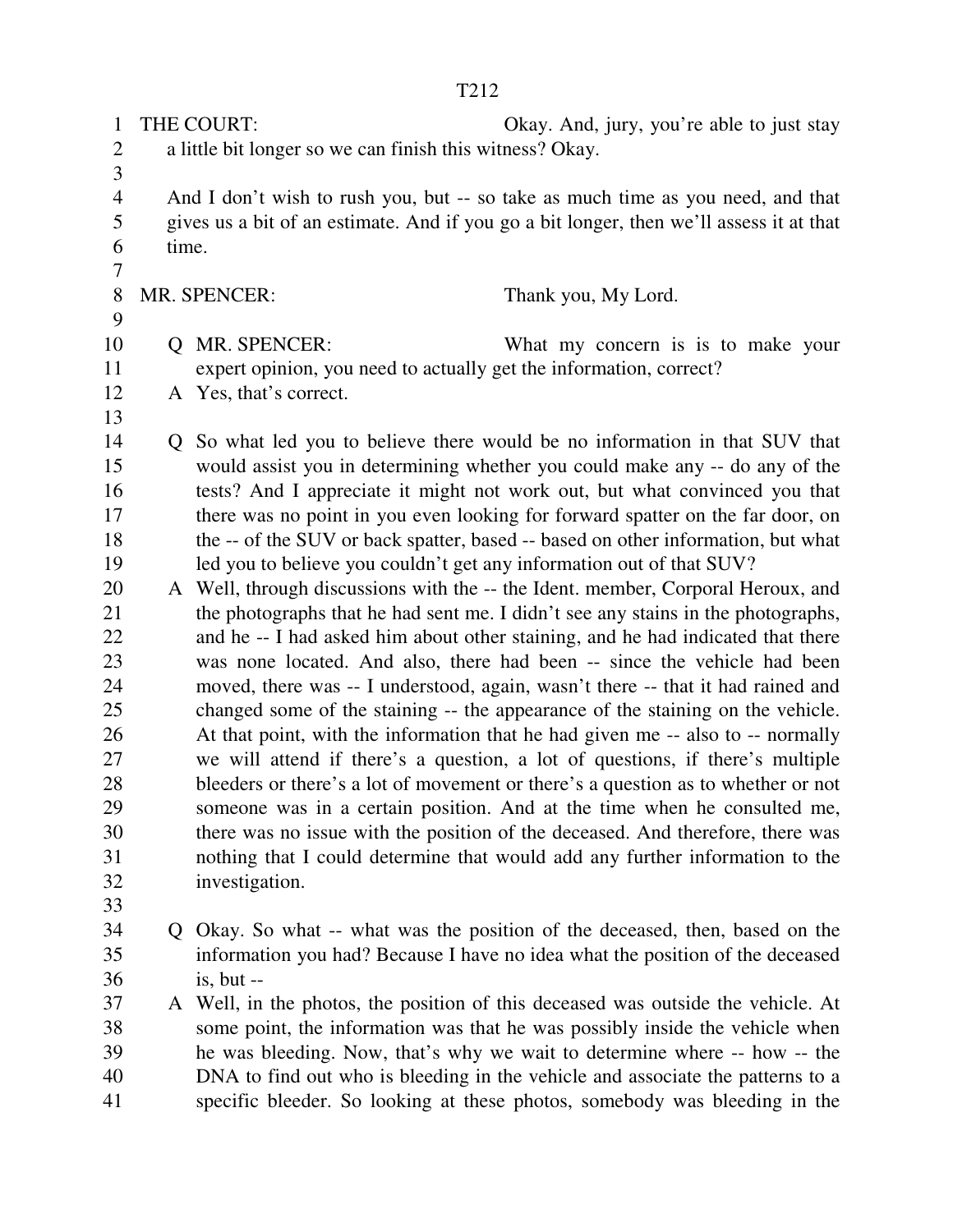| $\mathbf{1}$   | vehicle. We have to wait for the DNA to say who it was, of course, but --             |
|----------------|---------------------------------------------------------------------------------------|
| $\overline{2}$ |                                                                                       |
| $\overline{3}$ | Q But if we're looking -- if we're trying to figure out what the position of the      |
| $\overline{4}$ | deceased was at the point of the projectile hit them, all that you've said has        |
| 5              | nothing -- none of what you've said has anything to do with helping us of the         |
| 6              | position of the deceased at the point of the -- being hit by the projectile, does     |
| 7              | it? Nothing? Anything?                                                                |
| 8              | A No.                                                                                 |
| 9              |                                                                                       |
| 10             | Q No? So if that's what we need to find out, again, I -- where -- where he's          |
| 11             | bleeding doesn't matter to me. I want to know what his position was. If you'd         |
| 12             | have attended and been able to determine whether there was any forward                |
| 13             | spatter on the far door, that might have assisted us determining a trajectory,        |
| 14             | correct?                                                                              |
| 15             | A Possibly.                                                                           |
| 16             |                                                                                       |
| 17             | Q Okay. It would have also potentially -- if it can tell us where the bullet went, it |
| 18             | might also tell us where it came from?                                                |
| 19             | A The only information in terms of where it came from would be the location of        |
| 20             | the blood source to create the spatter. I can't give you an angle or path of the      |
| 21             | bullet. That's not my area of expertise at all.                                       |
| 22             |                                                                                       |
| 23             | Q Okay. Maybe I'm being slow here, but if we have the -- a portion of the             |
| 24             | trajectory and an angle and we were able to determine the blood -- a forward          |
| 25             | spatter pattern in front of that, away from that, we can connect those and we         |
| 26             | have a trajectory. That's what I'm saying. Does that make sense to you?               |
| 27             | A It does make sense to me. However, the -- I would have to know for sure which       |
| 28             | was an entrance and which was an exit wound to determine the -- the type of           |
| 29             | spatter. If it's forward or back spatter, it depends on which way. And if I go to     |
| 30             | a crime scene and I have a -- someone with an injury, say, one on each side of        |
| 31             | their head, I would not -- I don't have the medical training. I would defer to the    |
| 32             | medical investigator to indicate to me which one was the entrance and which           |
| 33             | one was the exit. So I wouldn't definitively say that one was forward and one         |
| 34             | was back. You could maybe, from basic -- if you have spatter on one side and          |
| 35             | you've got a hole on one side and a hole on the other, you would -- you could         |
| 36             | maybe indicate that something happened on this side. Now, whether it was              |
| 37             | travelling this way or this way, we have to defer to the medical experts for that.    |
| 38             | I -- I wouldn't be able to look at it and say, oh, yeah, for sure. That's -- that's   |
| 39             | out of my -- I can't -- it's out of my area of expertise.                             |
| 40             |                                                                                       |
| 41             | Q Oh, no, I agree with you, but -- but certainly that's what -- exactly what the      |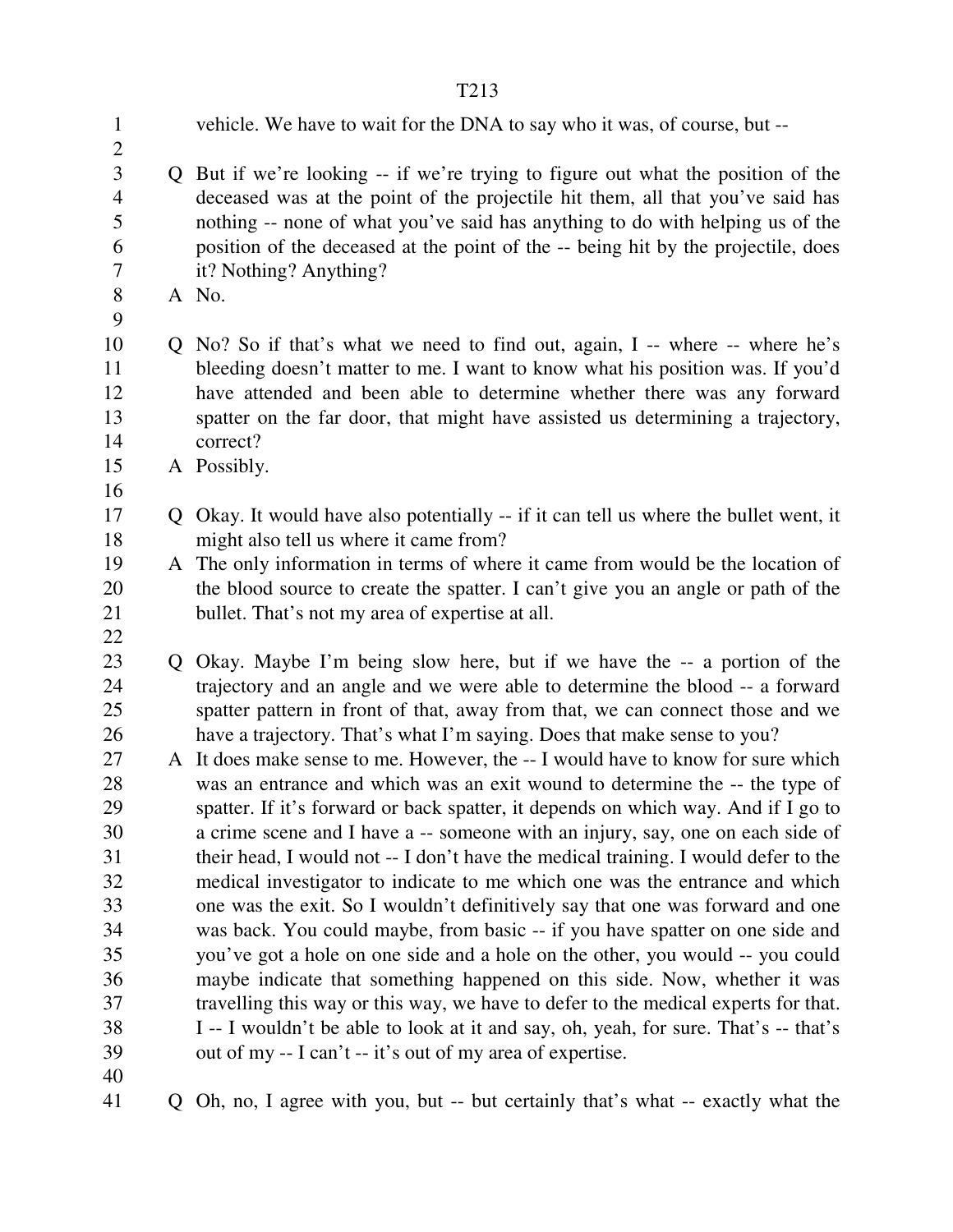1 pathologist would do. So the pathologist would give you that information. And 2 then you would know. You could do your tests, right? 3 A When the pathologist -- at the autopsy, if they're able to determine which was 4 forward and which was back, which was an entrance and which was an exit, 5 then during my analysis of the -- the bloodstains, I might be able to say, yes, 6 that corresponds to forward spatter. But that would be after the fact during my 7 analysis. I likely -- unless they do an autopsy while I'm still at the scene, it 8 would be I would collect all of the information, take it back, and then collect 9 the other information, the DNA, the medical reports, and that sort of thing, and 10 then do my analysis. So I make my observations at the scene and then do my 11 analysis after, after I get the information. 12 13 Q Okay. But in this case, you didn't make any observations at the scene. So then 14 when the pathologist fills in that blank of the direction, you don't have any 15 information. But if you'd have attended at the scene and gathered your 16 information, you could have done an actual analysis. 17 A If there was any information to gather. If there wasn't any there, then I 18 wouldn't be able to say any more than I am now. I can't say that for sure 19 because it's -- 20 21 Q It's gone. 22 A -- it is what it is. It's -- this is the analysis that I've done, and from the 23 questions that -- that I asked the investigator -- and I can't testify to his 24 knowledge or training, but they are our eyes at the scene. And if they -- they 25 take a good look and they say there isn't anything else, then I take that as part 26 of my assessment as to whether I should go or not. 27 28 Q So what is the percentage where someone is -- using bullets, shot through 29 clothing, that there is no forward blood spatter at all? 30 A I don't have a percentage. I can't even guess as to what a percentage would be. 31 It's -- it depends on the thickness of the clothing, the number of layers of 32 clothing, the calibre of the bullet, where it strikes in the body, because, of 33 course, it -- where it strikes, it's -- it's different, because the energy dispersed 34 as the projectile passes through creates damage. And how much is absorbed by 35 the body and how much goes outward in the form of spatter or other 36 bloodstains is totally dependent on the specifics of the scene. It can even 37 depend on air currents and -- and presence of windows or glass or anything. I 38 mean, there's so many variables through it that I couldn't even -- I wouldn't 39 even want to guess at a percentage because it wouldn't be accurate for you. 40 41 Q Okay. I would think as the expert, you -- you'd have some ballpark that you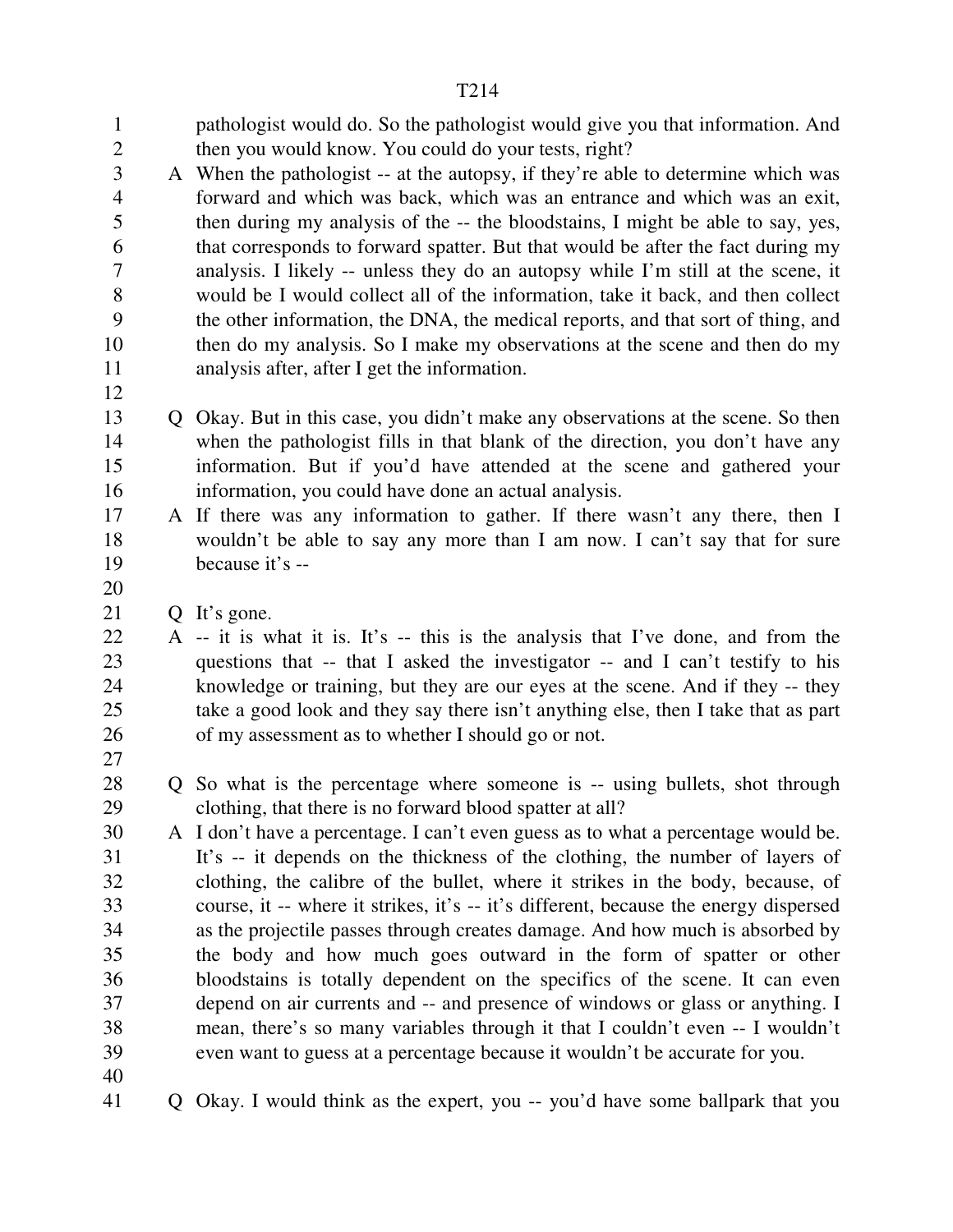|                                                       |                                                                                                                                                                                                                                                                                                                                                                                                                          | T215                                                                                                                                                                                                                             |                                                                                                                                                                                                                               |
|-------------------------------------------------------|--------------------------------------------------------------------------------------------------------------------------------------------------------------------------------------------------------------------------------------------------------------------------------------------------------------------------------------------------------------------------------------------------------------------------|----------------------------------------------------------------------------------------------------------------------------------------------------------------------------------------------------------------------------------|-------------------------------------------------------------------------------------------------------------------------------------------------------------------------------------------------------------------------------|
| $\mathbf{1}$<br>$\overline{2}$<br>3<br>$\overline{4}$ |                                                                                                                                                                                                                                                                                                                                                                                                                          | determined that you couldn't get any evidence out of that vehicle?                                                                                                                                                               | could help me with, but do you see my problem is did you ask how many<br>layers of clothing? Did you ask any of those questions? You've listed off a<br>whole bunch of factors. Did you ask any of those questions before you |
| 5<br>6                                                |                                                                                                                                                                                                                                                                                                                                                                                                                          | A I saw the body of the photos in situ and what he was wearing. And --                                                                                                                                                           |                                                                                                                                                                                                                               |
| 7                                                     |                                                                                                                                                                                                                                                                                                                                                                                                                          | Q Hoodie, just a cloth hoodie.                                                                                                                                                                                                   |                                                                                                                                                                                                                               |
| 8<br>9<br>10                                          |                                                                                                                                                                                                                                                                                                                                                                                                                          |                                                                                                                                                                                                                                  | A Hoodie and a baseball cap. There was a baseball cap there. What -- what those<br>positions were exactly when the firearm -- when he was shot, I couldn't tell                                                               |
| 11                                                    |                                                                                                                                                                                                                                                                                                                                                                                                                          | you.                                                                                                                                                                                                                             |                                                                                                                                                                                                                               |
| 12<br>13<br>14                                        |                                                                                                                                                                                                                                                                                                                                                                                                                          | baseball cap. Why would you raise that?                                                                                                                                                                                          | Q Okay. What -- what would the base -- in your opinion, what would the baseball<br>hat have to do with the exit wound? The exit wound has nothing to do with the                                                              |
| 15<br>16<br>17<br>18<br>19                            | A If there was a -- if there was a hat being worn and there's an injury to the head,<br>if it's worn properly, possibly not. If it wasn't, if it -- if you had a hood on and<br>there was other layers of clothing, it could be blocked, depending on what<br>position it is. If it's -- it could come into effect. But again, it's -- I can't say for<br>sure how much effect each piece would have on -- on this fact. |                                                                                                                                                                                                                                  |                                                                                                                                                                                                                               |
| 20                                                    |                                                                                                                                                                                                                                                                                                                                                                                                                          |                                                                                                                                                                                                                                  |                                                                                                                                                                                                                               |
| 21<br>22<br>23                                        |                                                                                                                                                                                                                                                                                                                                                                                                                          | Q If you don't do any investigation, you can't form an opinion. Is that fair?<br>A I formed my opinion and analysis based on the information that I had from the<br>investigator at the scene and when I was consulted about it. |                                                                                                                                                                                                                               |
| 24<br>25                                              |                                                                                                                                                                                                                                                                                                                                                                                                                          | Q Okay. What do you think the chances are that a single layer of a hoodie would                                                                                                                                                  |                                                                                                                                                                                                                               |
| 26<br>27<br>28                                        |                                                                                                                                                                                                                                                                                                                                                                                                                          | totally block all forward spatter?<br>A I can't give you a number. Again, I wouldn't even want to guess. There's --<br>there's too many factors involved.                                                                        |                                                                                                                                                                                                                               |
| 29<br>30                                              |                                                                                                                                                                                                                                                                                                                                                                                                                          |                                                                                                                                                                                                                                  |                                                                                                                                                                                                                               |
| 31<br>32<br>33                                        | Q Okay. And those -- and you never looked into any of those factors?<br>A The factors -- because I can't measure them. Because I didn't see them when it<br>happened. All I can do is look at the stains in -- within the area as a result of<br>the injury and make my analysis from there.                                                                                                                             |                                                                                                                                                                                                                                  |                                                                                                                                                                                                                               |
| 34<br>35<br>36<br>37                                  |                                                                                                                                                                                                                                                                                                                                                                                                                          | opinion. Is that fair?                                                                                                                                                                                                           | Q I'm sorry for being frustrated, but as the expert, that's what we're looking for<br>is that opinion, and if you don't gather the information, you can't give an                                                             |
| 38<br>39                                              |                                                                                                                                                                                                                                                                                                                                                                                                                          | MR. BURGE:                                                                                                                                                                                                                       | It might not be legally fair, My Lord.                                                                                                                                                                                        |
| 41                                                    | 40<br>THE COURT:                                                                                                                                                                                                                                                                                                                                                                                                         |                                                                                                                                                                                                                                  | Well, she already answered the question                                                                                                                                                                                       |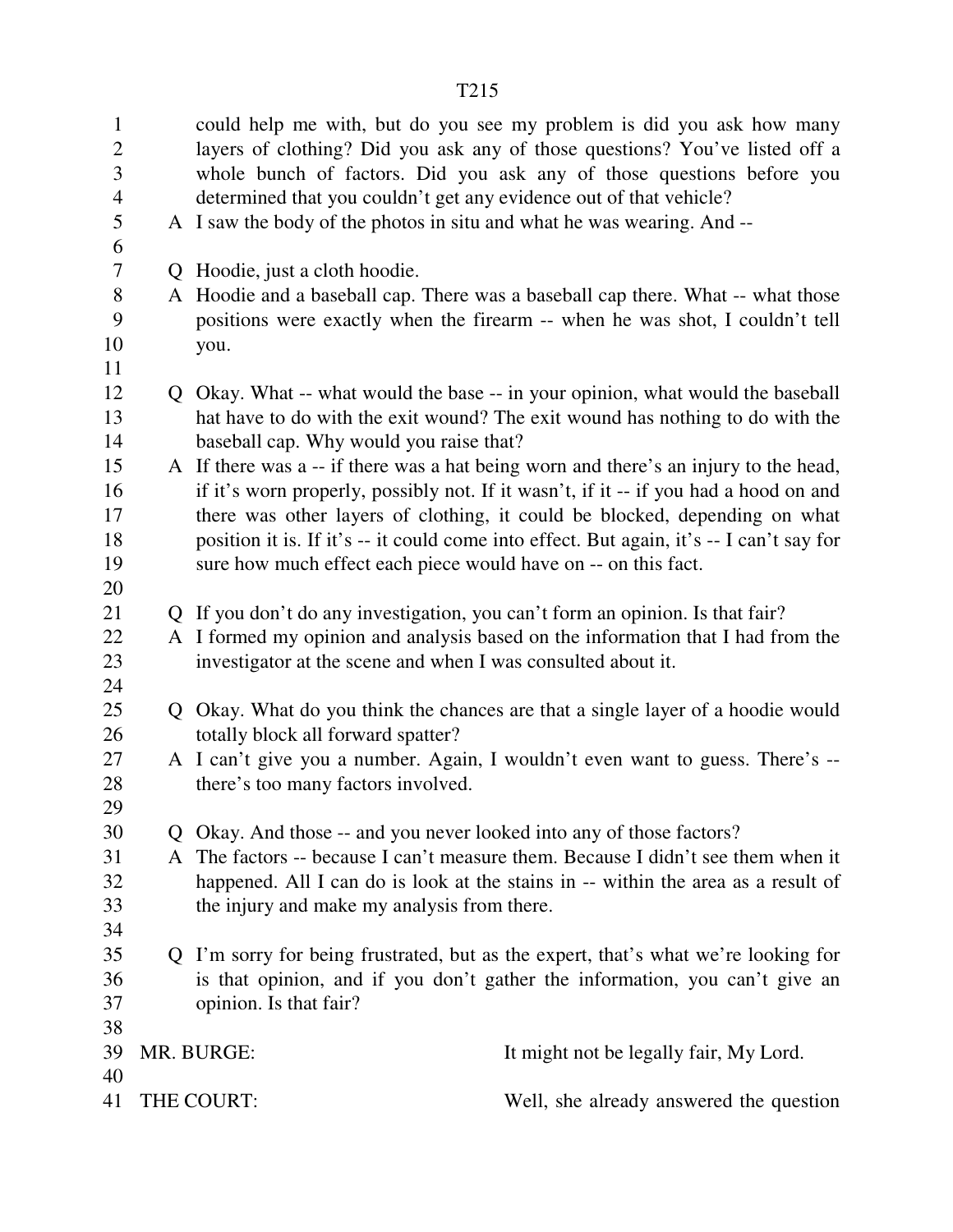1 once. Do you want a second answer?  $\overline{2}$ 3 MR. SPENCER: No, that's fine, My Lord. 4 5 THE COURT: Thank you. 6 7 MR. SPENCER: No. 8 9 THE COURT: Any re-examination? 10 11 MR. BURGE: No, thank you, My Lord. 12 13 THE COURT: Okay. Is there any reason to keep this 14 witness any further? 15 16 MR. BURGE: No. 17 18 THE COURT: Thank you very much, Sergeant. You are 19 free to go. 20 21 A Thank you, My Lord. 22 23 (WITNESS STANDS DOWN) 24 25 THE COURT: Okay. What I am going to do is I am 26 going to release you. I am going to have a -- a conversation with the lawyers for a 27 few minutes after you are gone, but for today, you are free to go. And we are going 28 to start tomorrow again at 10 o'clock. Hopefully we won't have the type of 29 morning we had this morning as far as driving is concerned. That was a little ugly, 30 and again, I thank you for your efforts on being here. Try to be here on time, 31 because as you may appreciate, we can't start unless we are all here. So all the key 32 players, the jury, the accused, the lawyers, and me, all have to be here. And so I 33 am going to ask you to try to be on time if you can. 34 35 I am going to remind you again. I know that there's lots of media because I see 36 their cars in the parking lots and around. And I am going to again urge you not to 37 look at any of that stuff because there's no sense having your mind influenced in 38 any way, and I direct you not to look at any of those things. All that counts is 39 exactly what you're hearing here in this courtroom as we go through. So anything 40 else that you have seen or will hopefully not see is nothing -- none of your 41 concern. So with that, I am going to bid you a good night, and we will see you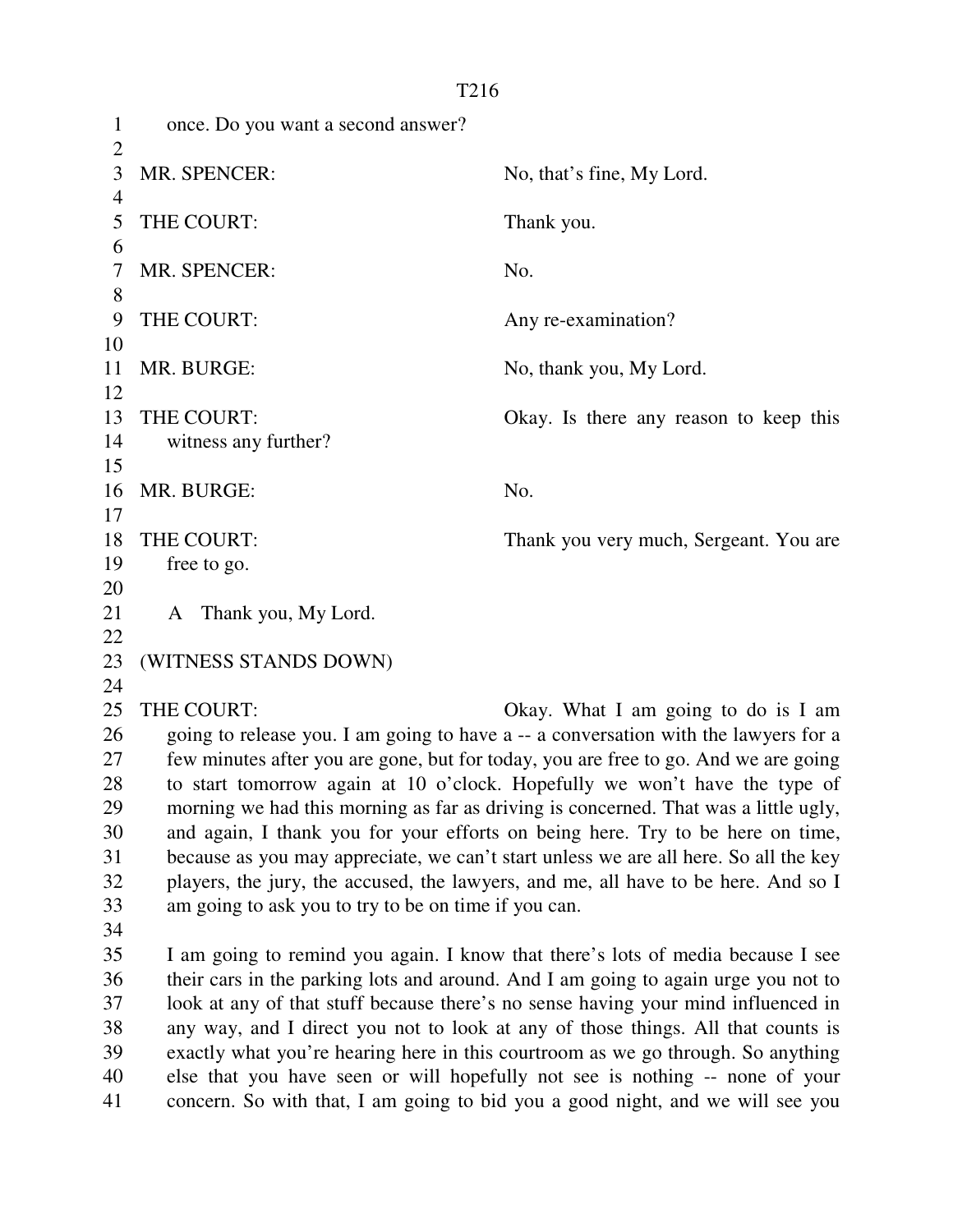1 tomorrow at 10 o'clock.  $\overline{2}$ 3 (JURY RETIRES) 4 5 THE COURT: Thank you, Sergeant, for politely waiting 6 as everyone left, but you are free to go, again. Thank you. 7 8 What I wanted to just clarify with counsel is this. The media have made a number 9 of requests for certain exhibits, and the protocol that I wish to adopt is to have the 10 two lawyers look at what the media is asking for. And I'd like to elicit your input 11 before I make my decision as to what they can and cannot have. And there's quite 12 a list of information that has been provided. Now, I understand, Mr. Burge and 13 Mr. Spencer, you have not yet had a chance to go through these requests; is that 14 correct? 15 16 MR. SPENCER: I -- I have some, and Mr. Burge has had 17 some, and maybe they're the same and maybe they're not, but I don't think we've 18 got a full package yet. 19 20 THE COURT: Okay. Are you -- do you need the 21 evening? I know the news outlets like to be -- have us deal with these things 22 quickly, although I realize as well that you -- the two of you or the four of you are 23 running a case, and it may not be the easiest thing for you to address these matters 24 as quickly as you are able. So what, if anything, would you like to do about this? 25 26 MR. BURGE: My Lord, I could -- I could take a look at 27 them now. It just wasn't practical when they were presented to us to look at them, 28 so ... 29 30 THE COURT: Okay. Would you like to -- well, what 31 you can do is take a look at them. I can tell you offhand, I am inclined to grant the 32 media everything that they are requesting but for -- I don't think it's appropriate 33 for any pictures with the deceased in the photographs to be provided to the media. 34 35 MR. BURGE: They're also asking to copy the -- the 36 flash drive, and I would -- they -- they can hardly copy that without taking the 37 photos of the deceased. 38 39 THE COURT: Well, that's the mechanics, I guess. The 40 first thing is what they are entitled to have, and the second thing is how we might 41 coordinate to provide that information. So there's really two steps to it. So ...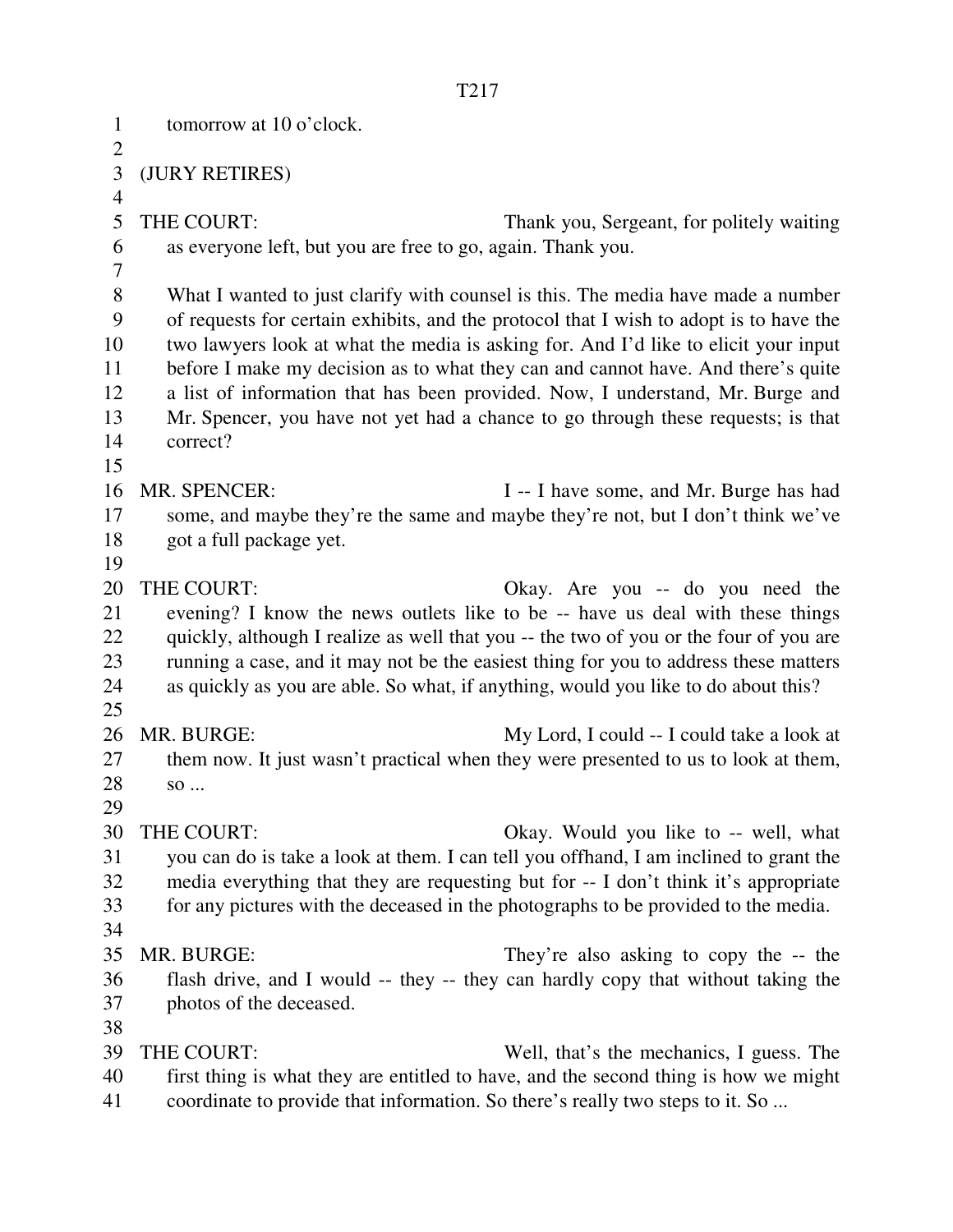1 2 MR. BURGE: I can tell you, My Lord, if -- if -- I would 3 only object to the sensitive things such as the body of the deceased. I -- the other 4 evidence that's been presented in court, I wouldn't object to that. 5 6 THE COURT: Okay. And, Mr. Spencer, do you have 7 any comment? 8 9 MR. SPENCER: I would suggest that maybe my learned 10 friend and I try to take five minutes with the full pack and see if we can deal with 11 them before we leave today, before you leave today, you know, a very short period 12 of time. If we can do that, great. If not, we can process the ones that we don't have 13 a problem with. So my suggestion is if we took five minutes, we might be able to 14 get it all resolved here very quickly. It's getting late in the day, of course, but ... 15 16 THE COURT: All right. Well, again, if we think about 17 what has been presented, we pretty much know what has been presented. And the 18 only thing that I see of any nature that I think would be disrespectful to the 19 Boushie family is to have photographs that have the deceased in the photographs. 20 21 MR. SPENCER: And I certainly agree with you -- your 22 rationale there. And I'm just thinking we could quickly look at it, just make sure 23 that that's -- that we don't have an additional problem, and sign off on those and 24 provide them to the clerk here within five minutes is what my thinking would be. 25 26 THE COURT: Okay. So what you are suggesting, then, 27 is that we adjourn court until tomorrow. You will look at it, and you will provide 28 the clerk with your written comments --29 30 MR. SPENCER: Before we leave the building. And if 31 there's one that's in dispute, we can address it in the morning. And if there isn't, 32 then you will proceed as you see fit. 33 34 THE COURT: Well, again, as far as in dispute, I think I 35 am going to take your views into account. 36 37 MR. SPENCER: Fair enough. 38 39 THE COURT: But I am going to make the final 40 decision.

41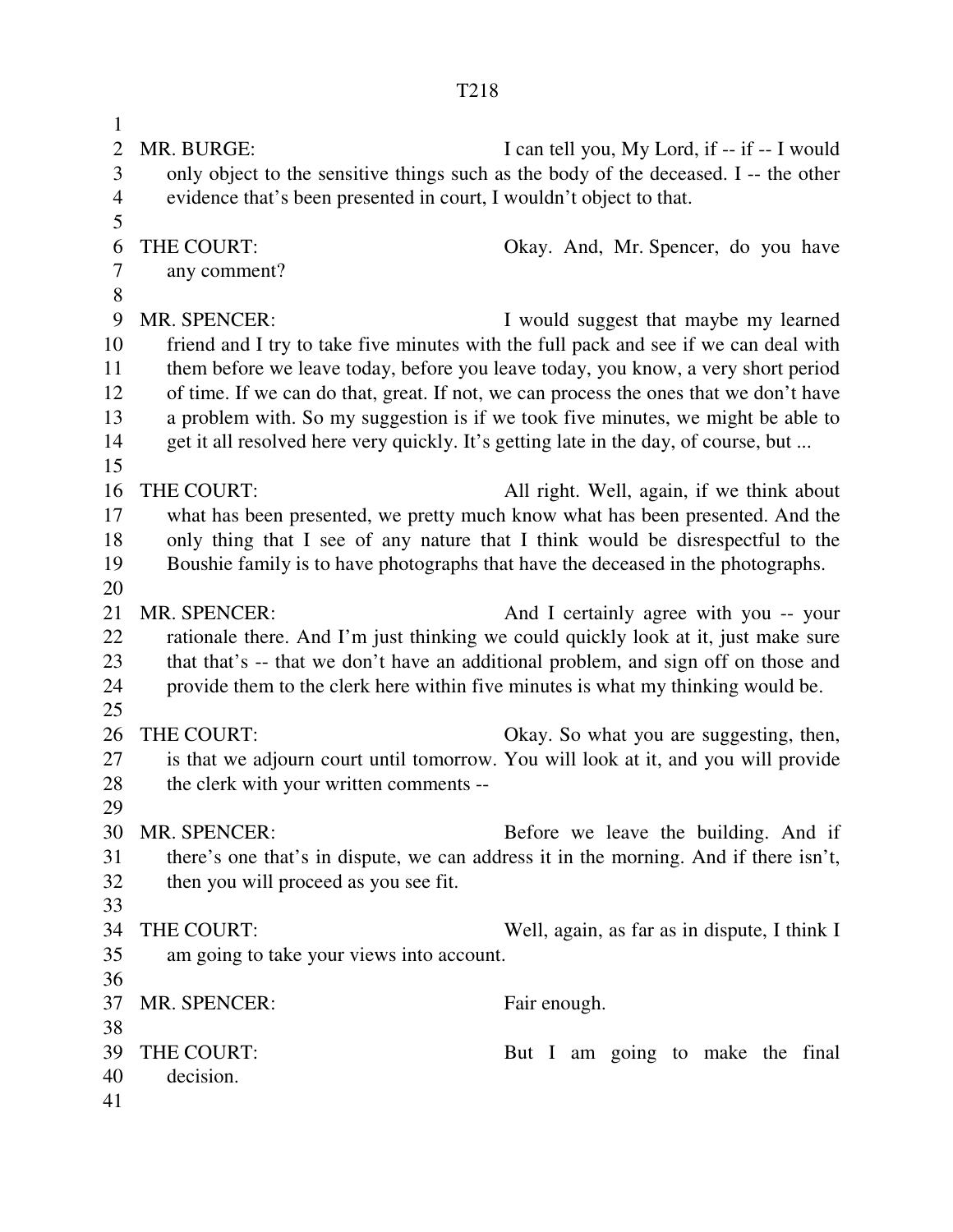| 1              | MR. SPENCER:                                                                     | Well, yes.                                                                              |
|----------------|----------------------------------------------------------------------------------|-----------------------------------------------------------------------------------------|
| $\mathbf{2}$   |                                                                                  |                                                                                         |
| 3              | THE COURT:                                                                       | So whether it's in dispute or not. So                                                   |
| $\overline{4}$ |                                                                                  | there's no need, then, to reconvene. You are just going to look at that, provide it to  |
| 5              |                                                                                  | the clerk, and I will take a look at it tonight. And then I think the real challenge is |
| 6              |                                                                                  | going to be trying to facilitate how it is that we can get this information to the      |
| 7              |                                                                                  | media outlets in a fair and reasonable way. I don't see that we can give them the       |
| 8              |                                                                                  | exhibit, but I think that that's something that perhaps the Registrar and perhaps       |
| 9              |                                                                                  | Ms. Blais (phonetic) and the deputy registrar can help. So what we'll do, then, is --   |
| 10             | is there anything else that we need to address today in the absence of the jury? |                                                                                         |
| 11<br>12       | MR. BURGE:                                                                       |                                                                                         |
| 13             |                                                                                  | I -- I don't think so, My Lord. We're one                                               |
| 14             | witness behind, but it's a very short witness that we didn't get to today, so    |                                                                                         |
| 15             | THE COURT:                                                                       | Okay. Mr. Spencer, anything further?                                                    |
| 16             |                                                                                  |                                                                                         |
| 17             | <b>MR. SPENCER:</b>                                                              | No. And I agree, timeline, I think we can                                               |
| 18             | make up any slippage we may have had.                                            |                                                                                         |
| 19             |                                                                                  |                                                                                         |
| 20             | THE COURT:                                                                       | Okay. What I am going to do, then, is we                                                |
| 21             |                                                                                  | will adjourn the proceedings until tomorrow morning at 10 o'clock AM. Thank             |
| 22             | you.                                                                             |                                                                                         |
| 23             |                                                                                  |                                                                                         |
| 24             | MR. SPENCER:                                                                     | Thank you, My Lord.                                                                     |
| 25             |                                                                                  |                                                                                         |
| 26             |                                                                                  |                                                                                         |
| 27             | PROCEEDINGS ADJOURNED UNTIL 10:00 AM, JANUARY 31, 2018                           |                                                                                         |
| 28             |                                                                                  |                                                                                         |
| 29             |                                                                                  |                                                                                         |
| 30             |                                                                                  |                                                                                         |

31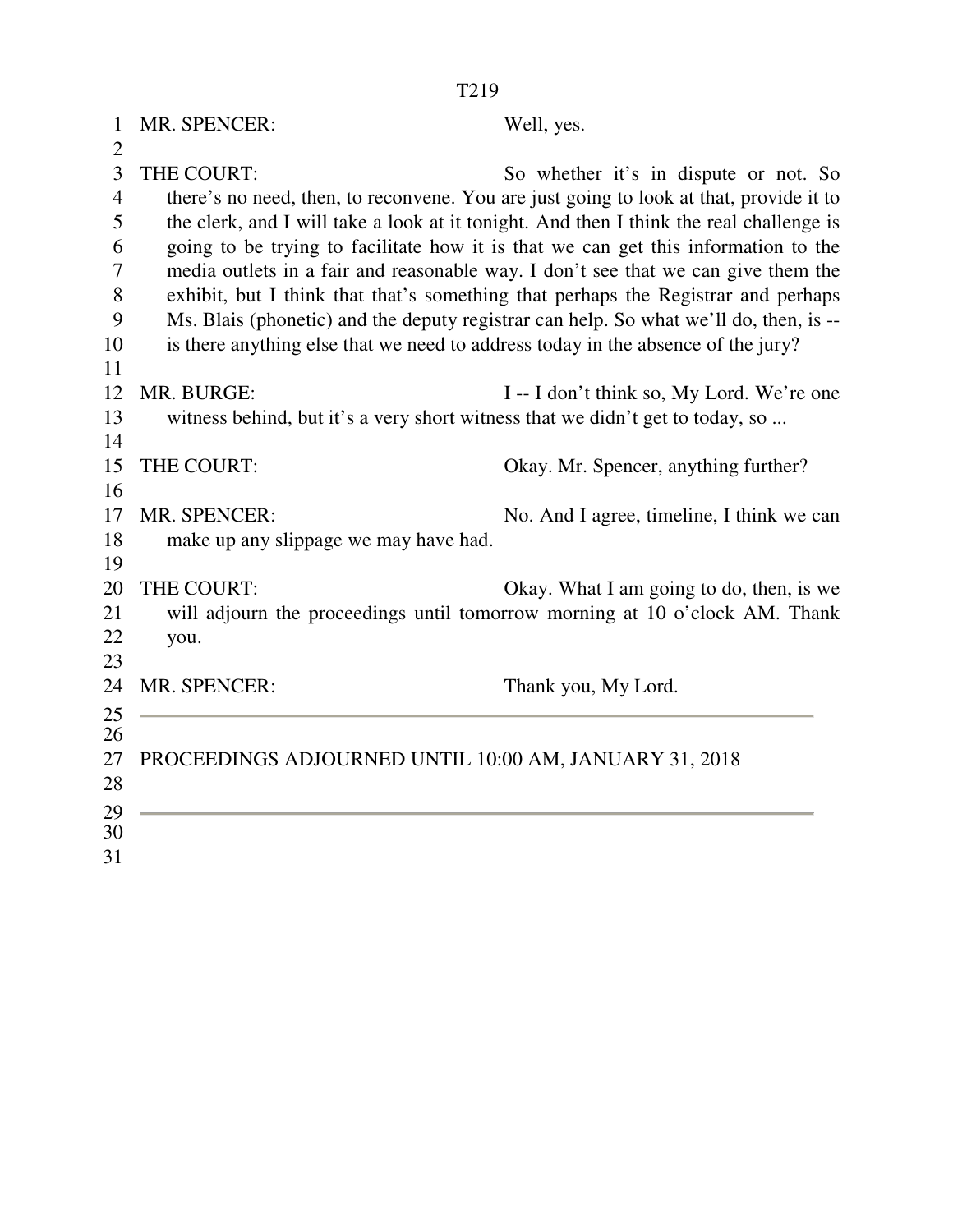| $\mathbf 1$<br>$\overline{2}$ | <b>January 31, 2018</b>                                       | <b>Morning Session</b>                                                            |  |  |
|-------------------------------|---------------------------------------------------------------|-----------------------------------------------------------------------------------|--|--|
| 3                             | The Honourable Chief Justice                                  | The Court of Queen's Bench                                                        |  |  |
| 4                             | M. Popescul                                                   | for Saskatchewan                                                                  |  |  |
| 5                             |                                                               |                                                                                   |  |  |
| 6                             | W. Burge, QC                                                  | For the Crown                                                                     |  |  |
| 7                             | C. Browne                                                     | For the Crown                                                                     |  |  |
| 8                             | S. Spencer                                                    | For the Accused                                                                   |  |  |
| 9                             | D. Gillanders                                                 | For the Accused                                                                   |  |  |
| 10                            | K. Christopherson                                             | <b>Court Clerk</b>                                                                |  |  |
| 11                            |                                                               |                                                                                   |  |  |
| 12                            |                                                               |                                                                                   |  |  |
| 13                            | <b>Discussion</b>                                             |                                                                                   |  |  |
| 14                            |                                                               |                                                                                   |  |  |
| 15                            | THE COURT:                                                    | Good morning.                                                                     |  |  |
| 16                            |                                                               |                                                                                   |  |  |
| 17                            | MR. BURGE:                                                    | Good morning, My Lord.                                                            |  |  |
| 18<br>19                      | MR. SPENCER:                                                  |                                                                                   |  |  |
| 20                            |                                                               | Good morning, My Lord.                                                            |  |  |
| 21                            | MR. GILLANDERS:                                               | Good morning, My Lord.                                                            |  |  |
| 22                            |                                                               |                                                                                   |  |  |
| 23                            | MR. BROWNE:                                                   | Good morning, My Lord.                                                            |  |  |
| 24                            |                                                               |                                                                                   |  |  |
| 25                            | THE COURT:                                                    | Is there anything that need be done                                               |  |  |
| 26                            | before we bring the jury back in?                             |                                                                                   |  |  |
| 27                            |                                                               |                                                                                   |  |  |
| 28                            | MR. BURGE:                                                    | My Lord, I am seeking your leave to be                                            |  |  |
| 29                            |                                                               | absent for most of the next witness. I have some people that -- to deal with, and |  |  |
| 30                            | my colleague, Mr. Browne, will take the witness, if that's -- |                                                                                   |  |  |
| 31                            |                                                               |                                                                                   |  |  |
| 32                            | THE COURT:                                                    | That's certainly fine with me. Thank you                                          |  |  |
| 33                            | very much.                                                    |                                                                                   |  |  |
| 34                            |                                                               |                                                                                   |  |  |
| 35                            | MR. BURGE:                                                    | Thank you.                                                                        |  |  |
| 36                            |                                                               |                                                                                   |  |  |
| 37                            | THE COURT:                                                    | Anything else?                                                                    |  |  |
| 38                            |                                                               |                                                                                   |  |  |
| 39                            | MR. SPENCER:                                                  | Nothing on our side, no.                                                          |  |  |
| 40                            |                                                               |                                                                                   |  |  |
| 41                            | THE COURT:                                                    | Okay. You can bring the jury back in.                                             |  |  |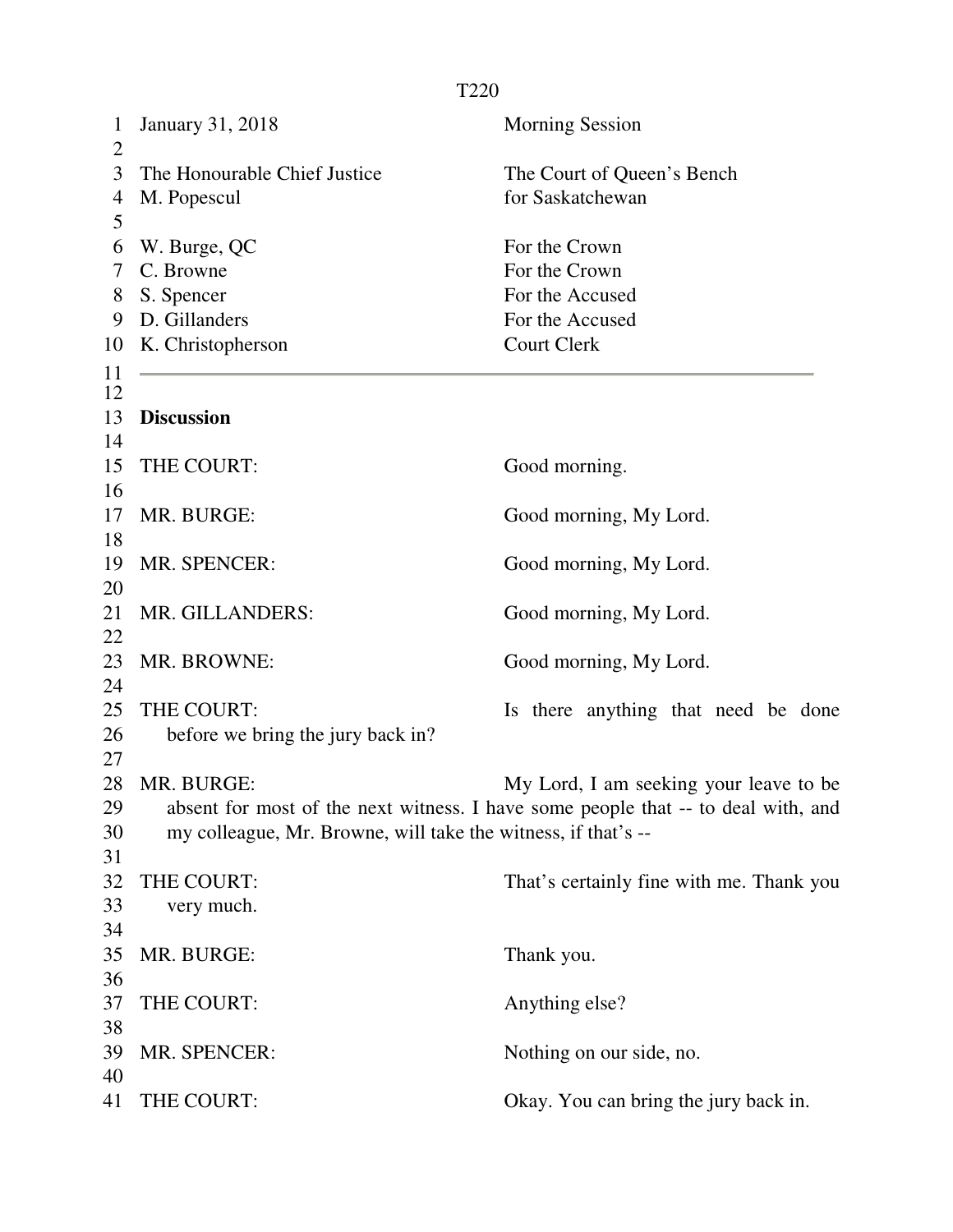1 2 THE COURT CLERK: Mr. Browne, you're going to have to 3 move the microscope closer to your station. 4 5 MR. BROWNE: Is that better, Madam Clerk? I will speak 6 up. I'll speak up, as well. 7 8 THE COURT CLERK: A little -- a little more there. Thank you. 9 10 (JURY ENTERS) 11 12 THE COURT CLERK: Sometimes that -- it sticks, and you have 13 to ... 14 15 THE COURT: Good morning, ladies and gentlemen. 16 17 I hope you had a nice evening and that your drive was better than it was yesterday. 18 I hope you saw the blue moon this morning, as well. It was quite -- quite a sight, 19 wasn't it? 20 21 I understand that Mr. Burge has stepped out to deal with some other matters, and 22 that, Mr. Browne, you are ready to call your next witness? 23 24 MR. BROWNE: I am, My Lord, thank you. My Lord, the 25 Crown is going to be calling Constable Andrew Park. I'll just step out and get him. 26 27 THE COURT CLERK: How do you take an oath? Do you swear 28 on the Bible or do you affirm? 29 30 CONSTABLE PARK: I'll swear. 31 32 THE COURT CLERK: Okay. Take the Bible in your right hand. 33 State your full name. 34 35 CONSTABLE PARK: My name is Andrew Park. 36 37 THE COURT CLERK: Spell your first and last name for the 38 record. 39 40 CONSTABLE PARK: A-N-D R-E-W P A-R-K. 41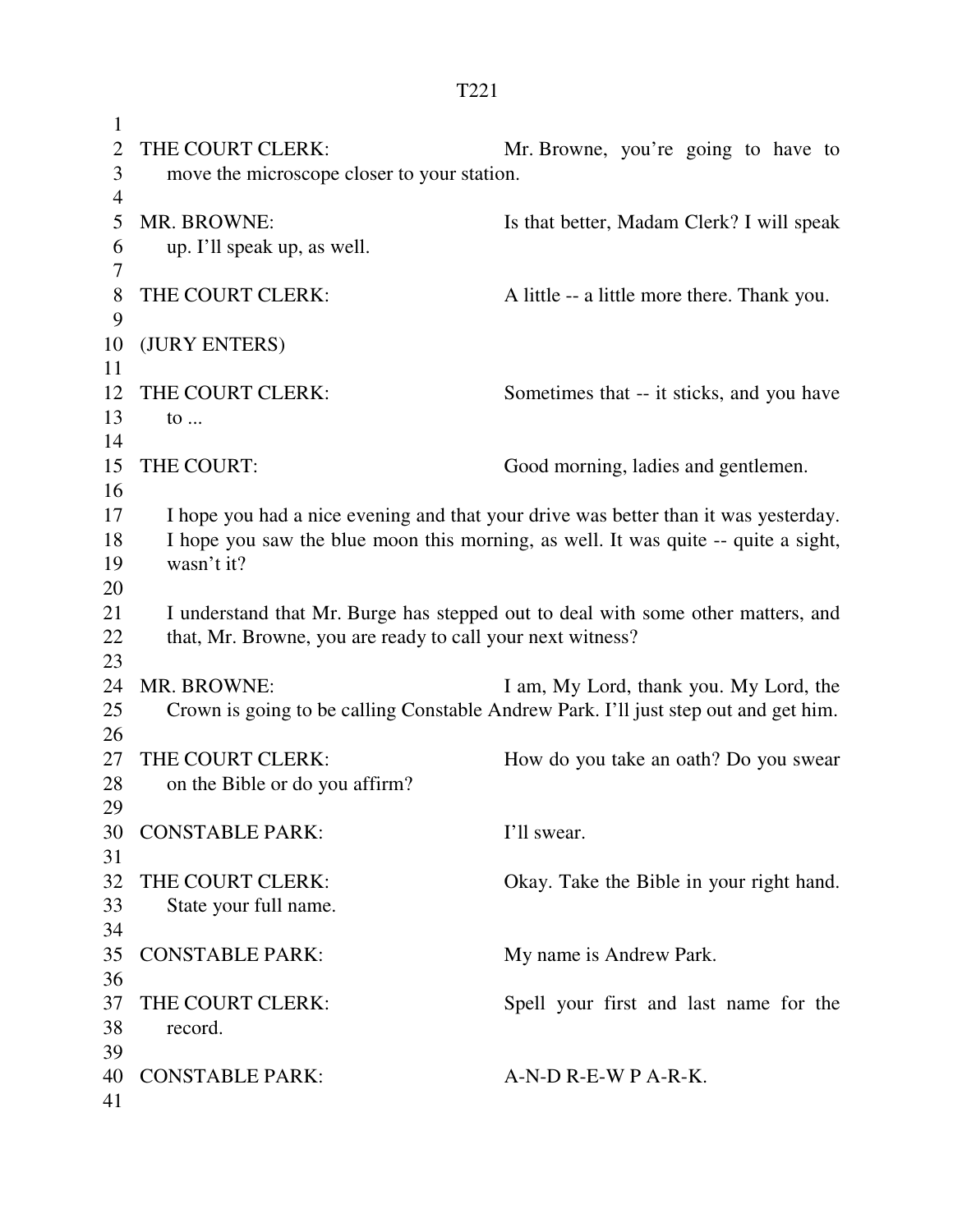| $\mathbf 1$    | <b>ANDREW PARK, Sworn, Examined by Mr. Browne</b>                |                                                                        |                                                                                                                                                              |  |  |
|----------------|------------------------------------------------------------------|------------------------------------------------------------------------|--------------------------------------------------------------------------------------------------------------------------------------------------------------|--|--|
| 2              |                                                                  |                                                                        |                                                                                                                                                              |  |  |
| 3              |                                                                  | THE COURT CLERK:                                                       | (INDISCERNIBLE).                                                                                                                                             |  |  |
| $\overline{4}$ |                                                                  |                                                                        |                                                                                                                                                              |  |  |
| 5              |                                                                  | A Thank you. Thank you.                                                |                                                                                                                                                              |  |  |
| 6<br>7         |                                                                  | THE COURT CLERK:                                                       | Do you wish to stand or sit?                                                                                                                                 |  |  |
| 8              |                                                                  |                                                                        |                                                                                                                                                              |  |  |
| 9              |                                                                  | A I will stand, if that's okay.                                        |                                                                                                                                                              |  |  |
| 10             |                                                                  |                                                                        |                                                                                                                                                              |  |  |
| 11             | $\mathbf O$                                                      | MR. BROWNE:                                                            | Good morning, Constable Park.                                                                                                                                |  |  |
| 12             | A                                                                | Good morning.                                                          |                                                                                                                                                              |  |  |
| 13             |                                                                  |                                                                        |                                                                                                                                                              |  |  |
| 14             |                                                                  | Q Constable Park, what is your current occupation?                     |                                                                                                                                                              |  |  |
| 15             |                                                                  | A I am a peace officer for the Royal Canadian Mounted Police.          |                                                                                                                                                              |  |  |
| 16             |                                                                  |                                                                        |                                                                                                                                                              |  |  |
| 17             | $\mathbf{O}$                                                     | Okay. And where are you currently stationed?                           |                                                                                                                                                              |  |  |
| 18             |                                                                  | A I'm currently stationed in Biggar, Saskatchewan.                     |                                                                                                                                                              |  |  |
| 19             |                                                                  |                                                                        |                                                                                                                                                              |  |  |
| 20             |                                                                  |                                                                        | Q And how long have you been a member of the Royal Canadian Mounted                                                                                          |  |  |
| 21             |                                                                  | Police?                                                                |                                                                                                                                                              |  |  |
| 22<br>23       |                                                                  | A Just about four years now.                                           |                                                                                                                                                              |  |  |
| 24             | Q                                                                | Okay. And where were you stationed prior to being stationed in Biggar? |                                                                                                                                                              |  |  |
| 25             |                                                                  | A Biggar, Saskatchewan, was my first posting.                          |                                                                                                                                                              |  |  |
| 26             |                                                                  |                                                                        |                                                                                                                                                              |  |  |
| 27             |                                                                  |                                                                        | Q Thank you. So, Constable, we're here discussing the matters from August 9th,                                                                               |  |  |
| 28             | 10th, and 11th. Do you recall what you were doing on those days? |                                                                        |                                                                                                                                                              |  |  |
| 29             |                                                                  | A Yes, I do.                                                           |                                                                                                                                                              |  |  |
| 30             |                                                                  |                                                                        |                                                                                                                                                              |  |  |
| 31             |                                                                  | Q And what were you doing on those days?                               |                                                                                                                                                              |  |  |
| 32             |                                                                  |                                                                        | A On August 9th of 2016, I was working. And -- and I went home. I went home                                                                                  |  |  |
| 33             |                                                                  | at $1600$ -- sorry, at 4 o'clock in the afternoon.                     |                                                                                                                                                              |  |  |
| 34             |                                                                  |                                                                        |                                                                                                                                                              |  |  |
| 35             |                                                                  |                                                                        | Q Okay. And you're aware of the -- the events that we're here to talk about                                                                                  |  |  |
| 36             |                                                                  | today?                                                                 |                                                                                                                                                              |  |  |
| 37             |                                                                  | A I do, yes.                                                           |                                                                                                                                                              |  |  |
| 38             |                                                                  |                                                                        |                                                                                                                                                              |  |  |
| 39<br>40       |                                                                  |                                                                        | Q So what was your involvement in the investigation that we're here to discuss?<br>A At approximately 5:30 in the afternoon, I received a phone call from my |  |  |
| 41             |                                                                  |                                                                        | partner, Constable Arvind Parmar (phonetic), requesting an assistance in                                                                                     |  |  |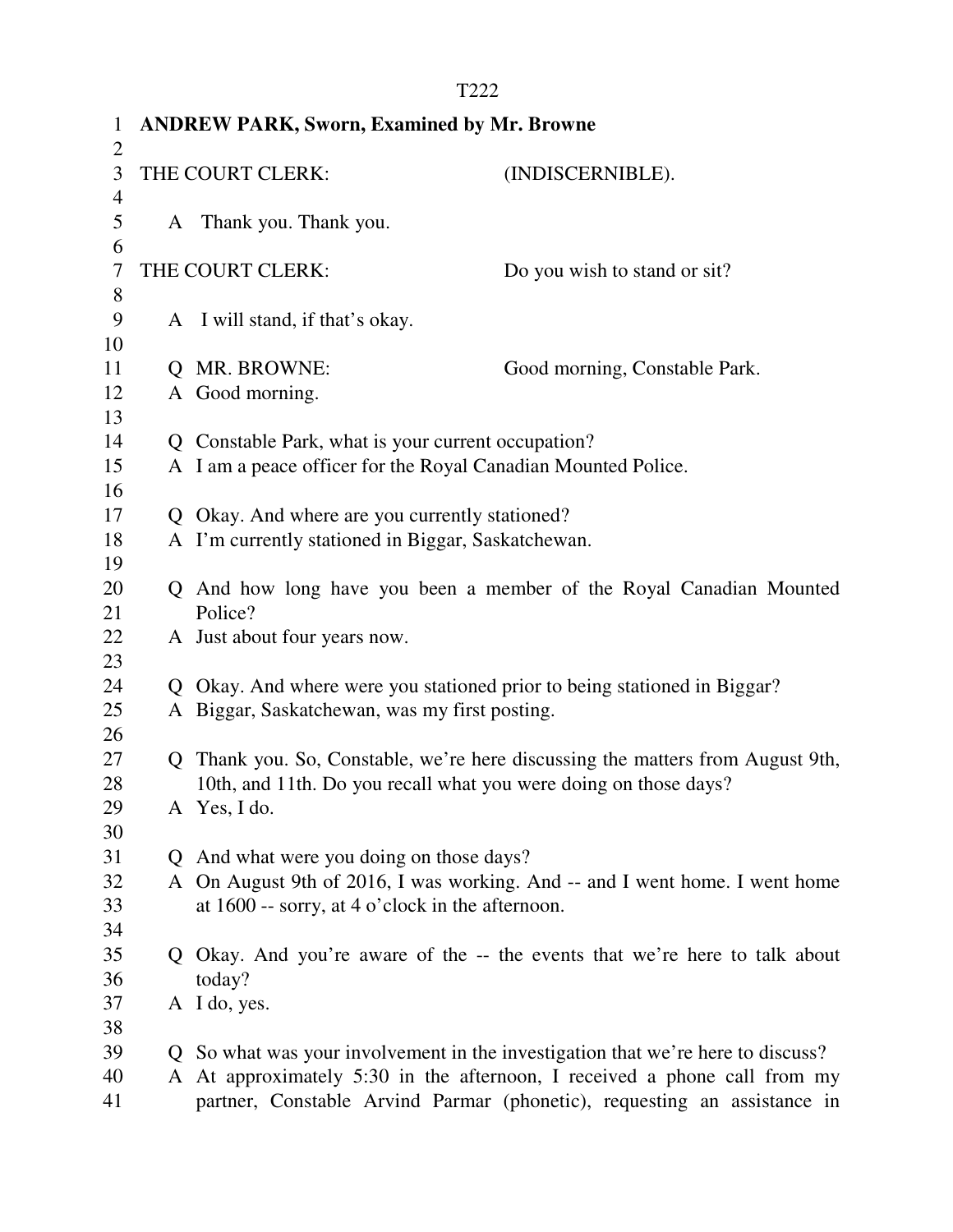| $\mathbf{1}$<br>$\overline{2}$<br>3                  | attending to a shooting call which took place at Mr. Gerald Stanley's farm<br>where one male was shot and killed.                                                                                                                                                                                                                                                                                                                                                |
|------------------------------------------------------|------------------------------------------------------------------------------------------------------------------------------------------------------------------------------------------------------------------------------------------------------------------------------------------------------------------------------------------------------------------------------------------------------------------------------------------------------------------|
| $\overline{\mathcal{A}}$<br>5<br>6<br>$\overline{7}$ | Q Okay. And what did you do after you received that phone call?<br>A I went to the detachment immediately. I got ready, and myself and Constable<br>Parmar attended to the shooting scene immediately.                                                                                                                                                                                                                                                           |
| 8<br>9<br>10<br>11<br>12<br>13                       | Q Okay. And while you were driving to that scene, what did you do?<br>A I -- I called back the complainant, who I believed to be a Mr. Sheldon Stanley,<br>who told me that -- and I learned that five people came onto the scene. One<br>male was shot and killed. The remaining four, two females and two males, left<br>the scene on foot.                                                                                                                    |
| 14<br>15<br>16<br>17                                 | Q Okay. And how did you get that -- Mr. Sheldon Stanley's phone number?<br>A Mr. Stanley was already on the phone with our dispatch. So I called our<br>dispatch and asked them to transfer Mr. Stanley over to my cell phone.                                                                                                                                                                                                                                   |
| 18<br>19<br>20<br>21<br>22<br>23<br>24               | Q Okay. So you attended the Stanley farm. What did you do at that point?<br>A I arrived at Mr. Stanley's farm, and approximately 200 metres west of<br>Mr. Stanley's farm, I saw two females on the ground, already cuffed by the<br>RCMP members from North Battleford. I took custody of them, and they both<br>verbally identified themselves to me as Ms. Kiora Wuttunee of Red Pheasant<br>and Ms. -- Ms. Belinda Jackson of Goodfish First Nations. And -- |
| 25<br>26<br>27<br>28                                 | Q Okay. And when --<br>A -- I arrested them both for mischief, and I read them the Charter of Rights<br>verbatim, as well as a police warning verbatim.                                                                                                                                                                                                                                                                                                          |
| 29<br>30                                             | Q Okay. Verbatim, that's lingo that we've seen. What do you mean by<br>"verbatim"?                                                                                                                                                                                                                                                                                                                                                                               |
| 31<br>32<br>33<br>34                                 | A It is a -- a phrase, if you want to say, that -- that's read to the person who is<br>under arrest. And I have a card that I basically read from, basically straight --<br>straight off from the card.                                                                                                                                                                                                                                                          |
| 35<br>36<br>37                                       | Q So when you say "verbatim", you mean you're reading to them from that card?<br>A Absolutely, yes.                                                                                                                                                                                                                                                                                                                                                              |
| 38<br>39<br>40<br>41                                 | Q Okay. Thank you. So what did you do with them at that point after you'd read<br>them from that -- read to them from that card?<br>A At that point, I read them the verbatim, which means I guess I formally<br>arrested them both. And I updated the other police members who arrived on the                                                                                                                                                                   |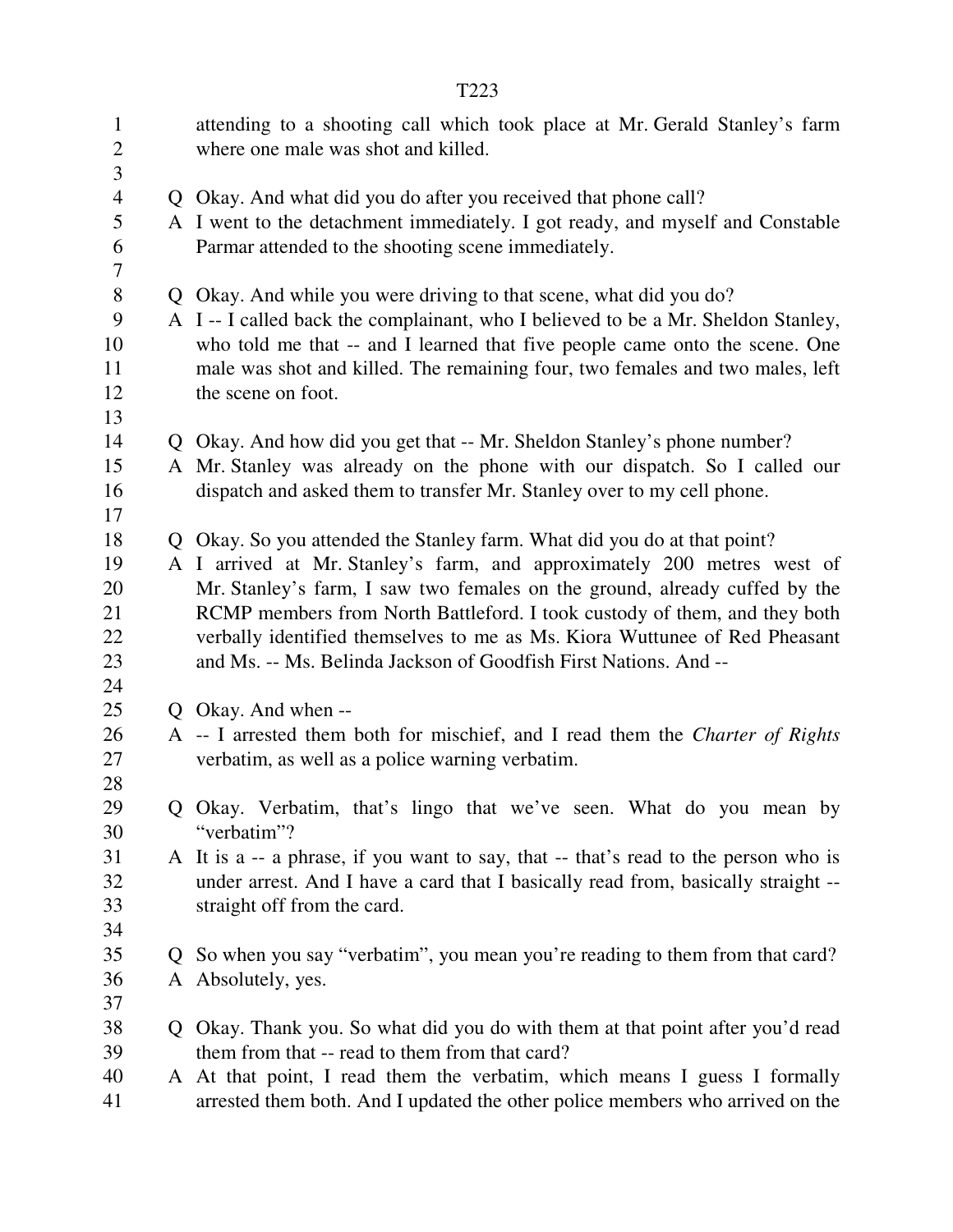| $\mathbf{1}$<br>$\overline{2}$                             | scene shortly after that.                                                                                                                                                                                                                                                                                                               |
|------------------------------------------------------------|-----------------------------------------------------------------------------------------------------------------------------------------------------------------------------------------------------------------------------------------------------------------------------------------------------------------------------------------|
| 3<br>$\overline{\mathcal{A}}$<br>5<br>6<br>$\tau$<br>$8\,$ | Q Okay. So what happened with these two young women?<br>A I left them both with my partner, Constable -- Constable Arvind Parmar, and<br>then I went over to the other police officers, updated them, and I -- and I and<br>myself and other police officers arrested Mr. Stanley, Mr. Sheldon Stanley, as<br>well as Ms. Lisa Stanley. |
| 9                                                          | Q Okay. And then what did you do?                                                                                                                                                                                                                                                                                                       |
| 10                                                         | A After that, I left the scene briefly. I went back to the detachment. And I came                                                                                                                                                                                                                                                       |
| 11<br>12                                                   | back.                                                                                                                                                                                                                                                                                                                                   |
| 13                                                         | Q Okay. And what did you do when you returned to the scene?                                                                                                                                                                                                                                                                             |
| 14                                                         | A I returned to the scene and resumed my duty as exhibit officer.                                                                                                                                                                                                                                                                       |
| 15                                                         |                                                                                                                                                                                                                                                                                                                                         |
| 16                                                         | Q Okay. So you were the exhibit officer on this matter?                                                                                                                                                                                                                                                                                 |
| 17                                                         | A I was, yes.                                                                                                                                                                                                                                                                                                                           |
| 18                                                         |                                                                                                                                                                                                                                                                                                                                         |
| 19                                                         | Q Okay. Tell us about what your role entails as exhibit officer.                                                                                                                                                                                                                                                                        |
| 20<br>21<br>22                                             | A My role as an exhibit officer entails seizing of the exhibits, as well as<br>maintaining the continuity of all the exhibits.                                                                                                                                                                                                          |
| 23                                                         | Q Okay. And how do you do that?                                                                                                                                                                                                                                                                                                         |
| 24                                                         | A I keep the logs of all the movements, and I make notes, and I make reports of --                                                                                                                                                                                                                                                      |
| 25<br>26                                                   | of all the movements of the exhibits.                                                                                                                                                                                                                                                                                                   |
| 27                                                         | Q And when you seize exhibits, what do you do with them?                                                                                                                                                                                                                                                                                |
| 28                                                         | A I seized them, and I tied them, labelled them, and I bring them back to the                                                                                                                                                                                                                                                           |
| 29                                                         | detachment in Biggar, Saskatchewan.                                                                                                                                                                                                                                                                                                     |
| 30                                                         |                                                                                                                                                                                                                                                                                                                                         |
| 31                                                         | Q Okay. And what do you do with them at the detachment?                                                                                                                                                                                                                                                                                 |
| 32                                                         | A At the detachment, I bring them into the exhibit locker room, which is a secure                                                                                                                                                                                                                                                       |
| 33                                                         | room at the detachment, only accessible to the police officers.                                                                                                                                                                                                                                                                         |
| 34                                                         |                                                                                                                                                                                                                                                                                                                                         |
| 35                                                         | Q Okay. So you've brought several exhibits with you today, Constable. I'm going                                                                                                                                                                                                                                                         |
| 36                                                         | to get you to turn to the first numbered of those. I understand you have an                                                                                                                                                                                                                                                             |
| 37                                                         | exhibit marked police exhibit 35?                                                                                                                                                                                                                                                                                                       |
| 38                                                         | A I do, yes.                                                                                                                                                                                                                                                                                                                            |
| 39                                                         |                                                                                                                                                                                                                                                                                                                                         |
| 40<br>41                                                   | Q Can you just lift that up for me for a second, please? So this exhibit, police<br>exhibit 35, do you know where that item came from?                                                                                                                                                                                                  |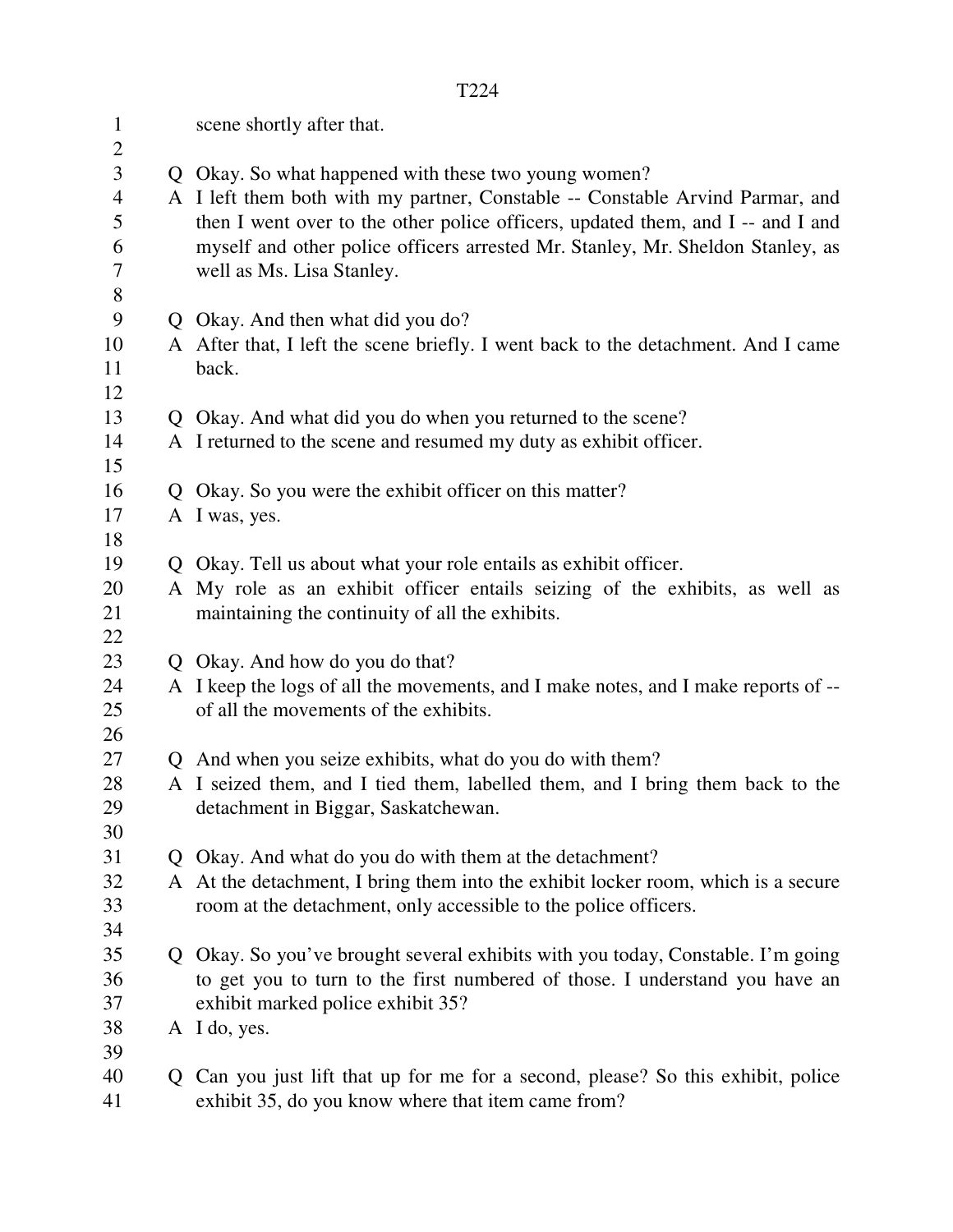| $\mathbf{1}$<br>$\overline{2}$ |              | A Yes. It came from Mr. Stanley's farm.                                |                                                                                  |
|--------------------------------|--------------|------------------------------------------------------------------------|----------------------------------------------------------------------------------|
| 3                              |              | Q Okay. And do you know when that item was seized?                     |                                                                                  |
| $\overline{4}$                 |              | A This one was seized on August 11th of 2016 at 5:19 in the afternoon. |                                                                                  |
| 5                              |              |                                                                        |                                                                                  |
| 6                              |              | Q Okay. And who seized that item?                                      |                                                                                  |
| 7                              |              | A I did.                                                               |                                                                                  |
| $8\,$                          |              |                                                                        |                                                                                  |
| 9                              |              |                                                                        | Q Okay. And do you know -- who -- who were you with when you seized that         |
| 10                             |              | item?                                                                  |                                                                                  |
| 11                             |              | A I was with Corporal Terry Heroux.                                    |                                                                                  |
| 12                             |              |                                                                        |                                                                                  |
| 13                             |              | MR. BROWNE:                                                            | Thank you. So, Your Honour, if we                                                |
| 14                             |              | could have that marked? I think it would be Exhibit P-7 at this point. |                                                                                  |
| 15                             |              |                                                                        |                                                                                  |
| 16                             |              | THE COURT:                                                             | Exhibit P-7. And what is it?                                                     |
| 17                             |              |                                                                        |                                                                                  |
| 18                             |              | A This is an expended cartridge casing, My Lord.                       |                                                                                  |
| 19                             |              |                                                                        |                                                                                  |
| 20                             |              | THE COURT CLERK:                                                       | Expended?                                                                        |
| 21                             |              |                                                                        |                                                                                  |
| 22                             |              | A Yes.                                                                 |                                                                                  |
| 23                             |              |                                                                        |                                                                                  |
| 24                             |              | MR. BROWNE:                                                            | So, Your Honour, it would be exhibit --                                          |
| 25                             |              |                                                                        | P-7, we'd ask be marked as casing seized from the Stanley farm as police exhibit |
| 26                             |              | or PE35.                                                               |                                                                                  |
| 27                             |              |                                                                        |                                                                                  |
| 28                             |              | THE COURT:                                                             | Okay. Well, we will call it Exhibit P-7.                                         |
| 29                             |              |                                                                        |                                                                                  |
| 30                             |              | MR. BROWNE:                                                            | Thank you.                                                                       |
| 31                             |              |                                                                        |                                                                                  |
| 32<br>33                       |              | <b>EXHIBIT P-7- Expended Casing Seized from Stanley Farm, PE35</b>     |                                                                                  |
| 34                             |              | Q MR. BROWNE:                                                          | Okay. And then, Constable Park, the                                              |
| 35                             |              |                                                                        | next item I'd ask you to turn to is what's referred -- you referred to as police |
| 36                             |              | exhibit 36, please?                                                    |                                                                                  |
| 37                             |              | A Yes.                                                                 |                                                                                  |
| 38                             |              |                                                                        |                                                                                  |
| 39                             | $\mathbf{O}$ | And, Constable, what is this item?                                     |                                                                                  |
| 40                             |              | A It is another expended cartridge casing.                             |                                                                                  |
| 41                             |              |                                                                        |                                                                                  |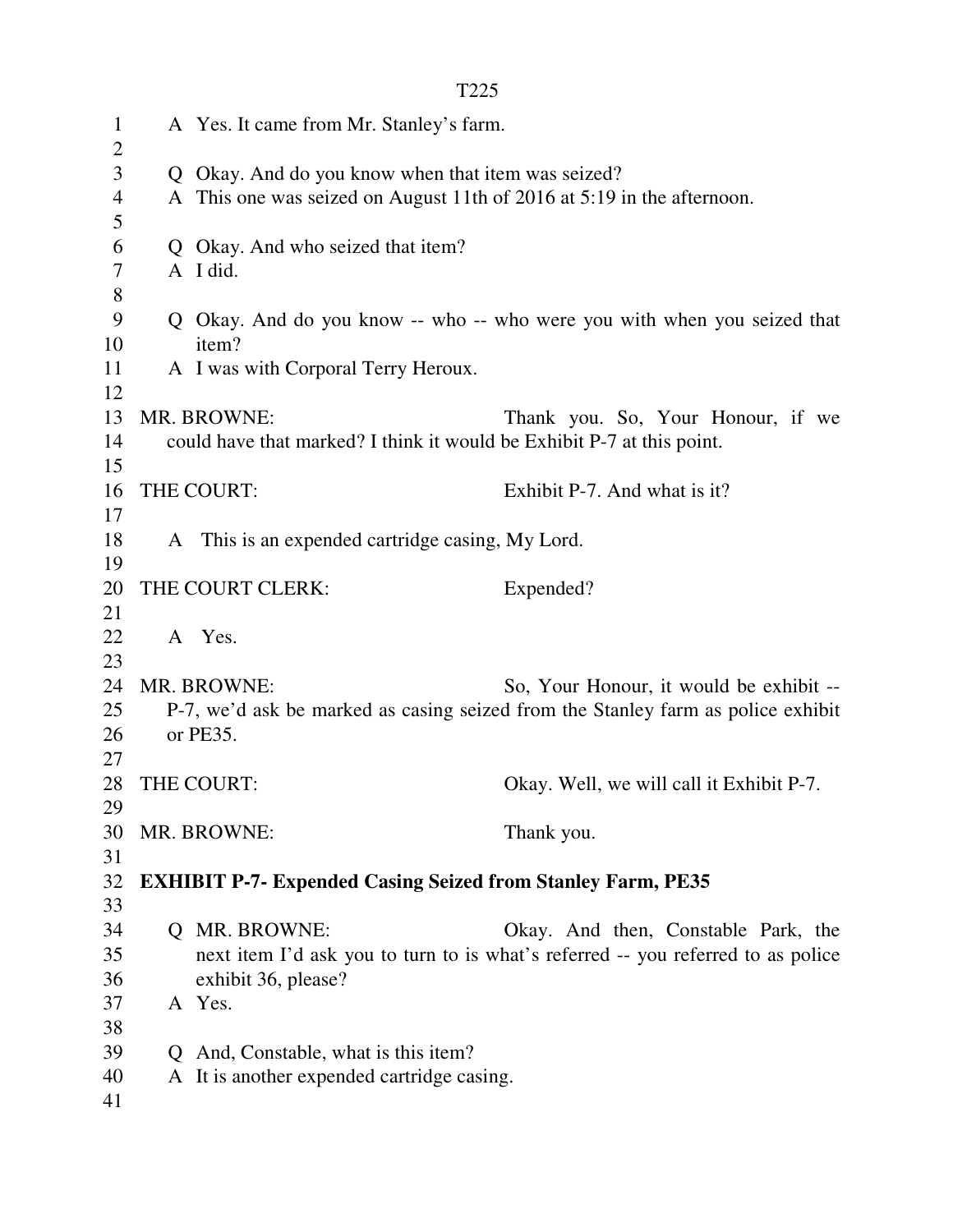```
T226
```
1 Q Okay. And where did this item come from? 2 A This also came from Mr. Stanley's farm. 3 4 Q And when was it seized? 5 A This was seized on August 11th of 2016 at 5:20 in the afternoon. 6 7 Q And who seized this item? 8 A I did. 9 10 Q Okay. And who were you with when you seized this item? 11 A I was with Constable -- sorry, Corporal Terry Heroux. 12 13 Q Thank you. 14 15 MR. BROWNE: And again, My Lord, if that could be 16 marked as Exhibit P-8, casing seized from the Stanley farm. 17 18 THE COURT: Exhibit P-8. 19 20 MR. BROWNE: Thank you, My Lord. 21 22 **EXHIBIT P-8 - Expended Casing Seized from Stanley Farm, PE36**  23 24 Q MR. BROWNE: And then, Constable, I'm going to get 25 you to turn to police exhibit 43, please? 26 27 MR. BROWNE: And I apologize. This is somewhat 28 monotonous, My Lord, but it needs to be entered. 29 30 THE COURT: Just do what you've got to do. 31 32 THE COURT CLERK: Sorry. Should I cross-reference that to 33 the PE -- 34 35 THE COURT: Yes, I think we should -- to keep things 36 straight, it will be the -- P-7 was the expended cartridge which was police exhibit 37 35; is that right? 38 39 MR. BROWNE: Yes, My Lord. 40 41 THE COURT: And Exhibit P-8 is an expended cartridge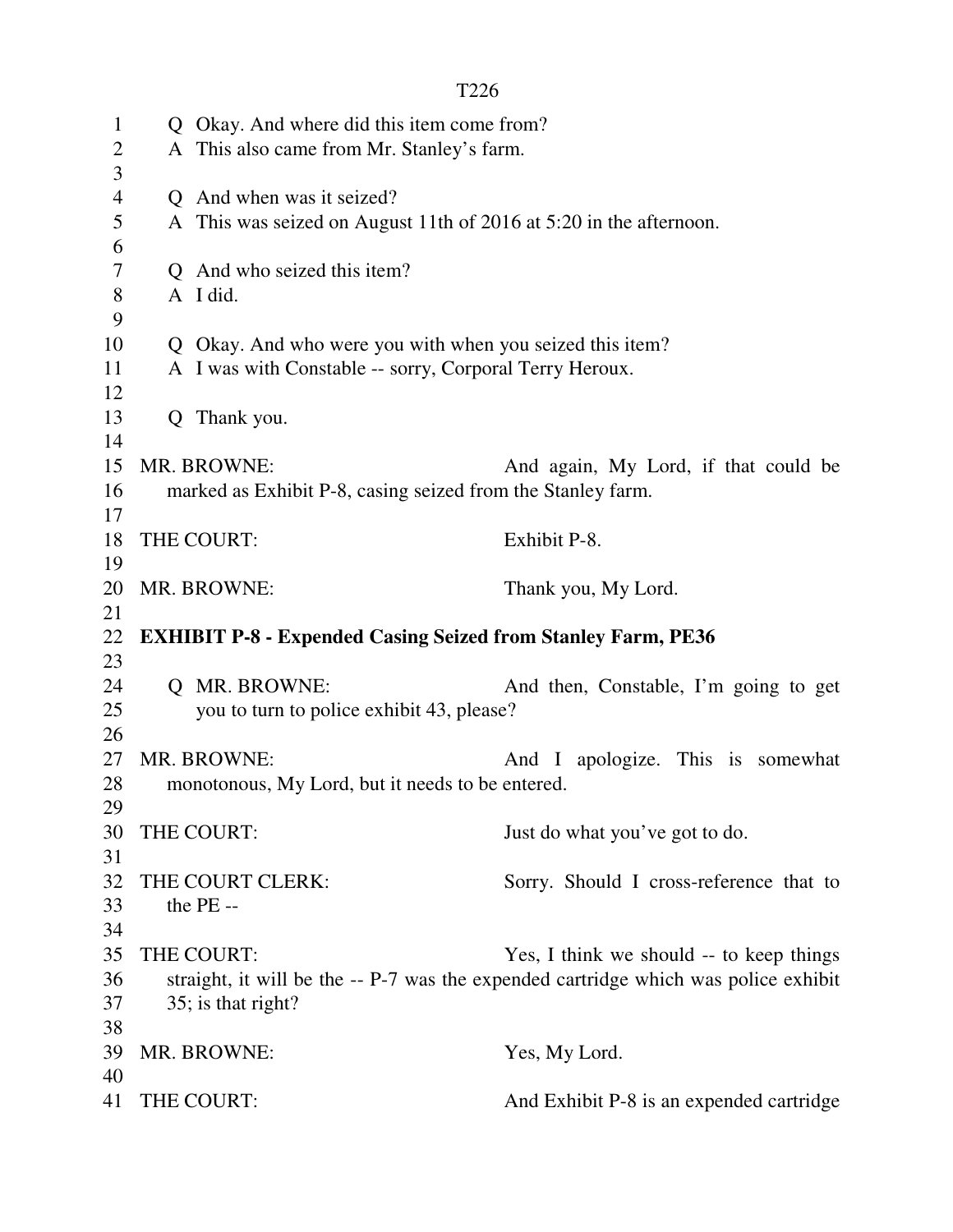1 which was police exhibit 36?  $\overline{2}$ 3 MR. BROWNE: Yes, My Lord. Thank you. 4 5 THE COURT: And the next one will be Exhibit P-9, 6 which is also an expended cartridge. And that will be -- 7 8 THE COURT CLERK: Sorry. That was a casing? P-8 was a 9 casing? 10 11 THE COURT: Yes. 12 13 MR. BROWNE: Yes. 14 15 THE COURT: Actually, P-7, P-8, and P-9 are all 16 casings, not cartridges. 17 18 MR. BROWNE: Correct, My Lord. 19 20 THE COURT: My -- my mistake. 21 22 THE COURT CLERK: P-7 is a casing, as well? 23 24 THE COURT: Yes. P-7, P-8, and P-9 are all casings. 25 And Exhibits 35, 36, and 40 -- 26 27 MR. BROWNE: 43, My Lord. 28 29 THE COURT: -- 43. 30 31 THE COURT CLERK: Okay. Sorry. P-9 --32 33 MR. BROWNE: Will be casing, police exhibit 43. 34 35 THE COURT CLERK: 43. 36 37 MR. BROWNE: I'll just ask the constable about that now. 38 39 **EXHIBIT P-9 - Expended Casing Seized from Stanley Farm, PE43**  40 41 Q MR. BROWNE: Constable, you have an exhibit PE43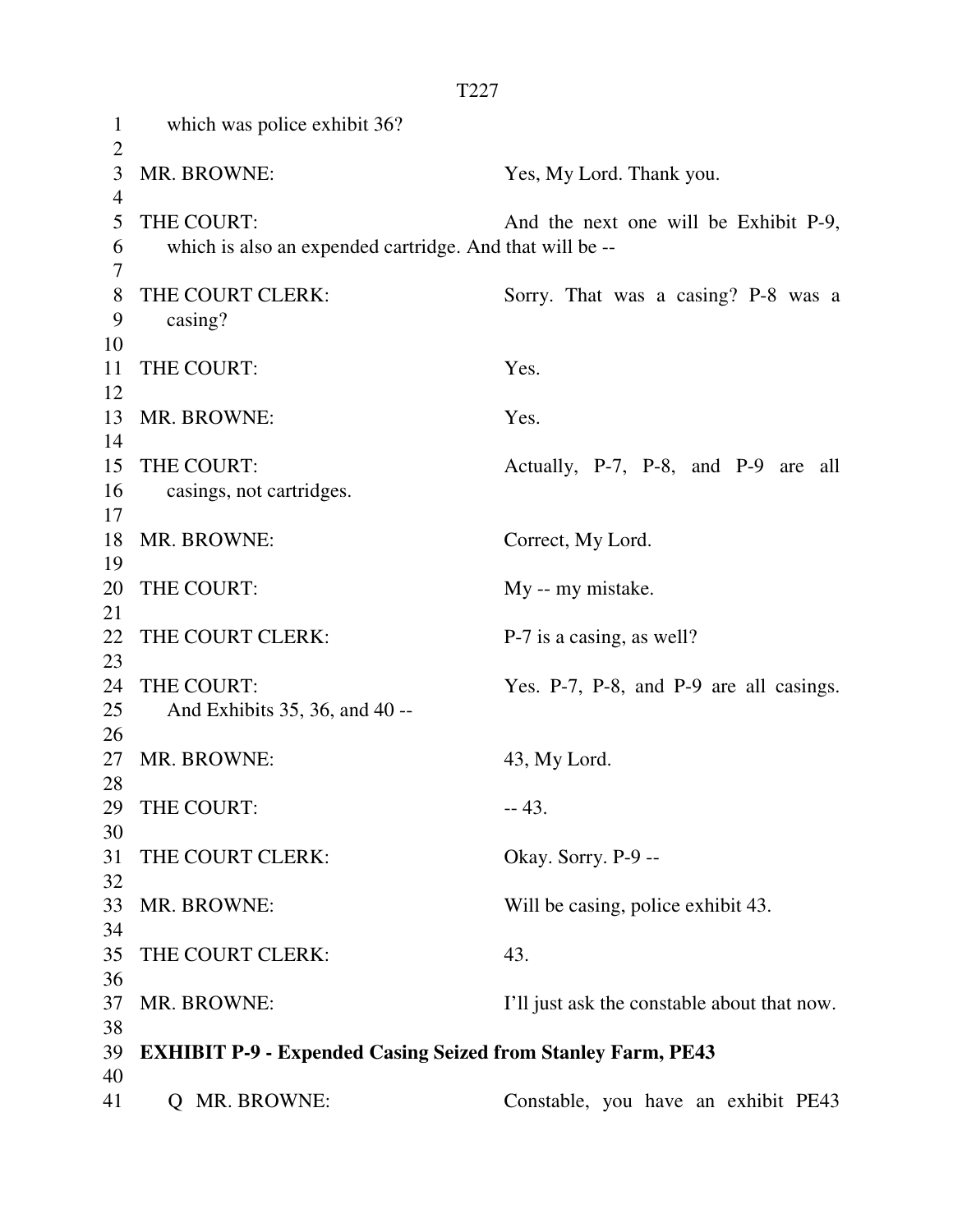| $\mathbf{1}$   |    | there?                                                                               |  |  |
|----------------|----|--------------------------------------------------------------------------------------|--|--|
| $\overline{2}$ |    | A I do, yes.                                                                         |  |  |
| 3              |    |                                                                                      |  |  |
| $\overline{4}$ |    | Q What is this item?                                                                 |  |  |
| $\mathfrak s$  |    | A This is a -- another expended cartridge casing.                                    |  |  |
| 6              |    |                                                                                      |  |  |
| $\tau$         |    | Q Okay. And where did that item come from?                                           |  |  |
| $8\,$          |    | A This one another also came from Mr. Stanley's farm.                                |  |  |
| 9              |    |                                                                                      |  |  |
| 10             |    | Q And when was it seized?                                                            |  |  |
| 11             |    | A This was seized on August 11th at 5:30 in the afternoon.                           |  |  |
| 12             |    |                                                                                      |  |  |
| 13             |    | Q And who seized this item?                                                          |  |  |
| 14             |    | A I did.                                                                             |  |  |
| 15             |    |                                                                                      |  |  |
| 16             |    | Q Okay. And who you were with when you seized the item?                              |  |  |
| 17             |    | A I was with, again, Corporal Terry Heroux.                                          |  |  |
| 18             |    |                                                                                      |  |  |
| 19             |    | Q Thank you.                                                                         |  |  |
| 20             |    |                                                                                      |  |  |
| 21             |    | MR. BROWNE:<br>Finally, My Lord, I'm going to turn to                                |  |  |
| 22             |    | Exhibit P -- or police exhibit 87. I'm going to go ask the constable to look at, and |  |  |
| 23             |    | I'm going to be asking that this be marked as Exhibit P-10.                          |  |  |
| 24             |    |                                                                                      |  |  |
| 25             |    | Q Now, Constable, the -- that is a rather bulky item with a bunch of bags on it,     |  |  |
| 26             |    | correct?                                                                             |  |  |
| 27             |    | A Yes.                                                                               |  |  |
| 28             |    |                                                                                      |  |  |
| 29             |    | Q I'm going to ask you to first identify what's in there, then I'm going to ask you  |  |  |
| 30             |    | some questions about how that came to be like that.                                  |  |  |
| 31             |    | A Sure. This is a Tokarev pistol that was seized, again, from Mr. Stanley's farm.    |  |  |
| 32             |    |                                                                                      |  |  |
| 33             |    | Q Sorry. What kind of pistol?                                                        |  |  |
| 34             |    | A A Tokarev.                                                                         |  |  |
| 35             |    |                                                                                      |  |  |
| 36             | Q. | Tokarev?                                                                             |  |  |
| 37             |    | A A Tokarev, yes.                                                                    |  |  |
| 38             |    |                                                                                      |  |  |
| 39             |    | Q Thank you.                                                                         |  |  |
| 40             |    |                                                                                      |  |  |
| 41             |    | THE COURT CLERK:<br>Can I get the spelling of that?                                  |  |  |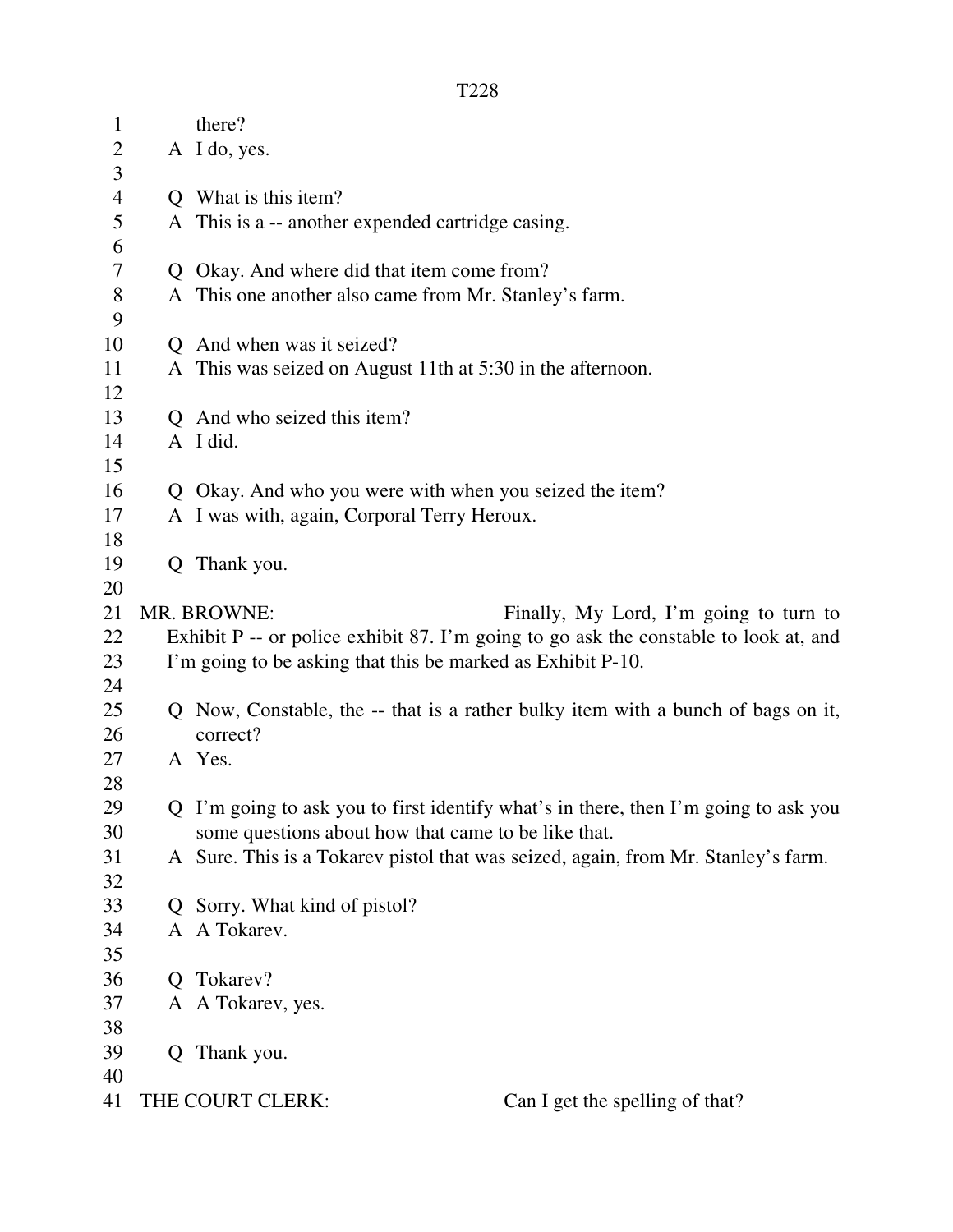| $\mathbf{1}$   |              |                                                                    |                                                                                 |  |
|----------------|--------------|--------------------------------------------------------------------|---------------------------------------------------------------------------------|--|
| $\overline{2}$ |              | MR. BROWNE:                                                        | Madam Clerk, it would be T-O-K-O-R-                                             |  |
| 3              | $E-V$ [sic]. |                                                                    |                                                                                 |  |
| 4              |              |                                                                    |                                                                                 |  |
| 5              |              | <b>Q</b> MR. BROWNE:                                               | So -- and when was this item seized?                                            |  |
| 6<br>7         |              |                                                                    | A This was seized on the same day, so August 11th of 2016. If I may refer to my |  |
| 8              |              | notes to the specific time if you need?                            |                                                                                 |  |
| 9              |              | THE COURT:                                                         | Go ahead, if you need to.                                                       |  |
| 10             |              |                                                                    |                                                                                 |  |
| 11             |              | A Thank you, Sir.                                                  |                                                                                 |  |
| 12             |              |                                                                    |                                                                                 |  |
| 13             |              | MR. BROWNE:                                                        | Thank you, My Lord.                                                             |  |
| 14             |              |                                                                    |                                                                                 |  |
| 15             |              | A This was seized at 7:19 in the afternoon on August 11th of 2016. |                                                                                 |  |
| 16             |              |                                                                    |                                                                                 |  |
| 17             |              | Q MR. BROWNE:                                                      | Okay. Who seized this item?                                                     |  |
| 18             |              | A I did.                                                           |                                                                                 |  |
| 19             |              |                                                                    |                                                                                 |  |
| 20             |              | Q Okay. Where was this item located?                               |                                                                                 |  |
| 21             |              | A This was located inside Mr. Stanley's house, inside a closet.    |                                                                                 |  |
| 22             |              |                                                                    |                                                                                 |  |
| 23             |              | Q Okay.                                                            |                                                                                 |  |
| 24<br>25       |              | A And this was contained in a gun box.                             |                                                                                 |  |
| 26             |              | Okay. So who seized this item?                                     |                                                                                 |  |
| 27             |              | A I did.                                                           |                                                                                 |  |
| 28             |              |                                                                    |                                                                                 |  |
| 29             |              | Q And who was with you when you seized the item?                   |                                                                                 |  |
| 30             |              | A I was with Corporal Terry Heroux.                                |                                                                                 |  |
| 31             |              |                                                                    |                                                                                 |  |
| 32             |              | MR. BROWNE:                                                        | Thank you. And, My Lord, if that could                                          |  |
| 33             |              | be marked as Exhibit P-10, please.                                 |                                                                                 |  |
| 34             |              |                                                                    |                                                                                 |  |
| 35             |              | THE COURT:                                                         | Exhibit P-10. I presume, Mr. Spencer, if                                        |  |
| 36             |              | you have any objections along the way, you'll let me know?         |                                                                                 |  |
| 37             |              |                                                                    |                                                                                 |  |
| 38             |              | MR. SPENCER:                                                       | Absolutely, My Lord.                                                            |  |
| 39             |              |                                                                    |                                                                                 |  |
| 40             |              | THE COURT:                                                         | Thank you.                                                                      |  |
| 41             |              |                                                                    |                                                                                 |  |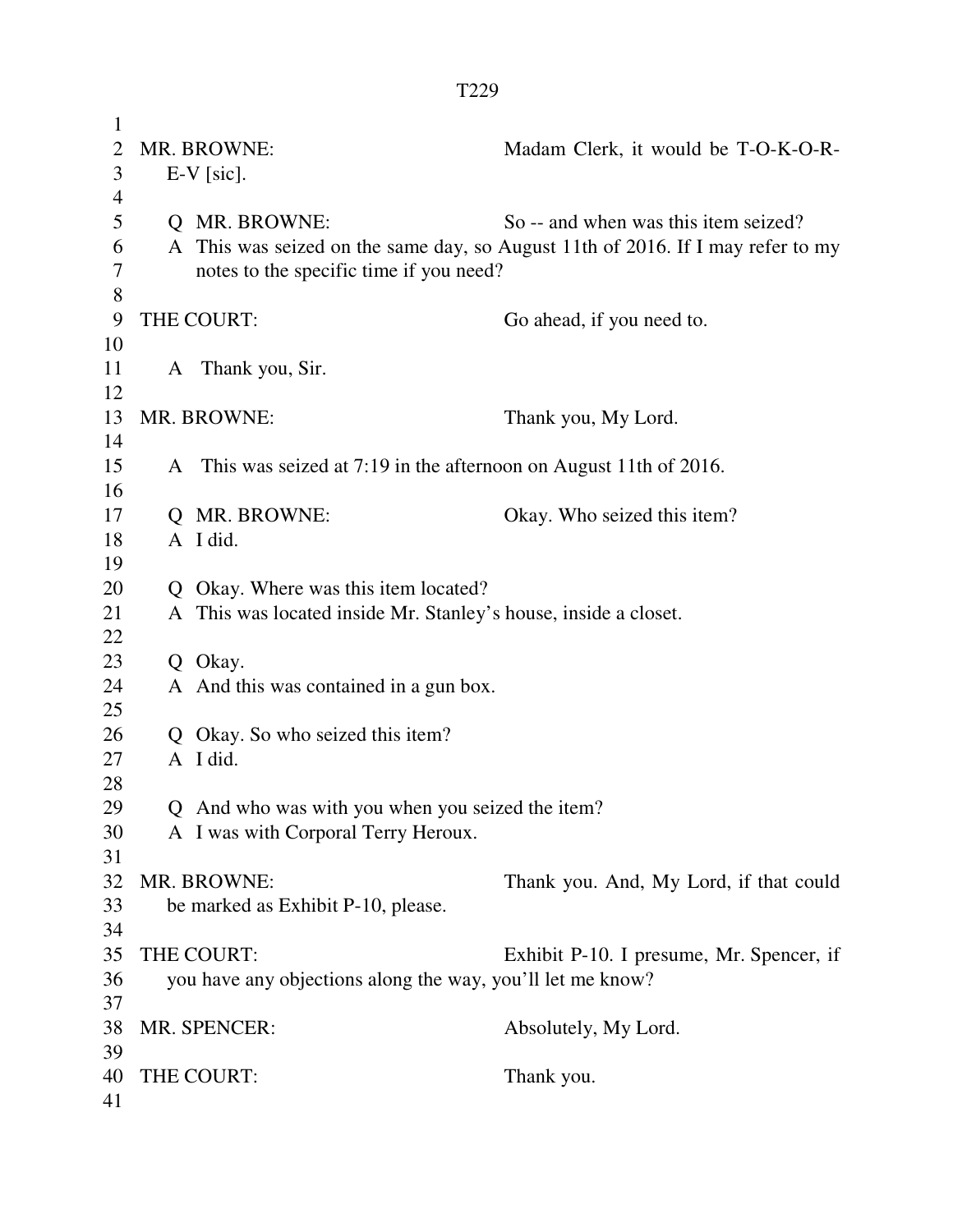1 MR. BROWNE: And I thank my friend. The reason the 2 questioning proceeded the way it did was that my friend had intended to admit 3 these items, My Lord. 4 5 **EXHIBIT P-10 - Tokarev Pistol Seized from Stanley Farm, PE87**  6 7 Q MR. BROWNE: So, Constable, I'm going to ask you 8 about Exhibit P-10. I note that it seems to be in a number of different bags 9 there. How did that come to be? To your knowledge? 10 A That bag -- I mean, I guess that item got analyzed multiple times. So when it 11 got sent to different places for different -- different analyses, it gets opened up, 12 the exhibit gets taken out, gets re-sealed, gets re-packaged. So that's why it's 13 got multiple tags, multiple bags. That's why it's so bulky. 14 15 Q And the original packaging stays with it the whole time? 16 A It is, yes. 17 18 Q Thank you. So, Constable, these items, what happens when they go for testing? 19 Who takes them out of the exhibit locker? 20 A I take them out of the exhibit locker. I send it to the necessary agencies or 21 departments for testings. 22 23 Q And then when they return to the detachment, what happens with them? 24 A When they return to the detachment, I get them back and I place them back at 25 the same exhibit locker that they came from. 26 27 MR. BROWNE: I have no further questions, My Lord. 28 29 Please answer my friend's questions. 30 31 **Mr. Gillanders Cross-examines the Witness**  32 33 Q MR. GILLANDERS: Good morning, Constable Park. 34 A Good morning. 35 36 Q So you were the exhibit officer and attended at the Stanley farm? 37 A That's correct, yes. 38 39 Q I guess my first -- all right. Sorry. I guess I'd first like to point your attention -- 40 you also attended another farmyard in the area; is that right? 41 A Correct, yes.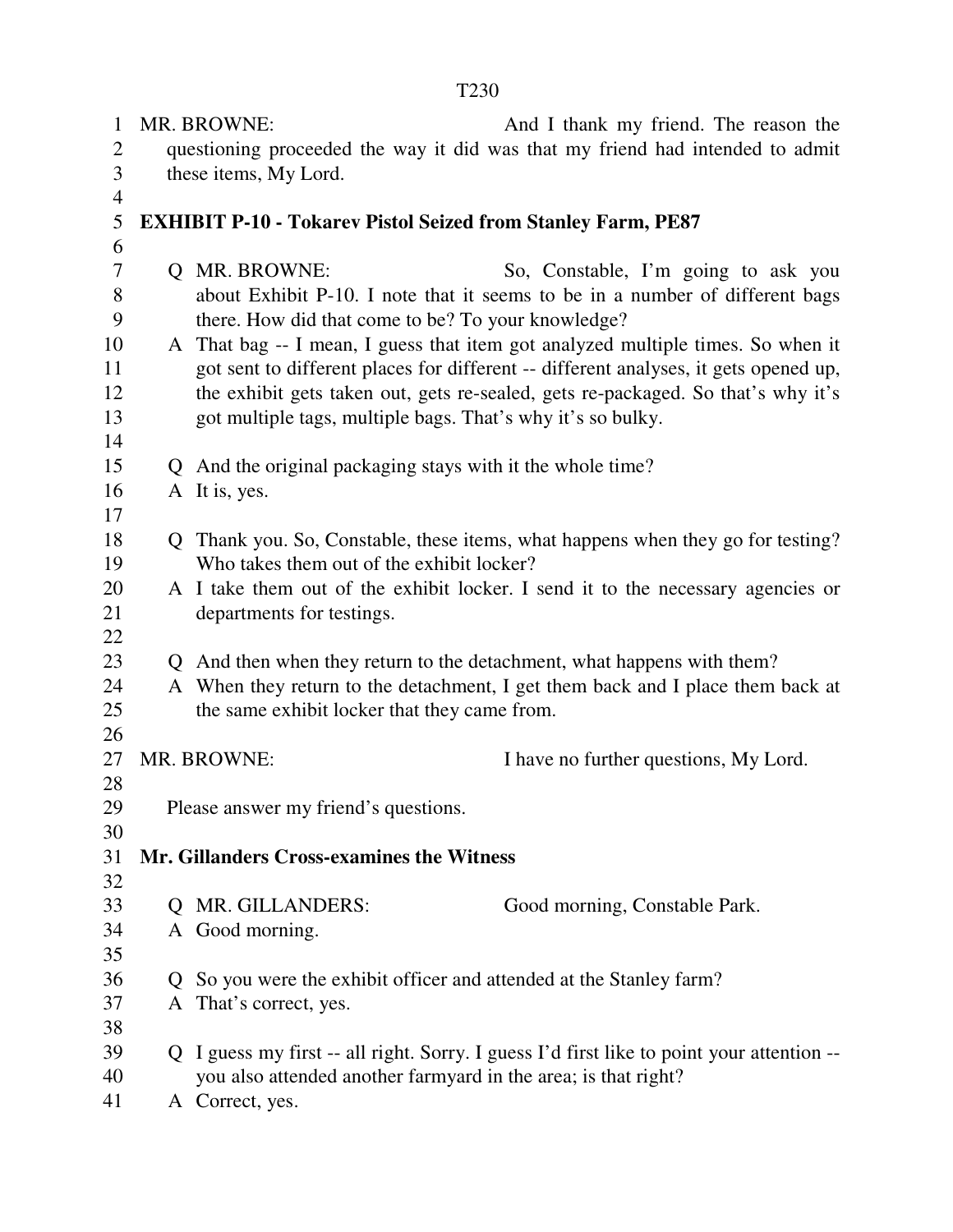1 2 Q And if I refer to it as the Fouhy farmyard, you'll know what I'm talking about? 3 A Yes. 4 5 Q And -- 6 7 THE COURT: And could you just -- Fouhy, could you 8 spell that for me? 9 10 MR. GILLANDERS: F-O-U-H-Y. 11 12 THE COURT: Thank you. 13 14 Q MR. GILLANDERS: And just for ease of reference, you'd 15 agree with me that it's roughly 15 to 20 kilometres northeast of the Stanley 16 farm? 17 A Yes. 18 19 Q And approximately what time and on what date did you visit that farm? 20 A It was on the same day, so August 9th of 2016, approximately 9 o'clock in the 21 afternoon, so in the afternoon or in the evening was when I visited Mr. -- or 22 Mr. and Mrs. Fouhy's farm. 23 24 Q All right. Thank you. And you spoke with Marvin and Glennis? 25 A Yes. 26 27 Q And as well as Murray? 28 A I believe it was just -- 29 30 Q Just Marvin and Glennis? 31 A -- Marvin and Glennis, yes. 32 33 Q Okay. And they live at that -- at that property? 34 A Yes. 35 36 Q I guess what -- what led to you being, you know, investigating that farmyard? 37 A I was on Mr. Stanley's farm when I received a call from our dispatch regarding 38 suspicious activity that went on at the nearby farm at approximately -- at 39 approximately the same time frame. The call was a suspicious vehicle, possibly 40 trying to break into Mr. Fouhy's truck. 41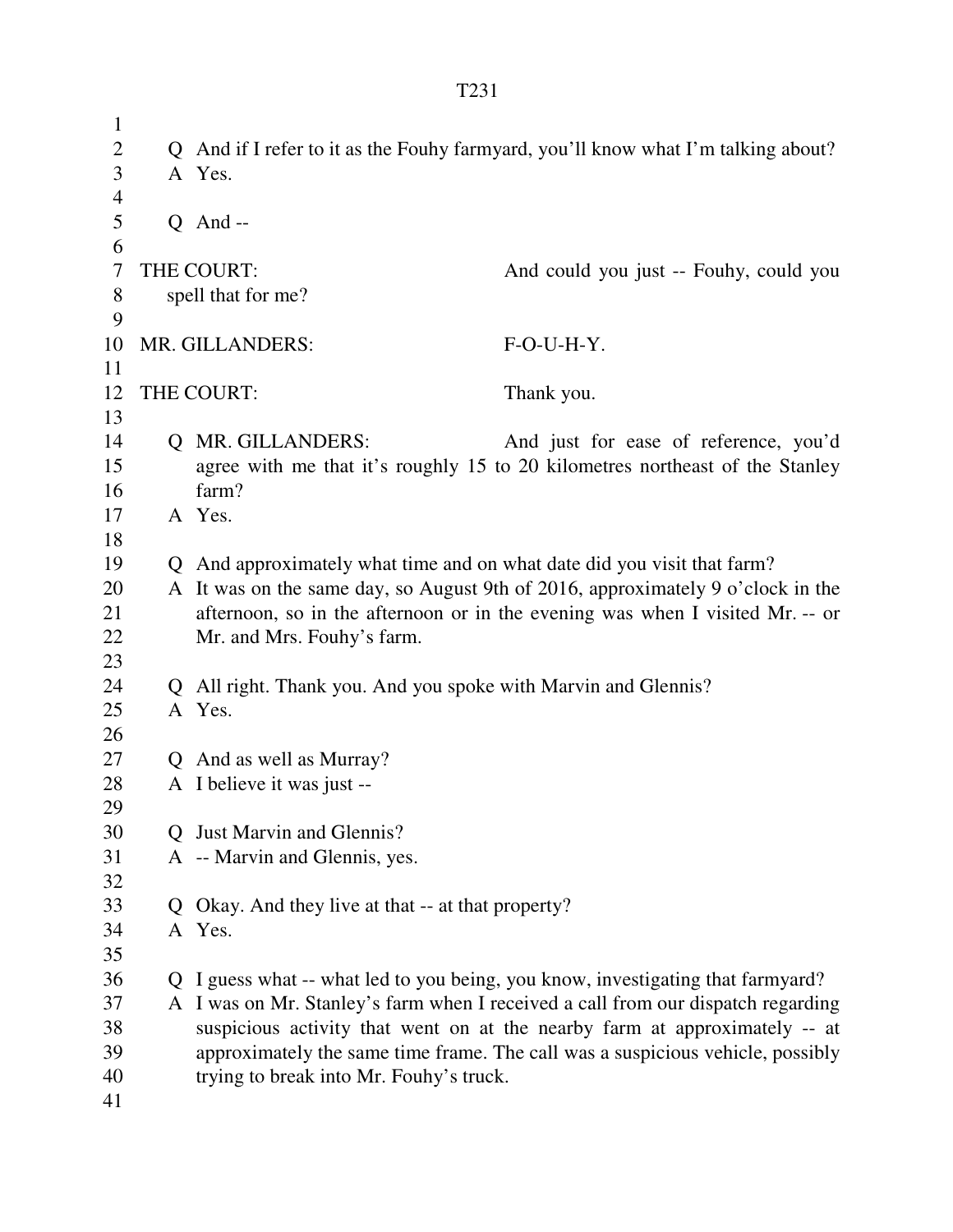| $\mathbf{1}$<br>$\mathbf{2}$ | Q All right. And -- and your role at the Fouhy farm, were you in charge of the<br>investigation at the Fouhy farm?                   |
|------------------------------|--------------------------------------------------------------------------------------------------------------------------------------|
| 3                            | A Yes. Yes.                                                                                                                          |
| $\overline{4}$               |                                                                                                                                      |
| 5                            | Q Okay. And so you -- you arrived at the Fouhy farm. And I guess I'm going to                                                        |
| 6                            |                                                                                                                                      |
| $\tau$                       | get -- turn to some pictures in a moment that will maybe help you, but can you<br>describe the -- what you found when you got there? |
| 8                            | A Sure. I arrived on Mr. Fouhy's farm, and I was shown to a truck where the                                                          |
| 9                            | suspects were allegedly trying to break into. It was a red pickup truck. And                                                         |
| 10                           | from the driver's side door on the floor, I found a broken wooden pieces,                                                            |
| 11                           | which was originally described to me as a gun, but it was actually a stock -- it                                                     |
| 12                           | was actually a stock of a gun.                                                                                                       |
| 13                           |                                                                                                                                      |
| 14                           | Q Okay. And did you get any information about the vehicle that was in the yard?                                                      |
| 15                           | A Yes. It was described to me as a grey SUV with a flat tire, and it had a muffler                                                   |
| 16                           | that was dragging on the floor, no licence plate.                                                                                    |
| 17                           |                                                                                                                                      |
| 18                           | Q Okay. And in your investigation at the Fouhy farm, did you notice any -- any                                                       |
| 19                           | marks, tire marks across the yard, that were discernible at that time?                                                               |
| 20                           | A There were a lot of tire marks. It was difficult for me to tell which one was                                                      |
| 21                           | from which vehicle and what was fresh and what was not at that time.                                                                 |
| 22                           |                                                                                                                                      |
| 23                           | Q Okay. And we'll get to a couple photos, too, that I think --                                                                       |
| 24                           | A Okay.                                                                                                                              |
| 25                           |                                                                                                                                      |
| 26                           | Q -- that will help. But -- and so you -- you spoke that -- you looked at some                                                       |
| 27                           | damage to a -- a red Dodge.                                                                                                          |
| 28                           | A Yes.                                                                                                                               |
| 29                           |                                                                                                                                      |
| 30                           | Q Did you also investigate damage to a white pickup truck?                                                                           |
| 31                           | A I don't believe so.                                                                                                                |
| 32                           |                                                                                                                                      |
| 33                           | Q Okay. And not -- definitely not a trick question.                                                                                  |
| 34                           | A No.                                                                                                                                |
| 35                           |                                                                                                                                      |
| 36                           | Q I believe that there was -- no, you didn't investigate it. Constable                                                               |
| 37                           | (INDISCERNIBLE) -- okay. We'll look at the pictures. Maybe they're not                                                               |
| 38                           | yours.                                                                                                                               |
| 39                           | A Okay.                                                                                                                              |
| 40                           |                                                                                                                                      |
| 41                           | MR. GILLANDERS:<br>So I will now, My Lord, do two sets of                                                                            |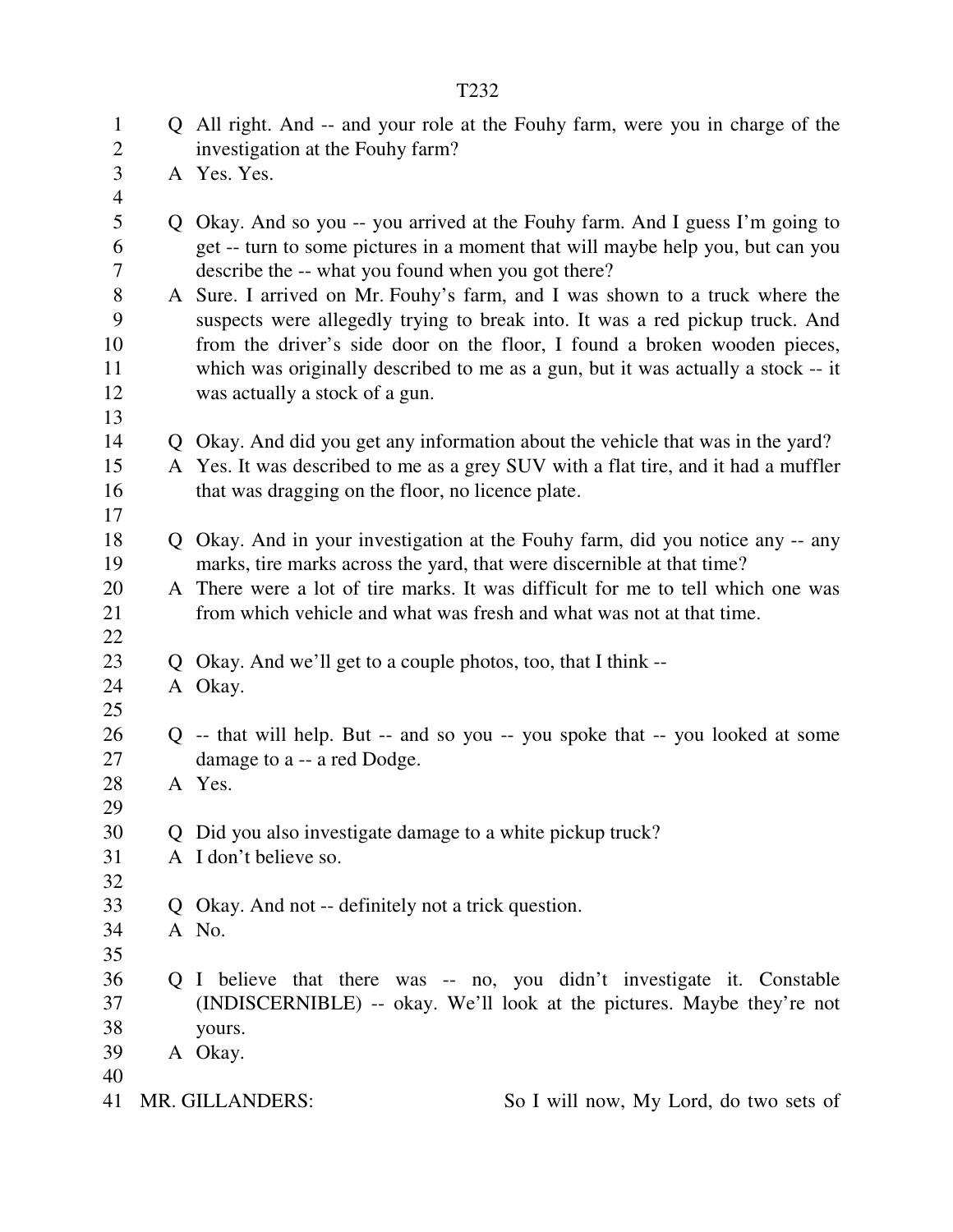1 pictures, look at two sets. One will be P-1.  $\overline{2}$ 3 THE COURT CLERK: (INDISCERNIBLE). 4 5 MR. GILLANDERS: One will be P-1. 6 7 THE COURT CLERK: Okay. 8 9 MR. GILLANDERS: And the other, which I have shared with 10 my friend. 11 12 MR. BROWNE: No objection, My Lord. 13 14 MR. GILLANDERS: One for the witness here. 15 16 A Thank you. 17 18 MR. GILLANDERS: And I'll give you -- I think I printed off 19 (INDISCERNIBLE) -- 20 21 THE COURT CLERK: And the judge? 22 23 MR. GILLANDERS: And the judge, yeah. 24 25 THE COURT: Thank you. 26 27 THE COURT CLERK: I have nine copies here. 28 (INDISCERNIBLE). Do you want them to share (INDISCERNIBLE) -- 29 30 UNIDENTIFIED SPEAKER: (INDISCERNIBLE). 31 32 THE COURT: Do we know who took these 33 photographs? 34 35 MR. GILLANDERS: I'm going to talk about that. I believe 36 some of them were taken by Mr. -- by Constable Park and some were not. 37 38 THE COURT: Okay. Crown, is there any objection to 39 the photographs being tendered? 40 41 MR. BROWNE: There is not, My Lord. These all came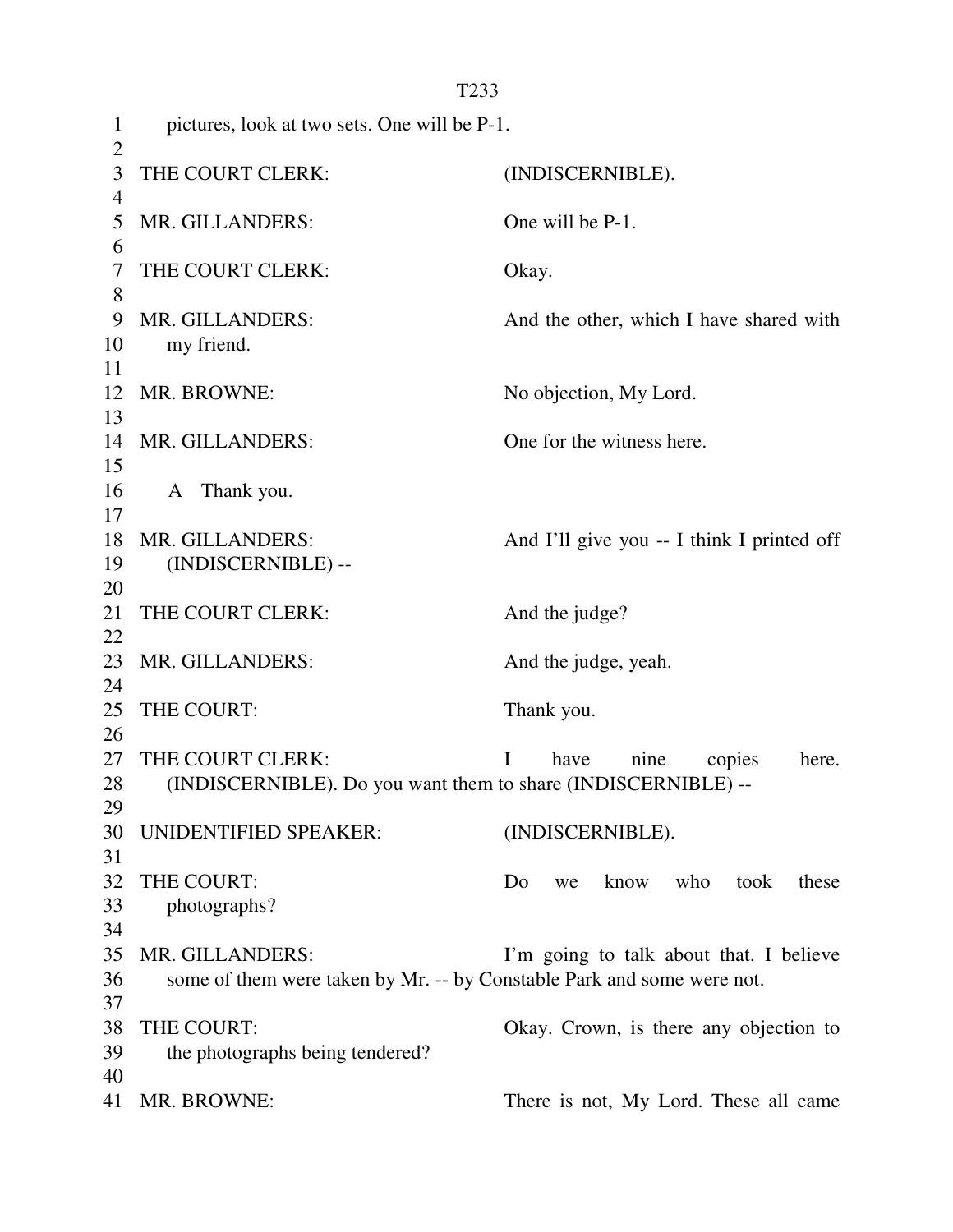|                |                                              | T <sub>234</sub>                                                                              |                     |  |  |                                             |  |
|----------------|----------------------------------------------|-----------------------------------------------------------------------------------------------|---------------------|--|--|---------------------------------------------|--|
| $\mathbf{1}$   | out of the disclosure provided to my friend. |                                                                                               |                     |  |  |                                             |  |
| $\overline{2}$ |                                              |                                                                                               |                     |  |  |                                             |  |
| 3              |                                              | THE COURT:                                                                                    |                     |  |  | Okay. So the additional package of          |  |
| 4              |                                              | photographs will be Exhibit D-2.                                                              |                     |  |  |                                             |  |
| 5              |                                              |                                                                                               |                     |  |  |                                             |  |
| 6              |                                              | <b>EXHIBIT D-2- Additional Package of 18 Photographs, Fouhy Farm</b>                          |                     |  |  |                                             |  |
| 7              |                                              |                                                                                               |                     |  |  |                                             |  |
| 8              |                                              | <b>Q MR. GILLANDERS:</b>                                                                      |                     |  |  | All right. So I'm going to $-$ I'm going to |  |
| 9              |                                              | start with the D-2, the package of photos, and I'll try and go slow and keep                  |                     |  |  |                                             |  |
| 10             |                                              | everyone because they are -- they're numbered at the bottom, but some of them                 |                     |  |  |                                             |  |
| 11             |                                              | are not, so make sure we get it straight. And at any time, I'm going to have you              |                     |  |  |                                             |  |
| 12             |                                              | identify these photos and see if -- if this -- if you can identify what's in them             |                     |  |  |                                             |  |
| 13<br>14       |                                              | and let me know which ones were taken by you and maybe which ones                             |                     |  |  |                                             |  |
| 15             |                                              | weren't. So we'll start with the first one. Do you recognize this area taken in<br>the photo? |                     |  |  |                                             |  |
| 16             |                                              | A I do recognize this area, yes.                                                              |                     |  |  |                                             |  |
| 17             |                                              |                                                                                               |                     |  |  |                                             |  |
| 18             |                                              | Q Okay. And so if I suggested that this -- and maybe, you know, I'll -- I'll try and          |                     |  |  |                                             |  |
| 19             |                                              | be helpful with it. If I suggested this was directed west, would that -- no reason            |                     |  |  |                                             |  |
| 20             |                                              | to disagree, I guess?                                                                         |                     |  |  |                                             |  |
| 21             |                                              | A No.                                                                                         |                     |  |  |                                             |  |
| 22             |                                              |                                                                                               |                     |  |  |                                             |  |
| 23             |                                              | Q Okay. Not terribly, terribly important. So on the bottom left-hand corner is a              |                     |  |  |                                             |  |
| 24             |                                              | white truck. I would just -- did you do any investigation into any activity                   |                     |  |  |                                             |  |
| 25             |                                              | around that truck, whether the console had been broken into, or keys in the                   |                     |  |  |                                             |  |
| 26             |                                              | ignition, that sort of thing?                                                                 |                     |  |  |                                             |  |
| 27             |                                              | A I did not, no.                                                                              |                     |  |  |                                             |  |
| 28<br>29       |                                              |                                                                                               |                     |  |  |                                             |  |
| 30             |                                              | Q Okay. So flipping through the next, I guess, now three photos --                            |                     |  |  |                                             |  |
| 31             |                                              | THE COURT:                                                                                    |                     |  |  | Now, is this -- is this the Fouhy farm?     |  |
| 32             |                                              |                                                                                               |                     |  |  |                                             |  |
| 33             |                                              | MR. GILLANDERS:                                                                               |                     |  |  | This is at the Fouhy farm, yes.             |  |
| 34             |                                              |                                                                                               |                     |  |  |                                             |  |
| 35             |                                              | THE COURT:                                                                                    | Okay. Thank you.    |  |  |                                             |  |
| 36             |                                              |                                                                                               |                     |  |  |                                             |  |
| 37             |                                              | MR. GILLANDERS:                                                                               | Thank you, My Lord. |  |  |                                             |  |
| 38             |                                              |                                                                                               |                     |  |  |                                             |  |
| 39             |                                              | Q MR. GILLANDERS:                                                                             |                     |  |  | So the next three photos, again, I guess    |  |
| 40             |                                              | we've gone over this. You didn't investigate that white truck --                              |                     |  |  |                                             |  |
| 41             |                                              | A No.                                                                                         |                     |  |  |                                             |  |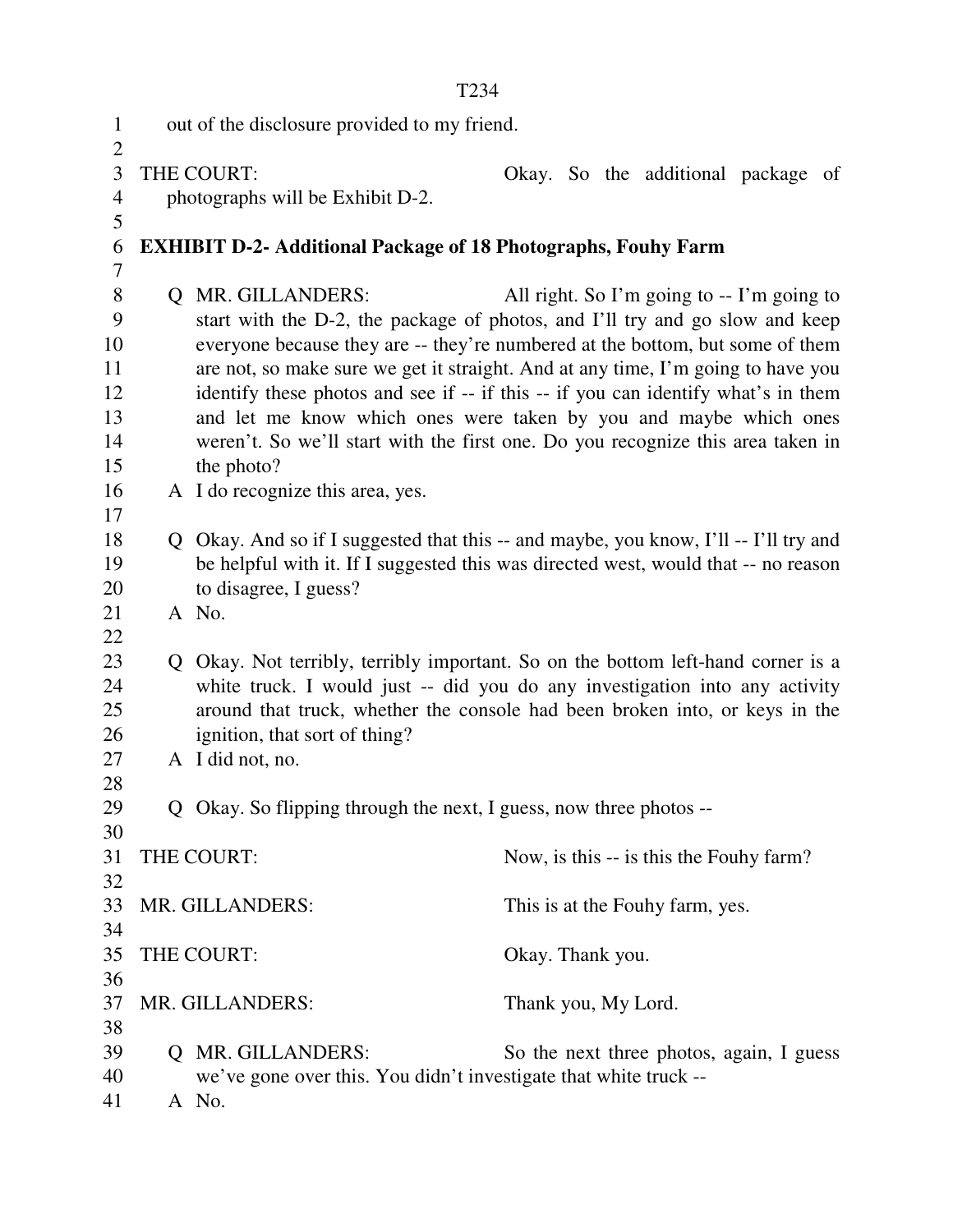| $\mathbf{1}$   |              |                                                                                     |
|----------------|--------------|-------------------------------------------------------------------------------------|
| $\overline{c}$ |              | Q -- and take a look at that?                                                       |
| 3              |              | A No.                                                                               |
| $\overline{4}$ |              |                                                                                     |
| 5              |              | Q Those photos come from somebody else? Okay.                                       |
| 6              |              | A No.                                                                               |
| 7              |              |                                                                                     |
| $8\,$          |              | Q Thank you. So moving on to -- let's look at photo number 5, which is 715,         |
| 9              |              | image 0715 at the bottom.                                                           |
| 10             |              | A Yes.                                                                              |
| 11             |              |                                                                                     |
| 12             |              | Q Again, this is -- I'd suggest that this is at the Fouhy farm. Do you recognize    |
| 13             |              | this photo?                                                                         |
| 14             |              | A I do, yes.                                                                        |
| 15             |              |                                                                                     |
| 16             |              | Q Okay. And trying to be helpful, I would suggest that this is facing directly      |
| 17             |              | north. The grid road runs at the end of that picture east-west, likely?             |
| 18             |              | A Yes.                                                                              |
| 19             |              |                                                                                     |
| 20             |              | Q Okay. And then standing in this position, you'll -- you can recall that the white |
| 21             |              | truck which we've just talked about would be behind you?                            |
| 22             |              | A Yes.                                                                              |
| 23             |              |                                                                                     |
| 24             |              | Q Oh, yes. If you could reply with an affirmative?                                  |
| 25             |              | A Oh, sorry. Yes. Sorry about that.                                                 |
| 26             |              |                                                                                     |
| 27             |              | Q Thank you. Thank you. All right. Now, you'll see on the -- the middle of the      |
| 28             |              | photograph on the left side there's a little gap in the trees. You'd agree that     |
| 29             |              | that's -- there's -- that's going -- the yard site is up there?                     |
| 30             |              | A I believe so, yes.                                                                |
| 31             |              |                                                                                     |
| 32             |              | Q Okay. If we flip to the next photo, that's 716. Again, just moving down that      |
| 33             |              | driveway. Again, kind of facing north. You can see the -- the grid; that's          |
| 34             |              | correct?                                                                            |
| 35             |              | A Yes.                                                                              |
| 36             |              |                                                                                     |
| 37             | $\mathbf{O}$ | But now coming into view, you'll see a garage, a temporary garage?                  |
| 38             |              | A Yes. I see it.                                                                    |
| 39             |              |                                                                                     |
| 40             | $\mathbf{O}$ | And you saw that when you investigated?                                             |
| 41             |              | A I did, yes.                                                                       |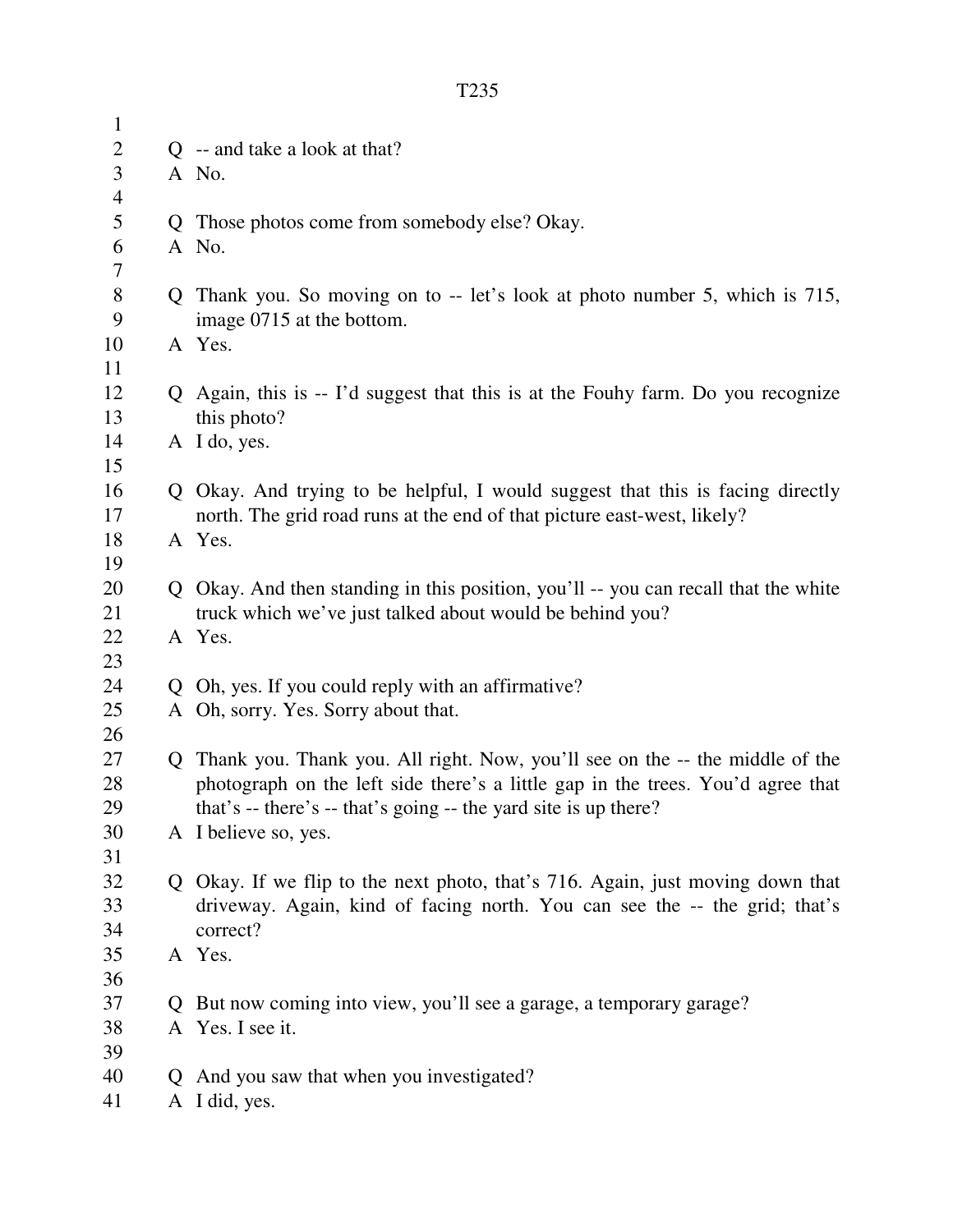| $\mathbf{1}$   |              |                                                                                       |
|----------------|--------------|---------------------------------------------------------------------------------------|
| $\mathbf{2}$   |              | Q And did you see a vehicle in -- in there?                                           |
| 3              |              | A I did, yes.                                                                         |
| $\overline{4}$ |              |                                                                                       |
| 5              |              | Q What kind of vehicle?                                                               |
| 6              |              | A It was a red pickup truck.                                                          |
| 7              |              |                                                                                       |
| $8\,$          |              | Q Okay. In this garage, it was next to Marvin and Glennis's house. And I -- I         |
| 9              |              | think that if we --                                                                   |
| 10             |              | $A$ Oh --                                                                             |
| 11             |              |                                                                                       |
| 12             |              | $Q$ -- there is -- a red pickup truck is going to be in a different garage.           |
| 13             |              | A Yes. Sorry. That was my mistake.                                                    |
| 14             |              |                                                                                       |
| 15             |              | Q So did you -- you saw this particular garage? It was --                             |
| 16             |              | A I did see it, I mean, but I didn't really pay much attention to it because I wasn't |
| 17             |              | led there directly.                                                                   |
| 18             |              |                                                                                       |
| 19             |              | Q Okay. So you saw the garage, there might have been a car in it, but that was it?    |
| 20             |              | A Yes.                                                                                |
| 21             |              |                                                                                       |
| 22             |              | Q Okay. If we move down, one more photo, being photo 717. Again, and we'll --         |
| 23             |              | again, if this wasn't your area of investigation, I won't grill you too hard on it.   |
| 24             |              | But this -- as we move down a little bit closer, the house comes into view on         |
| 25             |              | the left side, and the garage that's parked there --                                  |
| 26             |              | A Yes.                                                                                |
| 27             |              |                                                                                       |
| 28             |              | $Q$ -- or the garage and a vehicle parked in there?                                   |
| 29             |              | A Yes.                                                                                |
| 30             |              |                                                                                       |
| 31             |              | Q Yes. Thank you. Now, I don't know if you can differentiate on the photo.            |
| 32             |              | Across the lawn on the corner there, you'll see some tracks. Do you see those         |
| 33             |              | tracks?                                                                               |
| 34             |              | A I do, yes.                                                                          |
| 35             |              |                                                                                       |
| 36             | $\mathbf{O}$ | Did you notice those tracks at the time?                                              |
| 37             |              | A I did not, no.                                                                      |
| 38             |              |                                                                                       |
| 39             |              | Q Okay. But you'll agree with me that they -- they lead across the lawn and to the    |
| 40             |              | -- to the right side of that garage?                                                  |
| 41             |              | A Yes.                                                                                |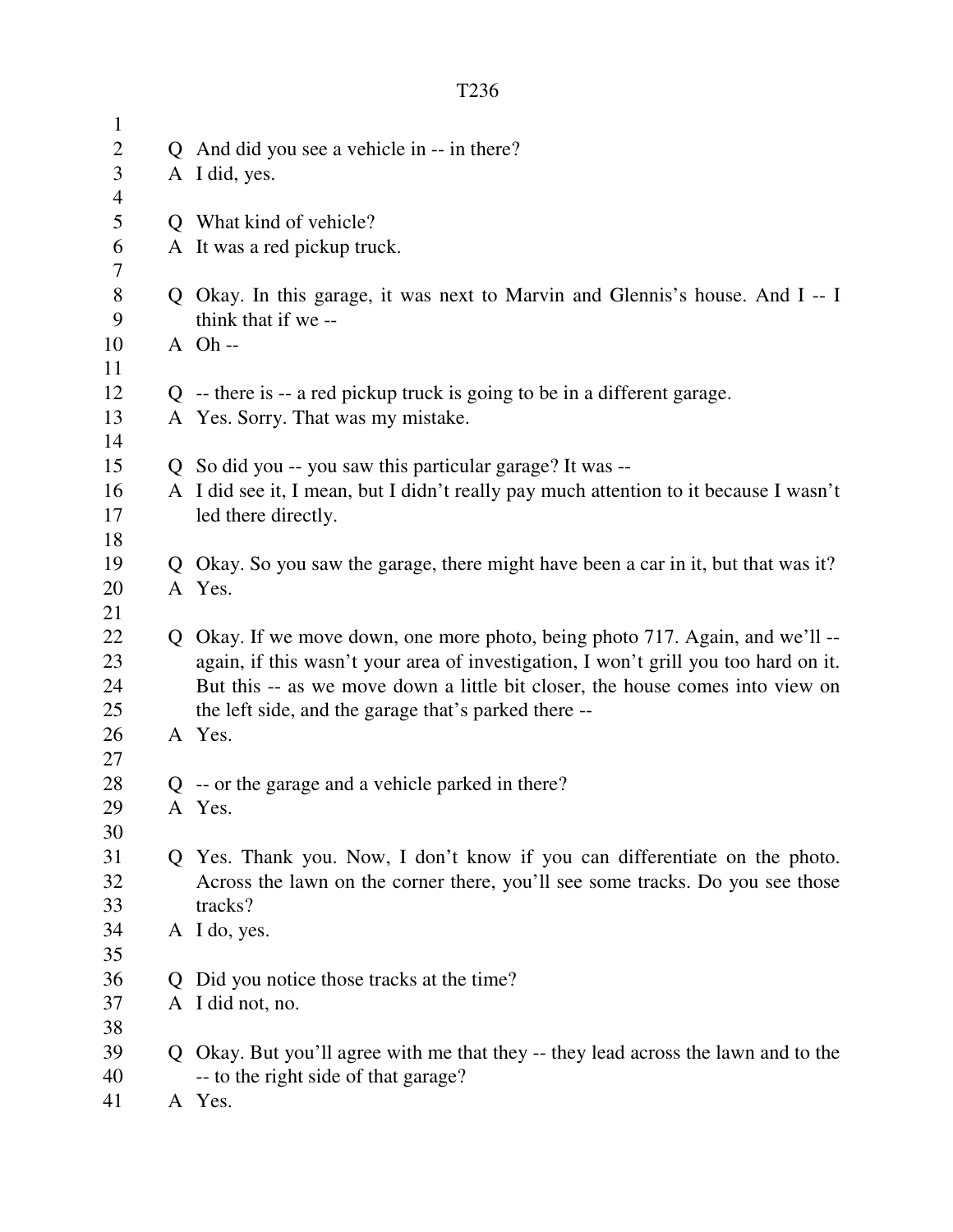| $\mathbf{1}$        |             |                                                                                            |
|---------------------|-------------|--------------------------------------------------------------------------------------------|
| $\overline{2}$      |             | Q Okay. Now -- and you'll also agree with me, just looking at the photo, that              |
| 3                   |             | there is a -- a window on the front of -- of the house there that's facing, you            |
| $\overline{4}$<br>5 |             | know, maybe not directly at that garage, but at least in that general direction?<br>A Yes. |
| 6                   |             |                                                                                            |
| 7                   |             | Q Thank you. Moving to image 718, again, moving in a little bit closer. I didn't --        |
| 8                   |             | if I had started this way, you might have been able to see the -- get a little             |
| 9                   |             | clearer beginning.                                                                         |
| 10                  |             | A Yes.                                                                                     |
| 11                  |             |                                                                                            |
| 12                  |             | But you can see the tracks that I was referencing going up to the gravel spot.             |
| 13                  |             | Can you make those out in that picture?                                                    |
| 14                  |             | A Barely, but yes.                                                                         |
| 15<br>16            | Q           | Okay. And I'm going to suggest again that we're still facing directly north,               |
| 17                  |             | although the grid road is out of -- out of view. That -- any reason to disagree?           |
| 18                  |             | A No, no reason to disagree.                                                               |
| 19                  |             |                                                                                            |
| 20                  |             | Q Okay. All right. We'll flip one more, 719. And I guess my first question, and I          |
| 21                  |             | think I know the answer, but this is a photo -- you wouldn't have taken this               |
| 22                  |             | photo?                                                                                     |
| 23                  |             | A I did not take this photo.                                                               |
| 24<br>25            | $\mathbf O$ | Okay. Did you investigate this area of the Fouhy yard?                                     |
| 26                  |             | A I did not, no.                                                                           |
| 27                  |             |                                                                                            |
| 28                  | Q           | Okay. I will point your attention to the -- there appears to be some tracks in the         |
| 29                  |             | gravel there; you'd agree with that?                                                       |
| 30                  |             | A Yes.                                                                                     |
| 31                  |             |                                                                                            |
| 32                  |             | Q And it looks like -- and maybe this is just my misspent youth experience                 |
| 33                  |             | speaking, but it looks like there's a -- a spot that's a spinout or some -- the            |
| 34                  |             | gravel is discoloured from heat, possibly?                                                 |
| 35<br>36            |             | A It's dug out a little deeper, yes.                                                       |
| 37                  |             | Yeah. Yeah, if -- if a rim from a tire was there and it got a little bit hot, it           |
| 38                  |             | would leave discolouration and a track; possible?                                          |
| 39                  |             | A Possible, yes.                                                                           |
| 40                  |             |                                                                                            |
| 41                  | Q           | All right. Okay. We'll flip -- flip one more. Have you seen this picture?                  |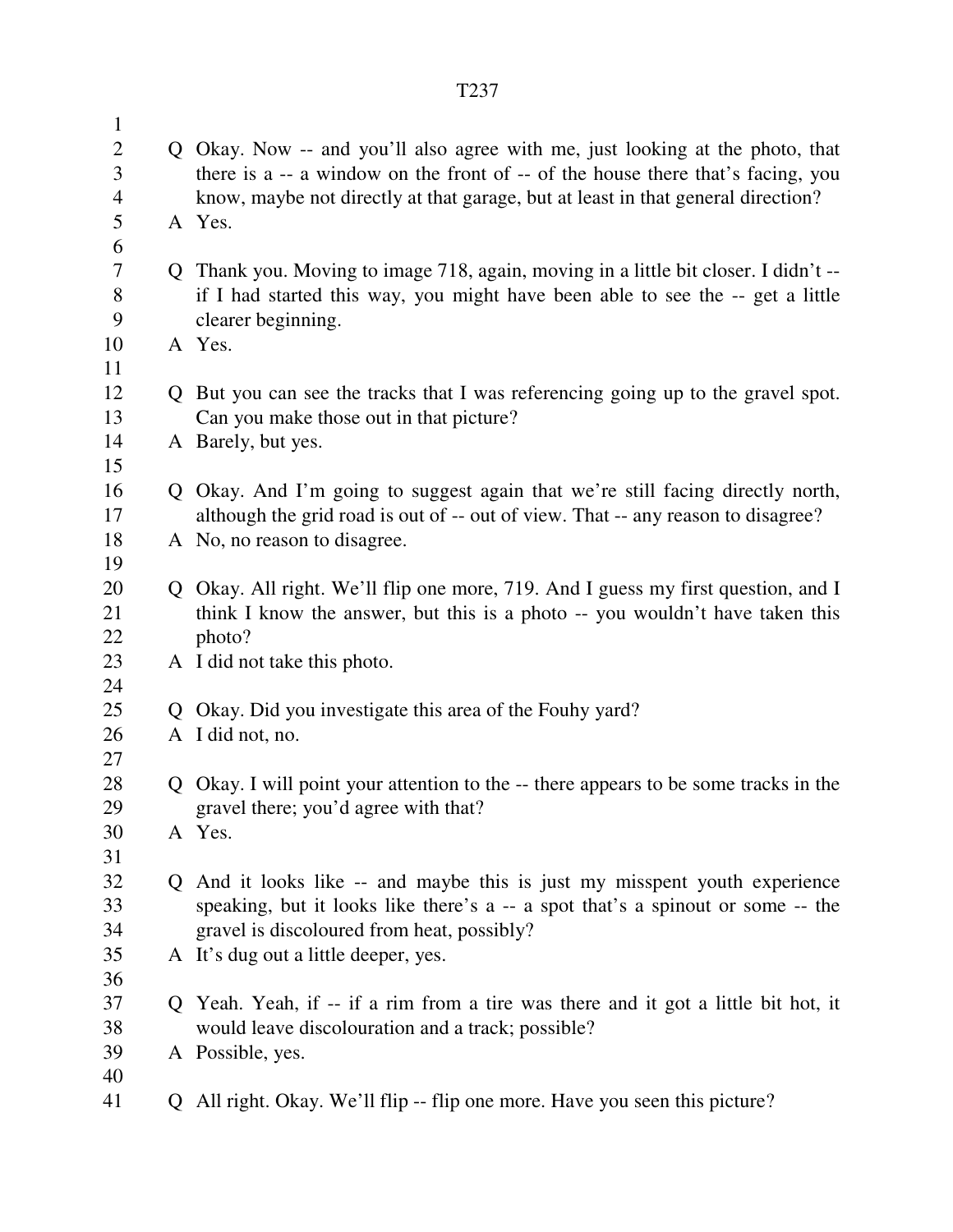| $\mathbf{1}$<br>$\overline{2}$ | $A$ I--                                                                               |                                           |
|--------------------------------|---------------------------------------------------------------------------------------|-------------------------------------------|
| 3                              | Q You don't recall?                                                                   |                                           |
| $\overline{4}$                 | A -- can't recall. I can't recall a hundred percent.                                  |                                           |
| 5                              |                                                                                       |                                           |
| 6                              | Q I believe that some of these came from your disclosure, but if they're --           |                                           |
| 7                              | A Yes.                                                                                |                                           |
| $8\,$                          |                                                                                       |                                           |
| 9                              | $Q$ -- from someone else, I'm not going to -- I'm not going to force the issue on it. |                                           |
| 10                             | So if I suggested that this was the Lexus that was parked in the garage, you'd        |                                           |
| 11                             | have no reason to disagree with me?                                                   |                                           |
| 12                             | A No, I wouldn't.                                                                     |                                           |
| 13                             |                                                                                       |                                           |
| 14                             | Q But you didn't take -- you didn't investigate the Lexus?                            |                                           |
| 15                             | A No.                                                                                 |                                           |
| 16                             |                                                                                       |                                           |
| 17                             | Q Okay. So when you spoke with Marvin and Glennis, the -- they -- did they            |                                           |
| 18                             | indicate to you that the Lexus had been gone through?                                 |                                           |
| 19                             |                                                                                       |                                           |
| 20                             | THE COURT:                                                                            | Okay. I think we are getting into hearsay |
| 21                             | are we not?                                                                           |                                           |
| 22                             |                                                                                       |                                           |
| 23                             | MR. GILLANDERS:                                                                       | Thank you, My Lord. I'll just reiterate   |
| 24                             | my question.                                                                          |                                           |
| 25                             |                                                                                       |                                           |
| 26                             | <b>Q MR. GILLANDERS:</b>                                                              | Did you take a look at the -- did you     |
| 27<br>28                       | investigate the inside of the Lexus?<br>A I did not, no.                              |                                           |
| 29                             |                                                                                       |                                           |
| 30                             | Q Okay. All right. So switching to the next one, which is image 706, can you          |                                           |
| 31                             | identify that picture for me? I know it's a close-up, but --                          |                                           |
| 32                             | $A$ I--                                                                               |                                           |
| 33                             |                                                                                       |                                           |
| 34                             | Q -- let's -- if we take -- if you look at 708, it might help you place -- you had -- |                                           |
| 35                             | you had spoke of that you had been shown a red Dodge?                                 |                                           |
| 36                             | A Correct, yes.                                                                       |                                           |
| 37                             |                                                                                       |                                           |
| 38                             | Q Okay. And that that was -- and now if we're looking at those photos, it's           |                                           |
| 39                             | actually to the -- directly to the south of the farmhouse?                            |                                           |
| 40                             | A Okay.                                                                               |                                           |
| 41                             |                                                                                       |                                           |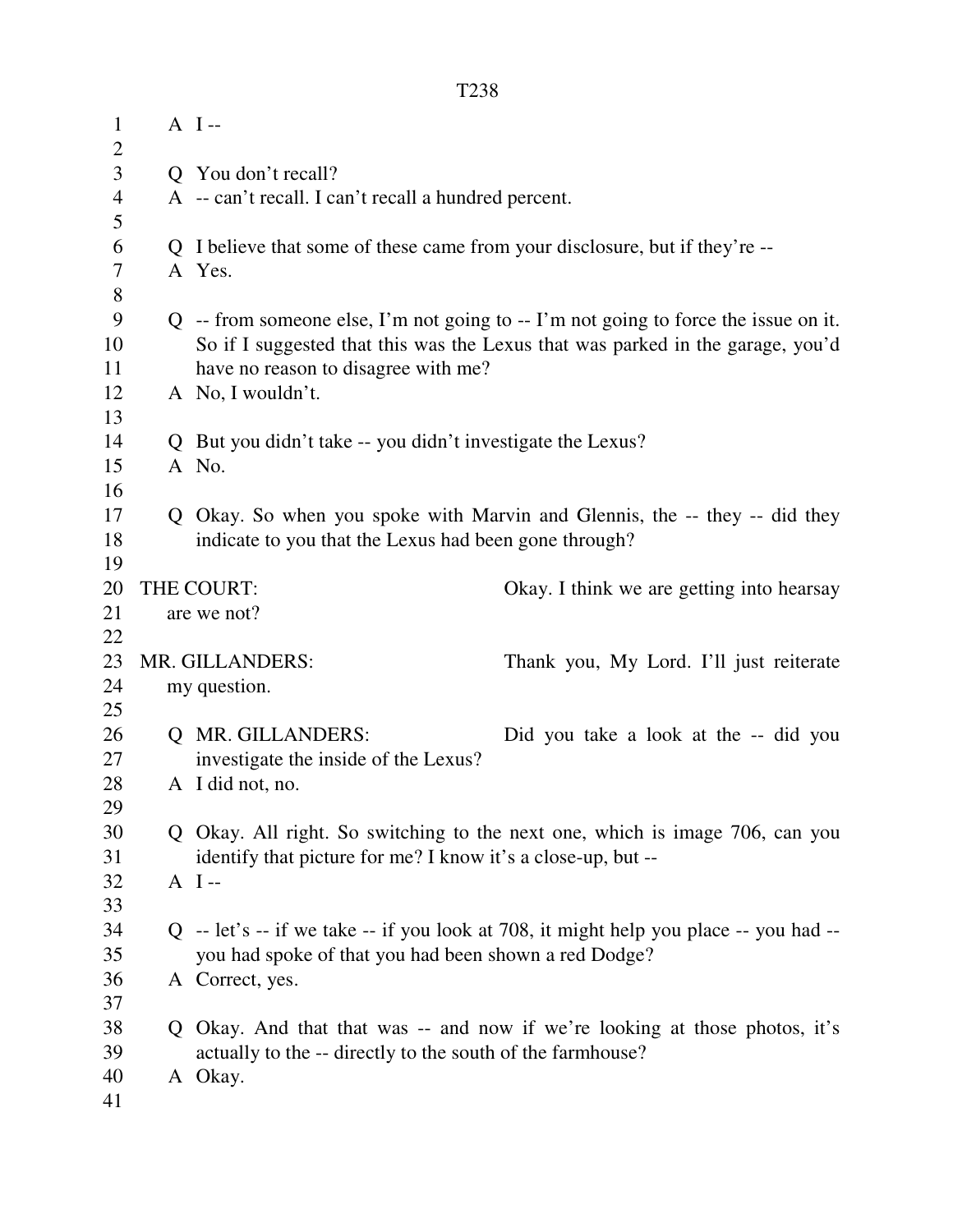| 3<br>$\overline{4}$<br>Q Yeah. Okay. And so you -- you spoke about investigating and taking a look at<br>5<br>a red Dodge? |  |
|----------------------------------------------------------------------------------------------------------------------------|--|
| 6<br>A I did, yes.                                                                                                         |  |
| 7<br>$8\,$<br>Q So let's -- let's go there. So can you -- and if these photos help you, 706, 708,                          |  |
| 9<br>can you tell me what you found when you investigated the damage, the                                                  |  |
| 10<br>reported damage?<br>11                                                                                               |  |
| A The photo 706 and 708, I don't believe I -- I took those.<br>12                                                          |  |
| 13<br>Q Okay.                                                                                                              |  |
| A But there were other damages that I took photos of, such as the ones after<br>14                                         |  |
| 15<br>photo 708.                                                                                                           |  |
| 16                                                                                                                         |  |
| 17<br>Q Okay. And can you describe those, what those pictures are of? And that'll be                                       |  |
| 18<br>the ones not numbered, and then 697.                                                                                 |  |
| 19<br>A The photo --                                                                                                       |  |
| 20                                                                                                                         |  |
| 21<br>THE COURT:<br>I wonder if we should -- because some                                                                  |  |
| are numbered and some are not, if we were to just number them --<br>22                                                     |  |
| 23                                                                                                                         |  |
| 24<br>MR. GILLANDERS:<br>Chronologically?                                                                                  |  |
| 25                                                                                                                         |  |
| THE COURT:<br>26<br>Exactly, one, two, three, et cetera, that                                                              |  |
| 27<br>might be better.                                                                                                     |  |
| 28                                                                                                                         |  |
| 29 MR. GILLANDERS:<br>Okay.                                                                                                |  |
| 30                                                                                                                         |  |
| 31<br>THE COURT:<br>I don't know if the jury has a pen and                                                                 |  |
| 32<br>paper or whether you want to take them back and number them.                                                         |  |
| 33                                                                                                                         |  |
| 34<br>MR. GILLANDERS:<br>I can -- I can do that, My Lord. I can                                                            |  |
| 35<br>number them, and I can advise that the picture that I'm referring to right now is the                                |  |
| 13th photo in this -- in this package, so I will --<br>36                                                                  |  |
| 37<br>38<br>THE COURT CLERK:<br>There's numbers on the bottom of the                                                       |  |
| 39<br>pages?                                                                                                               |  |
| 40                                                                                                                         |  |
| 41<br>MR. GILLANDERS:<br>Of mine, yeah.                                                                                    |  |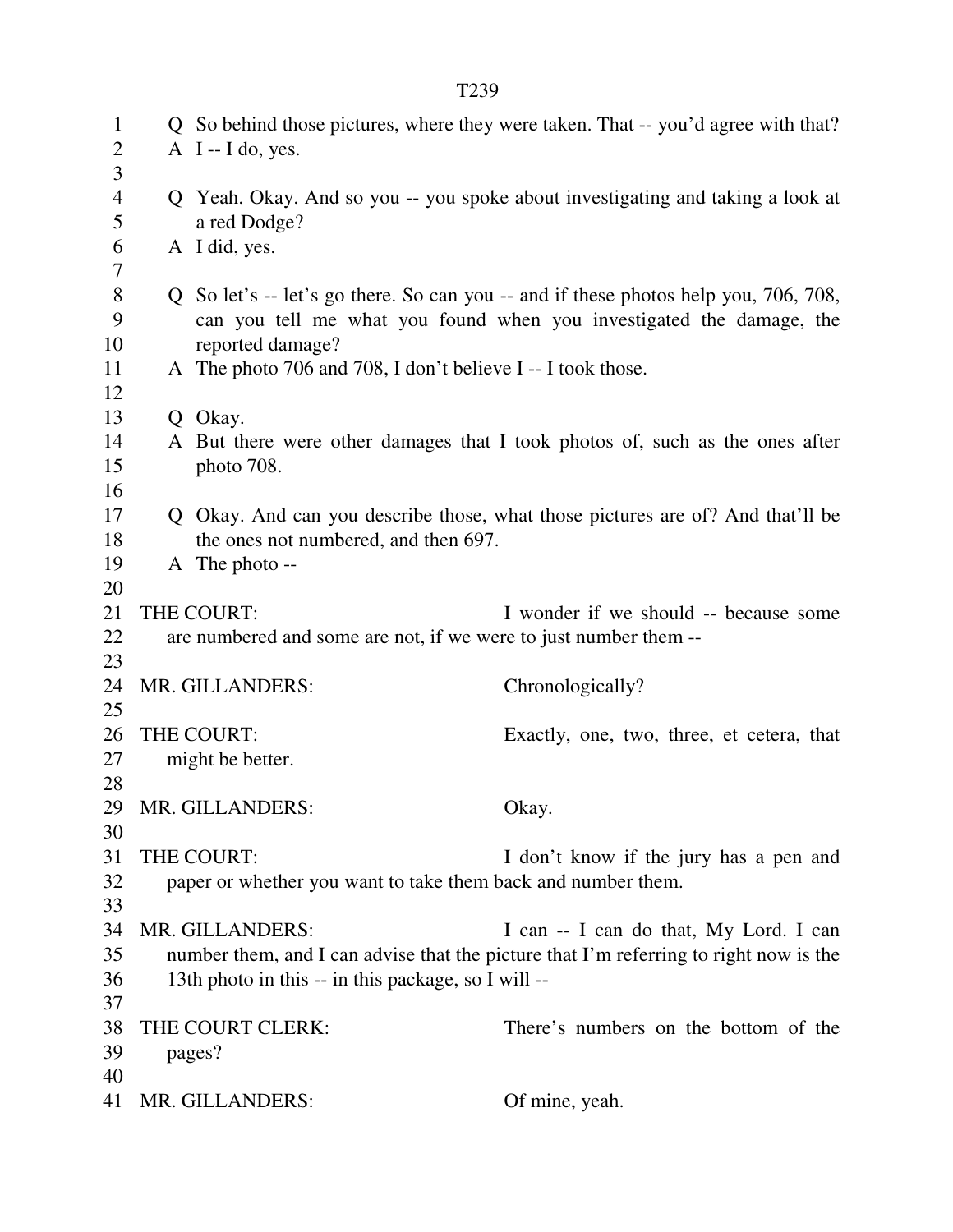1 2 THE COURT CLERK: (INDISCERNIBLE). 3 4 Do you want me to collect them, My Lord? 5 6 MR. GILLANDERS: Yeah. 7 8 THE COURT: I -- I think maybe we should collect 9 them, and we'll just number them so that that way, we're all looking at the same 10 picture at the same time. 11 12 THE COURT CLERK: Is Exhibit D-3 numbered, as well? 13 14 MR. GILLANDERS: It is not. 15 16 THE COURT CLERK: May I take the exhibit to him, as well, 17 My Lord? 18 19 THE COURT: Yes, you may. 20 21 MR. GILLANDERS: Sorry. If we could take a quick break, I 22 could number them, My Lord, and have them back. 23 24 THE COURT: Well, I think --25 26 MR. GILLANDERS: Do it quickly now? 27 28 THE COURT: Yes. We'll just --29 30 MR. GILLANDERS: Absolutely. 31 32 THE COURT: We'll just do it right here. 33 34 MR. BURGE: Are we going 1 to 13? We can assist if 35 that's -- 36 37 THE COURT: I think we're just going to start -- start 38 with the first page as number 1. And just number them one after another. I've got 39 18 photographs; is that right? 40

41 MR. GILLANDERS: Yes, that's correct, My Lord.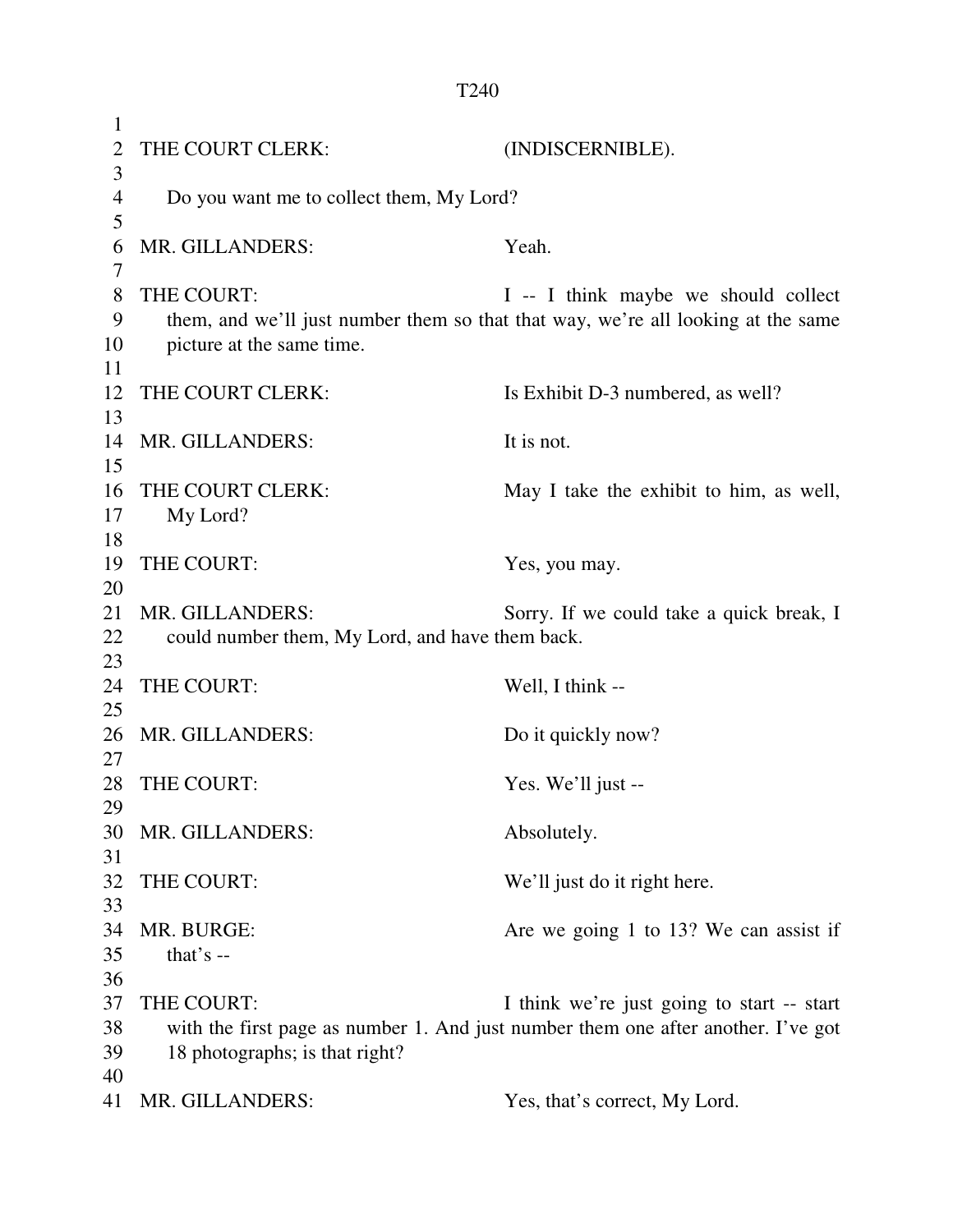| 1                    |        |                                                                                                                                                                                    |                          |                                              |
|----------------------|--------|------------------------------------------------------------------------------------------------------------------------------------------------------------------------------------|--------------------------|----------------------------------------------|
| $\overline{2}$<br>3  |        | THE COURT:                                                                                                                                                                         | So number them 1 to 18.  |                                              |
| 4<br>5               |        | UNIDENTIFIED SPEAKER:                                                                                                                                                              |                          | My Lord, maybe (INDISCERNIBLE).              |
| 6<br>7               |        | THE COURT:                                                                                                                                                                         | Oh, certainly.           |                                              |
| 8<br>9               |        | UNIDENTIFIED SPEAKER:                                                                                                                                                              | For the jury. Thank you. |                                              |
| 10<br>11             |        | THE COURT CLERK:                                                                                                                                                                   |                          | Oh, you've got a -- is that enough?          |
| 12<br>13             |        | THE COURT:                                                                                                                                                                         | That good?               |                                              |
| 14<br>15<br>16       |        | THE COURT CLERK:<br>original?                                                                                                                                                      | Thank                    | you. (INDISCERNIBLE)<br>the                  |
| 17<br>18             |        | MR. GILLANDERS:                                                                                                                                                                    |                          | This is the original, and this is --         |
| 19<br>20             |        | A Thank you.                                                                                                                                                                       |                          |                                              |
| 21<br>22             |        | THE COURT:<br>So we can call it D-2, photograph number whatever.                                                                                                                   |                          | Okay. I think that makes it a little easier. |
| 23<br>24<br>25<br>26 | right. | MR. GILLANDERS:                                                                                                                                                                    |                          | Absolutely. Thank you, My Lord. All          |
| 27<br>28             |        | THE COURT:                                                                                                                                                                         | Go ahead.                |                                              |
| 29<br>30<br>31<br>32 |        | Q MR. GILLANDERS:<br>same page, photograph number 13 and 14. Can you describe those photos and<br>more generally the damage that you found when you investigated the red<br>truck? |                          | All right. Now that we're literally on the   |
| 33<br>34<br>35       |        | A Yes. Those are the damages to the windows of the red truck. They looked like<br>a scratch marks of some sort.                                                                    |                          |                                              |
| 36<br>37             |        | Q A scratch mark? And did it look like it was -- do you have any idea how those<br>scratch marks were made?                                                                        |                          |                                              |
| 38<br>39<br>40       |        | A It looked to me like it was either scratched with something -- some sort of an<br>object, or it was dragged.                                                                     |                          |                                              |
| 41                   |        | Q Okay. Well, we'll -- maybe we'll be able to help you. Is that --                                                                                                                 |                          |                                              |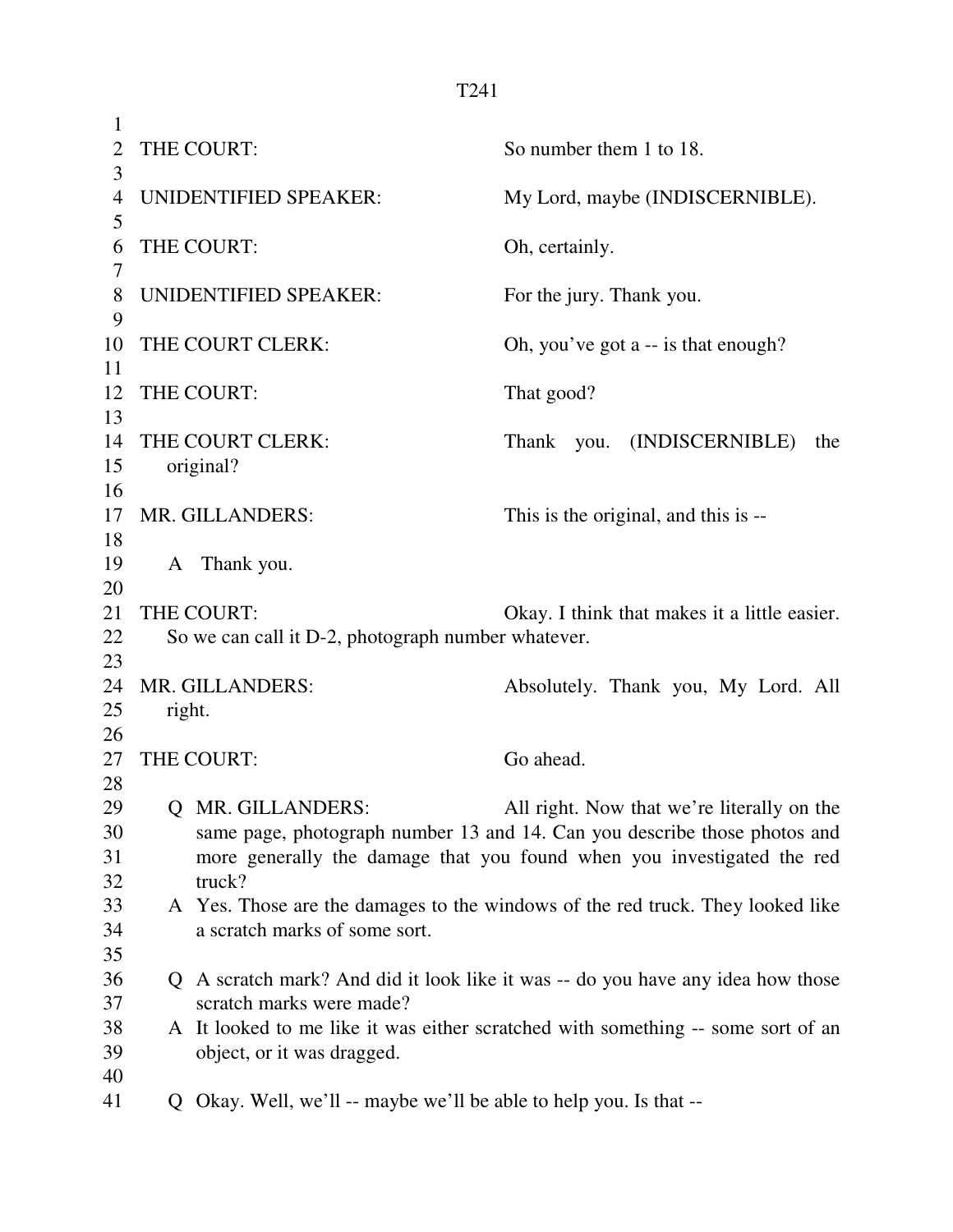| $\mathbf{1}$   |   |                                                                              |                                                                                     |
|----------------|---|------------------------------------------------------------------------------|-------------------------------------------------------------------------------------|
| $\overline{2}$ |   | THE COURT:                                                                   | Is that the red half-ton that we're looking                                         |
| 3              |   | at there?                                                                    |                                                                                     |
| 4              |   |                                                                              |                                                                                     |
| 5              |   | A Yes, My Lord.                                                              |                                                                                     |
| 6              |   |                                                                              |                                                                                     |
| 7              |   | THE COURT:                                                                   | Thank you.                                                                          |
| 8              |   |                                                                              |                                                                                     |
| 9              |   | MR. GILLANDERS:                                                              | Yes.                                                                                |
| 10             |   |                                                                              |                                                                                     |
| 11             |   | Q MR. GILLANDERS:                                                            | So if we skip to photo number 15, you, I                                            |
| 12             |   | believe, took this picture?                                                  |                                                                                     |
| 13             |   | A I did, yes.                                                                |                                                                                     |
| 14             |   |                                                                              |                                                                                     |
| 15             |   | Q Okay. And can you describe what we're looking at here?                     |                                                                                     |
| 16             |   | A We're looking at a broken stock of a gun.                                  |                                                                                     |
| 17             |   |                                                                              |                                                                                     |
| 18             |   |                                                                              | Q Okay. And you'd agree that the -- it looks like the trigger guard is still there? |
| 19             |   | A Yes.                                                                       |                                                                                     |
| 20             |   |                                                                              |                                                                                     |
| 21             |   | Q And it's broken into quite a few pieces?                                   |                                                                                     |
| 22             |   | A Yes.                                                                       |                                                                                     |
| 23             |   |                                                                              |                                                                                     |
| 24             |   | Q And where was this located?                                                |                                                                                     |
| 25             |   | A This was located right by the red Dodge.                                   |                                                                                     |
| 26             |   |                                                                              |                                                                                     |
| 27             |   | Q Right.                                                                     |                                                                                     |
| 28             |   | A Or red truck.                                                              |                                                                                     |
| 29             |   |                                                                              |                                                                                     |
| 30             |   |                                                                              | Q And how -- how far away from those scratches you described in photo 13 and        |
| 31             |   | 14?                                                                          |                                                                                     |
| 32             |   | A It was in the close proximity, so right by it.                             |                                                                                     |
| 33             |   |                                                                              |                                                                                     |
| 34             |   |                                                                              | Q And your initial -- your initial thought was likely that it was used to make      |
| 35             |   | those scratches?                                                             |                                                                                     |
| 36             |   | A It's possible, yes.                                                        |                                                                                     |
| 37             |   |                                                                              |                                                                                     |
| 38             | Q | It's possible. That was your -- was that your original --                    |                                                                                     |
| 39             |   | A That was my thought, yes.                                                  |                                                                                     |
| 40             |   |                                                                              |                                                                                     |
| 41             |   | Q Okay. All right. So you immediately identified this as the stock of a gun? |                                                                                     |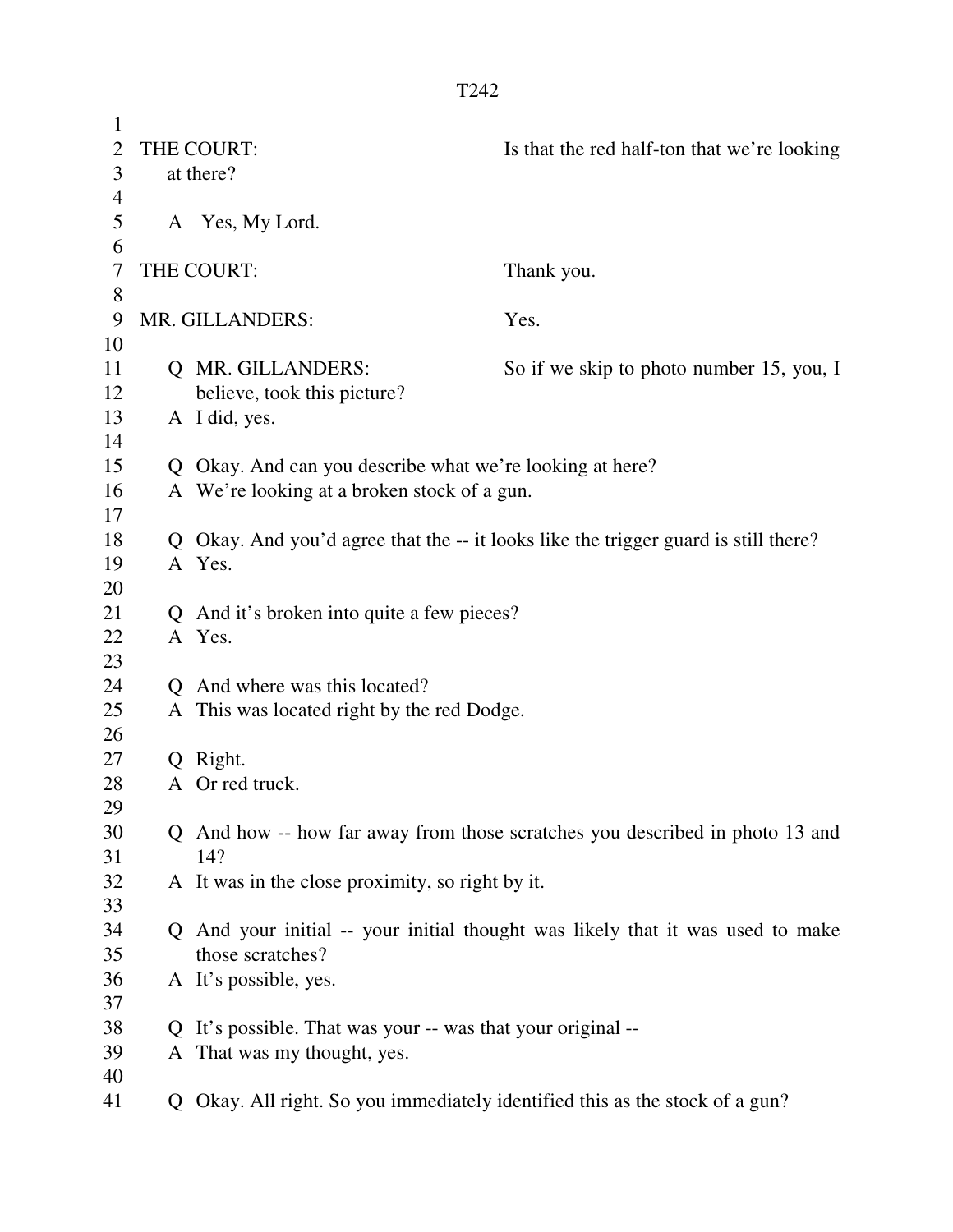| $\mathbf{1}$   |   | A Yes.                                                                                  |
|----------------|---|-----------------------------------------------------------------------------------------|
| $\overline{c}$ |   |                                                                                         |
| 3              |   | Q It was fairly apparent?                                                               |
| $\overline{4}$ |   | A Yes.                                                                                  |
| 5              |   |                                                                                         |
| 6              | Q | Okay. What did you do with the stock of the gun?                                        |
| 7              |   | A I seized it as evidence.                                                              |
| 8              |   |                                                                                         |
| 9              |   | Q Okay. So you seized it as evidence. And -- and where did you take it?                 |
| 10             |   | A I took them back to the detachment.                                                   |
| 11             |   |                                                                                         |
| 12             |   | Q Okay. And -- and just to -- so I have the timeline straight in my mind, you --        |
| 13             |   | you -- when you were speaking with my friend, you talked about being at the             |
| 14             |   | Stanley farm. You were at the Stanley farm before you went to the Fouhy farm            |
| 15             |   | to investigate the call?                                                                |
| 16             |   | A That is correct, yes.                                                                 |
| 17             |   |                                                                                         |
| 18             |   | MR. GILLANDERS:<br>Okay. And so at this point, I would refer                            |
| 19             |   | the witness and the Court to D-1, tab 1.                                                |
| 20             |   |                                                                                         |
| 21             |   | Q And you took this picture?                                                            |
| 22             |   | A I did.                                                                                |
| 23             |   |                                                                                         |
| 24             |   | Q And can you tell me what's in that picture?                                           |
| 25             |   | A This is a barrel of a gun found on Mr. Stanley's farm.                                |
| 26             |   |                                                                                         |
| 27             |   | Q And when you took this into custody, what condition was the -- the barrel in?         |
| 28             |   | Did you notice anything about it?                                                       |
| 29             |   | A I didn't pick it up or I didn't touch it. I didn't really examine it that closely. It |
| 30             |   | looked to me like there was no damages, nothing significant, other than it was          |
| 31             |   | missing a barrel --                                                                     |
| 32             |   |                                                                                         |
| 33             |   | Q Okay.                                                                                 |
| 34             |   | A -- I mean -- sorry, other than it was missing a stock.                                |
| 35             |   |                                                                                         |
| 36             |   | Q Okay. And so your initial thought on this was that likely the stock and the           |
| 37             |   | barrel were one and the same?                                                           |
| 38             |   | A Yes.                                                                                  |
| 39             |   |                                                                                         |
| 40             |   | Q Okay. Pretty -- pretty evident. And so you -- you then covered that up, and it        |
| 41             |   | stayed there? You didn't take it into possession?                                       |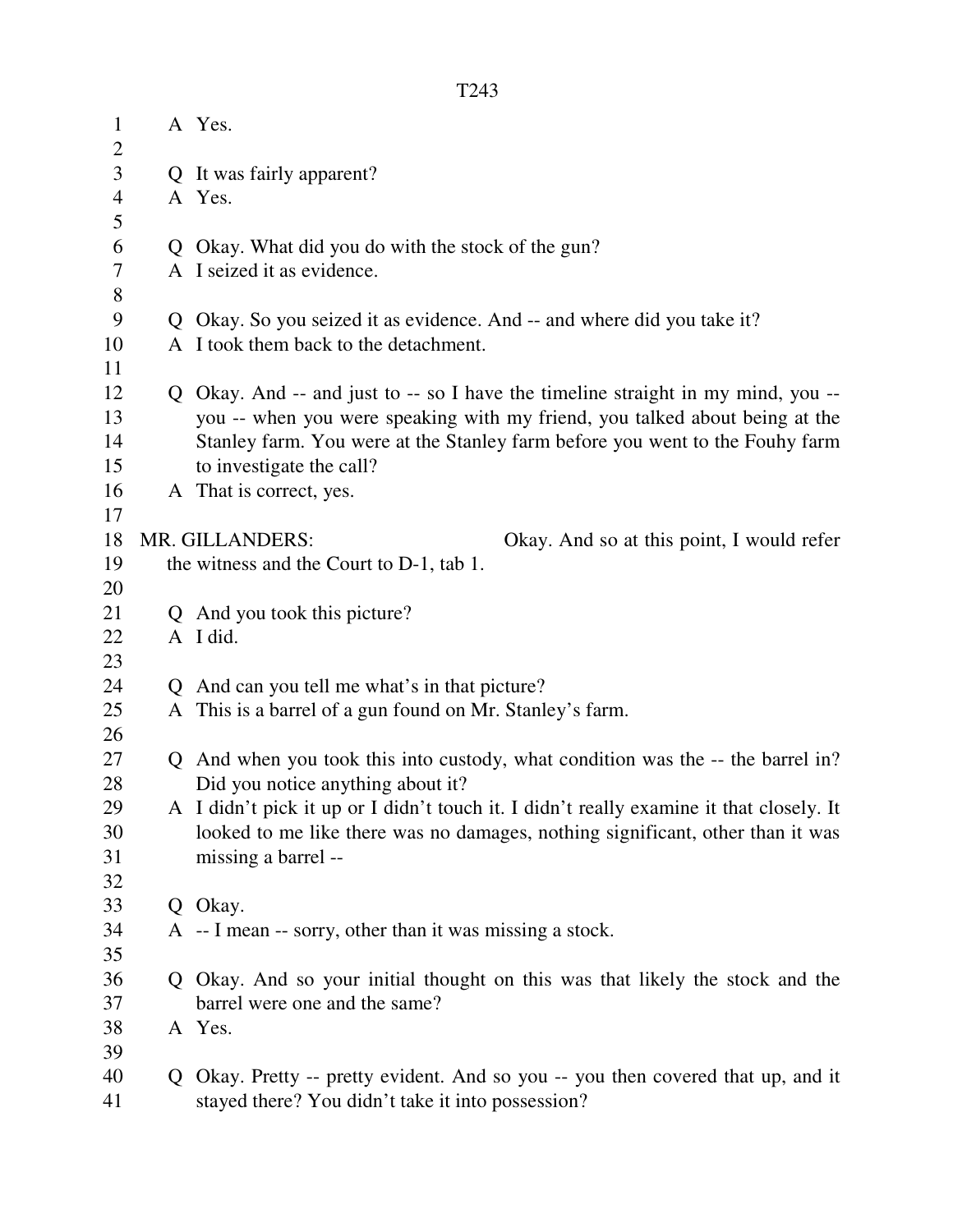| $\mathbf{1}$        |              | A It -- I was -- I seized it eventually.                                                           |
|---------------------|--------------|----------------------------------------------------------------------------------------------------|
| 2                   |              |                                                                                                    |
| 3                   |              | Q Yeah.                                                                                            |
| $\overline{4}$<br>5 |              | A I mean, if you need specific times, that's the one I seized -- may I refer to my<br>notes again? |
| 6                   |              |                                                                                                    |
| 7                   |              | Q Yeah. That would be -- that would be good.                                                       |
| 8<br>9              |              | A So this item was seized on August the 10th of 2016 at 4:36 in the morning.                       |
| 10                  |              | Q Okay. Thank you. And when you -- and when you seized the barrel, at that                         |
| 11                  |              | time did you make any observations about the condition of the gun?                                 |
| 12                  |              | A No.                                                                                              |
| 13                  |              |                                                                                                    |
| 14                  |              | Q Was it -- did you notice if it was loaded?                                                       |
| 15                  |              | A No, I did not.                                                                                   |
| 16                  |              |                                                                                                    |
| 17                  |              | Q Okay. So did you -- is it your role as the exhibit officer to suggest to your                    |
| 18                  |              | superiors that this barrel and stock were related in any way?                                      |
| 19                  |              | A I didn't really have to suggest it to anybody. It was --                                         |
| 20                  |              |                                                                                                    |
| 21                  | $\mathbf{O}$ | It was obvious?                                                                                    |
| 22                  |              | A It was -- it seemed -- they seemed relevant, yes.                                                |
| 23                  |              |                                                                                                    |
| 24                  |              | Q Okay. And so as far as you know, there was no forensic testing done on the                       |
| 25                  |              | barrel?                                                                                            |
| 26                  |              | A I can refer to my exhibit logs if I have to, but I believe they were sent once for               |
| 27                  |              | testing.                                                                                           |
| 28                  |              |                                                                                                    |
| 29                  |              | Q I mean, that's okay. Do you know if there was any forensic testing done on the                   |
| 30                  |              | -- or fingerprints taken on the red vehicle at the Fouhy farm?                                     |
| 31                  |              | A Not to my knowledge, no.                                                                         |
| 32                  |              |                                                                                                    |
| 33                  |              | Q Okay. And you testified earlier that you took into custody Ms. Wuttunee and                      |
| 34                  |              | Ms. Jackson --                                                                                     |
| 35                  |              | A Yes.                                                                                             |
| 36                  |              |                                                                                                    |
| 37                  |              | Q -- on charges of mischief. Was there any charges laid in relation to the damage                  |
| 38                  |              | done at the Fouhy farm?                                                                            |
| 39                  |              | A No. There wasn't.                                                                                |
| 40                  |              |                                                                                                    |
| 41                  | Q            | Okay. All right. So you again -- we talked about Ms. Wuttunee and                                  |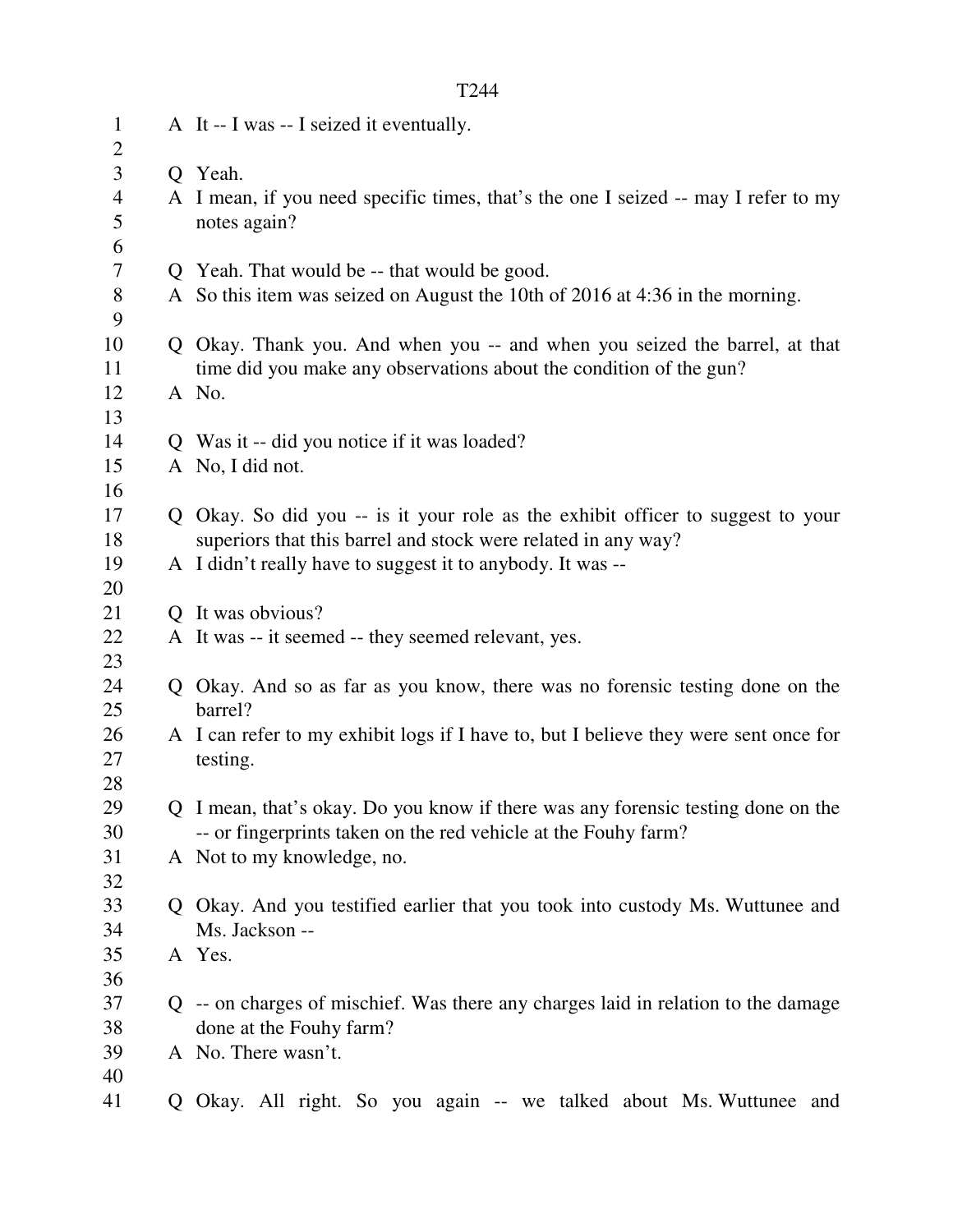| $\mathbf{1}$<br>$\overline{2}$ |   | Ms. Jackson. Can you -- when you arrested them, can you advise the Court<br>what their condition was? Did you make any observations about -- about their |
|--------------------------------|---|----------------------------------------------------------------------------------------------------------------------------------------------------------|
| 3                              |   | state?                                                                                                                                                   |
| $\overline{4}$                 |   | A Ms. Wuttunee was in distress. I could tell that she was in distress because she                                                                        |
| 5                              |   | was crying hysterically. She couldn't stop crying. Ms. Jackson in comparison                                                                             |
| 6                              |   | seemed very calm. And she was assuring the -- she was assuring Ms. --                                                                                    |
| $\tau$                         |   | Ms. Wuttunee that everything was going to be okay. I believed Ms. Jackson                                                                                |
| 8<br>9                         |   | was intoxicated by alcohol. I did smell strong liquor coming out from her<br>breath. Ms. Wuttunee, I -- I'm not so sure. She was crying hysterically.    |
| 10                             |   |                                                                                                                                                          |
| 11                             |   | Q But Ms. Jackson specifically, you made -- you made specific reference to                                                                               |
| 12                             |   | heavy intoxication?                                                                                                                                      |
| 13                             |   | A Yes.                                                                                                                                                   |
| 14                             |   |                                                                                                                                                          |
| 15                             |   | Q That -- that would be accurate?                                                                                                                        |
| 16                             |   | A Yes.                                                                                                                                                   |
| 17                             |   |                                                                                                                                                          |
| 18                             |   | Q Strong odour -- strong odour of liquor, glossy bloodshot eyes, and distant stare;                                                                      |
| 19                             |   | is that -- do you agree with that?                                                                                                                       |
| 20                             |   | A Yes. Yes.                                                                                                                                              |
| 21                             |   |                                                                                                                                                          |
| 22                             |   | Q You also testified that Mr. Stanley, Sheldon Stanley, and Lisa Stanley, were all                                                                       |
| 23                             |   | arrested on the night of August 9th?                                                                                                                     |
| 24                             |   | A Correct, yes.                                                                                                                                          |
| 25                             |   |                                                                                                                                                          |
| 26                             |   | Q Can you -- why were -- why was Mrs. Stanley arrested at that time?                                                                                     |
| 27                             |   | A We didn't know what her involvement was at the time.                                                                                                   |
| 28                             |   |                                                                                                                                                          |
| 29                             |   | Q Right. So you just -- you kind of round up everyone?                                                                                                   |
| 30                             |   | A As a precaution, yes.                                                                                                                                  |
| 31                             |   |                                                                                                                                                          |
| 32                             |   | Q Okay. That's -- and then released with no further incident after that?                                                                                 |
| 33                             |   | A I believe so, yes.                                                                                                                                     |
| 34                             |   |                                                                                                                                                          |
| 35                             |   | MR. GILLANDERS:<br>Excellent. I think that's all my questions,                                                                                           |
| 36                             |   | My Lord.                                                                                                                                                 |
| 37                             |   |                                                                                                                                                          |
| 38                             |   | Thank you, Mr. Park.                                                                                                                                     |
| 39                             |   |                                                                                                                                                          |
| 40                             | A | Thank you.                                                                                                                                               |
| 41                             |   |                                                                                                                                                          |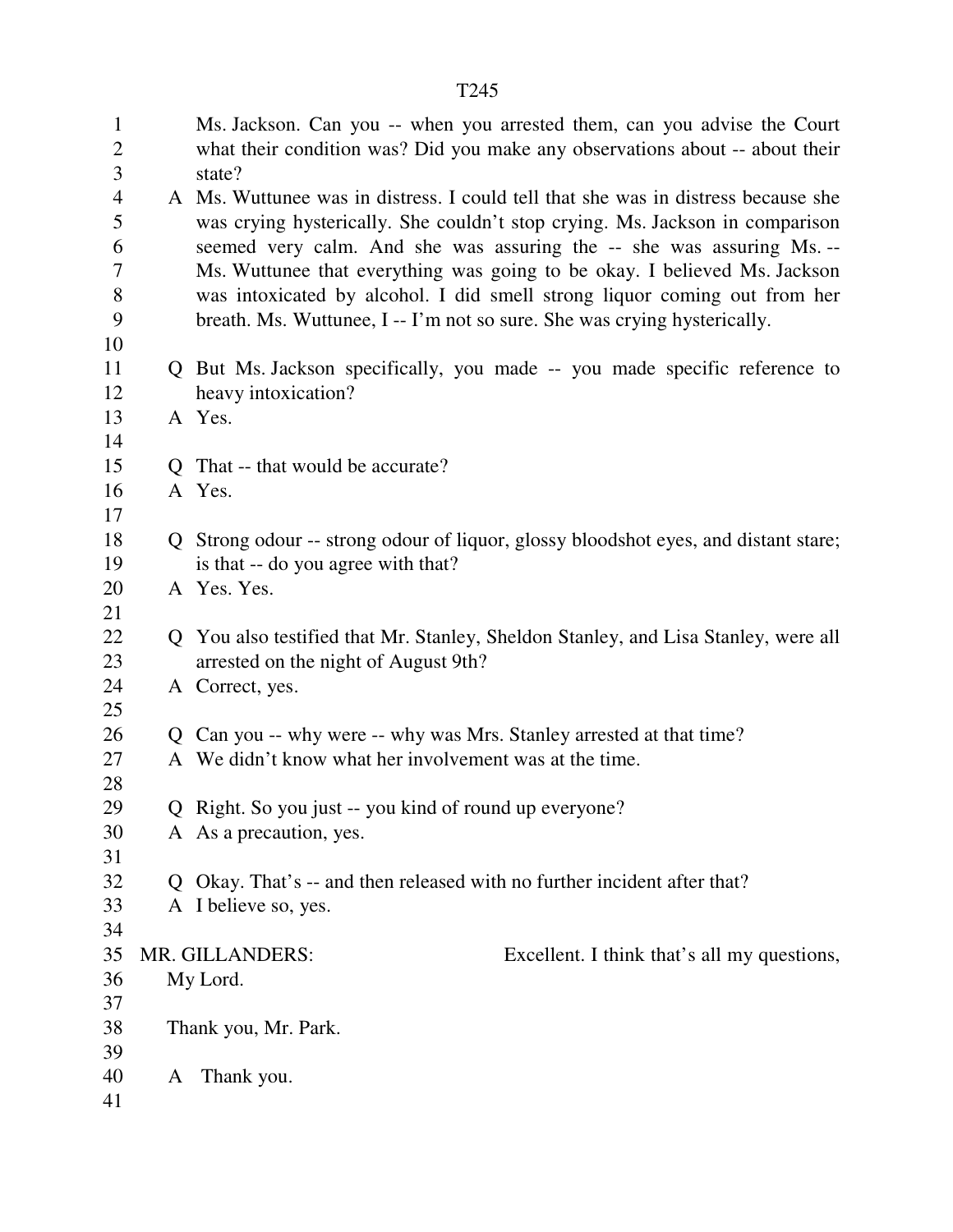1 THE COURT: Any re-examination?  $\overline{2}$ 3 MR. BROWNE: No, My Lord. Thank you. 4 5 THE COURT: Thank you, Mr. Park. You are free to go. 6 7 A Thank you. Thank you, My Lord. 8 9 THE COURT: Constable Park. I am sorry. 10 11 (WITNESS STANDS DOWN) 12 13 THE COURT: Mr. Burge. 14 15 MR. BURGE: Thank you, My Lord. The next witness is 16 Sheldon Stanley. 17 18 THE COURT: Okay. Do you think it's -- should we 19 take a break at this time or do you want to keep going until -- for a half-hour or so? 20 21 MR. BURGE: I'll leave it in your hands, My Lord. 22 23 THE COURT: Okay. 24 25 MR. SPENCER: I would like a break, actually, just to --26 I've got to instruct some of my assistants here to get things teed up, so it might be 27 a good time for -- 28 29 THE COURT: Okay. 30 31 MR. SPENCER: -- just for some --32 33 THE COURT: Well, we will do as I said. Sometimes 34 we'll take a break a little earlier or later than normal, and in this case, it's being 35 suggested that it might be appropriate to take a break at this time. So we'll take our 36 20-minute break now. 37 38 MR. SPENCER: My Lord, and maybe just -- just before 39 we bring Mr. Stanley in, I will officially indicate there is no issue of identification 40 with respect to Gerald Stanley. 41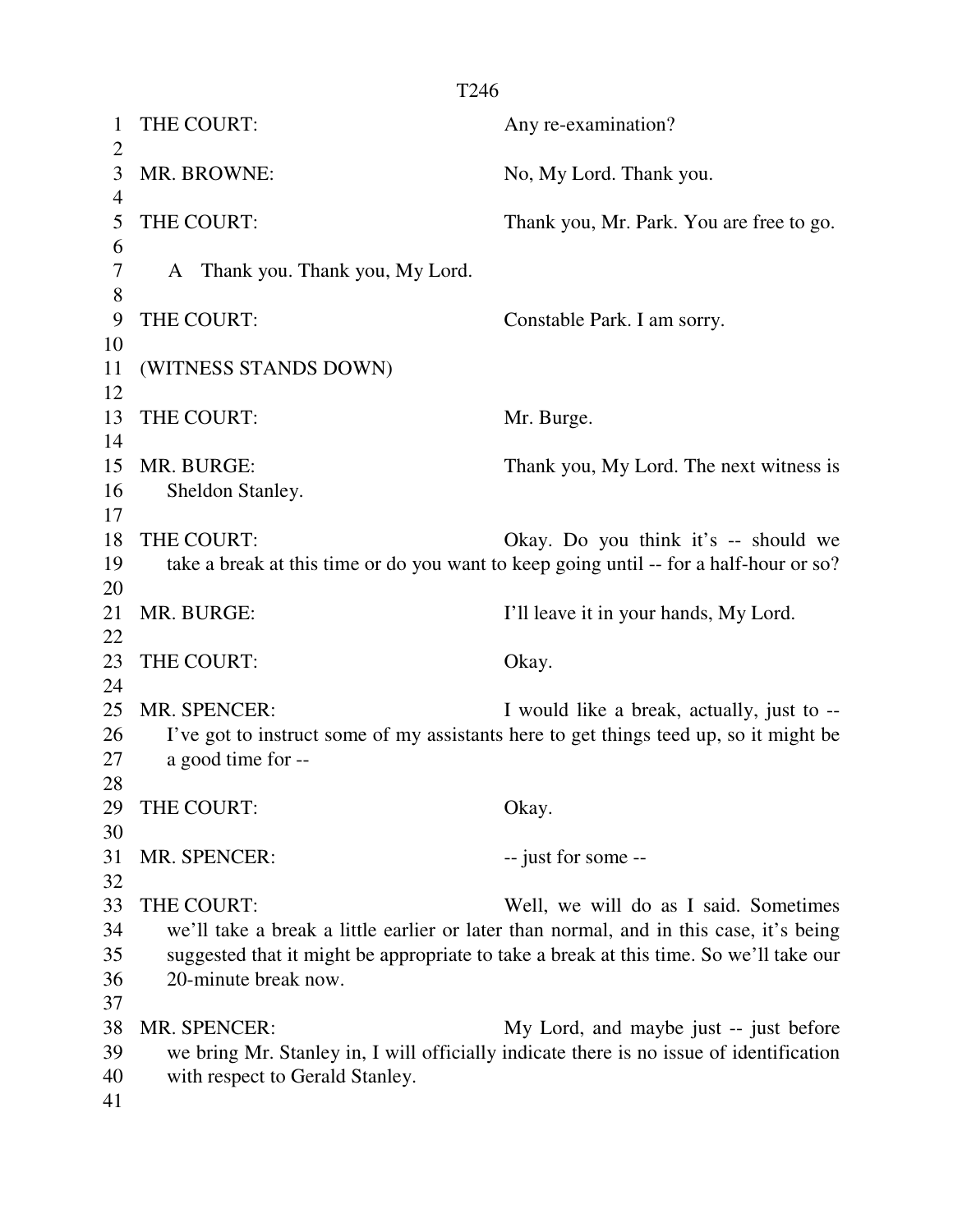1 THE COURT: Okay. Thank you. Okay.  $\mathfrak{D}$ 3 (JURY RETIRES) 4 5 (ADJOURNMENT) 6 7 THE COURT: We are ready for the jury? 8 9 MR. BURGE: Yes, thank you. 10 11 THE COURT: Bring them back in. 12 13 THE COURT CLERK: Oh, I guess I shouldn't have just said 14 "seated." Sorry. 15 16 (JURY ENTERS) 17 18 THE COURT: Okay. Your next witness, Mr. Burge. 19 20 MR. BURGE: Thank you, My Lord. Sheldon Stanley. 21 22 THE COURT: Okay. 23 24 THE COURT CLERK: How do you take an oath? Do you wish 25 to swear on the Bible or affirm? 26 27 MR. STANLEY: Affirm, please. 28 29 THE COURT CLERK: Raise your right hand. State your full 30 name. 31 32 MR. STANLEY: Sheldon Stanley. 33 34 THE COURT CLERK: Spell your first and last name for the 35 record. 36 37 MR. STANLEY: S-H-E-L-D O-N S-T-A-N-L-E-Y. 38 39 **SHELDON STANLEY, Affirmed, Examined by Mr. Burge**  40 41 THE COURT CLERK: Do you wish to have a seat or stand?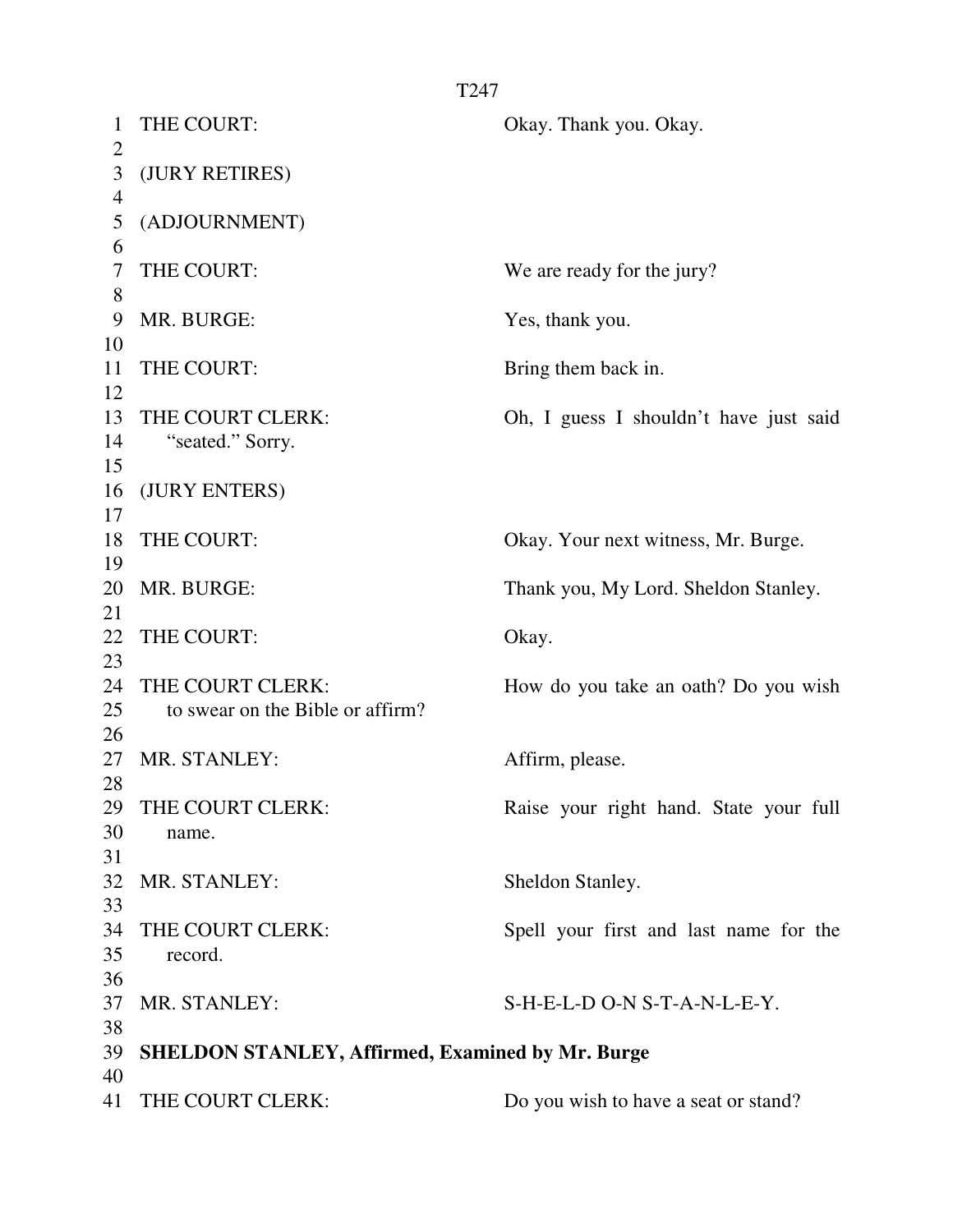| $\mathbf{1}$   |                |                                                                                   |                                        |
|----------------|----------------|-----------------------------------------------------------------------------------|----------------------------------------|
| $\overline{2}$ |                | A I will sit. Thanks.                                                             |                                        |
| 3              |                |                                                                                   |                                        |
| $\overline{4}$ |                | THE COURT CLERK:                                                                  | (INDISCERNIBLE).                       |
| 5              |                |                                                                                   |                                        |
| 6              | A              | Okay.                                                                             |                                        |
| 7              |                |                                                                                   |                                        |
| $8\,$          | $\overline{O}$ | MR. BURGE:                                                                        | Mr. Stanley, I understand that you are |
| 9              |                | the son of Gerald and Lisa Stanley?                                               |                                        |
| 10             |                | A That's correct.                                                                 |                                        |
| 11             |                |                                                                                   |                                        |
| 12             |                | Q And how old are you, sir?                                                       |                                        |
| 13             |                | A Twenty-eight.                                                                   |                                        |
| 14             |                |                                                                                   |                                        |
| 15             |                | Q I understand you're employed in the -- in the agricultural industry in Alberta? |                                        |
| 16             |                | A Yeah. We're an importer and distributor of crop protection products, so net     |                                        |
| 17             |                | wrap, grain bags, that -- that sort of thing.                                     |                                        |
| 18             |                |                                                                                   |                                        |
| 19             |                | Q Okay. And how long have you been involved in that line of work?                 |                                        |
| 20             |                | A Three, three and a half years now.                                              |                                        |
| 21             |                |                                                                                   |                                        |
| 22             |                | Q Okay. Sir, your family home is near Biggar, Saskatchewan; is that correct?      |                                        |
| 23             |                | A Correct. North of Biggar.                                                       |                                        |
| 24             |                |                                                                                   |                                        |
| 25             |                | Q How far?                                                                        |                                        |
| 26             |                | A About 30 miles.                                                                 |                                        |
| 27             |                |                                                                                   |                                        |
| 28             |                | Q Okay. And did you grow up at that -- at that location?                          |                                        |
| 29             |                | A I did.                                                                          |                                        |
| 30             |                |                                                                                   |                                        |
| 31             | Q              | Were you born there?                                                              |                                        |
| 32             |                | A I don't know.                                                                   |                                        |
| 33             |                |                                                                                   |                                        |
| 34             | Q              | Okay. Have you -- have you lived anywhere else before you moved away?             |                                        |
| 35             |                | A No.                                                                             |                                        |
| 36             |                |                                                                                   |                                        |
| 37             | $\mathbf O$    | Okay. How old are you, sir? Did you tell us?                                      |                                        |
| 38             |                | A Twenty-eight.                                                                   |                                        |
| 39             |                |                                                                                   |                                        |
| 40             |                | Q Okay. Thank you. If I could direct your attention to around the 9th of August   |                                        |
| 41             |                | of 2016, I understand that you were spending time at your parents' home; is       |                                        |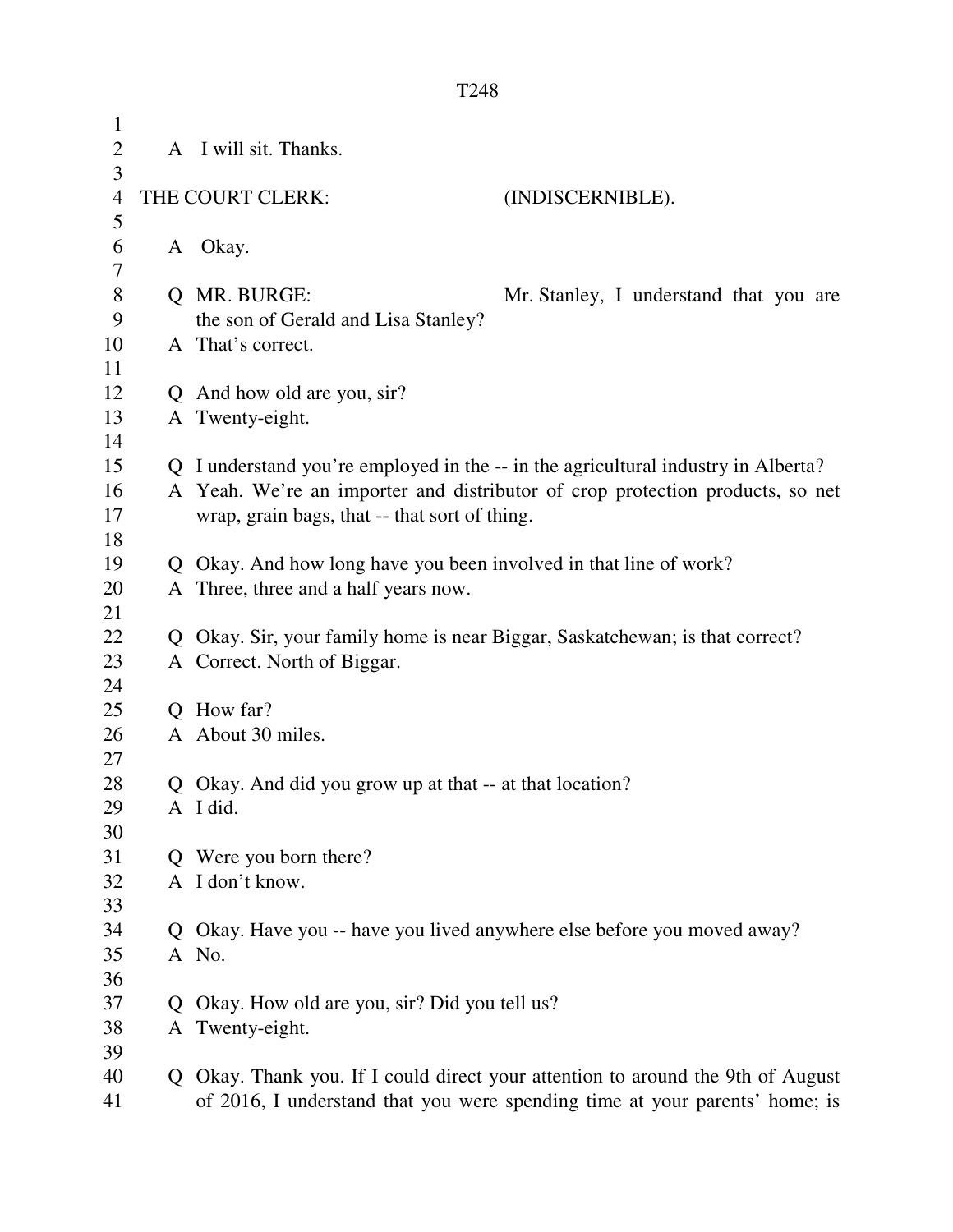| $\mathbf{1}$   | that correct?                                                                      |
|----------------|------------------------------------------------------------------------------------|
| $\overline{2}$ | A That's correct. I -- I came home. A friend of mine from university was getting   |
| 3              | married the weekend before that week, and then we had some work to do at           |
| $\overline{4}$ | home and a few customer visits to do for Committed Ag, the company I work          |
| 5              | for.                                                                               |
| 6              |                                                                                    |
| $\tau$         | Q Okay. If I could direct your attention to the -- the 9th of August, 2016, do you |
| 8              | recall what you -- in rough terms what you did earlier in the day?                 |
| 9              | A Yeah. I went to a -- a farm between Kerrobert and Kindersley, and we were --     |
| 10             | we were trying to demo a drone to do crop scouting. And we had a bunch of --       |
| 11             | a bunch of software issues with that and spent all day messing around with it      |
| 12             | before I left and came home around 4:15 I got back to my mom and dad's             |
| 13             | farm.                                                                              |
| 14             |                                                                                    |
| 15             | Q Okay. At that time, was there anyone living at your parents' farm, apart from    |
| 16             | your parents?                                                                      |
| 17             | A No.                                                                              |
| 18             |                                                                                    |
| 19             | Q Okay. So on the 9th of August, if you got back around 4:15, who was at home      |
| 20             | when you arrived?                                                                  |
| 21             | A Just my mom and dad.                                                             |
| 22             |                                                                                    |
| 23             | Q And what happened? What did you start doing once you got home?                   |
| 24             | A They were working on a corral just down from the shop. They had all the -- the   |
| 25             | fence posts in, and they were just getting ready to put some rails on. So when I   |
| 26             | got home, I parked by the power pole. I went to the house, dropped off some of     |
| 27             | my work things. There was a backpack, a plastic kit that had the drone in it,      |
| 28             | and truck keys, and put on some rubber boots and went outside to go and help       |
| 29             | them.                                                                              |
| 30             |                                                                                    |
| 31             | Q Okay. And once you came, what did your mother do?                                |
| 32             | A Once I got there, she felt that she wasn't as much help to us just because --    |
| 33             | because of the weight of the rails, and -- and when you put them up, there's       |
| 34             | some pretty big stakes that go in. So now that I was there, Dad and I were able    |
| 35             | to kind of finish the fence. And so she went to go and mow the grass.              |
| 36             |                                                                                    |
| 37             | Q Okay. And the -- do you know where the grass needed to be mowed at that --       |
| 38             | that day?                                                                          |
| 39             | A Not offhand. I would have guessed she was going to mow it all.                   |
| 40             |                                                                                    |
| 41             | Q Okay.                                                                            |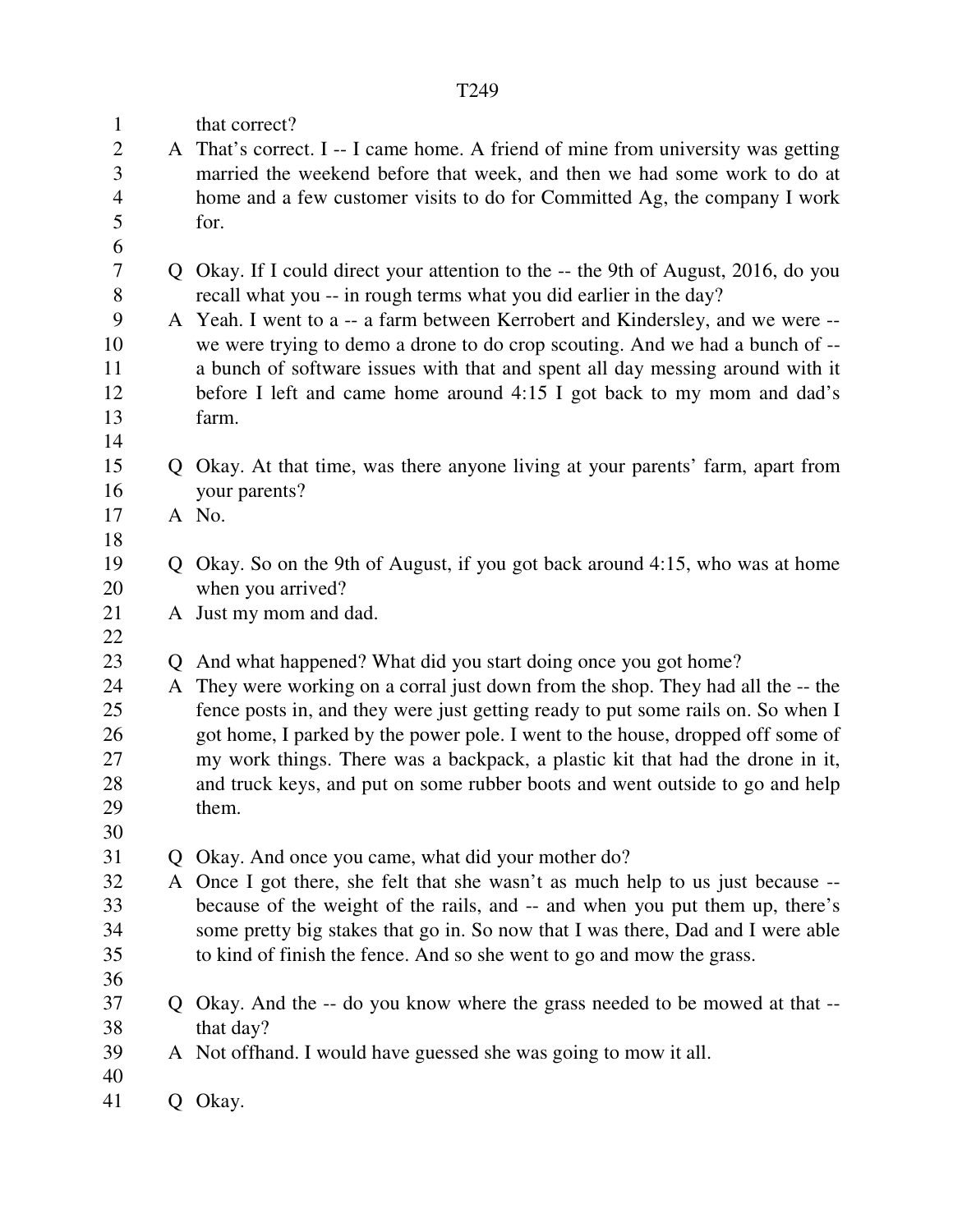| $\mathbf{1}$<br>$\overline{2}$<br>3 | road, one behind the house, and then one by the garage.             | A So there's kind of three sections, one in front of the house towards the main                                                                                    |
|-------------------------------------|---------------------------------------------------------------------|--------------------------------------------------------------------------------------------------------------------------------------------------------------------|
| $\overline{4}$<br>5                 | there's a large aerial photo to your left?                          | Q Okay. At some point, Mr. Stanley, if it's -- I might be directing you to --                                                                                      |
| 6<br>7                              | A Yeah.                                                             |                                                                                                                                                                    |
| $8\,$<br>9                          | beneficial, feel free to refer to that photo.                       | Q And -- and if at some point if you're answering questions, if you feel it's -- it's                                                                              |
| 10<br>11                            | A Okay.                                                             |                                                                                                                                                                    |
| 12<br>13                            | fencing operation. How long did that go on for?                     | Q So your mother went to cut the grass, and you -- you started helping on the                                                                                      |
| 14<br>15                            |                                                                     | A We were working on it for an hour or so. We went and had to pick up supplies<br>from -- I guess it would be down -- down the hill from the -- or sorry, from the |
| 16<br>17                            | shop there. Is it easier if I stand and point or --                 |                                                                                                                                                                    |
| 18                                  | $Q$ It --                                                           |                                                                                                                                                                    |
| 19                                  |                                                                     | A So we pick up supplies and then we come back to where -- where you see the                                                                                       |
| 20                                  |                                                                     | green truck at the top of the photo and worked down there for about an hour                                                                                        |
| 21                                  | and got all the -- all the fence rails up.                          |                                                                                                                                                                    |
| 22<br>23                            |                                                                     |                                                                                                                                                                    |
| 24                                  |                                                                     | Q Okay. I might ask you to stand by that photo, and I will ask -- and I will ask<br>you to point to the shop, the house, the area where you were fencing, and --   |
| 25                                  | and maybe some other locations, but -- but if you wouldn't mind --  |                                                                                                                                                                    |
| 26                                  | A Right now?                                                        |                                                                                                                                                                    |
| 27                                  |                                                                     |                                                                                                                                                                    |
| 28                                  | $Q - if I -$                                                        |                                                                                                                                                                    |
| 29                                  |                                                                     |                                                                                                                                                                    |
| 30                                  | MR. SPENCER:                                                        | Mr. Burge, I got printed off some of                                                                                                                               |
| 31                                  | those, if we wanted to have somebody write on them (INDISCERNIBLE). |                                                                                                                                                                    |
| 32                                  |                                                                     |                                                                                                                                                                    |
| 33                                  | MR. BURGE:                                                          | Thank you.                                                                                                                                                         |
| 34                                  |                                                                     |                                                                                                                                                                    |
| 35                                  | MR. SPENCER:                                                        | Sorry.                                                                                                                                                             |
| 36                                  |                                                                     |                                                                                                                                                                    |
| 37                                  | THE COURT:                                                          | Mr. Burge, mindful that we are creating                                                                                                                            |
| 38<br>39                            | a transcript, as well --                                            |                                                                                                                                                                    |
| 40                                  | MR. BURGE:                                                          | Yes. Yes.                                                                                                                                                          |
| 41                                  |                                                                     |                                                                                                                                                                    |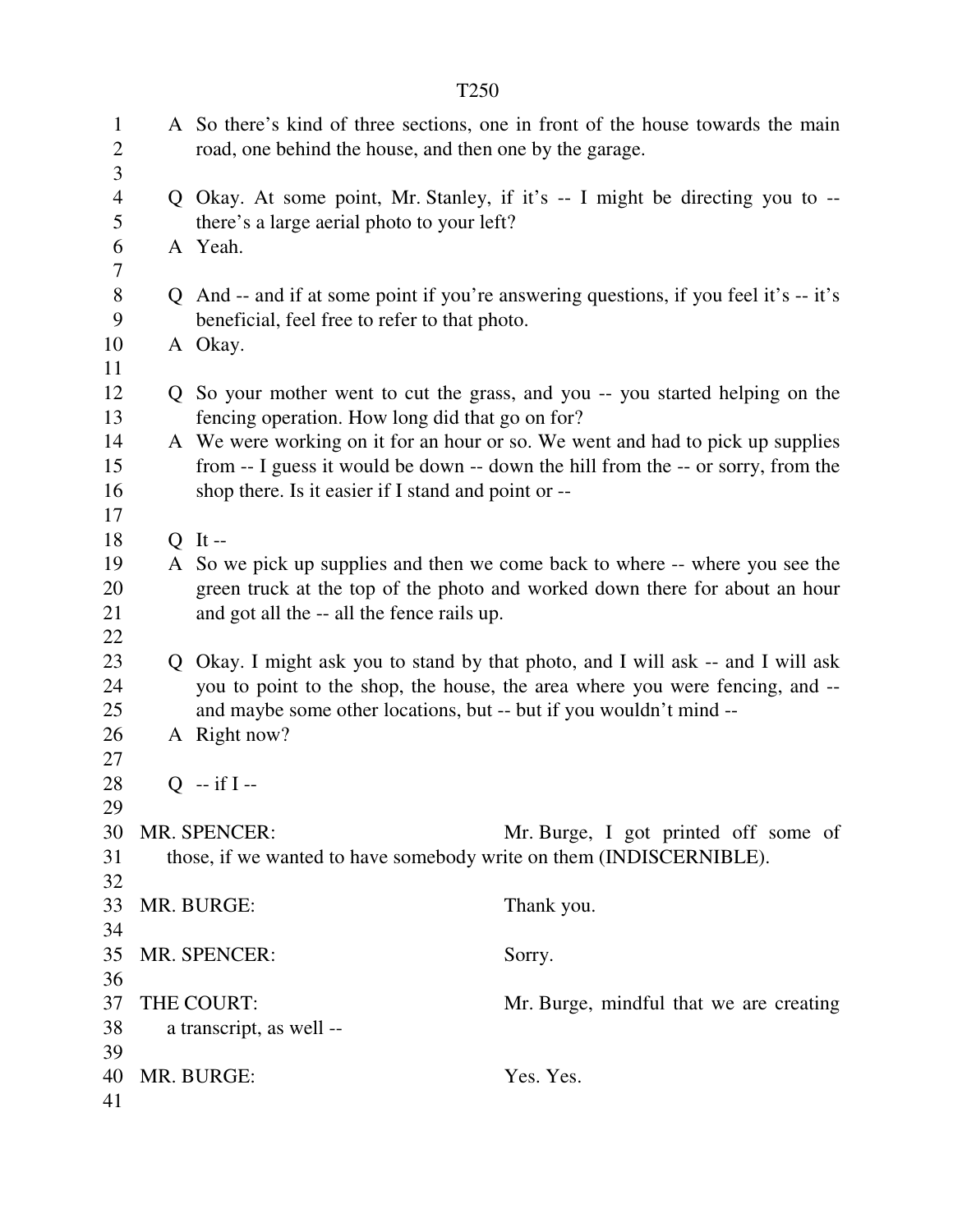| $\mathbf{1}$<br>$\overline{2}$ |    | THE COURT:                                                                | -- you will --                                                                         |
|--------------------------------|----|---------------------------------------------------------------------------|----------------------------------------------------------------------------------------|
| 3                              |    | MR. BURGE:                                                                | Yeah. I'll --                                                                          |
| 4<br>5                         |    | THE COURT:                                                                | -- indicate where he's pointed to?                                                     |
| 6<br>7                         |    | MR. BURGE:                                                                |                                                                                        |
| 8                              |    |                                                                           | Thank you.                                                                             |
| 9                              |    | Q MR. BURGE:                                                              | Now, just Mr. -- Mr. Stanley, if you                                                   |
| 10                             |    | could point to the house?                                                 |                                                                                        |
| 11                             |    | A That's the house here.                                                  |                                                                                        |
| 12                             |    |                                                                           |                                                                                        |
| 13                             |    |                                                                           | Q So that's the building that's on the upper left portion of the photograph; is that   |
| 14                             |    | correct?                                                                  |                                                                                        |
| 15                             |    | A Correct.                                                                |                                                                                        |
| 16                             |    |                                                                           |                                                                                        |
| 17                             |    | Q Thank you. The garage, if you could point to that?                      |                                                                                        |
| 18                             |    | A Just down from the house here.                                          |                                                                                        |
| 19                             |    |                                                                           |                                                                                        |
| 20                             |    | So that's sort of straight below the house at -- in -- in the photograph? |                                                                                        |
| 21                             |    | A Yeah.                                                                   |                                                                                        |
| 22                             |    |                                                                           |                                                                                        |
| 23<br>24                       |    | could point to that?                                                      | Q And this is P-2, just for -- that we're looking at, just -- the shop area. If you    |
| 25                             |    | A The shop's over here. The -- the silver tin shed.                       |                                                                                        |
| 26                             |    |                                                                           |                                                                                        |
| 27                             |    |                                                                           | Q Okay. So that's the -- the silver-roofed shed that's on the far-right side of the -- |
| 28                             |    | of the photograph? Is that correct?                                       |                                                                                        |
| 29                             |    | A Yes.                                                                    |                                                                                        |
| 30                             |    |                                                                           |                                                                                        |
| 31                             | Q. |                                                                           | The area where you and your father were fencing, if you could point to that,           |
| 32                             |    | please?                                                                   |                                                                                        |
| 33                             |    | A This fence and right in here.                                           |                                                                                        |
| 34<br>35                       |    |                                                                           |                                                                                        |
| 36                             |    | or just right of centre; is that correct?                                 | Q Okay. You pointed to the top of the photograph, just pretty much in the centre       |
| 37                             |    | A Correct.                                                                |                                                                                        |
| 38                             |    |                                                                           |                                                                                        |
| 39                             |    |                                                                           | Q And we see -- it looks like a fence, and is there -- there's a pickup truck, is      |
| 40                             |    | there?                                                                    |                                                                                        |
| 41                             |    |                                                                           | A There's a pickup truck and then a side-by-side. So there's a red -- like, a UTV,     |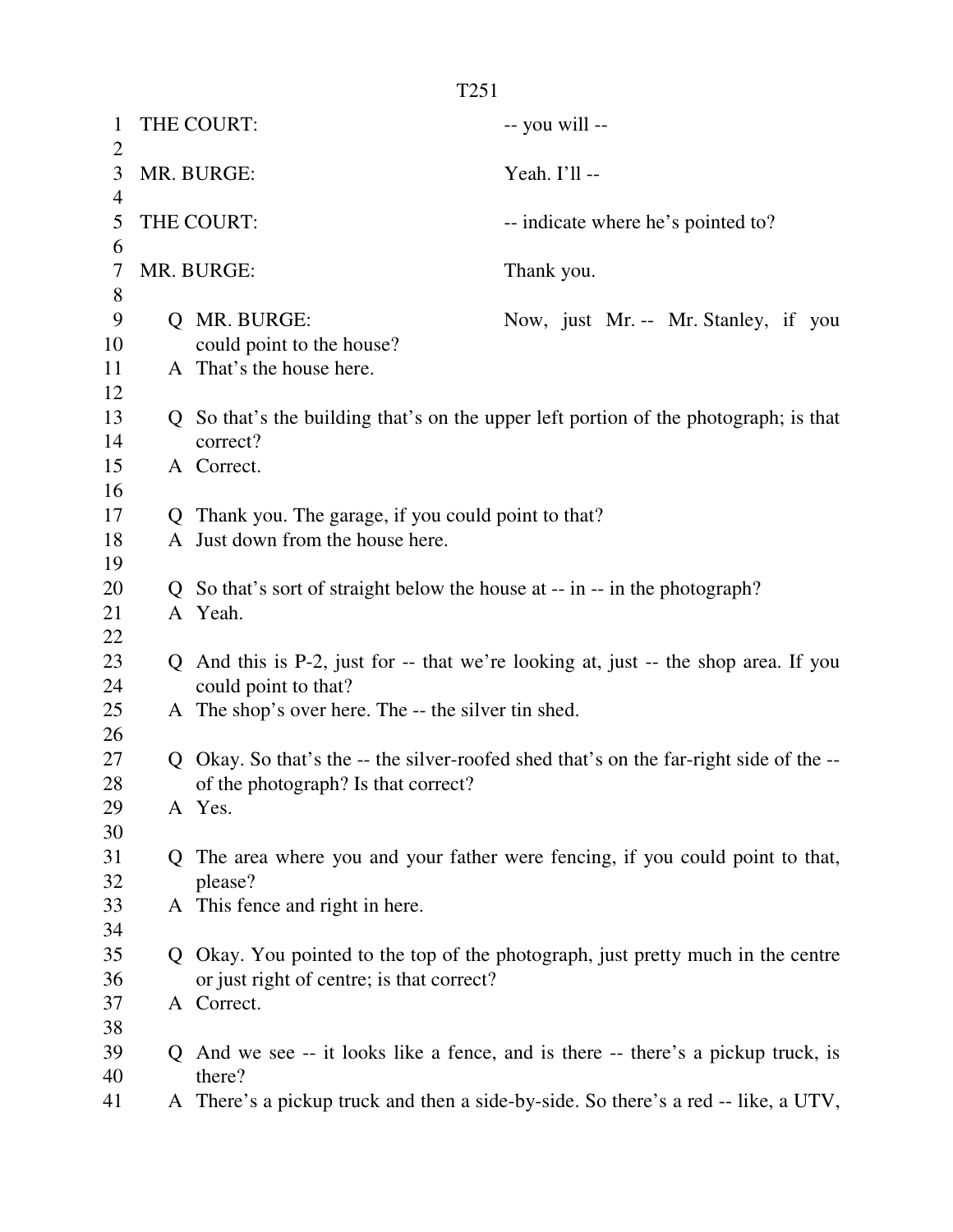| $\mathbf{1}$<br>$\mathbf{2}$ | and then a pickup truck.                                                                                                                                                                                                                        |
|------------------------------|-------------------------------------------------------------------------------------------------------------------------------------------------------------------------------------------------------------------------------------------------|
| 3<br>$\overline{4}$          | Q Okay. So the -- the red side-by-side is sort of directly below what looks like a<br>fence line?                                                                                                                                               |
| 5<br>6                       | A Yeah.                                                                                                                                                                                                                                         |
| 7                            | Q And then a truck is to the -- to the right of that -- of that vehicle?                                                                                                                                                                        |
| $8\,$<br>9                   | A Yes.                                                                                                                                                                                                                                          |
| 10                           | Q Is there a power pole in that yard?                                                                                                                                                                                                           |
| 11<br>12                     | A Yeah. The power pole is right here.                                                                                                                                                                                                           |
| 13<br>14<br>15               | Q Okay. You -- you're pointing -- if you want to point again and just so -- so His<br>Lordship could see? Okay. And that is just left of the centre of the photograph,<br>not far from where we see -- it looks like -- is that a blue vehicle? |
| 16<br>17                     | A Yeah, blue Ford Escape right here.                                                                                                                                                                                                            |
| 18                           | Q Okay. So you just pointed to a blue Ford Escape. And whose vehicle was that?                                                                                                                                                                  |
| 19<br>20                     | A That was my mother's.                                                                                                                                                                                                                         |
| 21                           | Q Okay. Okay. Those -- I think -- I think that's good for now.                                                                                                                                                                                  |
| 22<br>23                     | A Okay.                                                                                                                                                                                                                                         |
| 24<br>25<br>26               | Q Yes. Thank you. Mr. Stanley, I understand when you and your father were --<br>were working on -- on the -- the fence or the gate, something happened that<br>caught your attention; is that correct?                                          |
| 27<br>28                     | A Yes.                                                                                                                                                                                                                                          |
| 29<br>30                     | Q Why don't you -- why don't you describe to us how you -- your attention was<br>first captured?                                                                                                                                                |
| 31                           | A Okay. So as we -- as we were getting ready to hang the gate that you see laying                                                                                                                                                               |
| 32                           | at the top of the photo there, we could hear a -- a vehicle coming down the                                                                                                                                                                     |
| 33                           | road. It sounded like -- it sounded like it had no muffler. It was just really loud.                                                                                                                                                            |
| 34                           | And I mean, not -- not out of place or anything, just loud and definitely got our                                                                                                                                                               |
| 35                           | attention. We kind of acknowledged it between each other and continued to                                                                                                                                                                       |
| 36                           | work. And then we could -- you could hear the vehicle slowing down, like they                                                                                                                                                                   |
| 37                           | were going to turn. We couldn't see the vehicle, but it sounded like it was near                                                                                                                                                                |
| 38                           | the end of our driveway. That vehicle pulled into our yard and comes in past                                                                                                                                                                    |
| 39                           | the -- the power pole and pulls up beside the -- the gold Ford, just to the right                                                                                                                                                               |
| 40                           | of the power pole.                                                                                                                                                                                                                              |
| 41                           |                                                                                                                                                                                                                                                 |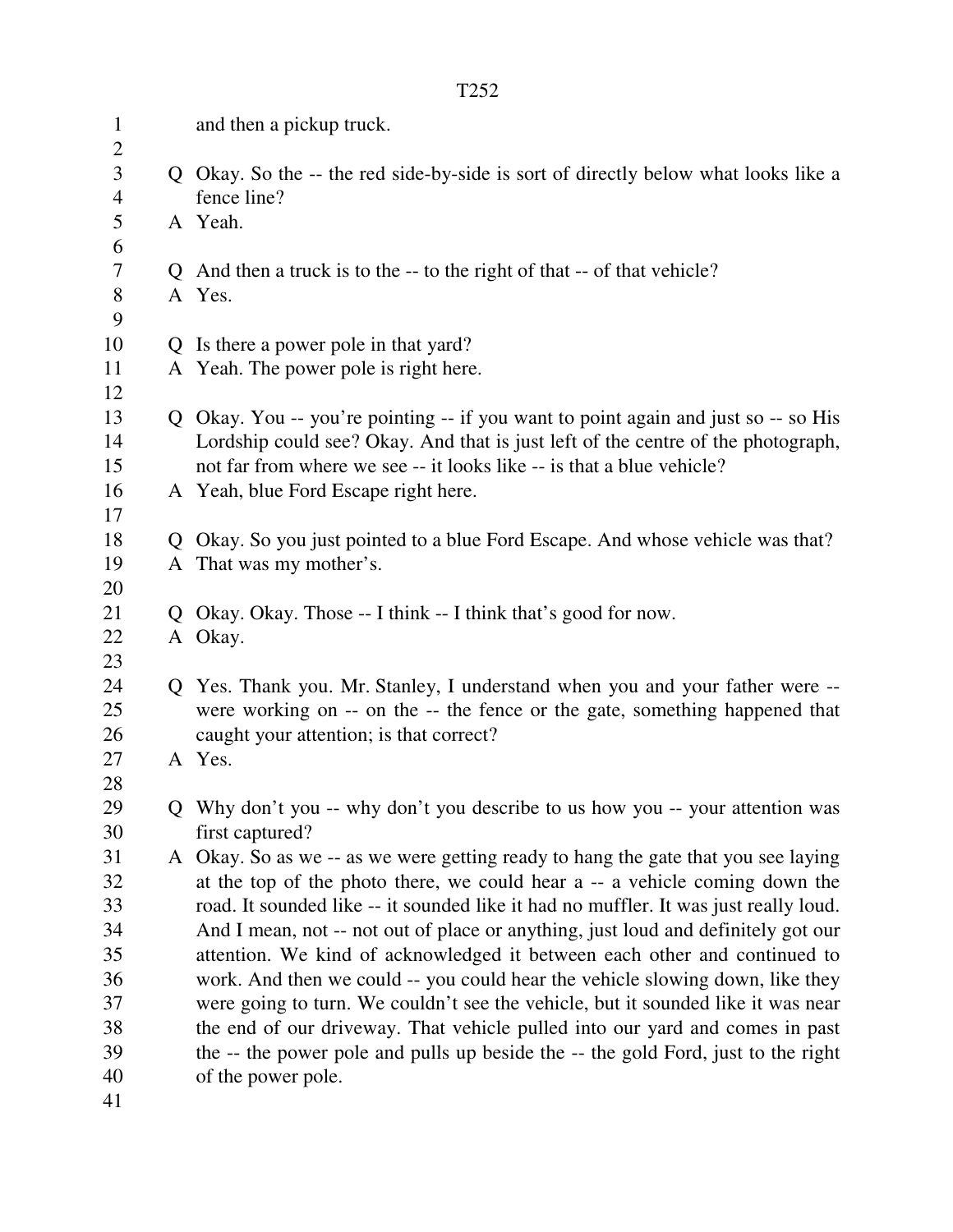| $\mathbf{1}$<br>$\mathbf{2}$ | Q Okay. Can you point to the gold Ford?<br>A Yeah.                                                          |
|------------------------------|-------------------------------------------------------------------------------------------------------------|
| 3                            |                                                                                                             |
| $\overline{4}$<br>5          | Q Okay. You're pointing to a vehicle that's almost squarely in the centre of that<br>photograph; is that -- |
| 6<br>7                       | A Yes.                                                                                                      |
| 8<br>9                       | THE COURT CLERK:<br>(INDISCERNIBLE).                                                                        |
| 10<br>11                     | A Yes.                                                                                                      |
| 12                           | Q MR. BURGE:<br>Okay. Thank you. Before we go further,                                                      |
| 13                           | Mr. Stanley, I understand your father operates -- he raises cattle; is that                                 |
| 14                           | correct?                                                                                                    |
| 15                           | A Correct.                                                                                                  |
| 16                           |                                                                                                             |
| 17                           | Q Or he did at that time?                                                                                   |
| 18                           | A Yeah, correct.                                                                                            |
| 19                           |                                                                                                             |
| 20                           | Q And did he also repair vehicles?                                                                          |
| 21                           | A Yeah, he would do mechanical work for people in the community.                                            |
| 22                           |                                                                                                             |
| 23                           | Q Okay. And how did you -- do you know how your father operated the                                         |
| 24                           | mechanical business? Where would the -- where would the work be done?                                       |
| 25                           | A The work would be done in the -- in the shop.                                                             |
| 26                           |                                                                                                             |
| 27                           | Q Okay.                                                                                                     |
| 28                           | A In the silver shop there. And the -- I think it grew more through word-of-                                |
| 29                           | mouth. Just after helping a few people, it kind of expanded that way.                                       |
| 30                           |                                                                                                             |
| 31                           | Q Okay. When you saw this vehicle pull up by that pickup truck that you just                                |
| 32                           | pointed out, if you can just pick up there and tell us what happened.                                       |
| 33                           | A So the -- the vehicle that came to the yard pulled up beside the -- the gold Ford.                        |
| 34                           | Somebody jumped out of it, jumped out of, sorry, the vehicle that pulled in,                                |
| 35                           | went into the passenger's side of the gold Ford like they were looking for                                  |
| 36                           | something, flipped down sun visors, pulled up the centre console, and flipped it                            |
| 37                           | back down then jumped back out of the Ford. And when we saw it from where                                   |
| 38                           | we were working on the gate, we thought it was the owner of the vehicle,                                    |
| 39                           | because that was a vehicle that Dad was doing work on. So it didn't -- it didn't                            |
| 40                           | belong to us, so we thought it was the owner or his son coming to pick                                      |
| 41                           | something up out of the vehicle. So didn't really think anything of it.                                     |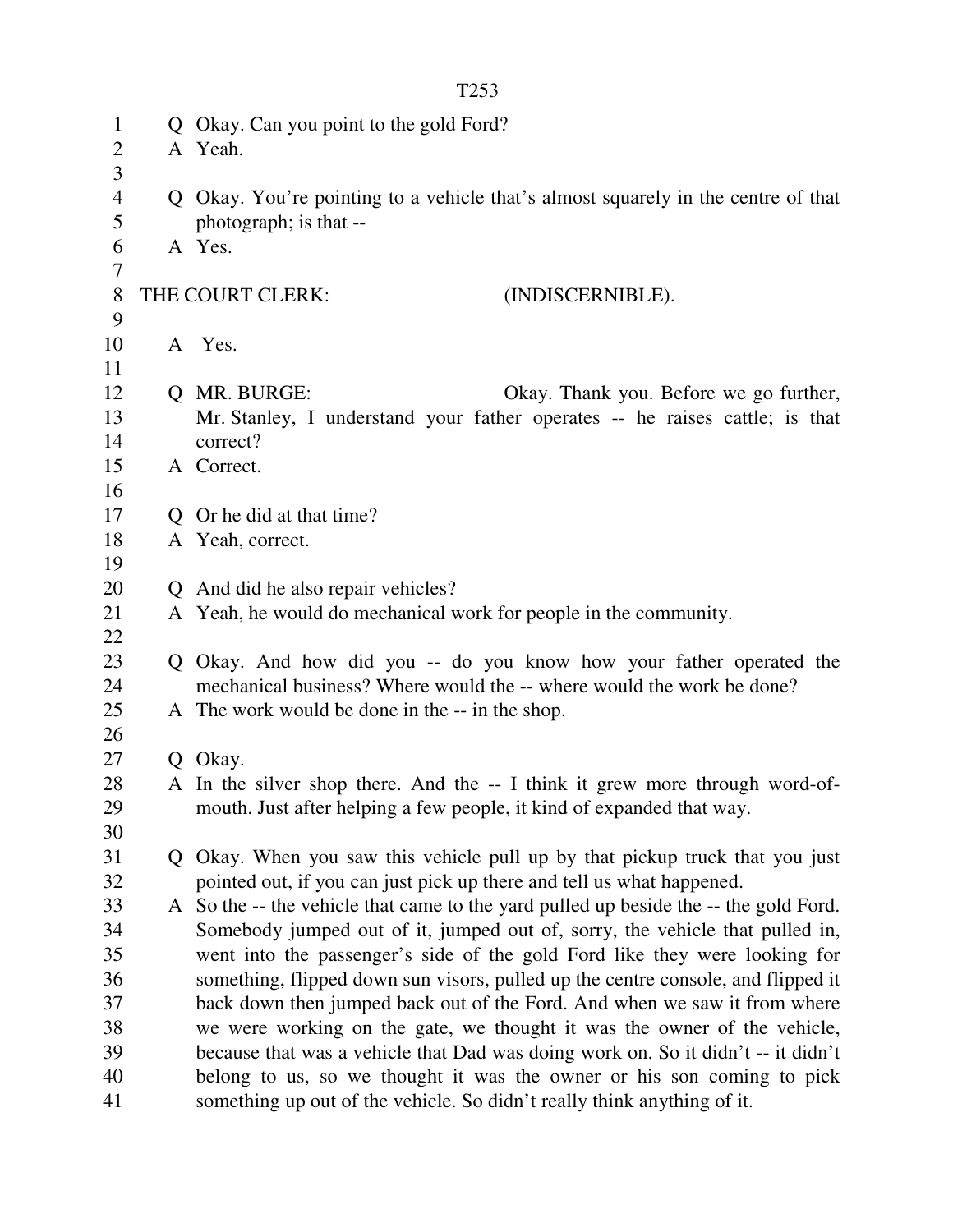|--|

| $\mathbf{1}$     |   |                                                                                       |
|------------------|---|---------------------------------------------------------------------------------------|
| $\boldsymbol{2}$ |   | Q Is that like a -- is that -- is that a normal occurrence?                           |
| $\overline{3}$   |   | A It didn't seem weird to me.                                                         |
| $\overline{4}$   |   |                                                                                       |
| 5                |   | Q Okay.                                                                               |
| 6                |   | A So the -- the vehicle then pulled up to the shop. And again, we looked at each      |
| 7                |   | other thinking that, again, the owner of the vehicle, looking for something,          |
| $8\,$            |   | whether it was something that was in the vehicle or parts or -- so we began to        |
| 9                |   | walk up the hill towards -- towards the shop.                                         |
| 10               |   |                                                                                       |
| 11               |   | Q Please continue and tell us what you saw.                                           |
| 12               |   | A As -- as we come up the hill towards the shop, we were about -- we were             |
| 13<br>14         |   | halfway there or so, so getting closer to the -- where the gold Ford is.              |
| 15               |   | You could hear the quad start, and the quad was just beside the Cat in front of       |
| 16               |   | the shop. And as soon as we heard the quad start, I started running, realizing        |
| 17               |   | that it wasn't somebody looking for parts, it was somebody trying to steal            |
| 18               |   | something. I began running and yelling, and once I was able to see around the         |
| 19               |   | back end of the Cat, I could see somebody standing on the quad, trying to get it      |
| 20               |   | to move is what it looked like. When they heard me, they jumped off the quad,         |
| 21               |   | went around the front of their vehicle, and got back in.                              |
| 22               |   |                                                                                       |
| 23               |   | The vehicle backed up in a -- I guess a loop. Kind of the only way you could          |
| 24               |   | back up to turn around. So they backed up beside the Cat. And by then, I had          |
| 25               |   | gotten almost to the quad. So as the car was backing up, I went back towards it.      |
| 26               |   | I had a tool belt on with a framing hammer from fencing. And I took that              |
| 27               |   | framing hammer and backhanded the front windshield of the car, about in the           |
| 28               |   | middle. I was mad. The car started to pull ahead. You could hear spinning             |
| 29               |   | gravel. I looked over. I could see my dad kicking the -- the taillight of the car     |
| 30               |   | as it pulled away.                                                                    |
| 31               |   |                                                                                       |
| 32               |   | Then as -- once the car finally got going, we -- we stopped and -- and watched        |
| 33               |   | it, because it -- it looked like it was leaving. It had a straight path out of -- out |
| 34               |   | of the yard. And when it got to about beside the -- my mom's blue Ford                |
| 35               |   | Escape, it took a deliberate right turn through the rear -- rear end of it, and       |
| 36               |   | continued forward to where it stopped right by the mower there.                       |
| 37               |   |                                                                                       |
| 38               | Q | Okay. You haven't pointed out that vehicle. Could you maybe just stand up             |
| 39               |   | and point to that vehicle?                                                            |
| 40               |   | A To the lawn mower or --                                                             |
|                  |   |                                                                                       |

41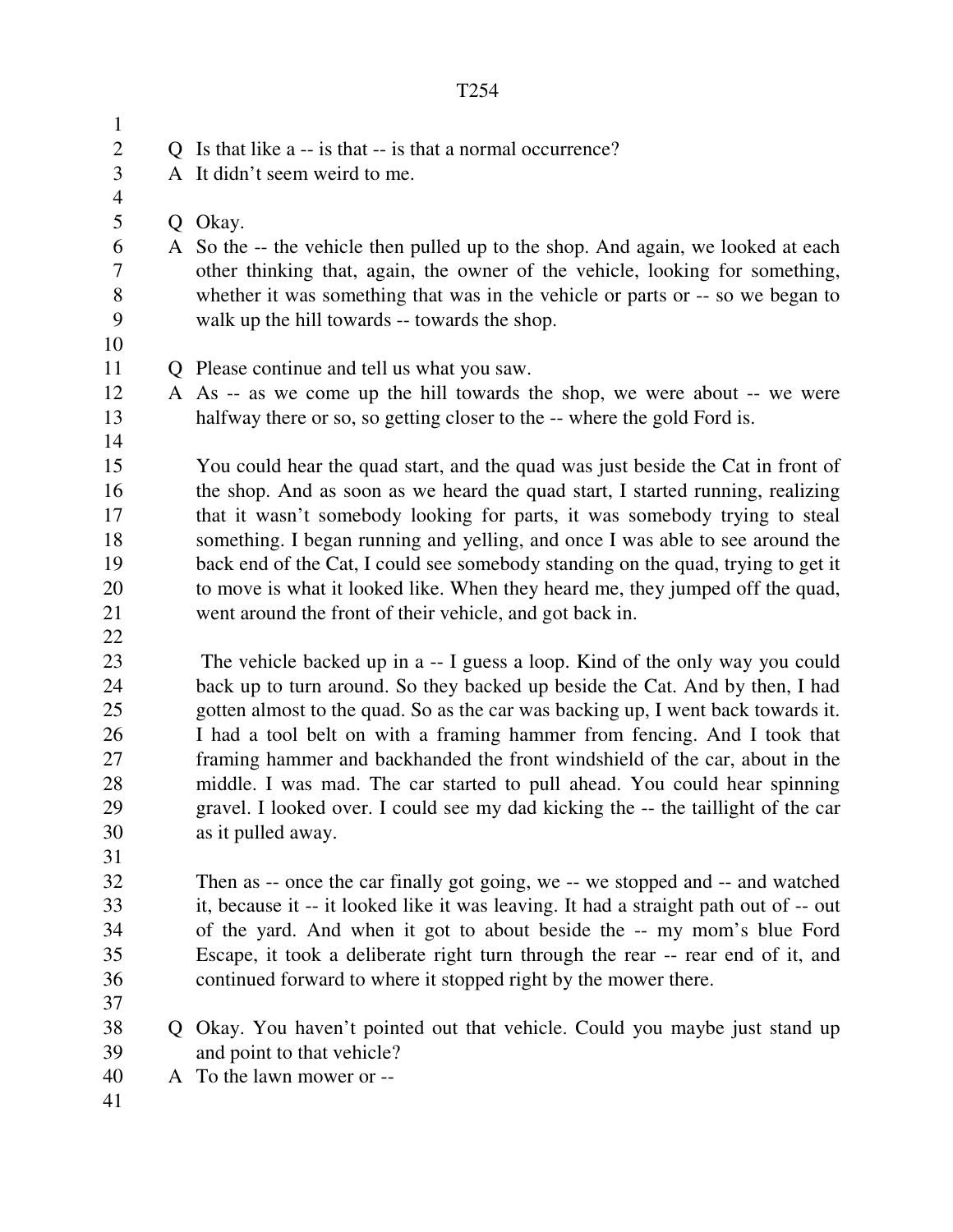| $\overline{2}$<br>A That would be it right here.<br>3<br>$\overline{4}$<br>Q Okay. You're pointing to a vehicle that's -- that's very close -- it's the closest<br>5<br>vehicle to your house?<br>A Yes.<br>6<br>7<br>$8\,$<br>Q And the lawn mower is where?<br>9<br>A Directly in front of it.<br>10<br>Q Can you -- and can you point to that? Okay. Thank you. How many people did<br>11<br>you see outside of the -- this vehicle when you ran up towards the quad?<br>12<br>A I only saw the one person on the quad.<br>13<br>14<br>Q And do you know -- can you describe any features of the person that you saw?<br>15<br>A Male, wearing black clothing is what I remember. Didn't seem overly tall or<br>16<br>17<br>overly heavy-set or anything like that.<br>18<br>19<br>Q Okay. And you said this person ran around the vehicle?<br>A Around the front, yeah.<br>20<br>21<br>22<br>Q And got into where?<br>23<br>A One of the passenger doors. I don't remember which one.<br>24<br>25<br>Q So you don't know if it was the driver or the front or back passenger door?<br>A Right.<br>26<br>27<br>28<br>Q Or you didn't see?<br>29<br>A I didn't see.<br>30<br>31<br>Q Okay. At that time, could you see how many people were in the vehicle or did<br>32<br>you know at that time?<br>A I didn't know.<br>33<br>34<br>35<br>Q When you were near this vehicle and before you struck the windshield with<br>your hammer, was -- did anyone in the vehicle say anything to you?<br>36<br>A No.<br>37<br>38<br>39<br>Q So you didn't hear any words?<br>40<br>A No. | $\mathbf{1}$ | Q To the -- to the vehicle that you struck with the hammer. |
|-----------------------------------------------------------------------------------------------------------------------------------------------------------------------------------------------------------------------------------------------------------------------------------------------------------------------------------------------------------------------------------------------------------------------------------------------------------------------------------------------------------------------------------------------------------------------------------------------------------------------------------------------------------------------------------------------------------------------------------------------------------------------------------------------------------------------------------------------------------------------------------------------------------------------------------------------------------------------------------------------------------------------------------------------------------------------------------------------------------------------------------------------------------------------------------------------------------------------------------------------------------------------------------------------------------------------------------------------------------------------------------------------------------------------------------------------------------------------------------------------------------------------------------------------------------------------------------|--------------|-------------------------------------------------------------|
|                                                                                                                                                                                                                                                                                                                                                                                                                                                                                                                                                                                                                                                                                                                                                                                                                                                                                                                                                                                                                                                                                                                                                                                                                                                                                                                                                                                                                                                                                                                                                                                   |              |                                                             |
|                                                                                                                                                                                                                                                                                                                                                                                                                                                                                                                                                                                                                                                                                                                                                                                                                                                                                                                                                                                                                                                                                                                                                                                                                                                                                                                                                                                                                                                                                                                                                                                   |              |                                                             |
|                                                                                                                                                                                                                                                                                                                                                                                                                                                                                                                                                                                                                                                                                                                                                                                                                                                                                                                                                                                                                                                                                                                                                                                                                                                                                                                                                                                                                                                                                                                                                                                   |              |                                                             |
|                                                                                                                                                                                                                                                                                                                                                                                                                                                                                                                                                                                                                                                                                                                                                                                                                                                                                                                                                                                                                                                                                                                                                                                                                                                                                                                                                                                                                                                                                                                                                                                   |              |                                                             |
|                                                                                                                                                                                                                                                                                                                                                                                                                                                                                                                                                                                                                                                                                                                                                                                                                                                                                                                                                                                                                                                                                                                                                                                                                                                                                                                                                                                                                                                                                                                                                                                   |              |                                                             |
|                                                                                                                                                                                                                                                                                                                                                                                                                                                                                                                                                                                                                                                                                                                                                                                                                                                                                                                                                                                                                                                                                                                                                                                                                                                                                                                                                                                                                                                                                                                                                                                   |              |                                                             |
|                                                                                                                                                                                                                                                                                                                                                                                                                                                                                                                                                                                                                                                                                                                                                                                                                                                                                                                                                                                                                                                                                                                                                                                                                                                                                                                                                                                                                                                                                                                                                                                   |              |                                                             |
|                                                                                                                                                                                                                                                                                                                                                                                                                                                                                                                                                                                                                                                                                                                                                                                                                                                                                                                                                                                                                                                                                                                                                                                                                                                                                                                                                                                                                                                                                                                                                                                   |              |                                                             |
|                                                                                                                                                                                                                                                                                                                                                                                                                                                                                                                                                                                                                                                                                                                                                                                                                                                                                                                                                                                                                                                                                                                                                                                                                                                                                                                                                                                                                                                                                                                                                                                   |              |                                                             |
|                                                                                                                                                                                                                                                                                                                                                                                                                                                                                                                                                                                                                                                                                                                                                                                                                                                                                                                                                                                                                                                                                                                                                                                                                                                                                                                                                                                                                                                                                                                                                                                   |              |                                                             |
|                                                                                                                                                                                                                                                                                                                                                                                                                                                                                                                                                                                                                                                                                                                                                                                                                                                                                                                                                                                                                                                                                                                                                                                                                                                                                                                                                                                                                                                                                                                                                                                   |              |                                                             |
|                                                                                                                                                                                                                                                                                                                                                                                                                                                                                                                                                                                                                                                                                                                                                                                                                                                                                                                                                                                                                                                                                                                                                                                                                                                                                                                                                                                                                                                                                                                                                                                   |              |                                                             |
|                                                                                                                                                                                                                                                                                                                                                                                                                                                                                                                                                                                                                                                                                                                                                                                                                                                                                                                                                                                                                                                                                                                                                                                                                                                                                                                                                                                                                                                                                                                                                                                   |              |                                                             |
|                                                                                                                                                                                                                                                                                                                                                                                                                                                                                                                                                                                                                                                                                                                                                                                                                                                                                                                                                                                                                                                                                                                                                                                                                                                                                                                                                                                                                                                                                                                                                                                   |              |                                                             |
|                                                                                                                                                                                                                                                                                                                                                                                                                                                                                                                                                                                                                                                                                                                                                                                                                                                                                                                                                                                                                                                                                                                                                                                                                                                                                                                                                                                                                                                                                                                                                                                   |              |                                                             |
|                                                                                                                                                                                                                                                                                                                                                                                                                                                                                                                                                                                                                                                                                                                                                                                                                                                                                                                                                                                                                                                                                                                                                                                                                                                                                                                                                                                                                                                                                                                                                                                   |              |                                                             |
|                                                                                                                                                                                                                                                                                                                                                                                                                                                                                                                                                                                                                                                                                                                                                                                                                                                                                                                                                                                                                                                                                                                                                                                                                                                                                                                                                                                                                                                                                                                                                                                   |              |                                                             |
|                                                                                                                                                                                                                                                                                                                                                                                                                                                                                                                                                                                                                                                                                                                                                                                                                                                                                                                                                                                                                                                                                                                                                                                                                                                                                                                                                                                                                                                                                                                                                                                   |              |                                                             |
|                                                                                                                                                                                                                                                                                                                                                                                                                                                                                                                                                                                                                                                                                                                                                                                                                                                                                                                                                                                                                                                                                                                                                                                                                                                                                                                                                                                                                                                                                                                                                                                   |              |                                                             |
|                                                                                                                                                                                                                                                                                                                                                                                                                                                                                                                                                                                                                                                                                                                                                                                                                                                                                                                                                                                                                                                                                                                                                                                                                                                                                                                                                                                                                                                                                                                                                                                   |              |                                                             |
|                                                                                                                                                                                                                                                                                                                                                                                                                                                                                                                                                                                                                                                                                                                                                                                                                                                                                                                                                                                                                                                                                                                                                                                                                                                                                                                                                                                                                                                                                                                                                                                   |              |                                                             |
|                                                                                                                                                                                                                                                                                                                                                                                                                                                                                                                                                                                                                                                                                                                                                                                                                                                                                                                                                                                                                                                                                                                                                                                                                                                                                                                                                                                                                                                                                                                                                                                   |              |                                                             |
|                                                                                                                                                                                                                                                                                                                                                                                                                                                                                                                                                                                                                                                                                                                                                                                                                                                                                                                                                                                                                                                                                                                                                                                                                                                                                                                                                                                                                                                                                                                                                                                   |              |                                                             |
|                                                                                                                                                                                                                                                                                                                                                                                                                                                                                                                                                                                                                                                                                                                                                                                                                                                                                                                                                                                                                                                                                                                                                                                                                                                                                                                                                                                                                                                                                                                                                                                   |              |                                                             |
|                                                                                                                                                                                                                                                                                                                                                                                                                                                                                                                                                                                                                                                                                                                                                                                                                                                                                                                                                                                                                                                                                                                                                                                                                                                                                                                                                                                                                                                                                                                                                                                   |              |                                                             |
|                                                                                                                                                                                                                                                                                                                                                                                                                                                                                                                                                                                                                                                                                                                                                                                                                                                                                                                                                                                                                                                                                                                                                                                                                                                                                                                                                                                                                                                                                                                                                                                   |              |                                                             |
|                                                                                                                                                                                                                                                                                                                                                                                                                                                                                                                                                                                                                                                                                                                                                                                                                                                                                                                                                                                                                                                                                                                                                                                                                                                                                                                                                                                                                                                                                                                                                                                   |              |                                                             |
|                                                                                                                                                                                                                                                                                                                                                                                                                                                                                                                                                                                                                                                                                                                                                                                                                                                                                                                                                                                                                                                                                                                                                                                                                                                                                                                                                                                                                                                                                                                                                                                   |              |                                                             |
|                                                                                                                                                                                                                                                                                                                                                                                                                                                                                                                                                                                                                                                                                                                                                                                                                                                                                                                                                                                                                                                                                                                                                                                                                                                                                                                                                                                                                                                                                                                                                                                   |              |                                                             |
|                                                                                                                                                                                                                                                                                                                                                                                                                                                                                                                                                                                                                                                                                                                                                                                                                                                                                                                                                                                                                                                                                                                                                                                                                                                                                                                                                                                                                                                                                                                                                                                   |              |                                                             |
|                                                                                                                                                                                                                                                                                                                                                                                                                                                                                                                                                                                                                                                                                                                                                                                                                                                                                                                                                                                                                                                                                                                                                                                                                                                                                                                                                                                                                                                                                                                                                                                   |              |                                                             |
|                                                                                                                                                                                                                                                                                                                                                                                                                                                                                                                                                                                                                                                                                                                                                                                                                                                                                                                                                                                                                                                                                                                                                                                                                                                                                                                                                                                                                                                                                                                                                                                   |              |                                                             |
|                                                                                                                                                                                                                                                                                                                                                                                                                                                                                                                                                                                                                                                                                                                                                                                                                                                                                                                                                                                                                                                                                                                                                                                                                                                                                                                                                                                                                                                                                                                                                                                   |              |                                                             |
|                                                                                                                                                                                                                                                                                                                                                                                                                                                                                                                                                                                                                                                                                                                                                                                                                                                                                                                                                                                                                                                                                                                                                                                                                                                                                                                                                                                                                                                                                                                                                                                   |              |                                                             |
|                                                                                                                                                                                                                                                                                                                                                                                                                                                                                                                                                                                                                                                                                                                                                                                                                                                                                                                                                                                                                                                                                                                                                                                                                                                                                                                                                                                                                                                                                                                                                                                   |              |                                                             |
|                                                                                                                                                                                                                                                                                                                                                                                                                                                                                                                                                                                                                                                                                                                                                                                                                                                                                                                                                                                                                                                                                                                                                                                                                                                                                                                                                                                                                                                                                                                                                                                   |              |                                                             |
|                                                                                                                                                                                                                                                                                                                                                                                                                                                                                                                                                                                                                                                                                                                                                                                                                                                                                                                                                                                                                                                                                                                                                                                                                                                                                                                                                                                                                                                                                                                                                                                   |              |                                                             |
|                                                                                                                                                                                                                                                                                                                                                                                                                                                                                                                                                                                                                                                                                                                                                                                                                                                                                                                                                                                                                                                                                                                                                                                                                                                                                                                                                                                                                                                                                                                                                                                   |              |                                                             |
| 41                                                                                                                                                                                                                                                                                                                                                                                                                                                                                                                                                                                                                                                                                                                                                                                                                                                                                                                                                                                                                                                                                                                                                                                                                                                                                                                                                                                                                                                                                                                                                                                |              |                                                             |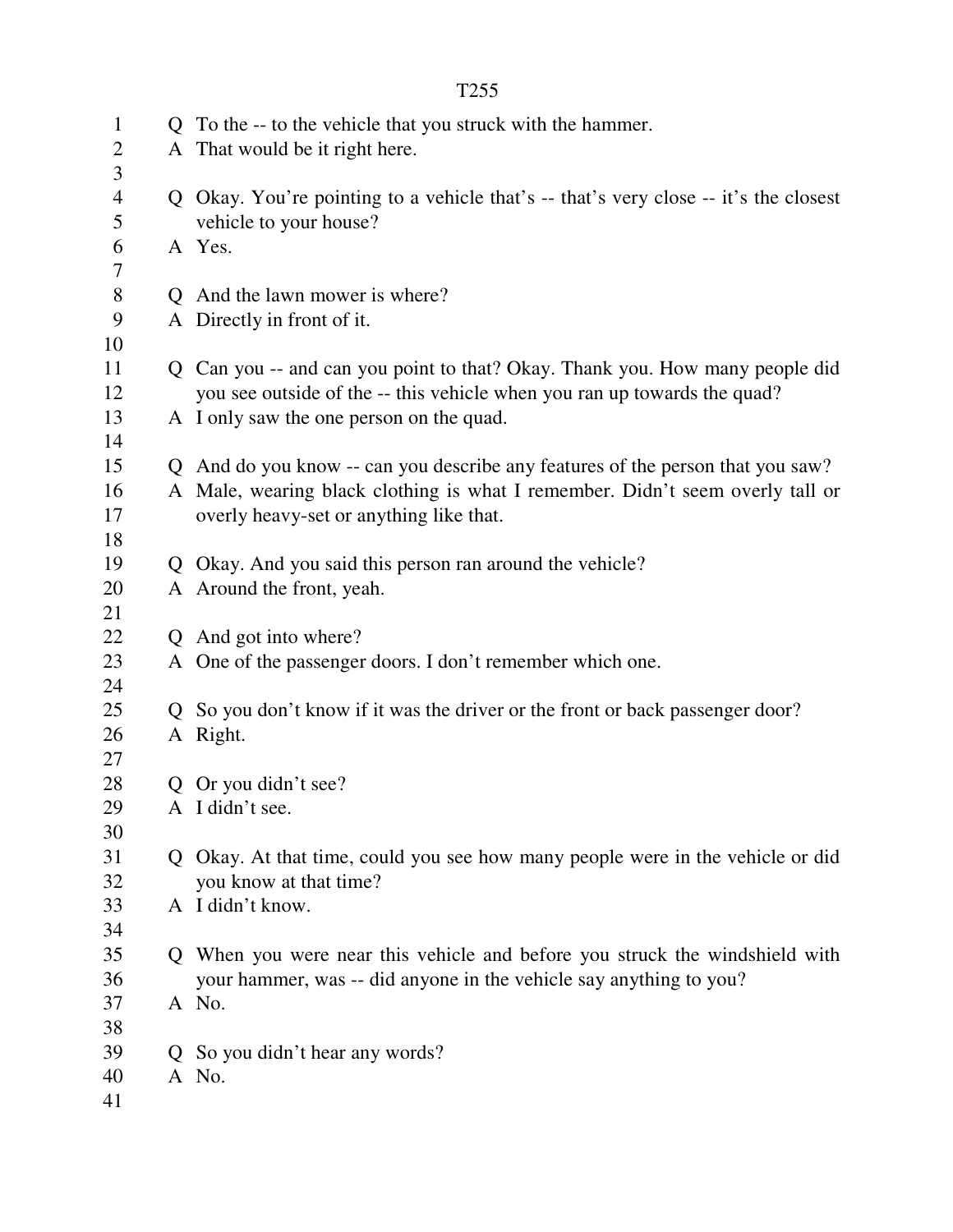| $\mathbf{1}$<br>$\overline{2}$<br>3 |                | Q When you struck the vehicle with the hammer, where was your father?<br>A On the other side of the vehicle, just because of how it had to back up, and he<br>was still behind me. It ended up kind of right between us. So he was at the |
|-------------------------------------|----------------|-------------------------------------------------------------------------------------------------------------------------------------------------------------------------------------------------------------------------------------------|
| $\overline{4}$<br>5                 |                | back end on the passenger's side.                                                                                                                                                                                                         |
| 6                                   |                | Q Okay. You said after you struck this vehicle that it went forward?                                                                                                                                                                      |
| 7                                   |                | A Yes.                                                                                                                                                                                                                                    |
| 8                                   |                |                                                                                                                                                                                                                                           |
| 9                                   |                | Q And you said it -- what did you see that causes you to say it turned deliberately                                                                                                                                                       |
| 10                                  |                | into your mother's vehicle?                                                                                                                                                                                                               |
| 11                                  |                | A From when it turned around to where it was going straight -- or sorry, going                                                                                                                                                            |
| 12                                  |                | down the driveway, it was travelling in a straight line. And when it made the                                                                                                                                                             |
| 13                                  |                | turn into the vehicle, it was like a hard 45-degree turn.                                                                                                                                                                                 |
| 14                                  |                |                                                                                                                                                                                                                                           |
| 15                                  |                | Q Okay. If the vehicle had gone straight, would it have taken -- where would the                                                                                                                                                          |
| 16                                  |                | vehicle have gone?                                                                                                                                                                                                                        |
| 17                                  |                | A It would have gone to the -- the main grid road that goes past the house or past                                                                                                                                                        |
| 18                                  |                | the yard.                                                                                                                                                                                                                                 |
| 19                                  |                |                                                                                                                                                                                                                                           |
| 20                                  |                | Q So down the driveway to the grid road?                                                                                                                                                                                                  |
| 21<br>22                            |                | A Yeah.                                                                                                                                                                                                                                   |
| 23                                  |                | Q How long is the driveway from -- say, from where that vehicle stopped to the --                                                                                                                                                         |
| 24                                  |                | to the grid road? Do you know how long?                                                                                                                                                                                                   |
| 25                                  |                | A Maybe 150 yards.                                                                                                                                                                                                                        |
| 26                                  |                |                                                                                                                                                                                                                                           |
| 27                                  |                | Q Okay. When this vehicle -- when the other vehicle struck your mother's                                                                                                                                                                  |
| 28                                  |                | vehicle, where were you at that point?                                                                                                                                                                                                    |
| 29                                  |                | A I was standing in front of the shop, kind of between the -- the Cat and the red                                                                                                                                                         |
| 30                                  |                | trailer.                                                                                                                                                                                                                                  |
| 31                                  |                |                                                                                                                                                                                                                                           |
| 32                                  |                | Q Okay. I'm going to have to ask you to stand up again and just point to the red                                                                                                                                                          |
| 33                                  |                | trailer?                                                                                                                                                                                                                                  |
| 34                                  |                | A Okay. So it would be this red trailer here, and that was a trailer that I'd brought                                                                                                                                                     |
| 35                                  |                | home with me for work.                                                                                                                                                                                                                    |
| 36                                  |                |                                                                                                                                                                                                                                           |
| 37                                  | $\mathbf{Q}$   | Okay. So you said you were between the -- the Cat and the -- where is the Cat?                                                                                                                                                            |
| 38                                  |                | A This is the Cat here.                                                                                                                                                                                                                   |
| 39                                  |                |                                                                                                                                                                                                                                           |
| 40                                  | $\overline{O}$ | Okay. So that's the -- the yellow vehicle that's on the -- I guess near the upper                                                                                                                                                         |
| 41                                  |                | corner of what you have pointed out as the shed?                                                                                                                                                                                          |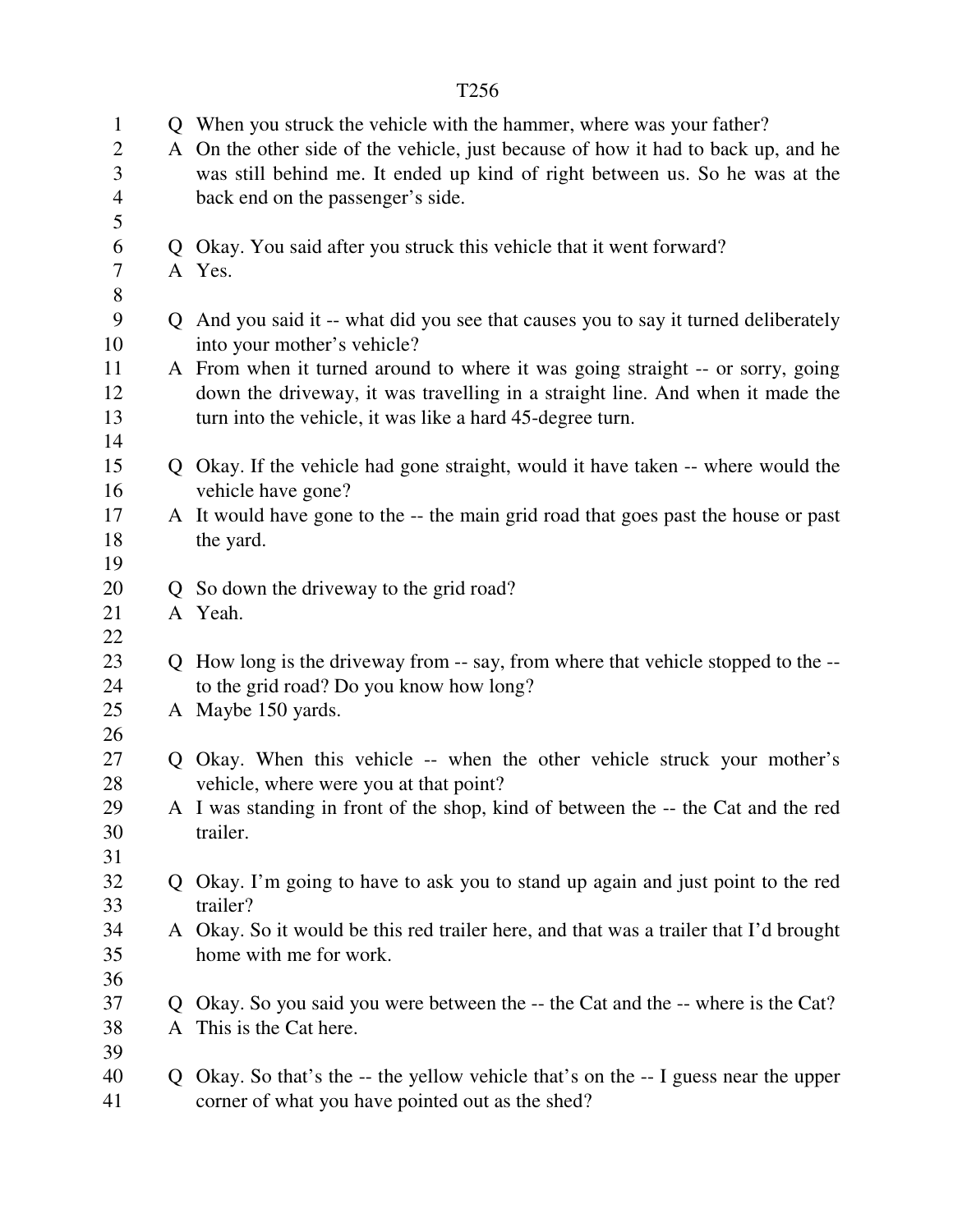| $\mathbf{1}$        |              | A Yeah.                                                                            |
|---------------------|--------------|------------------------------------------------------------------------------------|
| $\overline{2}$<br>3 |              | Q Or the shop?                                                                     |
| $\overline{4}$      |              | A Yes.                                                                             |
| 5                   |              |                                                                                    |
| 6                   |              | Q Okay. Thank you. How long did you stay in that position between the Cat and      |
| 7                   |              | the trailer?                                                                       |
| 8<br>9              |              | A Until the -- the vehicle that had entered the yard, struck the blue Ford Escape. |
| 10                  | Q            | Okay. And then what happened -- what did you do after that?                        |
| 11                  |              | A Once I saw the collision, I took off running for the house.                      |
| 12                  |              |                                                                                    |
| 13                  | Q            | Okay. When you took off running for the house, where was your father?              |
| 14                  |              | A Before I -- well, when the -- the collision happened, he was in front and to the |
| 15                  |              | right of me. Maybe --                                                              |
| 16                  |              |                                                                                    |
| 17                  |              | So when -- wouldn't that be a bit closer to the house than you?                    |
| 18                  |              | A Yeah.                                                                            |
| 19                  |              |                                                                                    |
| 20                  |              | Okay. How -- how far would he have been from you?                                  |
| 21                  |              | A Maybe five, six feet.                                                            |
| 22                  |              |                                                                                    |
| 23                  |              | Like the width of a car?                                                           |
| 24                  |              | A Yeah.                                                                            |
| 25                  |              |                                                                                    |
| 26                  | Q            | Okay. So when you started going towards the house, was your father still in        |
| 27                  |              | that position or do you know?                                                      |
| 28                  |              | A I don't know.                                                                    |
| 29                  |              |                                                                                    |
| 30                  | Q.           | Okay. Tell us what you did.                                                        |
| 31                  |              | A I ran towards the house, not knowing if that vehicle was going to leave or if    |
| 32                  |              | something else would be -- had been taken after watching the quad almost get       |
| 33                  |              | stolen, and went to the house to get my truck keys.                                |
| 34                  |              |                                                                                    |
| 35                  | $\mathsf{O}$ | Okay. Where were your truck keys?                                                  |
| 36                  | A            | They were sitting on the kitchen table, maybe 10 feet inside the -- the door to    |
| 37                  |              | the house.                                                                         |
| 38                  |              |                                                                                    |
| 39                  | Q.           | Okay. When we look at the -- this -- at photograph P-2, it looks like there's a -- |
| 40                  |              | a deck that goes around at least a couple of sides of the house?                   |
| 41                  |              | A Yes.                                                                             |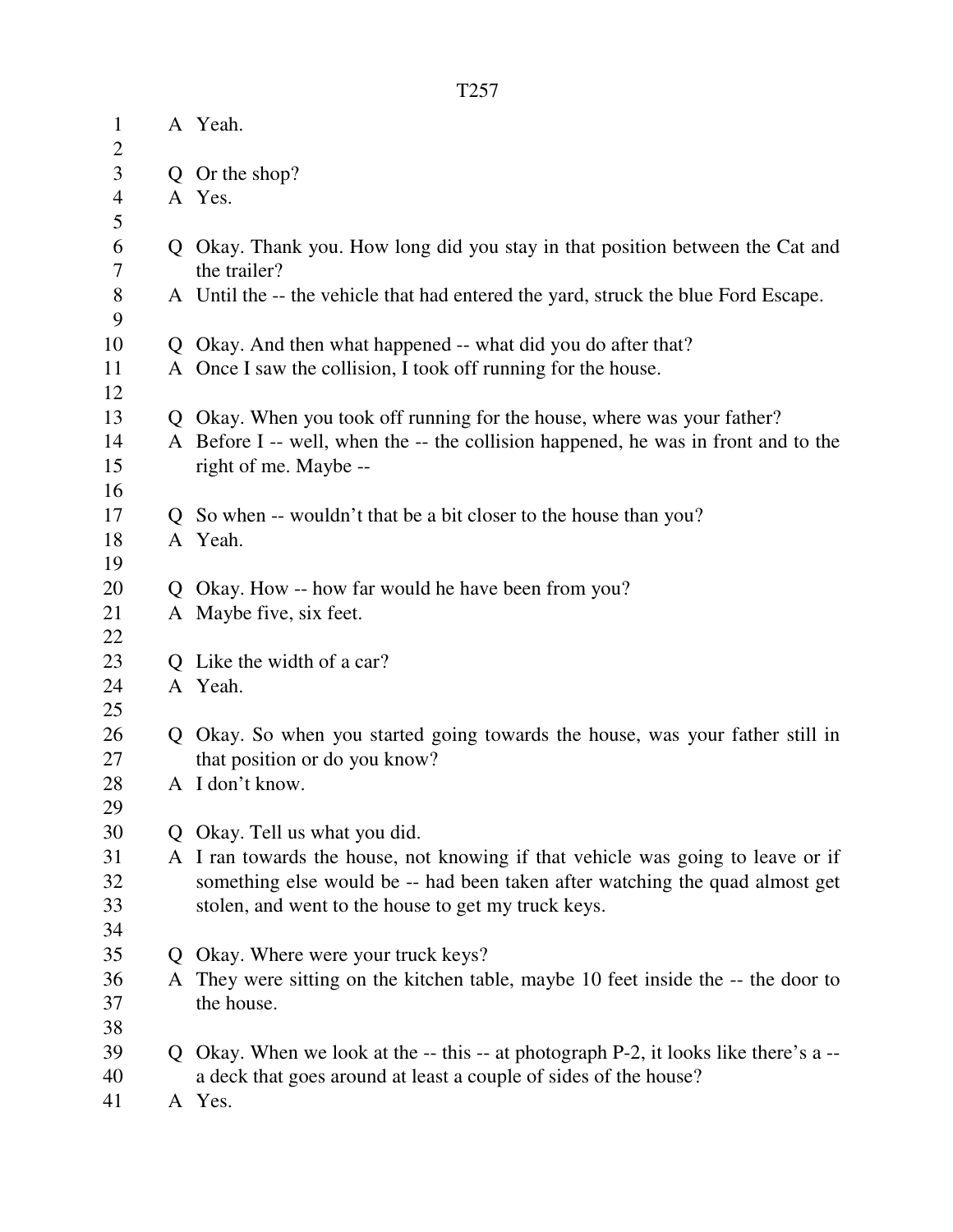1 2 Q And it looks like there's some steps that go up to that deck from the yard? 3 A Correct. 4 5 Q And that's -- that's -- and the -- those steps are sort of facing the direction that 6 you were from the house; is that -- is that correct? 7 A Yeah. 8 9 Q Okay. Please tell us what happened when you were running to the house to get 10 your car keys. 11 A As I got up the stairs onto the deck, I could hear a gunshot behind me. Sound -- 12 it didn't sound like it was right behind me. It sounded behind me. As I went 13 into the house, I could hear a second shot. I went into the house, grabbed my 14 keys, came back out. 15 16 Once I came out, I noticed that the rear passenger door of the car was open, the 17 car that had entered the yard. There was -- there was two girls huddled in the 18 back seat behind the driver or behind the driver's seat. And as I came down the 19 stairs, I could see my father walk up -- walking up beside the -- the grey 20 Escape, sorry, the vehicle that had come into the yard. When -- as I came down 21 the stairs, I -- I remember looking into the back seat again and then back 22 towards my truck, thinking that I needed to -- to get to it still. And that's when 23 I heard a third shot. 24 25 I turned, and as my father walked around behind the back of the -- the grey 26 vehicle towards me with a -- a gun in one hand and a magazine in the other. 27 And he -- he turned and looked at me like he was going to be sick, and he said, 28 I -- I don't know what happened, it -- it just went off, I just wanted to scare 29 them. 30 31 Q Did he say anything else? 32 A He said, I don't know what happened, I bumped him, and then it went off. 33

- 34 Q When you heard the third gunshot, did you see -- when you heard the third 35 gunshot, where was your father?
- 36 A He was at the driver's window.
- 38 Q And how far from the car was he?
- 39 A Right beside it.
- 40

37

41 Q You said there -- this -- there was -- your father had a gun in one hand, a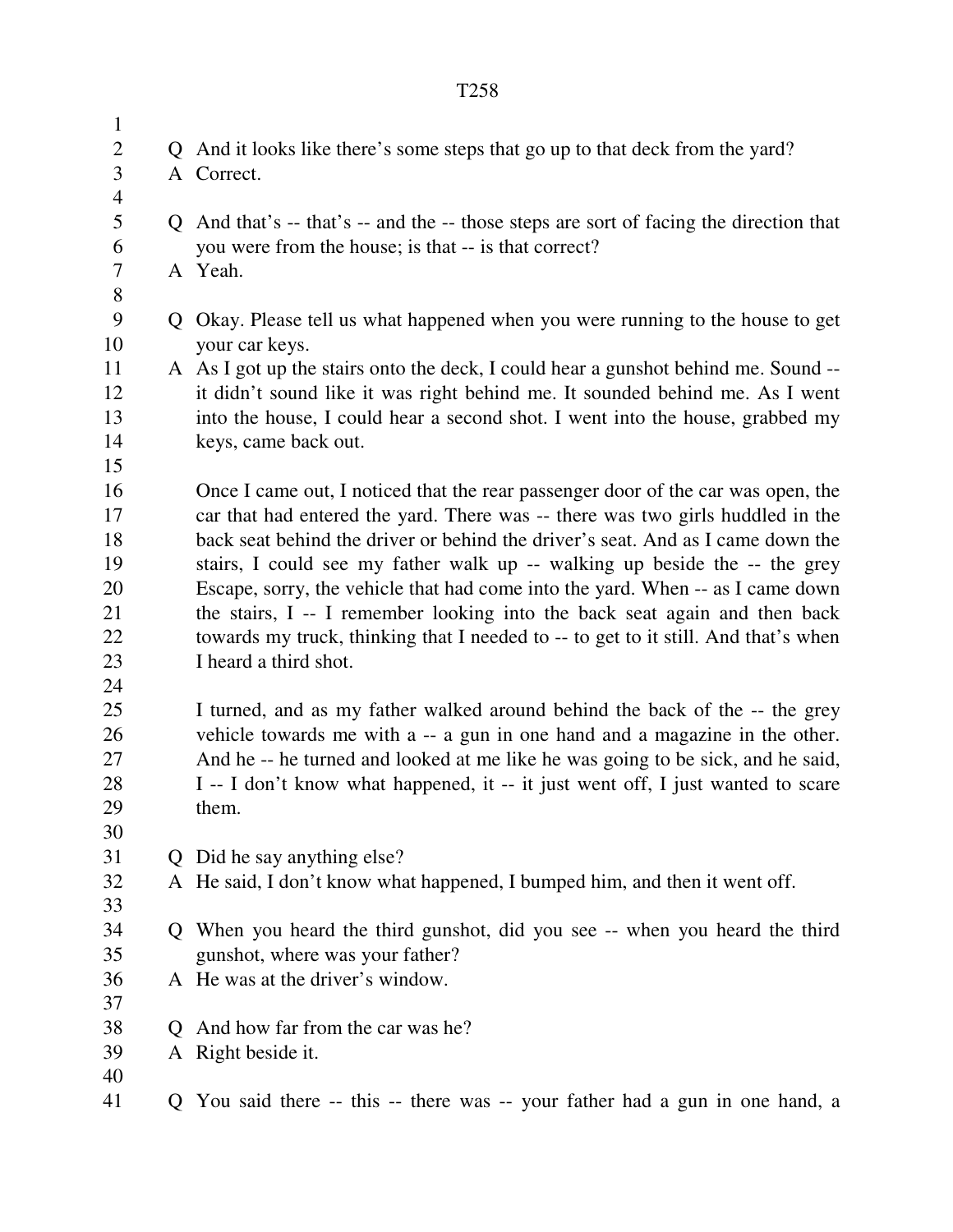| $\mathbf{1}$   |                | magazine in the other?                                                                   |
|----------------|----------------|------------------------------------------------------------------------------------------|
| $\overline{2}$ |                | A Correct.                                                                               |
| 3              |                |                                                                                          |
| $\overline{4}$ |                | Q Do you know -- do you know what kind of gun he had in his hand?                        |
| 5              |                | A It was a -- it was a small handgun.                                                    |
| 6              |                |                                                                                          |
| 7              |                | Q Is it a gun that you were familiar with?                                               |
| $8\,$          |                | A Yes.                                                                                   |
| 9              |                |                                                                                          |
| 10             |                | Q Okay. And how many handguns did your father own?                                       |
| 11             |                | A Two.                                                                                   |
| 12             |                |                                                                                          |
| 13             |                | Q Okay.                                                                                  |
| 14             |                | A One -- one was a revolver-style, a .45, and then a smaller, like, semi-automatic       |
| 15             |                | pistol.                                                                                  |
| 16             |                |                                                                                          |
| 17             |                | Q Okay. And -- and which one was it that he had in his hand?                             |
| 18             |                | A This was the smaller semi-automatic.                                                   |
| 19             |                |                                                                                          |
| 20             |                | Q Okay. Where was that gun earlier -- do you know where that gun was just                |
| 21             |                | before you heard the -- the gunshots?                                                    |
| 22             |                | A I don't. If -- if I had to go look for it or if I was told to go find it, I would -- I |
| 23             |                | would look in the shop, in the toolboxes, but I didn't know for certain.                 |
| 24             |                |                                                                                          |
| 25             |                | Q Okay. And the shop, that's that -- that structure with the silver roof that we see     |
| 26             |                | on the right-hand side?                                                                  |
| 27             |                | A Correct.                                                                               |
| 28             |                |                                                                                          |
| 29             |                | Q And the toolboxes, looking at it from the top, where -- where would the                |
| 30             |                | toolboxes be? Could we --                                                                |
| 31             |                | A It'd be towards the -- the bottom left-hand corner of the shop in the picture.         |
| 32             |                |                                                                                          |
| 33             |                | Q Okay. And is there an accessible door that -- to that area of the shop?                |
| 34             |                | A Yeah. So right by the -- the semi, the -- I guess it would be burgundy, there's        |
| 35             |                | an overhead door, like a bay door, that was open. And then there's a man door            |
| 36             |                | right beside it, as well.                                                                |
| 37             |                |                                                                                          |
| 38             | $\mathsf{O}^-$ | Okay. So -- so there was an overhead door a person could easily walk into?               |
| 39             |                | A Yeah.                                                                                  |
| 40             |                |                                                                                          |
| 41             |                | Q You said that there -- when you came out of the house, the rear passenger door         |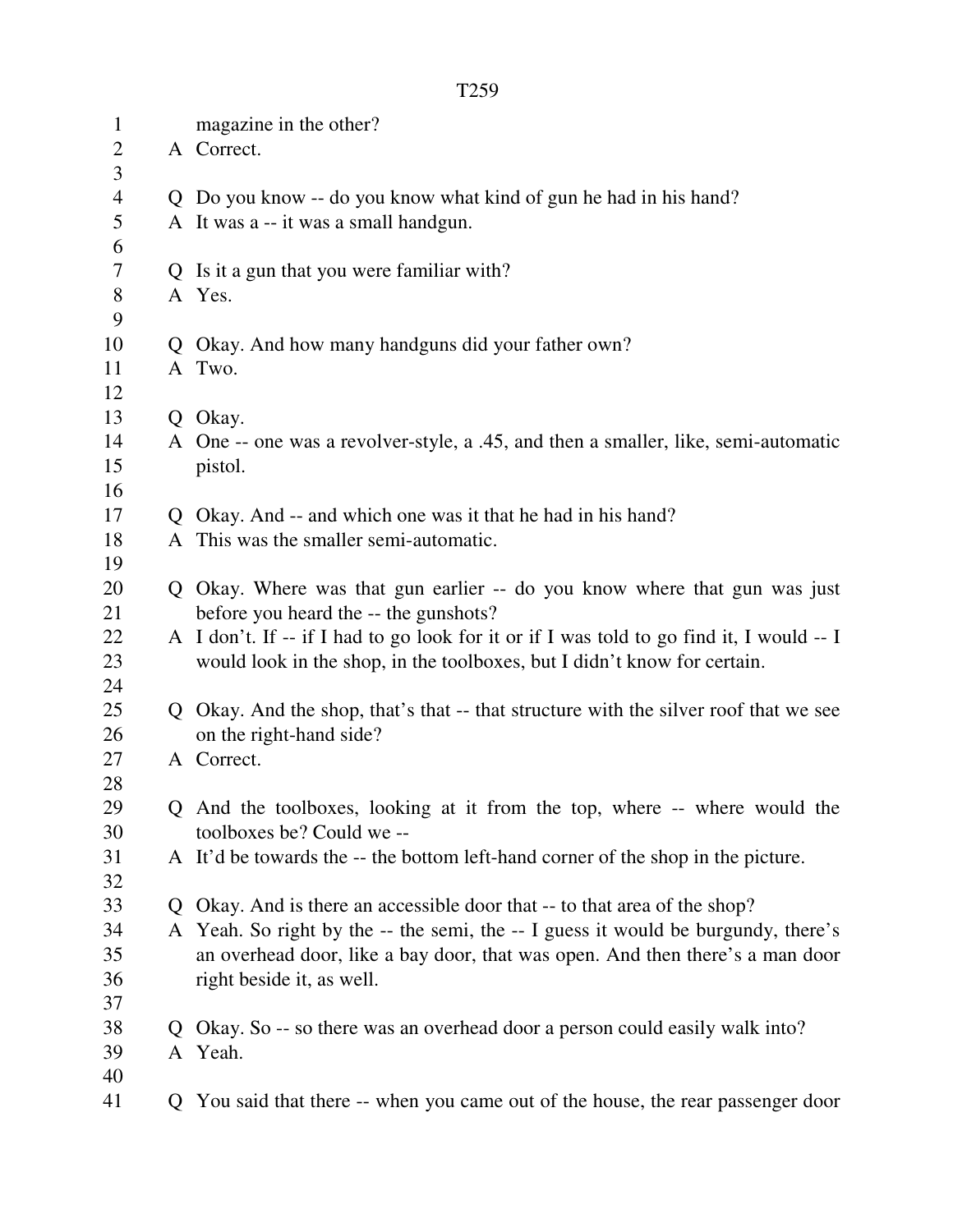| $\mathbf{1}$<br>$\mathbf{2}$ |             | of this stranger vehicle was open?<br>A Yes.                                        |
|------------------------------|-------------|-------------------------------------------------------------------------------------|
| 3                            |             |                                                                                     |
| $\overline{4}$               |             | Q And you said there was two females in the back seat? Is that "yes"?               |
| 5                            |             | A Yes.                                                                              |
| 6                            |             |                                                                                     |
| 7                            |             | Q And did you see any other individuals?                                            |
| $8\,$                        |             | A Not immediately. I didn't see the other two males until after the third shot. And |
| 9                            |             | they were -- they were standing on the -- the gravel road just beneath the          |
| 10                           |             | hedge, between the house and the garage.                                            |
| 11                           |             |                                                                                     |
| 12                           |             | Q If you could -- if you could maybe stand up? Before you do that, were they        |
| 13                           |             | standing together?                                                                  |
| 14                           |             | A Yes.                                                                              |
| 15                           |             |                                                                                     |
| 16                           |             | Q Side by side or that -- or close together?                                        |
| 17                           |             | A Yeah. Yeah, side by side.                                                         |
| 18                           |             |                                                                                     |
| 19                           |             | Q If you could stand up and point on Exhibit P-2 where you saw these two            |
| 20                           |             | individuals?                                                                        |
| 21                           |             | A They were about right here.                                                       |
| 22                           |             |                                                                                     |
| 23                           |             | Q Okay. So you're pointing that -- onto the driveway at a point that would be       |
| 24                           |             | between the -- this intruding vehicle and the lawn mower?                           |
| 25                           |             | A Lower. Lower down the picture.                                                    |
| 26                           |             |                                                                                     |
| 27                           |             | Q Okay. But -- but it's on the -- on the driveway?                                  |
| 28                           |             | A Yeah.                                                                             |
| 29                           |             |                                                                                     |
| 30                           |             | Q So below -- below some shrubs that we see?                                        |
| 31                           |             | A Yes.                                                                              |
| 32                           |             |                                                                                     |
| 33                           | $\mathbf O$ | Okay. And when was it that you first saw them?                                      |
| 34                           |             | A That was after my father came up to me. I could see them behind him.              |
| 35                           |             |                                                                                     |
| 36                           | $\mathbf O$ | Okay. And what did you notice about those two individuals?                          |
| 37                           | A           | That they were just standing there. Then after my dad came up to me, one of         |
| 38                           |             | them dropped what looked like a cell phone, and they both turned and jogged         |
| 39                           |             | down the driveway.                                                                  |
| 40                           |             |                                                                                     |
| 41                           | Q           | Okay. So one of them dropped a cell phone?                                          |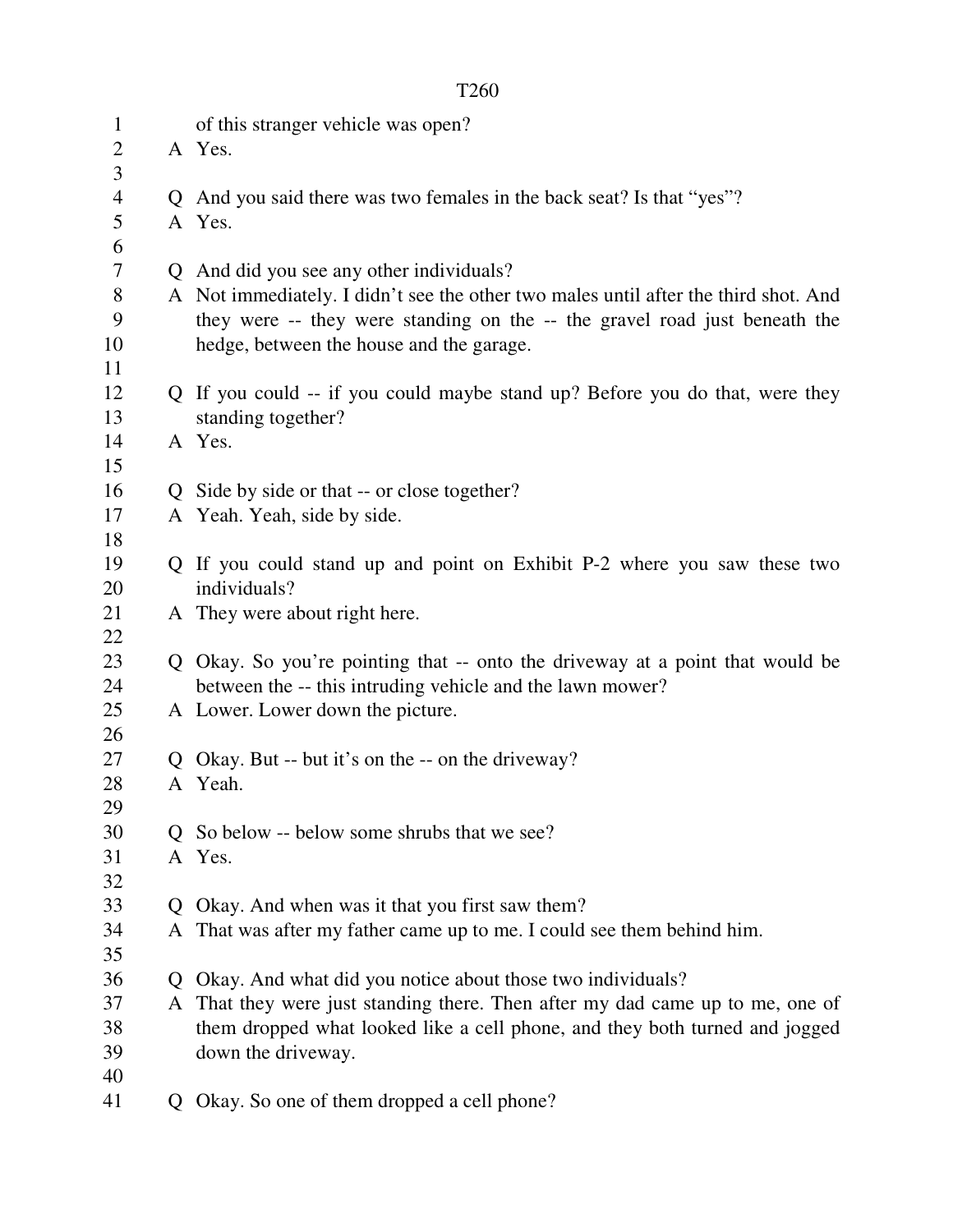| $\mathbf{1}$        |    | A Yes.                                                                                                                                                  |  |  |
|---------------------|----|---------------------------------------------------------------------------------------------------------------------------------------------------------|--|--|
| $\overline{2}$<br>3 |    |                                                                                                                                                         |  |  |
| $\overline{4}$      |    | Q And -- and was anything -- did anything happen to that cell phone?<br>A He picked it up --                                                            |  |  |
| 5                   |    |                                                                                                                                                         |  |  |
| 6                   |    | Q Okay.                                                                                                                                                 |  |  |
| 7                   |    | A -- and then -- then they left.                                                                                                                        |  |  |
| 8                   |    |                                                                                                                                                         |  |  |
| 9                   | Q  | Do you know what those persons were wearing?                                                                                                            |  |  |
| 10                  |    | A There was a -- a taller gentleman in -- it looked like a red -- red and white track                                                                   |  |  |
| 11                  |    | jacket, like a windbreaker. And then the other -- the other male had on a black                                                                         |  |  |
| 12                  |    | T-shirt and black pants.                                                                                                                                |  |  |
| 13                  |    |                                                                                                                                                         |  |  |
| 14                  |    | Q Okay. Where was your mother? Or did -- when did you next see your mother?                                                                             |  |  |
| 15                  |    | A After I saw them turn and go. I saw my mother at the -- at the front of the                                                                           |  |  |
| 16                  |    | vehicle, and she turned to me and said, Call 911.                                                                                                       |  |  |
| 17                  |    |                                                                                                                                                         |  |  |
| 18                  | Q. | Okay. So what did you do?                                                                                                                               |  |  |
| 19                  |    | A I called 911. And --                                                                                                                                  |  |  |
| 20                  |    |                                                                                                                                                         |  |  |
| 21                  | Q. | What -- did you have a phone on you?                                                                                                                    |  |  |
| 22                  |    | A I had my cell phone on me in my back pocket.                                                                                                          |  |  |
| 23                  |    |                                                                                                                                                         |  |  |
| 24                  |    | Q Okay.                                                                                                                                                 |  |  |
| 25                  |    | A So I went kind of down from the -- between the power pole and the red trailer                                                                         |  |  |
| 26                  |    | and called 911 and -- and told them where we were and -- and began to tell                                                                              |  |  |
| 27                  |    | them what had happened.                                                                                                                                 |  |  |
| 28                  |    |                                                                                                                                                         |  |  |
| 29<br>30            |    | Q Okay. And why did you go to that location to make the phone call?<br>A Just because I knew that there was two bars of cell service in that area, just |  |  |
| 31                  |    | from having grown up there.                                                                                                                             |  |  |
| 32                  |    |                                                                                                                                                         |  |  |
| 33                  | Q  | Okay.                                                                                                                                                   |  |  |
| 34                  |    | A Service -- cell service is very hit or miss in the area.                                                                                              |  |  |
| 35                  |    |                                                                                                                                                         |  |  |
| 36                  |    | Okay. How many calls did you make to 911?                                                                                                               |  |  |
| 37                  | A  | I think it was two or three. I lost the first 911 call when the dispatcher asked                                                                        |  |  |
| 38                  |    | me to go check on my father, and as I went down to the shop, that's when I lost                                                                         |  |  |
| 39                  |    | the first call. And then as I was -- went to call them back, I was walking back                                                                         |  |  |
| 40                  |    | towards the -- the power pole and the two vehicles, and that's when the -- the                                                                          |  |  |
| 41                  |    | two girls attacked my mom.                                                                                                                              |  |  |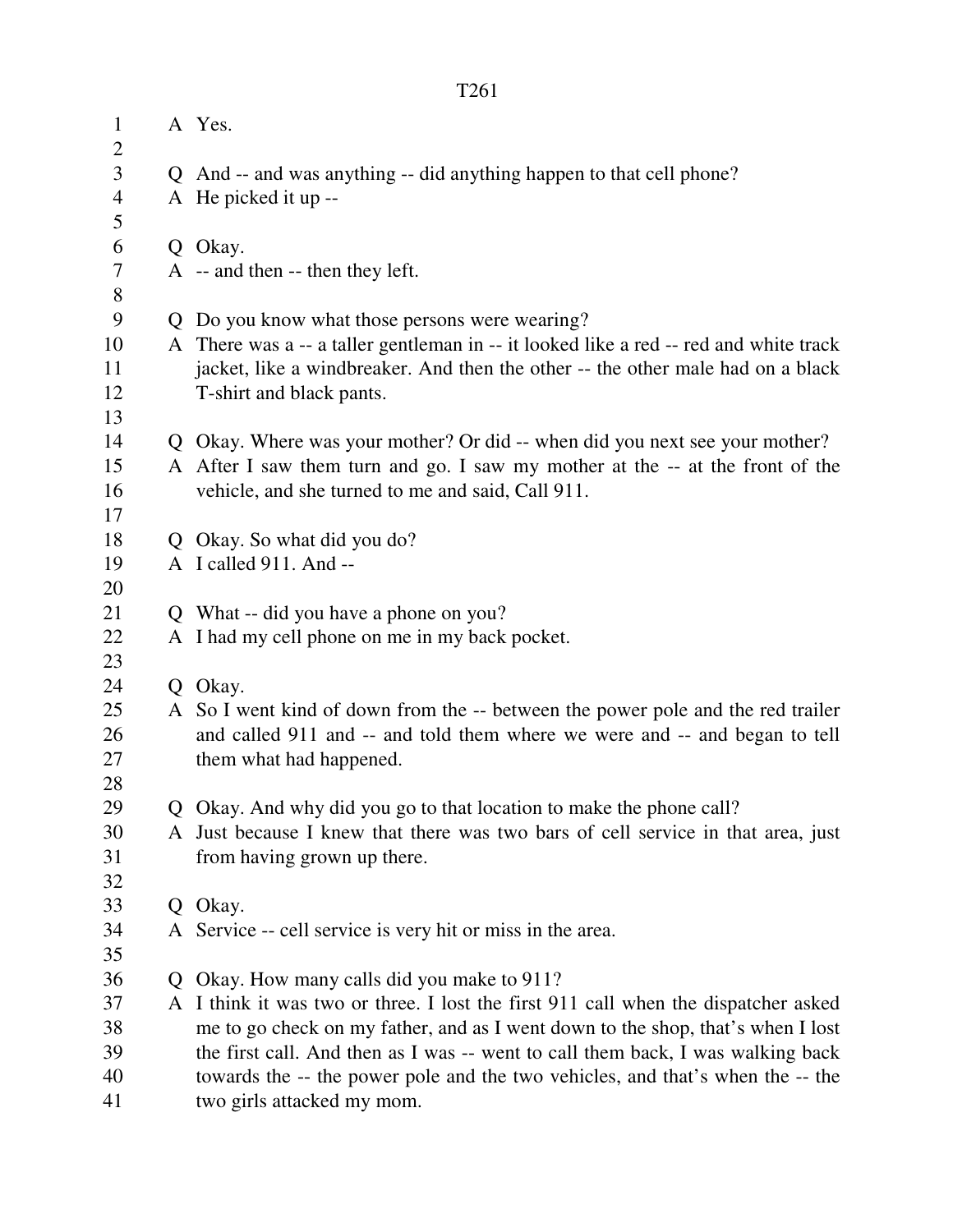2 Q Okay. Why don't you tell us what you noticed -- all that you noticed about 3 these two girls? 4 A Okay. 6 Q You said you told us that you saw them huddled in the back seat, and then 7 when you did notice them again? 8 A I -- I saw -- I noticed them huddled in the back seat. After I was on the 911 9 call, they got out of the vehicle. They were obviously upset, yelling at us and -- 10 and just -- just yelling in general. They were pacing around the vehicle. At one 11 point, they -- they pulled the -- the driver out of the vehicle. 13 Q Okay. Out of what door? 14 A The driver's door. 16 Q And did you see them pull him out of the driver's door? 17 A Yes. They opened the door, and the -- the driver kind of fell out. So his feet 18 stayed in -- in the vehicle, but his upper body and torso fell out onto the -- onto 19 the gravel. They then grabbed him and dragged him fully out of the vehicle. As 20 they -- as they pulled him out, that's when I -- I saw the -- what looked to be a 21 barrel of a gun with no stock come out with -- with the driver. 22 23 Q Okay. So how -- how would it come out with the driver? What -- what did you 24 see? 25 A It -- as -- as he fell, it was laying between his legs. And then as they pulled 26 him, it came out with him. So -- 28 Q Do you have any way of estimating how much time would have gone by 29 between the third shot and when -- when this person was pulled out of the 30 vehicle? 31 A It was -- it was a few minutes, for sure. I don't -- I don't know. 32 33 Q Okay. Okay. So these -- so you saw -- and you say two females pulled him 34 out? 35 A Yes. 37 Q And if you can continue and tell us what went on from there.

38 A So after they had pulled him out, the dispatcher asked me to go check on my 39 father. So I went to the shop, and at that point I lose the 911 call. I checked on 40 my dad. I -- I asked him if he's okay. I don't -- I don't know if he said anything 41 to me, but he was pacing back and forth in the shop.

1

5

12

15

27

36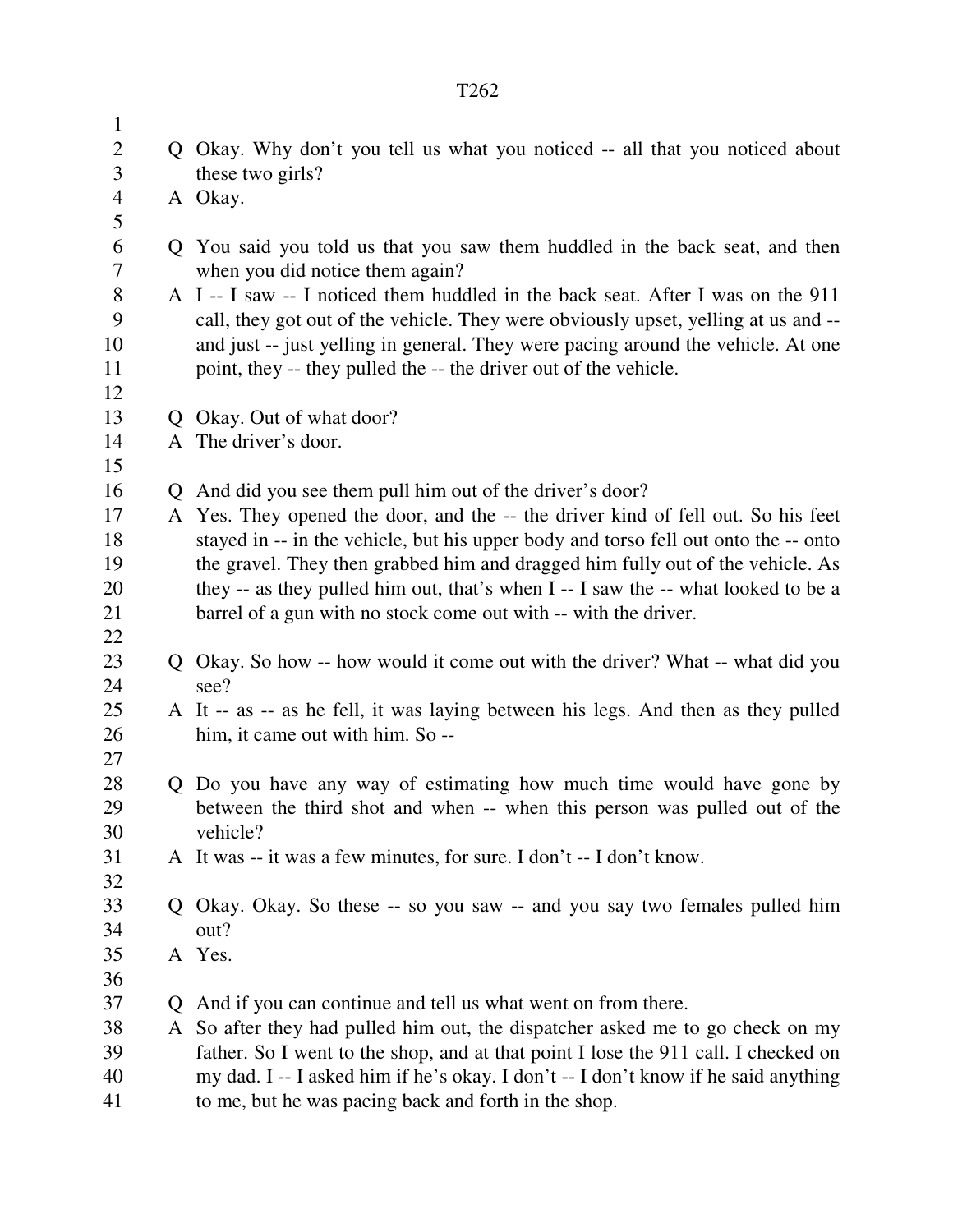2 I began to walk back towards the -- the power pole and the trailer to -- to call 3 911 back and saw that I had a voice mail on my cell phone. So I began to hit 4 "dial" on that, and that's when the two girls attacked my -- my mom in front of 5 the -- the grey vehicle. And so they had her on the ground and were -- were 6 hitting her. So I broke into a -- a run, yelling at them to get off of her and 7 please get back in your vehicle, we've called 911, there's help coming, please 8 just wait in your vehicle. And they did stop and got back into their vehicle. I 9 checked on Mom, made sure she was okay.

10

1

11 Went back to between the power pole and the trailer and called 911 back, let 12 them know what happened. As I was talking to 911, I was -- I remember 13 picking up nails and staples and stuff that had flown out of my toolbox -- or out 14 of my tool belt because I still had it on. The girls got back out of the car and 15 were still screaming at us. They -- at one point they pick up the -- the barrel of 16 the gun and are almost mocking what had happened, like, pointing at each 17 other and saying "bang, bang." They set -- they set the gun back down. And 18 then they walked to the end of the driveway and sat down before they got up 19 and eventually went west down the road.

20

23

21 Q Okay. When the gun was set down, did anyone touch it after that?

22 A No.

24 Q Where was your father at this point?

- 25 A He was still in the shop. It wasn't until after everyone had left that he came to 26 the house. He came to the house. Mom told him to stay in the house. And then 27 Mom and I went outside to -- to lock up our two dogs in the back of the shop 28 just because -- so they weren't in the way. And when we came back to the 29 house, he was pacing back and forth on the deck. And my mom asked, I 30 thought you were going to stay in the house, and he said that he -- I am, 31 because he was close to it, I guess.
- 32
- 33 Q Okay. Then what happened?
- 34 A We go into the house. My mom makes a pot of coffee as we -- as we wait 35 because we were told help was on the way. I talked to Constable Park because 36 he was having troubles finding the -- the farm.
- 37

38 Q So you were talking to him on the phone?

39 A Yes. He said that he'll -- he'll be there soon, and we get -- we hang up on each 40 other or disconnect. And then we sat at the table in silence. And I remember 41 having a cup of coffee before I got up and went to the -- the first bedroom in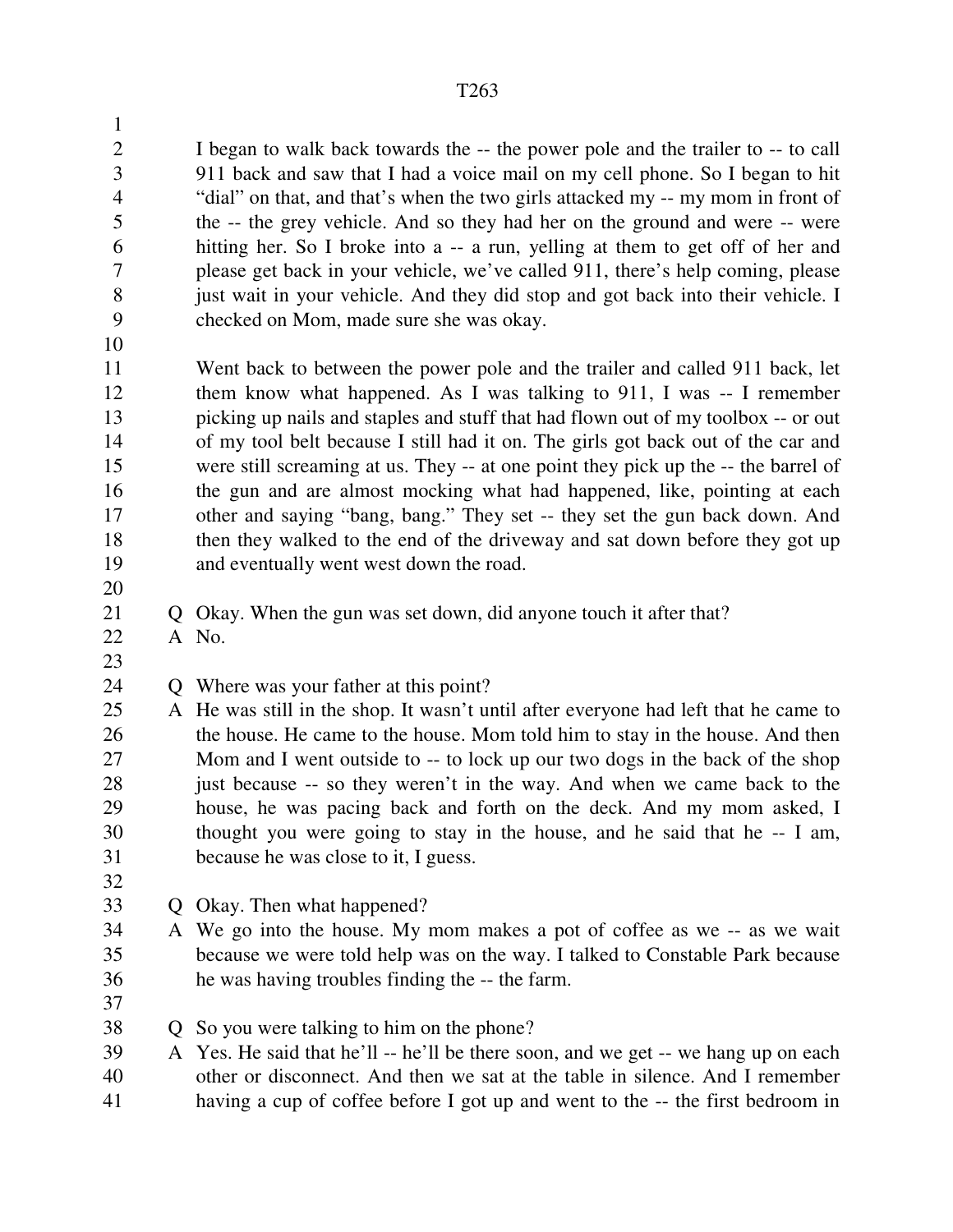| $\mathbf{1}$<br>$\overline{2}$<br>3<br>$\overline{4}$ |              | the house and looked outside and could see police cars on the -- on the main<br>road. So there was -- must have been six or seven police cars, some marked,<br>some unmarked. |
|-------------------------------------------------------|--------------|-------------------------------------------------------------------------------------------------------------------------------------------------------------------------------|
| 5<br>6                                                |              | Q You -- you say you sat in silence, having coffee?<br>A Yes.                                                                                                                 |
| 7<br>$8\,$                                            |              |                                                                                                                                                                               |
| 9                                                     |              | Q What do you mean?<br>A Sat at the -- at the dining room table in the house and had a cup of coffee.                                                                         |
| 10                                                    |              |                                                                                                                                                                               |
| 11                                                    |              | Q And who was with you?                                                                                                                                                       |
| 12                                                    |              | A Me, my mother, and my father.                                                                                                                                               |
| 13                                                    |              |                                                                                                                                                                               |
| 14                                                    |              | Q Okay. Was anybody talking?                                                                                                                                                  |
| 15                                                    |              | A No.                                                                                                                                                                         |
| 16                                                    |              |                                                                                                                                                                               |
| 17                                                    |              | Q So after you saw the police cars line up, what happened then?                                                                                                               |
| 18                                                    |              | A My mom went outside right away to -- to go and talk to them. She got about                                                                                                  |
| 19                                                    |              | halfway down the driveway, and they asked her to lay down with her hands                                                                                                      |
| 20                                                    |              | above her head.                                                                                                                                                               |
| 21                                                    |              |                                                                                                                                                                               |
| 22                                                    |              | Q Did you hear that?                                                                                                                                                          |
| 23                                                    |              | A No, I saw it.                                                                                                                                                               |
| 24                                                    |              |                                                                                                                                                                               |
| 25                                                    |              | Q Okay.                                                                                                                                                                       |
| 26<br>27                                              |              | A So the -- sorry. I -- I saw her lay down with her hands above her head. And<br>then they -- they came to her and took her to a vehicle. At that point, Constable            |
| 28                                                    |              | Parks [sic] called me again and asked that me and my dad come out -- come                                                                                                     |
| 29                                                    |              | out of the house with our hands above our heads and walk straight down the                                                                                                    |
| 30                                                    |              | driveway. So I hung up the phone. I said, Dad, we got to go, told him that we                                                                                                 |
| 31                                                    |              | needto hands up, down the driveway. And we -- we stepped out of the house.                                                                                                    |
| 32                                                    |              | Nothing more was ever said.                                                                                                                                                   |
| 33                                                    |              |                                                                                                                                                                               |
| 34                                                    | $\mathsf{O}$ | Okay. So did -- did you walk with your hands up down the driveway?                                                                                                            |
| 35                                                    |              | A Yes.                                                                                                                                                                        |
| 36                                                    |              |                                                                                                                                                                               |
| 37                                                    | Q.           | And then what happened?                                                                                                                                                       |
| 38                                                    |              | A We were both, I guess, arrested for -- how I interpreted it -- and put -- we were                                                                                           |
| 39                                                    |              | all put in the back of separate vehicles. Seemed like forever. Eventually the                                                                                                 |
| 40                                                    |              | vehicle with Dad in it left. And then eventually my -- my mom and I were let                                                                                                  |
| 41                                                    |              | go and told to gather a few things, anything that we needed for the night. We                                                                                                 |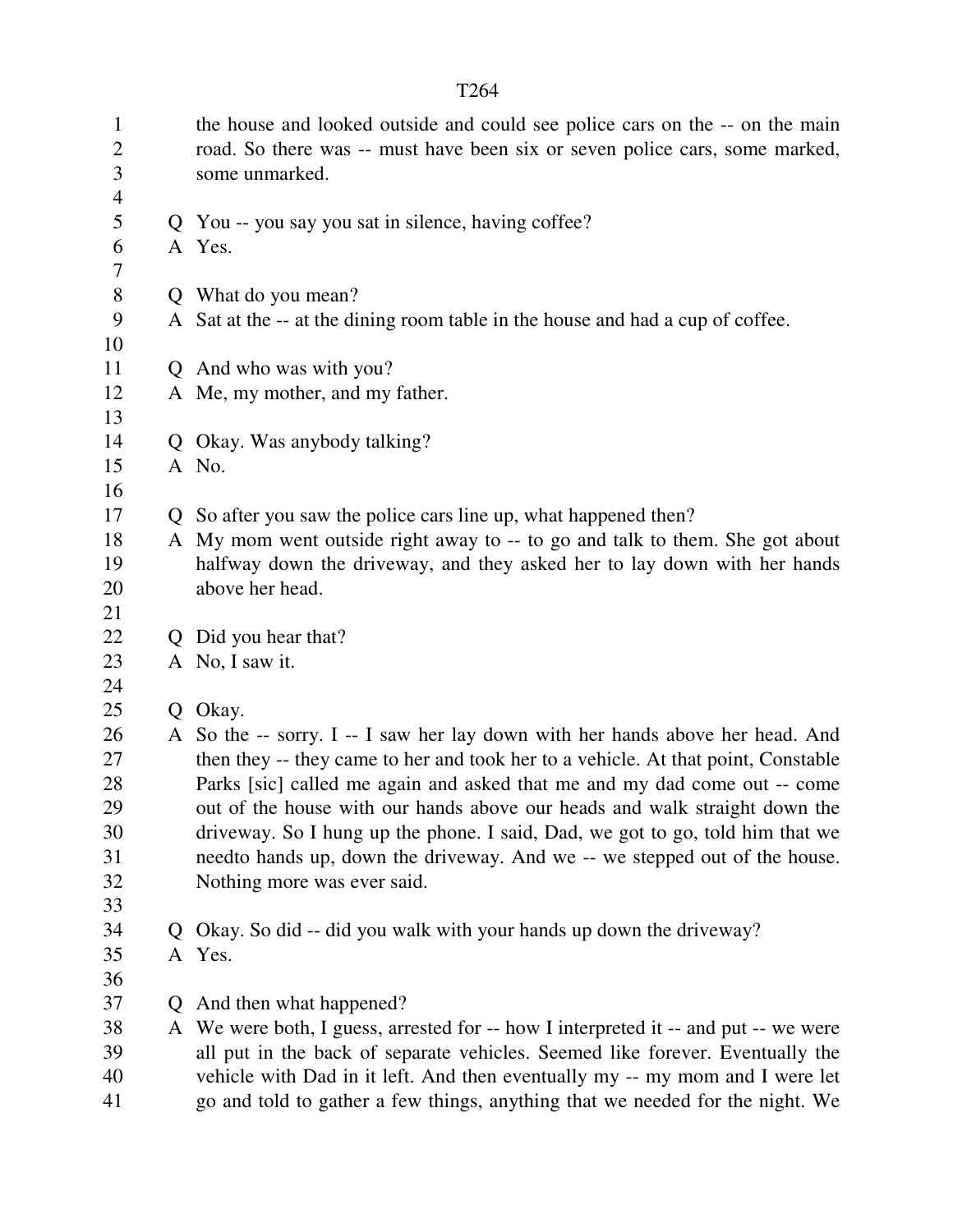| $\mathbf{1}$<br>$\overline{2}$<br>3<br>$\overline{4}$ | got the keys for my truck -- or I had the keys for my truck. I was given them<br>back. And then we took the white Duramax out from where it was parked and<br>drove to the Biggar detachment. |
|-------------------------------------------------------|-----------------------------------------------------------------------------------------------------------------------------------------------------------------------------------------------|
| 5                                                     | Q So the white Duramax, is that a vehicle that you were driving?                                                                                                                              |
| 6<br>$\tau$                                           | A Yes.                                                                                                                                                                                        |
| 8                                                     | Q Where was -- where had it been parked?                                                                                                                                                      |
| 9                                                     | A It was -- it was parked by the power pole and the blue Ford Escape.                                                                                                                         |
| 10                                                    |                                                                                                                                                                                               |
| 11                                                    | Q Okay. Did you notice that -- did your dad have any injuries to his hand after he                                                                                                            |
| 12                                                    | fired -- after you heard the gunshots?                                                                                                                                                        |
| 13                                                    | A None that I -- none that I recall.                                                                                                                                                          |
| 14                                                    |                                                                                                                                                                                               |
| 15                                                    | Q Okay. So -- so does that mean there's none that you saw?                                                                                                                                    |
| 16                                                    | A Right. No injuries.                                                                                                                                                                         |
| 17                                                    |                                                                                                                                                                                               |
| 18                                                    | Q Did -- did he mention anything about being injured?                                                                                                                                         |
| 19                                                    | A No.                                                                                                                                                                                         |
| 20                                                    |                                                                                                                                                                                               |
| 21                                                    | Q What hand does your father shoot with?                                                                                                                                                      |
| 22                                                    | A His right.                                                                                                                                                                                  |
| 23                                                    |                                                                                                                                                                                               |
| 24                                                    | Q When you first encountered this vehicle and when you struck it with your                                                                                                                    |
| 25                                                    | hammer, did you -- up until that time, did you see any -- any weapons in the                                                                                                                  |
| 26                                                    | vehicle?                                                                                                                                                                                      |
| 27                                                    | A No.                                                                                                                                                                                         |
| 28                                                    |                                                                                                                                                                                               |
| 29                                                    | Q When you heard the first gunshots at that point, had you noticed any weapons                                                                                                                |
| 30                                                    | in that vehicle?                                                                                                                                                                              |
| 31<br>32                                              | A No.                                                                                                                                                                                         |
| 33                                                    | Q And by the time of the third gunshot, had you noticed any weapons in that                                                                                                                   |
| 34                                                    | vehicle?                                                                                                                                                                                      |
| 35                                                    | A No.                                                                                                                                                                                         |
| 36                                                    |                                                                                                                                                                                               |
| 37                                                    | Q And at any point, did anyone in the vehicle, that vehicle, say anything that you                                                                                                            |
| 38                                                    | heard to you or your father?                                                                                                                                                                  |
| 39                                                    | A No.                                                                                                                                                                                         |
| 40                                                    |                                                                                                                                                                                               |
| 41                                                    | Q When you struck the windshield with your hammer, did you have -- were you                                                                                                                   |
|                                                       |                                                                                                                                                                                               |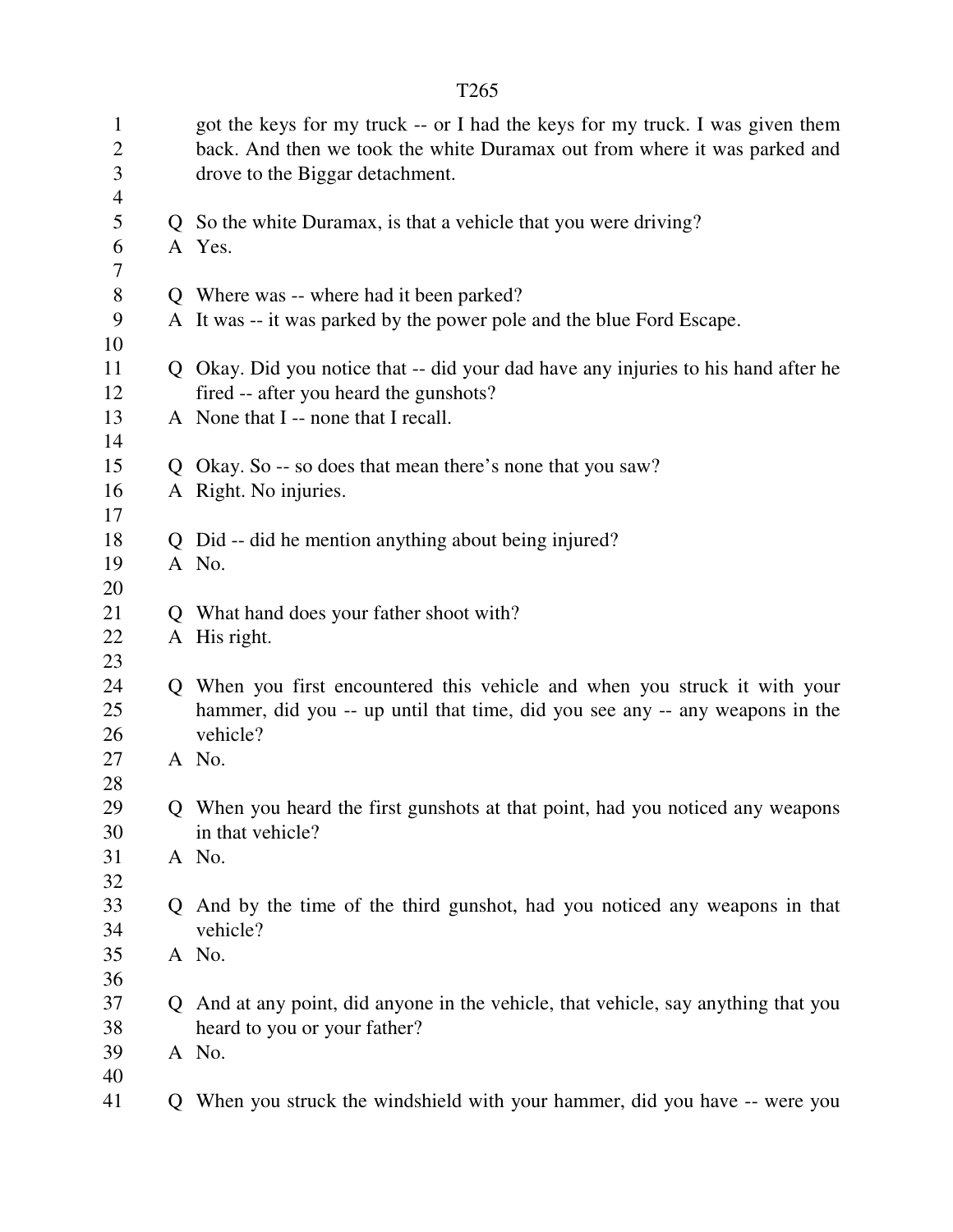| $\mathbf{1}$   |   | -- at that time, were you able to see the driver?                                   |  |
|----------------|---|-------------------------------------------------------------------------------------|--|
| $\overline{2}$ |   | A I just remember that they were male.                                              |  |
| 3              |   |                                                                                     |  |
| $\overline{4}$ |   | Q Okay. Any -- did you make any -- do you have any memory of what that              |  |
| 5              |   | person might have been wearing?                                                     |  |
| 6              |   | A Dark clothing.                                                                    |  |
| 7              |   |                                                                                     |  |
| 8              |   | Did you know Colten Boushie?                                                        |  |
| 9              |   | A No, I did not.                                                                    |  |
| 10             |   |                                                                                     |  |
| 11             |   | Q Have you ever heard that name before?                                             |  |
| 12             |   | A No.                                                                               |  |
| 13             |   |                                                                                     |  |
| 14             |   | Q You and your father were -- were fencing that afternoon?                          |  |
| 15             |   | A Correct.                                                                          |  |
| 16             |   |                                                                                     |  |
| 17             |   | Q And did you have any plans for what was going to happen after you were --         |  |
| 18             |   | after you were finished fencing?                                                    |  |
| 19             |   | A We hadn't discussed anything, no.                                                 |  |
| 20             |   |                                                                                     |  |
| 21             |   | Q Okay. Mr. Stanley, I understand there were some older expended cartridges         |  |
| 22             |   | around the porch of your house. Do you know anything about that?                    |  |
| 23             |   | A It would have been for either magpies or coyotes at night sort of thing.          |  |
| 24             |   |                                                                                     |  |
| 25             | Q | Okay. Apart from shooting, you know, pests and those things, were firearms          |  |
| 26             |   | ever used around your house for recreational purposes?                              |  |
| 27             |   | A Yes. We would -- we would go and -- and target shoot out to -- behind the         |  |
| 28             |   | house, out in the back pasture.                                                     |  |
| 29             |   |                                                                                     |  |
| 30             |   | Had you ever -- have you ever fired that semi-automatic that you saw in your        |  |
| 31             |   | father's hands?                                                                     |  |
| 32<br>33       |   | A Yes, I have.                                                                      |  |
| 34             |   | Okay. Like, in what circumstances? Would it be target practice or --                |  |
| 35             | A | Yeah, we were just, like, shooting at -- at targets, at an old -- old car hood with |  |
| 36             |   | a target painted on it.                                                             |  |
| 37             |   |                                                                                     |  |
| 38             | Ő | And where would that take place?                                                    |  |
| 39             |   | A It would have been either behind the shop or to -- above the house in the         |  |
| 40             |   | picture, out back in the -- in the trees.                                           |  |
| 41             |   |                                                                                     |  |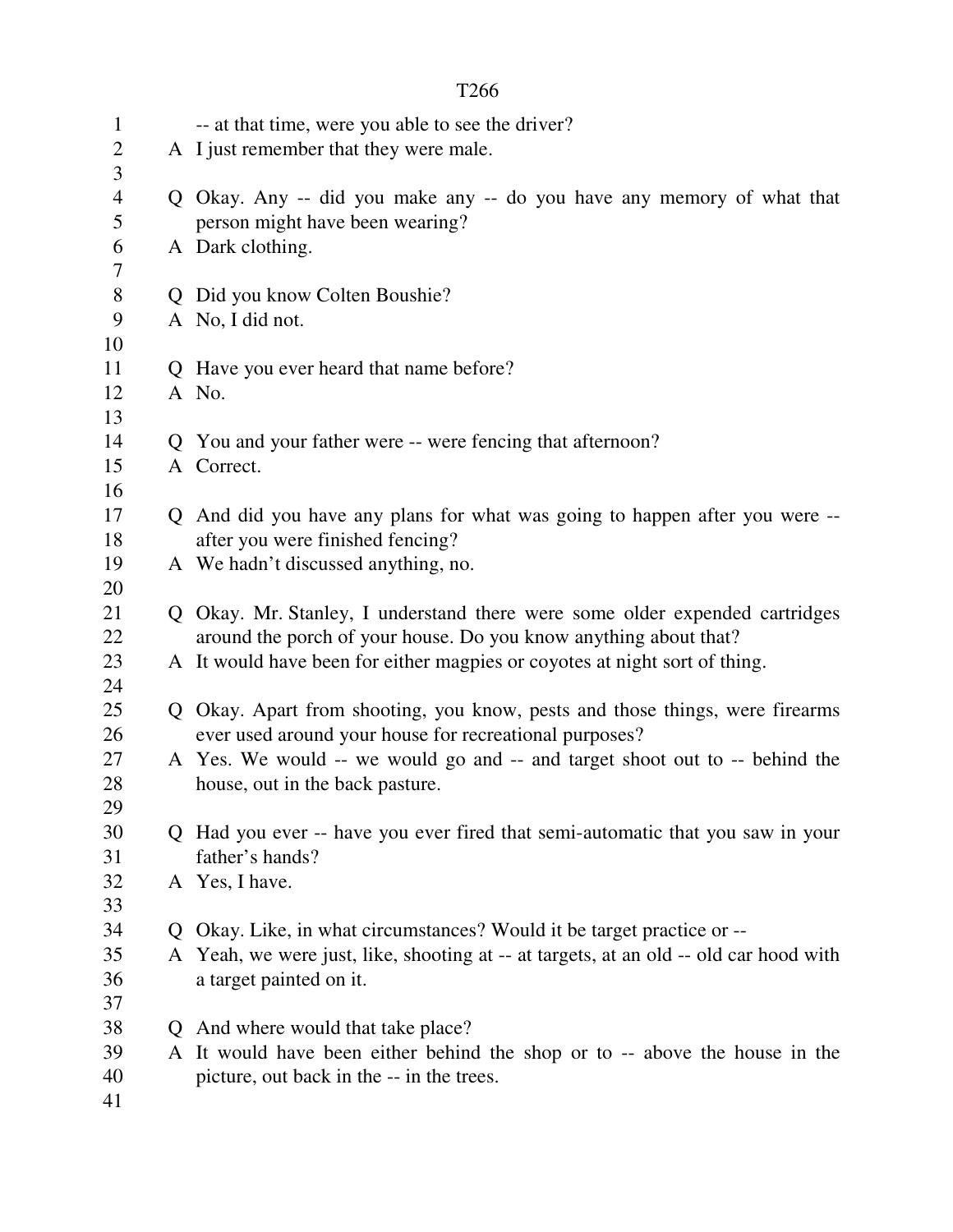| $\mathbf{1}$   |   | Q Okay. And when you say "behind the shop", do you mean to the right -- |                                                                                   |  |
|----------------|---|-------------------------------------------------------------------------|-----------------------------------------------------------------------------------|--|
| $\overline{2}$ |   | A To -- to the right, yes.                                              |                                                                                   |  |
| 3              |   |                                                                         |                                                                                   |  |
| $\overline{4}$ |   | $Q - of$ where we see the shop in the photo?                            |                                                                                   |  |
| $\mathfrak{S}$ |   | A Right. To the right.                                                  |                                                                                   |  |
| 6              |   |                                                                         |                                                                                   |  |
| $\tau$         |   | Q Okay.                                                                 |                                                                                   |  |
| $8\,$          |   |                                                                         |                                                                                   |  |
| 9              |   | MR. BURGE:                                                              | If I could just have one moment, My                                               |  |
| 10             |   | Lord?                                                                   |                                                                                   |  |
| 11             |   |                                                                         |                                                                                   |  |
| 12             |   |                                                                         | Thank you, Mr. Stanley. Those are my questions. Please answer any questions my    |  |
| 13             |   | friend might ask you.                                                   |                                                                                   |  |
| 14             |   |                                                                         |                                                                                   |  |
| 15             |   | A Thank you.                                                            |                                                                                   |  |
| 16             |   |                                                                         |                                                                                   |  |
| 17             |   | THE COURT:                                                              | Mr. Spencer.                                                                      |  |
| 18             |   |                                                                         |                                                                                   |  |
| 19             |   | MR. GILLANDERS:                                                         | My Lord, if it pleases the Court, I'm                                             |  |
| 20             |   |                                                                         | ready to go. I could go for 15 or 20 minutes and then possibly break for lunch.   |  |
| 21             |   | Obviously, it's your discretion.                                        |                                                                                   |  |
| 22             |   |                                                                         |                                                                                   |  |
| 23             |   | THE COURT:                                                              | Well, I think we can go until -- you are                                          |  |
| 24             |   |                                                                         | ready to go until 12:30, and then we can have a lunch break. Okay. Go ahead.      |  |
| 25             |   |                                                                         |                                                                                   |  |
| 26             |   | MR. GILLANDERS:                                                         | Thank you, My Lord.                                                               |  |
| 27             |   |                                                                         |                                                                                   |  |
| 28             |   | Mr. Gillanders Cross-examines the Witness                               |                                                                                   |  |
| 29             |   |                                                                         |                                                                                   |  |
| 30             |   | Q MR. GILLANDERS:                                                       | All right. Sheldon -- do you mind if I call                                       |  |
| 31             |   | you Sheldon?                                                            |                                                                                   |  |
| 32             |   | A Yes.                                                                  |                                                                                   |  |
| 33             |   |                                                                         |                                                                                   |  |
| 34             |   |                                                                         | Q That works? Thank you. I guess, firstly, I've got -- I've got to point out that |  |
| 35             |   |                                                                         | you were -- had some time off, and -- and you came home, and you were put to      |  |
| 36             |   | work; is that -- is that correct?                                       |                                                                                   |  |
| 37             |   | A Yes.                                                                  |                                                                                   |  |
| 38             |   |                                                                         |                                                                                   |  |
| 39             | Ő | Yeah. I know. That --                                                   |                                                                                   |  |
| 40             |   | A Yeah, the --                                                          |                                                                                   |  |
| 41             |   |                                                                         |                                                                                   |  |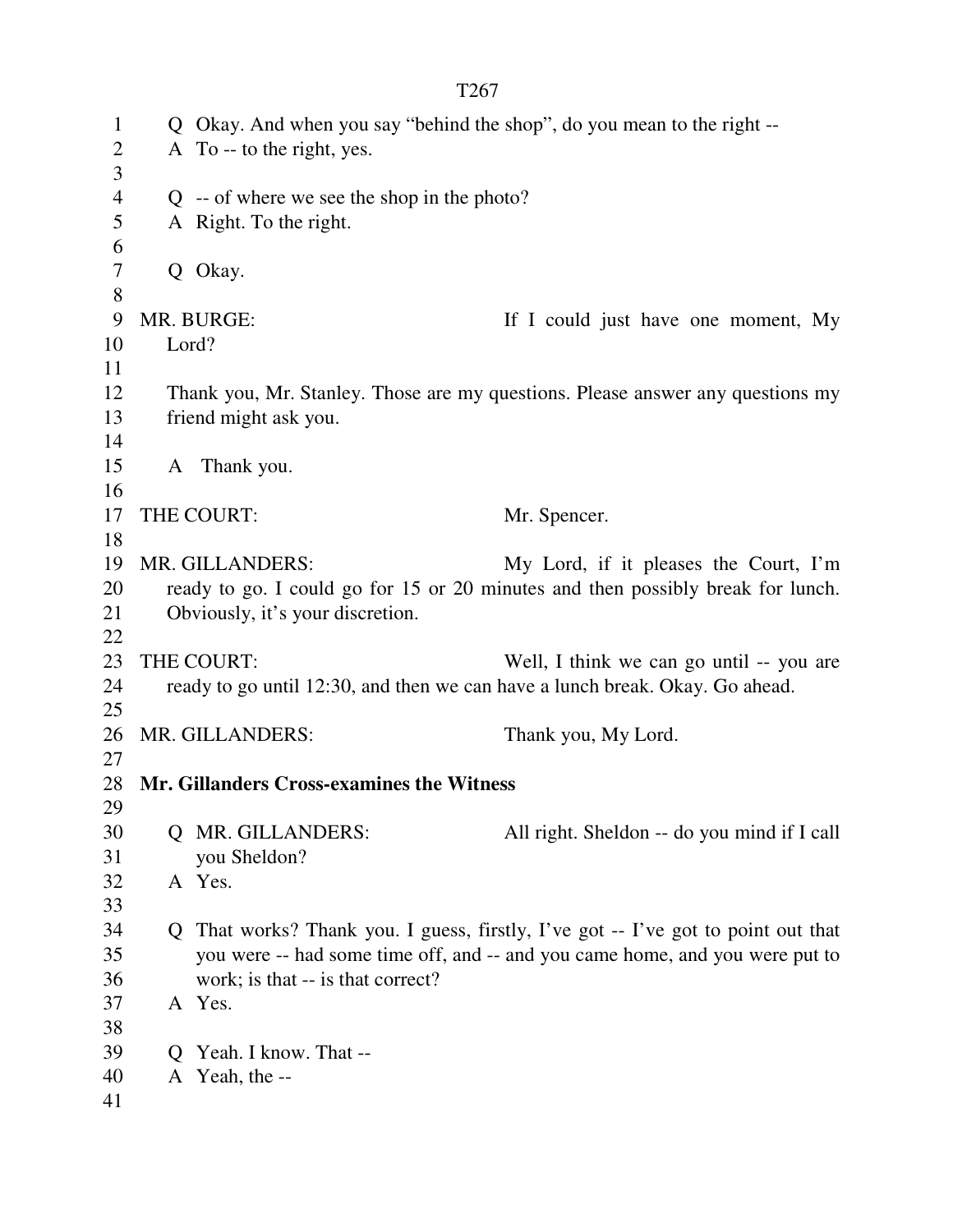| $\mathbf{1}$<br>$\overline{2}$<br>3<br>$\overline{4}$<br>5 | $Q$ -- I come from a farm, too. That's -- it seems to be how it always ends up, so I<br>try my best to stay away most often. And I guess going through this, I'm going<br>to try something here, and hopefully it goes better than my numbered pages.<br>But I've got a sheet here that I'm going to provide to you, Sheldon, here, and<br>hopefully you can kind of draw out as we go through -- |  |  |  |
|------------------------------------------------------------|---------------------------------------------------------------------------------------------------------------------------------------------------------------------------------------------------------------------------------------------------------------------------------------------------------------------------------------------------------------------------------------------------|--|--|--|
| 6<br>7                                                     | A Okay.                                                                                                                                                                                                                                                                                                                                                                                           |  |  |  |
| 8<br>9                                                     | Q -- where -- where you were, location and item, so that we have a record. And<br>then I'll enter that as an exhibit later on.                                                                                                                                                                                                                                                                    |  |  |  |
| 10<br>11                                                   | A Okay.                                                                                                                                                                                                                                                                                                                                                                                           |  |  |  |
| 12                                                         | MR. GILLANDERS:<br>And, just for the record, My Lord, that is                                                                                                                                                                                                                                                                                                                                     |  |  |  |
| 13                                                         | -- the photo is number 6 from, I believe, P-1, except it's not upside down. It seems                                                                                                                                                                                                                                                                                                              |  |  |  |
| 14                                                         | to be, yeah.                                                                                                                                                                                                                                                                                                                                                                                      |  |  |  |
| 15                                                         |                                                                                                                                                                                                                                                                                                                                                                                                   |  |  |  |
| 16                                                         | Q All right. Maybe not born there, but you grew up on this farm your whole life?                                                                                                                                                                                                                                                                                                                  |  |  |  |
| 17                                                         | A My whole life, yes.                                                                                                                                                                                                                                                                                                                                                                             |  |  |  |
| 18                                                         |                                                                                                                                                                                                                                                                                                                                                                                                   |  |  |  |
| 19                                                         | Q Yeah. So you're -- you're pretty familiar with the -- the distances, the layout of                                                                                                                                                                                                                                                                                                              |  |  |  |
| 20                                                         | the yard, how far it is from building to building?                                                                                                                                                                                                                                                                                                                                                |  |  |  |
| 21                                                         | A Yeah.                                                                                                                                                                                                                                                                                                                                                                                           |  |  |  |
| 22                                                         |                                                                                                                                                                                                                                                                                                                                                                                                   |  |  |  |
| 23<br>24                                                   | Q Okay. Now, on the day of August 9th, on August 9th, you -- fair to say that<br>you heard the vehicle before you saw it?                                                                                                                                                                                                                                                                         |  |  |  |
| 25                                                         | A Correct, yeah.                                                                                                                                                                                                                                                                                                                                                                                  |  |  |  |
| 26                                                         |                                                                                                                                                                                                                                                                                                                                                                                                   |  |  |  |
| 27                                                         | Q Right.                                                                                                                                                                                                                                                                                                                                                                                          |  |  |  |
| 28                                                         | A We could hear it coming down the road.                                                                                                                                                                                                                                                                                                                                                          |  |  |  |
| 29                                                         |                                                                                                                                                                                                                                                                                                                                                                                                   |  |  |  |
| 30                                                         | Q And if we generally orient ourself to say the top right-ish is north -- the north                                                                                                                                                                                                                                                                                                               |  |  |  |
| 31                                                         | side of the yard, you heard it coming from the grid road, which is off the left                                                                                                                                                                                                                                                                                                                   |  |  |  |
| 32                                                         | side of the picture?                                                                                                                                                                                                                                                                                                                                                                              |  |  |  |
| 33                                                         | A The left and bottom, yes.                                                                                                                                                                                                                                                                                                                                                                       |  |  |  |
| 34                                                         |                                                                                                                                                                                                                                                                                                                                                                                                   |  |  |  |
| 35                                                         | Q Okay. And so like you said, originally, it was enough of a sound to pique your                                                                                                                                                                                                                                                                                                                  |  |  |  |
| 36                                                         | interest, but nothing out of the ordinary, that sort of thing?                                                                                                                                                                                                                                                                                                                                    |  |  |  |
| 37                                                         | A Right, right. No concern.                                                                                                                                                                                                                                                                                                                                                                       |  |  |  |
| 38<br>39                                                   |                                                                                                                                                                                                                                                                                                                                                                                                   |  |  |  |
| 40                                                         | Q Okay. And then working away. The next thing you notice is a vehicle pull up<br>to the -- the gold Ford. Maybe on your piece of paper if you could just mark it.                                                                                                                                                                                                                                 |  |  |  |
|                                                            |                                                                                                                                                                                                                                                                                                                                                                                                   |  |  |  |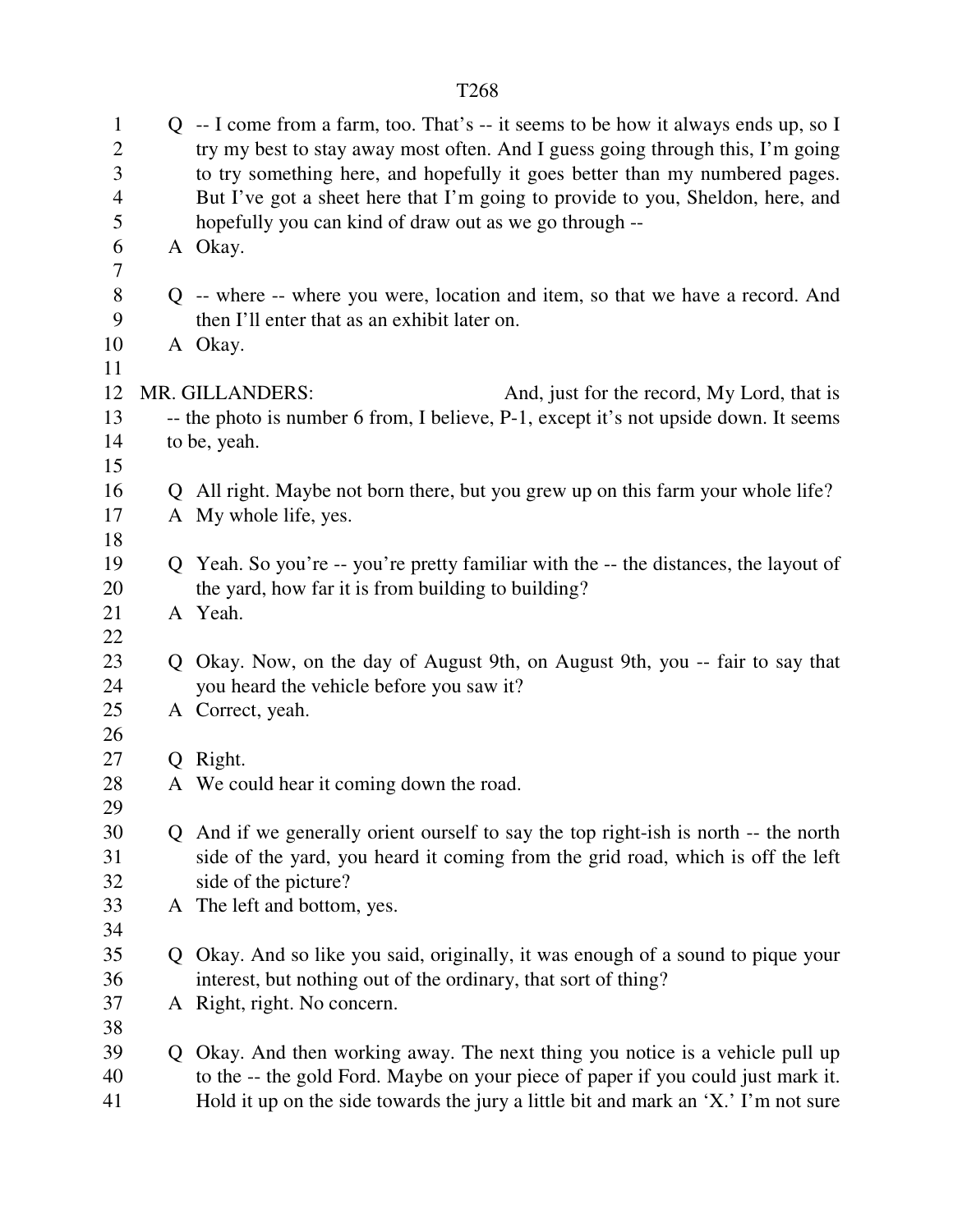| $\mathbf{1}$<br>$\overline{2}$<br>3<br>$\overline{4}$ |   | if that's helpful or not. We'll get it there. So, yeah. Thank you. And then I --<br>and just to be helpful with this, if it will, we'll tender this as an exhibit later,<br>and then the jury can take a look at it if there's any questions about movement. |
|-------------------------------------------------------|---|--------------------------------------------------------------------------------------------------------------------------------------------------------------------------------------------------------------------------------------------------------------|
| 5<br>6<br>7                                           |   | So pulls up there and like you said, not a lot of concern at that point, someone<br>coming off to either drop off a part for your dad or pick something up; that's<br>fair?                                                                                  |
| 8<br>9                                                |   | A Correct.                                                                                                                                                                                                                                                   |
| 10<br>11                                              |   | Q Okay. And so there you guys continue to work. And the -- you see the truck<br>move towards the garage?                                                                                                                                                     |
| 12<br>13                                              |   | A Towards the shop.                                                                                                                                                                                                                                          |
| 14                                                    |   | Q Towards the shop?                                                                                                                                                                                                                                          |
| 15                                                    |   | A Yeah.                                                                                                                                                                                                                                                      |
| 16                                                    |   |                                                                                                                                                                                                                                                              |
| 17                                                    |   | Q And can you -- can you indicate that on the picture from the 'X' which                                                                                                                                                                                     |
| 18                                                    |   | direction the vehicle travelled? Okay. And -- and it came to a stop there where                                                                                                                                                                              |
| 19                                                    |   | you stopped drawing, right by the shop?                                                                                                                                                                                                                      |
| 20                                                    |   | A Yeah, right beside the quad.                                                                                                                                                                                                                               |
| 21                                                    |   |                                                                                                                                                                                                                                                              |
| 22                                                    |   | Q Yeah. Just -- just south of the yellow dot, which I believe is a Cat.                                                                                                                                                                                      |
| 23                                                    |   | A Yes.                                                                                                                                                                                                                                                       |
| 24                                                    |   |                                                                                                                                                                                                                                                              |
| 25                                                    |   | Q So if I refer to that, you'll know what I'm talking to -- talking about?                                                                                                                                                                                   |
| 26                                                    |   | A Yeah. Yeah.                                                                                                                                                                                                                                                |
| 27                                                    |   |                                                                                                                                                                                                                                                              |
| 28                                                    |   | Q All right. So at -- at this point, still not really any concern, moving around, but                                                                                                                                                                        |
| 29                                                    |   | maybe starting to pique your interest; is that correct?                                                                                                                                                                                                      |
| 30                                                    |   | A Thought that we should go see what they -- what they need or what they're                                                                                                                                                                                  |
| 31                                                    |   | looking for.                                                                                                                                                                                                                                                 |
| 32                                                    |   |                                                                                                                                                                                                                                                              |
| 33                                                    |   | Q All right. And so you --<br>A Still --                                                                                                                                                                                                                     |
| 34<br>35                                              |   |                                                                                                                                                                                                                                                              |
| 36                                                    |   | $Q$ -- started walking up -- up towards the shop?                                                                                                                                                                                                            |
| 37                                                    |   | A Yes.                                                                                                                                                                                                                                                       |
| 38                                                    |   |                                                                                                                                                                                                                                                              |
| 39                                                    | O | What were you wearing on this day?                                                                                                                                                                                                                           |
| 40                                                    |   | A Rubber boots, blue jeans, a T-shirt --                                                                                                                                                                                                                     |
| 41                                                    |   |                                                                                                                                                                                                                                                              |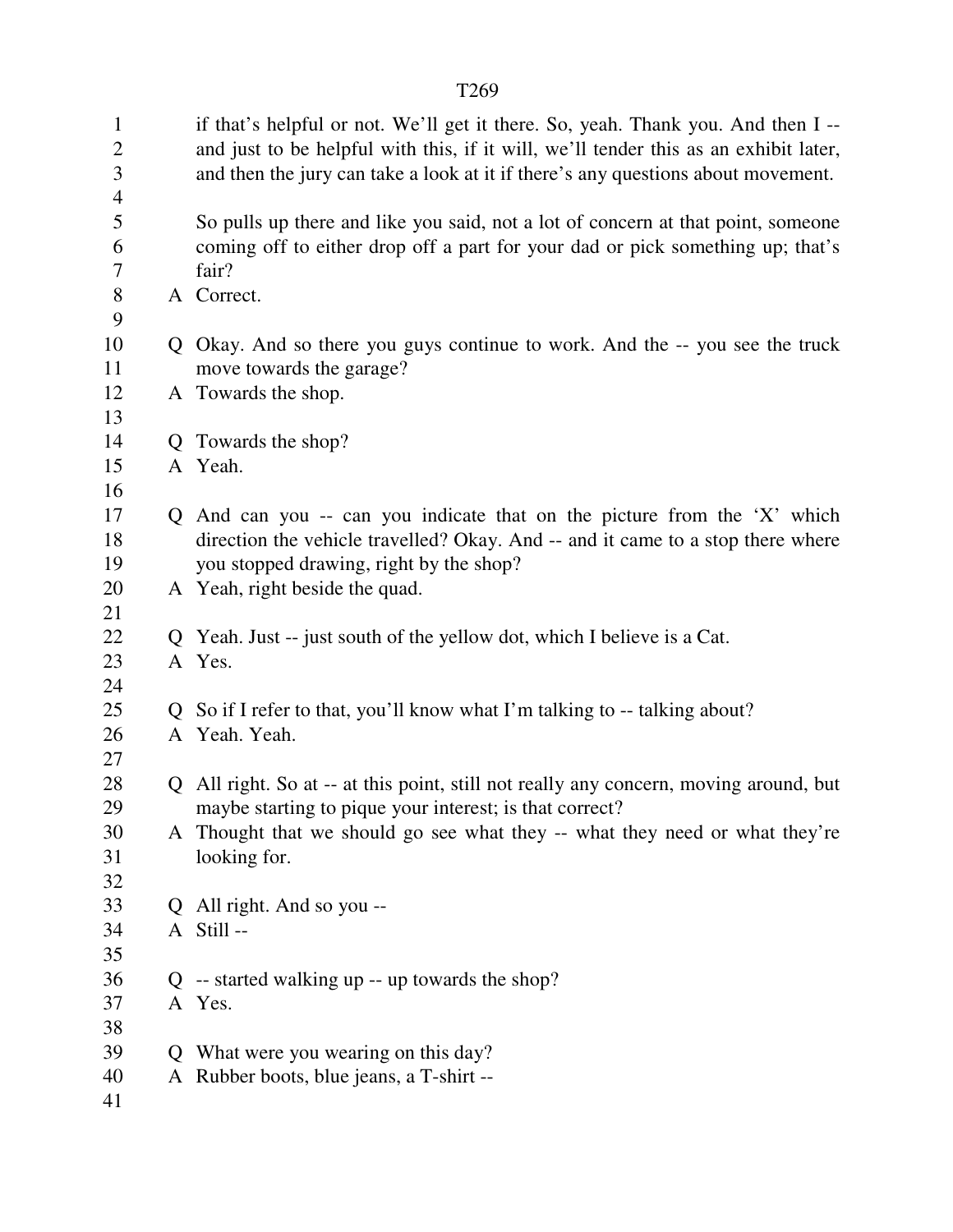| $\mathbf{1}$   |                                                                                        | $Q$ And --                                                                        |  |  |
|----------------|----------------------------------------------------------------------------------------|-----------------------------------------------------------------------------------|--|--|
| $\mathbf{2}$   |                                                                                        | A -- ball cap, glasses, and a tool belt.                                          |  |  |
| 3              |                                                                                        |                                                                                   |  |  |
| $\overline{4}$ |                                                                                        | Q Okay. It was -- it was a hot day?                                               |  |  |
| 5              |                                                                                        | A Yeah, hot and sunny.                                                            |  |  |
| 6              |                                                                                        |                                                                                   |  |  |
| $\overline{7}$ |                                                                                        | Q Yeah. Hot and sunny, but it had rained, so there -- rubber boots were           |  |  |
| $8\,$          |                                                                                        | necessary?                                                                        |  |  |
| 9              |                                                                                        | A Yeah. It had rained the day before.                                             |  |  |
| 10             |                                                                                        |                                                                                   |  |  |
| 11             |                                                                                        | Q Okay. And you start walking towards the shop?                                   |  |  |
| 12             |                                                                                        | A Yeah.                                                                           |  |  |
| 13             |                                                                                        |                                                                                   |  |  |
| 14             |                                                                                        | Q And at this point, you hear the quad fire up?                                   |  |  |
| 15             |                                                                                        | A Correct.                                                                        |  |  |
| 16             |                                                                                        |                                                                                   |  |  |
| 17             |                                                                                        | Q Okay. And that's a different sound than a truck or vehicle? You'd be able to    |  |  |
| 18             |                                                                                        | identify that?                                                                    |  |  |
| 19             |                                                                                        | A Yeah, a little more high pitch.                                                 |  |  |
| 20             |                                                                                        |                                                                                   |  |  |
| 21             |                                                                                        | Q All right. I think a four-stroke engine or something, you know, a very distinct |  |  |
| 22             |                                                                                        | sound?                                                                            |  |  |
| 23             |                                                                                        | A Yes.                                                                            |  |  |
| 24             |                                                                                        |                                                                                   |  |  |
| 25             |                                                                                        | Q All right. And at this point, this is when you first start to think that maybe  |  |  |
| 26             |                                                                                        | something is wrong?                                                               |  |  |
| 27             |                                                                                        | A A little bit of panic kicks in, yeah.                                           |  |  |
| 28             |                                                                                        |                                                                                   |  |  |
| 29             |                                                                                        | Q This -- yeah. So -- and at this point, if you could maybe draw on the map       |  |  |
| 30             |                                                                                        | where you started fencing and -- and your trail as you start to walk and -- and   |  |  |
| 31             |                                                                                        | then jog up.                                                                      |  |  |
| 32             |                                                                                        | A So we were working in here, and then we started to walk up here. Then you       |  |  |
| 33             |                                                                                        | could hear the quad start up, but I couldn't see it yet. So as soon as the quad   |  |  |
| 34             |                                                                                        | started, I started to run until I could see somebody standing on top of it and    |  |  |
| 35             |                                                                                        | told them to get off of it and ran towards it. And that's when they got off and   |  |  |
| 36             |                                                                                        | went back in the passenger's side of their vehicle.                               |  |  |
| 37             |                                                                                        |                                                                                   |  |  |
| 38             |                                                                                        | Q Right. And --                                                                   |  |  |
| 39             |                                                                                        |                                                                                   |  |  |
| 40             | THE COURT:<br>I think maybe at this point it might be                                  |                                                                                   |  |  |
| 41             | helpful to take that photograph and show it to the jury because, after all, I think it |                                                                                   |  |  |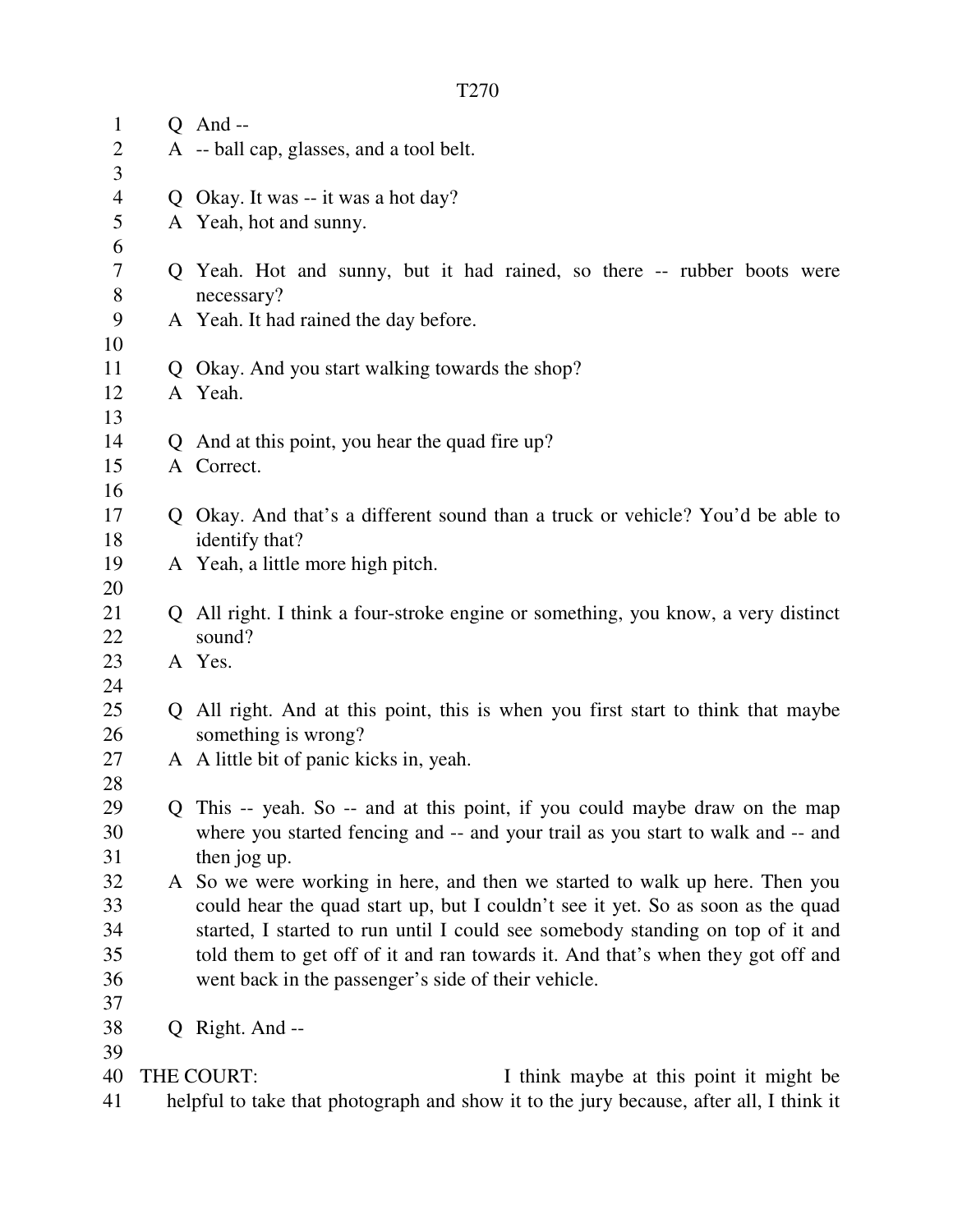| $\mathbf{1}$<br>$\overline{2}$ | is for their benefit, right?                        |                                                                                   |                                                                                 |  |
|--------------------------------|-----------------------------------------------------|-----------------------------------------------------------------------------------|---------------------------------------------------------------------------------|--|
| 3<br>4                         | MR. GILLANDERS:                                     |                                                                                   | Absolutely. Thank you, My Lord.                                                 |  |
| 5<br>6                         | THE COURT:                                          |                                                                                   | Thank you, Madam Clerk.                                                         |  |
| 7                              |                                                     | Q MR. GILLANDERS:                                                                 | All right. Sheldon, you -- you testified                                        |  |
| 8                              |                                                     | that you saw someone that you couldn't identify standing on the quad?             |                                                                                 |  |
| 9                              |                                                     | A Right.                                                                          |                                                                                 |  |
| 10                             |                                                     |                                                                                   |                                                                                 |  |
| 11                             |                                                     | Q And at that point, the quad was -- the quad was running?                        |                                                                                 |  |
| 12                             |                                                     | A Yes, it was running.                                                            |                                                                                 |  |
| 13                             |                                                     |                                                                                   |                                                                                 |  |
| 14                             |                                                     |                                                                                   | Q And you had -- you testified that they were wearing dark clothing and male,   |  |
| 15                             |                                                     | but not much else you could tell?                                                 |                                                                                 |  |
| 16                             |                                                     | A Yeah.                                                                           |                                                                                 |  |
| 17                             |                                                     |                                                                                   |                                                                                 |  |
| 18                             |                                                     | Q Was the -- was the male wearing a jacket, a hooded sweatshirt?                  |                                                                                 |  |
| 19                             |                                                     | A I don't remember.                                                               |                                                                                 |  |
| 20                             |                                                     |                                                                                   |                                                                                 |  |
| 21                             |                                                     | $Q$ Not --                                                                        |                                                                                 |  |
| 22                             |                                                     | A I don't know.                                                                   |                                                                                 |  |
| 23                             |                                                     |                                                                                   |                                                                                 |  |
| 24                             |                                                     | Q And anything -- anything on their -- on the person's head?                      |                                                                                 |  |
| 25                             |                                                     | A Not that I remember. Nothing that stuck out.                                    |                                                                                 |  |
| 26                             |                                                     |                                                                                   |                                                                                 |  |
| 27                             |                                                     | Q Okay. Okay. So you have alerted them to your presence and asked them to         |                                                                                 |  |
| 28                             |                                                     | leave, at which point they jump back in the vehicle and -- and start to head out. |                                                                                 |  |
| 29                             |                                                     | A Yes.                                                                            |                                                                                 |  |
| 30                             |                                                     |                                                                                   |                                                                                 |  |
| 31                             |                                                     |                                                                                   | Q Now, I think this was one of the reasons I decided to use the map as you      |  |
| 32                             |                                                     |                                                                                   | indicated that the vehicle backed up, and there was no other way they could go. |  |
| 33<br>34                       |                                                     | A Yeah.                                                                           |                                                                                 |  |
| 35                             |                                                     |                                                                                   |                                                                                 |  |
| 36                             |                                                     | Q If you could maybe show that?                                                   |                                                                                 |  |
| 37                             | THE COURT CLERK:<br>Do you want a different colour? |                                                                                   |                                                                                 |  |
| 38                             |                                                     |                                                                                   |                                                                                 |  |
| 39                             |                                                     | MR. GILLANDERS:                                                                   | Do you have another different colour?                                           |  |
| 40                             |                                                     |                                                                                   |                                                                                 |  |
| 41                             | UNIDENTIFIED SPEAKER:                               |                                                                                   | I don't know.                                                                   |  |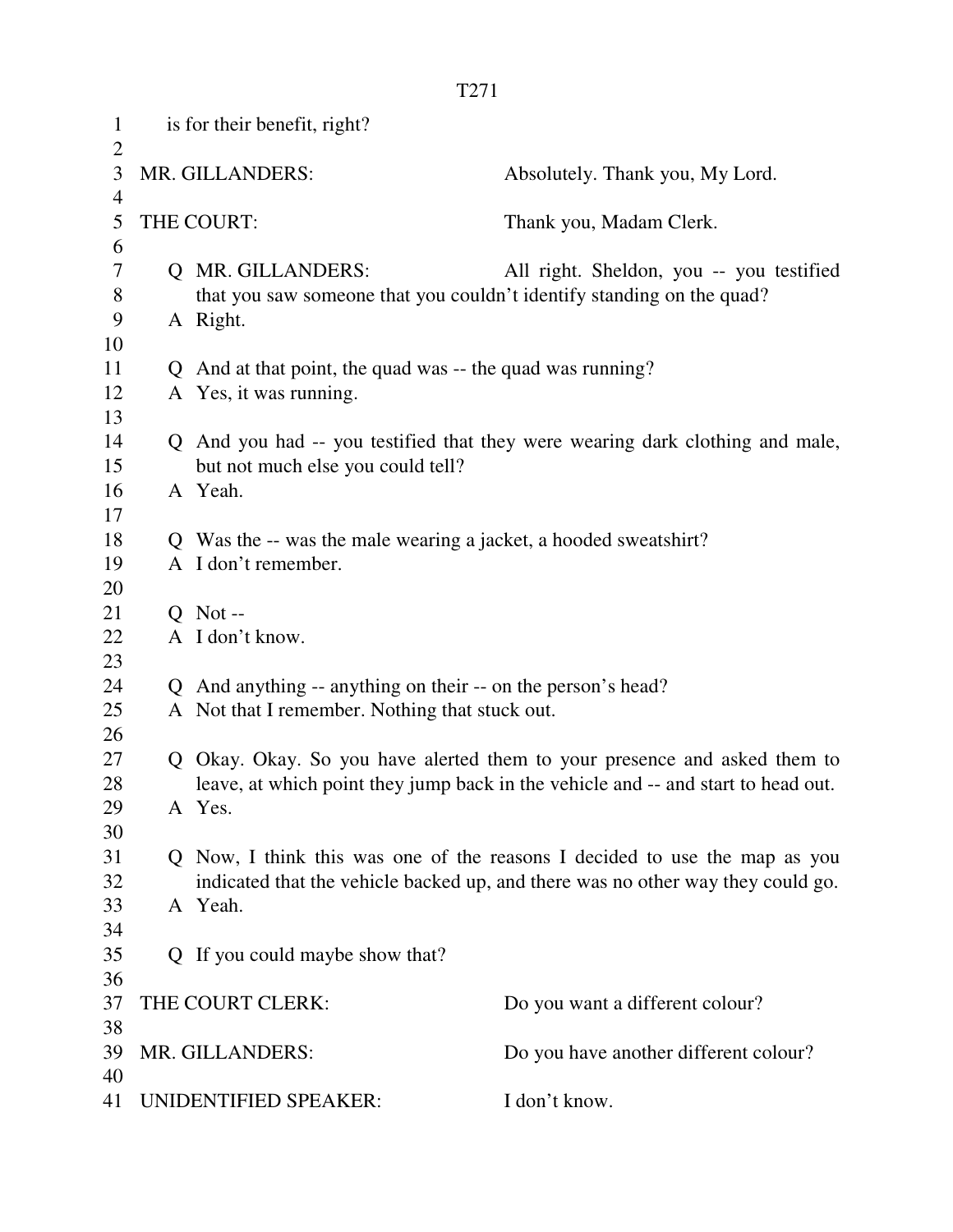| 1              |                                                                           |                                                                                     |
|----------------|---------------------------------------------------------------------------|-------------------------------------------------------------------------------------|
| $\overline{2}$ | THE COURT CLERK:                                                          | (INDISCERNIBLE).                                                                    |
| 3              |                                                                           |                                                                                     |
| 4              | MR. GILLANDERS:                                                           | I have a blue, Madam Clerk.                                                         |
| 5              |                                                                           |                                                                                     |
| 6              | THE COURT CLERK:                                                          | Okay.                                                                               |
| 7              |                                                                           |                                                                                     |
| 8              | THE COURT:                                                                | So now you're switching to a blue pen?                                              |
| 9              | Thank you.                                                                |                                                                                     |
| 10             |                                                                           |                                                                                     |
| 11             | MR. GILLANDERS:                                                           | Yes, thank you.                                                                     |
| 12             |                                                                           |                                                                                     |
| 13             | Q MR. GILLANDERS:                                                         | So the blue pen will try and indicate the                                           |
| 14             | path from the garage --                                                   |                                                                                     |
| 15             | A Okay.                                                                   |                                                                                     |
| 16             |                                                                           |                                                                                     |
| 17             | Q -- or from the shop afterwards.                                         |                                                                                     |
| 18             |                                                                           | A So the car was parked here beside the quad. After he got off the quad and got     |
| 19             |                                                                           | in the passenger's seat, to -- to back up this way, he wouldn't have been able to   |
| 20             | turn around. So they backed up this way.                                  |                                                                                     |
| 21             |                                                                           |                                                                                     |
| 22             |                                                                           | Q Okay. And at that point, where were you and where was your father located?        |
| 23             |                                                                           | A I was here, between the Cat and the quad. My father was still behind me. And      |
| 24             |                                                                           | as the car backed up, he had to step to the other side, so he was on this side.     |
| 25             |                                                                           |                                                                                     |
| 26             | THE COURT:                                                                | Maybe we could start using some letters                                             |
| 27             | or something like that rather than a bunch of dots?                       |                                                                                     |
| 28             |                                                                           |                                                                                     |
| 29             | MR. GILLANDERS:                                                           | Thank you.                                                                          |
| 30             |                                                                           |                                                                                     |
| 31             | Q MR. GILLANDERS:                                                         | So if you could maybe use an 'S' for                                                |
| 32             | Sheldon --                                                                |                                                                                     |
| 33             | A Sure.                                                                   |                                                                                     |
| 34             |                                                                           |                                                                                     |
| 35             | $Q$ -- for your dot, 'G' for Gerry, and that will indicate that position. |                                                                                     |
| 36             |                                                                           |                                                                                     |
| 37             | MR. GILLANDERS:                                                           | Thank you, My Lord.                                                                 |
| 38             |                                                                           |                                                                                     |
| 39             |                                                                           | Q All right. So the vehicle backed up towards you. And when it started going        |
| 40             | forward, could you maybe outline that path, as well?                      |                                                                                     |
| 41             |                                                                           | A That was -- as it was backing up, I stepped towards it, and that's -- that's when |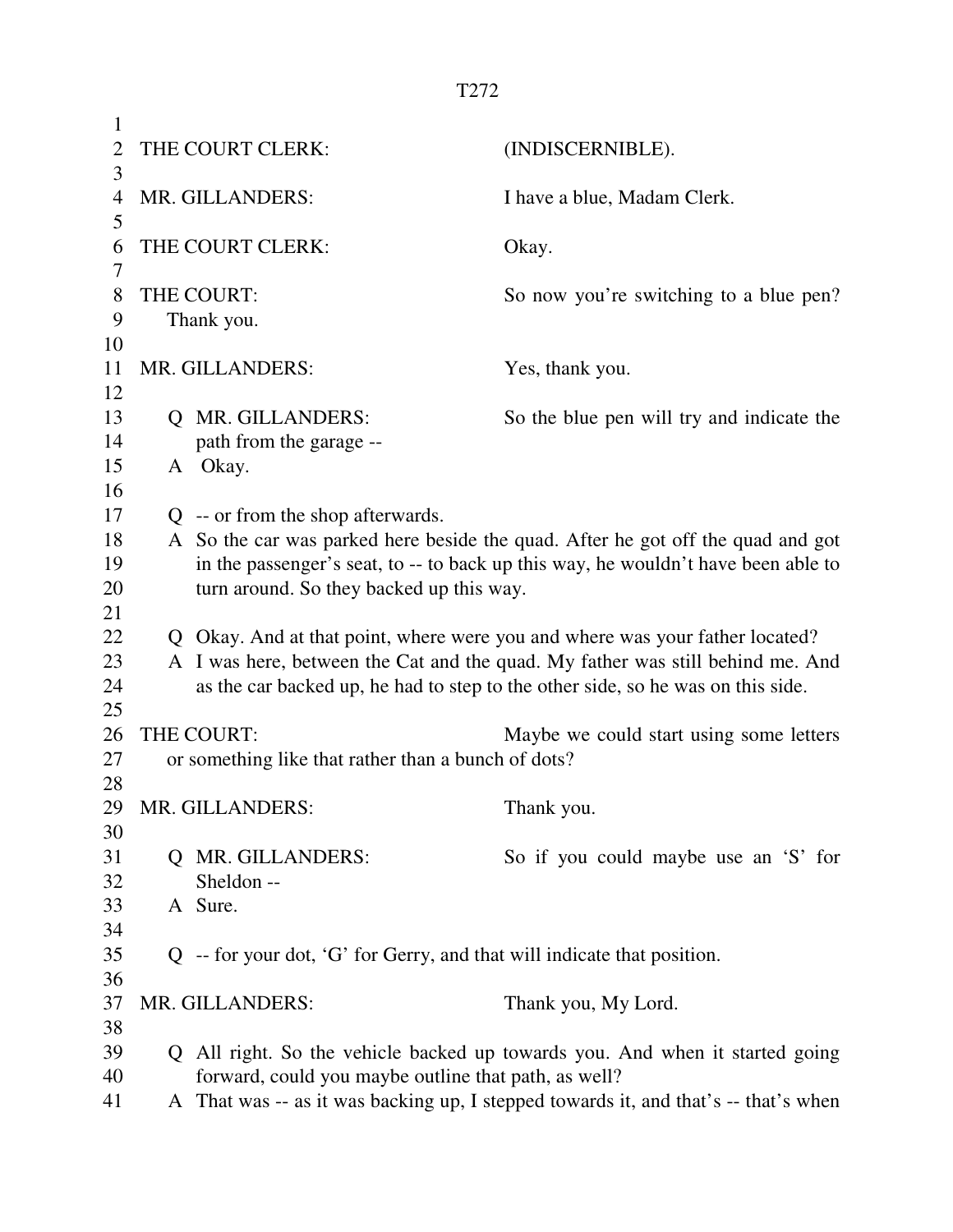| $\mathbf{1}$<br>$\overline{c}$<br>3 |   | were heading down the driveway.                                                                                        | I struck the vehicle. And then they backed up and got going forward again and                                                 |
|-------------------------------------|---|------------------------------------------------------------------------------------------------------------------------|-------------------------------------------------------------------------------------------------------------------------------|
| $\overline{4}$<br>5                 |   | Q Okay. Thank you. Now --                                                                                              |                                                                                                                               |
| 6<br>7                              |   | THE COURT:<br>show the jury where we're at. Madam Clerk, if you would do that?                                         | Again, maybe it's useful, again, to just                                                                                      |
| 8<br>9<br>10                        |   | THE COURT CLERK:                                                                                                       | Thank you.                                                                                                                    |
| 11<br>12<br>13<br>14                |   | Q MR. GILLANDERS:<br>that you hit the vehicle with your fencing hammer or fencing tool?<br>A The fencing hammer, yeah. | Thank you. All right. And you described                                                                                       |
| 15<br>16<br>17                      |   | turn to picture P-1A and picture 36 for the jury.                                                                      | Q Okay. I would $-$ I'm going to provide you with Exhibit P-1, and I'm going to                                               |
| 18<br>19                            |   | THE COURT CLERK:                                                                                                       | Oh, $P-1A$ is the $-$                                                                                                         |
| 20<br>21                            |   | MR. GILLANDERS:                                                                                                        | Sorry. Just P-1.                                                                                                              |
| 22<br>23                            |   | THE COURT CLERK:                                                                                                       | Yeah. Because P-1A is the flash drive.                                                                                        |
| 24<br>25                            |   | MR. GILLANDERS:                                                                                                        | Right. (INDISCERNIBLE).                                                                                                       |
| 26<br>27                            |   | THE COURT CLERK:                                                                                                       | 36.                                                                                                                           |
| 28<br>29                            |   | MR. GILLANDERS:                                                                                                        | 36.                                                                                                                           |
| 30<br>31                            |   | THE COURT CLERK:                                                                                                       | Picture 36.                                                                                                                   |
| 32<br>33                            |   | A Okay.                                                                                                                |                                                                                                                               |
| 34<br>35                            |   | THE COURT CLERK:                                                                                                       | Okay. (INDISCERNIBLE).                                                                                                        |
| 36<br>37<br>38                      |   | Q MR. GILLANDERS:<br>yard?                                                                                             | All right. I think everyone has found it.<br>So 36 there shows -- can you tell me what -- is that the vehicle that was in the |
| 39<br>40                            |   | A Was it the vehicle?                                                                                                  |                                                                                                                               |
| 41                                  | Q | Yeah.                                                                                                                  |                                                                                                                               |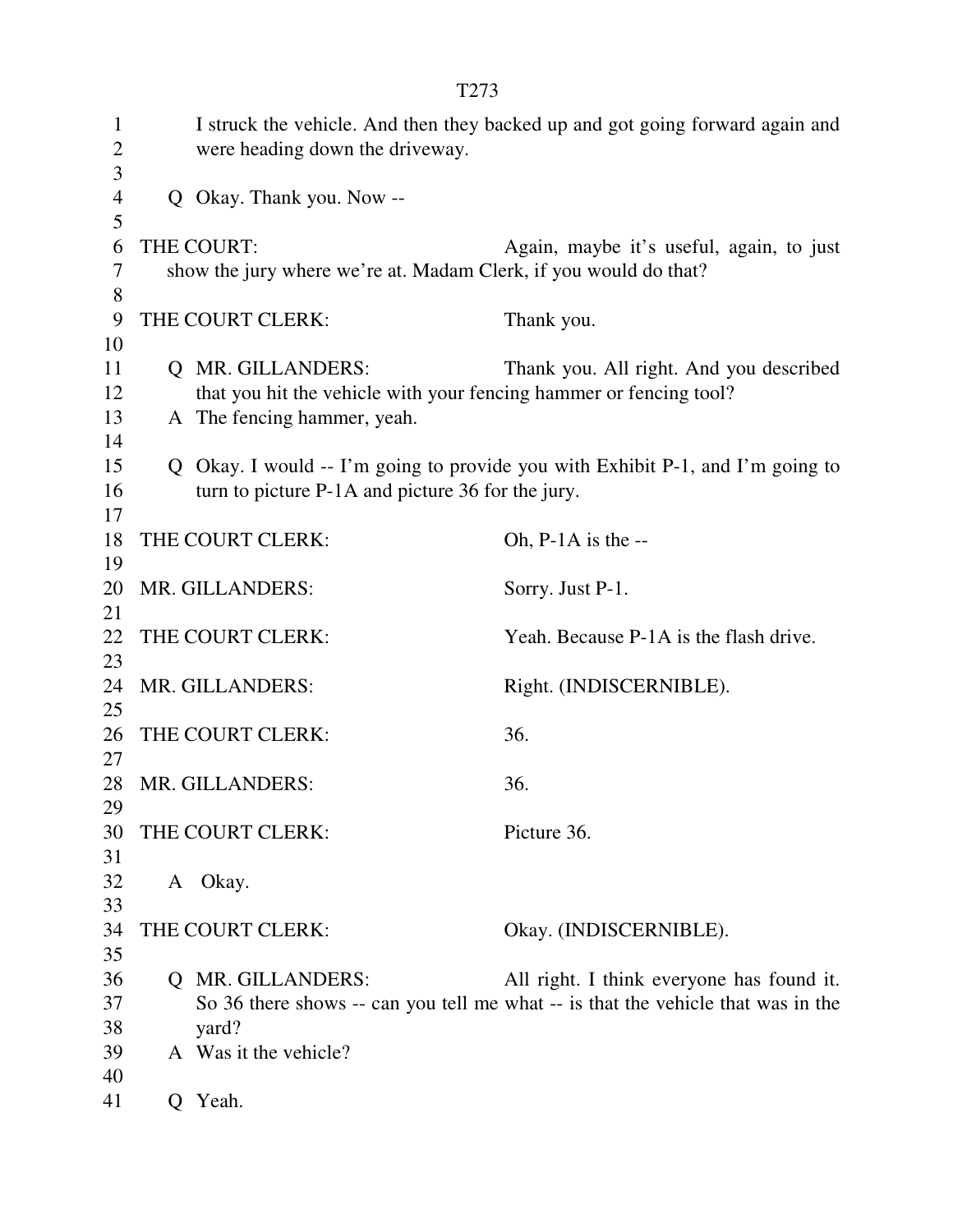| $\mathbf{1}$<br>$\overline{2}$   | A Yes, it was.                                                                                                                    |
|----------------------------------|-----------------------------------------------------------------------------------------------------------------------------------|
| $\mathfrak{Z}$<br>$\overline{4}$ | Q Okay. And then on the upper right-hand corner of the windshield, does that<br>correspond with your memory of where the hit was? |
| $\mathfrak{S}$                   | A Yeah, that's where I hit it.                                                                                                    |
| 6                                |                                                                                                                                   |
| $\overline{7}$<br>$8\,$          | Q And would you agree with me that the rest of the windshield, although maybe                                                     |
| 9                                | some minor damage, is not -- is not cracked all the way across?<br>A I would agree with you on that.                              |
| 10                               |                                                                                                                                   |
| 11                               | Q It looks -- it looks like good visibility for the rest of the windshield?                                                       |
| 12                               | A Yes.                                                                                                                            |
| 13                               |                                                                                                                                   |
| 14<br>15                         | Q Okay. I guess while we have that -- that picture out, can you tell me when you<br>noticed that the vehicle had a flat tire?     |
| 16                               | A It was kind of as it was backing up and going forward, just because it couldn't                                                 |
| 17                               | get any traction, and there was gravel -- gravel flying everywhere.                                                               |
| 18                               |                                                                                                                                   |
| 19                               | Q Thank you. Now, back to your -- your picture. You've -- you've drawn a line                                                     |
| 20                               | at -- that the vehicle is starting to or appearing to exit the yard?                                                              |
| 21                               | A Yes.                                                                                                                            |
| 22                               |                                                                                                                                   |
| 23                               | Q Is that -- that your recollection?                                                                                              |
| 24                               | A Yeah.                                                                                                                           |
| 25                               |                                                                                                                                   |
| 26                               | Q And what's your thought at this time?                                                                                           |
| 27<br>28                         | A That that vehicle is going to get out of here as fast as it can.                                                                |
| 29                               | Q And did you chase after the vehicle?                                                                                            |
| 30                               | A No.                                                                                                                             |
| 31                               |                                                                                                                                   |
| 32                               | Q And so, generally still standing close to where you had marked yourself and                                                     |
| 33                               | Gerry?                                                                                                                            |
| 34                               | A Yeah. I don't think I moved.                                                                                                    |
| 35                               |                                                                                                                                   |
| 36                               | Q Can you -- can you -- do you have any idea, was the vehicle moving quickly,                                                     |
| 37                               | was it slow?                                                                                                                      |
| 38<br>39                         | A It was -- it was moving, I think, as fast as it could --                                                                        |
| 40                               | Q Okay.                                                                                                                           |
| 41                               | A -- with the -- with the flat tire.                                                                                              |
|                                  |                                                                                                                                   |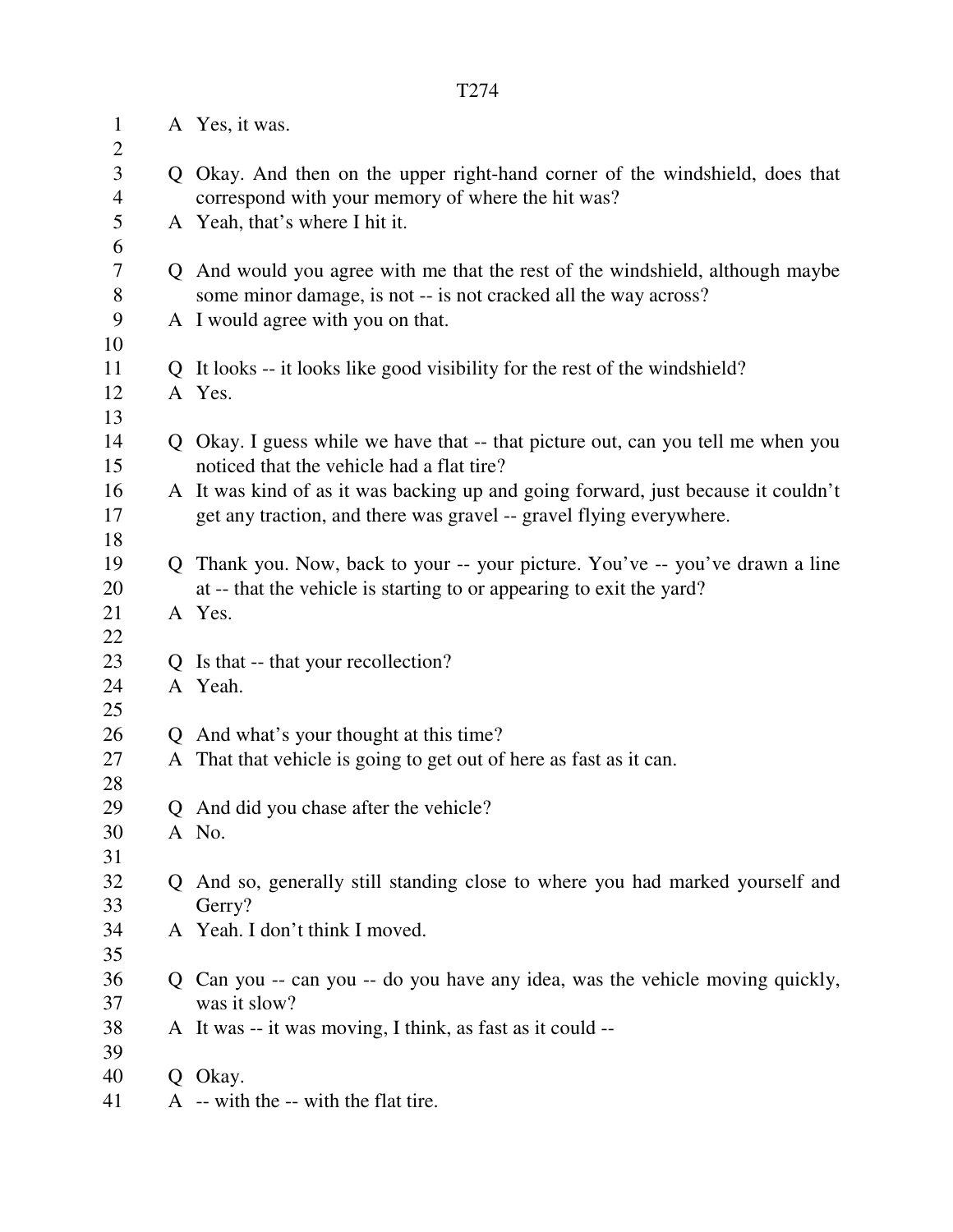| $\mathbf{1}$   |               |                                                                                                                                                         |
|----------------|---------------|---------------------------------------------------------------------------------------------------------------------------------------------------------|
| $\overline{c}$ |               | Q And what --                                                                                                                                           |
| $\mathfrak{Z}$ |               | A It was moving fast.                                                                                                                                   |
| $\overline{4}$ |               |                                                                                                                                                         |
| 5              |               | Q And what makes you say that, that it was --                                                                                                           |
| 6              |               | A Because the motor was wide open.                                                                                                                      |
| 7              |               |                                                                                                                                                         |
| $8\,$          |               | Q Okay. So you could -- you could hear the engine, and it was racing, so --                                                                             |
| 9              |               | A Yeah.                                                                                                                                                 |
| 10             |               |                                                                                                                                                         |
| 11             |               | $Q$ -- as fast as it could. Now, on that -- on your picture in between where the blue                                                                   |
| 12             |               | Escape is, which you've indicated --                                                                                                                    |
| 13             |               | A Yeah.                                                                                                                                                 |
| 14             |               |                                                                                                                                                         |
| 15             |               | $Q$ -- is kind of in the middle there and where the two-car garage, could you                                                                           |
| 16             |               | maybe put an 'X' on the $-$ the garage there, just so we know what you're                                                                               |
| 17             |               | talking about? So between there, how -- how in feet or whatever you're                                                                                  |
| 18             |               | comfortable with, how far between the blue Escape and that two-car garage                                                                               |
| 19             |               | would you estimate it to be?                                                                                                                            |
| 20             |               | A Probably 10, 12 feet.                                                                                                                                 |
|                |               |                                                                                                                                                         |
| 21             |               |                                                                                                                                                         |
| 22             |               | Q 10 to 12. So room for a vehicle to pass through?                                                                                                      |
| 23             |               | A Yes.                                                                                                                                                  |
| 24             |               |                                                                                                                                                         |
| 25             | Q             | Okay. So at that point, the vehicle is leaving the yard. Can you describe what                                                                          |
| 26             |               | happened next?                                                                                                                                          |
| 27             |               | A The vehicle is on a straight line, heading out of the yard, and took a hard right                                                                     |
| 28             |               | turn into the back end of the blue Ford Escape.                                                                                                         |
| 29             |               |                                                                                                                                                         |
| 30             |               | Q Okay. Hard right turn. So you're saying there was room to go through there,                                                                           |
| 31             |               | and it looks like it was -- turned out of its way to go that way?                                                                                       |
| 32<br>33       |               | A Yes.                                                                                                                                                  |
| 34             | $\mathcal{O}$ |                                                                                                                                                         |
| 35             |               | Okay. Thank you. Maybe with your marker could you indicate the path of the                                                                              |
| 36             |               | vehicle both from where you've stopped drawing to where it ends up being<br>shown in that picture? Okay. So at this point, you've testified that you're |
| 37             |               | standing with Gerry back close to the shop.                                                                                                             |
| 38             |               | A Yeah.                                                                                                                                                 |
| 39             |               |                                                                                                                                                         |
| 40             | Q             | What -- what happened next? You -- you took off running, I think is what you                                                                            |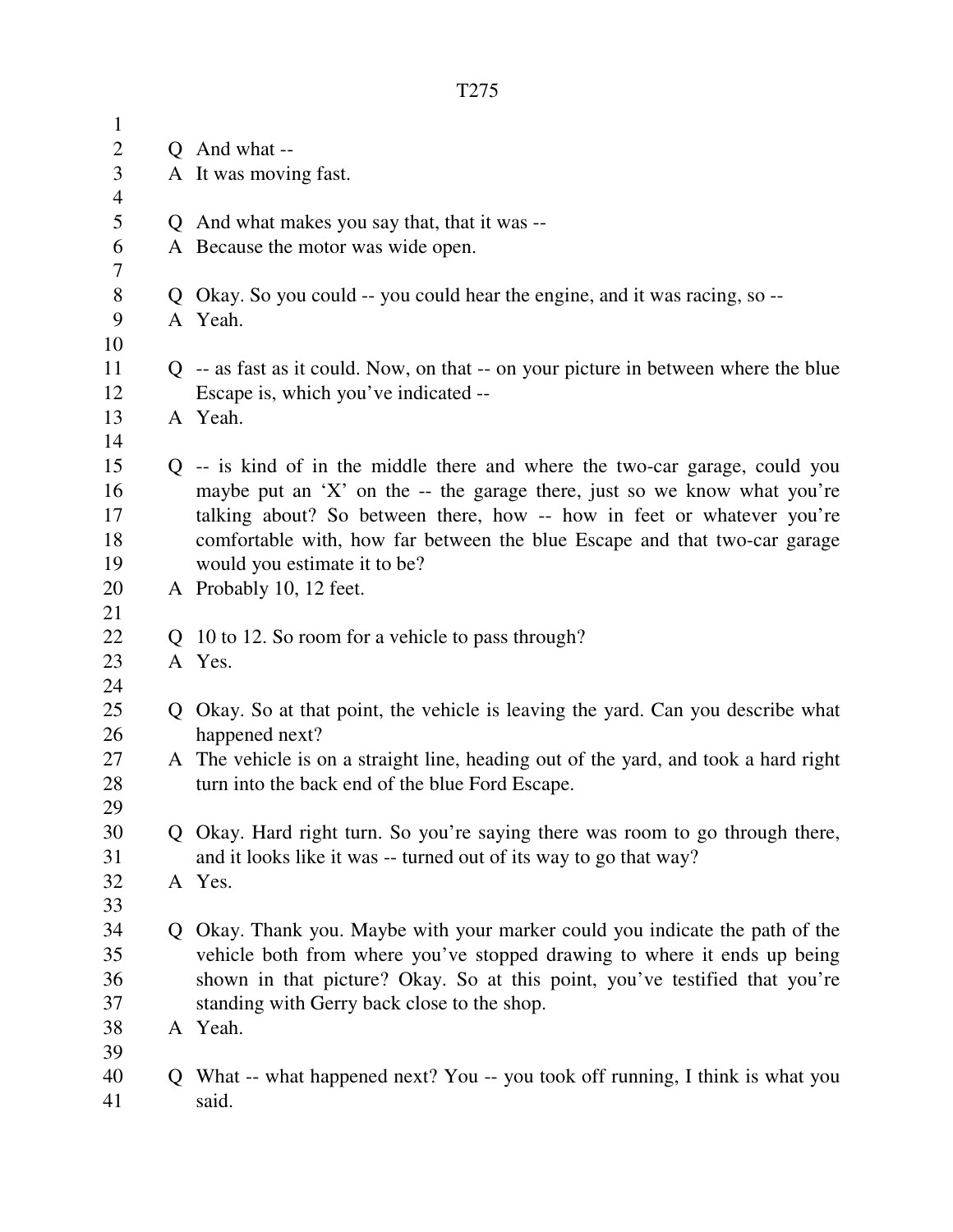| $\mathbf{1}$<br>$\overline{2}$ |    | A Yeah, after -- after the -- the two cars -- or the car was hit, I took off running to<br>the house.         |
|--------------------------------|----|---------------------------------------------------------------------------------------------------------------|
| 3<br>$\overline{4}$<br>5       |    | Q All right. And you were running towards the house and your purpose was to<br>get your truck keys? That's -- |
| 6<br>7                         |    | A Correct.                                                                                                    |
| $8\,$                          |    | Q And they were where in the house?                                                                           |
| 9                              |    | A Sitting on the dining room table.                                                                           |
| 10                             |    |                                                                                                               |
| 11                             |    | Q Okay.                                                                                                       |
| 12                             |    | A Maybe -- yeah, maybe 10 feet inside the door.                                                               |
| 13                             |    |                                                                                                               |
| 14                             |    | Q And the reason that you got the truck keys was --                                                           |
| 15                             |    | A To follow them.                                                                                             |
| 16                             |    |                                                                                                               |
| 17                             |    | Q Okay. So in your mind, you think they're going to try and leave the yard again,                             |
| 18                             |    | and -- and you want to follow them to see where they go?                                                      |
| 19                             |    | A Yeah, after the -- not knowing what was taken from the shop, and after they                                 |
| 20<br>21                       |    | just wrecked the other vehicle.                                                                               |
| 22                             |    | Q Okay. All right. And you testified that it was at this point that you heard the                             |
| 23                             |    | first gunshot?                                                                                                |
| 24                             |    | A As I was going into the house, yes.                                                                         |
| 25                             |    |                                                                                                               |
| 26                             |    | Q Okay. And you also testified that it was behind you, but not too close?                                     |
| 27                             |    | A Right.                                                                                                      |
| 28                             |    |                                                                                                               |
| 29                             |    | Q You -- can you estimate how far behind you it was?                                                          |
| 30                             |    | A It -- as soon as it -- as soon as I heard it, I thought it had come from by the                             |
| 31                             |    | shop.                                                                                                         |
| 32                             |    |                                                                                                               |
| 33                             |    | Q By the shop?                                                                                                |
| 34                             |    | A I--I thought it was my father.                                                                              |
| 35                             |    |                                                                                                               |
| 36                             | Q. | Okay. And so that -- the second shot was followed closely thereafter?                                         |
| 37                             |    | A Yes.                                                                                                        |
| 38                             |    |                                                                                                               |
| 39                             | Q  | And again, you indicated that came from behind you?                                                           |
| 40                             |    | A Yes.                                                                                                        |
| 41                             |    |                                                                                                               |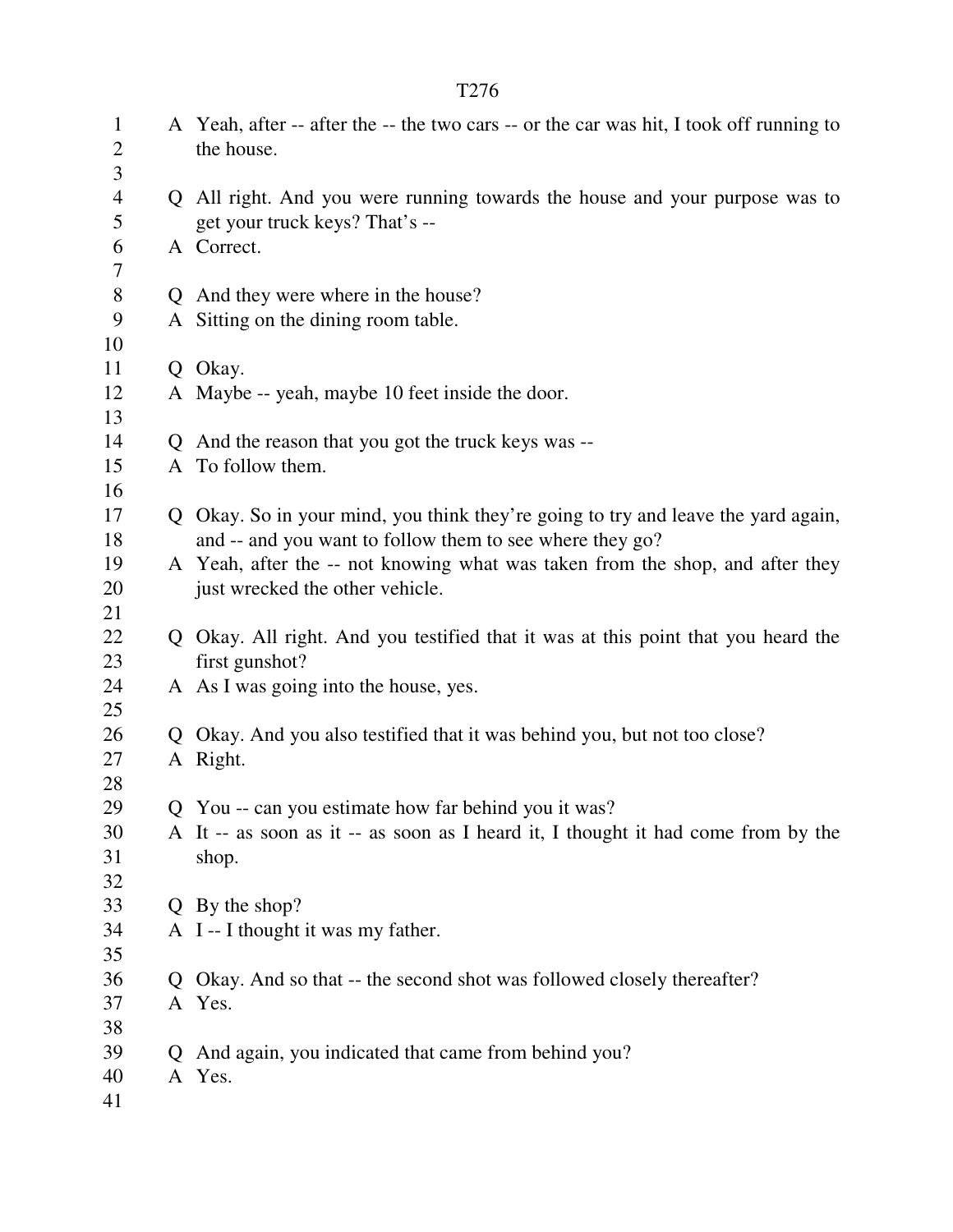|--|

| $\mathbf{1}$        |    | Q And any idea how far that one? Same spot?                                                                           |
|---------------------|----|-----------------------------------------------------------------------------------------------------------------------|
| $\overline{c}$<br>3 |    | A Pretty close, yeah.                                                                                                 |
| $\overline{4}$      |    | Q Roughly?                                                                                                            |
| 5                   |    | A Or maybe -- maybe a second apart, the two shots.                                                                    |
| 6                   |    |                                                                                                                       |
| 7                   |    | Q And you didn't notice any bullets whizzing by?                                                                      |
| $8\,$<br>9          |    | A No.                                                                                                                 |
| 10                  |    | Q Yeah. Just -- you just heard the shot and -- and that was it? Nothing -- nothing                                    |
| 11                  |    | ricocheted off the house or anything like that?                                                                       |
| 12                  |    | A No.                                                                                                                 |
| 13                  |    |                                                                                                                       |
| 14                  |    | Q Okay. All right. So you came back out of the house. And -- with your keys?                                          |
| 15                  |    | A Yes.                                                                                                                |
| 16                  |    |                                                                                                                       |
| 17                  | Q. | That was the only thing that you grabbed from the house?                                                              |
| 18                  |    | A Yeah.                                                                                                               |
| 19                  |    |                                                                                                                       |
| 20                  |    | Q And you testified that -- you testified that you -- as you were coming down the                                     |
| 21                  |    | stairs, you heard the third shot?                                                                                     |
| 22                  |    | A Once I was down the stairs.                                                                                         |
| 23                  |    |                                                                                                                       |
| 24                  |    | Q Once you were down the stairs?                                                                                      |
| 25                  |    | A I was coming down the stairs. I could see in the back seat of the -- of the grey                                    |
| 26                  |    | vehicle. You could see the two -- the two girls inside. And it was once I was on                                      |
| 27                  |    | the gravel, I heard the third shot.                                                                                   |
| 28                  |    |                                                                                                                       |
| 29<br>30            |    | Q Okay. And -- but you didn't -- you didn't see -- you weren't looking at the<br>vehicle when -- when the third shot? |
| 31                  |    | A Right. I -- I'd looked at the vehicle where the two -- I first saw the two girls                                    |
| 32                  |    | and my dad going up beside the driver's side and then turn back towards the --                                        |
| 33                  |    | the white truck.                                                                                                      |
| 34                  |    |                                                                                                                       |
| 35                  |    | Q And then I guess I'll get you to pick up your photo there again and indicate                                        |
| 36                  |    | with a circle, maybe a red pen --                                                                                     |
| 37                  |    | A All right.                                                                                                          |
| 38                  |    |                                                                                                                       |
| 39                  |    | Q -- where you were when you heard the third shot. And then just because it's not                                     |
| 40                  |    | in the picture, maybe you could mark where your white truck was during this                                           |
| 41                  |    | time, with a square.                                                                                                  |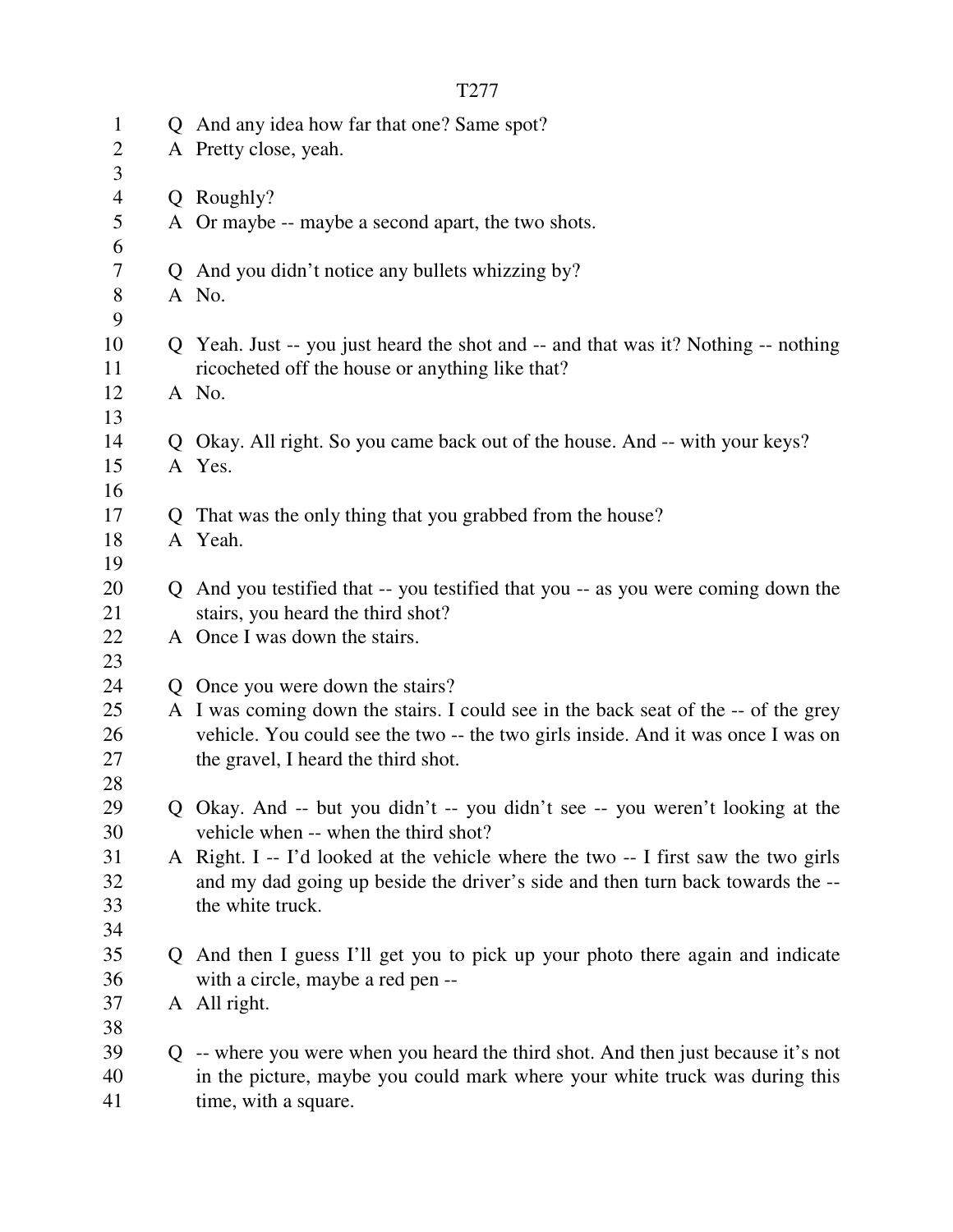| $\mathbf{1}$<br>$\overline{2}$ | A Do you want me to label it?                                                       |                                              |
|--------------------------------|-------------------------------------------------------------------------------------|----------------------------------------------|
| 3                              | Q I think we only need the square for now, but --                                   |                                              |
| $\overline{\mathcal{A}}$       | A Okay.                                                                             |                                              |
| 5                              |                                                                                     |                                              |
| 6                              | Q -- "truck", yeah. Maybe it would be a good time.                                  |                                              |
| 7                              |                                                                                     |                                              |
| 8                              | THE COURT CLERK:                                                                    | Can you see it, My Lord?                     |
| 9                              |                                                                                     |                                              |
| 10                             | THE COURT:                                                                          | I can see it fine from there. Thank you.     |
| 11                             |                                                                                     |                                              |
| 12                             | A Thank you.                                                                        |                                              |
| 13                             |                                                                                     |                                              |
| 14                             | Q MR. GILLANDERS:                                                                   | All right. Then you testified that it was at |
| 15                             | this point that you came down to the bottom of the stairs that you first saw        |                                              |
| 16                             | Gerry?                                                                              |                                              |
| 17                             | A After the third shot, yes.                                                        |                                              |
| 18                             |                                                                                     |                                              |
| 19                             | Q After the third shot. Right. And --                                               |                                              |
| 20                             | A But -- sorry. But I saw him walking beside the vehicle, but I never spoke to      |                                              |
| 21                             | him.                                                                                |                                              |
| 22                             |                                                                                     |                                              |
| 23                             | Q Great. Okay. So after the third shot, you see -- that was when you came           |                                              |
| 24                             | around. Can you indicate maybe on there where -- and let's go back to a -- to a     |                                              |
| 25                             | marker for that area, a black marker. And just draw a circle of the general area    |                                              |
| 26                             | where you approached Gerry? Okay. So right at the back of the vehicle?              |                                              |
| 27                             | A Right at the back of the vehicle, yes.                                            |                                              |
| 28                             |                                                                                     |                                              |
| 29                             | Q Okay. And you testified that all that Gerry -- that what Gerry said was, "I don't |                                              |
| 30                             | know what happened, I bumped him and it just went off."                             |                                              |
| 31                             | A Yes.                                                                              |                                              |
| 32                             |                                                                                     |                                              |
| 33                             | Q Or pretty close?                                                                  |                                              |
| 34                             | A Yeah.                                                                             |                                              |
| 35                             |                                                                                     |                                              |
| 36                             | MR. GILLANDERS:                                                                     | All right. My Lord, if -- I think that       |
| 37                             | makes sense for a break, if that's -- pleases the Court. I can have a chance to     |                                              |
| 38                             | review my notes, and --                                                             |                                              |
| 39                             |                                                                                     |                                              |
| 40                             | THE COURT:                                                                          | Okay. That seems to make sense to me.        |
| 41                             |                                                                                     |                                              |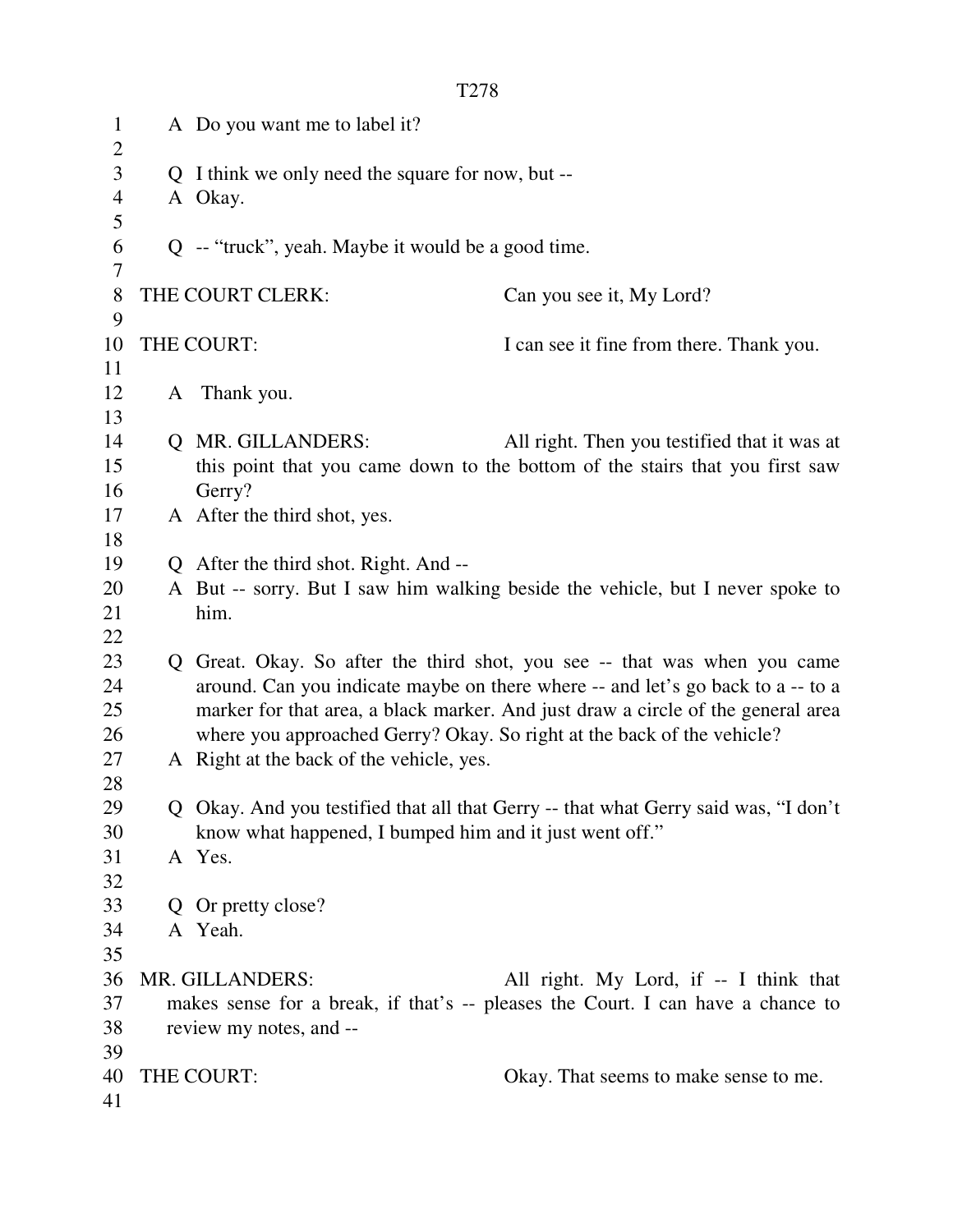1 MR. GILLANDERS: Okay.  $\mathcal{L}$ 3 THE COURT: So what we'll do is we'll take our lunch 4 break at this time. And the jury can leave, and we will adjourn until 2 o'clock. 5 6 (JURY RETIRES) 7 8 THE COURT: Before you adjourn, I need to tell the -- 9 caution the witness. 10 11 Mr. Stanley, because you are still under cross-examination, I am going to direct 12 that you not discuss your testimony with anyone during this lunch break. So not 13 the Crown, not the defence, nobody. Okay. 14 15 A Okay. 16 17 THE COURT: Thank you very much. We are adjourned 18 until 2 o'clock. 19 20 A Thank you. 21 22 (WITNESS STANDS DOWN) 23 24 25 26 PROCEEDINGS ADJOURNED TO 2:00 PM 27 28 29 30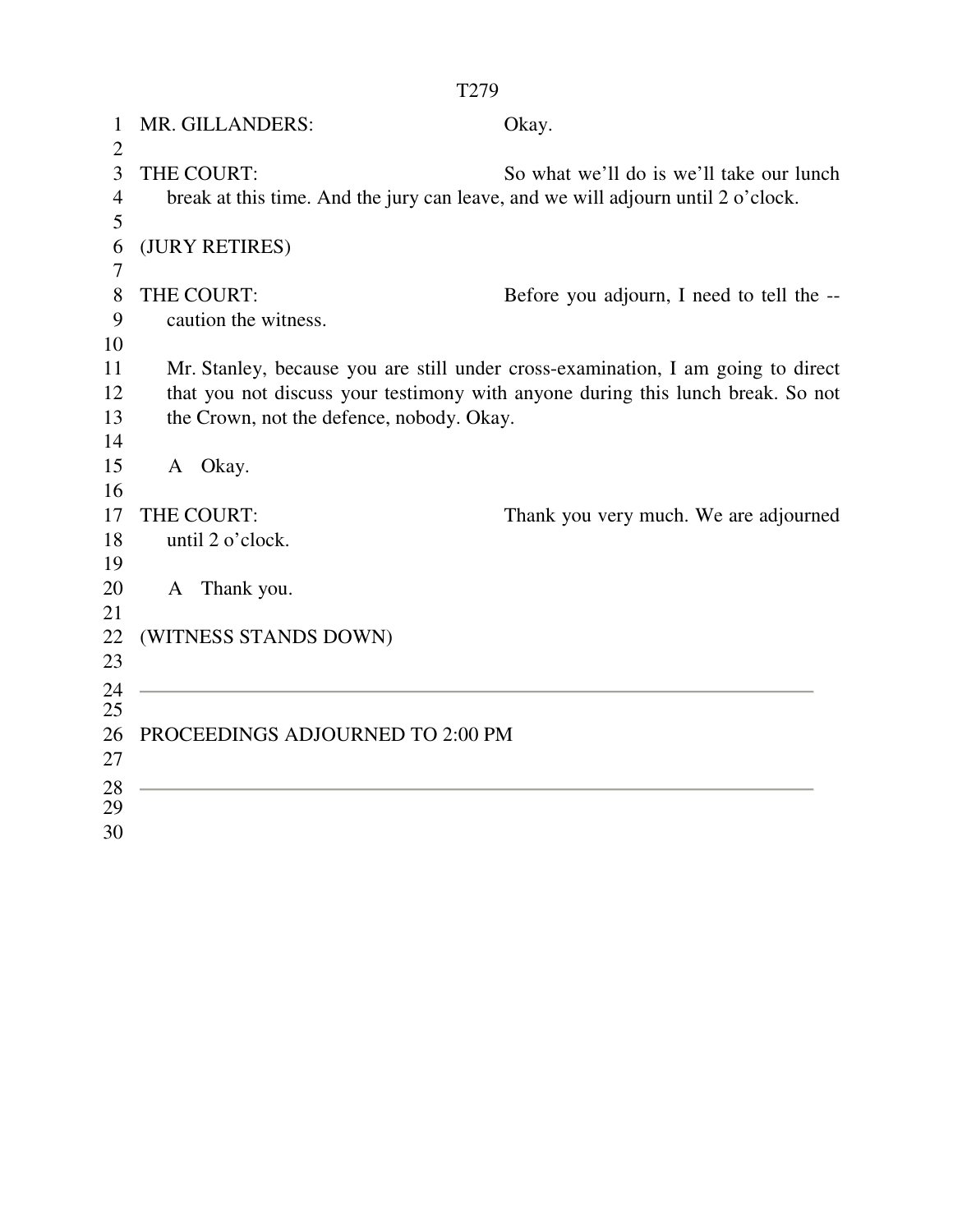1 January 31, 2018 Afternoon Session  $\overline{2}$ 3 The Honourable Chief Justice The Court of Queen's Bench 4 M. Popescul for Saskatchewan 5 6 W. Burge, QC For the Crown 7 C. Browne For the Crown 8 S. Spencer For the Accused 9 D. Gillanders For the Accused 10 K. Christopherson Court Clerk 11 12 13 **Discussion** 14 15 THE COURT: Good afternoon. 16 17 MR. BURGE: Good afternoon, My Lord. 18 19 MR. GILLANDERS: Good afternoon, My Lord. 20 21 MR. SPENCER: Good afternoon, My Lord. 22 23 THE COURT CLERK: Do you want me to have them sit and 24 stand again for the jury? 25 26 THE COURT: No, they can just remain. The jury can 27 come back in. 28 29 (JURY ENTERS) 30 31 THE COURT: Good afternoon. Mr. Stanley, you 32 understand you are still under oath? 33 34 **SHELDON STANLEY, Acknowledges Oath, Cross-examined by Mr. Gillanders**  35 36 A I do. 37 38 THE COURT: Okay. Then continue with your cross-39 examination. 40 41 MR. GILLANDERS: Thank you, My Lord. I won't take too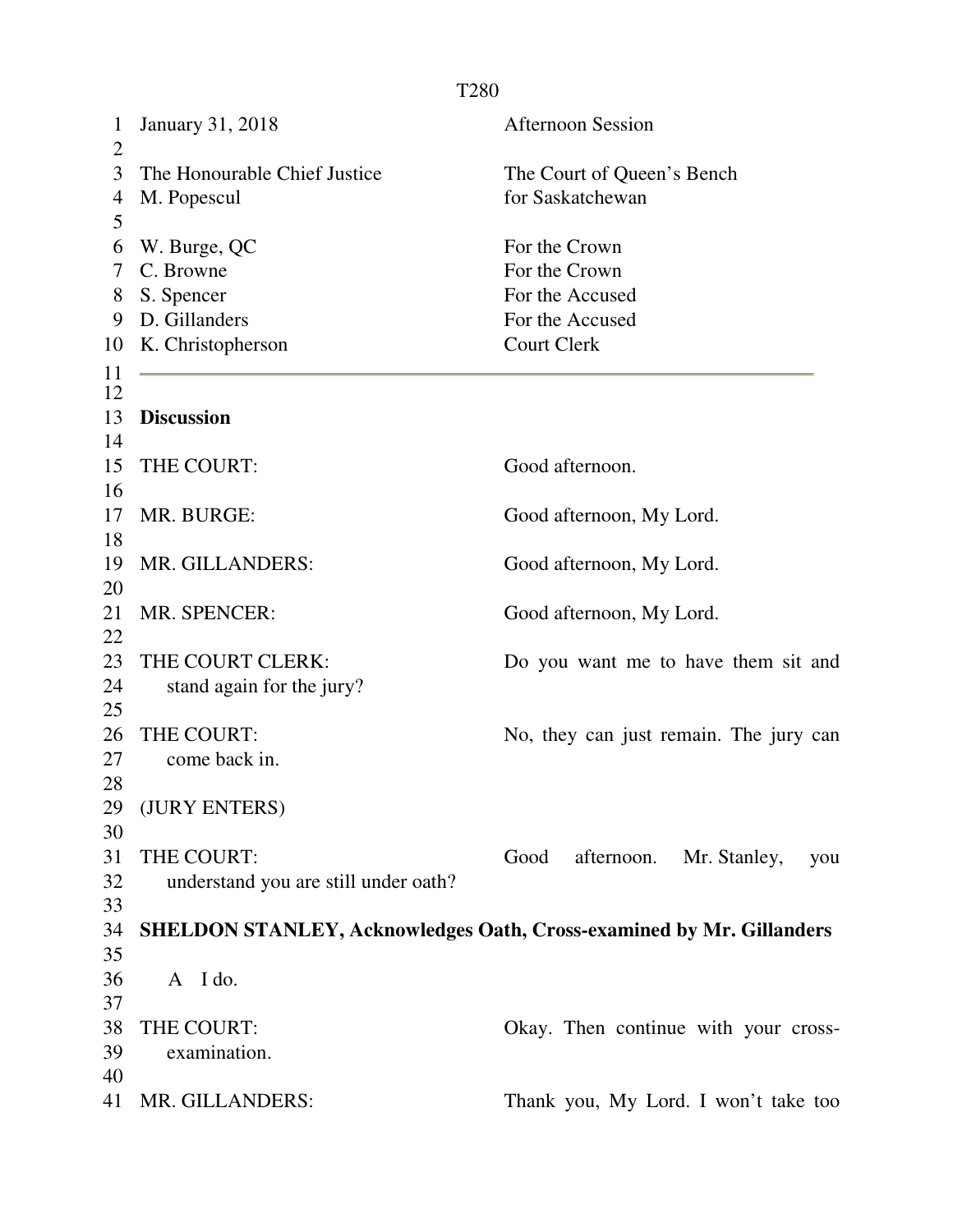1 long, I guess, to get it out of the way.  $\overline{2}$ 3 I would like, Sheldon, if you could sign and date your map? I'd ask that it be 4 marked as a full exhibit at this time. 5 6 A Sure. On the -- on the front? 7 8 MR. GILLANDERS: Yes, please. Just down at the bottom 9 would be great. 10 11 THE COURT CLERK: Do you want a blue for that? 12 13 A Sure. 14 15 THE COURT CLERK: (INDISCERNIBLE). 16 17 THE COURT: What does that put us at? D --18 19 THE COURT CLERK: Three, My Lord. 20 21 THE COURT: D-3. D-4? 22 23 THE COURT CLERK: Three. 24 25 THE COURT: Three? D-4. D-3, I'm sorry. 26 27 THE COURT CLERK: Yes. 28 29 THE COURT: I take it there's no objection from the 30 Crown? 31 32 MR. BURGE: No, My Lord. 33 34 THE COURT: Okay. Go ahead. 35 36 **EXHIBIT D-3 - Map of Stanley Farm Handmarked by Sheldon Stanley**  37 38 MR. GILLANDERS: All right. 39 40 Q MR. GILLANDERS: And I just have a few questions here, 41 Sheldon. At the time that the third shot was fired, could you see the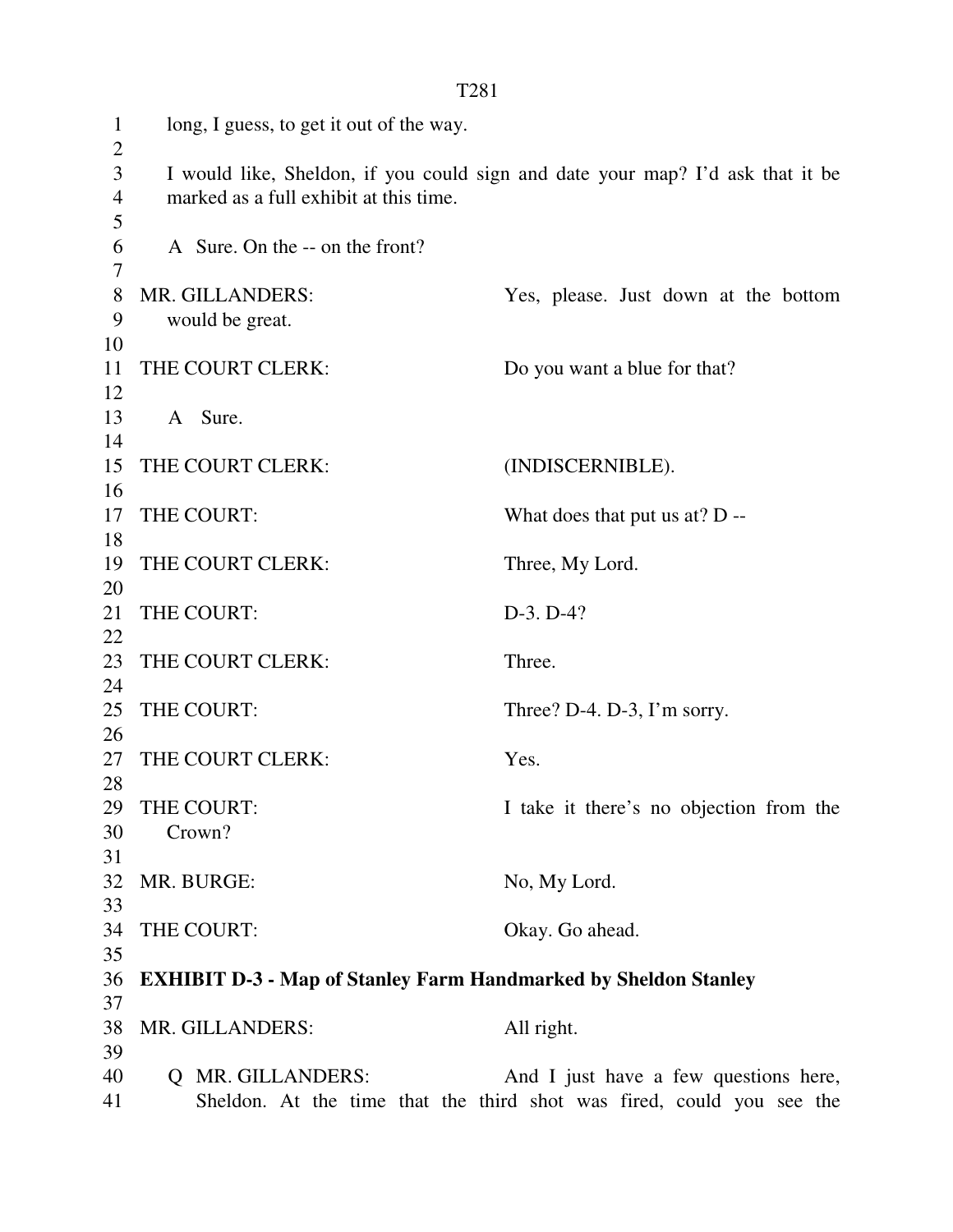|                | T282 |                                                                                                                    |  |  |
|----------------|------|--------------------------------------------------------------------------------------------------------------------|--|--|
| $\mathbf{1}$   |      | passenger's side of the grey Escape?                                                                               |  |  |
| $\overline{2}$ |      | A The passenger's side, yes.                                                                                       |  |  |
| 3              |      |                                                                                                                    |  |  |
| $\overline{4}$ |      | Q At that time, did you notice any windows being broken in the vehicle?                                            |  |  |
| 5              |      | A Not that I remember.                                                                                             |  |  |
| 6              |      |                                                                                                                    |  |  |
| $\tau$         |      | Q Did you see or hear any ricochet off the house in any way?                                                       |  |  |
| 8<br>9         |      | A No.                                                                                                              |  |  |
| 10             |      | Q Going back to the very beginning of the day, when you first arrived home, you                                    |  |  |
| 11             |      | dropped off -- did you drop anything off at the house besides your keys?                                           |  |  |
| 12             |      | A My truck keys. There was a green and grey backpack that I use for work, and a                                    |  |  |
| 13             |      | -- with a black plastic case that we use for repairing drones, and that's -- that's                                |  |  |
| 14             |      | from our supplier.                                                                                                 |  |  |
| 15             |      |                                                                                                                    |  |  |
| 16             |      | Q Okay. And did you have any other guns outside that day?                                                          |  |  |
| 17             |      | A Nothing outside, no.                                                                                             |  |  |
| 18             |      |                                                                                                                    |  |  |
| 19             |      | Q In your possession?                                                                                              |  |  |
| 20             |      | A No.                                                                                                              |  |  |
| 21<br>22       |      |                                                                                                                    |  |  |
| 23             |      | Q Did -- to your -- to the best of your knowledge, did your mother have any guns<br>in her possession on that day? |  |  |
| 24             |      | A No.                                                                                                              |  |  |
| 25             |      |                                                                                                                    |  |  |
| 26             |      | Q And to the best of your knowledge, did Gerry have any other guns beyond the                                      |  |  |
| 27             |      | handgun which you saw in his possession on that day?                                                               |  |  |
| 28             |      | A No.                                                                                                              |  |  |
| 29             |      |                                                                                                                    |  |  |
| 30             |      | Q Lastly, and I'll move again forward in time a little bit, when you noticed the                                   |  |  |
| 31             |      | grey Escape crashing into the blue Escape, was there any conversation between                                      |  |  |
| 32             |      | yourself and Gerry at that time?                                                                                   |  |  |
| 33<br>34       |      | A No.                                                                                                              |  |  |
| 35             |      | Q And was there any conversation between yourself and Gerry between then and                                       |  |  |
| 36             |      | when you -- until after the third shot?                                                                            |  |  |
| 37             |      | A No.                                                                                                              |  |  |
| 38             |      |                                                                                                                    |  |  |
| 39             |      | MR. GILLANDERS:<br>Those are all my questions. Thank you,                                                          |  |  |
| 40             |      | My Lord.                                                                                                           |  |  |
| 41             |      |                                                                                                                    |  |  |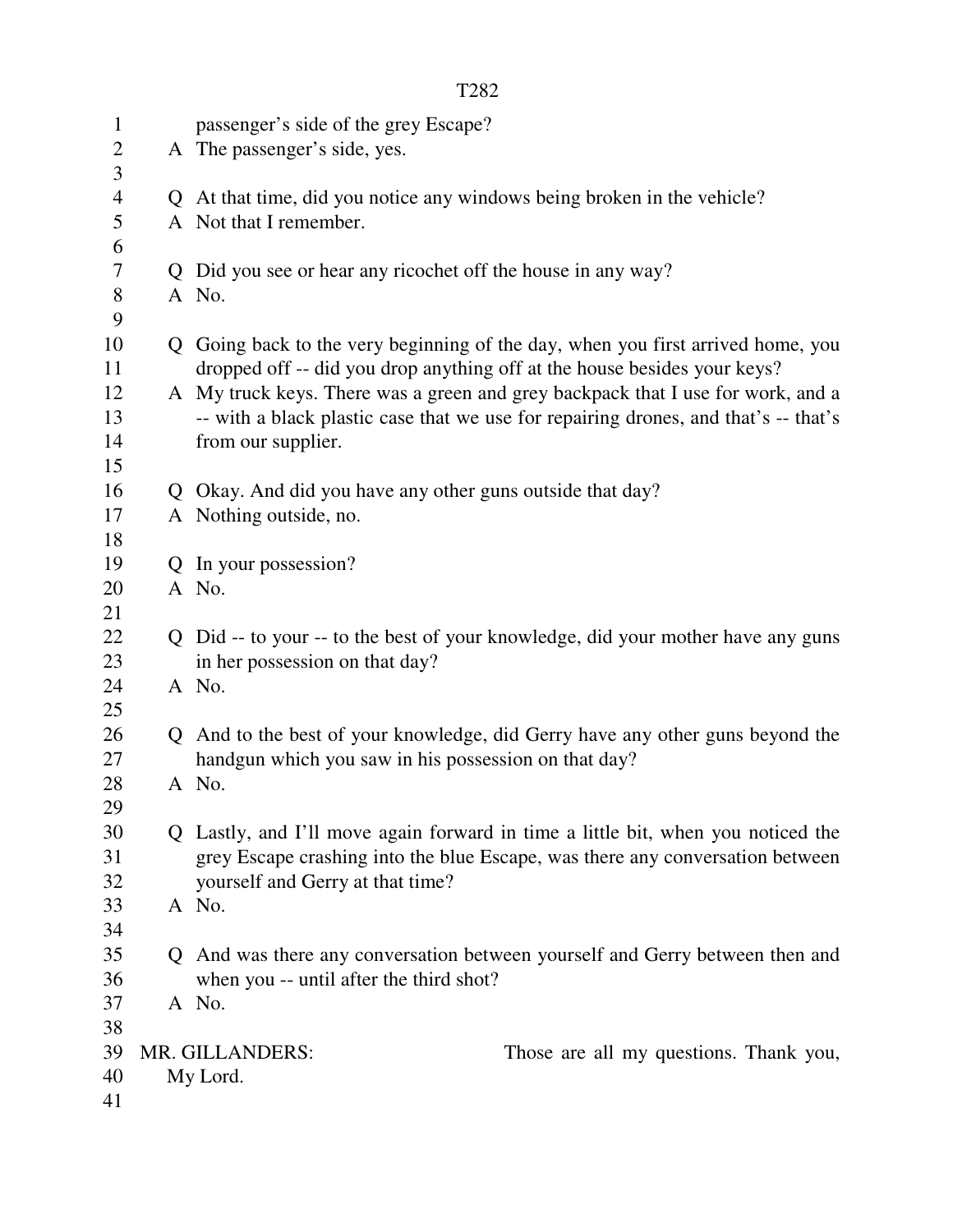| $\mathbf 1$<br>$\overline{2}$ | THE COURT:                                                                     | Any re-examination?                                                                                                              |
|-------------------------------|--------------------------------------------------------------------------------|----------------------------------------------------------------------------------------------------------------------------------|
| 3<br>$\overline{4}$           | MR. BURGE:                                                                     | No, thank you.                                                                                                                   |
| 5<br>6<br>7                   | THE COURT:<br>further?                                                         | Is there any need to keep this witness                                                                                           |
| 8<br>9<br>10<br>11            | MR. BURGE:<br>him, unless -- unless --                                         | No, My Lord. And I know he wishes to<br>remain in the courtroom, and I don't think there's anything that would prevent           |
| 12                            | THE COURT:                                                                     | Yes. I have not made an order excluding                                                                                          |
| 13<br>14                      | witnesses not testifying, but I know that you are experienced and you have --  |                                                                                                                                  |
| 15<br>16                      | MR. BURGE:                                                                     | Yes.                                                                                                                             |
| 17                            | THE COURT:                                                                     | -- excluded them in any event.                                                                                                   |
| 18                            |                                                                                |                                                                                                                                  |
| 19<br>20                      | MR. BURGE:                                                                     | Yes, we have.                                                                                                                    |
| 21<br>22<br>23                | THE COURT:<br>going to exclude him from the courtroom. That will be your call. | Of course, the risk would be if for some<br>reason there was a need to re-call him. That might affect weight. But so -- I am not |
| 24<br>25                      | Mr. Stanley, thank you very much for your testimony. You are free to go, sir.  |                                                                                                                                  |
| 26<br>27<br>28                | All right. Thank you.<br>A                                                     |                                                                                                                                  |
| 30                            | 29 (WITNESS STANDS DOWN)                                                       |                                                                                                                                  |
| 31                            | THE COURT:                                                                     | Your next witness, Mr. Burge.                                                                                                    |
| 32<br>33<br>34                | MR. BURGE:                                                                     | Eric Meechance.                                                                                                                  |
| 35<br>36                      | THE COURT CLERK:<br>swear on the Bible or do you wish to affirm?               | How do you take an oath, sir? Will you                                                                                           |
| 37<br>38<br>39                | MR. MEECHANCE:                                                                 | I'll swear with the Bible.                                                                                                       |
| 40<br>41                      | THE COURT CLERK:<br>your full name.                                            | Take the Bible in your right hand. State                                                                                         |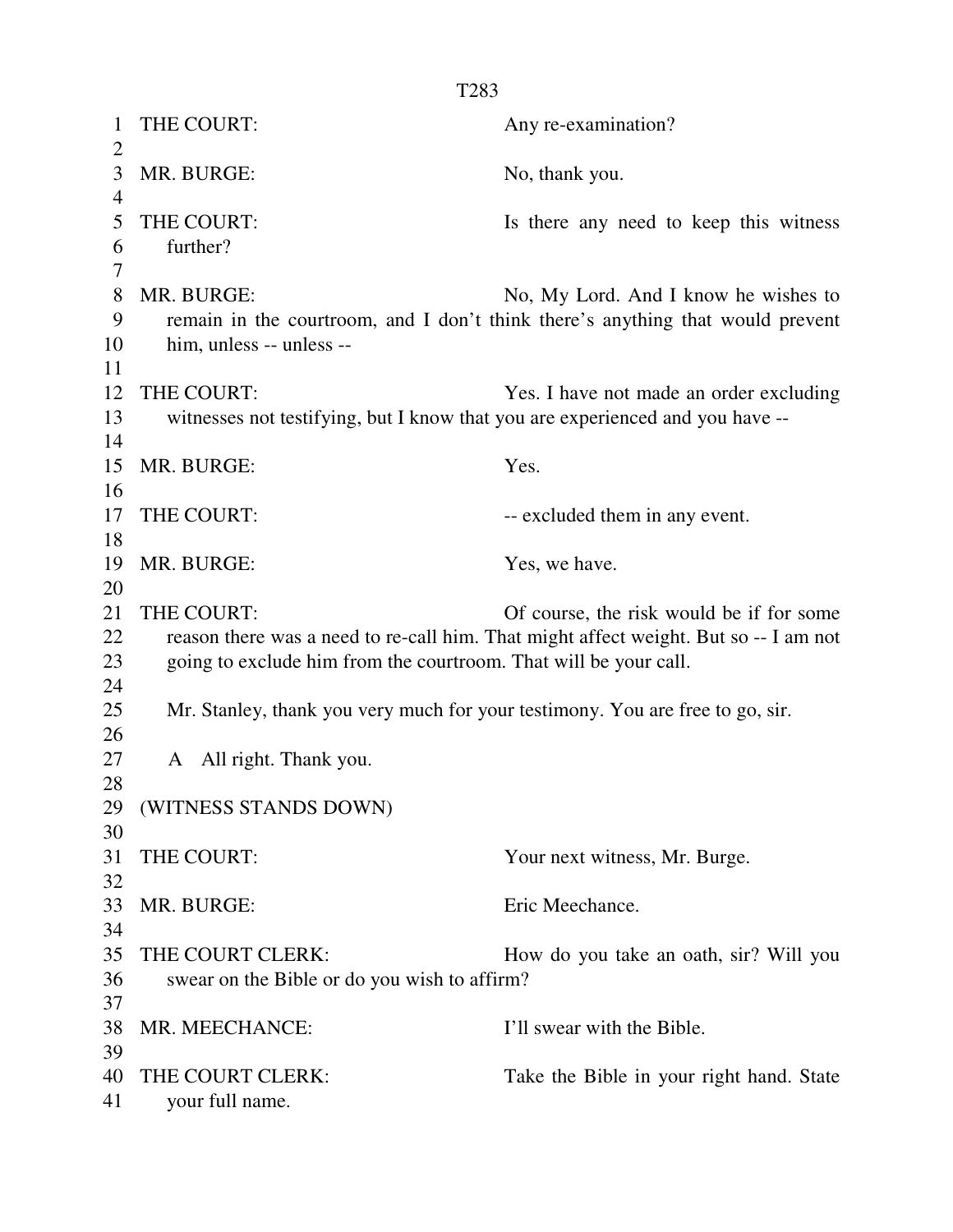|                     | T <sub>284</sub> |                                                                         |                                       |  |
|---------------------|------------------|-------------------------------------------------------------------------|---------------------------------------|--|
| $\mathbf{1}$        |                  |                                                                         |                                       |  |
| $\overline{2}$<br>3 |                  | MR. MEECHANCE:                                                          | Eric, E-R-I-C.                        |  |
| $\overline{4}$<br>5 |                  | THE COURT CLERK:                                                        | And last name?                        |  |
| 6<br>7              |                  | MR. MEECHANCE:                                                          | M-E-E-C-H-A-N-C-E, Meechance.         |  |
| 8<br>9              |                  | <b>ERIC MEECHANCE, Sworn, Examined by Mr. Burge</b>                     |                                       |  |
| 10<br>11            |                  | THE COURT CLERK:                                                        | Do you want to sit or stand?          |  |
| 12<br>13            |                  | A I'll sit.                                                             |                                       |  |
| 14<br>15            |                  | THE COURT CLERK:                                                        | (INDISCERNIBLE).                      |  |
| 16<br>17            |                  | A Yeah.                                                                 |                                       |  |
| 18<br>19            |                  | THE COURT CLERK:<br>question.                                           | You do have to speak clearly to every |  |
| 20                  |                  |                                                                         |                                       |  |
| 21<br>22            |                  | A Yeah.                                                                 |                                       |  |
| 23                  |                  | O MR. BURGE:                                                            | Mr. Meechance, I understand you are   |  |
| 24                  |                  | from the Red Pheasant First Nation?                                     |                                       |  |
| 25                  |                  | A Yes, Your Honour.                                                     |                                       |  |
| 26                  |                  |                                                                         |                                       |  |
| 27                  |                  | Q How old are you, sir?                                                 |                                       |  |
| 28<br>29            |                  | A I'm turning 23.                                                       |                                       |  |
| 30<br>31            |                  | Q Okay. And --                                                          |                                       |  |
| 32<br>33            |                  | THE COURT:                                                              | I'm sorry. What? How old?             |  |
| 34<br>35            |                  | A I'm turning 23.                                                       |                                       |  |
| 36                  | Q                | MR. BURGE:                                                              | And where are you living now?         |  |
| 37                  |                  | A Saskatoon right now.                                                  |                                       |  |
| 38                  |                  |                                                                         |                                       |  |
| 39                  | Q                | Okay. I understand that you just had a -- a newborn child recently?     |                                       |  |
| 40                  |                  | A Yeah. I have a premature baby. She's -- will be four weeks on Monday. |                                       |  |
| 41                  |                  |                                                                         |                                       |  |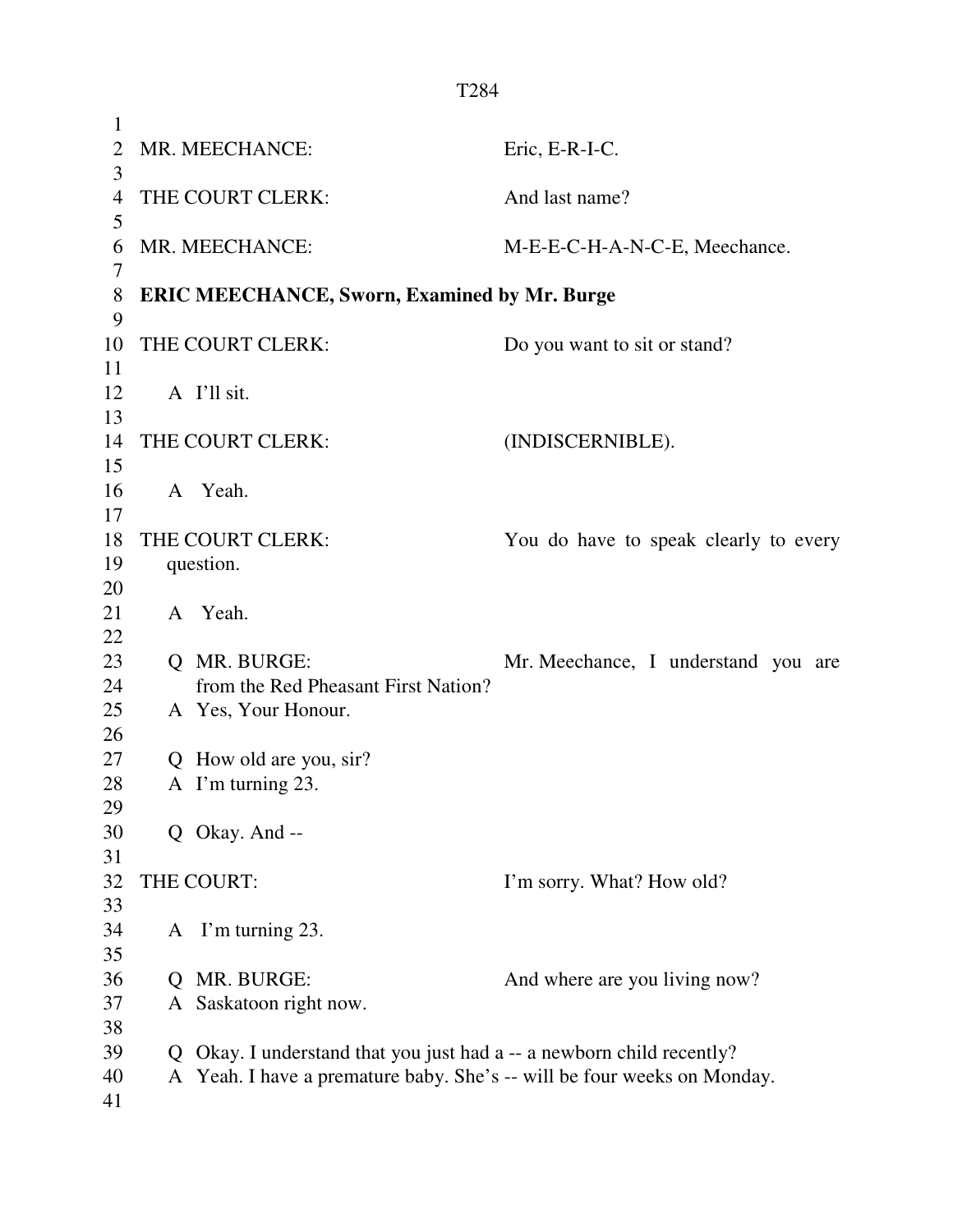| $\mathbf{1}$<br>$\overline{2}$ |              | Q Okay. And she's in the hospital in Saskatoon?<br>A Yes.                                                                       |
|--------------------------------|--------------|---------------------------------------------------------------------------------------------------------------------------------|
| 3                              |              |                                                                                                                                 |
| $\overline{4}$<br>5            |              | Q Okay. Mr. Meechance, I'd like to ask you some questions about the 9th day of<br>August, 2009 [sic]. Do you recall -- or 2016. |
| 6<br>7                         |              | A 2016. Yeah.                                                                                                                   |
|                                |              |                                                                                                                                 |
| $8\,$                          |              | Q Do you recall that day?                                                                                                       |
| 9                              |              | A Yes.                                                                                                                          |
| 10                             |              |                                                                                                                                 |
| 11                             |              | Q Where were you living at that time?                                                                                           |
| 12                             |              | A I was living with my grandma. I was taking care of my grandma.                                                                |
| 13                             |              |                                                                                                                                 |
| 14                             |              | Q Is that at Red Pheasant?                                                                                                      |
| 15                             |              | A Yes.                                                                                                                          |
| 16                             |              |                                                                                                                                 |
| 17                             |              | Q And how old is your grandmother?                                                                                              |
| 18<br>19                       |              | A She's one of the older elders on the reserve. She's pretty old.                                                               |
| 20                             |              | Q Okay.                                                                                                                         |
| 21                             |              | A Like, almost 90, I'm pretty sure.                                                                                             |
| 22                             |              |                                                                                                                                 |
| 23                             |              | Q I understand at that time you were in a relationship with someone named                                                       |
| 24                             |              | Belinda Jackson?                                                                                                                |
| 25                             |              | A Yes.                                                                                                                          |
| 26                             |              |                                                                                                                                 |
| 27                             |              | Q And where was Belinda on that day?                                                                                            |
| 28                             |              | A She was staying with us at my grandma's also. She has a pretty good                                                           |
| 29                             |              | relationship with my grandma.                                                                                                   |
| 30                             |              |                                                                                                                                 |
| 31                             | $\mathbf{O}$ | Okay. Do you know Kiora Wuttunee?                                                                                               |
| 32                             |              | A Yeah.                                                                                                                         |
| 33                             |              |                                                                                                                                 |
| 34                             |              | Q And how do you know her?                                                                                                      |
| 35                             |              | A I'm a few years older than her, and she's from the same community.                                                            |
| 36                             |              |                                                                                                                                 |
| 37                             | $\mathbf{O}$ | Okay. Do you know Cassidy Cross?                                                                                                |
| 38                             |              | A Yeah.                                                                                                                         |
| 39                             |              |                                                                                                                                 |
| 40                             |              | Q How do you know him?                                                                                                          |
| 41                             |              | A I'm a few years older than him also, and we grew up together on the -- from                                                   |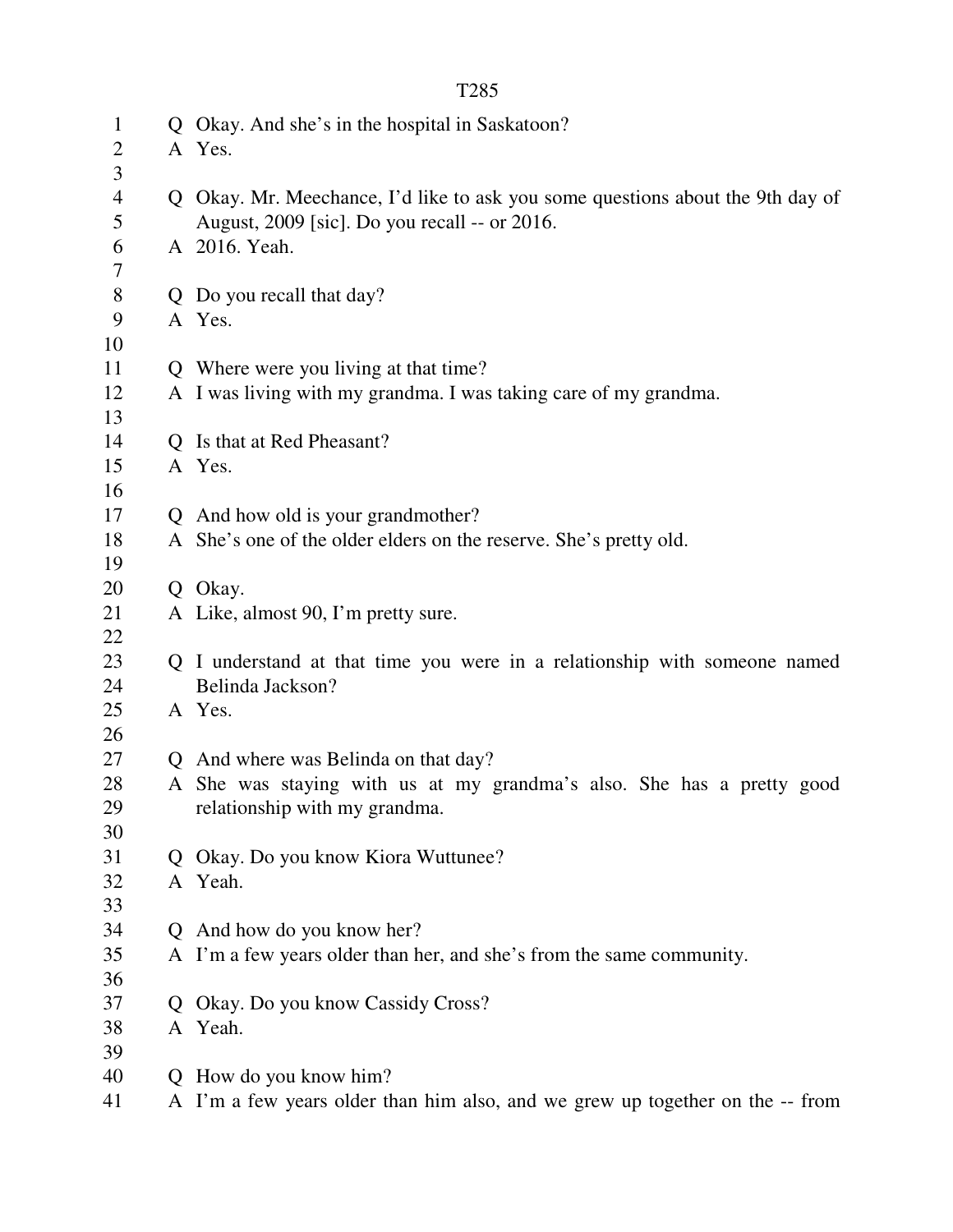|--|

| $\mathbf{1}$                     |    | the same community, also.                                                      |
|----------------------------------|----|--------------------------------------------------------------------------------|
| $\overline{c}$<br>$\overline{3}$ |    | Q Okay. And did you know Colten Boushie?                                       |
| $\overline{4}$                   |    | A Yes.                                                                         |
| 5                                |    |                                                                                |
| 6                                |    | Q And how did you know him?                                                    |
| $\tau$                           |    | A A relation.                                                                  |
| $8\,$                            |    |                                                                                |
| 9                                |    | Q He's -- he was a relative of yours?                                          |
| 10                               |    | A Yes.                                                                         |
| 11                               |    |                                                                                |
| 12                               |    | Q Okay. And if we could start out in the morning of August 9th of 2016, if you |
| 13                               |    | could tell us, I understand at some point you met up with some of the people   |
| 14                               |    | that I just named to you?                                                      |
| 15                               |    | A Yes.                                                                         |
| 16                               |    |                                                                                |
| 17                               | Q. | Okay. Who did you meet up with and when and where?                             |
| 18                               |    | A Well, it started out at -- it was around that time for a (INDISCERNIBLE)     |
| 19                               |    | exhibition. And our reserve hands out bracelets for kids under 17 every year.  |
| 20                               |    | And my grandma sent me to one of my relatives that's a leader in my reserve.   |
| 21                               |    | His name is Mandy Cuthand, but they call him "Guns." And I went to his         |
| 22                               |    | house first. And he wasn't home. And then I went to the band office, and I     |
| 23                               |    | went to go ask for some -- a bracelet for my sister Ashley my grandma keeps.   |
| 24                               |    | And there was nobody handing out bracelets over there. And as I was coming     |
| 25                               |    | out and I ran into Kiora. Well, not ran into her, but, like -- like, seen each |
| 26                               |    | other. She asked me what was I -- what was I doing and where was Belinda.      |
| 27                               |    | And I told her she's in the vehicle outside, and she asked -- she asked us to  |
| 28                               |    | hang out and go to the lake. And we went to the lake. Well -- and yeah. She    |
| 29                               |    | asked us to go to the lake. And I went and parked my vehicle at my grandma's.  |
| 30                               |    | And at the time, there was just Kiora and Cassidy. And when they picked us     |
| 31                               |    | up, there was -- Colten was in the vehicle.                                    |
| 32                               |    |                                                                                |
| 33                               |    | Q Okay. And so they came to your grandma's house and picked up you and         |
| 34                               |    | Belinda?                                                                       |
| 35                               |    | A Yes.                                                                         |
| 36                               |    |                                                                                |
| 37                               |    | Q And what happened from there?                                                |
| 38                               |    | A We went to his grandma's kind of on --                                       |
| 39<br>40                         |    |                                                                                |
| 41                               | Q  | Whose grandma's?                                                               |
|                                  |    | A Colten's grandma's.                                                          |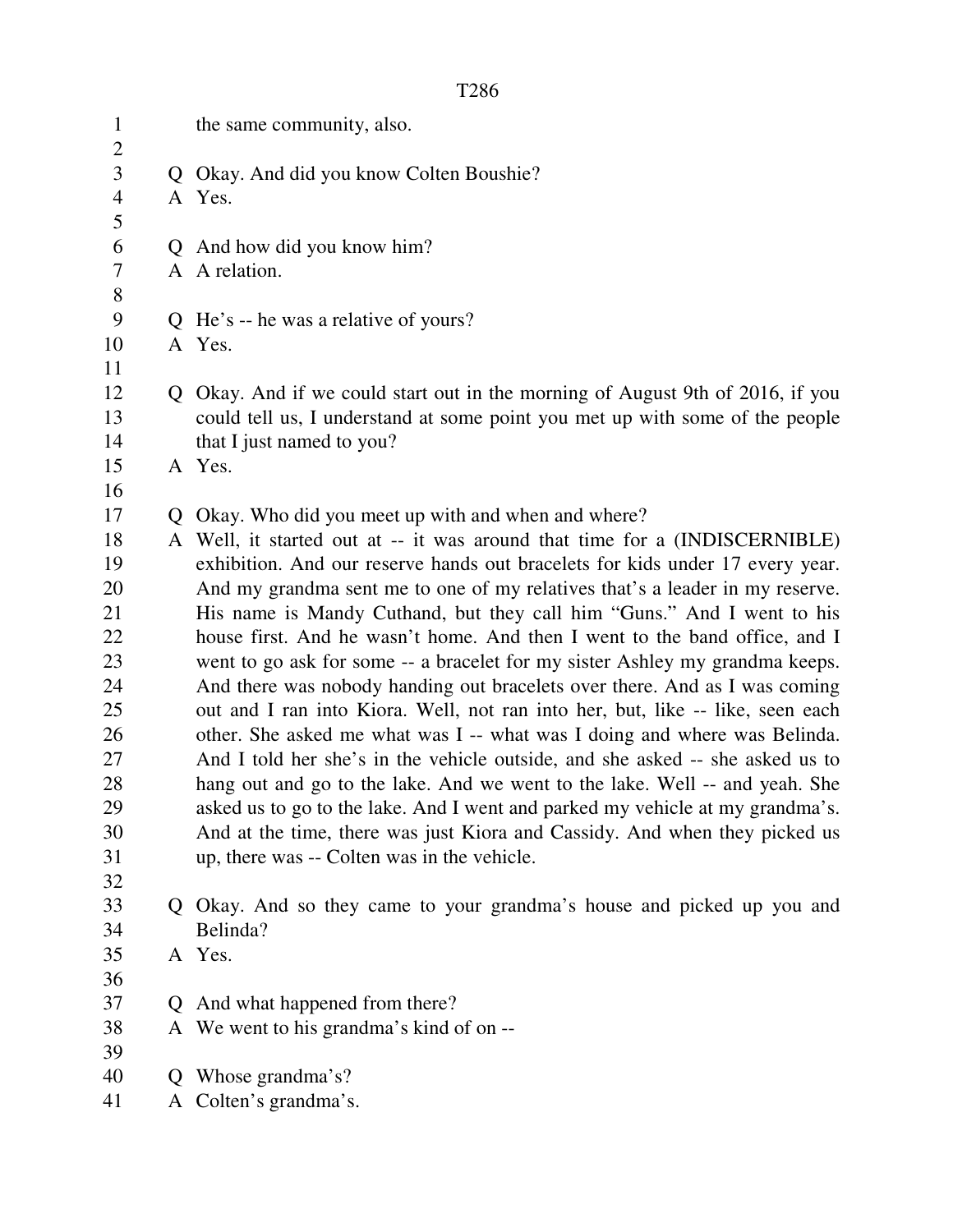| $\mathbf{1}$        |                |                                                                                                                                                                   |
|---------------------|----------------|-------------------------------------------------------------------------------------------------------------------------------------------------------------------|
| $\mathbf{2}$        |                | Q Thank you.                                                                                                                                                      |
| $\mathfrak{Z}$<br>4 |                | A And that's kind of on the west side of the reserve, kind of, northwest. And we<br>went there, and we stayed there for a little bit. And then -- yeah, we stayed |
| 5                   |                | there. And we were there. And then Colten and Kiora stayed, and we went to                                                                                        |
| 6                   |                | my house really quick to go get a speaker, a Budweiser speaker. And we went                                                                                       |
| 7                   |                | and got that speaker at my house and went back to his grandma's and were                                                                                          |
| 8<br>9              |                | listening to music for a little bit. And from there, they decided they wanted to<br>go to the lake.                                                               |
| 10                  |                |                                                                                                                                                                   |
| 11                  |                | Q Okay. How long were you at Colten's grandma's house for?                                                                                                        |
| 12                  |                | A No more than an hour.                                                                                                                                           |
| 13                  |                |                                                                                                                                                                   |
| 14                  |                | Q Okay. Besides listening to music, was -- was your group doing anything else?                                                                                    |
| 15                  |                | A They were drinking a little bit.                                                                                                                                |
| 16                  |                |                                                                                                                                                                   |
| 17                  |                | Q Okay. Who was drinking?                                                                                                                                         |
| 18                  |                | A Kiora, Cassidy, Colten, and Belinda was drinking a little bit, too, also.                                                                                       |
| 19                  |                |                                                                                                                                                                   |
| 20                  |                | Q Okay. How about yourself? Were you drinking?                                                                                                                    |
| 21                  |                | A No, I wasn't really drinking at the time because I was keeping my grandma,                                                                                      |
| 22                  |                | and I didn't really drink at the time.                                                                                                                            |
| 23                  |                |                                                                                                                                                                   |
| 24                  |                | Q Okay. What were people drinking? What kind of alcohol was available?                                                                                            |
| 25                  |                | A Crown Royal.                                                                                                                                                    |
| 26                  |                |                                                                                                                                                                   |
| 27                  | $\overline{O}$ | And do you know how -- was it in a bottle?                                                                                                                        |
| 28                  |                | A Yeah, it was a bottle.                                                                                                                                          |
| 29                  |                |                                                                                                                                                                   |
| 30                  |                | Q And do you know how big the bottle was?                                                                                                                         |
| 31                  |                | A A 60-pounder, I'm pretty sure.                                                                                                                                  |
| 32                  |                |                                                                                                                                                                   |
| 33                  |                | Q Okay. That -- and you said you stayed at Colten's grandmother's for about an                                                                                    |
| 34                  |                | hour?                                                                                                                                                             |
| 35                  |                | A Yeah, about there.                                                                                                                                              |
| 36                  |                |                                                                                                                                                                   |
| 37                  | Q              | And then what happened?                                                                                                                                           |
| 38                  |                | A And then we went to Kiora's dad's house -- or Kiora's grandpa's house. And                                                                                      |
| 39                  |                | then -- but before that, when we were at the grandma's, we were just like,                                                                                        |
| 40                  |                | shooting -- like, targets or whatever with the -- with our -- with a .22.                                                                                         |
| 41                  |                |                                                                                                                                                                   |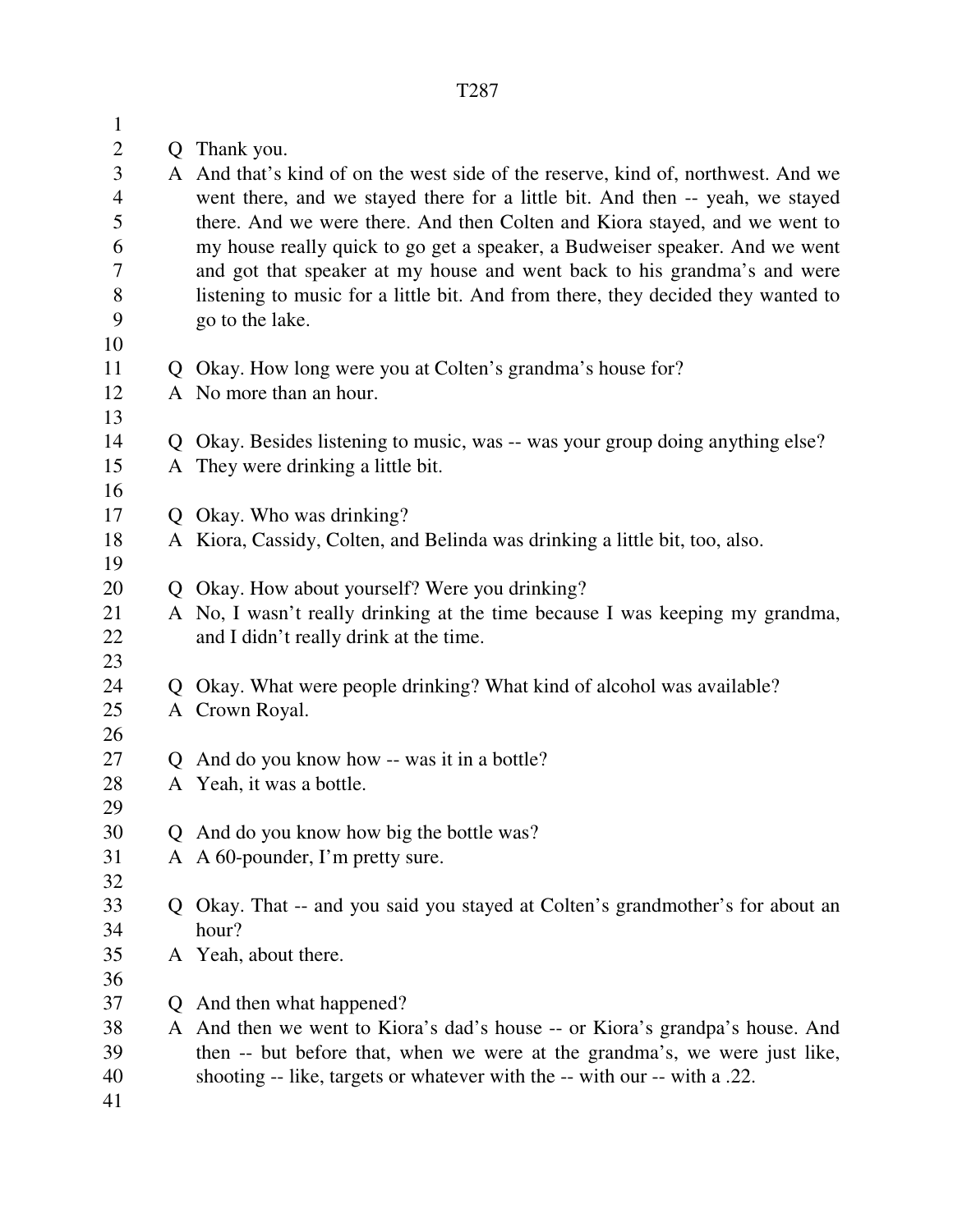| $\mathbf{1}$        |   | Q Okay. At -- at Colten's grandmother's house?                                   |
|---------------------|---|----------------------------------------------------------------------------------|
| $\overline{2}$<br>3 |   | A Yeah, just, like, in the backyard or whatever.                                 |
| $\overline{4}$      |   | Q Okay. Who was shooting targets?                                                |
| 5                   |   | A Cassidy and Colten.                                                            |
| 6                   |   |                                                                                  |
| 7                   |   | $Q$ And --                                                                       |
| $8\,$<br>9          |   | A And I shot, like, once or twice.                                               |
| 10                  |   | Q Okay. What kind of targets?                                                    |
| 11                  |   | A Just, like, we went to, like, towards the bush, like, cans or whatever.        |
| 12<br>13            |   | Q Okay. You said a .22?                                                          |
| 14                  |   | A Yeah, a .22 calibre.                                                           |
| 15                  |   |                                                                                  |
| 16                  |   | Q And a .22 calibre -- what kind of a gun?                                       |
| 17                  |   | A A long-barrel rifle.                                                           |
| 18                  |   |                                                                                  |
| 19                  |   | Q And whose -- whose gun was this?                                               |
| 20                  |   | A I'm pretty sure it was Cassidy's because when I got picked up, it was already  |
| 21                  |   | in the vehicle. Well, I seen it before, so yeah, it was Cassidy's grandpa's gun, |
| 22                  |   | I'm pretty sure.                                                                 |
| 23                  |   |                                                                                  |
| 24                  |   | Q Okay. And you said when you got picked up -- so when you dropped your          |
| 25                  |   | vehicle off, that's when you were picked up?                                     |
| 26                  |   | A Yeah.                                                                          |
| 27                  |   |                                                                                  |
| 28                  |   | Q And how do you know that there was a gun in the vehicle when you got picked    |
| 29                  |   | up?                                                                              |
| 30                  |   | A I seen it.                                                                     |
| 31                  |   |                                                                                  |
| 32                  | O | Where was it?                                                                    |
| 33                  |   | A It was in the back, way in the back.                                           |
| 34                  |   |                                                                                  |
| 35                  |   | Q Okay. When -- whose vehicle did you -- was being driven when you were          |
| 36                  |   | picked up?                                                                       |
| 37                  |   | A Kiora's SUV, Ford.                                                             |
| 38                  |   |                                                                                  |
| 39                  | O | Kiora's Ford SUV?                                                                |
| 40                  |   | A Yeah. Yeah.                                                                    |
| 41                  |   |                                                                                  |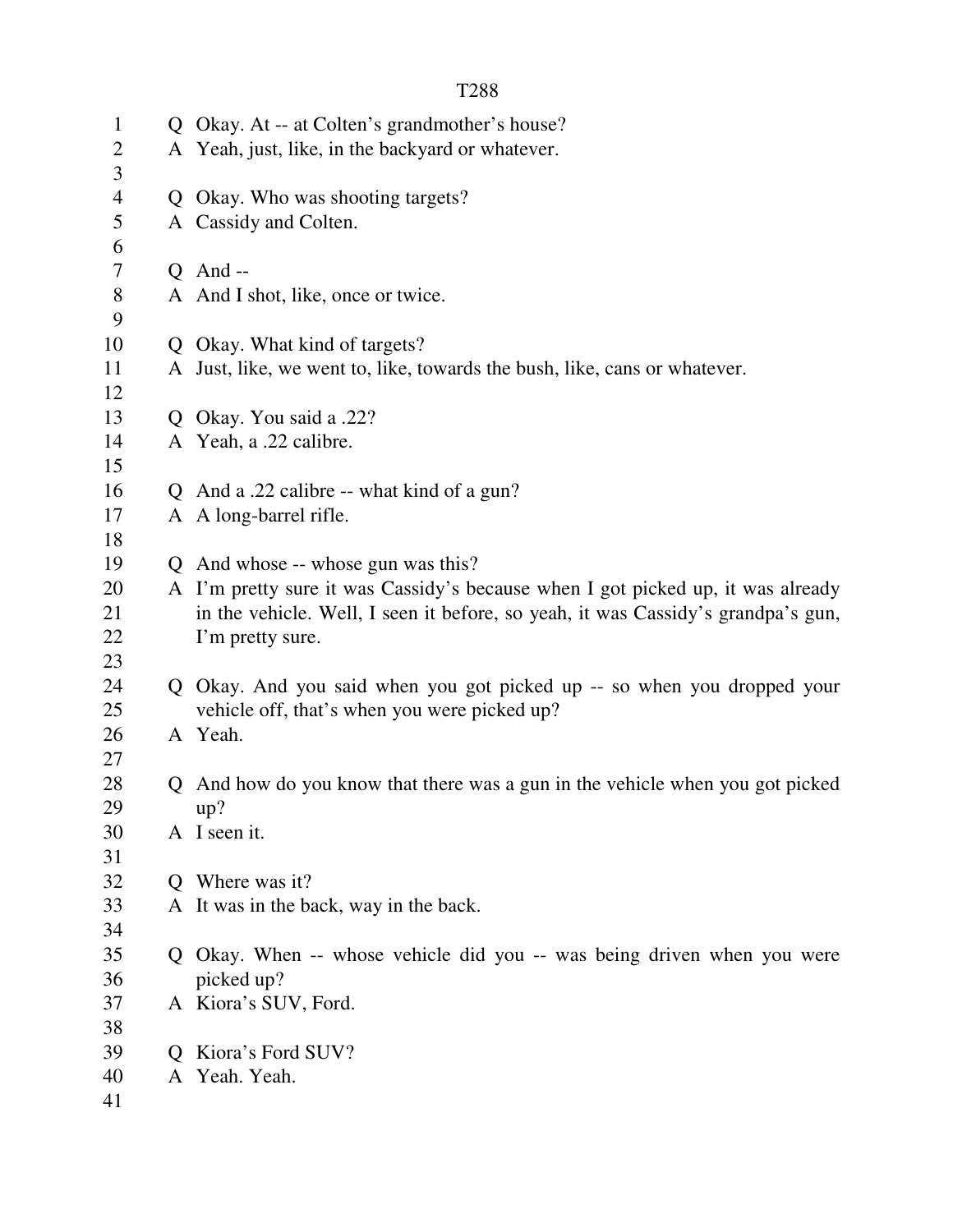|                                |   | T289                                                                                                                                                         |
|--------------------------------|---|--------------------------------------------------------------------------------------------------------------------------------------------------------------|
| $\mathbf{1}$<br>$\overline{2}$ |   | Q And when you say the gun was in the very back, can you maybe describe that a<br>bit more? Do you have -- can you reach into it from the back seat?         |
| 3<br>$\overline{4}$            |   | A Yeah.                                                                                                                                                      |
| 5                              |   | Q How -- how do you reach into that area from the backseat?                                                                                                  |
| 6<br>7                         |   | A You just put your hand behind you like this.                                                                                                               |
| $8\,$                          |   | Q Okay. So it's open to the -- and is there -- is there a back door?                                                                                         |
| 9<br>10                        |   | A Kind of like a -- kind of like a box in the vehicle.                                                                                                       |
| 11<br>12                       |   | Q Okay. And so that's the gun that was used to shoot at targets at Colten's<br>grandmother's?                                                                |
| 13<br>14<br>15                 |   | A Yeah. And they were, like -- yeah, there was, like, empty casings, I think, from<br>shooting ducks, too, previous -- or earlier that day, I'm pretty sure. |
| 16                             |   | Q And what do you mean, empty casings?                                                                                                                       |
| 17<br>18<br>19                 |   | A Well, when I -- when I jumped in, there was, like, case of empty -- empty<br>ammunition on the ground, in the floor of the vehicle.                        |
| 20                             |   | Q Okay. Were you present when there was shooting -- were you present when                                                                                    |
| 21                             |   | shooting took place that led to casings in the vehicle?                                                                                                      |
| 22                             |   | A Pardon?                                                                                                                                                    |
| 23                             |   |                                                                                                                                                              |
| 24<br>25                       |   | Q Were you present when some of the shooting a gun that led to empty casings in<br>the vehicle?                                                              |
| 26<br>27                       |   | A Yeah.                                                                                                                                                      |
| 28                             | O | You were?                                                                                                                                                    |
| 29<br>30                       |   | A Yeah, but not all of them, because there was a few already on the ground.                                                                                  |
| 31                             |   | Q Okay.                                                                                                                                                      |
| 32<br>33                       |   | A And some live rounds, I'm pretty sure.                                                                                                                     |
| 34                             |   | Q Okay. So was there some shooting of that gun from within the vehicle when                                                                                  |
| 35                             |   | you were there?                                                                                                                                              |
| 36                             |   | A Yeah.                                                                                                                                                      |
| 37                             |   |                                                                                                                                                              |
| 38                             | O | Okay. And shooting at what?                                                                                                                                  |
| 39                             |   | A Just at targets and towards the bush.                                                                                                                      |
| 40                             |   |                                                                                                                                                              |
| 41                             | Q | Okay. So at some point you left Colten's grandmother's?                                                                                                      |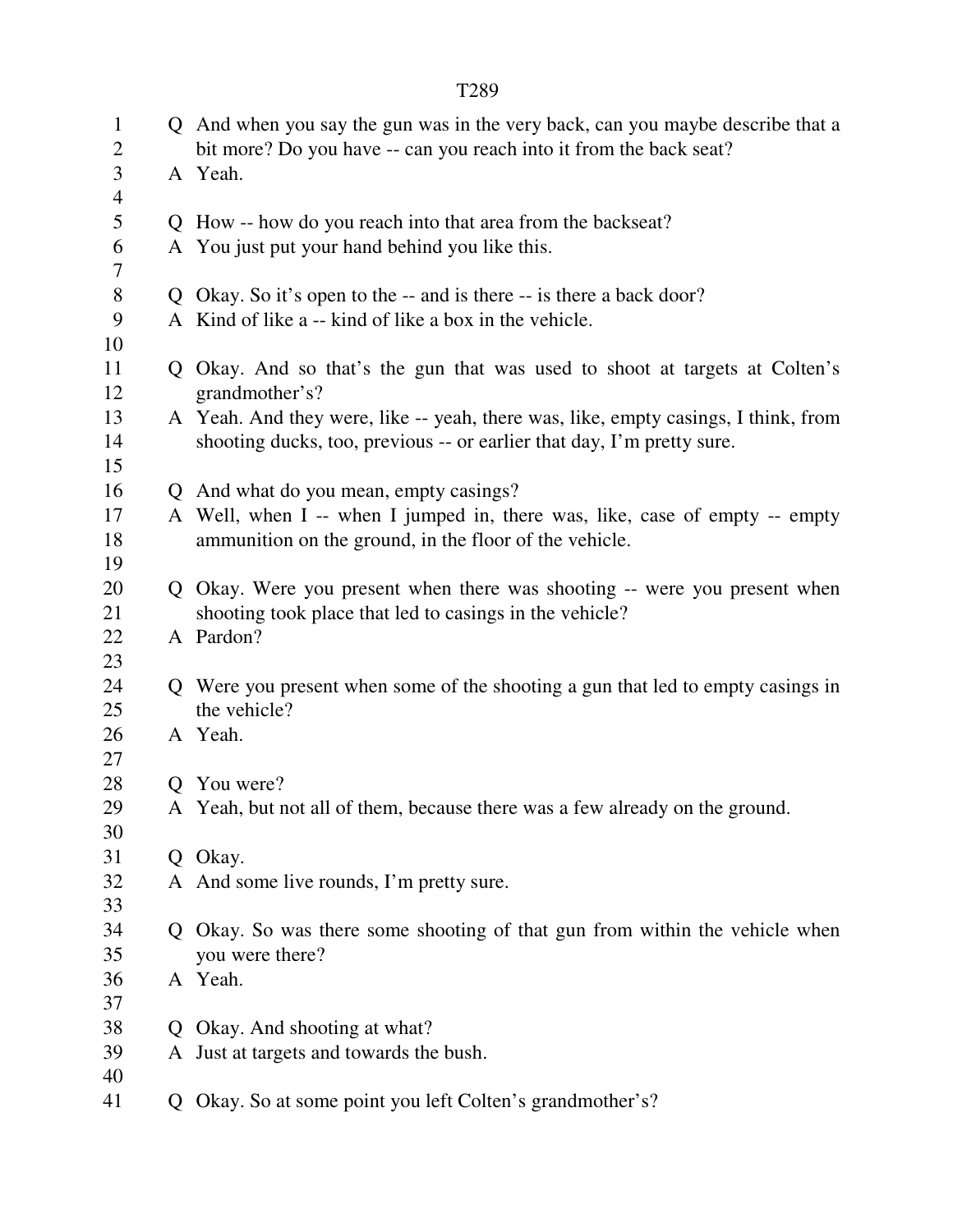| $\mathbf{1}$<br>$\overline{2}$ | A Yeah, there was me and Belinda and Cassidy that left.              |                               |      |          |
|--------------------------------|----------------------------------------------------------------------|-------------------------------|------|----------|
| $\mathfrak{Z}$                 | Q And you, Belinda, and Cassidy left?                                |                               |      |          |
| $\overline{4}$                 | A Yes.                                                               |                               |      |          |
| 5                              |                                                                      |                               |      |          |
| 6                              | Q How about Colten?                                                  |                               |      |          |
| 7                              | A No, he stayed back with Kiora.                                     |                               |      |          |
| 8                              |                                                                      |                               |      |          |
| 9                              | Q Okay. You, Belinda, and Cassidy went where?                        |                               |      |          |
| 10                             | A To my house on the north side --                                   |                               |      |          |
| 11                             |                                                                      |                               |      |          |
| 12                             | Q Okay.                                                              |                               |      |          |
| 13                             | A -- well, on the east -- northeast side of the reserve.             |                               |      |          |
| 14                             |                                                                      |                               |      |          |
| 15                             | Q Is that when you went to get the speaker?                          |                               |      |          |
| 16                             | A Yes.                                                               |                               |      |          |
| 17                             |                                                                      |                               |      |          |
| 18                             | Q Okay. And so had the shooting taken place before that or do you -- |                               |      |          |
| 19                             | A After that.                                                        |                               |      |          |
| 20                             |                                                                      |                               |      |          |
| 21                             | Q After that?                                                        |                               |      |          |
| 22                             | A Yeah.                                                              |                               |      |          |
| 23                             |                                                                      |                               |      |          |
| 24                             | Q So -- and this -- this is a speaker for a sound system?            |                               |      |          |
| 25                             | A Just, like, a speaker you plug into the wall.                      |                               |      |          |
| 26                             |                                                                      |                               |      |          |
| 27                             | Q Okay. And it plays music somehow?                                  |                               |      |          |
| 28                             | A Yeah, off auxiliary cord.                                          |                               |      |          |
| 29                             |                                                                      |                               |      |          |
| 30<br>31                       | Q Pardon me?                                                         |                               |      |          |
| 32                             | THE COURT CLERK:                                                     | (INDISCERNIBLE)               | lean | forward. |
| 33                             | (INDSICERNIBLE).                                                     |                               |      |          |
| 34                             |                                                                      |                               |      |          |
| 35                             | A Can you hear me?                                                   |                               |      |          |
| 36                             |                                                                      |                               |      |          |
| 37                             | THE COURT CLERK:                                                     | (INDISCERNIBLE) lean forward. |      |          |
| 38                             |                                                                      |                               |      |          |
| 39                             | A Can you hear me?                                                   |                               |      |          |
| 40                             |                                                                      |                               |      |          |
| 41                             | THE COURT CLERK:                                                     | (INDISCERNIBLE).              |      |          |
|                                |                                                                      |                               |      |          |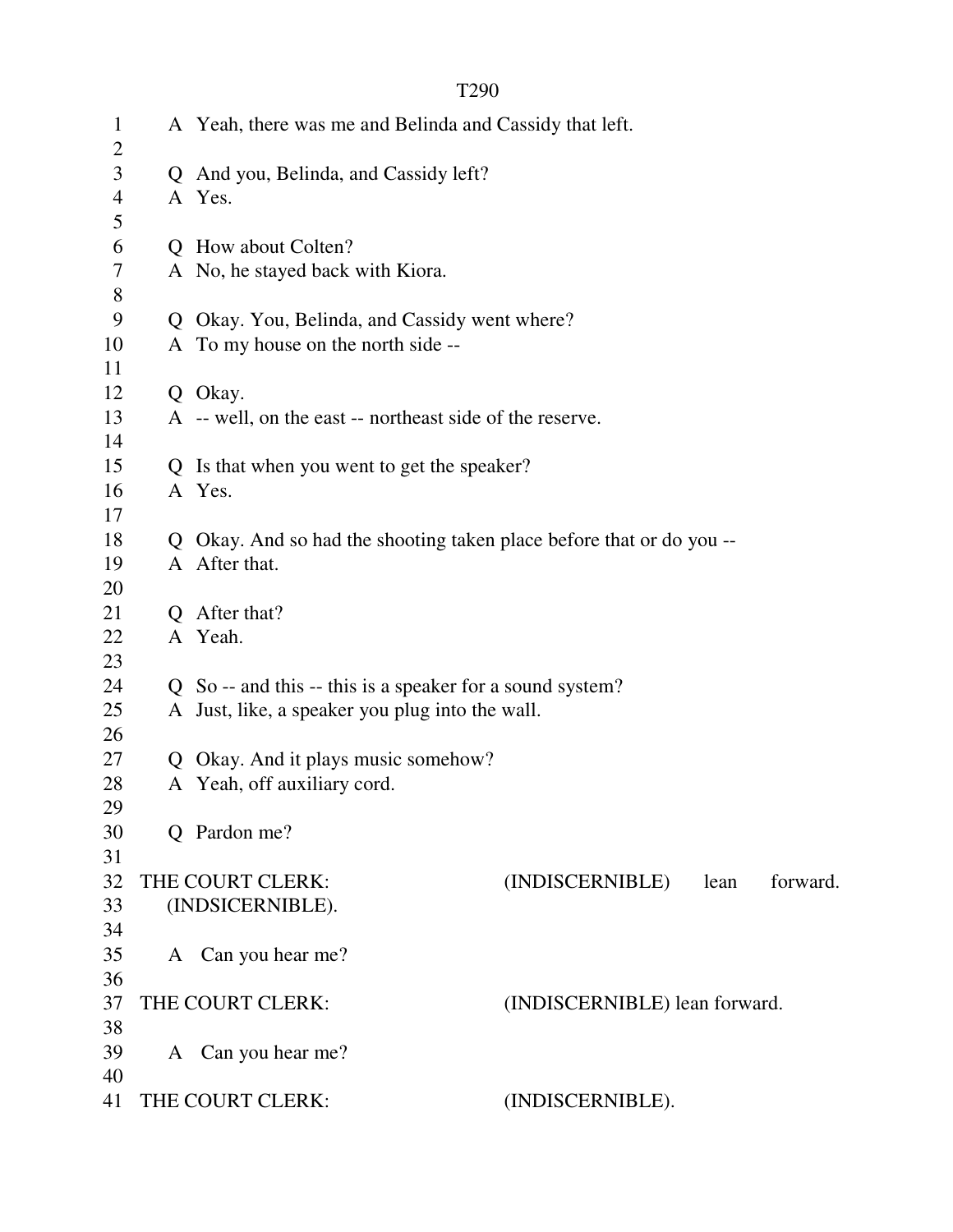| $\mathbf{1}$   |                                                                                   |
|----------------|-----------------------------------------------------------------------------------|
| $\overline{2}$ | A Yeah. You just plug it into the wall, and it plays music.                       |
| 3              |                                                                                   |
| $\overline{4}$ | Q MR. BURGE:<br>Okay. At what -- okay. So is that -- did                          |
| 5              | you have that set up at Colten's grandmother's?                                   |
| 6              | A It's not really much to set up. It's just, like, a big box, maybe like this.    |
| 7              |                                                                                   |
| $8\,$          | Q Okay.                                                                           |
| 9              | A Like a little over a feet wide and maybe, like, kind of a little bit up past my |
| 10             | waist.                                                                            |
| 11             |                                                                                   |
| 12             | Q Okay. So you -- you guys picked this up?                                        |
| 13             | A At my house.                                                                    |
| 14             |                                                                                   |
| 15             | Q At your house, brought it back to Colten's grandmother's?                       |
| 16             | A Listening to music for a while outside.                                         |
| 17             |                                                                                   |
| 18             | Q Okay. Okay. And then -- and then what happened after that?                      |
| 19             | A We went to Kiora's house, her grandpa's house, and got some towels. And she     |
| 20             | got some swimming stuff for Belinda. And then from there -- kind of like --       |
| 21             | we'd done, like, a big loop on the -- in the reserve. And then for -- from        |
| 22             | Kiora's grandpa's house, we went to the town site to Colten's house because       |
| 23             | it's a trailer. And when we pulled up, his brother Jace was on the steps, and     |
| 24             | came and talked to us in the vehicle. But he went inside, Colten, and I think he  |
| 25             | got some swimming stuff, also.                                                    |
| 26             |                                                                                   |
| 27             | Q Some swimming stuff?                                                            |
| 28             | A Yeah, like --                                                                   |
| 29             |                                                                                   |
| 30             | Q Okay.                                                                           |
| 31             | A -- some shorts and stuff like that.                                             |
| 32             |                                                                                   |
| 33             | Q Okay. So -- and then what happens from there?                                   |
| 34             | A And then from there, we -- we went to -- from his house, we went to Maymont     |
| 35             | through the back roads. Well, not back roads, but, like, country roads.           |
| 36             |                                                                                   |
| 37             | Q Okay. And you -- why were you going to Maymont?                                 |
| 38             | A Not -- not Maymont, like, the lake, but, like, there's a place you go on the    |
| 39             | southern Saskatchewan river.                                                      |
| 40             |                                                                                   |
| 41             | Q Okay. So there's a place near Maymont that you went to get to the river?        |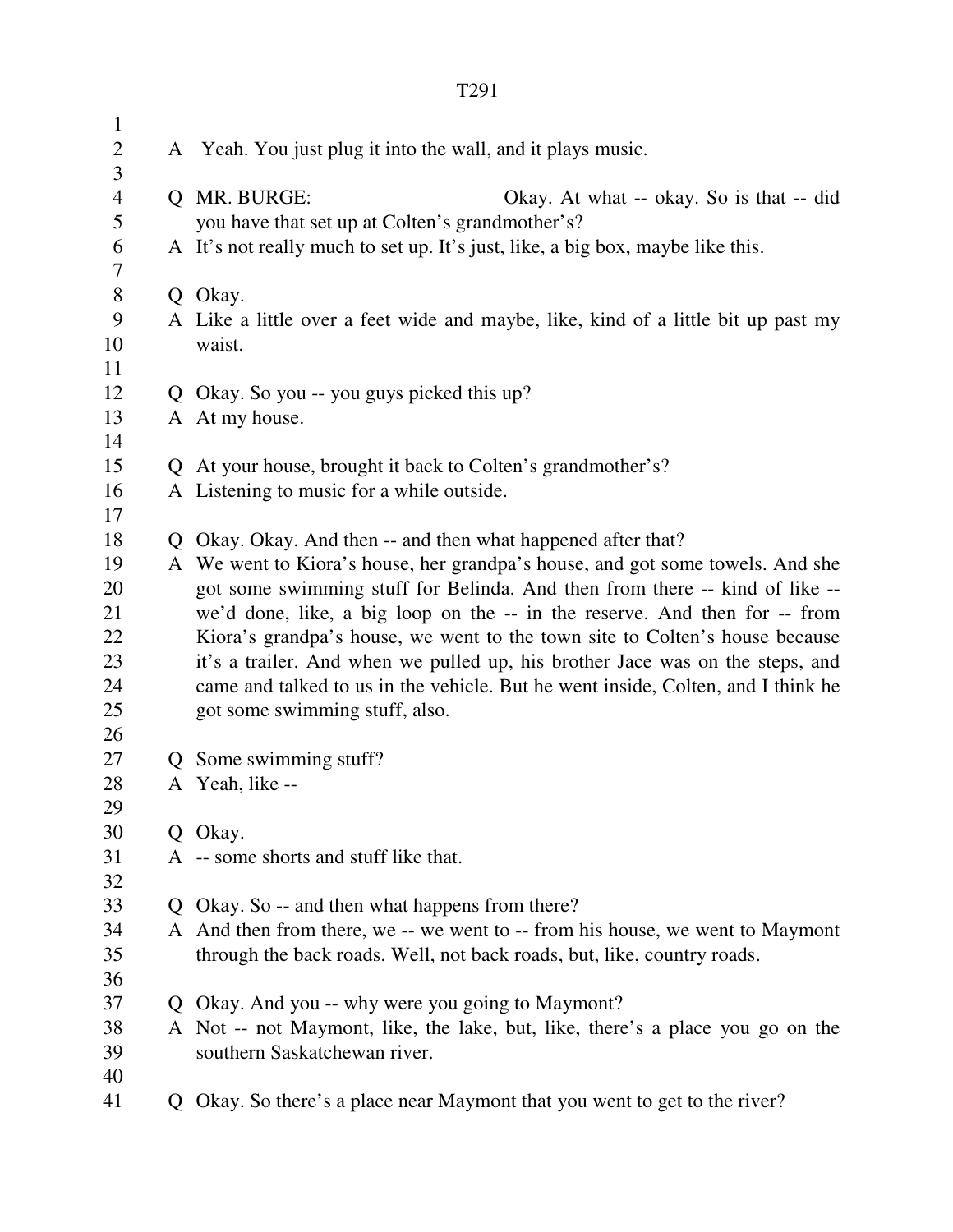|                                                                  |                | T292                                                                                                                                                                                                                 |
|------------------------------------------------------------------|----------------|----------------------------------------------------------------------------------------------------------------------------------------------------------------------------------------------------------------------|
| $\mathbf{1}$<br>$\mathbf{2}$<br>$\mathfrak{Z}$<br>$\overline{4}$ |                | A Yeah. Well, if you turn -- like, when you go down towards Maymont, there's --<br>you go left to the lake, but you can keep going to the river. And we went -- we<br>kept going straight, and we went to the river. |
| 5                                                                |                | Q Okay. And what was the purpose in going to the river?                                                                                                                                                              |
| 6<br>7                                                           |                | A They wanted to swim.                                                                                                                                                                                               |
| 8                                                                |                | Q Okay. And so did this group, entire group, go to the river?                                                                                                                                                        |
| 9<br>10<br>11<br>12                                              |                | A Yeah, we all went to the river. Four of them swam but I didn't because I'm not<br>a good swimmer and I didn't want to drown, so I just stayed on the shore and<br>watched them swim.                               |
| 13                                                               |                | Q Is this -- is this a popular place for people to swim?                                                                                                                                                             |
| 14<br>15<br>16                                                   |                | A I wouldn't really say swimming, but for, like, fishing and stuff. But not<br>popular, either, so                                                                                                                   |
| 17                                                               |                | Q Okay. So you -- the other four went swimming?                                                                                                                                                                      |
| 18<br>19                                                         |                | A Yeah. They all swam in the river.                                                                                                                                                                                  |
| 20                                                               |                | Q And that would be --                                                                                                                                                                                               |
| 21<br>22                                                         |                | A Cassidy, Kiora, Colten, and Belinda.                                                                                                                                                                               |
| 23                                                               |                | Q Okay. And how long was this group at the river?                                                                                                                                                                    |
| 24<br>25                                                         |                | A Maybe, like, an hour we were there.                                                                                                                                                                                |
| 26<br>27                                                         |                | Q Okay. And were people swimming the whole time or were they getting in and<br>out of the water?                                                                                                                     |
| 28<br>29                                                         |                | A They were swimming pretty much for a while, yeah.                                                                                                                                                                  |
| 30<br>31                                                         |                | Q Okay. Was -- you said there was a bottle of -- was it -- did you say it was<br>Canadian -- or Crown Royal?                                                                                                         |
| 32<br>33                                                         |                | A Yes.                                                                                                                                                                                                               |
| 34                                                               |                | Q Okay. Was -- was there -- was there more alcohol consumed when you were at                                                                                                                                         |
| 35                                                               |                | the river?                                                                                                                                                                                                           |
| 36                                                               |                | A No. They didn't buy any more, no.                                                                                                                                                                                  |
| 37                                                               |                |                                                                                                                                                                                                                      |
| 38                                                               | $\overline{O}$ | Okay. Did you still have some alcohol when you were at the river?                                                                                                                                                    |
| 39                                                               |                | A Yeah. Yes.                                                                                                                                                                                                         |
| 40                                                               |                |                                                                                                                                                                                                                      |
| 41                                                               | Q              | What did you have?                                                                                                                                                                                                   |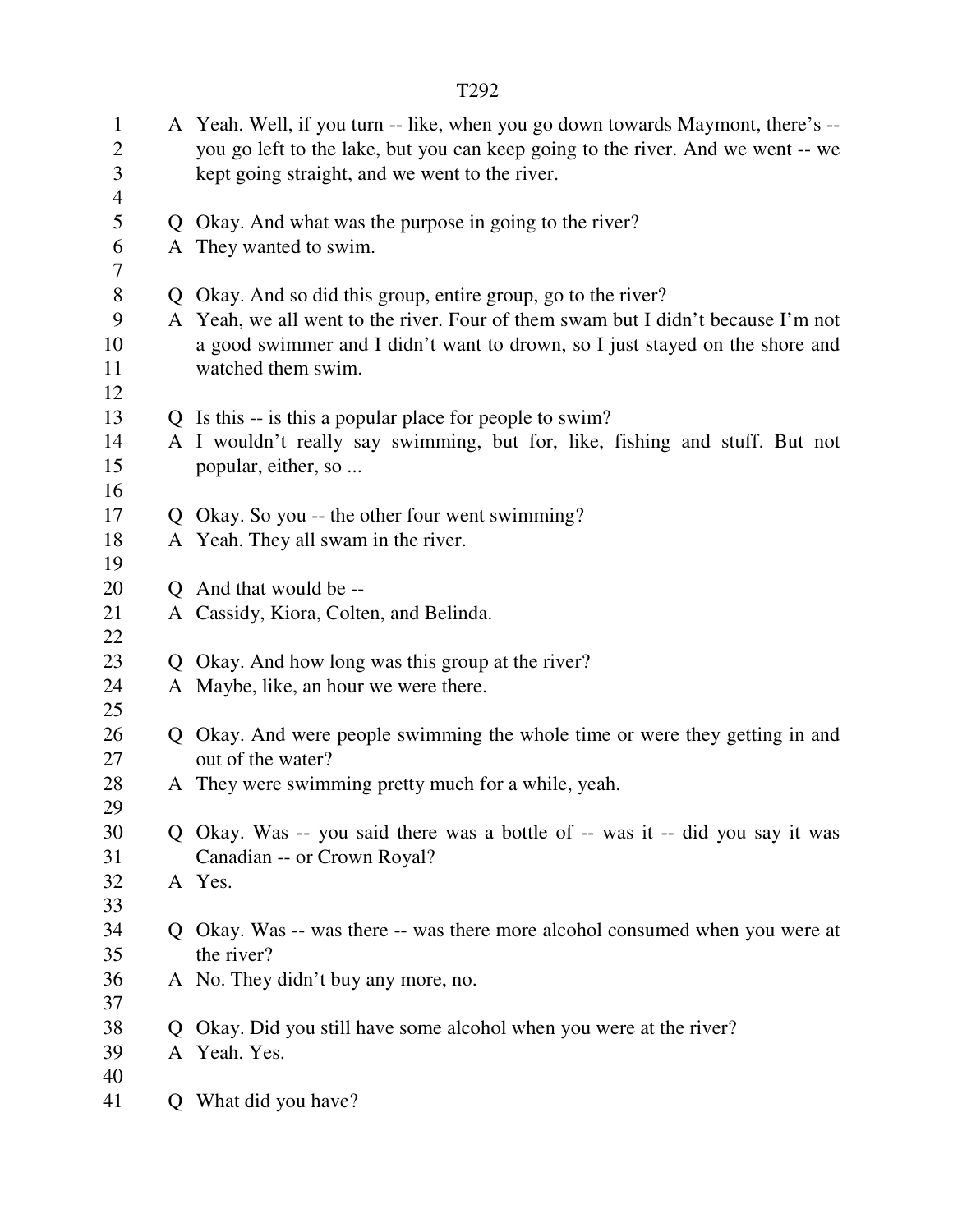| $\mathbf{1}$        | A A 60.                                                                                           |
|---------------------|---------------------------------------------------------------------------------------------------|
| $\overline{c}$      |                                                                                                   |
| $\overline{3}$      | Q Okay. Was there any other alcohol?                                                              |
| $\overline{4}$<br>5 | A I think there was a two-six of some type of vodka. I can't really remember.                     |
| 6                   | Q Okay. Any other alcohol in the vehicle?                                                         |
| $\overline{7}$      | A Not that I remember, no.                                                                        |
| $8\,$               |                                                                                                   |
| 9                   | Q Okay. When you were at the river, were you drinking?                                            |
| 10                  | A A little bit, yeah. Not heavily.                                                                |
| 11                  |                                                                                                   |
| 12<br>13            | Q Okay. So did anything happen at the river that was eventful or did you just<br>finish swimming? |
| 14                  | A We almost got stuck in, like, a sandbar, I'm recalling. And we made it through                  |
| 15                  | there, and we had to go back through it to come back out, so                                      |
| 16                  |                                                                                                   |
| 17                  | Q In the vehicle, you mean?                                                                       |
| 18                  | A Yeah. It was, like, a hill, and then, like, a bunch of water and sand alongside                 |
| 19                  | the river. And I'm surprised we made it through it.                                               |
| 20                  |                                                                                                   |
| 21                  | Q Is this -- is this when you were going or when you were -- coming or going?                     |
| 22                  | A Well, we had to go through it, and we had to come back out to get out.                          |
| 23                  |                                                                                                   |
| 24                  | Q Okay. So after you left -- after you finished swimming, where did you go then?                  |
| 25                  | A We were leaving, and then we crossed the sandbar. And we were on the south                      |
| 26                  | side of the river, and the bridge -- there's a road that goes under the bridge like               |
| 27                  | that. And we went under the bridge, and we crossed the culvert. And we were                       |
| 28                  | just, like, checking it out under the bridge, and we coming -- we turned around                   |
| 29                  | and we were coming back out, and then that's when we had got in a -- our tire,                    |
| 30                  | we could just hear, like, a pssst. Like, got a heavily -- a heavily -- leak in a tire,            |
| 31                  | you could say.                                                                                    |
| 32                  |                                                                                                   |
| 33                  | Q Okay. Who was driving the vehicle?                                                              |
| 34                  | A Cassidy was driving the whole time.                                                             |
| 35                  |                                                                                                   |
| 36                  | Q Okay. At -- you said the whole time?                                                            |
| 37                  | A Yes.                                                                                            |
| 38                  |                                                                                                   |
| 39                  | Q So from the very start to whenever --                                                           |
| 40                  | A Yes.                                                                                            |
| 41                  |                                                                                                   |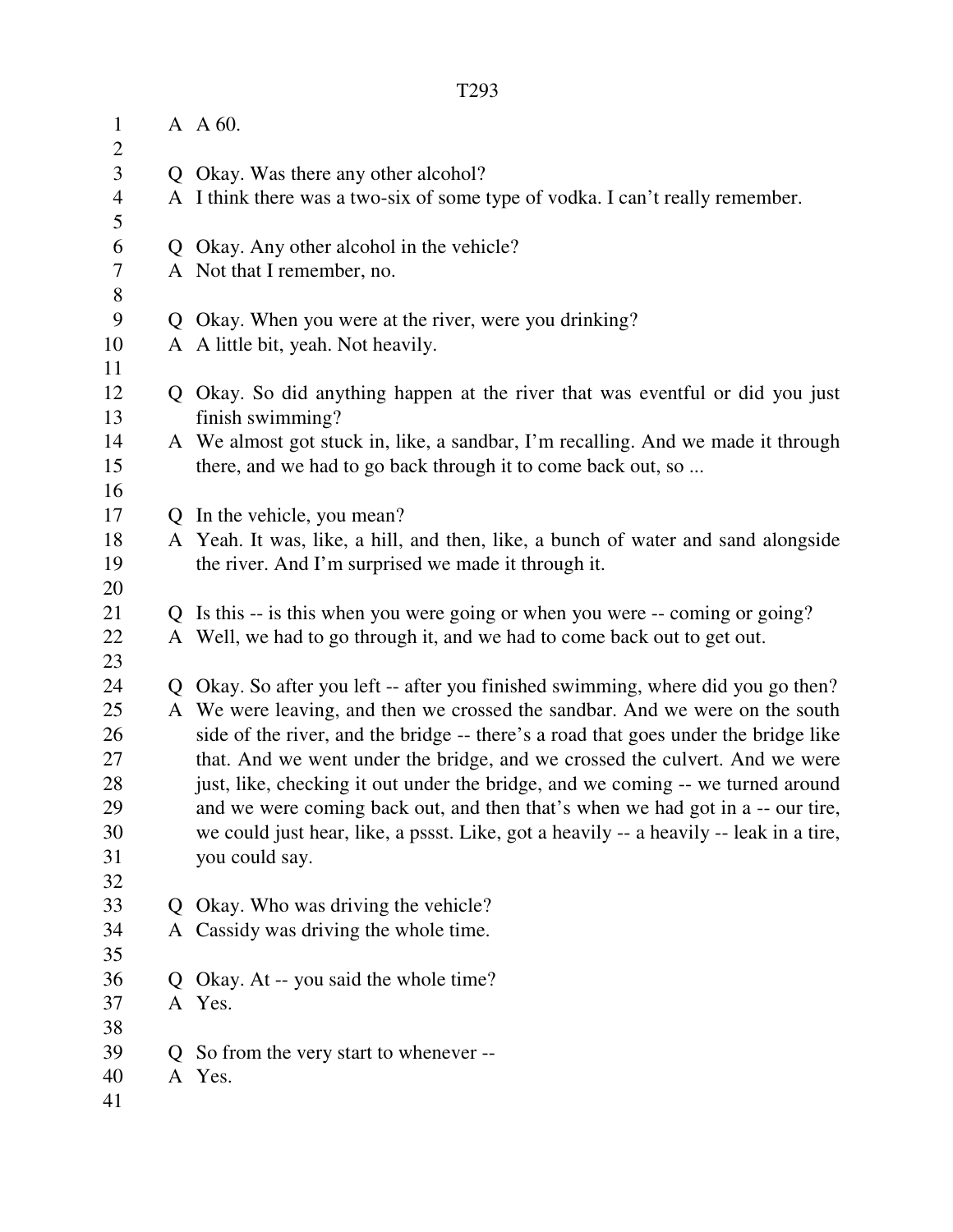1 Q -- this ends, Cassidy -- 2 A Yes. 3 4 Q -- you're saying Cassidy was the driver? 5 A Yes. 6 7 Q And did the location of people in the vehicle change, like where people were 8 seated? 9 A Not really, besides Kiora climbing in front and sitting on Colten. And I was, 10 like, teasing Colten because him and Kiora -- I still laugh about this. Him and 11 Kiora were, like, kissing real heavily there. And I was, like -- I remember I 12 grabbed them on their right shoulder, and I was, like, relax. I was, like, your 13 nîstâw [sic] is right beside you. That means, like, brother-in-law in Cree, 14 because Kiora and Cassidy are pretty much like brother and sister. And I was, 15 like -- I told them -- I was, like, relax. I was, like, your nîstâw is right beside 16 you. And then -- yeah. And then she jumped back into the backseat, and -- 17 18 Q Okay. So who was in the front seat? 19 A Colten was. 20 21 Q In the front passenger's seat? 22 A Yeah, in the passenger's seat, yeah. 23 24 Q Okay. At that time, was there a relationship between Colten and Kiora? 25 A Yes. 26 27 Q Okay. So if Colten was in the front passenger's seat, where were you? 28 A I was sitting directly behind him. 29 30 Q And who was next to you? 31 A Belinda. 32 33 Q And who -- then who was on the other side? 34 A Kiora. 35 36 Q And did that arrangement stay the same or did people move around throughout 37 the -- when you were driving? 38 A It stayed like that. 39 40 Q Pardon me?

41 A It stayed like that.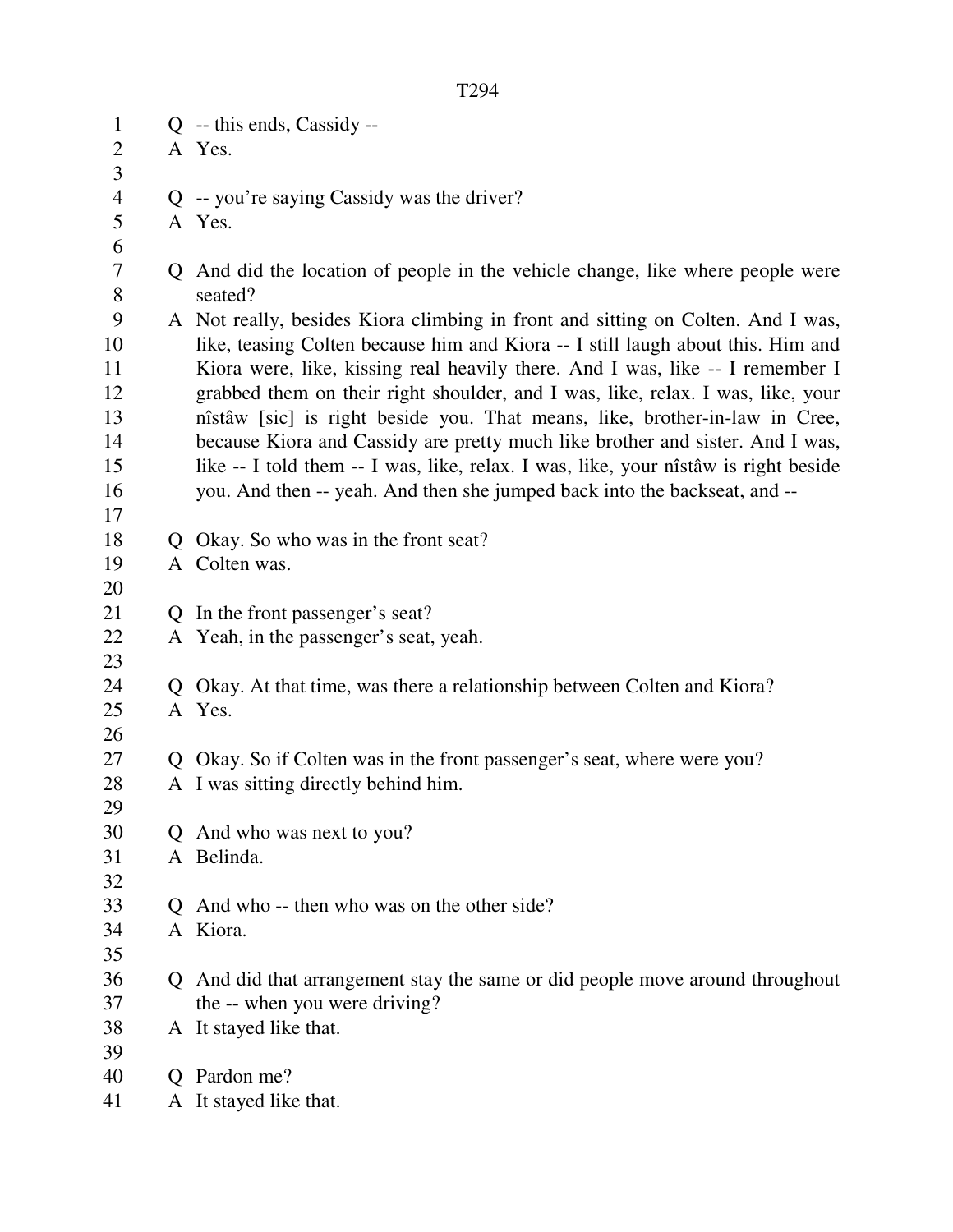| $\mathbf{1}$   |              |                                                                                                                                              |
|----------------|--------------|----------------------------------------------------------------------------------------------------------------------------------------------|
| $\mathbf{2}$   |              | Q Okay. So you said there was -- you had a tire problem after you were -- went                                                               |
| 3              |              | under that bridge?                                                                                                                           |
| $\overline{4}$ |              | A Yeah. We hit a culvert.                                                                                                                    |
| 5              |              |                                                                                                                                              |
| 6              |              | Q And did that -- did you stop and check out the tire or --                                                                                  |
| 7              |              | A No, because you could hear it right from the vehicle.                                                                                      |
| $8\,$          |              |                                                                                                                                              |
| 9              |              | Q So you knew you had a tire problem?                                                                                                        |
| 10             |              | A Yeah.                                                                                                                                      |
| 11             |              |                                                                                                                                              |
| 12             |              | Q Could you feel that you had a tire problem?                                                                                                |
| 13             |              | A No, you could hear it.                                                                                                                     |
| 14             |              |                                                                                                                                              |
| 15             |              | Q Okay. And did the vehicle just keep on driving?                                                                                            |
| 16             |              | A Yeah.                                                                                                                                      |
| 17             |              |                                                                                                                                              |
| 18             |              | Q Okay. Please continue and tell us -- carry on and tell us where you guys went.                                                             |
| 19             |              | A Yeah. Then we kept driving -- kept driving fast to try and make it as far as we                                                            |
| 20             |              | could. And then we turned right onto -- I think that road is called Spinney Hill                                                             |
| 21<br>22       |              | or whatever. And then went up a couple miles there, and there was, like, a U-<br>turn, and, like, a house or whatever. A U-turn, and then -- |
| 23             |              |                                                                                                                                              |
| 24             |              | THE COURT CLERK:<br>Sorry. Don't -- (INDISCERNIBLE)                                                                                          |
| 25             |              | sorry. When you touch that, it comes through the microphone.                                                                                 |
| 26             |              |                                                                                                                                              |
| 27             |              | A Okay. And, yeah, there was, like, this one place. It has, like, a U-approach.                                                              |
| 28             |              | And Cassidy pulled in there. And he pulled up in front of the house and                                                                      |
| 29             |              | parked. And there was a -- a white four-door -- maybe a 2500 GMC or Chevy.                                                                   |
| 30             |              | And he ran in there and he looked or whatever. And he came back, and then we                                                                 |
| 31             |              | kept -- then he kept going. He -- I was in the back, being a passenger. And then                                                             |
| 32             |              | he went around. And then there was a red truck there. And then he checked                                                                    |
| 33             |              | that truck. And then he asked for something to -- he wanted something hard to                                                                |
| 34             |              | hit the window or whatever, and then there was the -- in the back, there was                                                                 |
| 35             |              | that .22. And that's the only thing I could think of that was hard that I could                                                              |
| 36             |              | see in back there, and then I grabbed that. And he used the stock end to try and                                                             |
| 37             |              | get -- bust the window.                                                                                                                      |
| 38             |              |                                                                                                                                              |
| 39             | $\mathbf{Q}$ | MR. BURGE:<br>So who used the -- okay. Who did that?                                                                                         |
| 40             |              | A Cassidy.                                                                                                                                   |
| 41             |              |                                                                                                                                              |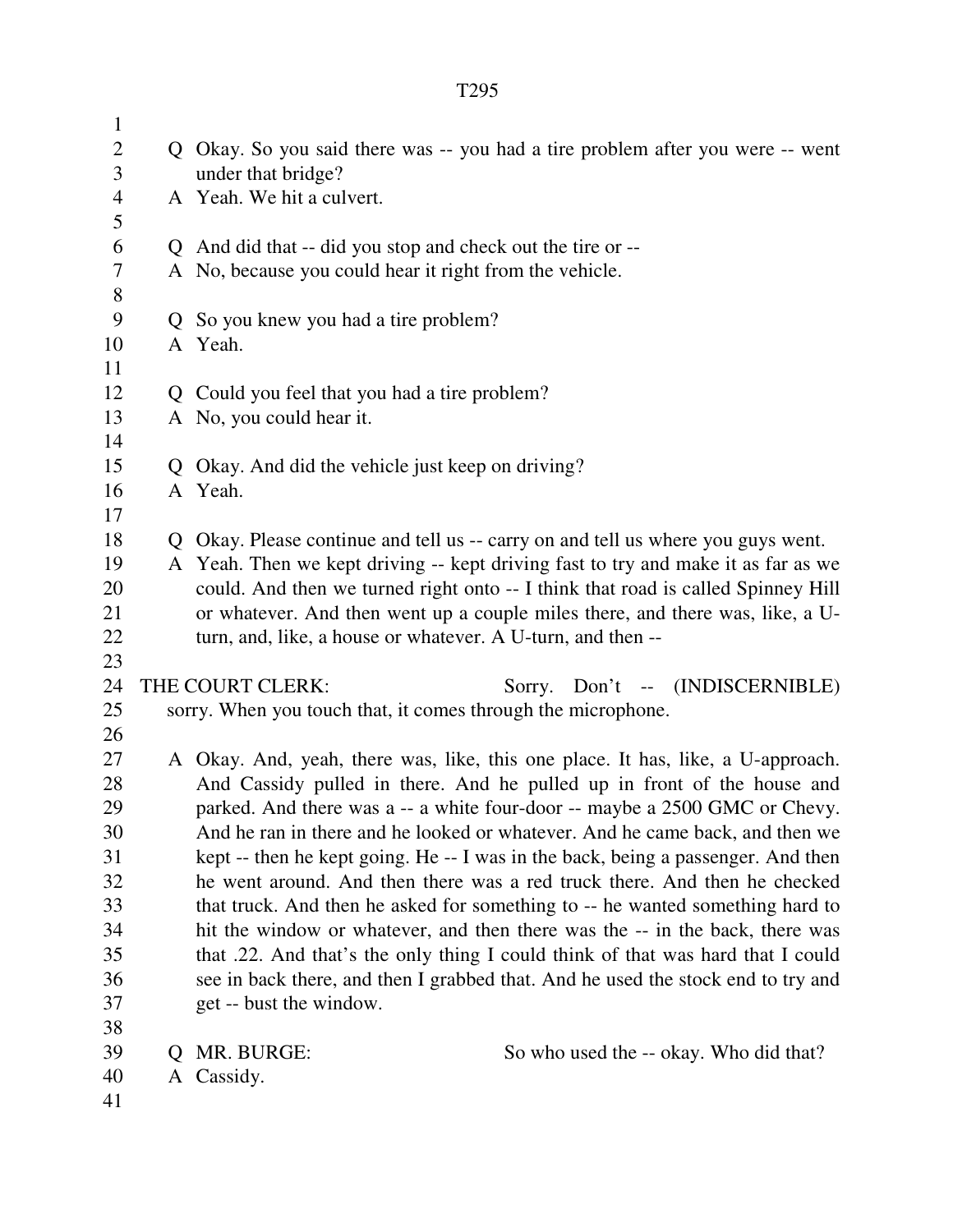1 O And what -- what did he do?

2 A He was, like, hitting the butt end of the gun at the window.

4 Q Okay.

5 A And then after that, we -- the butt end broke, and it was just, like, the barrel. 6 And then he -- we jumped back in. And then we left. Then we stopped about, 7 like, maybe a mile and a half from that place, maybe two miles. And the 8 muffler was dragging, and it was really loud. And we were trying to, like, 9 break it off because it was, like -- you could just hear it, like, dragging on the 10 (UNREPORTABLE SOUND). And it was dragging for quite some time. And 11 we were trying to, like, break it off because it couldn't get any worse. And 12 then, yeah, we tried running -- backing over it a few times just to try and break 13 it off, and it wouldn't break. And then that's when we just kept on -- we stayed 14 there maybe for, like, 10 minutes, 15 minutes, trying to break the muffler off. 15 And then after that, we were driving.

16

3

17 And then it comes to a T, and then it comes to a T road by, like, north of 18 Ranger Lake when you come from Spinney Hill way. And, yeah, we turned 19 south on that road heading towards Ranger Lake. And at that time, everybody 20 was already sleeping. And I was -- I was -- not heavily sleeping but, like, you 21 know, like -- because at that time our tire was already on the rim, like, the tire. 22 The tire was already off and everything. It was just sitting on the rim. And then 23 we were going, and I knew we had to go for quite some time still. So then I 24 started --

25

28

- 26 Q To get where?
- 27 A To the main reserve.

29 Q Okay.

30 A And then there was, like, a -- before that -- while we were at the -- taking that 31 muffler off, trying to take it off, there was, like, discussion between Kiora and 32 Cassidy about trying to go to the -- the ex-chief's house, Junior's, to go fix the 33 tire. And I told her straight up, I was, like, they're not going to help us. I was, 34 like, your dad finished beating him in the election. I was, like, they're not 35 going to help us. And then --

36

37 Q Whose dad just finished beating --

38 A Kiora's dad finished beating the -- the ex-chief that was the chief for a while.

39

40 Q Okay. Is this in the band election?

41 A Yeah.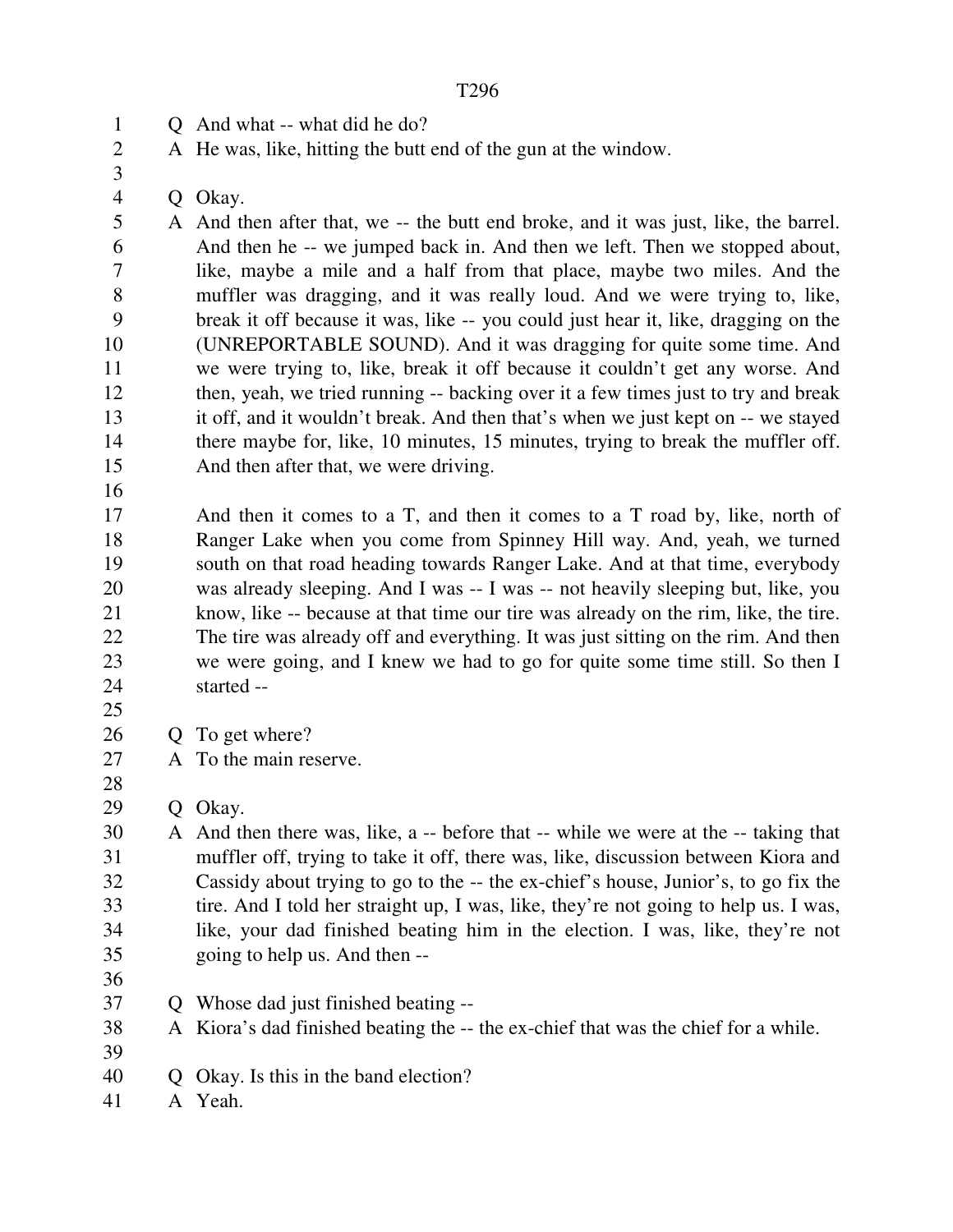| $\mathbf{1}$   |              |                                                                                       |
|----------------|--------------|---------------------------------------------------------------------------------------|
| $\overline{2}$ |              | Q And so did Kiora's dad become the chief?                                            |
| 3              |              | A Yeah.                                                                               |
| $\overline{4}$ |              |                                                                                       |
| 5              |              | Q Okay.                                                                               |
| 6              |              | A And he was the chief at the time.                                                   |
| 7              |              |                                                                                       |
| 8              |              | Q Pardon me?                                                                          |
| 9              |              | A And he was the chief at the time.                                                   |
| 10             |              |                                                                                       |
| 11             | $\mathbf{Q}$ | Okay. And so that's why you didn't think Junior would be of much assistance?          |
| 12             |              | A Yeah.                                                                               |
| 13             |              |                                                                                       |
| 14             | Q            | Okay.                                                                                 |
| 15             |              | A But -- like, he was finished -- yeah, like, long story short, I didn't think he was |
| 16             |              | going to help us because he just finished getting defeated by Kiora's dad. And        |
| 17             |              | then from there, we went and that was when we were trying to take the muffler         |
| 18             |              | off. And we were leaving. And we left, and at that time everyone started to just      |
| 19             |              | go to bed. And I started to fall asleep, too, not heavily. And then we were           |
| 20             |              | driving. I noticed we were slowing down. And then that's when we pulled in --         |
| 21             |              | Cassidy pulled into the Stanley farm there.                                           |
| 22             |              |                                                                                       |
| 23             |              | Q Okay. Did you know this was the Stanley farm?                                       |
| 24             |              | A No, I don't -- I didn't even -- I don't even know them.                             |
| 25<br>26       |              | Q Okay.                                                                               |
| 27             |              | A I just seen that farm there before from -- because we have -- we have some          |
| 28             |              | land on the northwest -- north of Ranger Lake, northwest side of Ranger Lake.         |
| 29             |              |                                                                                       |
| 30             |              | Q Okay. So had there been any discussion about pulling in to --                       |
| 31             |              | A No.                                                                                 |
| 32             |              |                                                                                       |
| 33             |              | $Q - a$ farm or this farm?                                                            |
| 34             |              | A No. He was -- he was the only one pretty much up. He was just driving, and I        |
| 35             |              | noticed that when he pulled in that -- I noticed we weren't supposed to be            |
| 36             |              | stopping for a ways because we still had a ways to go, and then that's when I         |
| 37             |              | got up and we were just pulling in.                                                   |
| 38             |              |                                                                                       |
| 39             |              | Q When you say you -- that's when you got up, what do you mean by that?               |
| 40             |              | A Well, like, I realized we were -- we were coming to a -- like, we were slowing      |
| 41             |              | down to stop when we weren't supposed to be.                                          |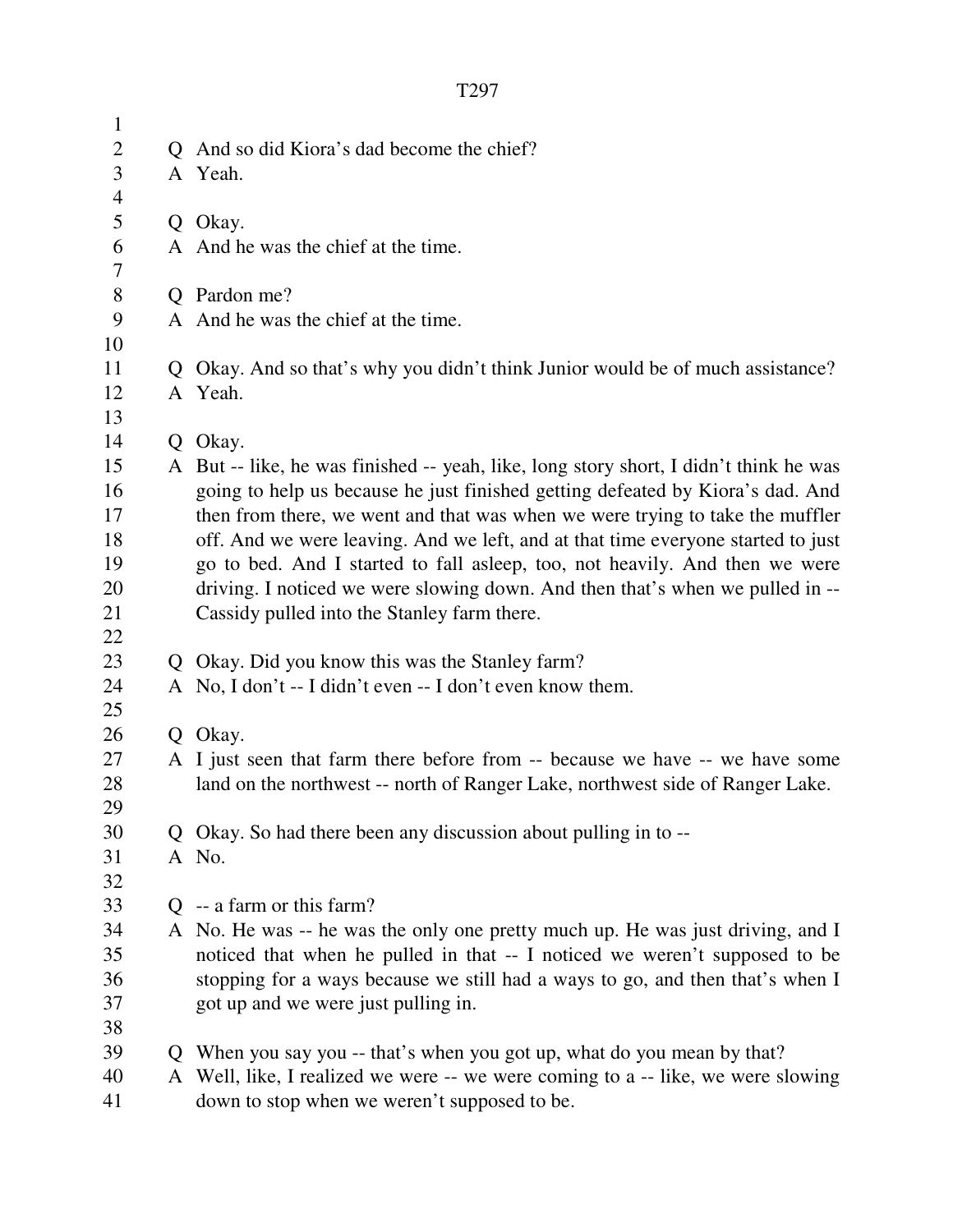| $\mathbf{1}$   |                                                         |                                                                                     |  |  |
|----------------|---------------------------------------------------------|-------------------------------------------------------------------------------------|--|--|
| $\mathbf{2}$   |                                                         | Q Okay.                                                                             |  |  |
| 3              |                                                         | A Because we still had quite a ways to go to the main reserve.                      |  |  |
| $\overline{4}$ |                                                         |                                                                                     |  |  |
| 5              |                                                         | Q Okay. So you -- you said you were at or you were at or near the Stanley farm?     |  |  |
| 6              |                                                         | A We were at the -- the farm.                                                       |  |  |
| 7              |                                                         |                                                                                     |  |  |
| $8\,$          |                                                         | Q Okay. Please continue and tell us what happened.                                  |  |  |
| 9              |                                                         | A And then we were there. And then Cassidy jumped out, and then I jumped out        |  |  |
| 10<br>11       |                                                         | after him. And then he, like, jumped on -- on and off the quad, I'm pretty sure.    |  |  |
| 12             |                                                         | Q Who did?                                                                          |  |  |
| 13             |                                                         | A Cassidy.                                                                          |  |  |
| 14             |                                                         |                                                                                     |  |  |
| 15             |                                                         | Q Okay.                                                                             |  |  |
| 16             |                                                         | A Like, the -- it didn't move one foot, like, not even half a foot, that quad or    |  |  |
| 17             |                                                         | nothing, nothing like that. And then, yeah, then we heard, like, Hey, what the      |  |  |
| 18             |                                                         | fuck or something like that, like, just, like, someone yelling. And out of          |  |  |
| 19             |                                                         | nowhere, our front driver's side window got hit by something. It was like a big     |  |  |
| 20             |                                                         | spiderweb straight across. And I remember Cassidy backed up, and there was,         |  |  |
| 21             |                                                         | like, this much he could see. He's, like, looking down, then we backed up, and      |  |  |
| 22             |                                                         | then -- we backed up, and we were -- we were leaving. And then -- like, we          |  |  |
| 23             |                                                         | were leaving -- like, approached this way. There's only one way to approach         |  |  |
| 24             |                                                         | that we were --                                                                     |  |  |
| 25             |                                                         |                                                                                     |  |  |
| 26             |                                                         | Q You were pointing to the photo that's in front of you? I think that's P-2?        |  |  |
| 27             |                                                         | A Yeah.                                                                             |  |  |
| 28             |                                                         |                                                                                     |  |  |
| 29             |                                                         | Q Does that -- do you recognize that scene?                                         |  |  |
| 30             |                                                         | A Yeah.                                                                             |  |  |
| 31             |                                                         |                                                                                     |  |  |
| 32             |                                                         | Q Okay. In telling your story -- in telling -- giving your evidence, if you wish to |  |  |
| 33             |                                                         | refer to that, please feel free to do so.                                           |  |  |
| 34             |                                                         | A And then --                                                                       |  |  |
| 35             |                                                         |                                                                                     |  |  |
| 36             |                                                         | THE COURT CLERK:<br>Should we move it?                                              |  |  |
| 37             |                                                         |                                                                                     |  |  |
| 38             |                                                         | MR. BURGE:<br>Sure.                                                                 |  |  |
| 39             |                                                         |                                                                                     |  |  |
| 40             | THE COURT CLERK:<br>(INDISCERNIBLE) that thing tends to |                                                                                     |  |  |
| 41             | fall apart.                                             |                                                                                     |  |  |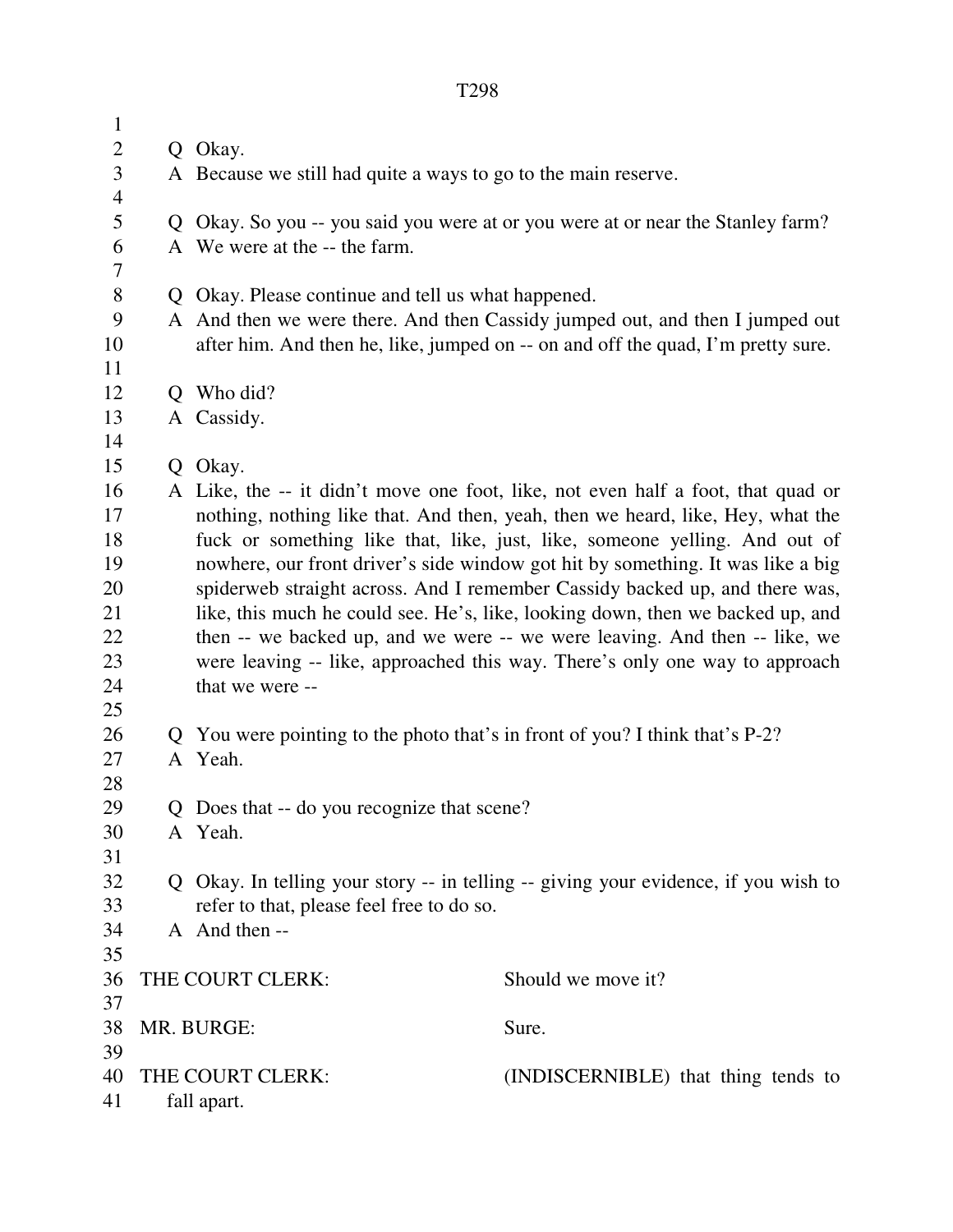1 2 A See, I got this. I got this one side. 3 4 THE COURT CLERK: Can counsel see? Can you see it, 5 counsel? 6 7 MR. SPENCER: Yeah, if you're okay there, Mr. Burge 8 with me coming back around, that's -- yeah, that is okay. Thank you. 9 10 A And we backed up, like, this way. And then we were exiting, and there was -- 11 somewhere along here, there was, like, an SUV, I'm pretty sure. I can't even 12 remember what -- I think it was, like -- I really can't say the positive colour, 13 but it was like a darker colour of vehicle. And we were leaving. And Cassidy 14 was driving like this, and he was, like, crouched down to look down because 15 on the spiderweb, it was, like, a pretty thick spiderweb straight across. And 16 then there was only, like, a certain amount he could see. And then he was 17 driving, he was crouched down looking where he could. 18 19 And then there was a parked vehicle he -- we hit, and I -- I think -- well, we hit 20 it because the -- we had it right on the rim on one side, and we weren't 21 probably getting enough traction. We weren't getting enough traction to turn 22 and, because -- like, that -- like, after hearing that, like, hey, what the fuck, and 23 our window was completely smashed. And then that's when we backed up, and 24 we were -- we were all leaving. And then we were leaving, and then that's 25 when he hit that parked SUV. And then Cassidy, you could just see a big cloud 26 of white smoke from the radiator. And then -- a big cloud of smoke from the 27 radiator, and we -- I knew it was, like, messed the vehicle. 28 29 Q MR. BURGE: You knew it was what? 30 A The -- the radiator was messed. Like, the vehicle was completely -- like, my 31 uncle is, like, a mechanic, and I always watch demolition derby, like, ever 32 since growing up. So when you see a vehicle -- the radiator goes, you know, 33 it's, like, the vehicle is done. And then he hit that vehicle, and then I just seen 34 him open his door, the driver's side door, and he started running. And I opened 35 my door. 36 37 Q Which door was yours? 38 A The back passenger. 39 40 Q Okay. 41 A And I took off running behind him. And then not even long after, like, within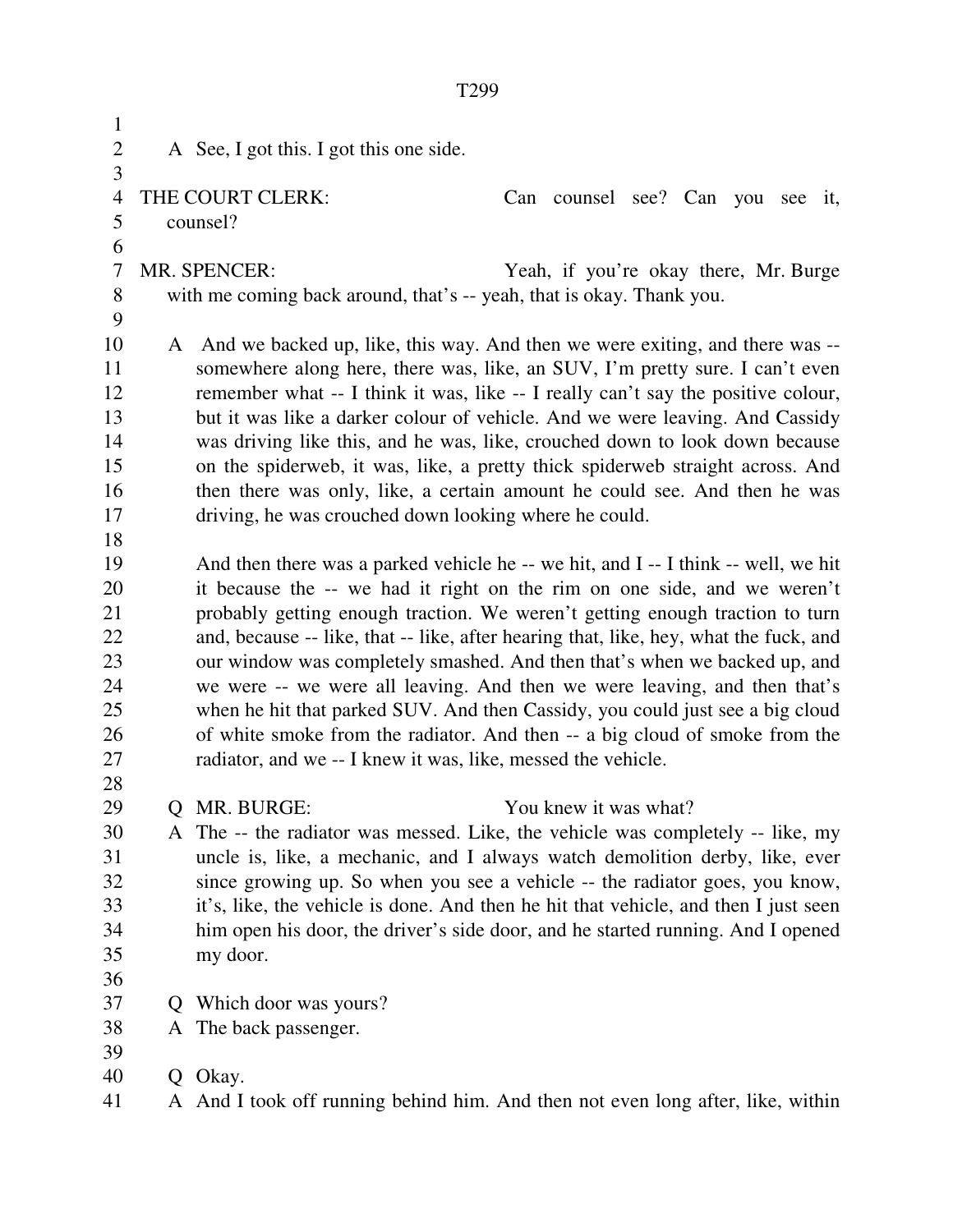1 seconds, and then I heard two shots. And I swear that those were towards me 2 because you could hear, like, a (UNREPORTABLE SOUND) you know, like a 3 -- like a whistling or whatever. And then I dropped -- I dropped my phone 4 before the gunshots were shot. I dropped my phone, and I picked my phone up 5 real quick and I started running. As soon as I picked it up, then that's when I 6 heard those first two shots. And you could hear them, like, coming by you. 7 And then after that, I ran this way. And there was a woman on a ride-on lawn 8 mower, this -- a John Deere ride-on lawn mower, and she was -- and I just ran 9 past her. And then I was -- by the time -- between -- and then after that then 10 that's when I heard the other shots, like, right before I was, like, crossing the 11 road. 12

- 13 Q Okay.
- 14 A And I -- well, I also, too, was -- I lost my sandals, too. And by the time I lost 15 my sandals, I was -- I already got shot at, and I wasn't going to turn around for 16 my sandals after getting shot at, just for shoes. So I just ran barefoot, and I 17 continued to walk -- running on barefoot and crossed the road.
- 18
- 19 And there was old farm equipment on this side over here on -- on the other side 20 of the main road that runs east and west. And we went there, and we went to 21 the next farm over, and I told Cassidy to go get some help. And I told him, I 22 was, like, man, this is your fault why we're -- why we are -- why we're, like, 23 stranded now. And then he was, like -- he didn't want to. I'm, like, well, I'm 24 just going to keep walking, then. I kept walking, and then Cassidy was, like, 25 well, to hell with it, then.
- 26

27 And then we went to that -- he went to the next farm, and there was a guy 28 cutting his lawn, too. And then he had a GMC white extended cab Chevy -- 29 Chevy or GMC, same thing. And then I remember Cassidy got a ride from him 30 to the main reserve because I seen him when I was in the field, walking. And 31 then yeah. I just kept on walking and walking, and I wasn't going to walk on a 32 public road and -- because I thought they were going to try and come chase us 33 or something after getting shot at.

34

35 And then I was walking in a field. I remember there was power lines right in 36 the middle of the field, and I was walking by power lines and -- when I seen 37 that -- when I seen that vehicle coming, I just ducked down. And I kept 38 walking. And I seen -- I seen that truck, and I knew that Cassidy got a ride to 39 the main reserve. And I kept walking, and then you -- you come to this valley 40 between this farm area that -- his name is Shasko (phonetic). He's, like, a 41 friend of the reserve, a pretty good guy. Like, when -- when the reserve stores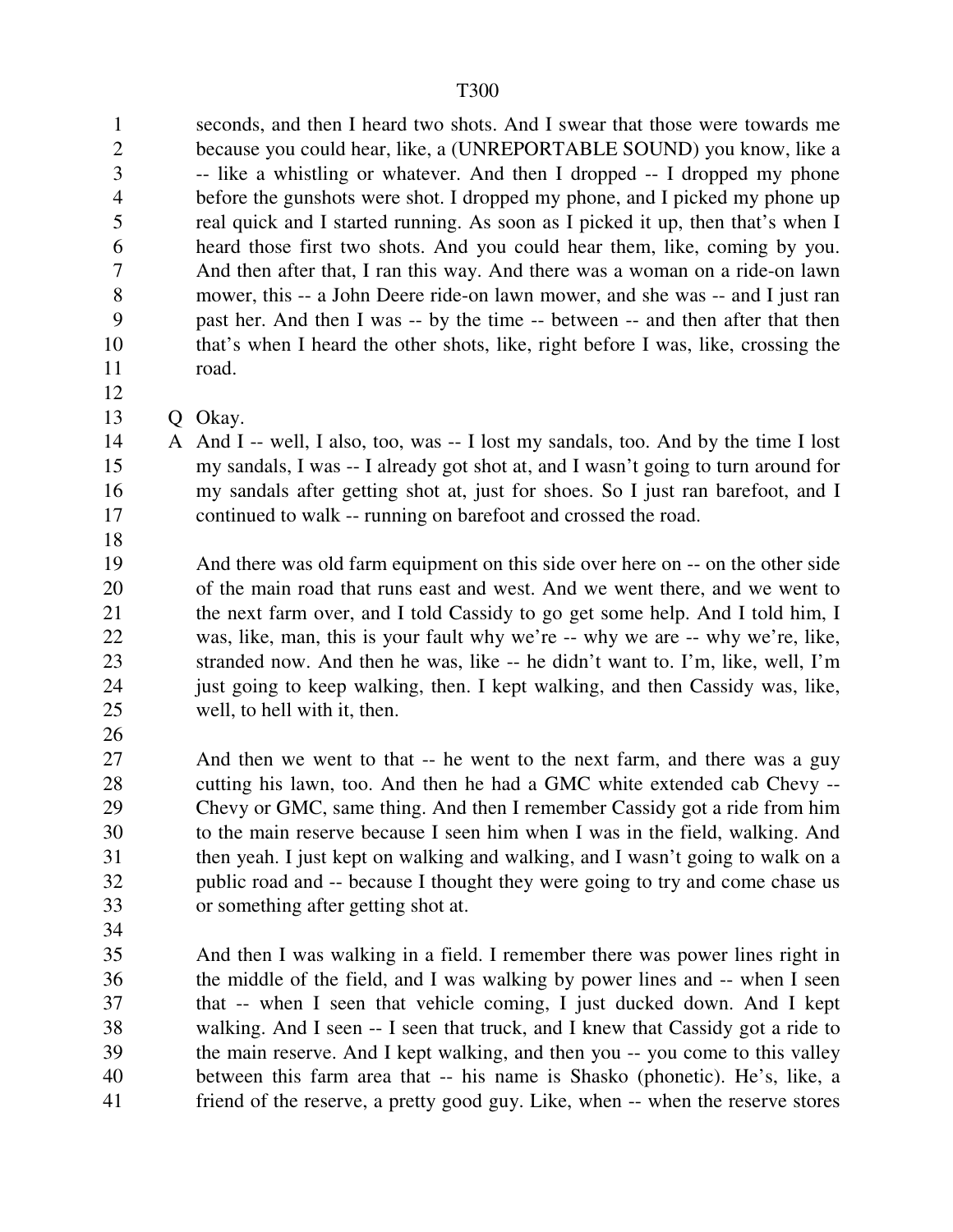1 are always closed, like, at night because we outfit, and if we don't make the 2 reserve, then we just go buy gas off him. I forgot his real name. I just know 3 him by Shasko. And then, yeah. There's a valley in-between his house, in-4 between -- on the east side of his house there's a valley. And then I was 5 debating if I should walk through the valley or just walk on the road, and then I 6 just said, hell with it, there's nothing to be scared of. So I started walking on 7 the road, and I got to the bottom. And I was, like, halfways in-between the hill, 8 and then that's when that canine guy arrested me. 9 10 Q Okay. So you were arrested by a member of the RCMP? 11 A Yes. 12 13 Q Okay. Now, I'm going to ask you to back up a bit here. You said you guys 14 drove into the yard, and you said that -- how many people got out of the 15 vehicle when you were in that yard? 16 A Just two of us. 17 18 Q And that was who? 19 A Me and Cassidy. 20 21 Q When you pulled into that yard, how were people seated in -- in this vehicle 22 that you were in? 23 A Colten was in the passenger, and -- 24 25 Q That's -- which passenger? 26 A The passenger's seat of Kiora's vehicle. 27 28 O Okay. Which passenger seat? 29 A The passenger front seat. 30 31 Q Okay. 32 A And then there was me behind him, the back passenger, then there was 33 Belinda, then there was Kiora. 34 35 Q So Belinda was -- you are -- you're in the back passenger's seat. Are you 36 saying Belinda was next to you? 37 A Yeah. 38 39 Q And then Kiora was at the other door? 40 A Yeah. 41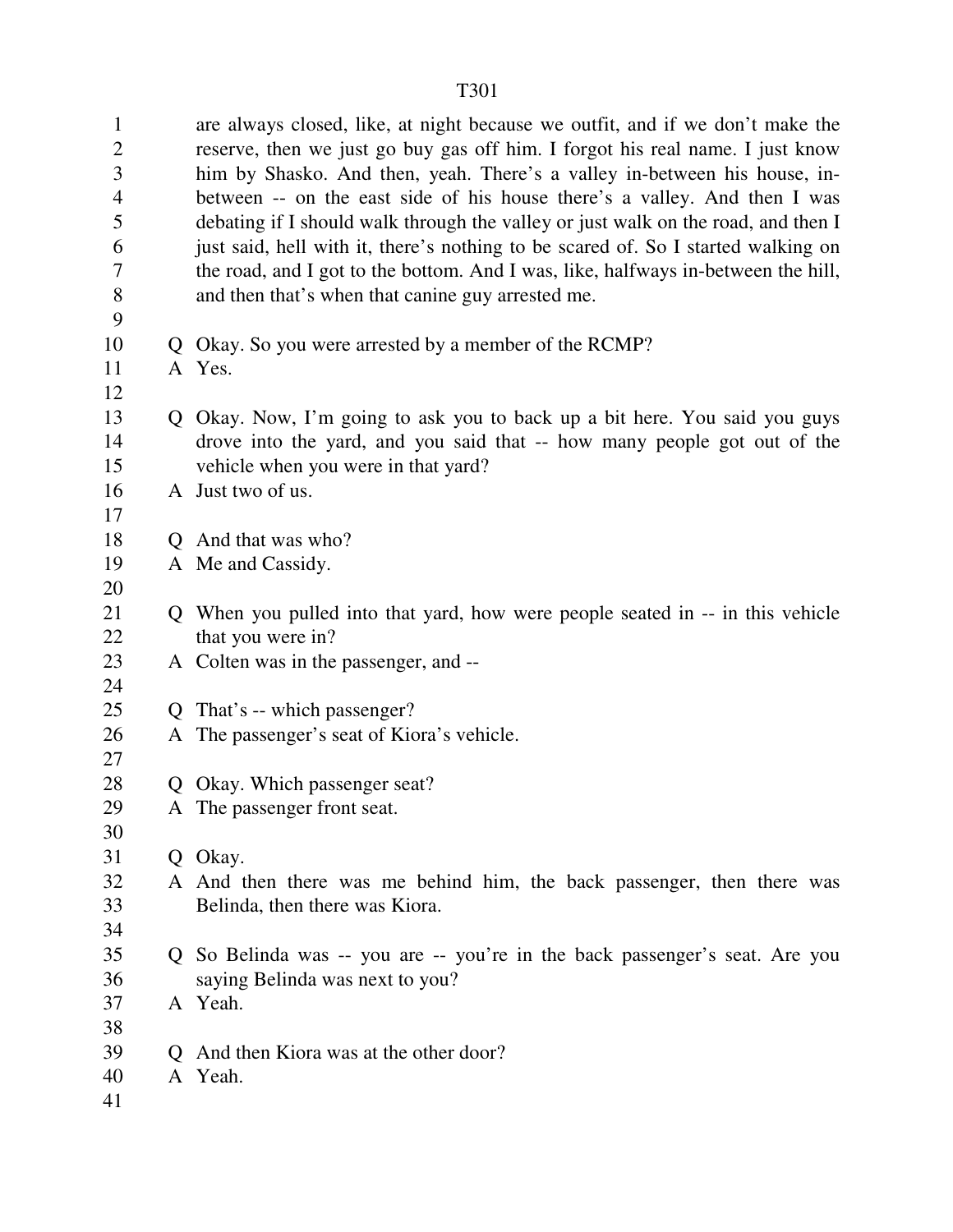| $\mathbf{1}$   |              | Q And who was driving?                                                                 |  |  |
|----------------|--------------|----------------------------------------------------------------------------------------|--|--|
| $\overline{2}$ |              | A Cassidy.                                                                             |  |  |
| 3              |              |                                                                                        |  |  |
| $\overline{4}$ |              | Q At this time, where was that .22, that -- that now-broken .22?                       |  |  |
| 5              |              | A It was in-between me and Belinda.                                                    |  |  |
| 6              |              |                                                                                        |  |  |
| 7              |              | Q It's in the back seat?                                                               |  |  |
| 8              |              | A Yeah.                                                                                |  |  |
| 9              |              |                                                                                        |  |  |
| 10             |              | Q When did you -- you said that you and Cassidy got out of the vehicle when you        |  |  |
| 11             |              | were near the quad?                                                                    |  |  |
| 12             |              | A Pardon?                                                                              |  |  |
| 13             |              |                                                                                        |  |  |
| 14             |              | Q You said that you and Cassidy got out of the vehicle?                                |  |  |
| 15             |              | A Yeah.                                                                                |  |  |
| 16             |              |                                                                                        |  |  |
| 17             |              | Q When you were near the quad?                                                         |  |  |
| 18             |              | A Yeah.                                                                                |  |  |
| 19             |              |                                                                                        |  |  |
| 20             |              | Q And you said Cassidy was on the quad?                                                |  |  |
| 21             |              | A He was beside it. I -- he was beside it, and I can't really -- wasn't for sure if he |  |  |
| 22             |              | got on and off it, but I'm pretty -- because I don't really want to guess.             |  |  |
| 23             |              |                                                                                        |  |  |
| 24             |              | Q Okay.                                                                                |  |  |
| 25             |              | A And then -- yeah. And then we were by the quad, and then that's when we              |  |  |
| 26             |              | heard somebody yelling. And we were backing up, and our window got                     |  |  |
| 27             |              | smashed. And as we were backing up, I just seen two guys.                              |  |  |
| 28             |              |                                                                                        |  |  |
| 29             |              | Q Okay. I'd like to stop you there. So you said you were out of the -- out of the      |  |  |
| 30             |              | vehicle?                                                                               |  |  |
| 31             |              | A Yeah.                                                                                |  |  |
| 32             |              |                                                                                        |  |  |
| 33             |              | Q And you heard yelling, and then you said you were backing up. Can you tell us        |  |  |
| 34             |              | about -- I take it you got back into the vehicle at some point?                        |  |  |
| 35             |              | A Yeah, we did. We got back in the vehicle and --                                      |  |  |
| 36             |              |                                                                                        |  |  |
| 37             | $\mathbf O$  | Did you both do that at the same time?                                                 |  |  |
| 38             |              | A Yeah. Well, I was a few seconds behind him, but --                                   |  |  |
| 39             |              |                                                                                        |  |  |
| 40             | $\mathbf{Q}$ | Okay. When you got in the vehicle, was the vehicle moving or was it --                 |  |  |
| 41             |              | A If the vehicle was moving? I'm pretty sure he moved it a little bit. I kind of,      |  |  |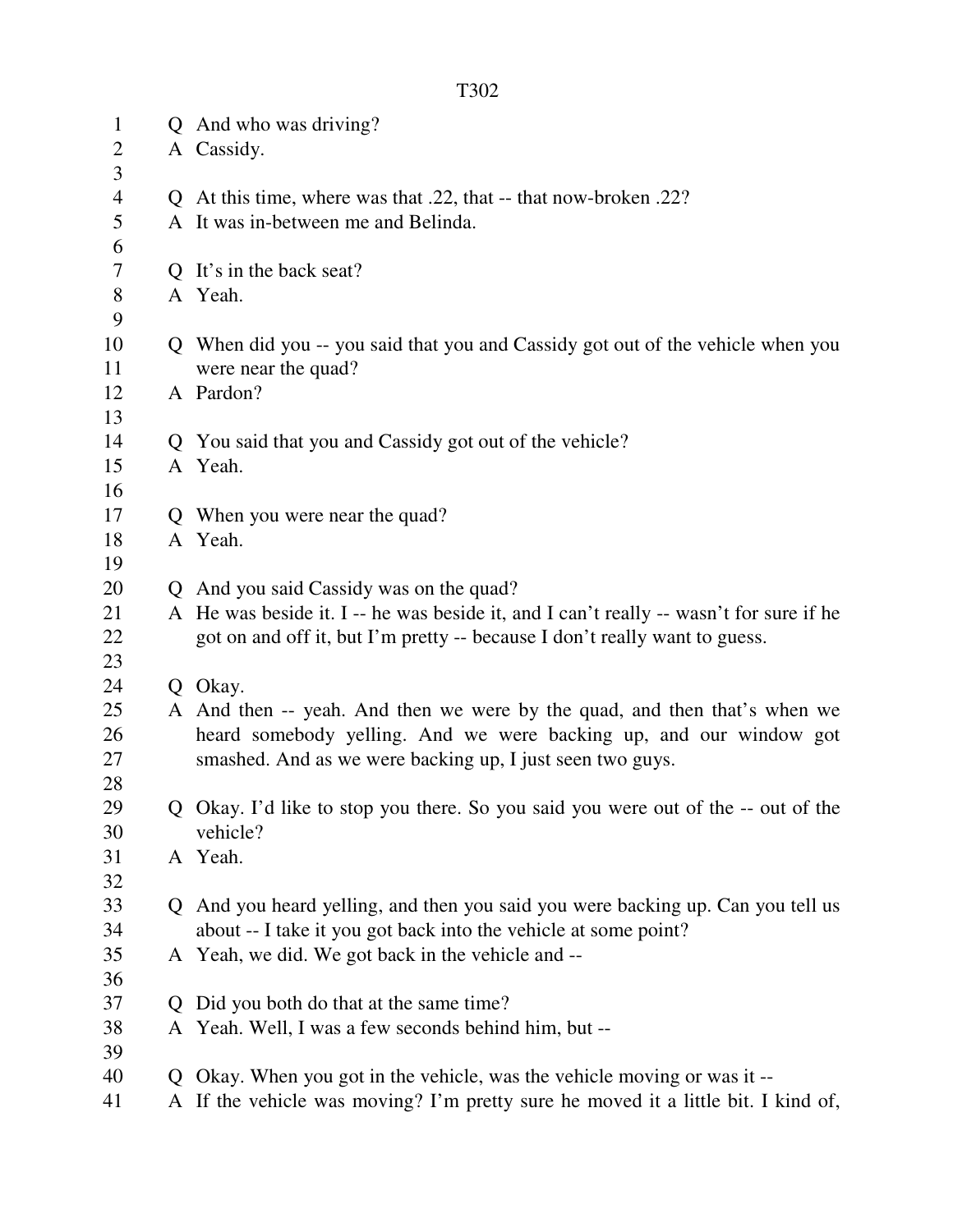| $\mathbf{1}$                     | like, jumped in on the fly, I think.                                                  |
|----------------------------------|---------------------------------------------------------------------------------------|
| $\overline{2}$<br>$\mathfrak{Z}$ | Q Okay. And then you're -- are you in the back passenger's seat again?                |
| $\overline{4}$                   | A Yeah.                                                                               |
| 5                                |                                                                                       |
| 6                                | Q And Colten is where?                                                                |
| 7                                | A Yeah, I was behind the passenger. Colten was in the front seat.                     |
| 8                                |                                                                                       |
| 9                                | Q Okay. What was Colten doing in -- in the front seat?                                |
| 10                               | A He was sleeping.                                                                    |
| 11                               |                                                                                       |
| 12                               | Q Okay. Was he -- was he sleeping when you got back into the vehicle?                 |
| 13                               | A Yeah.                                                                               |
| 14                               |                                                                                       |
| 15                               | Q And do you -- do you know that? Did you -- did you see him sleeping there?          |
| 16                               | A Yeah, he was sleeping.                                                              |
| 17                               |                                                                                       |
| 18                               | Q Okay. Where were you when the windshield was broken?                                |
| 19                               | A The back passenger.                                                                 |
| 20                               |                                                                                       |
| 21                               | Q So you were in the vehicle?                                                         |
| 22                               | A Yeah.                                                                               |
| 23                               |                                                                                       |
| 24                               | Q Okay. How long did it take from the time that the windshield was broken until       |
| 25                               | -- until you got out of the vehicle?                                                  |
| 26                               | A Pardon?                                                                             |
| 27                               |                                                                                       |
| 28                               | Q From the time from when the windshield was broken, and then you said that it        |
| 29                               | went forward, it struck another vehicle, and then you got out --                      |
| 30                               | A Yeah.                                                                               |
| 31                               |                                                                                       |
| 32                               | $Q$ -- how much time went by before you got out?                                      |
| 33                               | A Less than a minute. Like, we just backed up, went forward and trying to turn,       |
| 34                               | and we were trying to turn left. And then that's when we struck that other            |
| 35                               | vehicle. Not like we were backed up and we were parking there for 10 minutes          |
| 36                               | or something.                                                                         |
| 37                               |                                                                                       |
| 38<br>39                         | Q Yeah. Okay. On that photo, which is Exhibit P-2, if you look at that, does it --    |
| 40                               | does that show where you would have been when -- when any of the shots<br>were fired? |
| 41                               | A Where I would have been?                                                            |
|                                  |                                                                                       |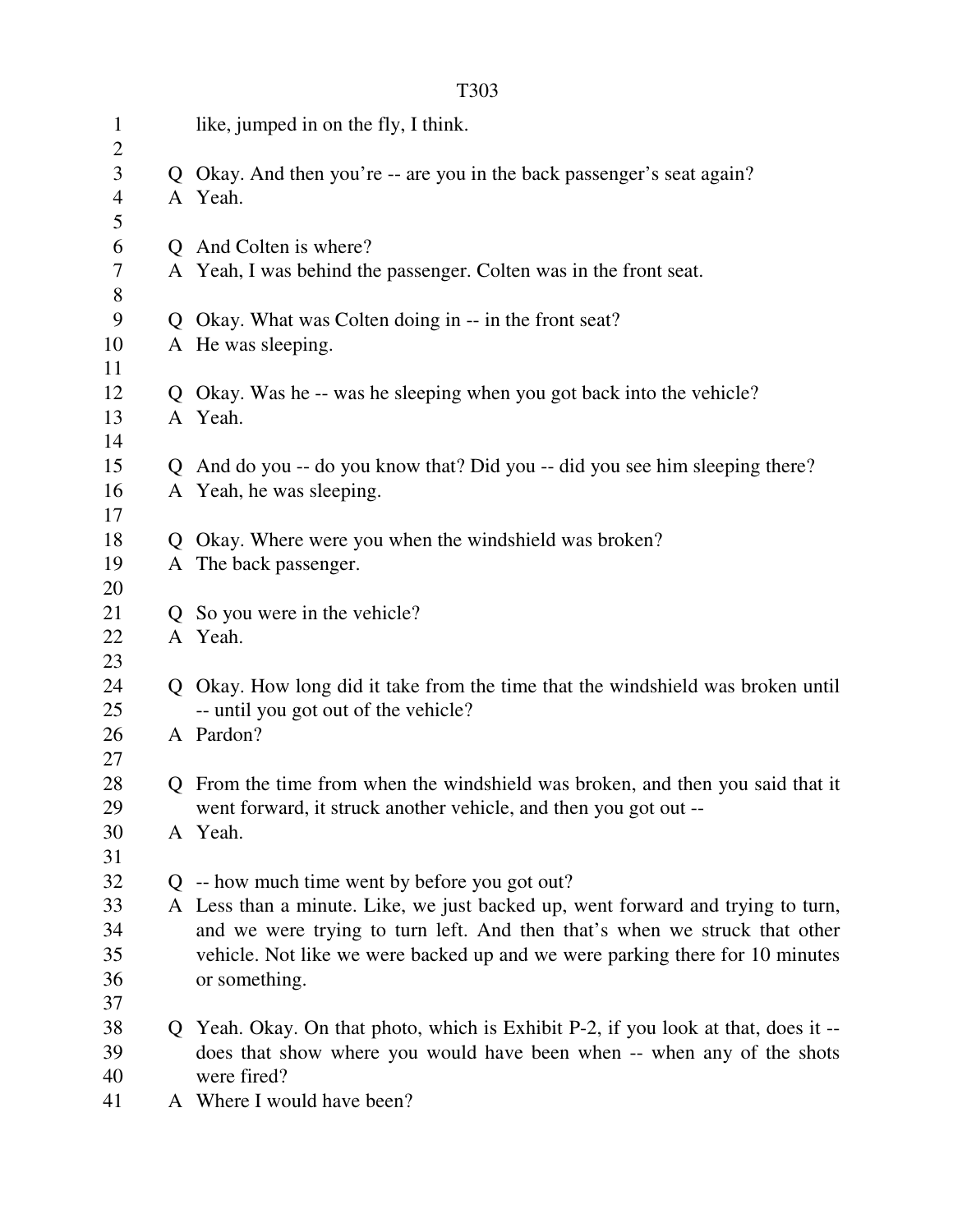| $\mathbf{1}$   |   |                                                                                     |  |
|----------------|---|-------------------------------------------------------------------------------------|--|
| $\overline{c}$ |   | Q Yeah.                                                                             |  |
| 3              |   | A I'd have been running down the road.                                              |  |
| $\overline{4}$ |   |                                                                                     |  |
| 5              |   | Q Okay.                                                                             |  |
| 6              |   | A Right here.                                                                       |  |
| 7              |   |                                                                                     |  |
| 8              |   | Q Would you -- would we have --                                                     |  |
| 9              |   | A Sorry.                                                                            |  |
| 10             |   |                                                                                     |  |
| 11             |   | Q -- would it be on that -- somewhere on that photo, or would it be off the photo?  |  |
| 12             |   | A It would be -- it was, like, around right here somewhere.                         |  |
| 13             |   |                                                                                     |  |
| 14             |   | Q Okay. So you -- you're pointing to --                                             |  |
| 15             |   | A The-                                                                              |  |
| 16             |   |                                                                                     |  |
| 17             |   | Q -- the driveway area and the hedge area that's just below where the lawn -- the   |  |
| 18             |   | lawn mower is?                                                                      |  |
| 19             |   | A Yeah.                                                                             |  |
| 20             |   |                                                                                     |  |
| 21             |   | Q And so at -- when you were at that point, what -- what happened?                  |  |
| 22             |   | A I heard two shots and -- like, whistle by me, and then that's when I cut this way |  |
| 23             |   | into the yard. And there was a woman cutting the lawn mower, and --                 |  |
| 24             |   |                                                                                     |  |
| 25             |   | Q Okay. We -- we see the lawn mower --                                              |  |
| 26             |   | A -- cutting the grass, I mean.                                                     |  |
| 27             |   |                                                                                     |  |
| 28             |   | Q -- right now. Do you know where the lawn mower was when you cut through           |  |
| 29             |   | the yard? Was it --                                                                 |  |
| 30             |   | A She was, like, kind of, like, right here somewhere.                               |  |
| 31             |   |                                                                                     |  |
| 32             |   | Q Okay. You're pointing towards the --                                              |  |
| 33             |   | A The-                                                                              |  |
| 34             |   |                                                                                     |  |
| 35             |   | Q -- below the house on the left edge of the photograph?                            |  |
| 36             |   | A The west side of the grass, I should -- could say.                                |  |
| 37             |   |                                                                                     |  |
| 38             | Q | Okay. You said you dropped your cell phone?                                         |  |
| 39             |   | A Yeah.                                                                             |  |
| 40             |   |                                                                                     |  |
| 41             |   | Q Where -- where were you when you dropped your cell phone?                         |  |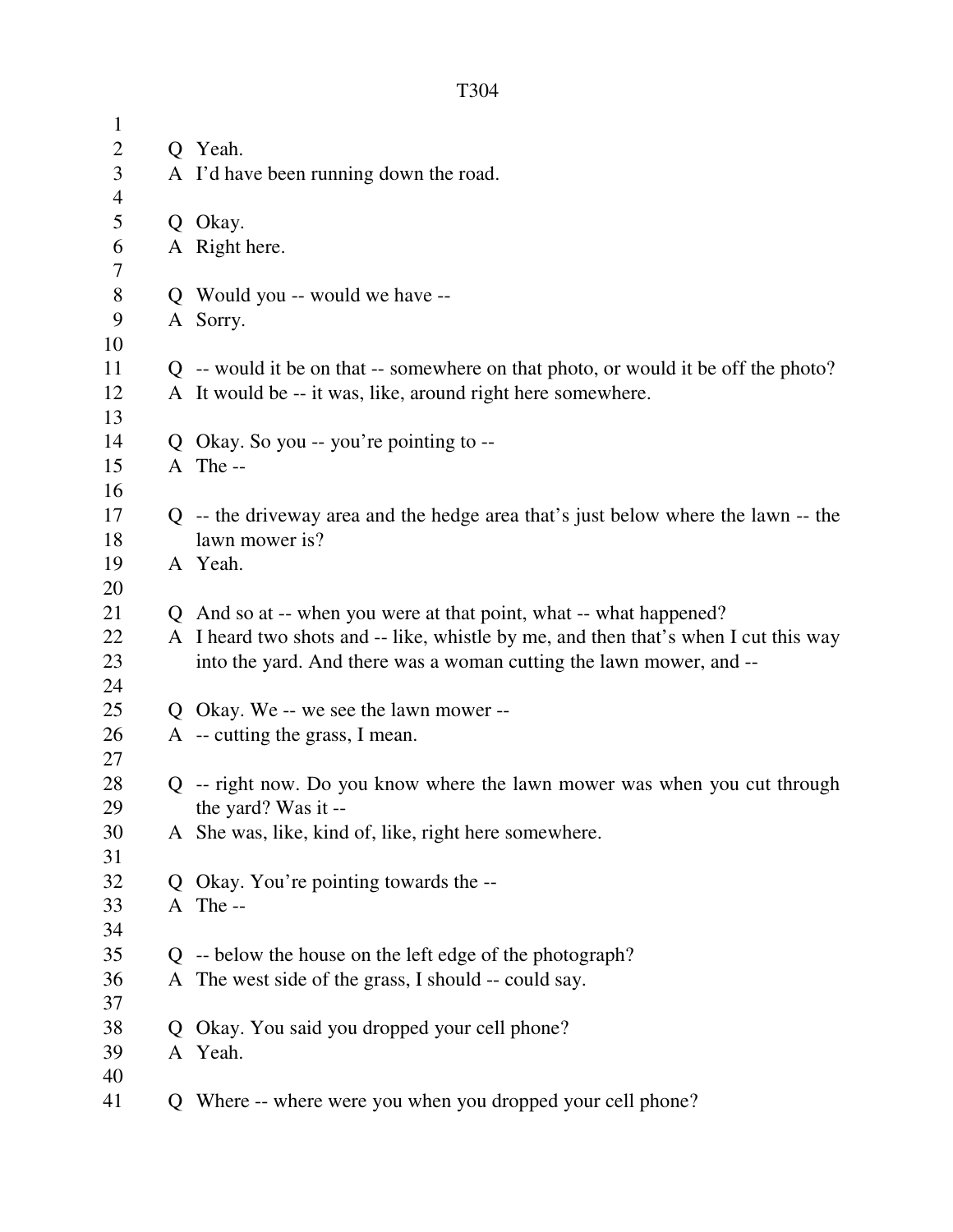|                                     |    | T305                                                                                                                                                                |  |  |
|-------------------------------------|----|---------------------------------------------------------------------------------------------------------------------------------------------------------------------|--|--|
| $\mathbf{1}$<br>$\overline{c}$<br>3 |    | A That was before the gunshots. I dropped my cell phone, and I just picked it up<br>really quick and -- because I wasn't able to run as fast with my sandals on.    |  |  |
| $\overline{4}$                      |    | Q Okay.                                                                                                                                                             |  |  |
| 5<br>6                              |    | A And then -- because I had my feet clenched up like this, if you ever had those<br>sandals that are not -- like, flip-flops you can put your feet in-between, but, |  |  |
| 7<br>8<br>9                         |    | like, the kind that go overtop. And then I just had my -- like, my toes clenched<br>up so $I -$                                                                     |  |  |
| 10                                  |    | Q To help you grip the sandal?                                                                                                                                      |  |  |
| 11                                  |    | A Yeah, like, to grip the top of it.                                                                                                                                |  |  |
| 12                                  |    |                                                                                                                                                                     |  |  |
| 13                                  |    | Q Yeah.                                                                                                                                                             |  |  |
| 14                                  |    | A I was kind of, like, running like that. And then yeah. Then after those two --                                                                                    |  |  |
| 15                                  |    | after those first two shots, I didn't, like -- I didn't, like, want to try to grip my                                                                               |  |  |
| 16                                  |    | feet because it was slow -- I was -- I was slow. And then after that, I just --                                                                                     |  |  |
| 17                                  |    |                                                                                                                                                                     |  |  |
| 18                                  |    | O Where --                                                                                                                                                          |  |  |
| 19<br>20                            |    | A -- they -- they came off and --                                                                                                                                   |  |  |
| 21                                  |    | Q Okay. Where do you think you were when you dropped your cell phone?                                                                                               |  |  |
| 22                                  |    | A Probably, like, right here somewhere. Right here.                                                                                                                 |  |  |
| 23                                  |    |                                                                                                                                                                     |  |  |
| 24                                  |    | Q So you're pointing fairly close to where you --                                                                                                                   |  |  |
| 25                                  |    | A First got -- because after I dropped my cell phone, I picked it up real quick, and                                                                                |  |  |
| 26                                  |    | then that's when I heard those two shots.                                                                                                                           |  |  |
| 27                                  |    |                                                                                                                                                                     |  |  |
| 28                                  |    | Q Okay. So -- so you're -- you're just a little bit closer to Kiora's vehicle when                                                                                  |  |  |
| 29                                  |    | you were -- when you dropped your cell phone than when -- where you were                                                                                            |  |  |
| 30                                  |    | when you heard the -- the first two shots?                                                                                                                          |  |  |
| 31                                  |    | A Yes.                                                                                                                                                              |  |  |
| 32                                  |    |                                                                                                                                                                     |  |  |
| 33                                  |    | Q Okay. Where was Cassidy?                                                                                                                                          |  |  |
| 34                                  |    | A He was ahead of me.                                                                                                                                               |  |  |
| 35                                  |    |                                                                                                                                                                     |  |  |
| 36                                  | Q. | Were you running before you heard the shots?                                                                                                                        |  |  |
| 37<br>38                            |    | A Yeah. Yeah.                                                                                                                                                       |  |  |
| 39                                  |    | Q Okay. How far ahead was Cassidy?                                                                                                                                  |  |  |
| 40                                  |    | A Man, I -- maybe -- for sure past this -- maybe a little past the edge of that --                                                                                  |  |  |
| 41                                  |    | where those blinds are, those curtains.                                                                                                                             |  |  |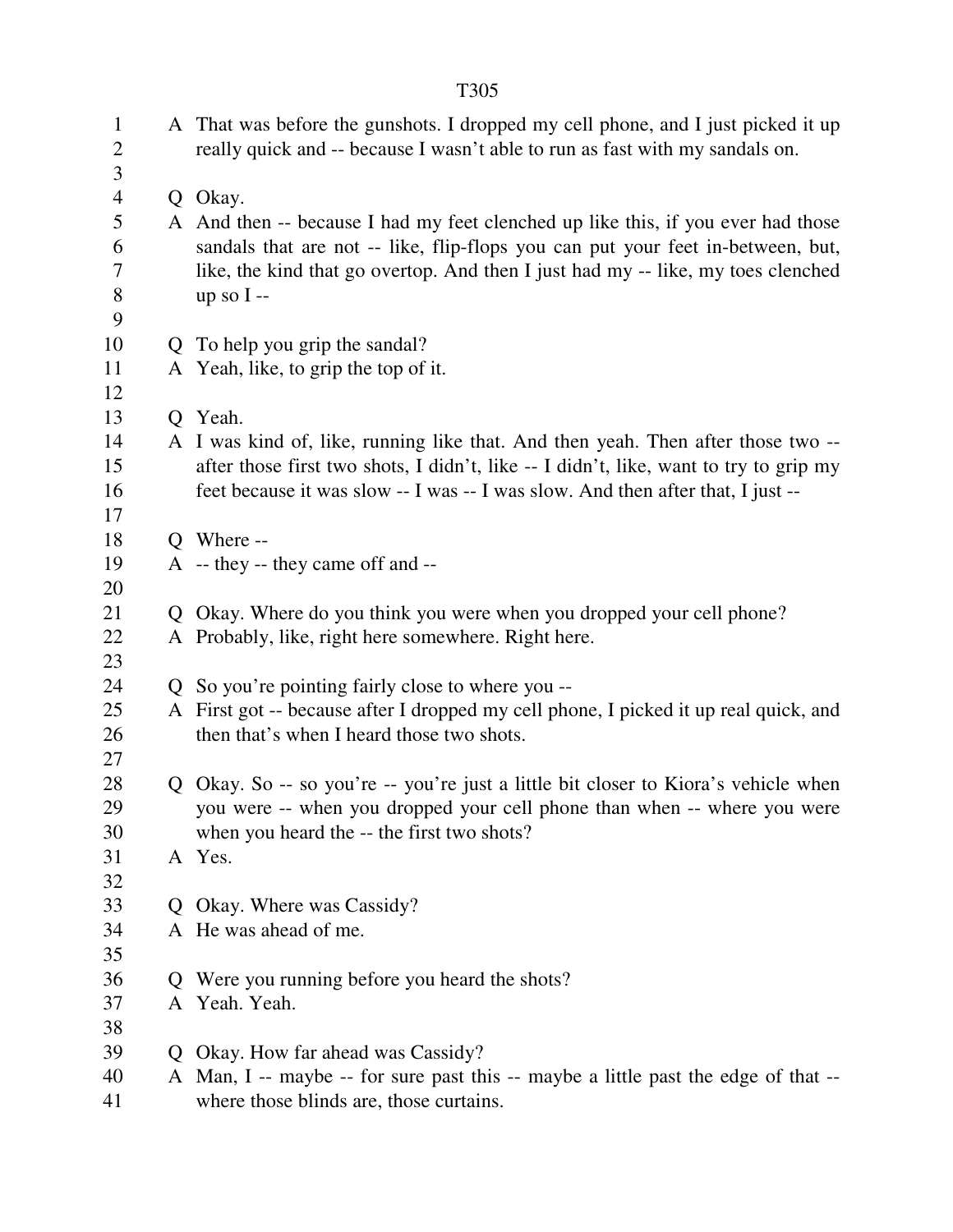| $\mathbf{1}$   |                                                                                                                                                             |                                                                                                                                                 |                                                                                      |  |
|----------------|-------------------------------------------------------------------------------------------------------------------------------------------------------------|-------------------------------------------------------------------------------------------------------------------------------------------------|--------------------------------------------------------------------------------------|--|
| $\overline{2}$ |                                                                                                                                                             | Q So at the end of the courtroom?                                                                                                               |                                                                                      |  |
| 3              |                                                                                                                                                             | A Yeah.                                                                                                                                         |                                                                                      |  |
| $\overline{4}$ |                                                                                                                                                             |                                                                                                                                                 |                                                                                      |  |
| 5              |                                                                                                                                                             | Q Do you know feet?                                                                                                                             |                                                                                      |  |
| 6              |                                                                                                                                                             | A Maybe that's, like, 15 yards, maybe, eh?                                                                                                      |                                                                                      |  |
| $\tau$         |                                                                                                                                                             |                                                                                                                                                 |                                                                                      |  |
| $8\,$          |                                                                                                                                                             | Q Okay.                                                                                                                                         |                                                                                      |  |
| 9              |                                                                                                                                                             | A Around there. 10 yards, 15.                                                                                                                   |                                                                                      |  |
| 10             |                                                                                                                                                             |                                                                                                                                                 |                                                                                      |  |
| 11             |                                                                                                                                                             | <b>MR. SPENCER:</b>                                                                                                                             | Sorry, Mr. Burge, I wasn't paying                                                    |  |
| 12<br>13       |                                                                                                                                                             | attention, but what is the distance within the courtroom that he's referring to?                                                                |                                                                                      |  |
| 14             |                                                                                                                                                             | MR. BURGE:                                                                                                                                      | To -- to where the -- to the blinds, he                                              |  |
| 15             | said.                                                                                                                                                       |                                                                                                                                                 |                                                                                      |  |
| 16             |                                                                                                                                                             |                                                                                                                                                 |                                                                                      |  |
| 17             | MR. SPENCER:                                                                                                                                                |                                                                                                                                                 | All the way to the back of the room?                                                 |  |
| 18             |                                                                                                                                                             |                                                                                                                                                 |                                                                                      |  |
| 19             | MR. BURGE:                                                                                                                                                  |                                                                                                                                                 | Or to the -- yeah.                                                                   |  |
| 20             |                                                                                                                                                             |                                                                                                                                                 |                                                                                      |  |
| 21             | MR. SPENCER:                                                                                                                                                |                                                                                                                                                 | Okay. Thank you. Sorry.                                                              |  |
| 22             |                                                                                                                                                             |                                                                                                                                                 |                                                                                      |  |
| 23             |                                                                                                                                                             | Q MR. BURGE:                                                                                                                                    | So that's pretty much the length of -- of                                            |  |
| 24             |                                                                                                                                                             | this courtroom that we're in right now?                                                                                                         |                                                                                      |  |
| 25             |                                                                                                                                                             | A Yeah.                                                                                                                                         |                                                                                      |  |
| 26             |                                                                                                                                                             |                                                                                                                                                 |                                                                                      |  |
| 27             |                                                                                                                                                             |                                                                                                                                                 | Q Okay. Where -- now, you might have told us, but where were you when you            |  |
| 28             |                                                                                                                                                             | heard the third gunshot?                                                                                                                        |                                                                                      |  |
| 29             | A I was just about to -- to cross the road.                                                                                                                 |                                                                                                                                                 |                                                                                      |  |
| 30             |                                                                                                                                                             |                                                                                                                                                 |                                                                                      |  |
| 31             | Q Pardon me?                                                                                                                                                |                                                                                                                                                 |                                                                                      |  |
| 32             |                                                                                                                                                             |                                                                                                                                                 | A I was just about to cross the road, like, before the road. Before the main road.   |  |
| 33             |                                                                                                                                                             |                                                                                                                                                 |                                                                                      |  |
| 34             |                                                                                                                                                             | Q Did you -- did you see what happened with that third gunshot?                                                                                 |                                                                                      |  |
| 35             |                                                                                                                                                             | A No. I wasn't -- you get shot at, you're not going to -- you hear a third gunshot,<br>you're not going to turn around and start looking and -- |                                                                                      |  |
| 36<br>37       |                                                                                                                                                             |                                                                                                                                                 |                                                                                      |  |
| 38             | O.                                                                                                                                                          | Yeah. Did you know what had happened to Colten at that time?                                                                                    |                                                                                      |  |
| 39             |                                                                                                                                                             |                                                                                                                                                 | A No, that's -- I found out in a pretty much, like, the worst way. I was in custody, |  |
| 40             |                                                                                                                                                             |                                                                                                                                                 |                                                                                      |  |
| 41             | and Belinda came in first. I remember -- I remember everything because it was<br>pretty -- pretty hard the way I found out. And we were in North Battleford |                                                                                                                                                 |                                                                                      |  |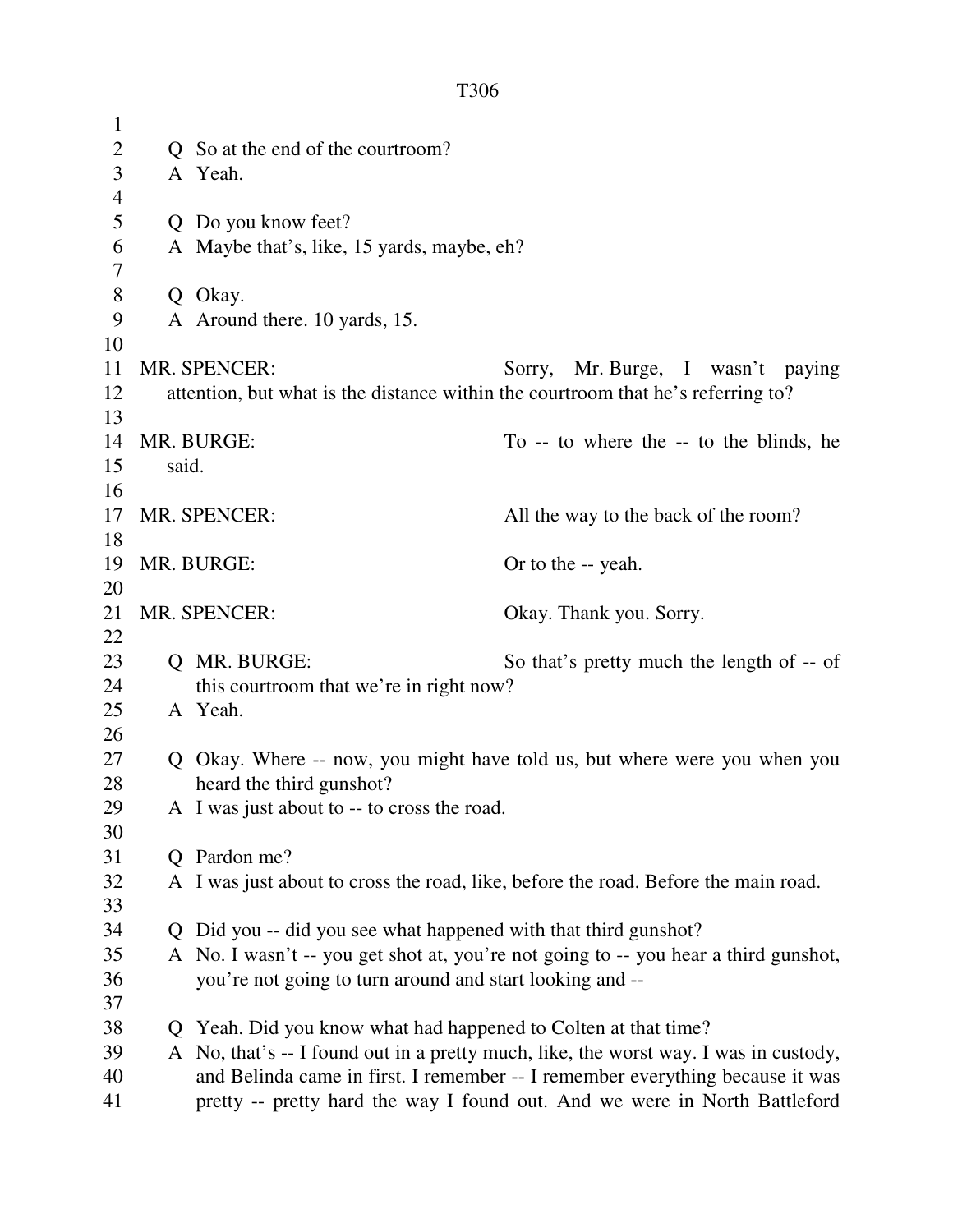1 cells, and Kiora -- Belinda came in first, and she was, like, he's gone. And I 2 was, like, what? And then this one guy was, like, he's gone, bro. He's -- he's -- 3 and he's, like, he's dead. And I thought it was, like -- you know, I didn't, like, 4 want to believe it or nothing or think of it. And then a while later, Kiora came 5 in, and she was just crying. And that's when I was, like, Kiora, where's 6 Colten? I kept yelling, because I knew Cassidy was in a reserve. And I kept 7 asking. I was, like, where's Colten? And I heard her clearly. She was, like, he's 8 dead, she shot him. And I just broke down in my cell, and there was nothing I 9 could really do when you're -- 10 11 Q Yeah. 12 A -- in a cell, and nobody was able to talk to me or nothing. I was -- none of the 13 police officers, and I just -- I just freaked out. And, like, when Belinda -- when 14 Belinda told me, like, I didn't hear it clearly, and that guy heard it and he told 15 me, but I didn't, like -- 16 17 O Okay. 18 A -- and then when Kiora came in, and she was crying so heavily, and then that's 19 when -- that's when I broke down. 20 21 THE COURT: Mr. Meechance, do you want some more 22 water? 23 24 A Could I get a new cup? 25 26 THE COURT CLERK: Yes. 27 28 O MR. BURGE: Mr. Meechance, you told us that after --29 as you were driving towards the Stanley farm, everybody was either -- it 30 sounds like they were asleep or dozing off? 31 A Yes. 32 33 Q Is there some reason for that? 34 A They were drinking. 35 36 Q Okay. And was -- was everyone drinking in the car? 37 A Yeah. 38 39 Q You told us that you had had some to drink. Did you -- did you have any -- did 40 you have more to drink? 41 A No. I didn't drink heavily. I just --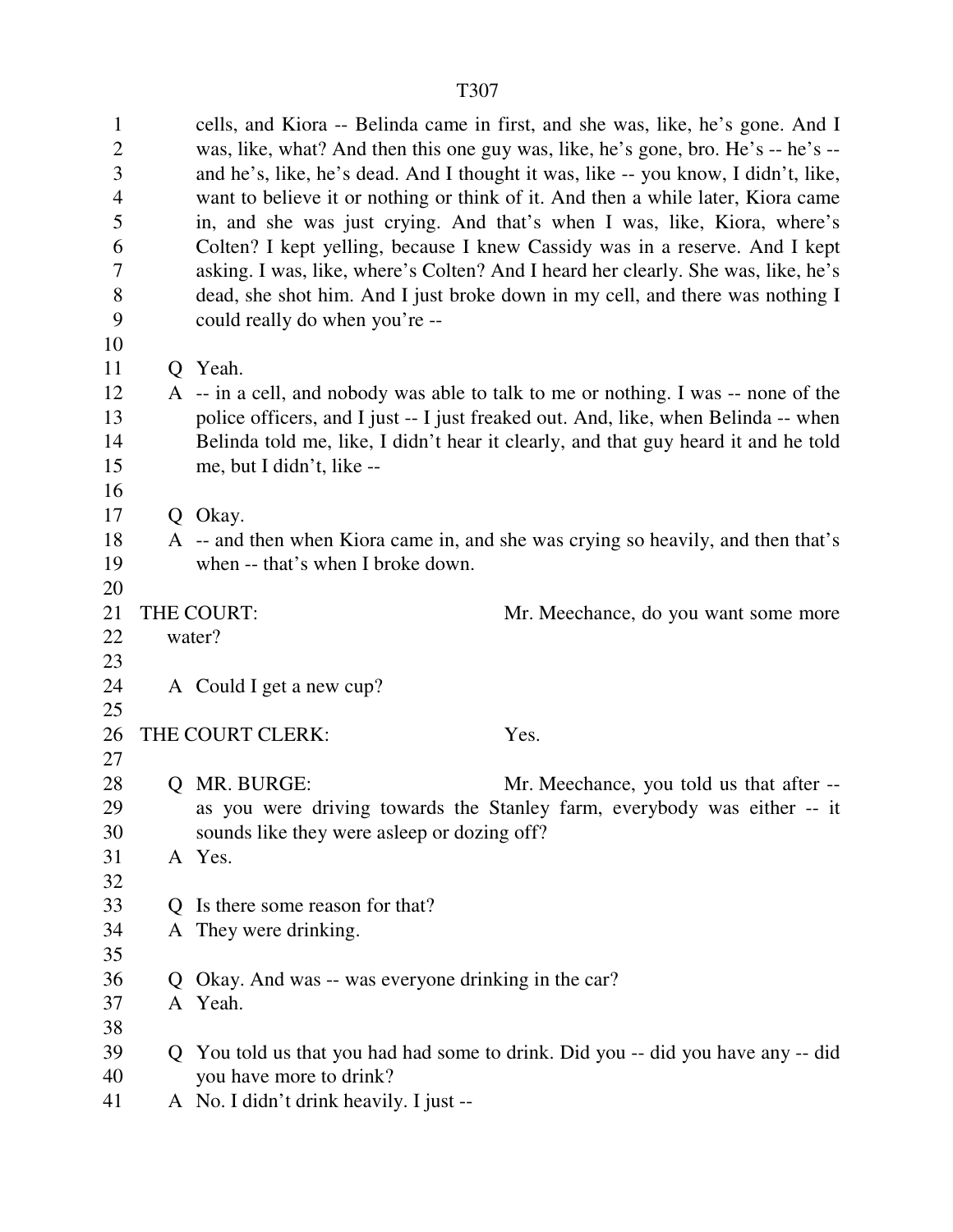| $\mathbf{1}$   |   |                                                                      |                                                                                    |
|----------------|---|----------------------------------------------------------------------|------------------------------------------------------------------------------------|
| $\mathbf{2}$   |   | Q How about the other people?                                        |                                                                                    |
| 3              |   |                                                                      | A They were, like, drinking somewhat. I think they were drinking previous that     |
| $\overline{4}$ |   | night before. But yeah. I wasn't -- I wasn't blacked out or nothing. |                                                                                    |
| 5              |   |                                                                      |                                                                                    |
| 6              |   | MR. BURGE:                                                           | Sir,<br>thank you for<br>answering<br>my                                           |
| 7              |   | questions. Please answer any questions that my friend might ask.     |                                                                                    |
| 8              |   |                                                                      |                                                                                    |
| 9              |   | THE COURT:                                                           | Cross-examination.                                                                 |
| 10             |   |                                                                      |                                                                                    |
| 11             |   | MR. SPENCER:                                                         | Thank you, My Lord.                                                                |
| 12             |   |                                                                      |                                                                                    |
| 13             |   | THE COURT:                                                           | We'll go for about maybe 15 minutes,                                               |
| 14             |   | and then we will take a break.                                       |                                                                                    |
| 15             |   |                                                                      |                                                                                    |
| 16             |   | MR. SPENCER:                                                         | Excellent.                                                                         |
| 17             |   |                                                                      |                                                                                    |
| 18             |   | <b>Mr. Spencer Cross-examines the Witness</b>                        |                                                                                    |
| 19             |   |                                                                      |                                                                                    |
| 20             |   | Q MR. SPENCER:                                                       | Okay. Mr. Meechance, with somewhere                                                |
| 21             |   |                                                                      | between not drinking and blacked out, how many drinks do you think you had?        |
| 22             |   |                                                                      | A How many drinks? Maybe, like, seven. Not, like, full cups or nothing. Just,      |
| 23             |   | like, swig of a bottle.                                              |                                                                                    |
| 24             |   |                                                                      |                                                                                    |
| 25             |   | Q Okay. So you're drinking that out of the bottle?                   |                                                                                    |
| 26             |   | A Well, with mix.                                                    |                                                                                    |
| 27             |   |                                                                      |                                                                                    |
| 28             |   | Q Drinking with mix?                                                 |                                                                                    |
| 29             |   | A Yes.                                                               |                                                                                    |
| 30             |   |                                                                      |                                                                                    |
| 31             | Q | Really?                                                              |                                                                                    |
| 32             |   | A Well, like, not, like -- it wasn't --                              |                                                                                    |
| 33             |   |                                                                      |                                                                                    |
| 34             |   | Q You were mixing drinks in glasses?                                 |                                                                                    |
| 35             |   |                                                                      | A It wasn't mixing the drink. It was, like, mixed, like, with pop and stuff. Like, |
| 36             |   | take a shot, and then drink it with pop, chase it down.              |                                                                                    |
| 37             |   |                                                                      |                                                                                    |
| 38             |   |                                                                      | Q Oh, okay. But you were drinking -- all of you were drinking right out of the     |
| 39             |   | bottle?                                                              |                                                                                    |
| 40             |   | A Yeah.                                                              |                                                                                    |
| 41             |   |                                                                      |                                                                                    |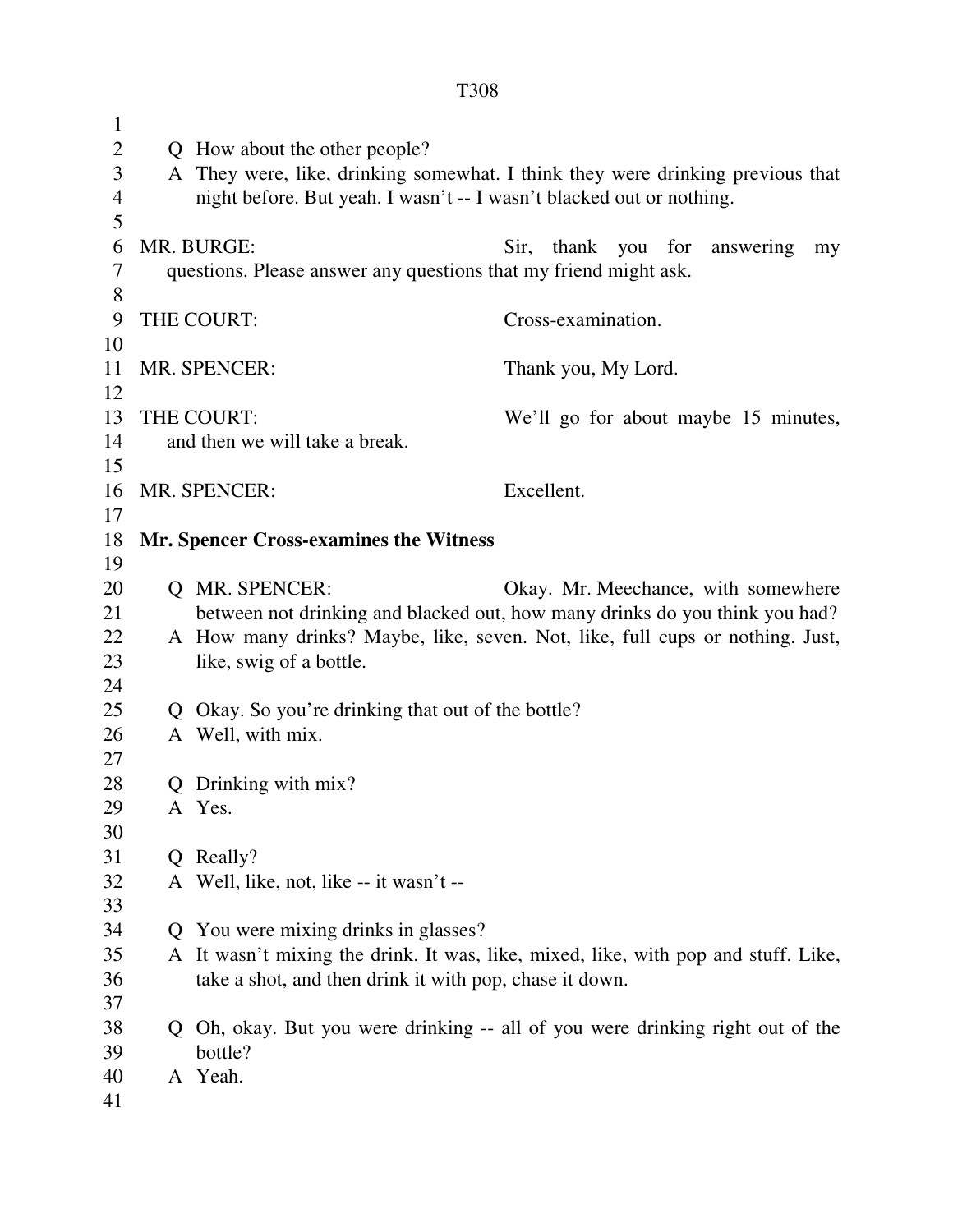| $\mathbf{1}$<br>2 |              | Q You had a 66 [sic] of Crown Royal?<br>A Yeah.                |                                                                                   |
|-------------------|--------------|----------------------------------------------------------------|-----------------------------------------------------------------------------------|
| 3                 |              |                                                                |                                                                                   |
| $\overline{4}$    | $\mathbf O$  | And a 26 of flavoured vodka; do you recall that?               |                                                                                   |
| 5                 |              | A Some type of vodka, yeah.                                    |                                                                                   |
| 6                 |              |                                                                |                                                                                   |
| 7                 |              | Q Okay. Flavoured vodka; will you give me that much?           |                                                                                   |
| 8                 |              |                                                                | A I can't answer something I'm not a hundred percent on. But, yeah, some type     |
| 9<br>10           |              | of vodka.                                                      |                                                                                   |
| 11                |              | Q All right. I can help with -- with the --                    |                                                                                   |
| 12                |              |                                                                |                                                                                   |
| 13                |              | MR. SPENCER:                                                   | If you can get to the photo book there.                                           |
| 14                |              |                                                                |                                                                                   |
| 15                |              | THE COURT CLERK:                                               | $P-1.$                                                                            |
| 16                |              |                                                                |                                                                                   |
| 17                | $\mathbf{O}$ | <b>MR. SPENCER:</b>                                            | P-1. Mr. Meechance, if I can get you to                                           |
| 18                |              |                                                                | turn to picture 29 after the second tab? You see the bottle of vodka that was in  |
| 19                |              | there that the police found; does that help you at all?        |                                                                                   |
| 20                |              |                                                                | A I can't recall if that was, like -- they could have drank that. That could have |
| 21                |              |                                                                | been an empty from the night before that, so -- but yeah, maybe that was the      |
| 22                |              | one.                                                           |                                                                                   |
| 23                |              |                                                                |                                                                                   |
| 24                | Q            | Okay. So you think it might be an empty from the night before? |                                                                                   |
| 25                |              | A Yeah, I don't know.                                          |                                                                                   |
| 26                |              |                                                                |                                                                                   |
| 27                | Q            | Okay. Can I get you to look at P-1?                            |                                                                                   |
| 28                |              | A What's P-1 here?                                             |                                                                                   |
| 29                |              |                                                                |                                                                                   |
| 30                |              |                                                                | Q Sorry, D-1. (INDISCERNIBLE). So can you turn to -- to tab 6 in D-1 there,       |
| 31                |              | that the -- the little booklet with the blue cover?            |                                                                                   |
| 32                |              | A Page 6?                                                      |                                                                                   |
| 33                |              |                                                                |                                                                                   |
| 34                |              | Q Yeah, tab 6. Does that look familiar?                        |                                                                                   |
| 35                |              | A Does that look -- does that look familiar? What do you mean? |                                                                                   |
| 36                |              |                                                                |                                                                                   |
| 37                | $\mathbf{O}$ |                                                                | I don't know how else to say it. Does that look familiar to you? Does that look   |
| 38                |              |                                                                | like a picture of August 9th, 2016, with the group of people that you've          |
| 39                |              | described?                                                     |                                                                                   |
| 40                |              | A Yeah. It could be.                                           |                                                                                   |
| 41                |              |                                                                |                                                                                   |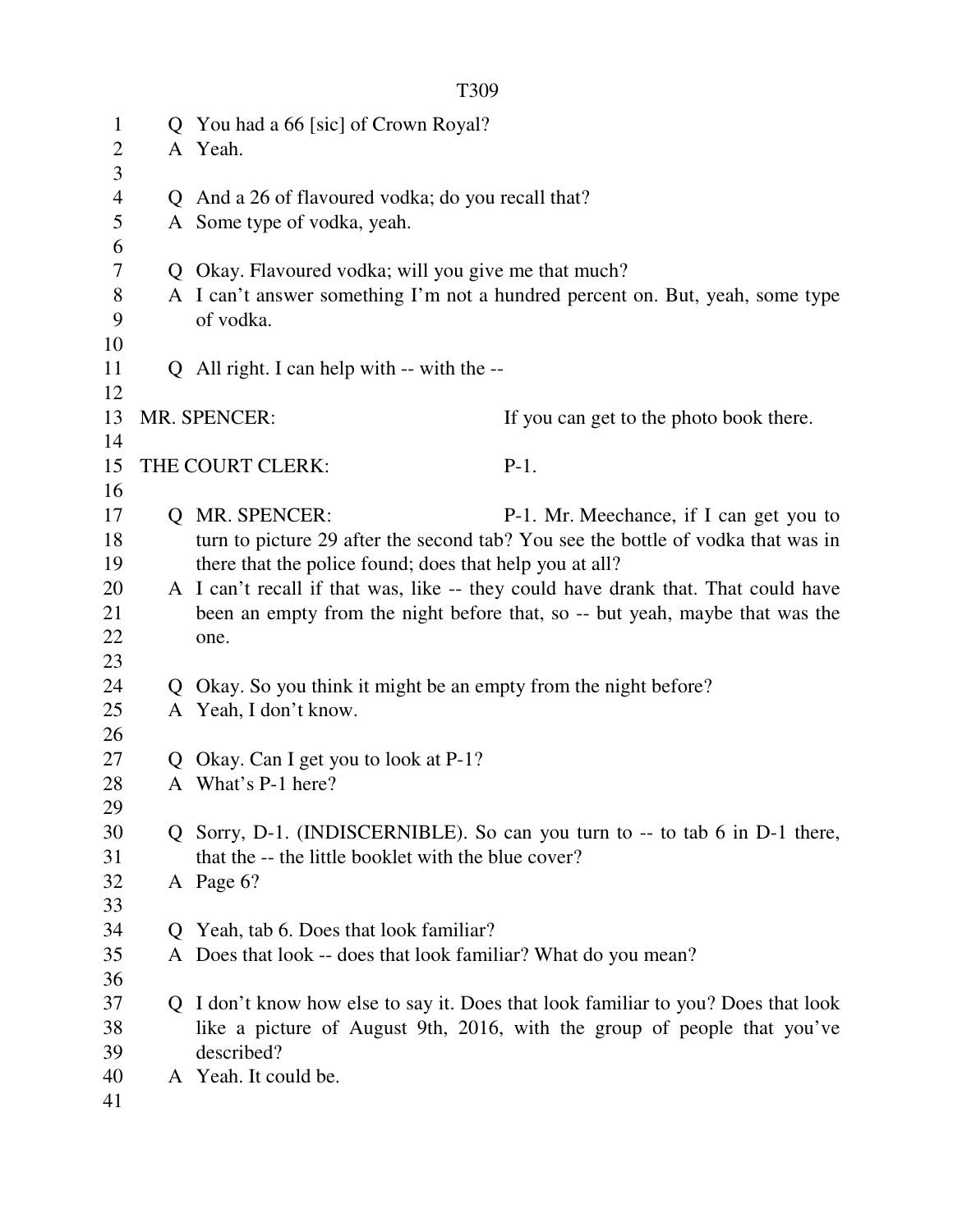| $\mathbf{1}$<br>$\overline{2}$ |   | Q Okay. Can I -- can I get you to lift your head up and -- and speak with the mike<br>there to make sure we get it picked up? |
|--------------------------------|---|-------------------------------------------------------------------------------------------------------------------------------|
| 3                              |   | A Yeah.                                                                                                                       |
| $\overline{4}$                 |   |                                                                                                                               |
| 5                              |   | Q Okay. So that does look like a picture of that day?                                                                         |
| 6                              |   | A I -- yeah, I guess it was that day. Maybe.                                                                                  |
| 7                              |   |                                                                                                                               |
| $8\,$                          |   | Q Maybe? Oh, okay.                                                                                                            |
| 9                              |   | A Well, I was wearing those clothes, then, yeah, it was that day.                                                             |
| 10                             |   |                                                                                                                               |
| 11                             | Q | Okay. And what have you got in your hand there?                                                                               |
| 12                             |   | A That vodka.                                                                                                                 |
| 13                             |   |                                                                                                                               |
| 14                             |   | Q Okay. Does that refresh your memory at all as far as the vodka?                                                             |
| 15                             |   | A I guess it was the one, then.                                                                                               |
| 16                             |   |                                                                                                                               |
| 17                             |   | Q Okay. Seven? If you turn to tab 7, does that help you?                                                                      |
| 18                             |   | A Yeah.                                                                                                                       |
| 19                             |   |                                                                                                                               |
| 20                             |   | Q Okay. Sir, would you agree with me that -- so 20 -- you were drinking a 26 of                                               |
| 21                             |   | vodka right out of the bottle, flavoured vodka, right out of the bottle?                                                      |
| 22<br>23                       |   | A Pardon?                                                                                                                     |
| 24                             |   | Q Will you agree with me that you were -- that day, you were drinking a 26 of                                                 |
| 25                             |   | flavoured vodka right out of the bottle?                                                                                      |
| 26                             |   | A I guess you could say that.                                                                                                 |
| 27                             |   |                                                                                                                               |
| 28                             |   | Q Guess I could say -- okay. Fair enough. Flip to tab 8. You said there was no                                                |
| 29                             |   | other booze in the vehicle. Do you remember if there was any other booze in                                                   |
| 30                             |   | the vehicle?                                                                                                                  |
| 31                             |   | A No, I don't remember that beer Colten's drinking.                                                                           |
| 32                             |   |                                                                                                                               |
| 33                             |   | Q Don't -- don't recall him drinking beer right beside you there?                                                             |
| 34                             |   | A No.                                                                                                                         |
| 35                             |   |                                                                                                                               |
| 36                             |   | Q No? Okay. And he's in the back seat there. You -- you indicated that he was in                                              |
| 37                             |   | the front seat, but you'll agree with me in that picture he's in the back seat,                                               |
| 38                             |   | right beside you?                                                                                                             |
| 39                             |   | A Yeah. Well, I don't remember that.                                                                                          |
| 40                             |   |                                                                                                                               |
| 41                             |   | Q Okay. Okay.                                                                                                                 |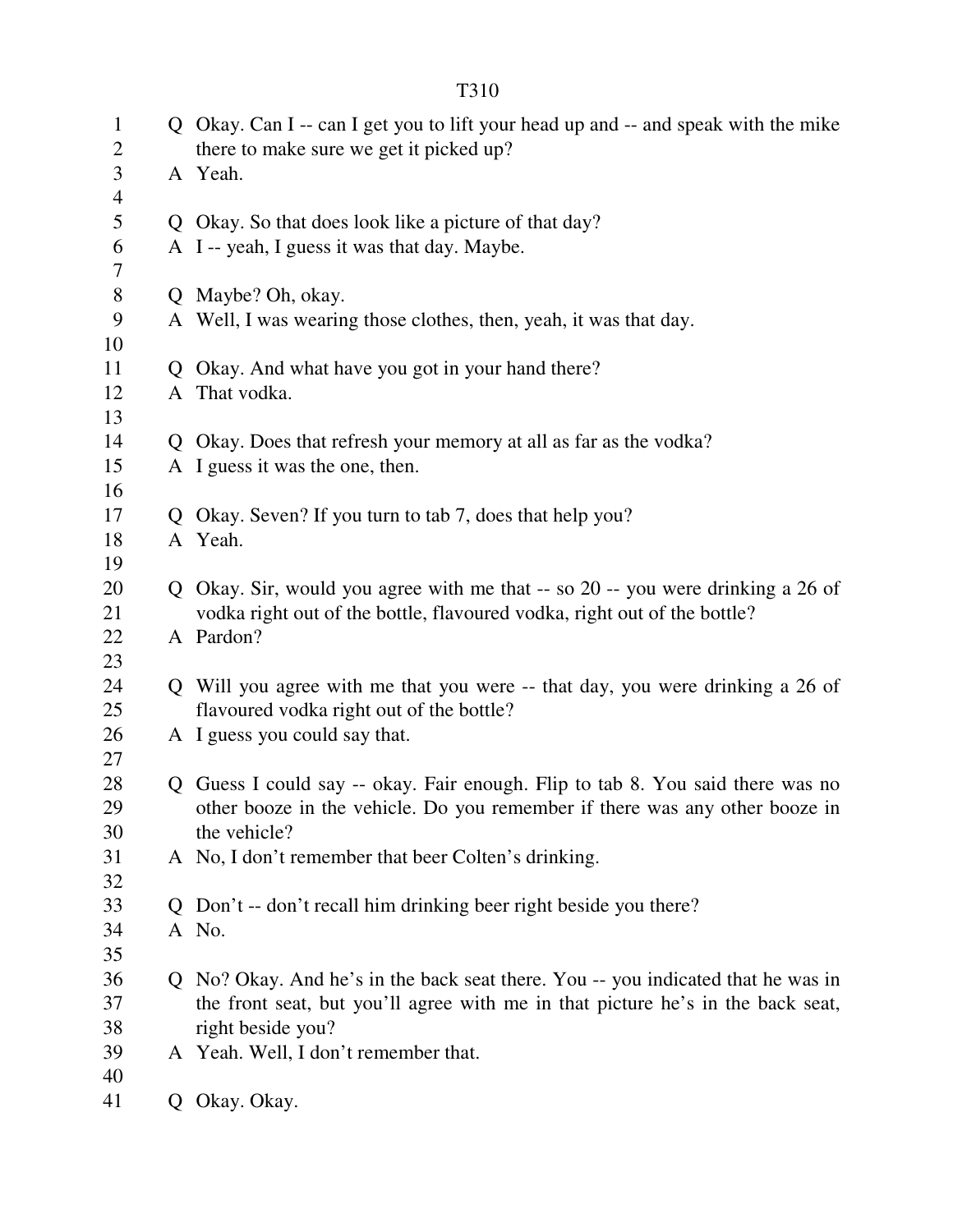| $\mathbf{1}$<br>$\overline{2}$<br>3 |    | A Because that -- that could have been the time when they first picked me up. But<br>I don't $-$                                                                                                                                                        |
|-------------------------------------|----|---------------------------------------------------------------------------------------------------------------------------------------------------------------------------------------------------------------------------------------------------------|
| $\overline{4}$<br>5<br>6            |    | Q Okay. And can I get you to flip to picture 33 in the bigger book there, P-1?<br>And again, that's after the second tab, picture 33? Yeah. And I think probably<br>it would be easier for you if you set it up on the -- on the -- almost desk part of |
| 7                                   |    | the box there, and then you're speaking to us, and --                                                                                                                                                                                                   |
| $8\,$                               |    | A Yeah.                                                                                                                                                                                                                                                 |
| 9                                   |    |                                                                                                                                                                                                                                                         |
| 10                                  |    | Q Okay. A case of Twisted Teas there?                                                                                                                                                                                                                   |
| 11                                  |    | A Those could have been empties from the day before.                                                                                                                                                                                                    |
| 12                                  |    |                                                                                                                                                                                                                                                         |
| 13                                  |    | Q Oh, okay. Okay.                                                                                                                                                                                                                                       |
| 14                                  |    | A Because I didn't -- I didn't search the vehicle before I got in.                                                                                                                                                                                      |
| 15                                  |    |                                                                                                                                                                                                                                                         |
| 16                                  |    | Q Okay. But at least the -- and fair enough. Kokanee was drank that day?                                                                                                                                                                                |
| 17                                  |    | A Well, you seen that can, so -- well, there wasn't, like, a -- a case, that's for                                                                                                                                                                      |
| 18                                  |    | sure, because I didn't -- I don't recall me drinking Kokanee.                                                                                                                                                                                           |
| 19                                  |    |                                                                                                                                                                                                                                                         |
| 20                                  | Q. | But you drank out of the 26 of Crown Royal?                                                                                                                                                                                                             |
| 21                                  |    | A Yeah, I guess.                                                                                                                                                                                                                                        |
| 22                                  |    |                                                                                                                                                                                                                                                         |
| 23                                  | Q. | Yeah, I guess. Is that a "yes", sir?                                                                                                                                                                                                                    |
| 24                                  |    | A Yeah.                                                                                                                                                                                                                                                 |
| 25                                  |    |                                                                                                                                                                                                                                                         |
| 26                                  |    | Q And you drank out of the flavoured vodka?                                                                                                                                                                                                             |
| 27                                  |    | A Yeah. I knew there was some type of vodka, but I don't recall what it --                                                                                                                                                                              |
| 28                                  |    |                                                                                                                                                                                                                                                         |
| 29                                  | Q  | Okay.                                                                                                                                                                                                                                                   |
| 30                                  |    | A -- was.                                                                                                                                                                                                                                               |
| 31                                  |    |                                                                                                                                                                                                                                                         |
| 32                                  |    | Q Yeah. And -- and you appreciate, sir, you -- you were there. That's what I'm --                                                                                                                                                                       |
| 33                                  |    | why I'm asking you what you remember, right?                                                                                                                                                                                                            |
| 34                                  |    | A M-hm.                                                                                                                                                                                                                                                 |
| 35                                  |    |                                                                                                                                                                                                                                                         |
| 36                                  |    | Q Okay. So when you say you had seven drinks right out of the bottle, how --                                                                                                                                                                            |
| 37                                  |    | how big a drink would that be?                                                                                                                                                                                                                          |
| 38                                  |    | A Not a full mouthful, that's for sure.                                                                                                                                                                                                                 |
| 39                                  |    |                                                                                                                                                                                                                                                         |
| 40                                  | Q. | Two ounces?                                                                                                                                                                                                                                             |
| 41                                  |    | A I don't really know my ounces, so                                                                                                                                                                                                                     |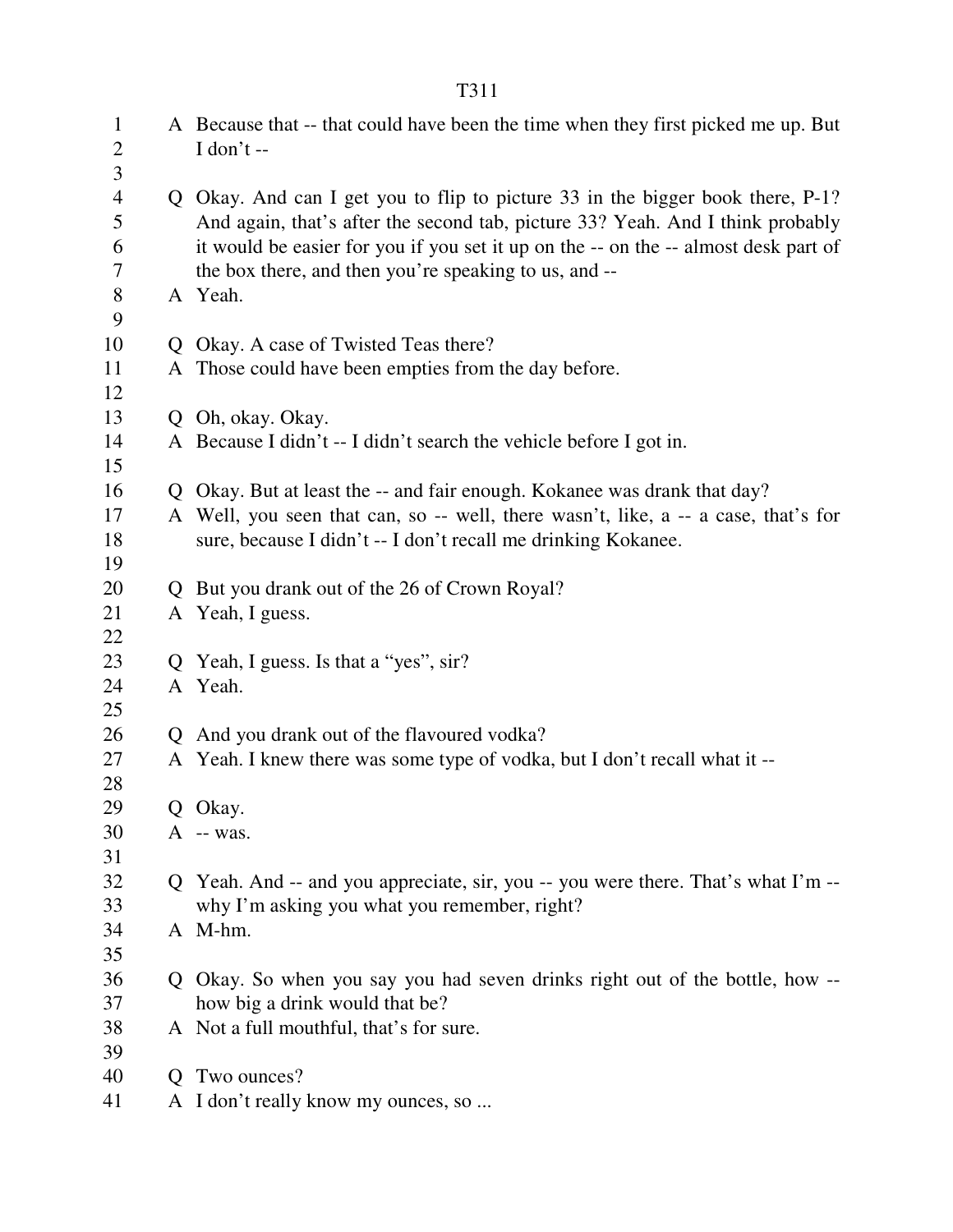| $\mathbf{1}$   |                                                                                    |
|----------------|------------------------------------------------------------------------------------|
| $\overline{2}$ | Q Okay. Okay. So let's start at the beginning of the day. You went to -- is it the |
| 3              | band hall to get some bracelets for the -- for the exhibition; is that how the day |
| $\overline{4}$ | started?                                                                           |
| 5              | A Pardon? Yes, I went to the band to go get tickets -- bracelets.                  |
| 6              |                                                                                    |
| 7              | Q Right. Belinda was with you?                                                     |
| $8\,$          | A Yes.                                                                             |
| 9              |                                                                                    |
| 10             | Q Okay. What were you driving?                                                     |
| 11             | A A black Avalanche.                                                               |
| 12             |                                                                                    |
| 13             | Q Okay. And is that your truck?                                                    |
| 14             | A A 2004.                                                                          |
| 15             |                                                                                    |
| 16             | Q Is that your truck?                                                              |
| 17             | A It was pretty much my truck, yeah.                                               |
| 18             |                                                                                    |
| 19             | Q M-hm. What do you mean, "pretty much your truck"? Did you own it?                |
| 20             | A Pardon?                                                                          |
| 21             |                                                                                    |
| 22             | Q Did you own it?                                                                  |
| 23             | A It was registered under me.                                                      |
| 24             |                                                                                    |
| 25             | Q Did you buy it?                                                                  |
| 26             | A No.                                                                              |
| 27             |                                                                                    |
| 28             | Q So how does that work?                                                           |
| 29             | A My buddy let me use his truck and register it under my name, so I just           |
| 30<br>31       | whenever he needed a ride, I'd go pick him up.                                     |
| 32             | Q Okay. It was his truck? He bought it? It was his truck?                          |
| 33             | A Yeah.                                                                            |
| 34             |                                                                                    |
| 35             | Q Okay. And he registered it in your name?                                         |
| 36             | A Yeah.                                                                            |
| 37             |                                                                                    |
| 38             | Q And is that because he couldn't licence it himself?                              |
| 39             | A Yeah.                                                                            |
| 40             |                                                                                    |
| 41             | Q Okay. Okay. So what -- what did you do, then, with that truck?                   |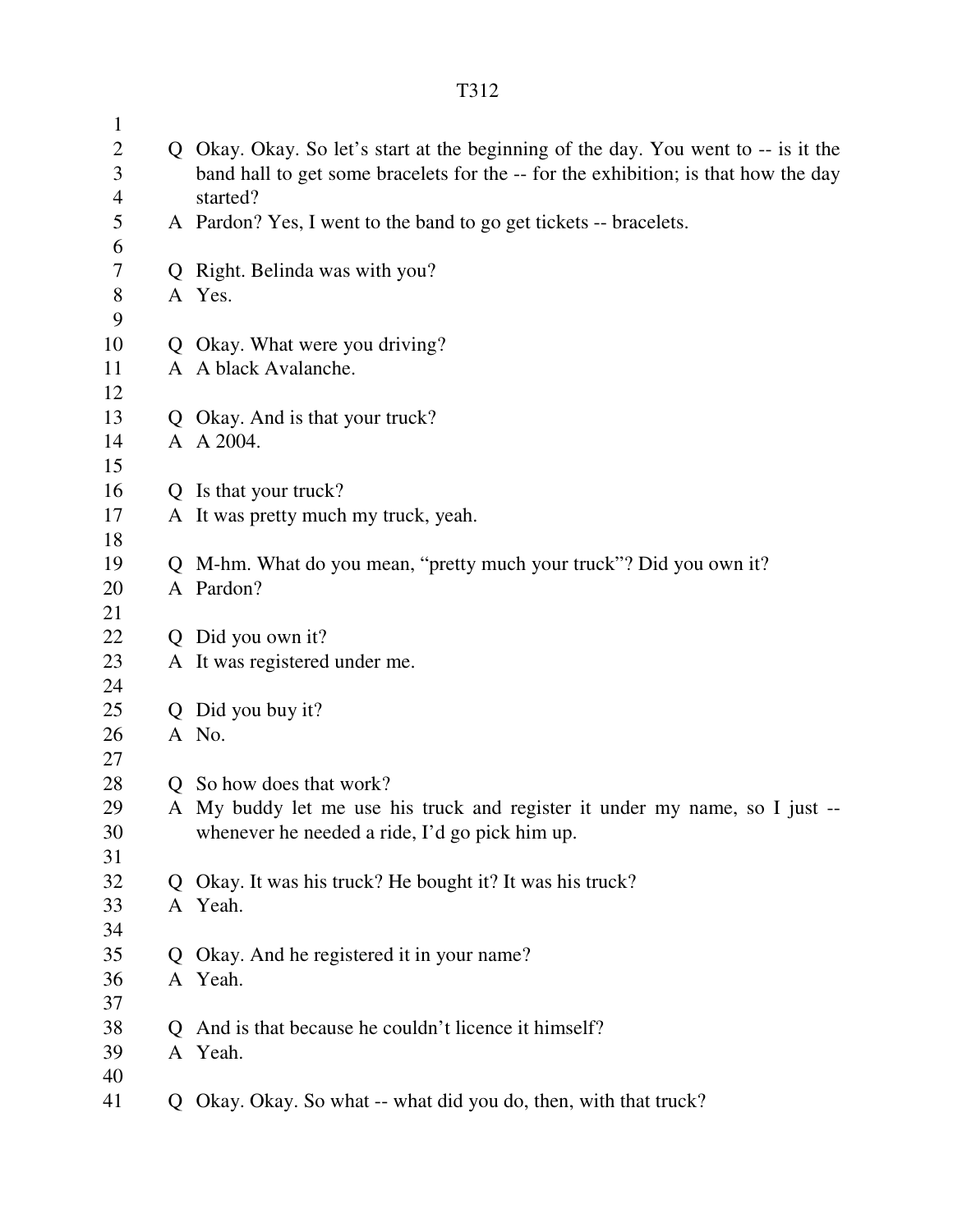| $\mathbf{1}$<br>$\overline{2}$ | A I parked it at my grandma's.                                                                                                                                                 |
|--------------------------------|--------------------------------------------------------------------------------------------------------------------------------------------------------------------------------|
| 3<br>$\overline{4}$<br>5       | Q Okay. And then you -- everybody got rounded up there, and I'm not that<br>concerned who picked up who, but you start your adventure off to swimming,<br>and at that point -- |
| 6<br>7                         | A Well, we went to his grandma's first.                                                                                                                                        |
| $8\,$                          | Q Okay. So what time are you leaving -- and his -- his grandma, you mean                                                                                                       |
| 9                              | Colten's?                                                                                                                                                                      |
| 10                             | A Yes.                                                                                                                                                                         |
| 11                             |                                                                                                                                                                                |
| 12                             | Q Okay. What time are you leaving -- I don't care what -- and you're drinking                                                                                                  |
| 13                             | there, and having some fun, listening to music, right?                                                                                                                         |
| 14                             | A Yes.                                                                                                                                                                         |
| 15                             |                                                                                                                                                                                |
| 16                             | Q What time do you leave Colten's grandma's?                                                                                                                                   |
| 17                             | A I don't know the exact time, but it was around, like, 2 o'clock.                                                                                                             |
| 18                             |                                                                                                                                                                                |
| 19                             | Q Okay. Why do you leave there? You're sitting around listening to music,                                                                                                      |
| 20                             | having a few drinks. What -- why are you leaving there?                                                                                                                        |
| 21                             | A They wanted to go to the lake.                                                                                                                                               |
| 22                             |                                                                                                                                                                                |
| 23                             | Q Okay. Why did they want to go to the lake? Who -- who wanted to go to the                                                                                                    |
| 24                             | lake?                                                                                                                                                                          |
| 25                             | A Kiora. Kiora and them.                                                                                                                                                       |
| 26                             |                                                                                                                                                                                |
| 27                             | Q Okay. Okay. And -- and why go to the lake? What's -- what was motivating                                                                                                     |
| 28                             | that?                                                                                                                                                                          |
| 29                             | A I don't know. Just -- they wanted to go swimming, I guess.                                                                                                                   |
| 30                             |                                                                                                                                                                                |
| 31                             | Q Was it a hot day?                                                                                                                                                            |
| 32                             | A Well, I was wearing shorts, so I guess it was hot.                                                                                                                           |
| 33                             |                                                                                                                                                                                |
| 34                             | Q Okay. And I'd rather -- rather than trying to figure it out, if you'd just give me                                                                                           |
| 35                             | your best answer, and if you don't know, that's okay. Do you understand what                                                                                                   |
| 36                             | I'm saying there?                                                                                                                                                              |
| 37                             | A Yes.                                                                                                                                                                         |
| 38                             |                                                                                                                                                                                |
| 39<br>40                       | Q Okay. Fair enough. Okay. So you leave Colten's grandma's. What do you do                                                                                                     |
| 41                             | then? Is that when you go shooting?<br>A Pardon?                                                                                                                               |
|                                |                                                                                                                                                                                |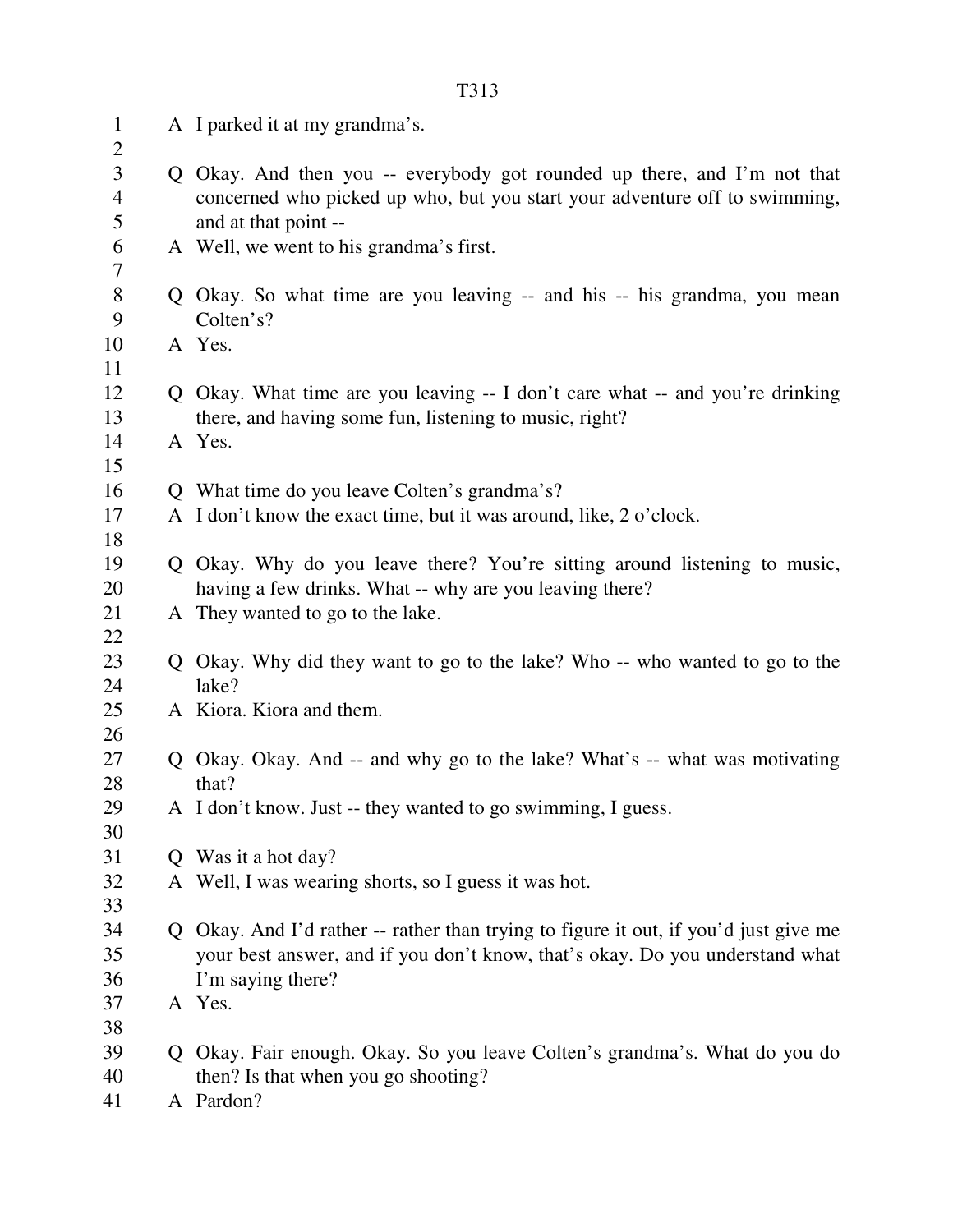| $\mathbf{1}$   |   |                                                                                      |
|----------------|---|--------------------------------------------------------------------------------------|
| $\mathbf{2}$   |   | Q After you leave Colten's grandma's, is that when you go shooting?                  |
| 3              |   | A No, it was at his house. They were shooting a little bit of targets and --         |
| $\overline{4}$ |   |                                                                                      |
| 5              | Q | Okay. And then -- and you were shooting, as well?                                    |
| 6              |   | A Yeah.                                                                              |
| 7              |   |                                                                                      |
| $8\,$          | Q | Okay. You recall giving your first statement to the police?                          |
| 9              |   | A Yeah.                                                                              |
| 10             |   |                                                                                      |
| 11             | Q | Do you remember that?                                                                |
| 12             |   | A Yeah. Yeah, I was still in -- it was all -- it was still, like, hit me, and -- and |
| 13             |   | everything. But yeah. And then -- then they -- and then shot some more at --         |
| 14             |   | where this one little lake is on the -- by -- by the -- Kiora's house. Like, where   |
| 15             |   | there's an old road when you first come in, and --                                   |
| 16             |   |                                                                                      |
| 17             |   | Q And you're shooting what?                                                          |
| 18             |   | A Ducks.                                                                             |
| 19             |   |                                                                                      |
| 20             | Q | Shooting ducks?                                                                      |
| 21             |   | A Yeah.                                                                              |
| 22             |   |                                                                                      |
| 23             | Q | <b>With a .22?</b>                                                                   |
| 24             |   | A Yeah.                                                                              |
| 25<br>26       | Q | Okay. And you're shooting them just out of the vehicle?                              |
| 27             |   | A Yeah.                                                                              |
| 28             |   |                                                                                      |
| 29             |   | Q So you guys are shooting out the windows of the vehicle?                           |
| 30             |   | A Yeah.                                                                              |
| 31             |   |                                                                                      |
| 32             | Q | And the -- just shell casings just go in the vehicle, bullets in the vehicle?        |
| 33             |   | A Yeah.                                                                              |
| 34             |   |                                                                                      |
| 35             | Q | Okay. Do you remember giving your first statement to the police?                     |
| 36             |   | A Not -- I do some of it, yeah.                                                      |
| 37             |   |                                                                                      |
| 38             |   | Q Okay.                                                                              |
| 39             |   | A I-I didn't get to go over it, but --                                               |
| 40             |   |                                                                                      |
| 41             | Q | Okay. But -- I'm not worried whether you got to go over it. I'm -- I'm more          |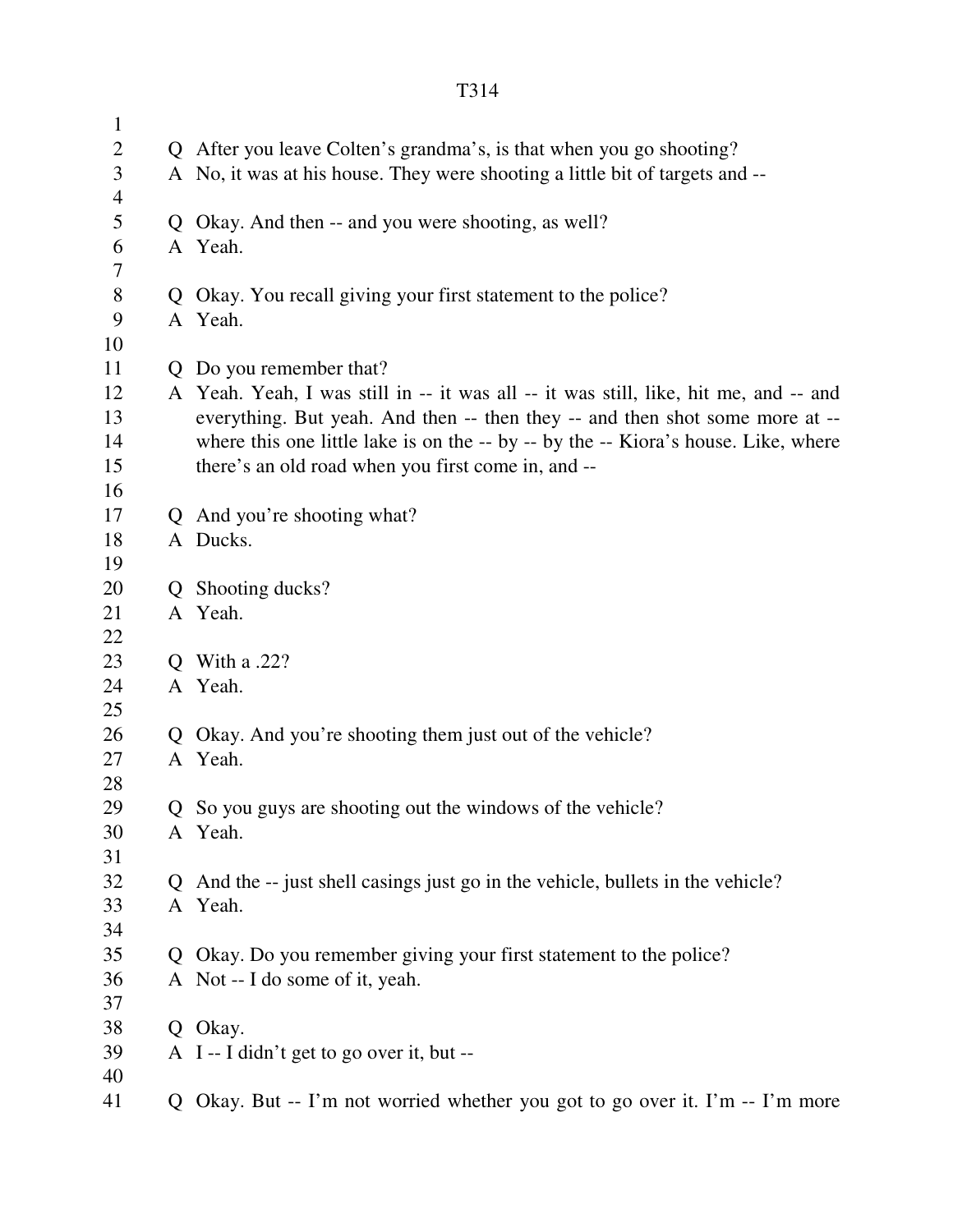| $\mathbf{1}$        | worried about do you recall the next day you were interviewed by a police                                       |
|---------------------|-----------------------------------------------------------------------------------------------------------------|
| $\mathbf{2}$        | officer?                                                                                                        |
| 3<br>$\overline{4}$ | A Yes.                                                                                                          |
| 5                   | Q Who asked you about the incident?                                                                             |
| 6                   | A Yes.                                                                                                          |
| 7                   |                                                                                                                 |
| $8\,$<br>9          | Q Okay. And he asked you everything from starting drinking that morning right<br>through to you being arrested? |
| 10                  | A Yes.                                                                                                          |
| 11                  |                                                                                                                 |
| 12<br>13            | Q Okay. Do you recall telling that officer -- do you recall mentioning a gun at<br>any point in that interview? |
| 14                  | A No.                                                                                                           |
| 15                  |                                                                                                                 |
| 16                  | Q Okay. Can you help me with that, why you wouldn't have mentioned anything                                     |
| 17                  | about you guys driving around shooting out of the vehicle?                                                      |
| 18                  | A Because I had a gun ban.                                                                                      |
| 19                  |                                                                                                                 |
| 20                  | Q Right. You've been convicted of -- of a weapons offence yourself?                                             |
| 21                  | A Yes.                                                                                                          |
| 22                  |                                                                                                                 |
| 23                  | Q And you have a five-year prohibition on using a gun?                                                          |
| 24                  | A Yes.                                                                                                          |
| 25                  |                                                                                                                 |
| 26                  | Q Okay. But if the police officers are trying to investigate, why wouldn't you                                  |
| 27                  | have at least told them that Cassidy had a gun?                                                                 |
| 28                  | A Because I thought Cassidy would have admitted it was his gun. It was in the                                   |
| 29                  | vehicle when I got picked up.                                                                                   |
| 30                  |                                                                                                                 |
| 31                  | Q So you thought you just would leave that out, and that somebody else would                                    |
| 32                  | explain that to the police?                                                                                     |
| 33                  | A Well, I told Cassidy when we ran. I was, like, man, that gun's -- your gun's in                               |
| 34                  | the vehicle. He's, like, I know. He's, like, oh. He's, like, I'll admit to it                                   |
| 35                  | anyways, he's, like, because it wasn't mine.                                                                    |
| 36                  |                                                                                                                 |
| 37                  | Q Okay. But you -- you would appreciate in a situation like this that that's a                                  |
| 38                  | pretty serious piece of information that the police need, that you guys were                                    |
| 39                  | armed?                                                                                                          |
| 40                  | A I wouldn't say armed. We didn't go and whip the gun out at -- that gun wasn't                                 |
| 41                  | whipped out at any time at that farm.                                                                           |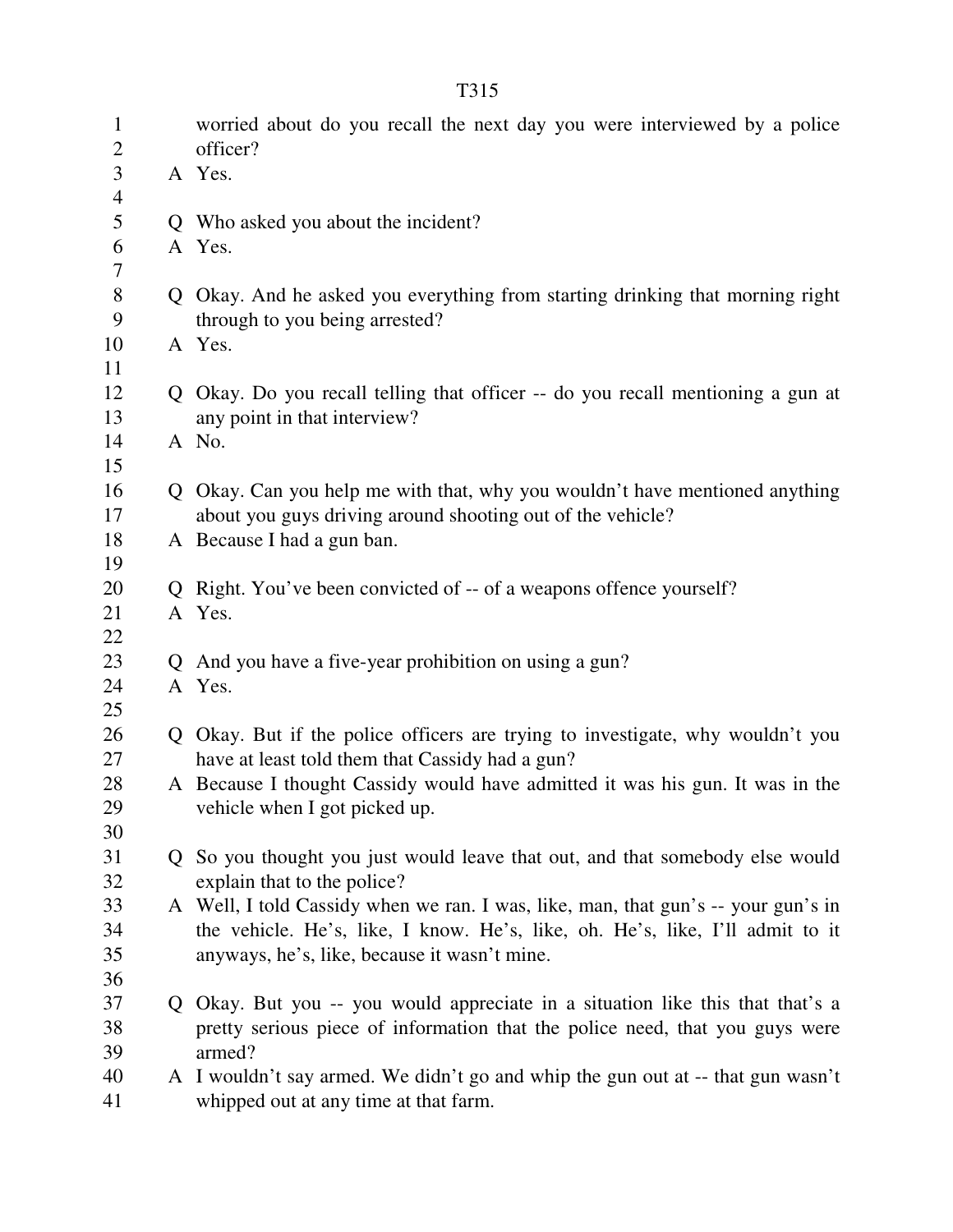| $\mathbf{1}$   |                                                                         |                                                                                      |
|----------------|-------------------------------------------------------------------------|--------------------------------------------------------------------------------------|
| $\mathbf{2}$   | Q Okay. How -- how do you know that?                                    |                                                                                      |
| 3              | A Because it was in the back seat.                                      |                                                                                      |
| $\overline{4}$ |                                                                         |                                                                                      |
| 5              |                                                                         | Q Okay. But you were running down the road or ducking through the trees or           |
| 6              |                                                                         | whatever, so how do you know anything about that, what happened after you            |
| 7              | ran away?                                                               |                                                                                      |
| $8\,$          | A Well, from my part when I was there, it didn't come out at any time.  |                                                                                      |
| 9              |                                                                         |                                                                                      |
| 10             | Q Right. But it had come out at the previous farm that you guys were -- |                                                                                      |
| 11             | A Yeah.                                                                 |                                                                                      |
| 12             |                                                                         |                                                                                      |
| 13             | $Q$ -- checking vehicles; is that what you said?                        |                                                                                      |
| 14             | A Cassidy, yes.                                                         |                                                                                      |
| 15             |                                                                         |                                                                                      |
| 16             | Q Okay. What does "checking vehicles" mean?                             |                                                                                      |
| 17             | A I don't know. Like, just checking them, I guess. I don't know.        |                                                                                      |
| 18             |                                                                         |                                                                                      |
| 19             | Q Is this just a service that you're providing or is this --            |                                                                                      |
| 20             | A If that's what you want to say.                                       |                                                                                      |
| 21             |                                                                         |                                                                                      |
| 22             |                                                                         | Q No, what I want you to say is that you're looking at stealing things. Is that what |
| 23             | was going on there?                                                     |                                                                                      |
| 24             |                                                                         | A No. We didn't steal nothing. We didn't have nothing stolen in that vehicle.        |
| 25             |                                                                         | There was -- there was nothing that was stolen in that vehicle. And it wasn't a      |
| 26             | stolen vehicle.                                                         |                                                                                      |
| 27             |                                                                         |                                                                                      |
| 28             | $Q$ P-2 --                                                              |                                                                                      |
| 29             |                                                                         |                                                                                      |
| 30             | THE COURT:                                                              | Maybe what we'll do is -- are we at a                                                |
| 31             | convenient time to take a break?                                        |                                                                                      |
| 32             |                                                                         |                                                                                      |
| 33             | MR. SPENCER:                                                            | Yeah. That's good, My Lord, if -- yeah.                                              |
| 34             |                                                                         |                                                                                      |
| 35             | THE COURT:                                                              | So what we're going to do --                                                         |
| 36             |                                                                         |                                                                                      |
| 37             | A What he say? D-2, where's that?                                       |                                                                                      |
| 38             |                                                                         |                                                                                      |
| 39             | THE COURT CLERK:                                                        | I'll just take this (INDISCERNIBLE).                                                 |
| 40             |                                                                         |                                                                                      |
| 41             | THE COURT:                                                              | -- what we're going to do is take a 20-                                              |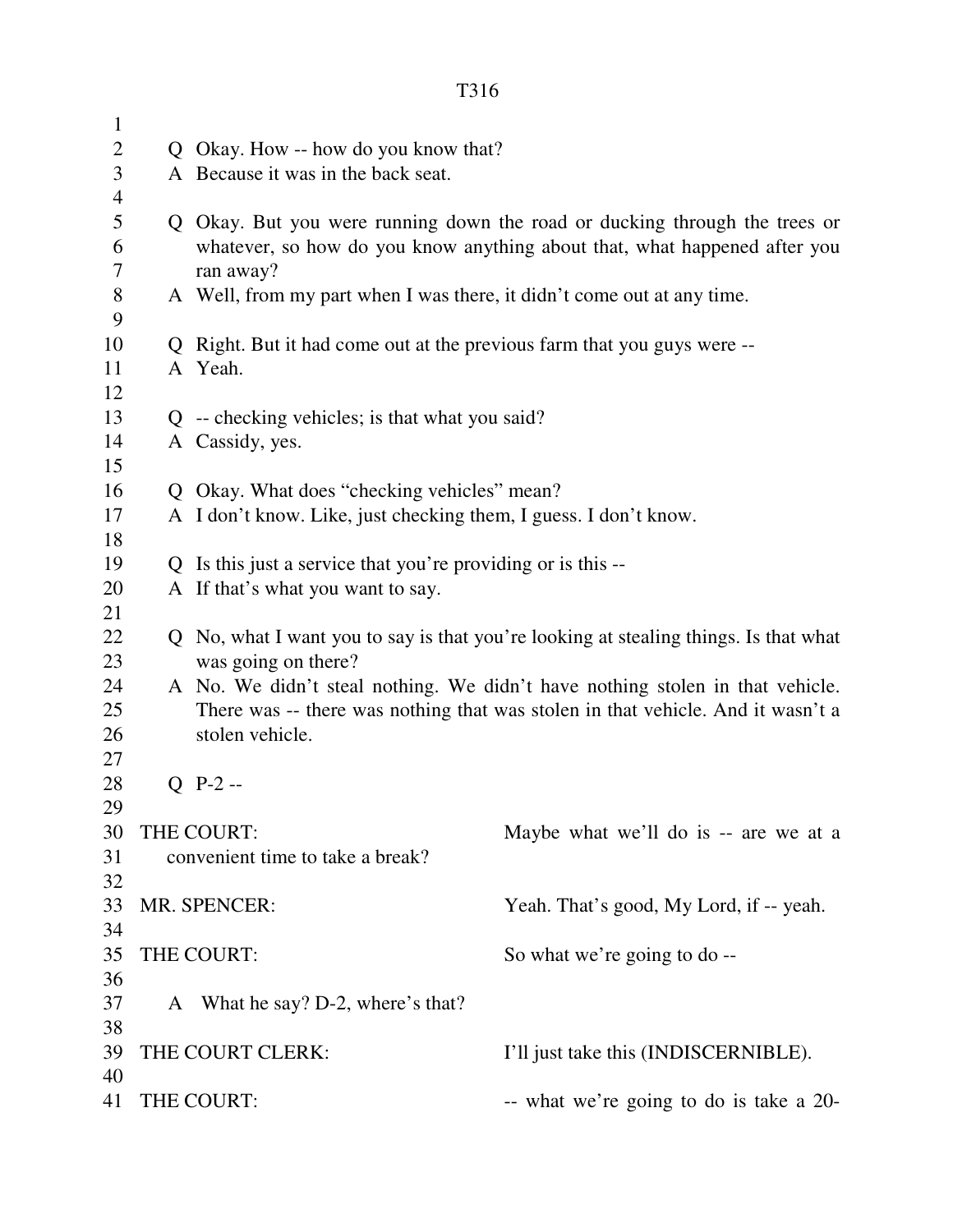1 minute break.  $\overline{2}$ 3 And, witness, I am going to -- we are going to take a 20-minute break, and you are 4 going to be able to get out of the witness box. But I've got to instruct you that 5 you're not able to talk to anybody about the case during the break because you're 6 right in the middle of your questioning, so you won't be able to talk to anyone 7 about the case. Okay. 8 9 A Yes. 10 11 THE COURT: Okay. 12 13 (JURY RETIRES) 14 15 (WITNESS STANDS DOWN) 16 17 (ADJOURNMENT) 18 19 THE COURT: Bring the jury back, please. 20 21 (JURY ENTERS) 22 23 THE COURT: Go ahead when you are ready. 24 25 MR. SPENCER: Thank you, My Lord. 26 27 (WITNESS RE-TAKES THE STAND) 28 29 Q MR. SPENCER: So just quickly, you -- you had a cell 30 phone that day? 31 A Yeah. 32 33 Q Okay. Who else had a cell phone? 34 A Who else had a cell phone? I don't know. Kiora. Belinda, I think. 35 36 Q Did anyone else? 37 A I think Belinda had a cell phone, too. 38 39 Q Okay. 40 A I don't know if she had it on her that night, though, but -- that day. 41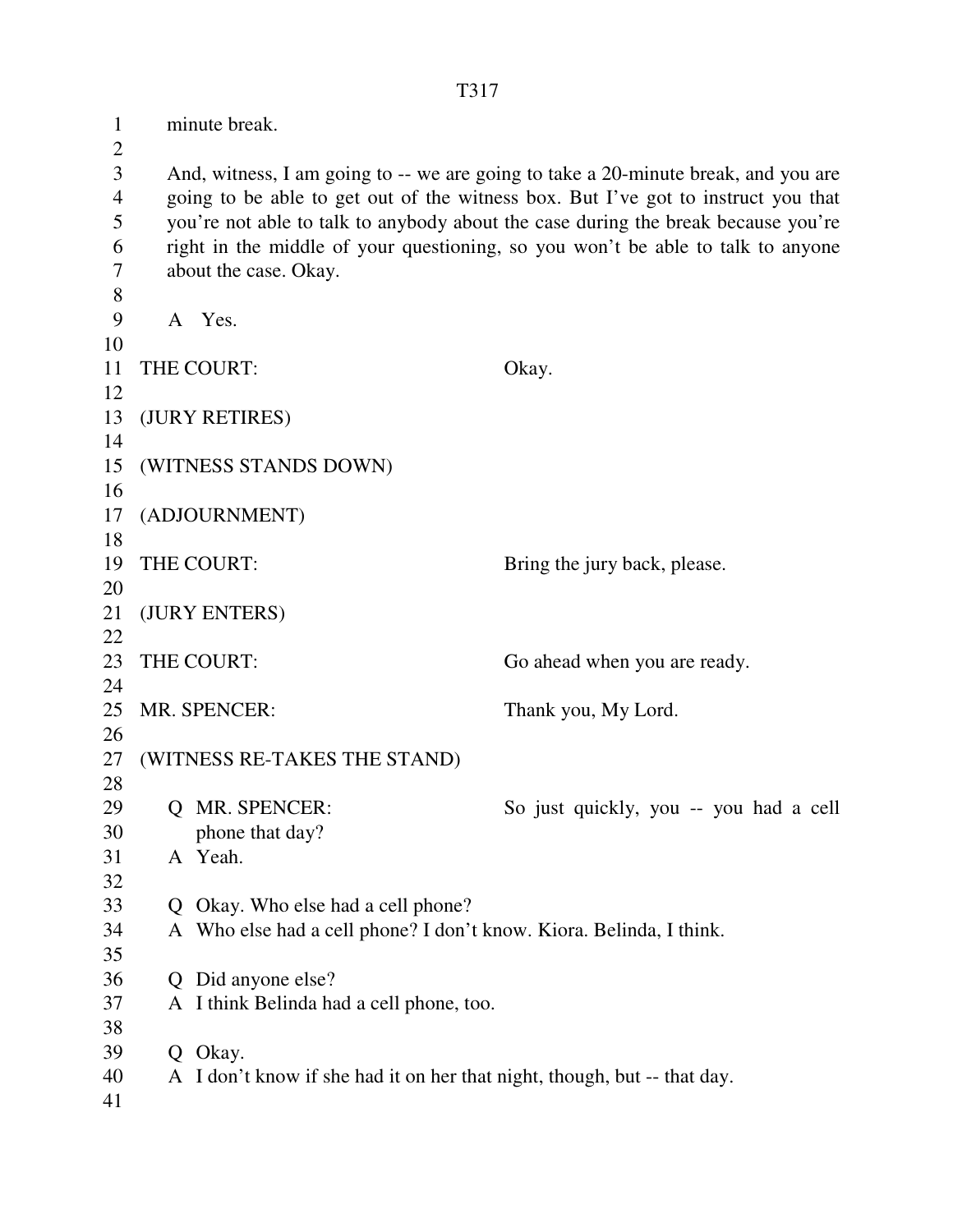| $\mathbf{1}$   | Q Okay. Did you use Kiora's cell phone at any point that day?                    |
|----------------|----------------------------------------------------------------------------------|
| $\overline{2}$ | A Did I use it at any point?                                                     |
| 3              |                                                                                  |
| $\overline{4}$ | Q Yeah.                                                                          |
| 5              | A I don't even know, to be honest. I didn't have my cell phone working, so I     |
| 6              | could have when I -- but, if anything, I probably would have used Belinda's,     |
| 7              | $SO -$                                                                           |
| $8\,$          |                                                                                  |
| 9              | Q Okay.                                                                          |
| 10             | $A - I$ don't know.                                                              |
| 11             |                                                                                  |
| 12             | Q Do you know who Keon is?                                                       |
| 13             | A Yeah.                                                                          |
| 14             |                                                                                  |
| 15             | Q Okay. Would you have texted Keon that day?                                     |
| 16             | A Like I said, I can't really remember.                                          |
| 17             |                                                                                  |
| 18             | Q Okay. Did you do any break and enters the night before?                        |
| 19             | A What?                                                                          |
| 20             |                                                                                  |
| 21             | Q Did you do a break and enter the night before?                                 |
| 22             | A No. I was at my grandma's.                                                     |
| 23             |                                                                                  |
| 24             | Q Okay. Robbed a liquor store?                                                   |
| 25             | A No. I was at my grandma's.                                                     |
| 26             |                                                                                  |
| 27             | Q Okay. Is it possible you may have texted something to that effect to Keon?     |
| 28             | A No. I didn't text Keon saying I broke in because I didn't break into no liquor |
| 29             | store.                                                                           |
| 30             |                                                                                  |
| 31             | Q Okay. And that's what I'm trying to get at is --                               |
| 32             | A No. I did not break into a liquor store. I was -- you want to bring my grandma |
| 33             | on the stand and ask her where I was that day before, go ahead.                  |
| 34             |                                                                                  |
| 35             | Q Okay. That's okay. Who -- who else have you given statements to? So the --     |
| 36             | the -- you were essentially you're arrested or detained, and the police          |
| 37             | questioned you. And did they give you a fair opportunity to provide your side    |
| 38             | of the story?                                                                    |
| 39             | A Yeah.                                                                          |
| 40             |                                                                                  |
| 41             |                                                                                  |
|                | Q Okay. But you didn't tell them anything about the gun?                         |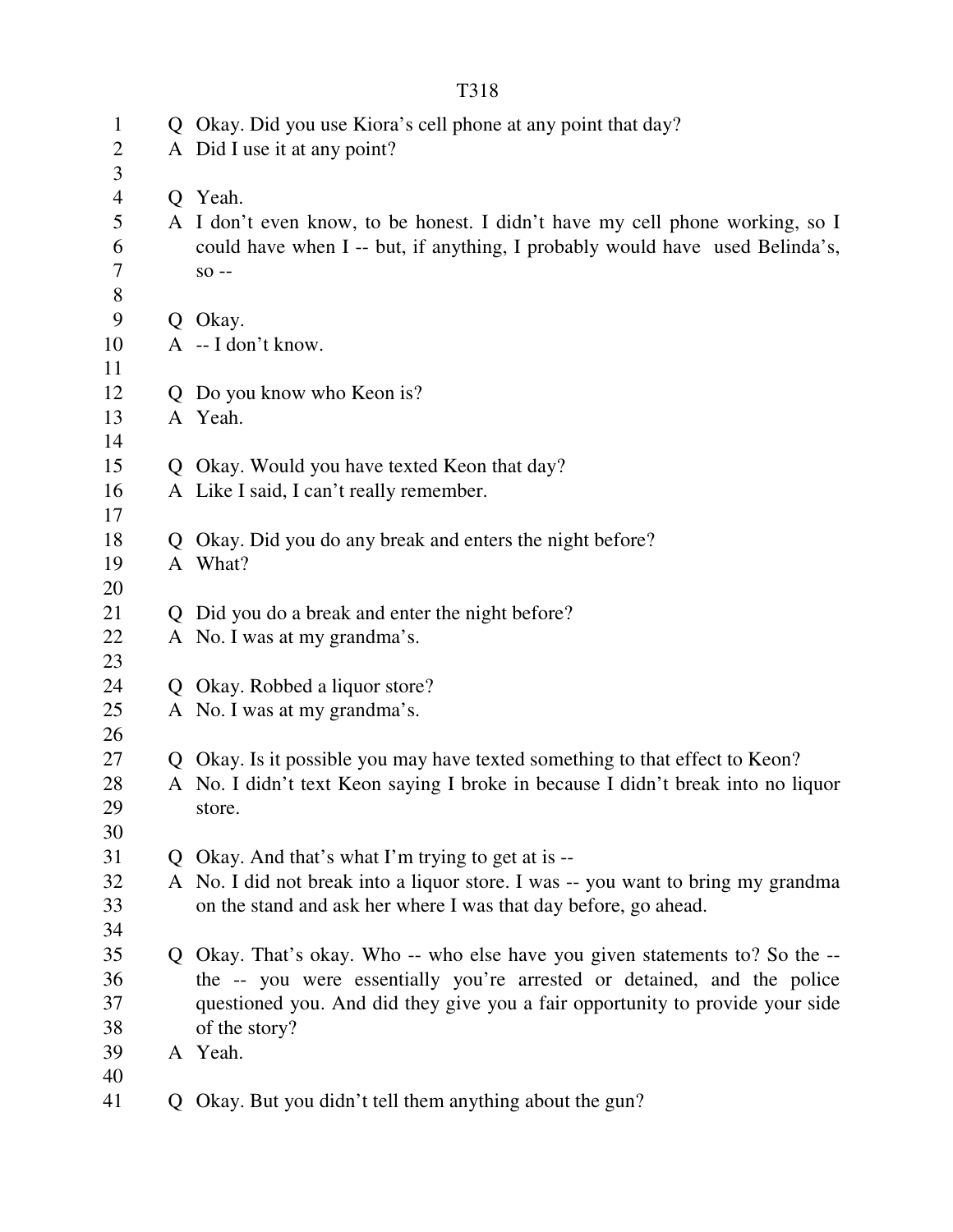| $\mathbf{1}$<br>$\overline{c}$ | A Yeah.                                                                           |
|--------------------------------|-----------------------------------------------------------------------------------|
| $\overline{\mathbf{3}}$        | Q And you didn't tell them anything about checking vehicles?                      |
| $\overline{4}$                 | A Yeah.                                                                           |
| 5                              |                                                                                   |
| $\sqrt{6}$                     | Q Okay. Who else did you talk to about what happened that day? Who else have      |
| $\overline{7}$                 | you talked to?                                                                    |
| $8\,$                          | A FSIN.                                                                           |
| 9                              |                                                                                   |
| 10                             | Q Okay. Explain that to me.                                                       |
| 11                             | A What do you want me to explain?                                                 |
| 12                             |                                                                                   |
| 13                             | Q Why would you be talking to the -- what did you say? FSIN?                      |
| 14                             | A Yeah.                                                                           |
| 15                             |                                                                                   |
| 16                             | Q Okay. Why would you be talking to the FSIN about what happened that day?        |
| 17                             | A They came and seen me.                                                          |
| 18                             |                                                                                   |
| 19                             | Q Okay. What did -- what did they indicate to you as far as why they were         |
| 20                             | coming and talking to you?                                                        |
| 21                             | A Just to make sure everything was handled -- proceeded right or whatever --      |
| 22                             | however you want to --                                                            |
| 23                             |                                                                                   |
| 24                             | Q Okay.                                                                           |
| 25                             | A -- however you want to say it -- word it.                                       |
| 26                             |                                                                                   |
| 27                             | Q Okay. Did you -- did you think it was a little odd that somebody other than the |
| 28                             | RCMP would be interviewing witnesses for a situation like this?                   |
| 29                             | A No.                                                                             |
| 30                             |                                                                                   |
| 31                             | Q Okay. You didn't think that was odd?                                            |
| 32                             | A No.                                                                             |
| 33                             |                                                                                   |
| 34                             | Q Did -- did you think you should be talking to other people about what           |
| 35                             | happened that day?                                                                |
| 36                             | A Well, I talked to him about it.                                                 |
| 37                             |                                                                                   |
| 38                             | Q Okay. Did you mention the gun to that -- the investigator from the FSIN?        |
| 39                             | A I didn't really go through my transcript on that one.                           |
| 40                             |                                                                                   |
| 41                             | Q Oh, okay. Okay. Who else did you talk to about what happened that day?          |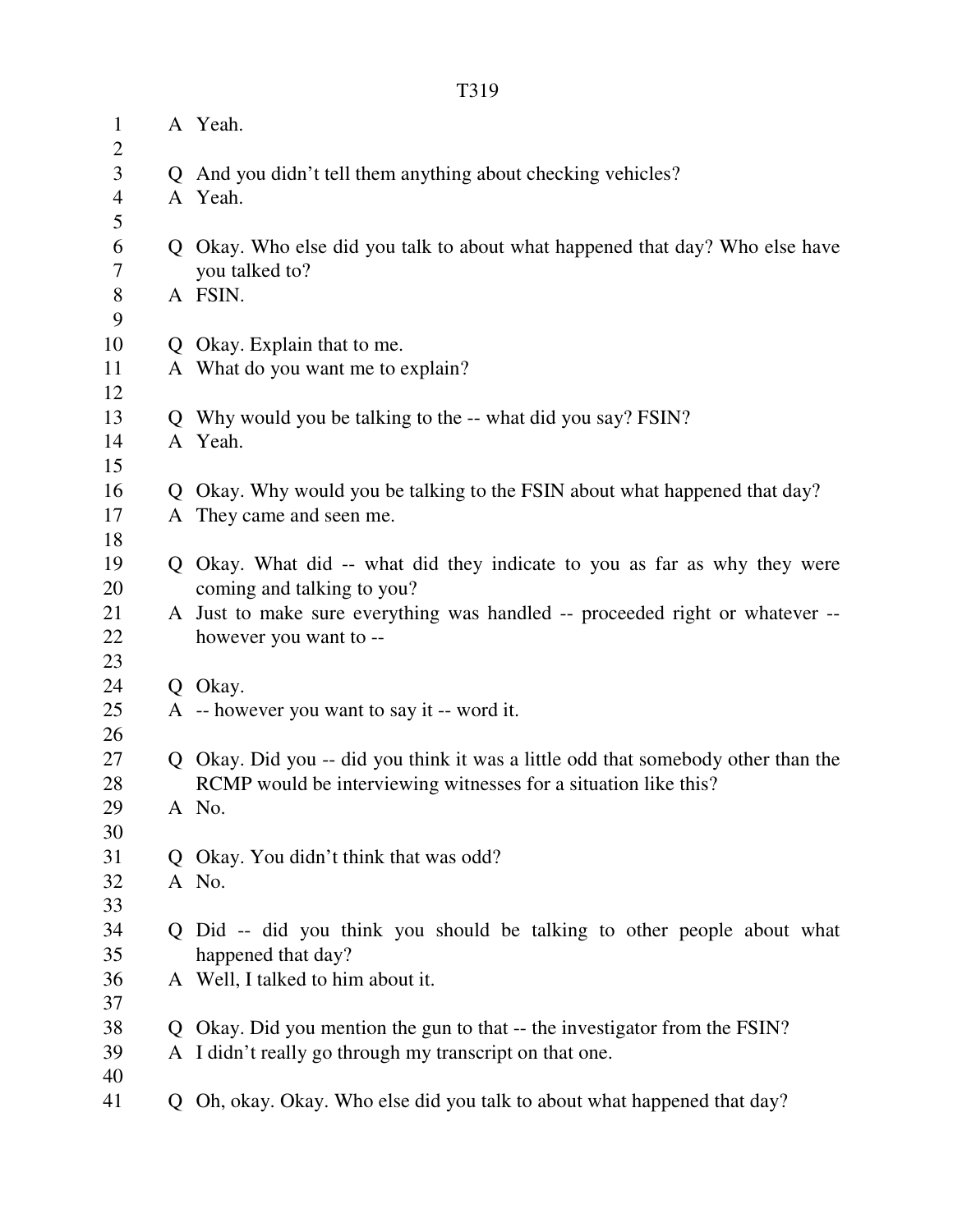1 A That was about it.  $\overline{2}$ 3 Q Hm? 4 A That's the only three statements. 5 6 Q Okay. Did you speak to the media? 7 A Yeah. 8 9 Q Okay. Did you speak to the family? 10 A Yeah. 11 12 Q Okay. What did you tell the family? 13 A What happened. 14 15 Q Okay. So you told them you guys -- 16 A Well, not like -- like, I just told them that I didn't know that -- because Cassidy 17 didn't go see them, and no one else did. And -- 18 19 Q Okay. You -- you didn't know anything about how Colten got shot? 20 A No. 21 22 Q Okay. You knew what led up to it? 23 A What do you mean by that? 24 25 Q Well, the checking the vehicles and the crashing into the SUV and the -- right? 26 A I guess. 27 28 Q Okay. Did -- did you tell the family that you guys were out checking vehicles? 29 A Did I tell them that? 30 31 Q Yeah. 32 A No. I just told them that Colten got shot, and that -- that he -- that he got shot, 33 and asked -- because no one else asked if Cassidy came and talked to them or 34 anybody did, so -- 35 36 Q Okay. So you didn't actually know anything about Colten getting shot, but you 37 told them that? 38 A Pardon? 39 40 Q You didn't know anything about how Colten got shot because you were down

41 the road, right?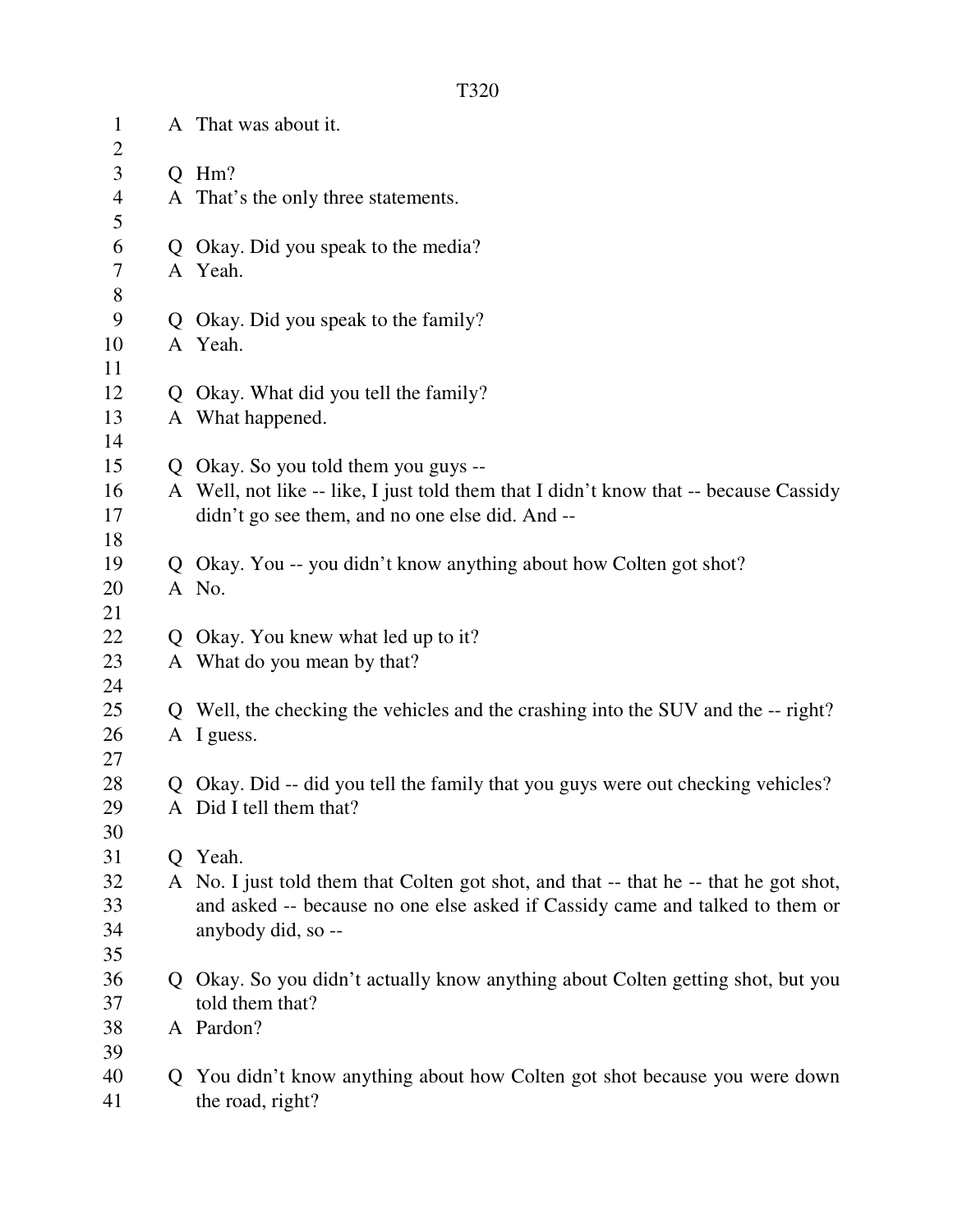|                |    | T321                                                                              |
|----------------|----|-----------------------------------------------------------------------------------|
| $\mathbf{1}$   |    | A I found out when I was in the police station.                                   |
| $\overline{2}$ |    |                                                                                   |
| 3              |    | Q Right. So you actually didn't know anything other than what people told you?    |
| $\overline{4}$ |    | A Yes.                                                                            |
| 5              |    |                                                                                   |
| 6              |    | Q Okay. So didn't you think the family deserved to know the truth about what      |
| 7              |    | was going on that day?                                                            |
| $8\,$          |    | A What do you mean by that?                                                       |
| 9              |    |                                                                                   |
| 10             |    | Q Well, don't you think they deserved to know that you guys were out checking     |
| 11             |    | vehicles, that you had a -- a gun in there, you were shooting a gun out of the    |
| 12             |    | vehicle, you were -- drank a -- what did you call it? A 60-pounder?               |
| 13             |    | A A 60 or 40, one of the two.                                                     |
| 14             |    |                                                                                   |
| 15             |    | O Oh. Well --                                                                     |
| 16             |    | A Well, it was a big bottle, so -- because --                                     |
| 17             |    |                                                                                   |
| 18             |    | Q Yeah. Don't worry about it. We know what it is. But didn't you think you --     |
| 19             |    | that the family deserved that, the truth?                                         |
| 20             |    | A Well, it's not like we went there with a stolen vehicle, not like we went there |
| 21             |    | and whipped out a gun or nothing.                                                 |
| 22             |    |                                                                                   |
| 23             |    | Q Oh, but the Fouhy's farm, you whipped out a gun. That's exactly what you did.   |
| 24<br>25       |    | A But we're not here for that farm. We're here for Stanley's farm, though. And -- |
| 26             |    | Q Okay. So why would you go talking to the media -- you knew Mr. Stanley had      |
| 27             |    | been charged, right?                                                              |
| 28             |    | A Yes. So the whole world knew it.                                                |
| 29             |    |                                                                                   |
| 30             |    | Q Right. So -- so that's -- if he hadn't been charged, I could see maybe you were |
| 31             |    | thinking something should be done, but that was being dealt with, correct? And    |
| 32             |    | you knew that?                                                                    |
| 33             |    | A What was being dealt with?                                                      |
| 34             |    |                                                                                   |
| 35             |    | Q Well, you knew he'd been charged?                                               |
| 36             |    | A Yeah.                                                                           |
| 37             |    |                                                                                   |
| 38             | Q. | And he'd have to answer to it here, answer to what happened here?                 |
| 39             |    | A Yeah.                                                                           |
| 40             |    |                                                                                   |
| 41             |    | Q Okay. So why would you go to the media?                                         |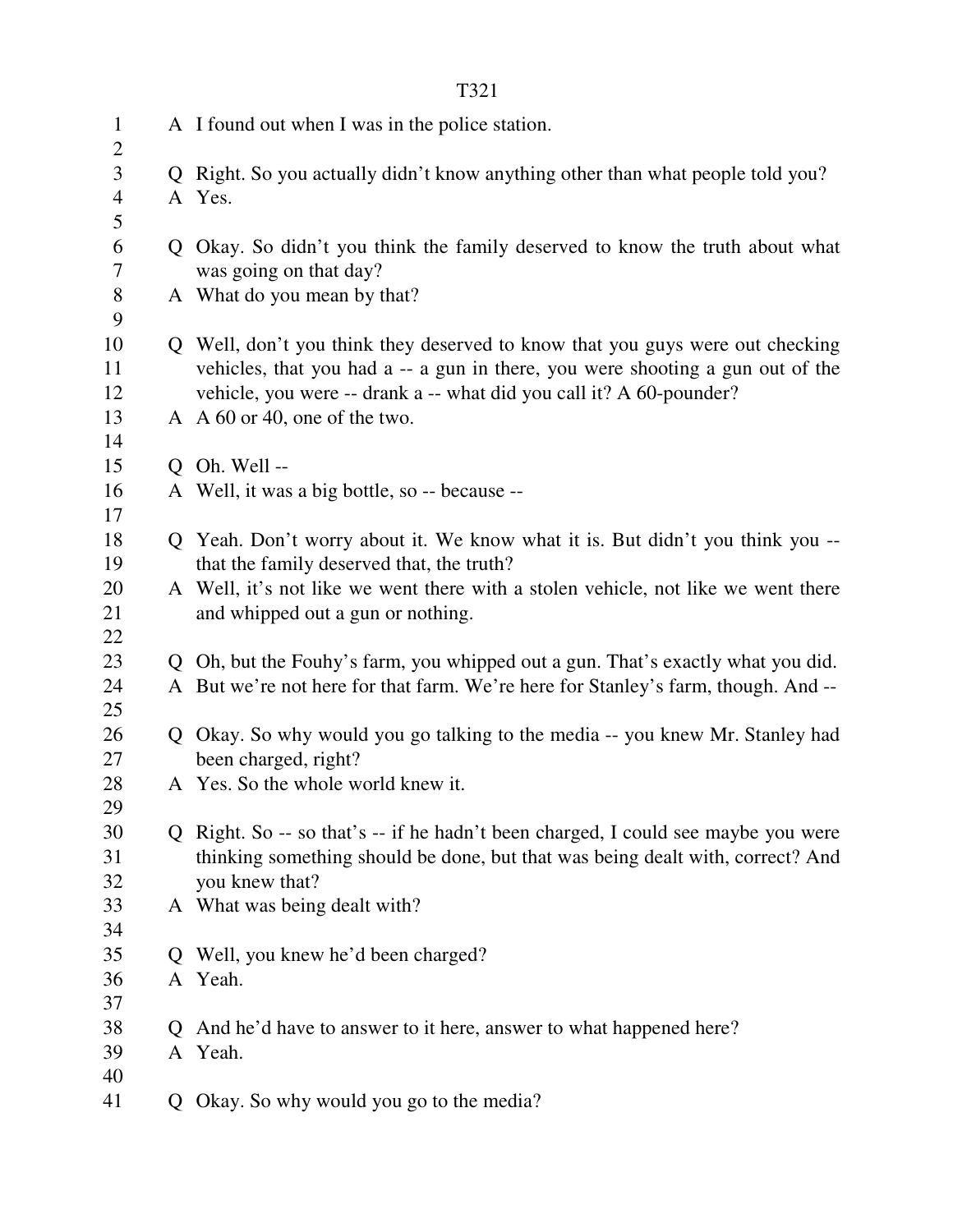| $\mathbf{1}$<br>$\overline{2}$ | A The family asked me to.                                                          |
|--------------------------------|------------------------------------------------------------------------------------|
| 3                              | Q The family asked you to?                                                         |
| $\overline{4}$                 | A Yeah.                                                                            |
| 5                              |                                                                                    |
| 6                              | Q Okay. Do you think that had anything to do with you leaving out the parts        |
| 7                              | about checking the vehicles?                                                       |
| $8\,$                          | A Well, we were -- are we here for that or are we here for -- aren't we here today |
| 9                              | for Mr. Stanley?                                                                   |
| 10                             |                                                                                    |
| 11                             | Q Well, what I'm getting at is when you went and spoke to the media, you told      |
| 12                             | the media that you and your friends were unarmed.                                  |
| 13                             | A We went there to -- I was talking to them about what happened at that farm. I    |
| 14                             | wasn't talking to them about that whole day.                                       |
| 15                             |                                                                                    |
| 16                             | Q Okay. And you said point-blank you weren't -- you didn't go there to steal,      |
| 17                             | right?                                                                             |
| 18                             | A Yeah. We -- we didn't have a stolen vehicle.                                     |
| 19                             |                                                                                    |
| 20                             | Q So is that your answer, that you went and you're checking all these vehicles?    |
| 21                             | A We didn't check a vehicle at Stanley's farm. We did not check a vehicle there.   |
| 22                             |                                                                                    |
| 23                             | Q Okay. So firing up the quad, what was that?                                      |
| 24                             | A I'm -- we didn't fire up no quad. That quad didn't even move a foot.             |
| 25                             |                                                                                    |
| 26<br>27                       | Q Okay. Do you think it moved an inch?<br>A No, nothing.                           |
| 28                             |                                                                                    |
| 29                             | Q Okay. How do you know it didn't move an inch? How would you know?                |
| 30                             | A Because we were the ones that got out.                                           |
| 31                             |                                                                                    |
| 32                             | Q Maybe because you were the one that was on it?                                   |
| 33                             | A I can't -- I wouldn't say that.                                                  |
| 34                             |                                                                                    |
| 35                             | Q You wouldn't say that?                                                           |
| 36                             | A Yeah.                                                                            |
| 37                             |                                                                                    |
| 38                             | Q Well, would you say that that wasn't true or would you just say "don't want to   |
| 39                             | say that"?                                                                         |
| 40                             | A I -- we didn't move that quad or we didn't -- we didn't try and load up that     |
| 41                             | quad or nothing like that.                                                         |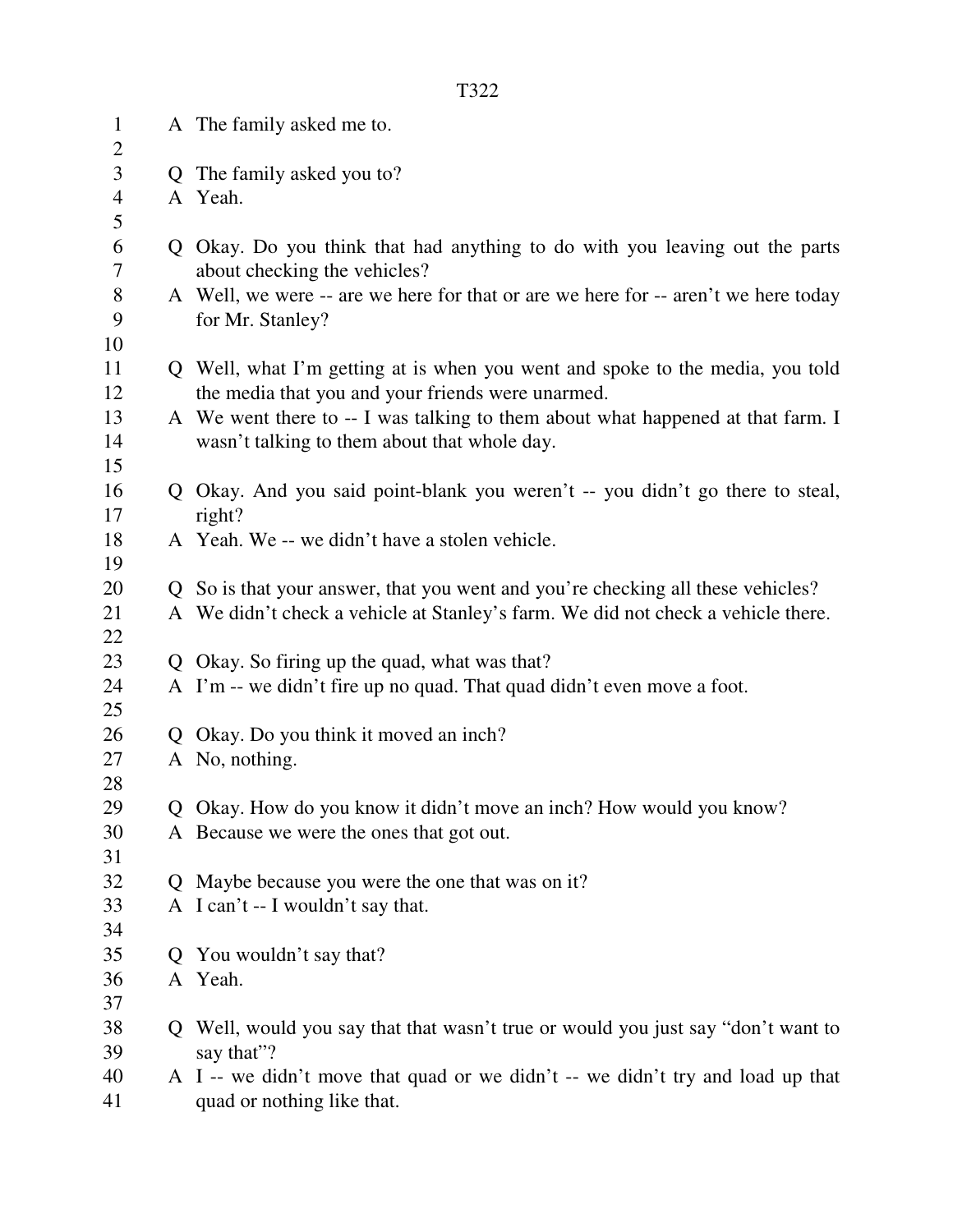| $\mathbf{1}$<br>$\mathbf{2}$ |   | Q Well, did you fire it up and try to drive it away?                                                                     |
|------------------------------|---|--------------------------------------------------------------------------------------------------------------------------|
| 3                            |   | A That quad did not move. So -- and if we fired it up, it would be halfways down                                         |
| $\overline{4}$               |   | the road. And then --                                                                                                    |
| 5                            |   |                                                                                                                          |
| 6                            |   | Q Unless you wrecked it?                                                                                                 |
| $\tau$                       |   | A How could we wreck it without even moving it?                                                                          |
| $8\,$                        |   |                                                                                                                          |
| 9                            |   | Q Okay. Did you try to move it and it wouldn't move?                                                                     |
| 10                           |   | A No, we did not move it. It was --                                                                                      |
| 11                           |   |                                                                                                                          |
| 12                           |   | Q Okay. Why are you saying "we" now? I thought you had nothing to do with it.                                            |
| 13                           |   | A Well, I'm speaking for me and Cassidy. Well, I was -- you would see skid                                               |
| 14                           |   | marks at that quad if -- if it was moved because it probably would have been                                             |
| 15                           |   | parked, wouldn't it? And if you tried to move something that's in park, the                                              |
| 16                           |   | brakes are locked.                                                                                                       |
| 17                           |   |                                                                                                                          |
| 18                           |   | Q A quad would be in park?                                                                                               |
| 19                           |   | A Yes. In gear, same thing, park.                                                                                        |
| 20                           |   |                                                                                                                          |
| 21                           |   | Q Being in gear or in park are the same thing?                                                                           |
| 22                           |   | A Well, for a quad, that's park, in gear.                                                                                |
| 23                           |   |                                                                                                                          |
| 24                           |   | Q Okay. So you're not really sure how shifting and stuff on a quad works, are                                            |
| 25                           |   | you?                                                                                                                     |
| 26                           |   | A I do.                                                                                                                  |
| 27                           |   |                                                                                                                          |
| 28<br>29                     |   | Q Okay. So will you agree with me that the quad was started by somebody?<br>A The quad was -- if the quad was started -- |
| 30                           |   |                                                                                                                          |
| 31                           |   | Q No, no, no. Don't want to know "if."                                                                                   |
| 32                           |   | A If the -- if the quad was started, it would have been halfways down the road.                                          |
| 33                           |   |                                                                                                                          |
| 34                           |   | Q Unless, when you tried to move it, you wrecked it, and actually jammed up the                                          |
| 35                           |   | gears so it wouldn't move?                                                                                               |
| 36                           |   | A No.                                                                                                                    |
| 37                           |   |                                                                                                                          |
| 38                           | Q | Is it possible that you tried to move it, and you broke the shifting fork so when                                        |
| 39                           |   | you tried to whip off down the road, it would not go?                                                                    |
| 40                           |   | A It did not move a foot. I'm trying to tell you.                                                                        |
| 41                           |   |                                                                                                                          |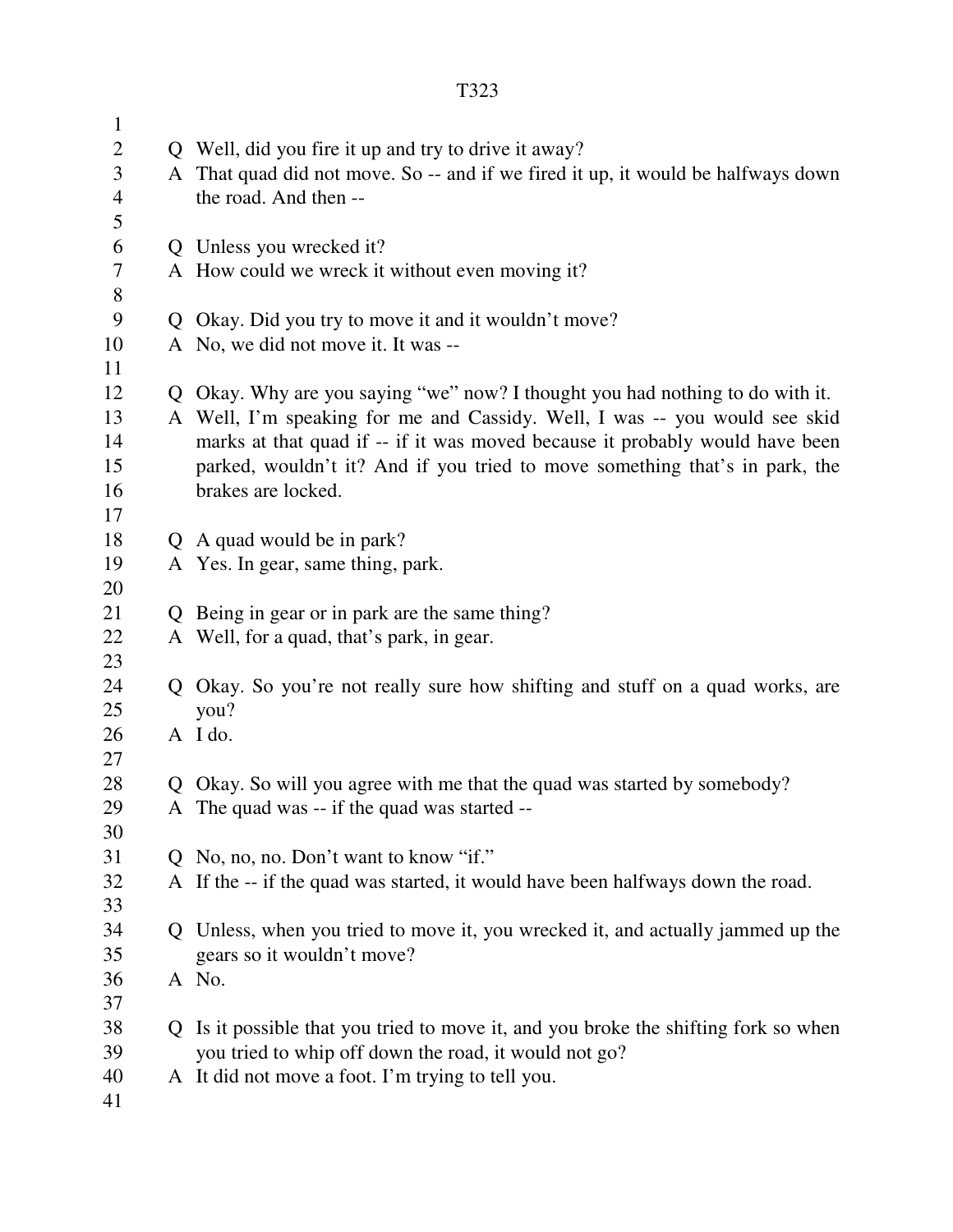| $\mathbf{1}$        |     | Q Okay. Were you on it?                                                                         |                                                                                    |  |
|---------------------|-----|-------------------------------------------------------------------------------------------------|------------------------------------------------------------------------------------|--|
| $\overline{2}$      |     | A Was I on the quad? No.                                                                        |                                                                                    |  |
| 3                   |     |                                                                                                 |                                                                                    |  |
| $\overline{4}$<br>5 |     | Q Was the quad running at some point? Not -- forget about moving -- whether it<br>moved or not. |                                                                                    |  |
| 6                   |     |                                                                                                 | A No, it was not running. If it was running, it would have been gone. Like, if the |  |
| 7                   |     |                                                                                                 | quad -- if the quad would have moved -- like, it wasn't -- it did not move at one  |  |
| 8                   |     |                                                                                                 | point. And if it was started, then don't you think it would have been moved?       |  |
| 9                   |     |                                                                                                 |                                                                                    |  |
| 10                  |     |                                                                                                 | Q I'm asking you what you did, what you saw. You have said you were standing       |  |
| 11                  |     |                                                                                                 | right there. Others have said you were on it. So I want to know what you saw,      |  |
| 12                  |     | what you did.                                                                                   |                                                                                    |  |
| 13                  |     | A We did not move the quad.                                                                     |                                                                                    |  |
| 14                  |     |                                                                                                 |                                                                                    |  |
| 15                  |     |                                                                                                 | Q Okay. So the media -- there was a specific question whether you went to the      |  |
| 16                  |     |                                                                                                 | Stanley farm to steal, and you said "no." Would you agree with me now that         |  |
| 17                  |     |                                                                                                 | whatever was going on with the quad was not motivated by help for a tire, it       |  |
| 18                  |     | was motivated by theft?                                                                         |                                                                                    |  |
| 19                  |     | A But we did not take the quad.                                                                 |                                                                                    |  |
| 20                  |     |                                                                                                 |                                                                                    |  |
| 21                  | Q   | Okay. So you tried to take it, but it wouldn't go?                                              |                                                                                    |  |
| 22                  |     |                                                                                                 | A What do you mean? Like -- I just said we didn't take the quad. Like, the quad    |  |
| 23                  |     | didn't move a foot.                                                                             |                                                                                    |  |
| 24                  |     |                                                                                                 |                                                                                    |  |
| 25                  |     |                                                                                                 | Q I think you're mixing up attempting to steal stuff and not actually getting away |  |
| 26                  |     |                                                                                                 | with it. So what I'm getting at is you went to the Fouhy farm, and you were        |  |
| 27                  |     |                                                                                                 | checking vehicles with the intention of stealing things. You'd agree with me?      |  |
| 28                  |     | A At the Fouhy farm? Where's that?                                                              |                                                                                    |  |
| 29                  |     |                                                                                                 |                                                                                    |  |
| 30                  |     | Q Okay. Do you have P-2?                                                                        |                                                                                    |  |
| 31                  |     |                                                                                                 |                                                                                    |  |
| 32                  |     | THE COURT CLERK:                                                                                | Do you want me to put this other map                                               |  |
| 33                  | up? |                                                                                                 |                                                                                    |  |
| 34                  |     |                                                                                                 |                                                                                    |  |
| 35                  |     | MR. SPENCER:                                                                                    | No, that's okay. No, that's good. Leave it                                         |  |
| 36                  |     | that way. P-2.                                                                                  |                                                                                    |  |
| 37                  |     |                                                                                                 |                                                                                    |  |
| 38                  |     | THE COURT CLERK:                                                                                | P-2 is under it.                                                                   |  |
| 39                  |     |                                                                                                 |                                                                                    |  |
| 40                  |     | MR. SPENCER:                                                                                    | Oh, sorry. D -- D-2.                                                               |  |
| 41                  |     |                                                                                                 |                                                                                    |  |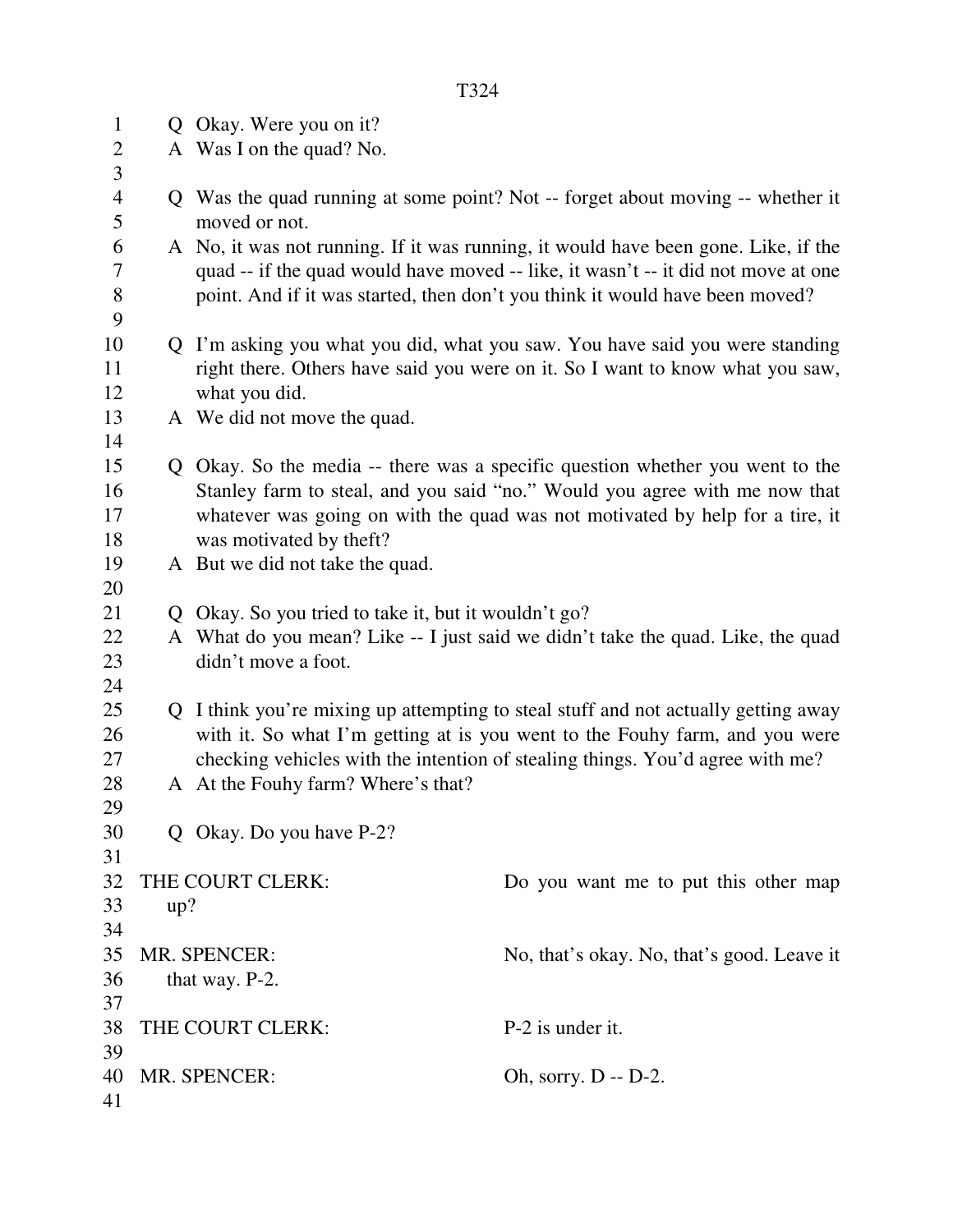|                | T325 |                                                                                                                                                                   |                                                                                    |  |
|----------------|------|-------------------------------------------------------------------------------------------------------------------------------------------------------------------|------------------------------------------------------------------------------------|--|
| 1              |      | THE COURT CLERK:                                                                                                                                                  | $D-2.$                                                                             |  |
| 2<br>3         |      | MR. SPENCER:                                                                                                                                                      |                                                                                    |  |
| $\overline{4}$ |      |                                                                                                                                                                   | Sorry.                                                                             |  |
| 5              |      | THE COURT CLERK:                                                                                                                                                  | Okay.                                                                              |  |
| 6              |      |                                                                                                                                                                   |                                                                                    |  |
| 7<br>8         |      | MR. SPENCER:                                                                                                                                                      | Yes. I apologize.                                                                  |  |
| 9              |      | Q MR. SPENCER:                                                                                                                                                    | So D-2, you mentioned in your direct                                               |  |
| 10             |      |                                                                                                                                                                   | evidence about a white GMC truck. Does that look like the truck you were           |  |
| 11             |      | describing?                                                                                                                                                       |                                                                                    |  |
| 12             |      | A Describing or driving, did you say?                                                                                                                             |                                                                                    |  |
| 13<br>14       |      | Q Describing.                                                                                                                                                     |                                                                                    |  |
| 15             |      | A The -- on that B-1 or D-1?                                                                                                                                      |                                                                                    |  |
| 16             |      |                                                                                                                                                                   |                                                                                    |  |
| 17             |      |                                                                                                                                                                   | Q D-1, the first photograph. You described a white Chevy truck that Cassidy        |  |
| 18             |      | checked? Does that look like the truck Cassidy checked that day?                                                                                                  |                                                                                    |  |
| 19<br>20       |      | A I don't even know.                                                                                                                                              |                                                                                    |  |
| 21             |      | Q You don't know?                                                                                                                                                 |                                                                                    |  |
| 22             |      | A Because I only seen it from the back.                                                                                                                           |                                                                                    |  |
| 23             |      |                                                                                                                                                                   |                                                                                    |  |
| 24             |      | Q Okay. Does a -- it doesn't look familiar?                                                                                                                       |                                                                                    |  |
| 25<br>26       |      | A I said I can't answer that because I don't really know one hundred percent. I<br>seen it from the back, but -- I pulled in, but I don't really remember. I just |                                                                                    |  |
| 27             |      | know it was white.                                                                                                                                                |                                                                                    |  |
| 28             |      |                                                                                                                                                                   |                                                                                    |  |
| 29             |      | Q Okay. Well, that's a white GMC truck, but you can't say whether that's the                                                                                      |                                                                                    |  |
| 30             |      | same one?                                                                                                                                                         |                                                                                    |  |
| 31<br>32       |      | A Yeah.                                                                                                                                                           |                                                                                    |  |
| 33             |      |                                                                                                                                                                   | Q Okay. The next couple of pages, if you just look at picture 2 and 3? 2, 3, and 4 |  |
| 34             |      | there, it looks like that truck's been checked. Console is open, top ripped off?                                                                                  |                                                                                    |  |
| 35             |      | Would you agree with me that it looks like it's been checked?                                                                                                     |                                                                                    |  |
| 36             |      | A Do I agree with you?                                                                                                                                            |                                                                                    |  |
| 37<br>38       | Q    | Yeah.                                                                                                                                                             |                                                                                    |  |
| 39             |      | A Well, if you want to say that, I guess you could say that.                                                                                                      |                                                                                    |  |
| 40             |      |                                                                                                                                                                   |                                                                                    |  |
| 41             |      |                                                                                                                                                                   | Q Okay. And I think you indicated that the lights came on, the white truck, when   |  |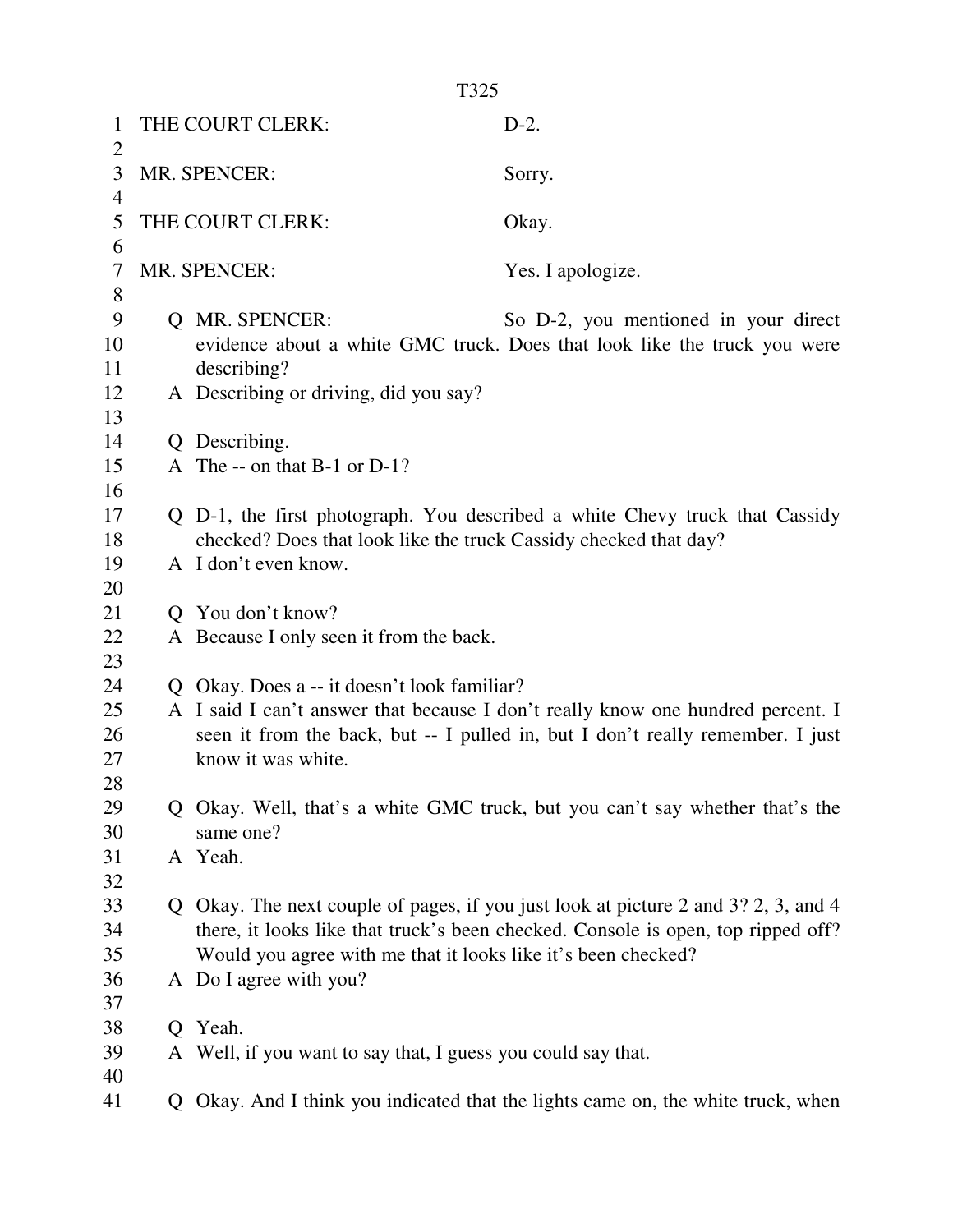1 Cassidy was in it? 2 A Yeah. 3 4 Q Did you think he was trying to take it, steal it? 5 A Well, I don't -- I think the lights only come on when the keys are in there, isn't 6 it? That doesn't look like a new vehicle when you open the door that it has 7 lights that all come on. 8 9 Q Right. But that wasn't my question. My question -- I agree with you is that -- 10 A Well, on my -- I'm saying -- 11 12 Q -- what you saw likely was consistent with the keys being in the ignition? 13 A The only way those keys -- the light -- the lights could come on is if the keys 14 were turned. 15 16 Q Okay. But you were there. What did you think he was doing with the keys in 17 the ignition? 18 A Well, if -- 19 20 Q After he checked it? 21 A -- if the keys were in the ignition, don't you think it would have got stolen? 22 23 Q Unless it was a standard, and he didn't know how to get it going. 24 A I don't even know if he could drive standard. 25 26 Q I don't think he could. That may be why it's still there. But let's go on. I'll 27 draw your attention to picture 8 in that, photograph number 8. Does that 28 vehicle look familiar? 29 A In 8? In vehicle 8? 30 31 Q Picture number 8. There's a vehicle in a little tent garage? 32 A No, that doesn't look familiar. 33 34 Q That doesn't look familiar? 35 A No. 36 37 Q So that doesn't look like a vehicle you checked, that somebody in your group 38 checked that day? 39 A No. 40

41 Q Okay. If you flip to the next page, picture number 9? Do you see how the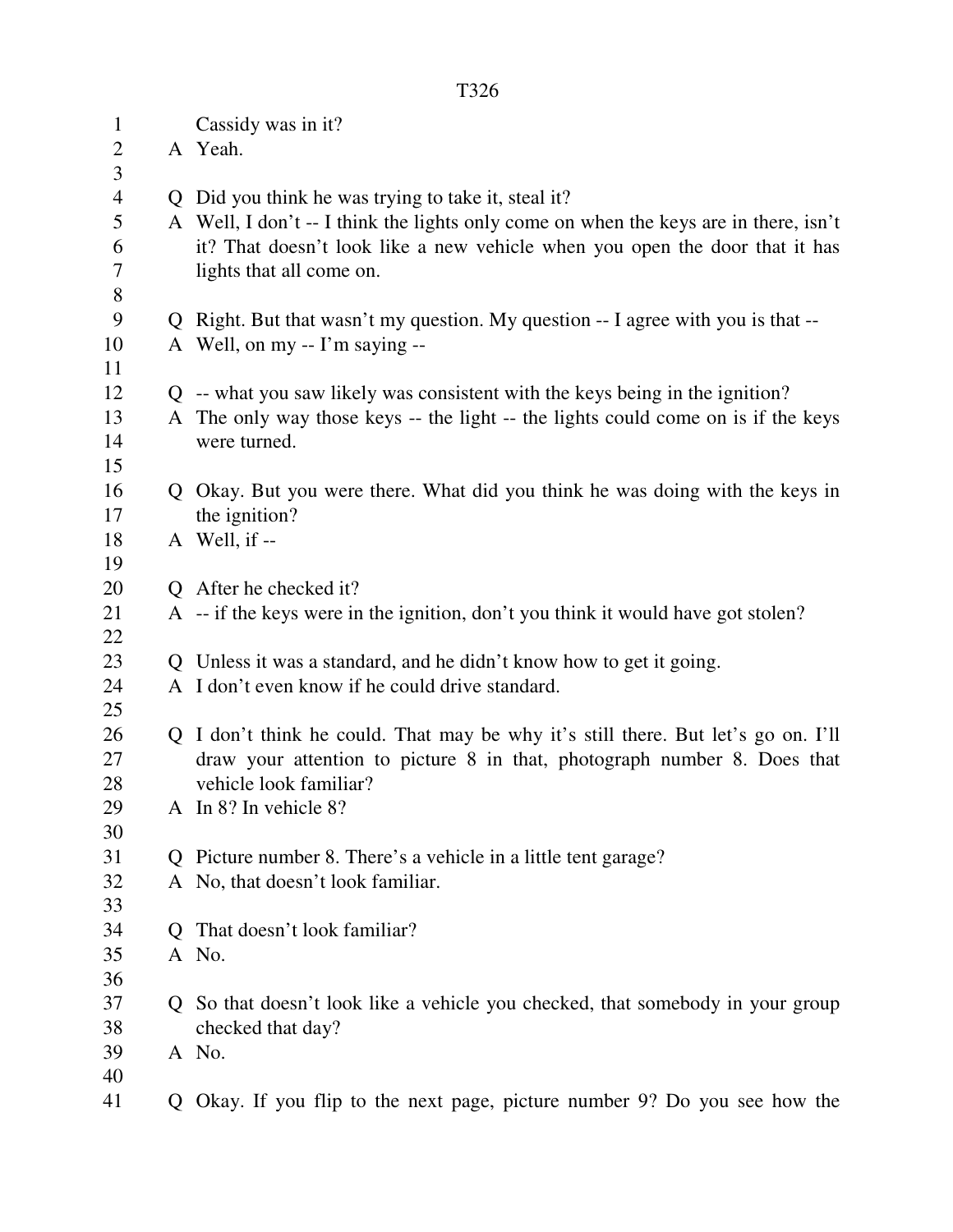| $\mathbf{1}$<br>$\overline{2}$<br>3 |              | tracks from what looks like a wheel are made right beside that little tent with<br>the Lexus in it? Does that refresh your memory that maybe you guys were --<br>were there that day and checked that Lexus? |                                                                                      |  |
|-------------------------------------|--------------|--------------------------------------------------------------------------------------------------------------------------------------------------------------------------------------------------------------|--------------------------------------------------------------------------------------|--|
| 4<br>5                              |              | A No, we didn't check that vehicle. We --                                                                                                                                                                    |                                                                                      |  |
| 6                                   |              | Q Nobody in your -- in your Escape checked that vehicle that day?                                                                                                                                            |                                                                                      |  |
| 7                                   |              | A No.                                                                                                                                                                                                        |                                                                                      |  |
| 8                                   |              |                                                                                                                                                                                                              |                                                                                      |  |
| 9                                   | $Q_{\perp}$  | Okay.                                                                                                                                                                                                        |                                                                                      |  |
| 10                                  |              | A Yeah, just that -- that red one and left.                                                                                                                                                                  |                                                                                      |  |
| 11                                  |              |                                                                                                                                                                                                              |                                                                                      |  |
| 12                                  | $\mathbf{O}$ | The red one and what?                                                                                                                                                                                        |                                                                                      |  |
| 13                                  |              | A That red vehicle and left.                                                                                                                                                                                 |                                                                                      |  |
| 14                                  |              |                                                                                                                                                                                                              |                                                                                      |  |
| 15                                  | Q.           | Okay. So somebody checked a white Chevy, right?                                                                                                                                                              |                                                                                      |  |
| 16                                  |              | A Yeah.                                                                                                                                                                                                      |                                                                                      |  |
| 17                                  |              |                                                                                                                                                                                                              |                                                                                      |  |
| 18                                  |              | Q Okay. And you don't recall anybody checking a Lexus?                                                                                                                                                       |                                                                                      |  |
| 19                                  |              | A No.                                                                                                                                                                                                        |                                                                                      |  |
| 20                                  |              |                                                                                                                                                                                                              |                                                                                      |  |
| 21                                  |              |                                                                                                                                                                                                              | Q Okay. Page 10, if you look at picture number 10, does it look to you like that     |  |
| 22                                  |              | vehicle has been checked?                                                                                                                                                                                    |                                                                                      |  |
| 23                                  |              |                                                                                                                                                                                                              | A Those guys could have just done that. We didn't -- they -- we didn't stop          |  |
| 24                                  |              | outside that Lexus.                                                                                                                                                                                          |                                                                                      |  |
| 25                                  |              |                                                                                                                                                                                                              |                                                                                      |  |
| 26                                  |              |                                                                                                                                                                                                              | Q Okay. So you -- you think -- you think the homeowners checked their own            |  |
| 27                                  |              | vehicle that way?                                                                                                                                                                                            |                                                                                      |  |
| 28                                  |              |                                                                                                                                                                                                              | A It was just that one red vehicle that was in some kind of little garage thingy. Do |  |
| 29                                  |              |                                                                                                                                                                                                              | you have a clear picture of that -- where that Ford -- that Dodge or whatever it     |  |
| 30                                  |              | was?                                                                                                                                                                                                         |                                                                                      |  |
| 31                                  |              |                                                                                                                                                                                                              |                                                                                      |  |
| 32                                  |              | Q Okay. If I can --                                                                                                                                                                                          |                                                                                      |  |
| 33                                  |              |                                                                                                                                                                                                              |                                                                                      |  |
| 34                                  |              | MR. SPENCER:                                                                                                                                                                                                 | Madam Clerk, have you got it back?                                                   |  |
| 35                                  |              |                                                                                                                                                                                                              |                                                                                      |  |
| 36<br>37                            |              | THE COURT CLERK:                                                                                                                                                                                             | $P-1?$                                                                               |  |
| 38                                  |              | MR. SPENCER:                                                                                                                                                                                                 |                                                                                      |  |
| 39                                  |              |                                                                                                                                                                                                              | We've got the original back?                                                         |  |
| 40                                  |              | THE COURT CLERK:                                                                                                                                                                                             | Yes.                                                                                 |  |
| 41                                  |              |                                                                                                                                                                                                              |                                                                                      |  |
|                                     |              |                                                                                                                                                                                                              |                                                                                      |  |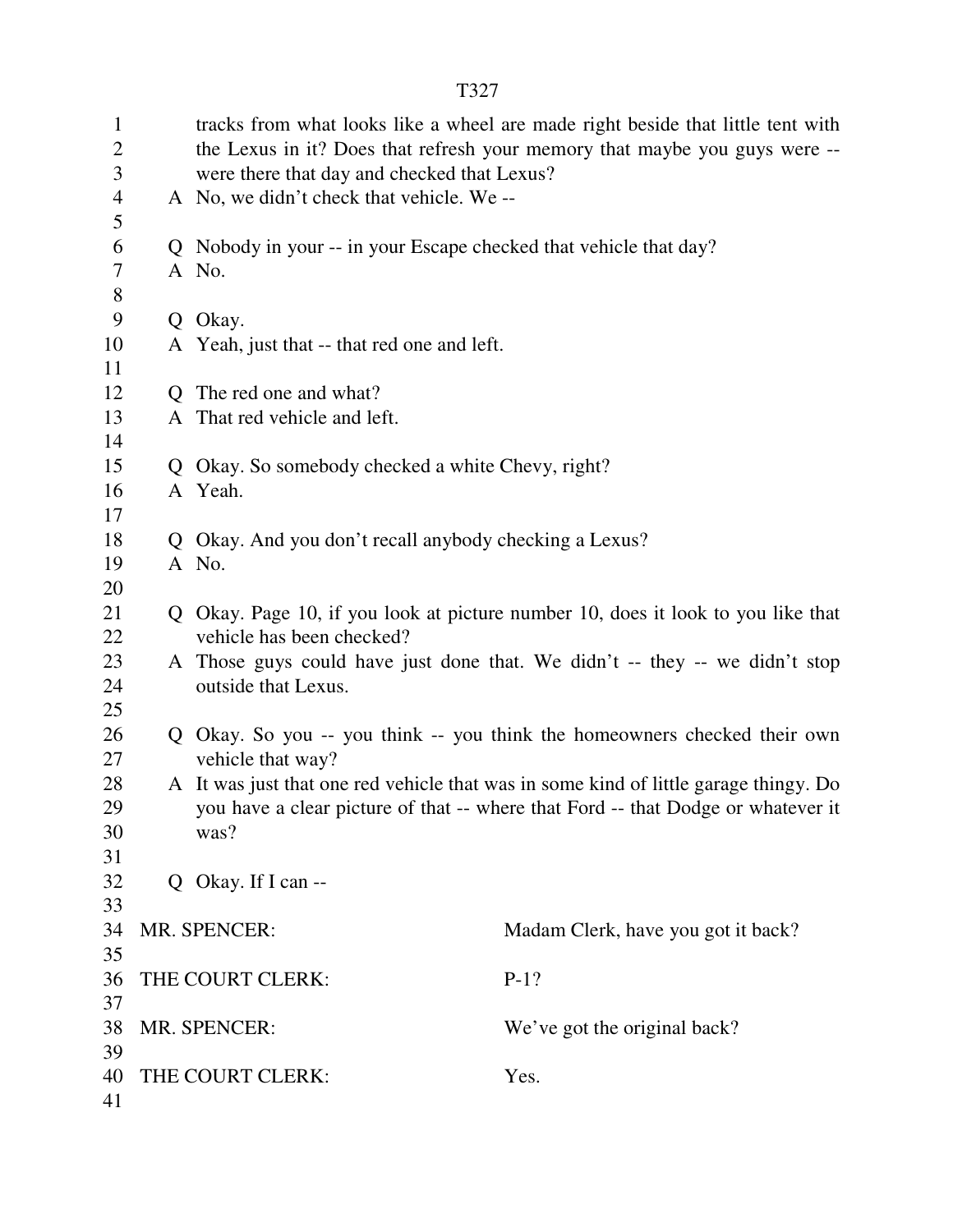| 1<br>$\overline{2}$ |       | MR. SPENCER:                                                     | Good. And that's D-1?                                                           |
|---------------------|-------|------------------------------------------------------------------|---------------------------------------------------------------------------------|
| 3<br>$\overline{4}$ |       | THE COURT CLERK:                                                 | Yes.                                                                            |
| 5<br>6              | that? | MR. SPENCER:                                                     | Okay. So if you could show the witness                                          |
| 7                   |       |                                                                  |                                                                                 |
| 8                   |       | Q MR. SPENCER:                                                   | If you could flip to -- to picture number                                       |
| 9                   |       | 12 in that book, D-1?                                            |                                                                                 |
| 10                  |       |                                                                  |                                                                                 |
| 11                  |       | THE COURT CLERK:                                                 | Tab 12.                                                                         |
| 12                  |       |                                                                  |                                                                                 |
| 13                  |       | Q MR. SPENCER:                                                   | Okay. Does that look like the red truck                                         |
| 14                  |       | you were talking about?                                          |                                                                                 |
| 15                  |       | A Yeah.                                                          |                                                                                 |
| 16                  |       |                                                                  |                                                                                 |
| 17                  | Q     | Okay.                                                            |                                                                                 |
| 18<br>19            |       | A Yeah.                                                          |                                                                                 |
| 20                  |       | Q So tell me about that. That -- you remember that one for sure? |                                                                                 |
| 21                  |       | A Yeah.                                                          |                                                                                 |
| 22                  |       |                                                                  |                                                                                 |
| 23                  |       | Q Okay. Tell me what you remember about that.                    |                                                                                 |
| 24                  |       | A The stock's on the ground.                                     |                                                                                 |
| 25                  |       |                                                                  |                                                                                 |
| 26                  |       | Q Okay. What's that mean?                                        |                                                                                 |
| 27                  |       | A We checked it.                                                 |                                                                                 |
| 28                  |       |                                                                  |                                                                                 |
| 29                  |       | Q Okay. Well, what does "checking" entail?                       |                                                                                 |
| 30                  |       | A Pardon?                                                        |                                                                                 |
| 31                  |       |                                                                  |                                                                                 |
| 32                  |       | Q What does "checking" entail?                                   |                                                                                 |
| 33                  |       |                                                                  | A I said we -- that vehicle was -- the window was locked, and then he asked for |
| 34                  |       | something heavy, and I give it to him.                           |                                                                                 |
| 35                  |       |                                                                  |                                                                                 |
| 36                  |       | Q Okay. So he tried to break into it?                            |                                                                                 |
| 37                  |       | A Yeah.                                                          |                                                                                 |
| 38                  |       |                                                                  |                                                                                 |
| 39                  | Q     | Okay. So you gave him a loaded rifle?                            |                                                                                 |
| 40                  |       | A It wasn't loaded.                                              |                                                                                 |
| 41                  |       |                                                                  |                                                                                 |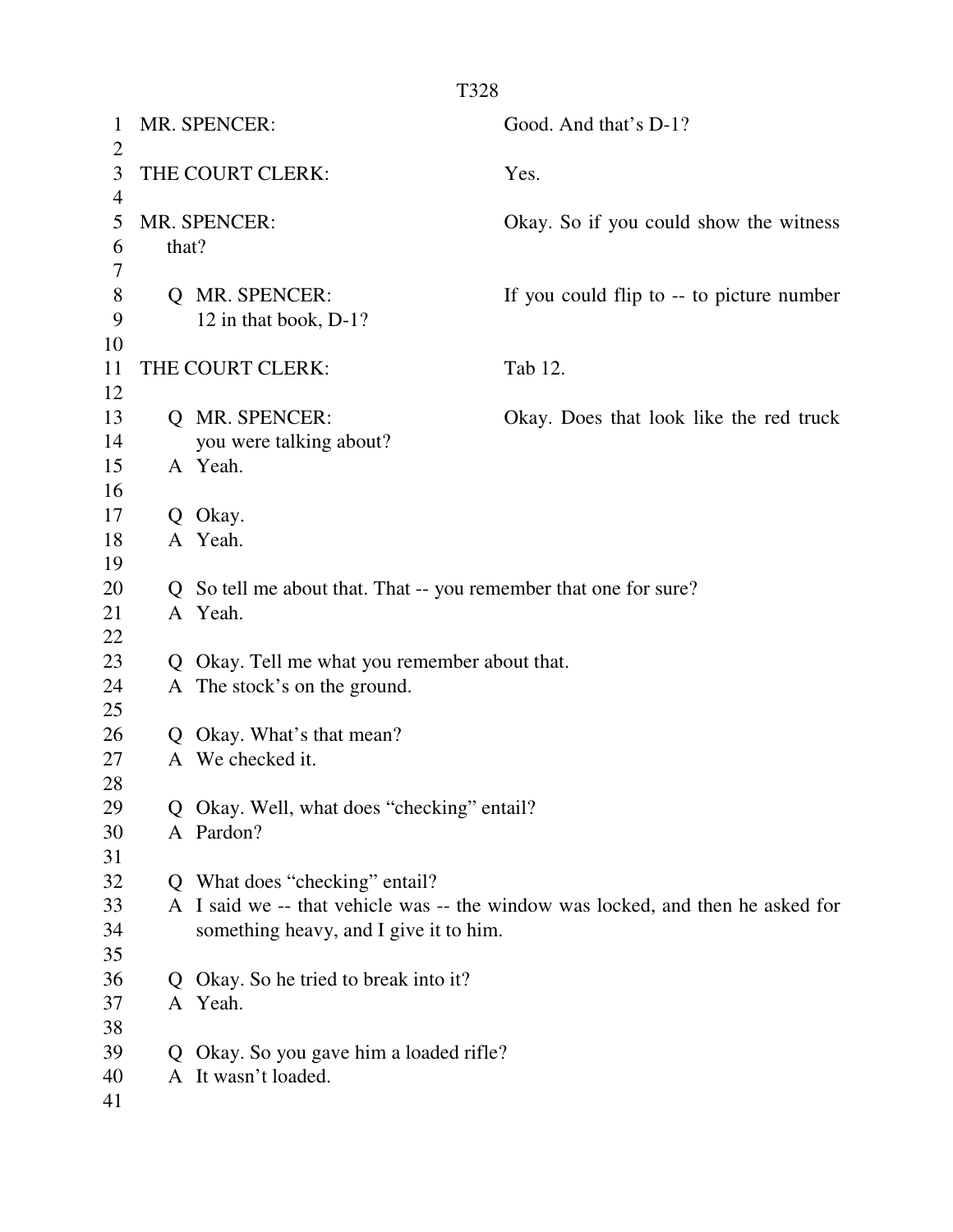| $\mathbf{1}$   |   | Q It wasn't loaded?                                                                 |
|----------------|---|-------------------------------------------------------------------------------------|
| $\mathbf{2}$   |   | A No.                                                                               |
| $\overline{3}$ |   |                                                                                     |
| $\overline{4}$ |   | Q Okay. Okay. How do you know it wasn't loaded?                                     |
| 5              |   | A Because it -- I don't think people would be driving around with a loaded gun.     |
| 6              |   |                                                                                     |
| 7              |   | Q That would be crazy, to be driving around with a loaded gun?                      |
| $8\,$          |   | A Yeah.                                                                             |
| 9              |   |                                                                                     |
| 10             |   | Q Yeah. To use a loaded gun to try to smash into a truck, that would be pretty      |
| 11             |   | reckless?                                                                           |
| 12             |   | A Yes.                                                                              |
| 13             |   |                                                                                     |
| 14             |   | Q Okay. Any explanation why the barrel of the gun in the Stanley farm was           |
| 15             |   | loaded with both a bullet in the chamber and five in the magazine? Do you           |
| 16             |   | know when it got loaded if it wasn't loaded at the Fouhy farm?                      |
| 17             |   | A No.                                                                               |
| 18             |   |                                                                                     |
| 19             |   | Q No? Don't recall that?                                                            |
| 20             |   | A No.                                                                               |
| 21             |   |                                                                                     |
| 22             |   | Q No. So in any event, the -- the rifle -- and I'll -- two pictures. Picture of the |
| 23             |   | stock. Okay. Okay. If in the -- P-1, the bigger binder, if I could get you to --    |
| 24             |   | which is the rifle? Look at picture 24.                                             |
| 25             |   | A All right.                                                                        |
| 26             |   |                                                                                     |
| 27             |   | Q Okay. Would you agree with me that the barrel laying in the gravel there is the   |
| 28             |   | barrel that goes with the stock in the --                                           |
| 29             |   | A How come you --                                                                   |
| 30             |   |                                                                                     |
| 31             |   | $Q$ -- picture by the truck?                                                        |
| 32             |   | A -- how come you couldn't take a picture just of that barrel? How come you         |
| 33             |   | have to have that body laying in front of that thing like that?                     |
| 34             |   |                                                                                     |
| 35             |   | Q I'm asking you to look at 24. Do you see a body in picture 24?                    |
| 36             |   | A I don't even want to look at it. But, yeah, I seen that barrel.                   |
| 37             |   |                                                                                     |
| 38             | Q | Well, you were there. That -- that barrel goes with the stock that's in the other   |
| 39             |   | picture?                                                                            |
| 40             |   |                                                                                     |
| 41             |   | THE COURT:<br>Why don't you refer him to picture 26                                 |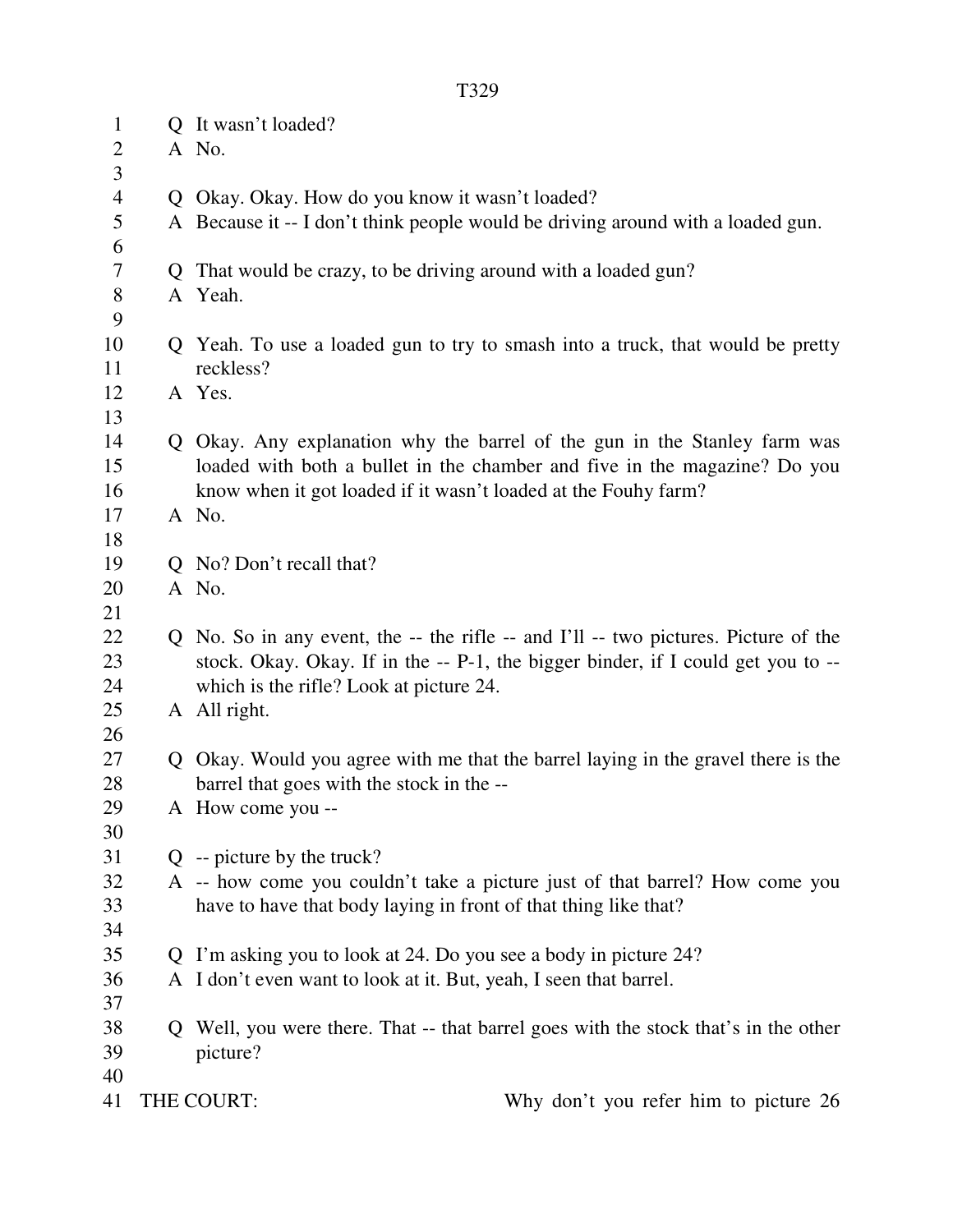| $\mathbf{1}$              | instead?                                                                  |                                                                                                                                                                                                               |  |
|---------------------------|---------------------------------------------------------------------------|---------------------------------------------------------------------------------------------------------------------------------------------------------------------------------------------------------------|--|
| $\overline{2}$<br>3       | MR. SPENCER:                                                              | Okay.                                                                                                                                                                                                         |  |
| $\overline{4}$            |                                                                           |                                                                                                                                                                                                               |  |
| 5<br>6<br>$\tau$<br>$8\,$ | <b>Q</b> MR. SPENCER:<br>picture number 12 that was beside the red truck? | How about we do it this way? In D-1, the<br>blue-covered book -- it's easier if we can do it that way. If you look at tab<br>number 1, there's a picture of the barrel. Does that barrel go with the stock in |  |
| 9                         | A Yes.                                                                    |                                                                                                                                                                                                               |  |
| 10                        |                                                                           |                                                                                                                                                                                                               |  |
| 11<br>12<br>13            | of the day? We need a verbal response, sir.                               | Q Okay. And all that was the gun that you guys were shooting during the course                                                                                                                                |  |
| 14                        | THE COURT:                                                                | Do you need a break, Mr. Meechance?                                                                                                                                                                           |  |
| 15                        |                                                                           |                                                                                                                                                                                                               |  |
| 16                        | A (NO AUDIBLE RESPONSE)                                                   |                                                                                                                                                                                                               |  |
| 17                        |                                                                           |                                                                                                                                                                                                               |  |
| 18<br>19                  | THE COURT:                                                                | Maybe we should give him--                                                                                                                                                                                    |  |
| 20                        | MR. SPENCER:                                                              | Fair enough.                                                                                                                                                                                                  |  |
| 21                        |                                                                           |                                                                                                                                                                                                               |  |
| 22                        | THE COURT:                                                                | -- a little bit of time. So what we'll do is                                                                                                                                                                  |  |
| 23                        |                                                                           | we'll -- we'll just rise for a few minutes, then we'll come back. So the jury can                                                                                                                             |  |
| 24<br>25                  | leave now.                                                                |                                                                                                                                                                                                               |  |
| 26                        | (JURY RETIRES)                                                            |                                                                                                                                                                                                               |  |
| 27                        |                                                                           |                                                                                                                                                                                                               |  |
| 28                        | THE COURT:                                                                | Is there somebody here from Victim                                                                                                                                                                            |  |
| 29                        | Services?                                                                 |                                                                                                                                                                                                               |  |
| 30                        |                                                                           |                                                                                                                                                                                                               |  |
| 31                        | MR. BROWNE:                                                               | Yes, My Lord.                                                                                                                                                                                                 |  |
| 32                        |                                                                           |                                                                                                                                                                                                               |  |
| 33                        | THE COURT:                                                                | Okay. I wonder if you might come up                                                                                                                                                                           |  |
| 34<br>35                  |                                                                           | and give him some comfort. We are adjourned until we are ready to go again.                                                                                                                                   |  |
| 36                        | THE COURT CLERK:                                                          | Okay.                                                                                                                                                                                                         |  |
| 37                        |                                                                           |                                                                                                                                                                                                               |  |
| 38                        | (ADJOURNMENT)                                                             |                                                                                                                                                                                                               |  |
| 39                        |                                                                           |                                                                                                                                                                                                               |  |
| 40                        | THE COURT:                                                                | Just before we bring the jury back in,                                                                                                                                                                        |  |
| 41                        |                                                                           | Mr. Meechance, I know that this is really difficult for you, and I'd like you to just                                                                                                                         |  |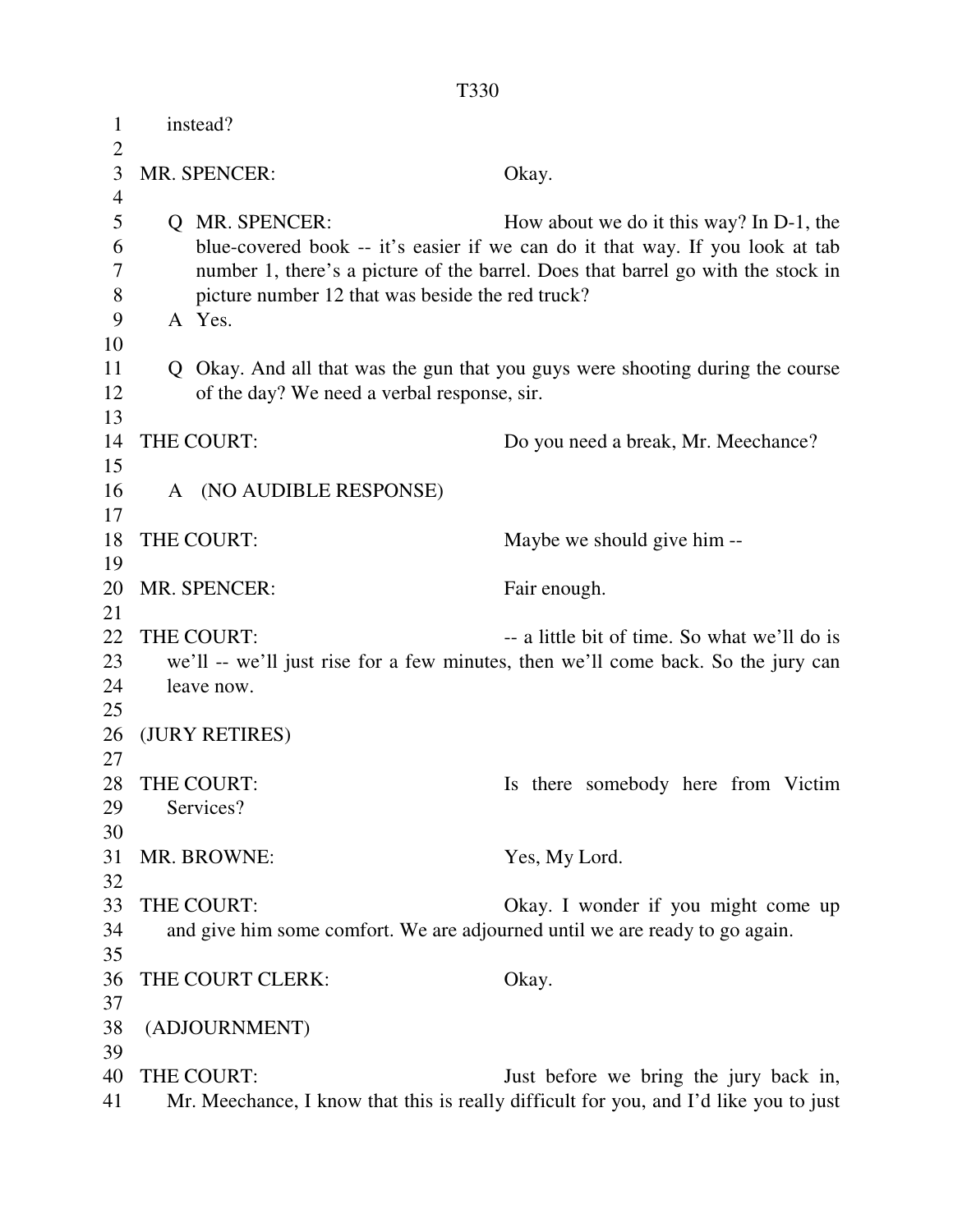1 do your best to bear with us for a few more minutes, and you should be done 2 shortly, okay? Can you give it a try? 3 4 A Yeah. 5 6 THE COURT: Okay. Thank you very much. You can 7 bring the jury in. 8 9 MR. SPENCER: Maybe perhaps before the jury joins us -- 10 11 THE COURT: Yes. 12 13 MR. SPENCER: -- I'll advise the Court that my friend and 14 -- my learned friend and I have had some discussions, and I think we can let this 15 witness go. There's a couple evidentiary matters that we can work out in other 16 ways, and so with some accommodation, I think we can let this young fellow go. 17 18 THE COURT: Okay. Well, you can probably say that in 19 front of the jury, then. 20 21 MR. SPENCER: Okay. I just wanted to make sure the 22 Court was aware. 23 24 THE COURT: Thank you. 25 26 (JURY ENTERS) 27 28 THE COURT: Okay. Now, Mr. Spencer, you can 29 continue questioning. 30 31 MR. SPENCER: Thank you, My Lord. I'd like to advise 32 that I've spoken with my learned friend, and we're -- I will close my examination 33 of this witness. So I -- I have no more -- 34 35 THE COURT: So you don't have any further questions 36 of him? 37 38 MR. SPENCER: I have no further questions for this 39 witness. 40 41 THE COURT: Okay. And, Mr. Burge, did you have any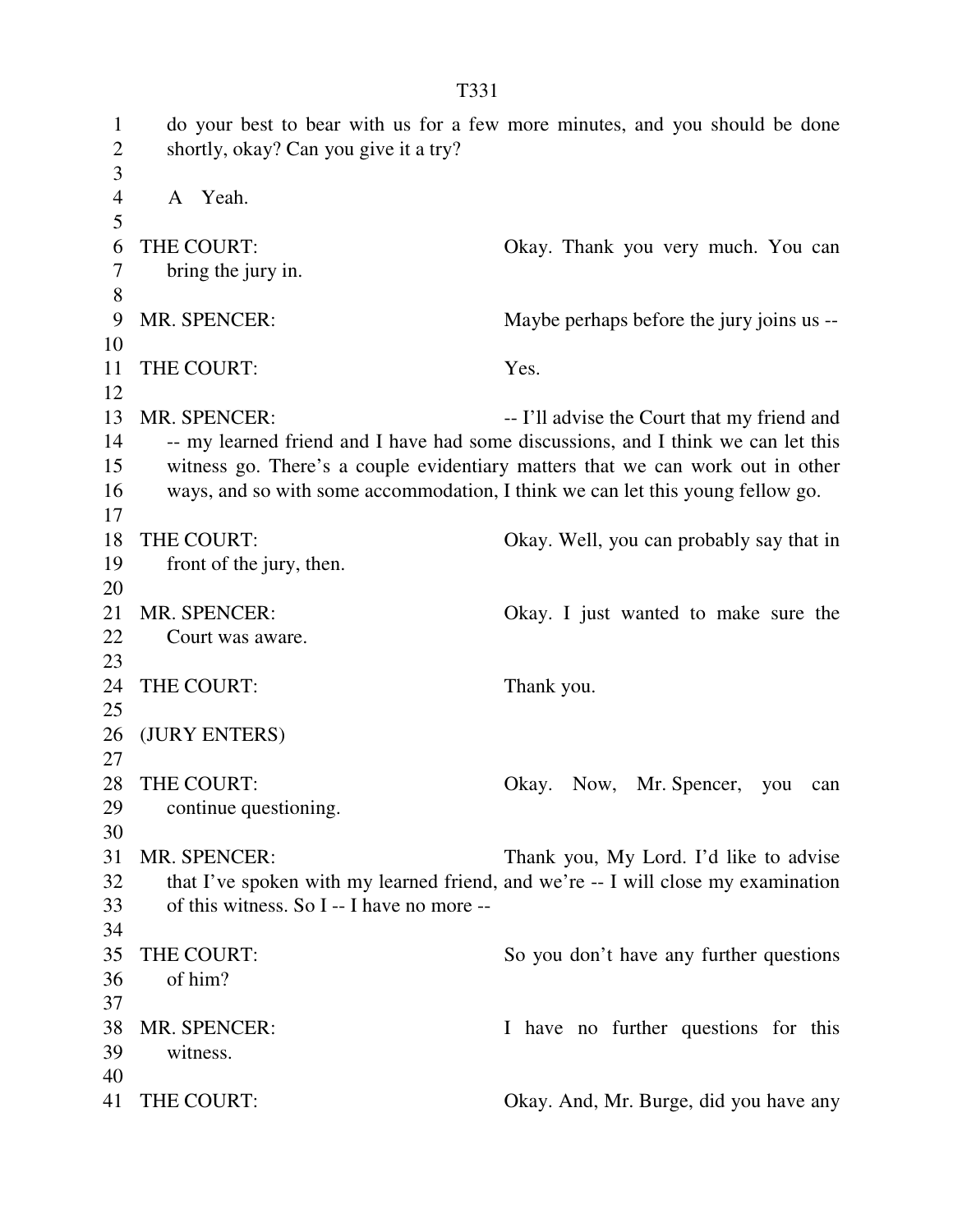1 re-examination?  $\overline{2}$ 3 MR. BURGE: No, thank you. 4 5 THE COURT: Okay. Mr. Meechance, thank you very 6 much for your testimony. You are free to go, sir. 7 8 (WITNESS STANDS DOWN) 9 10 **Discussion**  11 12 MR. BURGE: My Lord, my friend and I had -- have 13 had some discussions. We have one more witness here that we could start with 14 today that there might be some benefit to calling this an early day. 15 16 THE COURT: Okay. Because we have 35 more minutes 17 that we could use -- 18 19 MR. BURGE: Yeah. 20 21 THE COURT: -- but --22 23 MR. BURGE: I appreciate that, but it's --24 25 THE COURT: -- I will take the lead from the lawyers if 26 you think that now is the time to stop for today. And you are both agreed on that? 27 28 MR. SPENCER: Yes, My Lord. I -- I think ultimately it 29 will be shorter. If we quit today, we'll -- we'll get the evidence up to a certain 30 point done sooner, so -- 31 32 THE COURT: Okay. 33 34 MR. SPENCER: -- that's my belief. And from a timeline 35 perspective, you know, I think we're -- we're doing very well. 36 37 THE COURT: Okay. 38 39 MR. SPENCER: So I have no concern that way. If 40 anything, we're going to pick up some speed, which might create some problems, 41 but we'll address them at the time.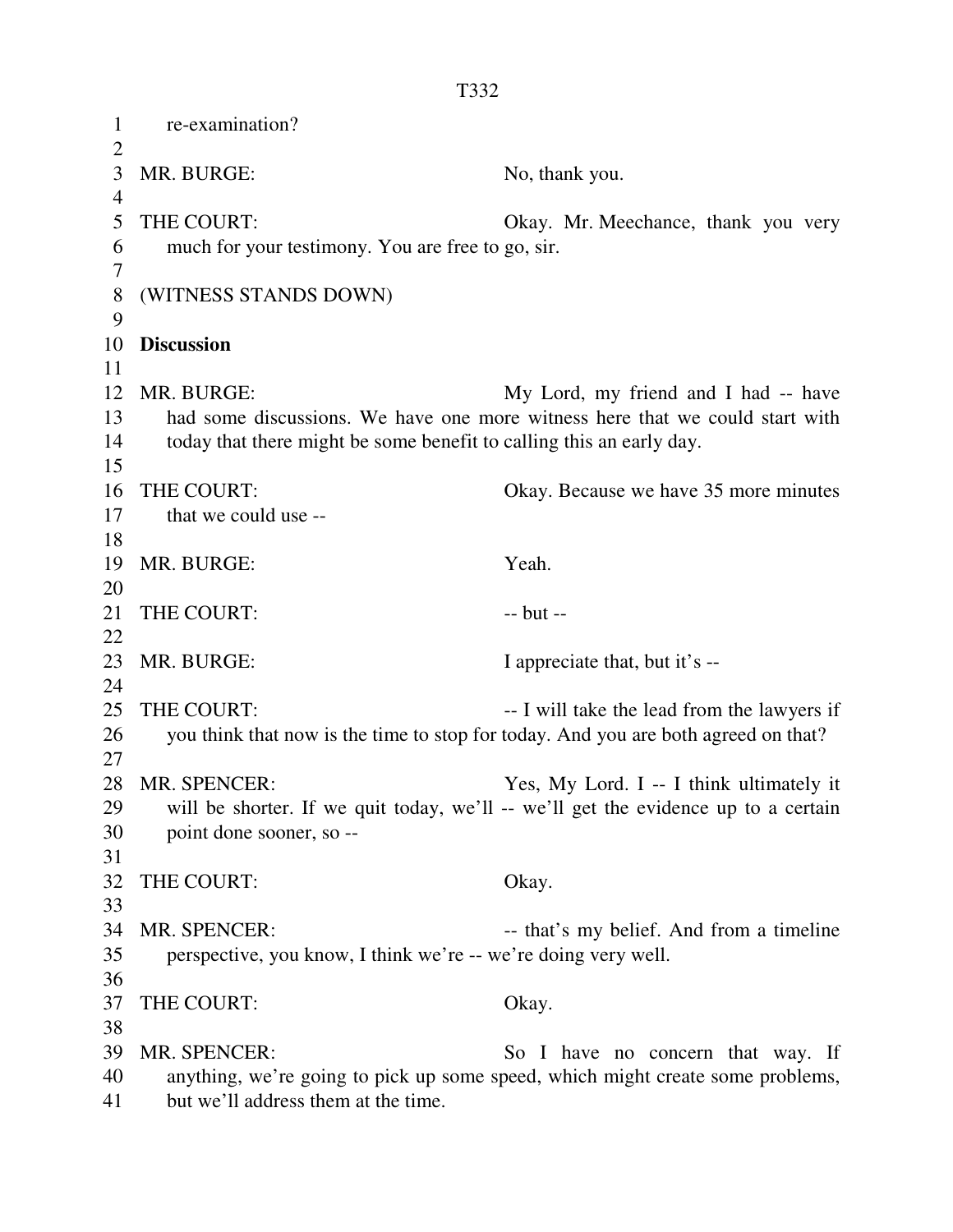1 2 THE COURT: Okay. Well, ladies and gentlemen of the 3 jury, at the beginning, I said some days we might go a little longer, some days a 4 little shorter. So this is one of those days where we'll go a little shorter. So what 5 I'm going to do is you can retire, and we will start back tomorrow at 10 o'clock 6 AM. And I will just have a few words with the lawyers once the jury retires. So 7 good evening. Have a good evening, and we'll see you tomorrow at 10. 8 9 (JURY RETIRES) 10 11 THE COURT: Okay. Is there anything that we need to 12 discuss in the absence of the jury? Are we -- 13 14 MR. BURGE: I don't think right now, My Lord. 15 16 THE COURT: So everything is on line, no burning 17 issues out there? 18 19 MR. SPENCER: No. No, I think actually we're -- we're 20 getting the evidence presented reasonably quickly, and I think we're on track, My 21 Lord. 22 23 THE COURT: Okay. Well, with that, we will adjourn 24 until tomorrow at 10 o'clock AM. 25 26 27 28 PROCEEDINGS ADJOURNED UNTIL 10:00 AM, FEBRUARY 1, 2018 29 30 31 32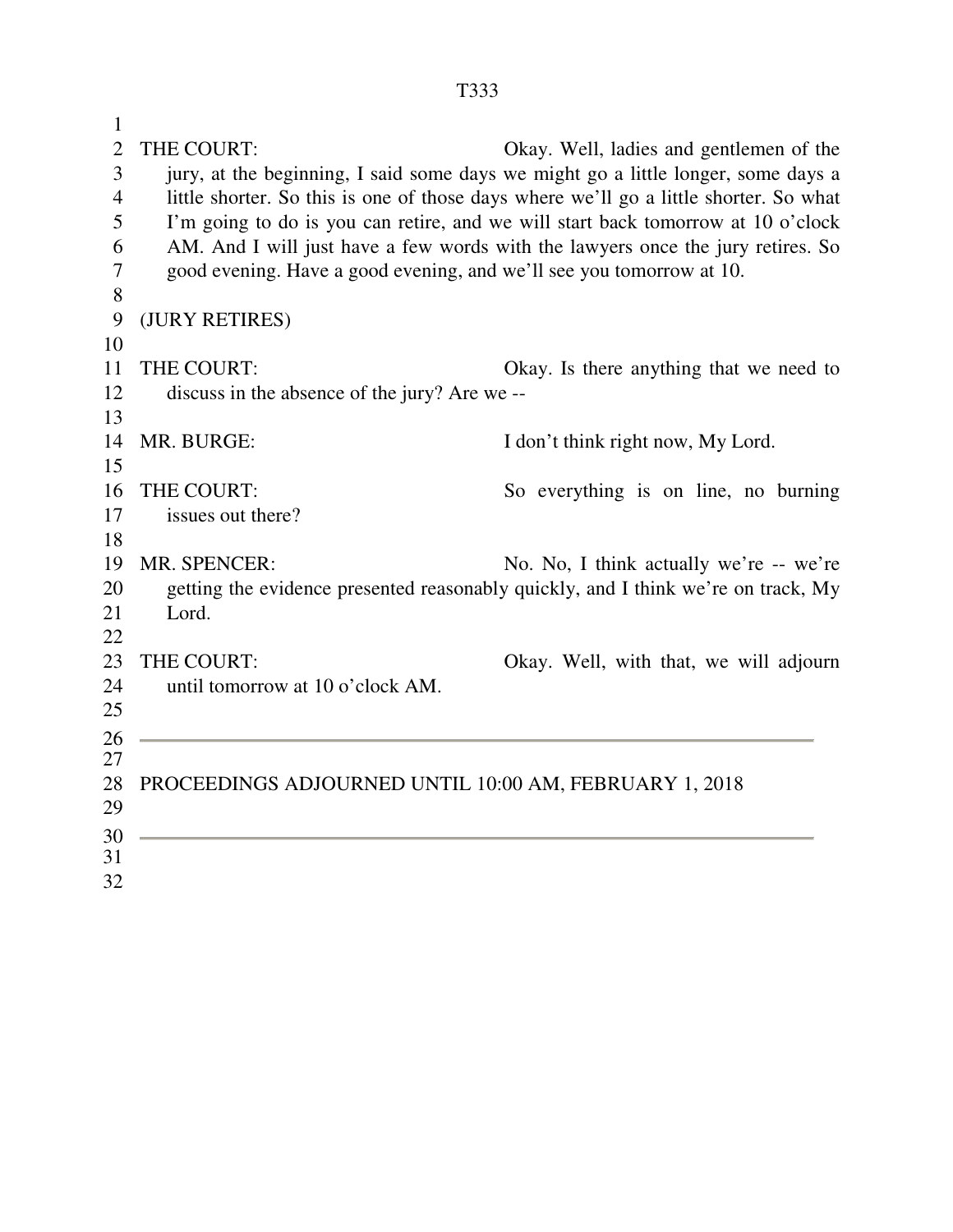| $\mathbf{1}$<br>$\overline{2}$ | February 1, 2018                                    | <b>Morning Session</b>                                                               |
|--------------------------------|-----------------------------------------------------|--------------------------------------------------------------------------------------|
| 3                              | The Honourable Chief Justice                        | The Court of Queen's Bench                                                           |
| 4<br>5                         | M. Popescul                                         | for Saskatchewan                                                                     |
| 6                              | W. Burge, QC                                        | For the Crown                                                                        |
| 7                              | C. Browne                                           | For the Crown                                                                        |
| 8                              | S. Spencer                                          | For the Accused                                                                      |
| 9                              | D. Gillanders                                       | For the Accused                                                                      |
| 10                             | K. Christopherson                                   | <b>Court Clerk</b>                                                                   |
| 11                             |                                                     |                                                                                      |
| 12<br>13                       | <b>Discussion</b>                                   |                                                                                      |
| 14                             |                                                     |                                                                                      |
| 15                             | THE COURT:                                          | Good morning.                                                                        |
| 16                             |                                                     |                                                                                      |
| 17                             | MR. BURGE:                                          | Good morning, My Lord.                                                               |
| 18                             |                                                     |                                                                                      |
| 19                             | MR. BROWNE:                                         | Good morning, My Lord.                                                               |
| 20<br>21                       | MR. SPENCER:                                        |                                                                                      |
| 22                             |                                                     | Good morning, My Lord.                                                               |
| 23                             | MR. GILLANDERS:                                     | Good morning, My Lord.                                                               |
| 24                             |                                                     |                                                                                      |
| 25                             | THE COURT:                                          | Is there anything we need do before we                                               |
| 26                             |                                                     | bring the jury back in? One thing I would like to do, and that is just remind        |
| 27                             |                                                     | everyone about Section 648 of the Criminal Code. And that is that there is a         |
| 28                             |                                                     | publication ban on the evidence and information regarding the portion of the trial   |
| 29                             |                                                     | which takes place in the absence of the jury. And so no information that takes       |
| 30                             |                                                     | place in the absence of the jury can be published in any way. So what that would     |
| 31                             |                                                     | mean is that, for example, what's happening right here, the jury is not here. And -- |
| 32                             |                                                     |                                                                                      |
| 33                             | THE COURT CLERK:                                    | You can sit at this point.                                                           |
| 34                             |                                                     |                                                                                      |
| 35                             | THE COURT:                                          | Yes, and you can sit at this point.                                                  |
| 36                             |                                                     |                                                                                      |
| 37                             | And, sir, I notice you have an eagle feather there. |                                                                                      |
| 38                             |                                                     |                                                                                      |
| 39                             | <b>UNIDENTIFIED SPEAKER:</b>                        | Yes.                                                                                 |
| 40                             |                                                     |                                                                                      |
| 41                             | THE COURT:                                          | Are you -- would you be kind enough to                                               |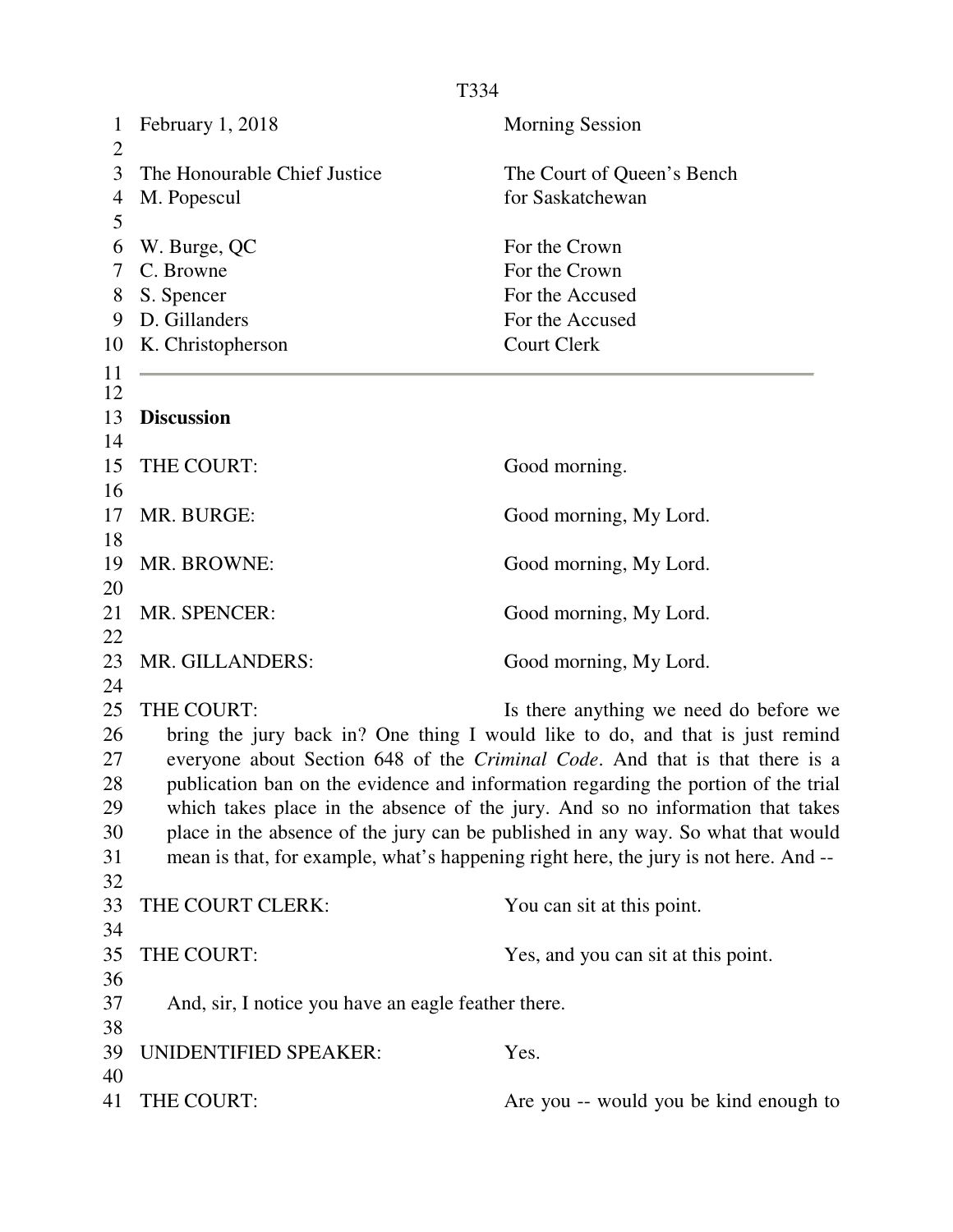| 1<br>$\overline{2}$ | wonder if I should be mentioning to the jury what it is that you are doing. | explain to me the -- the purpose and what that would be? Because $I - I$ just       |
|---------------------|-----------------------------------------------------------------------------|-------------------------------------------------------------------------------------|
| 3                   |                                                                             |                                                                                     |
| 4                   | UNIDENTIFIED SPEAKER:                                                       | This eagle feather here represents the                                              |
| 5                   | truth and justice.                                                          |                                                                                     |
| 6                   |                                                                             |                                                                                     |
| 7                   | THE COURT:                                                                  | Okay.                                                                               |
| $8\,$               |                                                                             |                                                                                     |
| 9                   | <b>UNIDENTIFIED SPEAKER:</b>                                                | And when you walked in here, I                                                      |
| 10                  | honoured you by lifting this eagle feather.                                 |                                                                                     |
| 11                  |                                                                             |                                                                                     |
| 12<br>13            | THE COURT:                                                                  | Okay. So it's --                                                                    |
|                     | <b>UNIDENTIFIED SPEAKER:</b>                                                |                                                                                     |
| 14                  |                                                                             | And that's the same way. And as they                                                |
| 15<br>16            | walk in, I honour the jury also --                                          |                                                                                     |
| 17                  | THE COURT:                                                                  | Okay. Do you --                                                                     |
| 18                  |                                                                             |                                                                                     |
| 19                  | <b>UNIDENTIFIED SPEAKER:</b>                                                | -- for justice and truth.                                                           |
| 20                  |                                                                             |                                                                                     |
| 21                  | THE COURT:                                                                  | Do you mind if I tell them that?                                                    |
| 22                  |                                                                             |                                                                                     |
| 23                  | UNIDENTIFIED SPEAKER:                                                       | Sure, you can.                                                                      |
| 24                  |                                                                             |                                                                                     |
| 25                  | THE COURT:                                                                  | Okay. That way, everyone knows what it                                              |
| 26                  |                                                                             | is. I -- I presumed it was something along those lines, and I think it would be     |
| 27                  |                                                                             | appropriate to tell them that so that they're aware of -- of what it is that you're |
| 28                  | doing. Does that work for you, sir?                                         |                                                                                     |
| 29                  |                                                                             |                                                                                     |
| 30                  | UNIDENTIFIED SPEAKER:                                                       | Sure.                                                                               |
| 31                  |                                                                             |                                                                                     |
| 32                  | THE COURT:                                                                  | Okay. Any comment, counsel?                                                         |
| 33                  |                                                                             |                                                                                     |
| 34                  | MR. BURGE:                                                                  | No, My Lord.                                                                        |
| 35                  |                                                                             |                                                                                     |
| 36                  | THE COURT:                                                                  | Okay. You can bring the jury back in.                                               |
| 37                  |                                                                             |                                                                                     |
| 38                  | THE COURT CLERK:                                                            | Thank you.                                                                          |
| 39                  |                                                                             |                                                                                     |
| 40                  | (JURY ENTERS)                                                               |                                                                                     |
| 41                  |                                                                             |                                                                                     |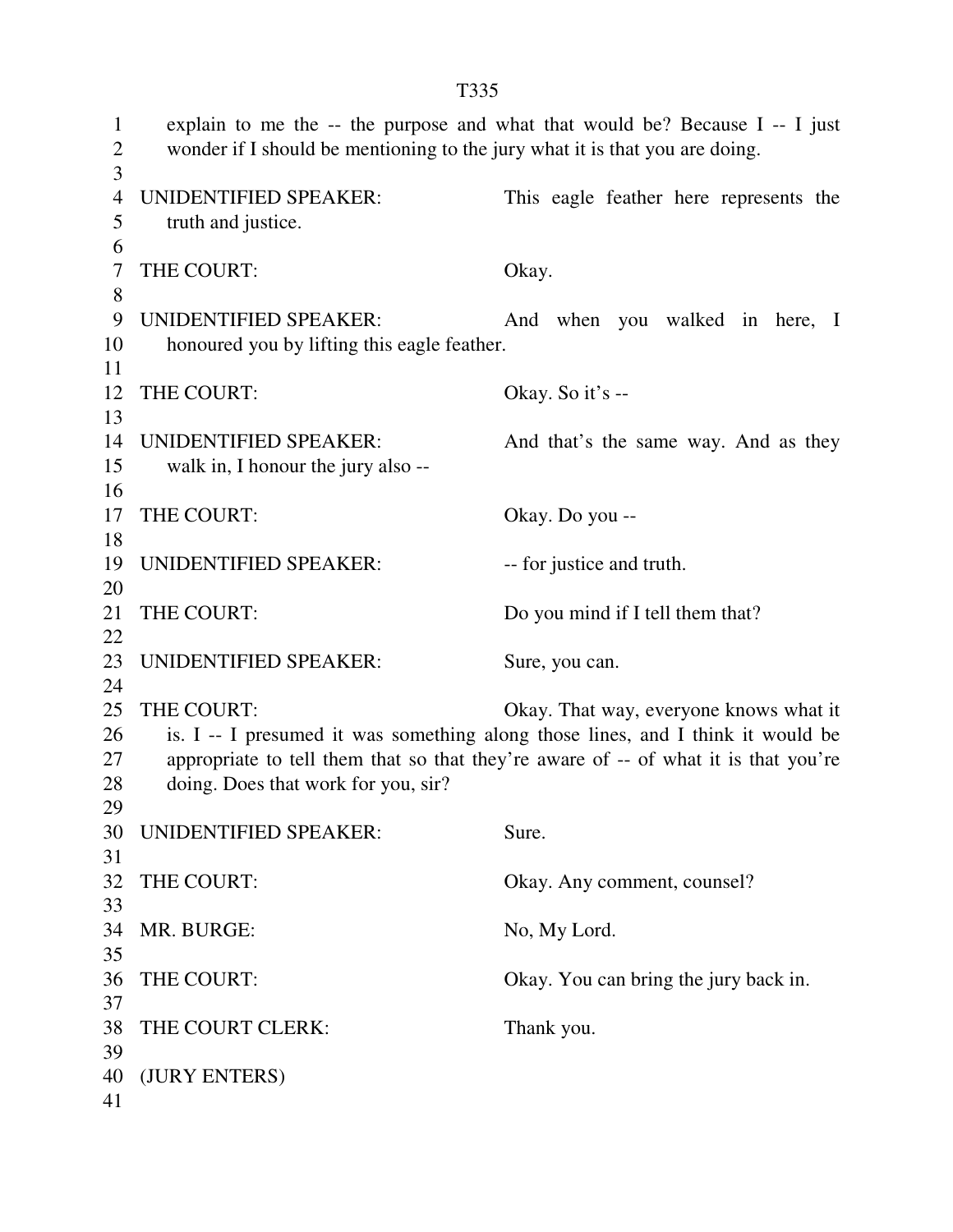| 1              | THE COURT:                                                            | Good morning.                                                                        |
|----------------|-----------------------------------------------------------------------|--------------------------------------------------------------------------------------|
| $\overline{2}$ |                                                                       |                                                                                      |
| 3              | THE JURY:                                                             | Good morning.                                                                        |
| $\overline{4}$ |                                                                       |                                                                                      |
| 5              | THE COURT:                                                            | hope<br>everyone is well.<br>Typical<br>$\mathbf{I}$                                 |
| 6              |                                                                       | Saskatchewan February 1st day. I'm glad to see that everyone has strong batteries    |
| 7              | in their car and is able to make it.                                  |                                                                                      |
| 8              |                                                                       |                                                                                      |
| 9              |                                                                       | I am just going to mention one thing. There is a gentleman in the -- if you'd just   |
| 10             |                                                                       | stand up, sir? When I walked in, he has an eagle feather, and he -- he kind of       |
| 11             |                                                                       | nodded it at me. And then I noticed that he's done that with you. And I asked him    |
| 12             |                                                                       | what it was about, and what he told me is that he's honouring me and the jury by     |
| 13             |                                                                       | doing that. So I thought I would just find out what that was about, and he was kind  |
| 14             |                                                                       | enough to explain it to me. So in case you were curious, you know what the           |
| 15             | answer is, too. Thank you very much, sir.                             |                                                                                      |
| 16             |                                                                       |                                                                                      |
| 17             | You may call your next witness.                                       |                                                                                      |
| 18             |                                                                       |                                                                                      |
| 19             | MR. BURGE:                                                            | Thank you, My Lord. Before we call the                                               |
| 20             |                                                                       | next witness, I -- as I had advised the Court in my opening statement, we have an    |
| 21             |                                                                       | agreed statement of facts, and we have a number of reports of experts that will be   |
| 22             |                                                                       | filed by consent. And I -- and I alluded to the contents of those in my opening, and |
| 23             | at this time, I would like to have them marked as exhibits.           |                                                                                      |
| 24             |                                                                       |                                                                                      |
| 25             | THE COURT:                                                            | Okay. As far as the agreed statement of                                              |
| 26             | fact, I think it might be helpful if you were to actually read it in. |                                                                                      |
| 27             |                                                                       |                                                                                      |
| 28             | MR. BURGE:                                                            | Okay.                                                                                |
| 29             |                                                                       |                                                                                      |
| 30             | THE COURT:                                                            | The reason being is that that agreed                                                 |
| 31             |                                                                       | statement of fact is probably going to fill in some holes and make the whole         |
| 32             | picture a little bit more understandable. Would that be fair?         |                                                                                      |
| 33             |                                                                       |                                                                                      |
| 34             | MR. BURGE:                                                            | Yes.                                                                                 |
| 35             |                                                                       |                                                                                      |
| 36             | THE COURT:                                                            | So, first of all, let's file that as the next                                        |
| 37             | exhibit, which would be what, Madam Clerk?                            |                                                                                      |
| 38             |                                                                       |                                                                                      |
| 39             | THE COURT CLERK:                                                      | $P-11.$                                                                              |
| 40             |                                                                       |                                                                                      |
| 41             | THE COURT:                                                            | Exhibit P-11 would be the<br>agreed                                                  |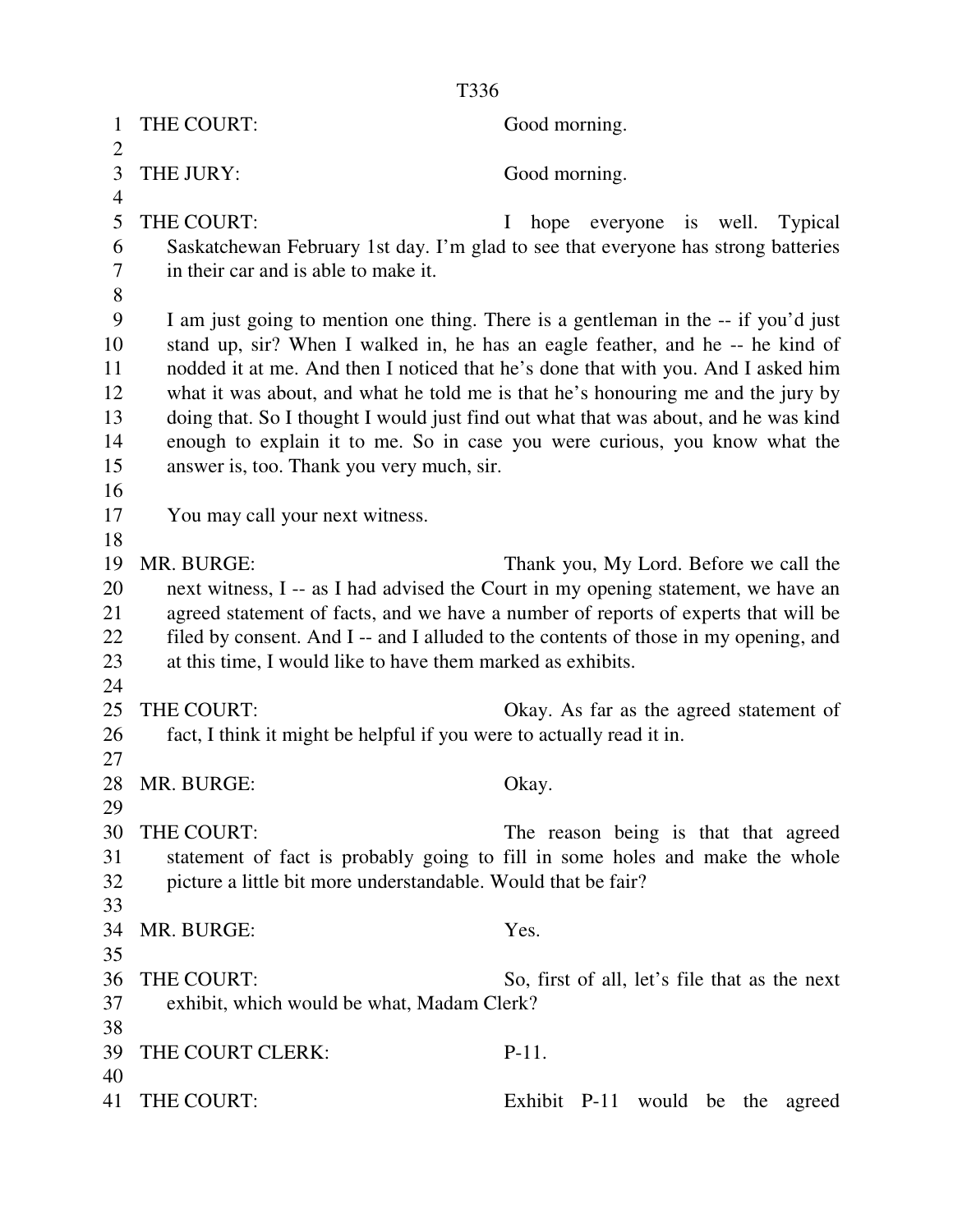1 statement of facts.  $\overline{2}$ 3 **EXHIBIT P-11 - Agreed Statement of Facts**  4 5 THE COURT: And you may have recalled in my initial 6 remarks, I said that the only evidence that you could take would be from the jury 7 box or if somebody files an agreed statement of facts, in which case this -- these 8 are facts agreed to by the Crown and the defence which you can take as a fact. 9 10 So, Mr. Burge, if you would like to read out what the agreed statement of facts 11 says. 12 13 MR. BURGE: Yes, thank you, My Lord. It says -- 14 ladies and gentlemen, it says: (as read) 15 16 Pursuant to Section 655 of the *Criminal Code*, the Crown 17 alleges and the accused admits the following facts for the 18 purpose of dispensing with proof thereof at trial: 19 20 Number 1. The expert reports of Pam Lilly dated 21 November 24, 2016, and March 13, 2017; Claude Dalpe 22 dated February 13, 2017; Gillian Sayer dated December 6, 23 2016; and the autopsy report of Dr. Shaun Ladham dated 24 January 16, 2017, may all be tendered in evidence as 25 proof of their contents. 26 27 And I have those here, My Lord, but I'll file them once I finish -- 28 29 THE COURT: Okay. 30 31 MR. BURGE: -- reading this. 32 33 Number 2 -- 34 35 There are six points that I'll be reading from, ladies and gentlemen. 36 37 Exhibit PE029 consists of four gunshot residue stubs -- 38 39 It's usually called GSR. 40 41 -- used to sample the hands and face of Gerald Stanley on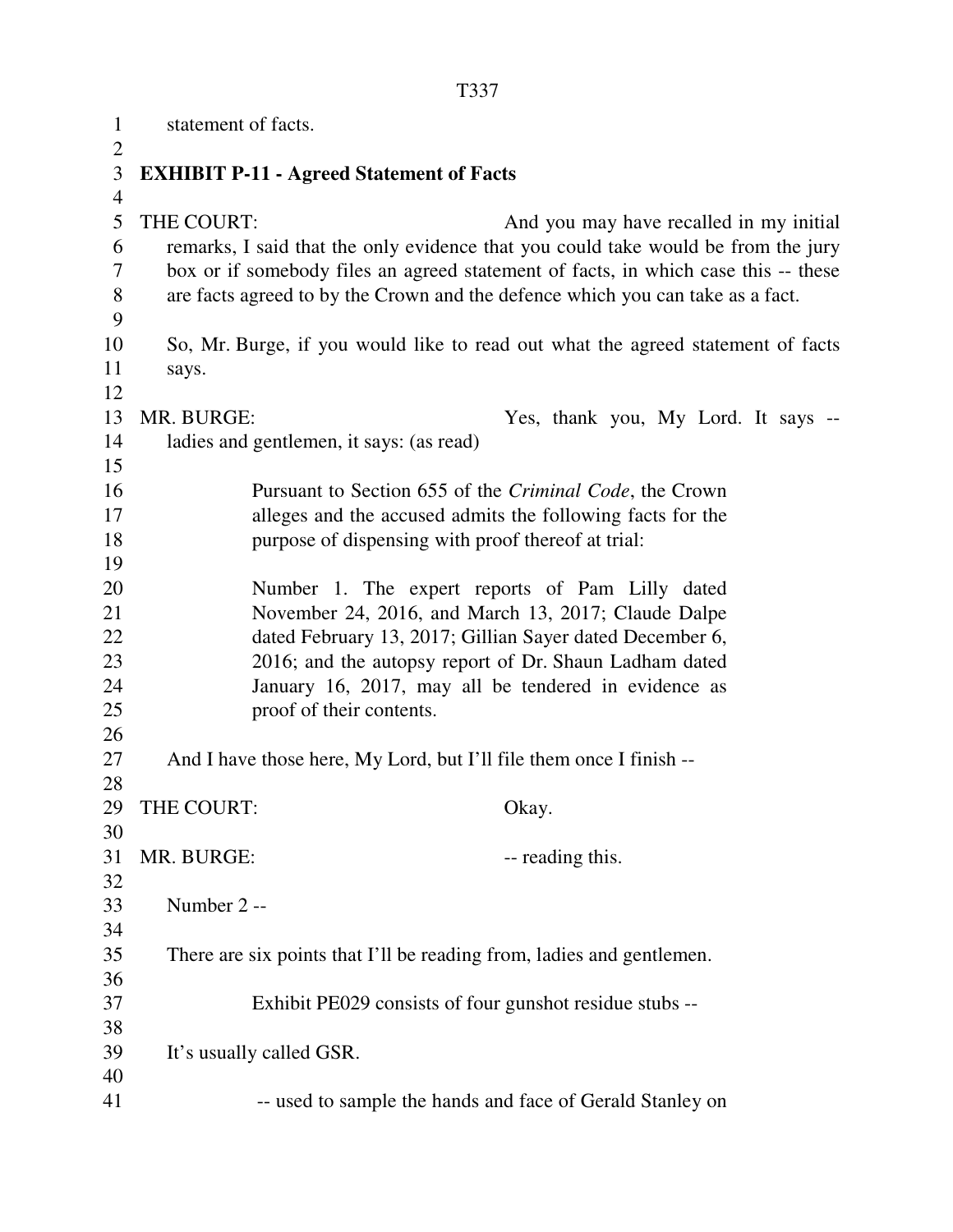|                | T338                                                               |                                                                                                                           |
|----------------|--------------------------------------------------------------------|---------------------------------------------------------------------------------------------------------------------------|
| $\mathbf{1}$   | August 10, 2017, at 2:09 AM.                                       |                                                                                                                           |
| $\overline{2}$ |                                                                    |                                                                                                                           |
| 3              | Number 3. The following exhibits were seized during the            |                                                                                                                           |
| $\overline{4}$ | autopsy of Colten Boushie on August 11 -- the following            |                                                                                                                           |
| 5              | exhibits were seized from the autopsy of Colten Boushie            |                                                                                                                           |
| 6              | on August 11, 2016. Exhibit PE008: A hat. Exhibit                  |                                                                                                                           |
| 7              | PE013: jacket. Exhibit PE015: vitreous humor. Exhibit              |                                                                                                                           |
| 8              | PE16-1: cardiac blood. Exhibit PE020-1: femoral blood.             |                                                                                                                           |
| 9              | Exhibit PE020-2: femoral blood. Exhibit PE019: urine.              |                                                                                                                           |
| 10             | Exhibit PE023: known blood sample.                                 |                                                                                                                           |
| 11             |                                                                    |                                                                                                                           |
| 12             | Number 4. Photos of Gerald Stanley taken by Corporal               |                                                                                                                           |
| 13             | Mark Ryttersgaard on August 10, 2016, may be tendered              |                                                                                                                           |
| 14             | in evidence.                                                       |                                                                                                                           |
| 15             |                                                                    |                                                                                                                           |
| 16             | 5. The identity and continuity of the body of Colten               |                                                                                                                           |
| 17             | Boushie are admitted.                                              |                                                                                                                           |
| 18             |                                                                    |                                                                                                                           |
| 19             | 6. Expended cartridges PE035, PE036, and PE043 were                |                                                                                                                           |
| 20             | fired in the Tokarev semi-automatic pistol, PE087.                 |                                                                                                                           |
| 21             |                                                                    |                                                                                                                           |
| 22             | And that is the agreed statement of fact that we have tendered.    |                                                                                                                           |
| 23             |                                                                    |                                                                                                                           |
| 24             | THE COURT:                                                         | Okay. Thank you.                                                                                                          |
| 25<br>26       | MR. BURGE:                                                         |                                                                                                                           |
| 27             |                                                                    | So further to that agreed statement of<br>facts, My Lord, we have a number of exhibits that were named there. So the next |
| 28             | exhibit, which would be P-12 --                                    |                                                                                                                           |
| 29             |                                                                    |                                                                                                                           |
| 30             | THE COURT:                                                         | Yes.                                                                                                                      |
| 31             |                                                                    |                                                                                                                           |
| 32             | MR. BURGE:                                                         | -- is a Forensic Identification Report                                                                                    |
| 33             | authored by Pam Lilly of Biology Services dated November 24, 2016. |                                                                                                                           |
| 34             |                                                                    |                                                                                                                           |
| 35             | THE COURT CLERK:                                                   | Do you have copies for the Court or for                                                                                   |
| 36             | the Judge?                                                         |                                                                                                                           |
| 37             |                                                                    |                                                                                                                           |
| 38             | THE COURT:                                                         | I can just look at the -- at the main                                                                                     |
| 39             | exhibit.                                                           |                                                                                                                           |
| 40             |                                                                    |                                                                                                                           |
| 41             | THE COURT CLERK:                                                   | Do you want (INDISCERNIBLE) --                                                                                            |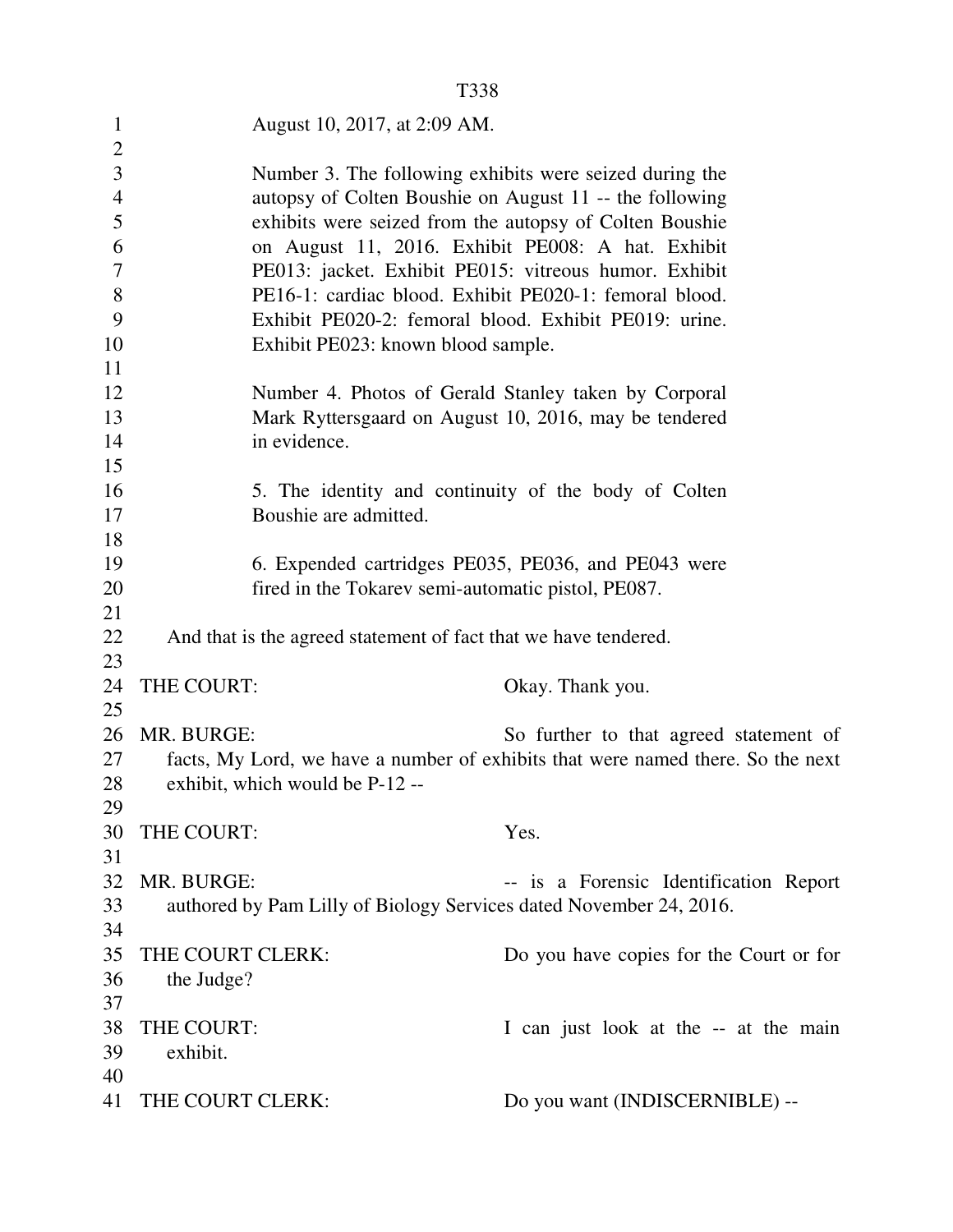1 2 THE COURT: No. Thank you. Did you want to 3 summarize what this is? 4 5 MR. BURGE: Well, I -- I can, My Lord. And -- 6 7 THE COURT: Like, I will leave it up to you. Filing a 8 bunch of papers -- sometimes people need a little bit of interpretation, like vitreous 9 humor. I know what that is from previous cases, but it might be that that needs 10 some explanation. And it may be that you want to just file them now, and you can 11 provide a summary at some later date? 12 13 MR. BURGE: Pardon me? 14 15 THE COURT: It may be that you want to just file these 16 documents, and then you can refer to them at some later date and -- and go through 17 them. 18 19 MR. BURGE: I can do -- I can do it right now, My 20 Lord. 21 22 THE COURT: Okay. 23 24 MR. BURGE: I'm ready to do it. Ladies and gentlemen, 25 the exhibit that we just filed with -- with the Court as Exhibit P-12 is a report of a 26 forensic biologist who examined a number of exhibits. And she analyzed -- these 27 exhibits were examined, and there was biological -- biological material identified 28 and -- and it was submitted for a DNA analysis. And these DNA analyses 29 determined that on the rifle barrel that we -- was discussed yesterday, on the barrel 30 and trigger, that the blood of Colten Boushie was found. The handgun, being the 31 Tokarev handgun that we've discussed, being the semi-automatic pistol, was 32 examined, and the DNA of Colten Boushie was found on parts of that handgun, as 33 well. I think those are the significant findings from that report. 34 35 **EXHIBIT P-12 - Forensic Identification Report from Pam Lilly, Biology**  36 **Services, dated November 24, 2016**  37 38 THE COURT: Okay. So before when people were 39 referring to it as a red substance, this now closes the loop -- 40 41 MR. BURGE: Yes.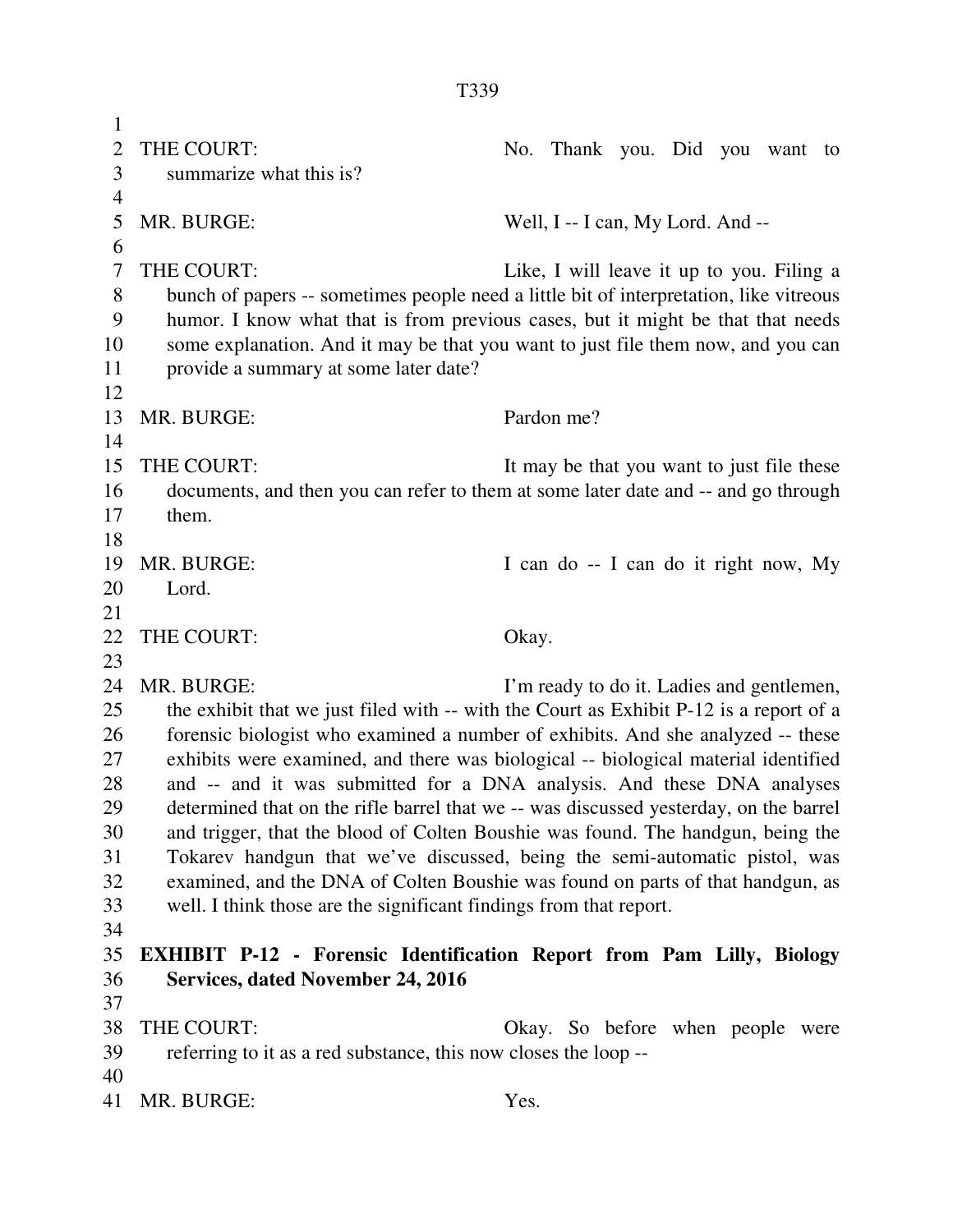| 1  |                                                                                    |                                                                                    |
|----|------------------------------------------------------------------------------------|------------------------------------------------------------------------------------|
| 2  | THE COURT:                                                                         | -- and we know that the red substance                                              |
| 3  | was the blood of Mr. Boushie?                                                      |                                                                                    |
| 4  |                                                                                    |                                                                                    |
| 5  | MR. GILLANDERS:                                                                    | Yes.                                                                               |
| 6  |                                                                                    |                                                                                    |
| 7  | THE COURT:                                                                         | Okay.                                                                              |
| 8  |                                                                                    |                                                                                    |
| 9  | MR. SPENCER:                                                                       | Well, $\Gamma$ m -- $\Gamma$ m not sure that that's what                           |
| 10 | it states, does it? It's DNA.                                                      |                                                                                    |
| 11 |                                                                                    |                                                                                    |
| 12 | THE COURT:                                                                         | Well-                                                                              |
| 13 |                                                                                    |                                                                                    |
| 14 | MR. BURGE:                                                                         | I think it was determined to be blood,                                             |
| 15 | which was determined to be DNA.                                                    |                                                                                    |
| 16 |                                                                                    |                                                                                    |
| 17 | MR. SPENCER:                                                                       | All right. Well, some of it, I think it was                                        |
| 18 | just determined to be DNA, but that's --                                           |                                                                                    |
| 19 |                                                                                    |                                                                                    |
| 20 | THE COURT:                                                                         | Well, if there's --                                                                |
| 21 |                                                                                    |                                                                                    |
| 22 | MR. BURGE:                                                                         | Well, I'm -- I can tell you, My Lord. On                                           |
| 23 | the Tokarev handgun, it wasn't blood. It was DNA.                                  |                                                                                    |
| 24 |                                                                                    |                                                                                    |
| 25 | THE COURT:                                                                         | Okay. And on the -- the barrel of the                                              |
| 26 | gun?                                                                               |                                                                                    |
| 27 |                                                                                    |                                                                                    |
| 28 | MR. BURGE:                                                                         | That was -- that was found to be blood,                                            |
| 29 |                                                                                    | from which the DNA was determined. From the Tokarev handgun, it would have         |
| 30 | been other bodily substances, not blood, from which the DNA was -- was             |                                                                                    |
| 31 | discovered.                                                                        |                                                                                    |
| 32 |                                                                                    |                                                                                    |
| 33 | THE COURT:                                                                         | Okay.                                                                              |
| 34 |                                                                                    |                                                                                    |
| 35 | MR. BURGE:                                                                         | The second exhibit which I am about to                                             |
| 36 |                                                                                    | tender is a Forensic Identification Report from Pam Lilly of Biology Services. And |
| 37 | again, she is the -- the person who -- who looks at the results and interprets the |                                                                                    |
| 38 | probability of -- of this sample as being -- belonging to Mr. Boushie or someone   |                                                                                    |
| 39 | else. This exhibit, which is dated March 13, 2017, it compares swabs of stains     |                                                                                    |
| 40 | from the driver's door and the driver's seat of the vehicle where you saw          |                                                                                    |
| 41 | Mr. Boushie's body and determined that the driver's seat had a DNA profile that    |                                                                                    |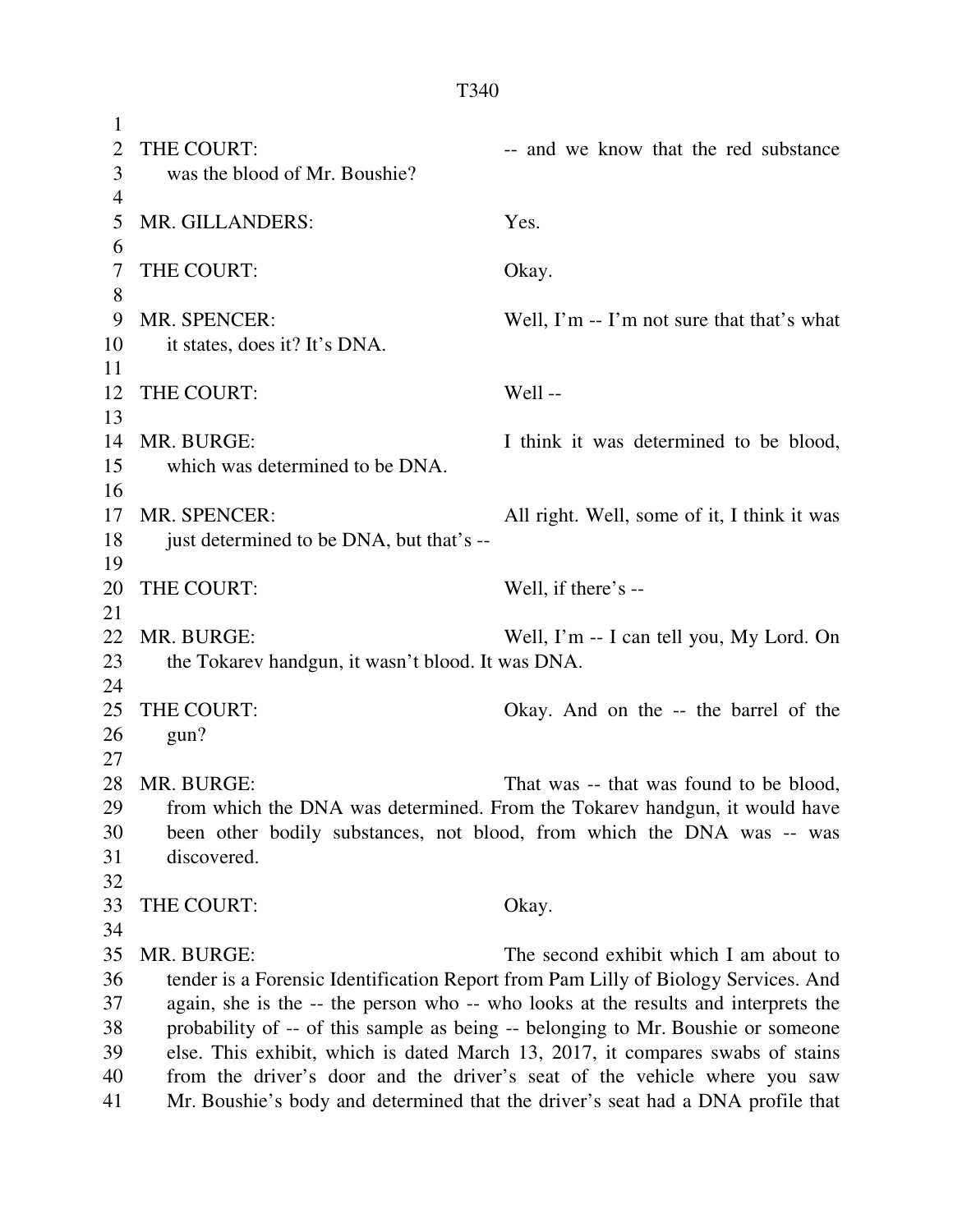T341 1 matched that of Mr. Boushie, and as I had mentioned in my opening, to one in 14 2 quintillion. So that's -- that is the next exhibit that I would like to tender. 3 4 THE COURT: That will be Exhibit P-13. 5 6 **EXHIBIT P-13 - Forensic Identification Report from Pam Lilly, Biology**  7 **Services, dated March 13, 2017**  8 9 MR. BURGE: The next exhibit is a report from the -- 10 the forensic lab of the RCMP authored by Dr. Claude Dalpe, and he is from the 11 Trace Evidence Section. And that is dated February 13, 2017. In the agreed 12 statement of fact, My Lord, the -- there was reference to gunshot residue tests that 13 were performed on -- on Gerald Stanley on the 10th of August, 2016. Dr. Dalpe 14 analyzed those tests and concluded that there was particles of gunshot residue 15 found on each of the four samples that were taken from the hands and face of 16 Mr. Stanley, which indicated that Mr. Stanley was either -- fired a firearm, was 17 present when a firearm was fired, or touched a firearm that had been fired. So that 18 would be -- and this would be the -- the next exhibit I would tender, My Lord. 19 20 THE COURT: Thank you. And that will be Exhibit 21 P-14. 22 23 **EXHIBIT P-14 - RCMP Forensic Lab Report from Dr. Claude Dalpe, Trace**  24 **Evidence Section, dated February 13, 2017**  25 26 MR. BURGE: The next exhibit, it's another forensic 27 laboratory report from the -- from the RCMP forensic lab, authored by Gillian 28 Sayer. That's Gillian with a G, G-I-L-L-I-A-N. She's in the Toxicology Section, 29 and she analyzes bodily substances to see what -- what kinds of substances a 30 person may have consumed. In this particular case, there were findings that related 31 to the alcohol, the blood alcohol -- or how much alcohol was in Mr. Colten 32 Boushie's system. They examined one sample from the vitreous humor, which is -- 33 which is one of the layers in the eye, which is -- which is extracted at the -- during 34 the autopsy report. They examined cardiac blood, femoral blood, and they also 35 examined urine of Mr. Boushie and found that the -- in the vitreous humor, and 36 you'll see in this report when you look at it that -- that the most reliable readings 37 tend to be the vitreous humor and the urine, but the vitreous humor had a blood 38 alcohol content of 302 milligrams percent. The -- there were two analyses of blood 39 from the -- of the femoral blood, and the analyses were very similar. They were 40 263 milligrams percent and 266 milligrams percent. The urine was examined for 41 the blood alcohol -- or for the alcohol content, and it was found to be 321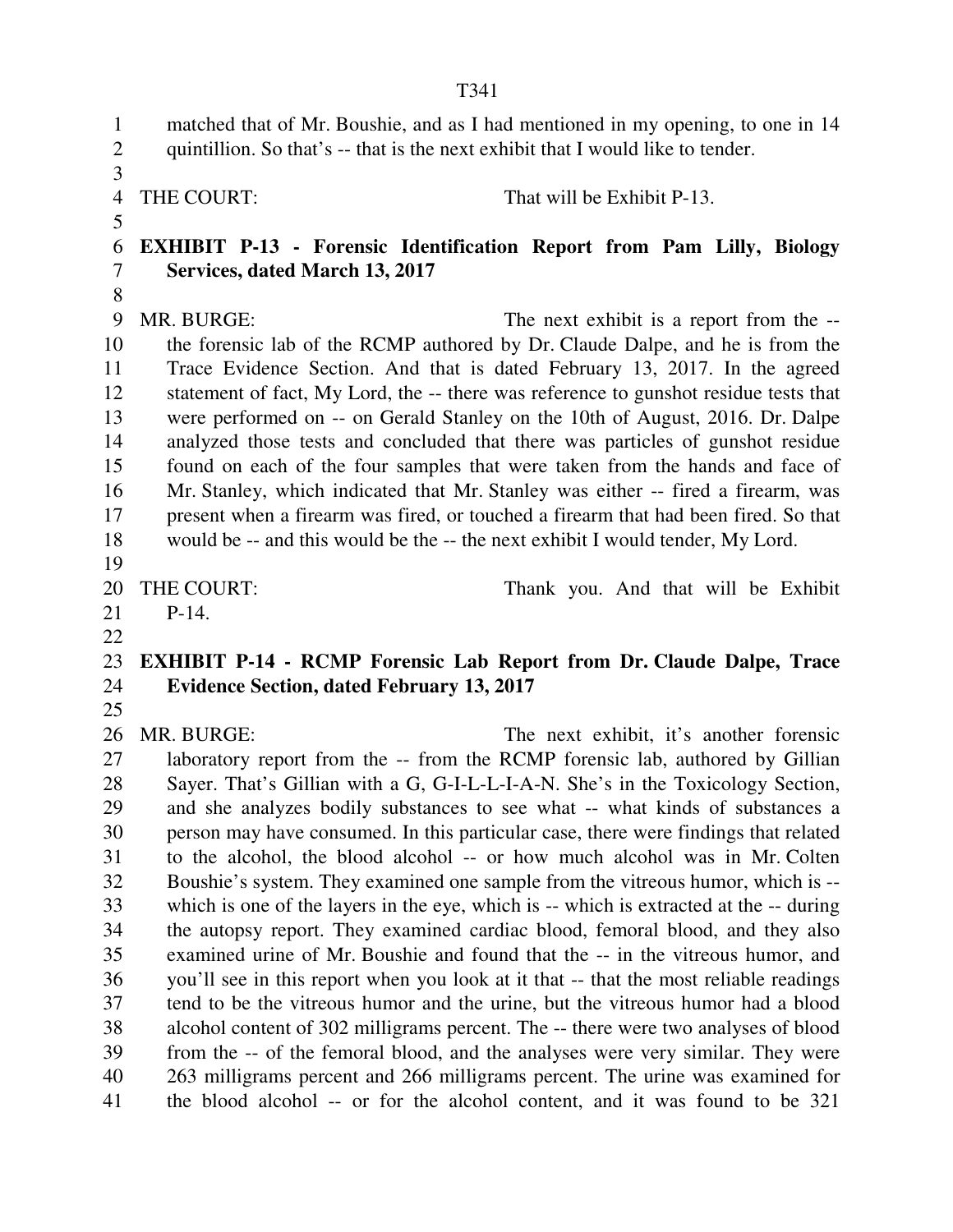1 milligrams percent of alcohol in -- in the -- in his system. So those are -- this is the 2 next report that I'd like to tender. 3 4 THE COURT CLERK: I don't have the date of that report. 5 6 MR. BURGE: December 12, 2016. 7 8 THE COURT: Thank you. That will --9 10 MR. BURGE: Or December 6, pardon me. 11 12 **EXHIBIT P-15 - RCMP Forensic Identification Report from Gillian Sayer,**  13 **Toxicology Section, dated December 6, 2016**  14 15 THE COURT: Thank you very much. 16 17 MR. BURGE: The next report that I am tendering, My 18 Lord, is the autopsy report relating to the autopsy performed on Colten Boushie 19 which was performed on the 11th of August, 2016, and the autopsy report is dated 20 the 16th of January, 2017. And this -- this would be the examination of -- of 21 Colten Boushie to determine his cause of death. And the findings of the 22 pathologist was that the cause of death was a gunshot wound to his head. There 23 was no evidence of any other significant trauma that played a role in his death. 24 And the -- the pathologist also determined the entry and exit point of the -- of the 25 bullet wound. And the entry point is described as being just behind the left ear of 26 Mr. Boushie, and the exit wound is -- would be on the right side of his neck. So -- 27 and that will be the next report that I'm filing, My Lord. 28 29 THE COURT CLERK: 16. 30 31 THE COURT: Exhibit P-16. 32 33 **EXHIBIT P-16 - Autopsy Report of Dr. Ladham RE: Colten Boushie, August 11,**  34 **2016, Report dated January 16, 2017**  35 36 MR. BURGE: And finally, My Lord, there's -- as I 37 referred to in the agreed statement of fact, we have photographs that were taken of 38 Gerald Stanley by Corporal Mark Ryttersgaard on the 10th of August, 2016. These 39 would have been taken around the -- at the same time as the gunshot residue tests 40 were performed. And there are -- there are 17 photographs of Gerald Stanley. 41 There are -- there are 19 photographs of Gerald Stanley. There are two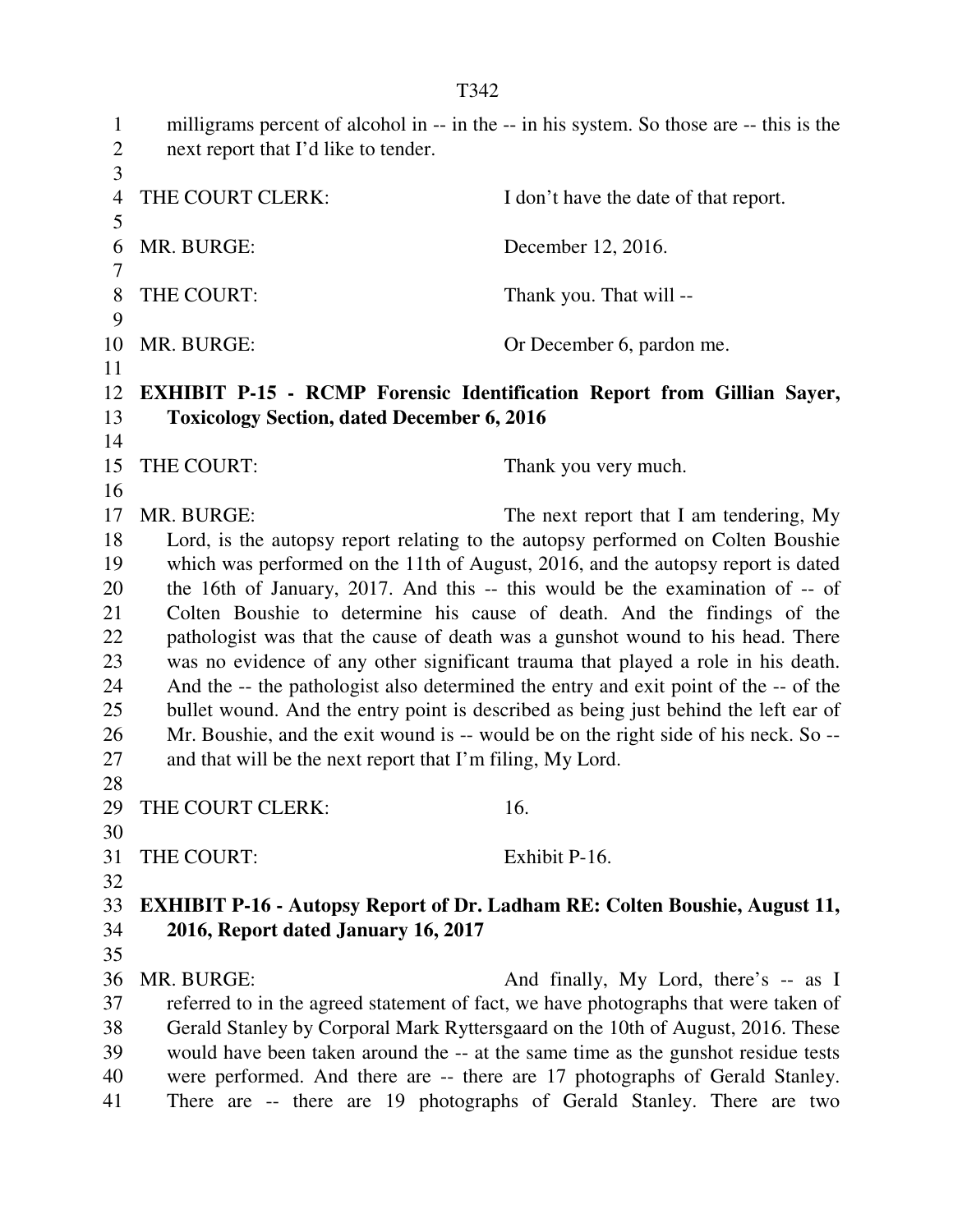1 photographs of the shirt he was wearing and two photographs of the pants he was 2 wearing, and there's also two photographs showing the gunshot residue kit that 3 was used to test his face and hands. So that would be the next -- the next exhibit, 4 My Lord. 5 6 **EXHIBIT P-17 - Photographs taken of Gerald Stanley by Corporal Mark**  7 **Ryttersgaard and Gunshot Residue Kit**  8 9 MR. BURGE: And with that, My Lord, unless you have 10 any questions or comments, we're prepared to call the next witness, who will be 11 Cassidy Cross. 12 13 THE COURT: Okay. And as far as these reports, it's the 14 -- your view that that's all you're going to say about them at this time? The jury 15 can take them back into the jury room and look at them more carefully? 16 17 MR. BURGE: Yes. Yes, My Lord. 18 19 THE COURT: Okay. So we've just kind of skimmed 20 over it and got a summary, but you'll be able to take these -- everything into the 21 jury room with you and take a look, a closer look, at what it actually says in there. 22 Okay. 23 24 MR. BURGE: And, of course, I'll be highlighting this 25 again during a later stage. 26 27 THE COURT: All right. Thank you. 28 29 MR. BURGE: And so --30 31 THE COURT: Next witness. 32 33 MR. BURGE: Yes. Cassidy Cross. 34 35 MR. BROWNE: And, My Lord, I'll be examining this 36 witness. 37 38 THE COURT CLERK: Oh. Please stand. How do you take an 39 oath, sir? Do you swear on the Bible or do you wish to affirm? 40

41 MR. CROSS-WHITSTONE: I'll swear on the Bible.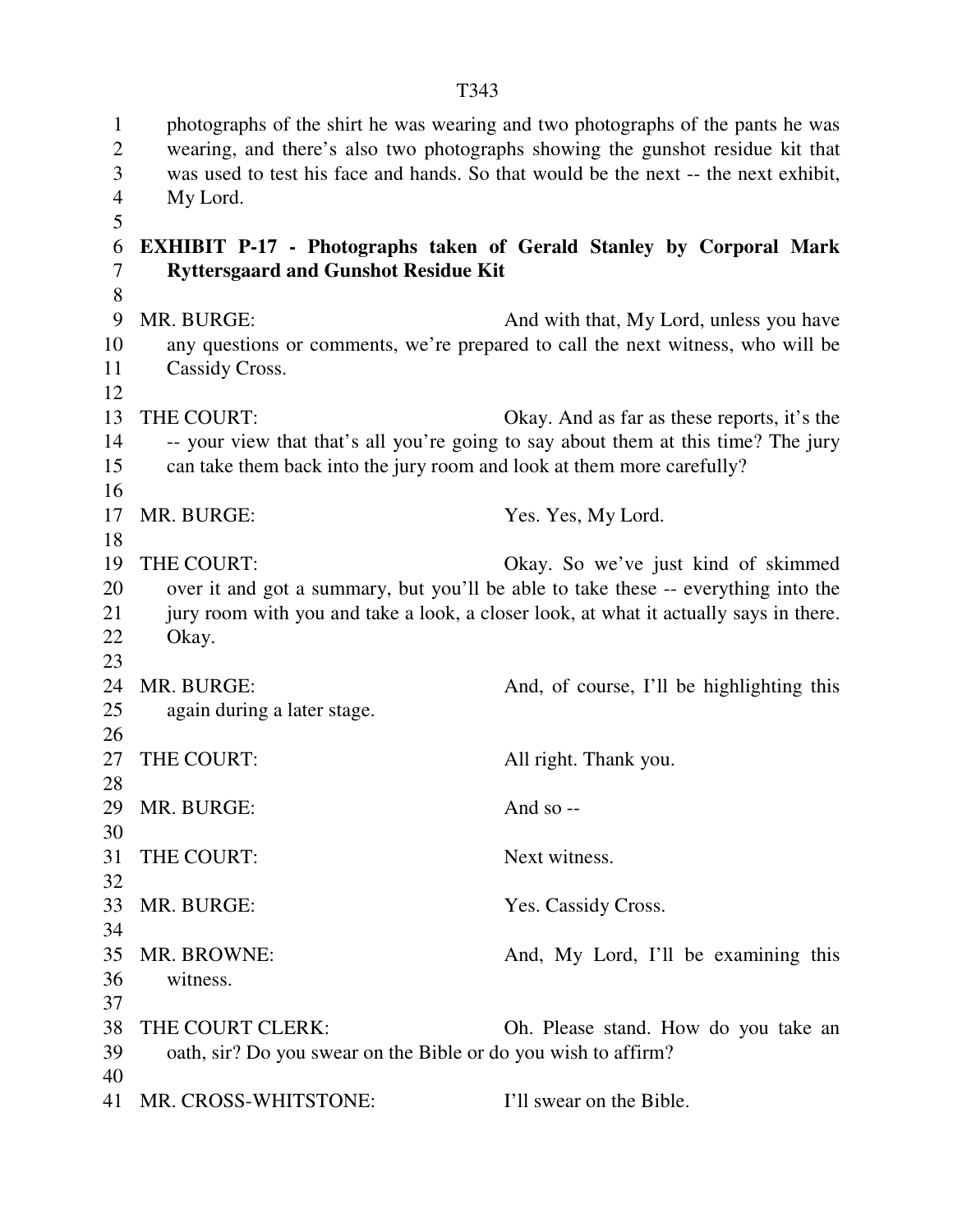| 1              |                                                               |                                                                                     |
|----------------|---------------------------------------------------------------|-------------------------------------------------------------------------------------|
| $\overline{2}$ | THE COURT CLERK:                                              | Take the Bible in your right hand. State                                            |
| 3              | your full name.                                               |                                                                                     |
| $\overline{4}$ |                                                               |                                                                                     |
| 5              | MR. CROSS-WHITSTONE:                                          | Cassidy -- Cassidy Percy Phillip Cross-                                             |
| 6              | Whitstone.                                                    |                                                                                     |
| 7              |                                                               |                                                                                     |
| 8              | THE COURT CLERK:                                              | Spell your first and last name for the                                              |
| 9              | record.                                                       |                                                                                     |
| 10             |                                                               |                                                                                     |
| 11             | MR. CROSS-WHITSTONE:                                          | C-A-S-S-I-D-Y C-R-O-S-S-hyphenated-                                                 |
| 12             | W-H-I-T-S-T-O-N-E.                                            |                                                                                     |
| 13             |                                                               |                                                                                     |
| 14             | <b>CASSIDY CROSS-WHITSTONE, Sworn, Examined by Mr. Browne</b> |                                                                                     |
| 15             |                                                               |                                                                                     |
| 16             | THE SHERIFF:                                                  | I'm sorry, My Lord. Before we get                                                   |
| 17             | started, the jury is having a hard time seeing the witness.   |                                                                                     |
| 18             |                                                               |                                                                                     |
| 19             | THE COURT:                                                    | Okay. I wonder if we can take that --                                               |
| 20             | does that help? Okay.                                         |                                                                                     |
| 21             |                                                               |                                                                                     |
|                |                                                               |                                                                                     |
| 22             | THE SHERIFF:                                                  | Thank you.                                                                          |
| 23             |                                                               |                                                                                     |
| 24             | THE COURT:                                                    | Good. Thank you very much. And that's                                               |
| 25             |                                                               | the perfect thing to do. If you're ever having trouble seeing or hearing, don't sit |
| 26             |                                                               | there in silence. Let the sheriff know and she'll let me know, and we'll try to     |
| 27             | accommodate you as best we can.                               |                                                                                     |
| 28             |                                                               |                                                                                     |
| 29             | Go ahead, Mr. Browne                                          |                                                                                     |
| 30             |                                                               |                                                                                     |
| 31             | MR. BROWNE:                                                   | Thank you, My Lord.                                                                 |
| 32             |                                                               |                                                                                     |
| 33             | MR. BROWNE:<br>O                                              | Good morning, Mr. Cross.                                                            |
| 34             | A Good morning.                                               |                                                                                     |
| 35             |                                                               |                                                                                     |
| 36             | Q                                                             | I'm going to ask you to listen carefully to my questions and answer them as         |
| 37             |                                                               | truthfully as you can for the jury and try and make sure that they can hear you.    |
| 38             |                                                               | You don't need to lean into the mike. We'll adjust the mike if need be. Just        |
| 39             |                                                               | answer as fully -- and try and keep your voice as level as you can, okay?           |
| 40<br>41       | A Okay.                                                       |                                                                                     |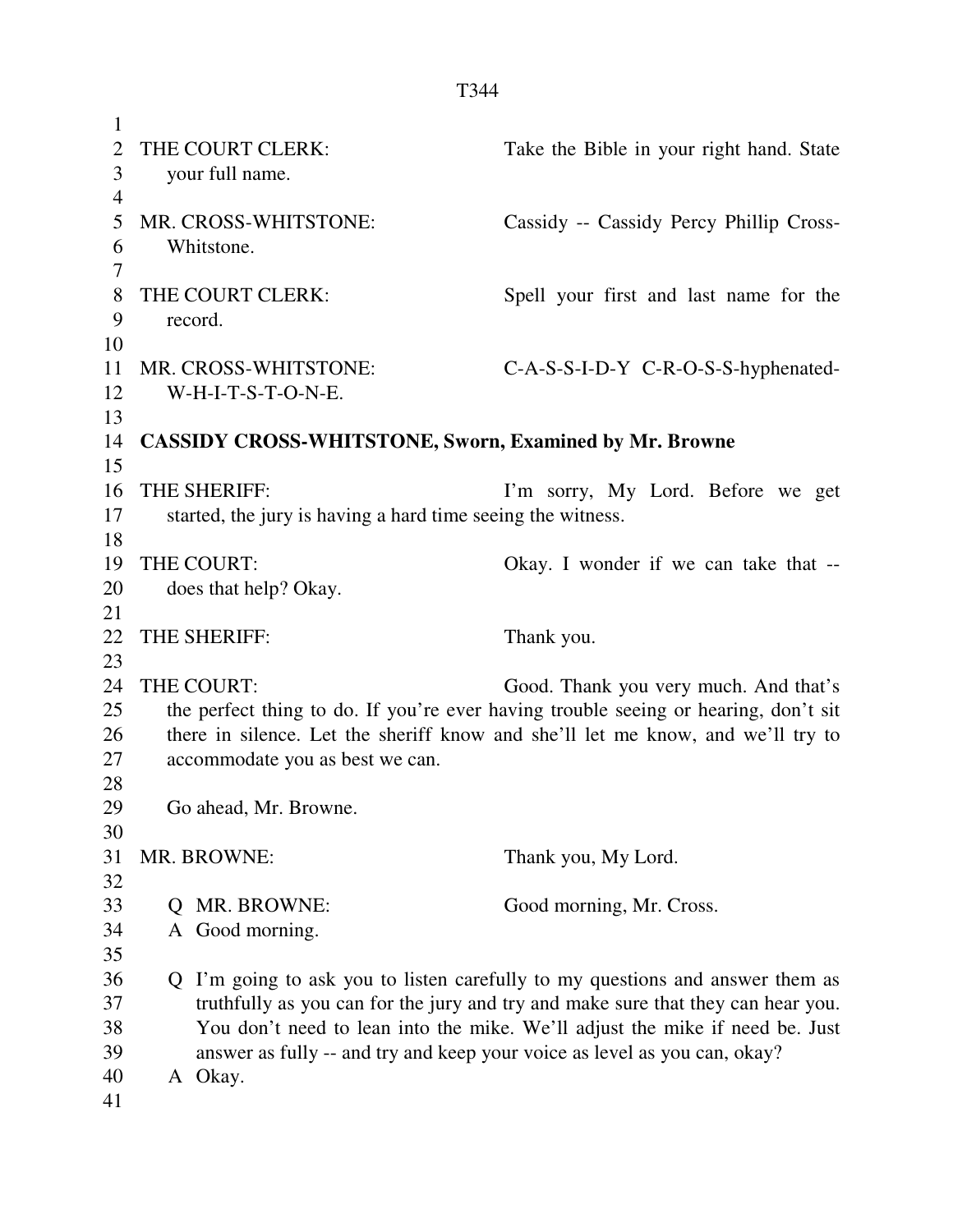| $\mathbf{1}$   |    | Q So, Mr. Cross, how old are you?                                              |
|----------------|----|--------------------------------------------------------------------------------|
| $\overline{2}$ |    | A Eighteen.                                                                    |
| 3              |    |                                                                                |
| 4              | Q. | Okay. And when did you turn 18?                                                |
| 5              |    | A February 6th.                                                                |
| 6              |    |                                                                                |
| 7              | Q. | Okay. So in August of 2016, how old were you?                                  |
| 8              |    | A I was 17 years old.                                                          |
| 9              |    |                                                                                |
| 10             | Q  | Thank you. And do you remember that day?                                       |
| 11             |    | A Bits and parts, yeah.                                                        |
| 12             |    |                                                                                |
| 13             | Q  | Okay. So I'm going to ask you first. Where were you living that day?           |
| 14             |    | A I was living in Red Pheasant, Saskatchewan.                                  |
| 15             |    |                                                                                |
| 16             | Q  | Okay. And how long did you live at Red Pheasant?                               |
| 17             |    | A Well, I've lived there my whole life, but I've just been back and forth from |
| 18             |    | Frog Lake.                                                                     |
| 19             |    |                                                                                |
| 20             |    | Okay. So that would be Frog Lake, Alberta?                                     |
| 21             |    | A Yeah.                                                                        |
| 22             |    |                                                                                |
| 23             | O  | Thank you. So you know some of the individuals we're going to be talking       |
| 24             |    | about today. Do you know Eric Meechance?                                       |
| 25             |    | A I do.                                                                        |
| 26             |    |                                                                                |
| 27             |    | Q And how do you know Eric?                                                    |
| 28             |    | A I've seen him on the rez. He's always doing bad stuff.                       |
| 29             |    |                                                                                |
| 30             |    | And how long have you known Mr. Meechance?                                     |
| 31             | A  | Since I was 11, 9, maybe. I'm not too sure.                                    |
| 32             |    |                                                                                |
| 33             |    | And then I'm going to ask you about Belinda Jackson. Do you know her?          |
| 34             |    | A I do not.                                                                    |
| 35             |    |                                                                                |
| 36             |    | You do not? Okay. And Kiora Wuttunee. Do you know her?                         |
| 37             | A  | Yeah, that's my cousin.                                                        |
| 38             |    |                                                                                |
| 39             | Q  | Okay. And how long have you known Kiora?                                       |

- 40 A All my life.
- 41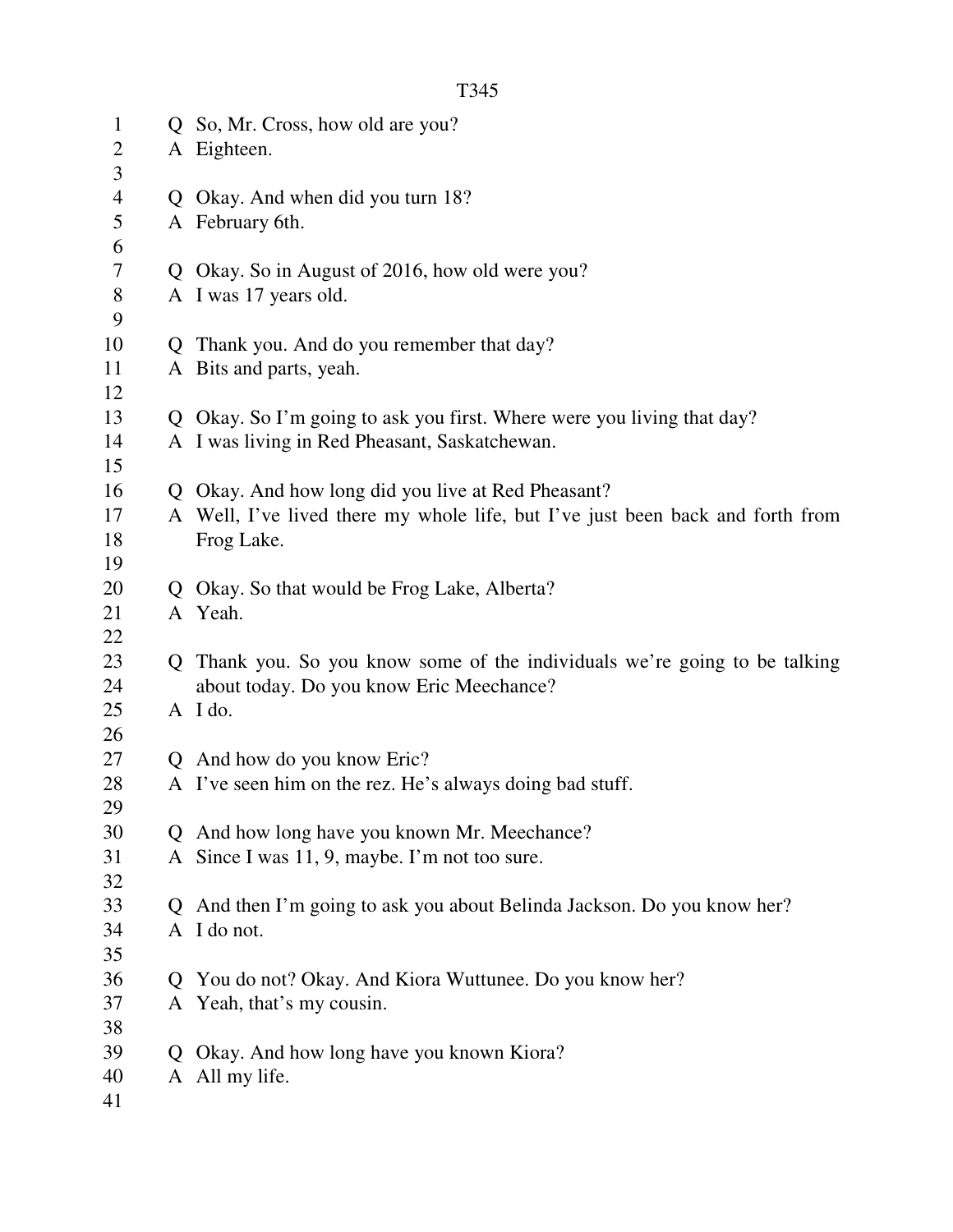1 Q Thank you. And -- and then finally, I'm going to ask you about Colten 2 Boushie. Did you know him? 3 A He knew me, but Kiora -- when Kiora started dating him, that's when she 4 introduced me to him and -- 5 6 Q Okay. And about how -- 7 A -- we became good friends. 8 9 Q How long -- 10 A Maybe roughly four months before -- 11 12 Q Okay. 13 A -- the accident. 14 15 Q So I'm going to take you back to August 9th of 2016. I'm going to get you to 16 tell me how your day started. 17 A M-hm. Well, I got up in the morning. I wanted to go to town, so I went to -- 18 Kiora's vehicle was at the house. I had her keys -- well, I found them, and I 19 went to go look for her on the townsite, and I found her. I'm not sure whose 20 house that was. I know, like, who used to live there, but I don't know who lives 21 there recently. So I found her at that house with Colten. I picked them up, and 22 as we were leaving, Eric came by in an Avalanche, his old truck. He had an 23 Avalanche, and he stopped us, and he told us he seen that we were -- because 24 we were drinking at the time. We had alcohol in our system. And he wanted to 25 drink with us. So he wanted us to go to his house and go pick him up there, me, 26 Kiora, and Colten. But we dropped Colten off at home while me and Kiora 27 went to Eric's house. Then we were waiting for them for maybe an hour. 28 29 Q And you say you were waiting for them. Who's them? 30 A Belinda and Eric. 31 32 Q Okay. And you were waiting at whose house? 33 A Eric's house. 34 35 Q Okay. And you said this was on the townsite? 36 A No, he lives maybe five -- I'm not too sure. By the dump grounds in Red 37 Pheasant. 38 39 Q And when you say townsite, what do you mean? You mean the -- 40 A I mean -- 41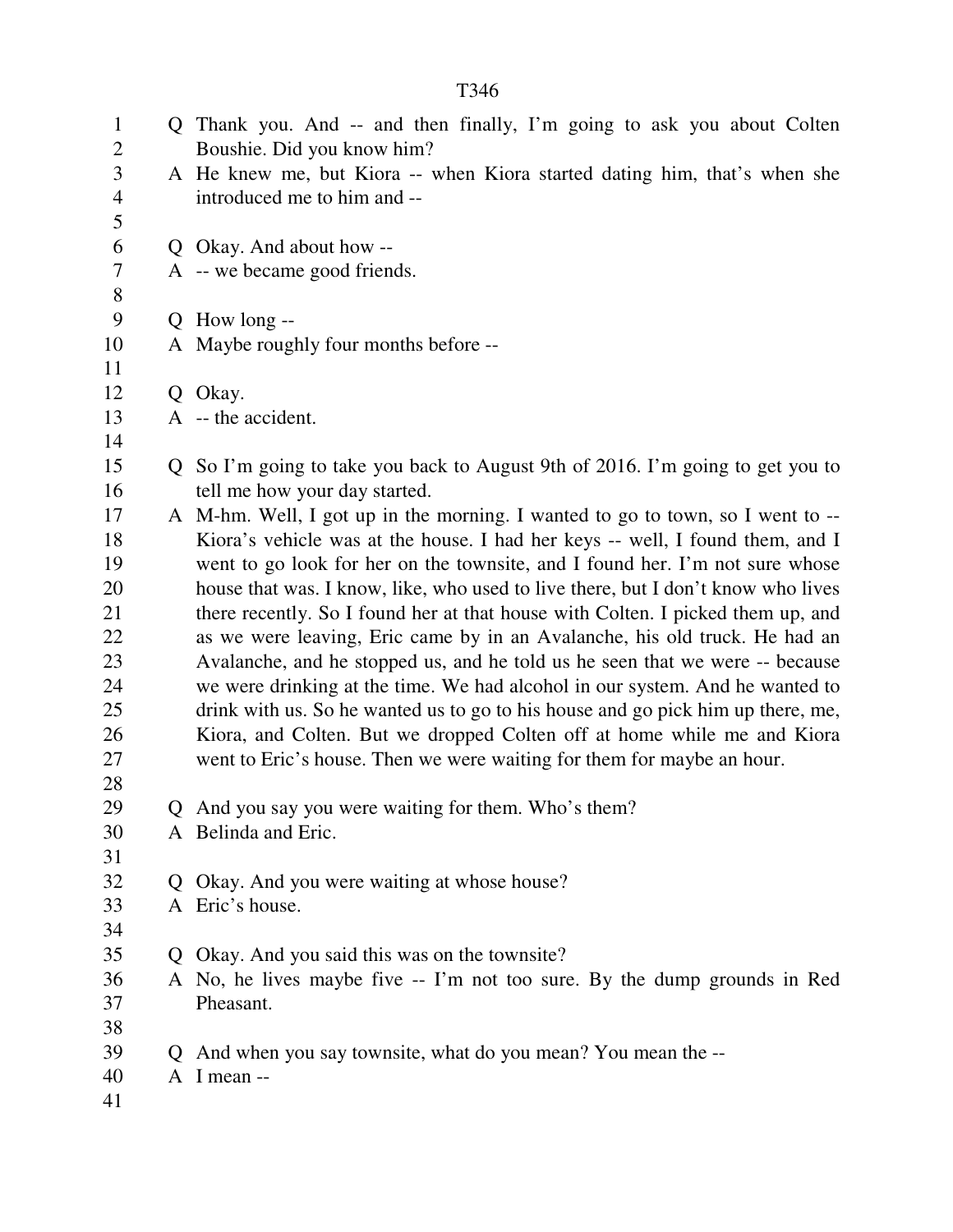| $\mathbf{1}$        |              | Q -- Red Pheasant townsite?                                                              |
|---------------------|--------------|------------------------------------------------------------------------------------------|
| $\overline{2}$      |              | A Yeah, Red Pheasant townsite.                                                           |
| 3                   |              |                                                                                          |
| $\overline{4}$<br>5 |              | Q Okay. So you were waiting there for about an hour. What was going on at that<br>point? |
| 6                   |              | A While I was waiting?                                                                   |
| 7                   |              |                                                                                          |
| 8                   | Q.           | Yeah.                                                                                    |
| 9                   |              | A I was just sitting in the seat, just -- nothing, just talking, talking about -- I'm    |
| 10                  |              | not even sure. We were just waiting for him, and he brought his -- brought his           |
| 11                  |              | speaker. And yeah.                                                                       |
| 12                  |              |                                                                                          |
| 13                  |              | Q Okay. And whose vehicle were you in?                                                   |
| 14                  |              | A Kiora's.                                                                               |
| 15                  |              |                                                                                          |
| 16                  |              | Q Okay. And who was driving?                                                             |
| 17                  |              | A I was.                                                                                 |
| 18                  |              |                                                                                          |
| 19                  | Q            | Okay. So you said you were about -- there for about an hour. And then what               |
| 20                  |              | happened?                                                                                |
| 21                  |              | A They got in. We left. We went to go pick up Colten. After we picked up                 |
| 22                  |              | Colten, Colten thought it was a good idea to go to his grandma's house and go            |
| 23                  |              | drink there for a bit. So we left. We went to his grandma's house. Him and               |
| 24                  |              | Kiora went inside for, like, maybe 20 minutes. I'm not sure what they were               |
| 25                  |              | doing when they were inside. Me, Eric, and Belinda were outside. He hooked               |
| 26                  |              | up his speaker, listening to music.                                                      |
| 27                  |              |                                                                                          |
| 28                  |              | Q And you said "he." Who's "he" that hooked up the speaker?                              |
| 29                  |              | A Oh, Eric.                                                                              |
| 30<br>31            |              |                                                                                          |
|                     | $\mathbf{O}$ | Okay. So what did you hook it up to?                                                     |
| 32                  |              | A We hooked it up. We plugged it into the wall, and it was a Bluetooth speaker.          |
| 33<br>34            |              | It was, like, a big giant speaker.                                                       |
| 35                  |              |                                                                                          |
| 36                  |              | Q Okay.<br>A Yeah.                                                                       |
| 37                  |              |                                                                                          |
| 38                  | Ő            | So you're listening to music for a little while. Then what happened?                     |
| 39                  |              | A Then Eric thought it was a good idea to go swimming. And we were debating              |
| 40                  |              | if we should go swimming at Maymont or that lake by Cut Knife. I'm not sure              |
| 41                  |              | what it's called.                                                                        |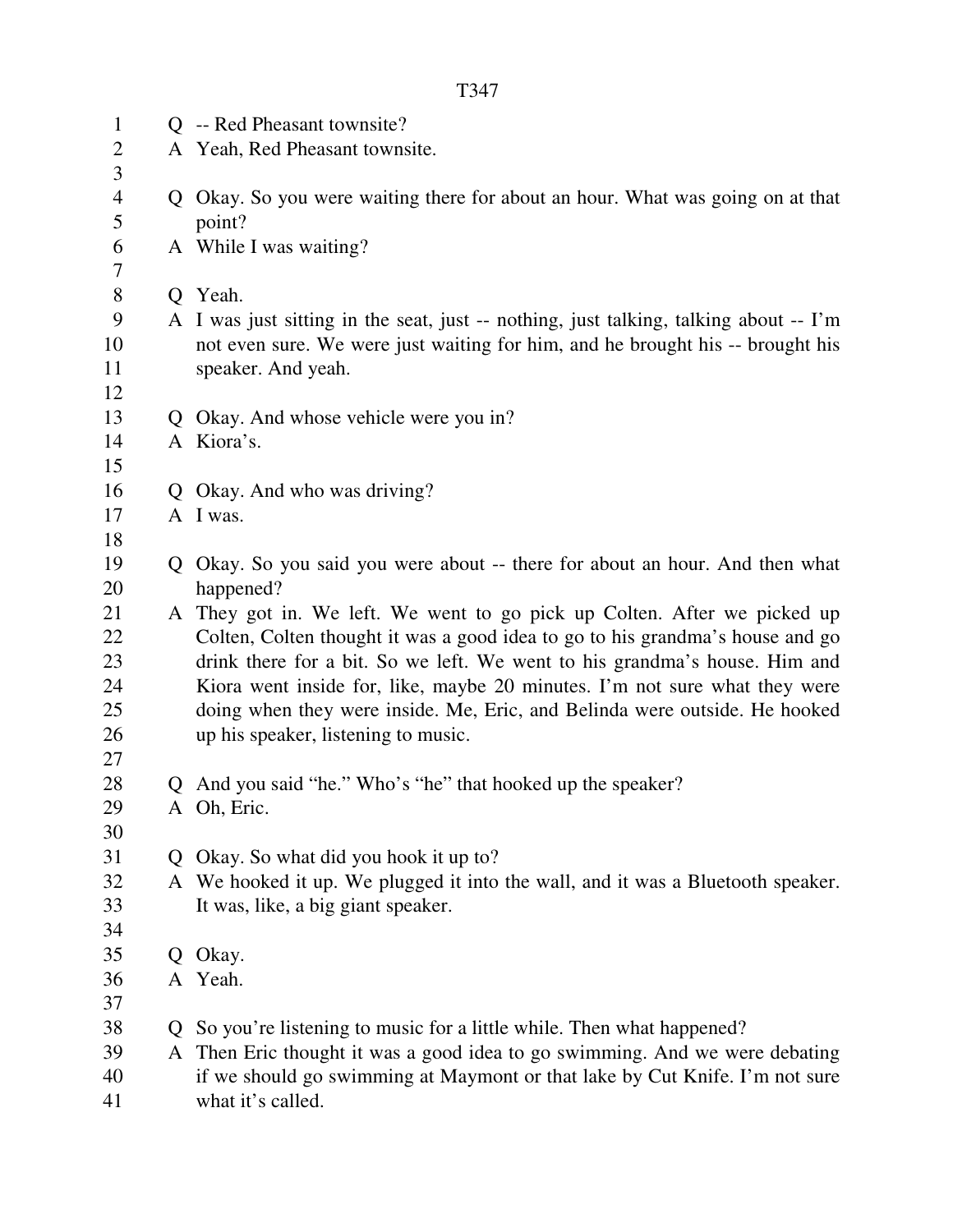| $\mathbf{1}$   |                                                                                                                      |
|----------------|----------------------------------------------------------------------------------------------------------------------|
| $\mathbf{2}$   | Q Okay. So what did you guys decide?                                                                                 |
| $\mathfrak{Z}$ | A We decided to go to Maymont.                                                                                       |
| $\overline{4}$ |                                                                                                                      |
| 5              | Q Okay. How far away was that?                                                                                       |
| 6              | A What? Excuse me?                                                                                                   |
| 7              |                                                                                                                      |
| $8\,$          | Q How far away would it be to get to Maymont?                                                                        |
| 9              | A It took us, like, an hour and a half.                                                                              |
| 10             |                                                                                                                      |
| 11             | Q Okay. Who was driving?                                                                                             |
| 12             | A I was driving.                                                                                                     |
| 13             |                                                                                                                      |
| 14             | Q Okay. And where was everybody else sitting in the car?                                                             |
| 15             | A Eric or Colten were in the front with me. I'm not too sure. And everyone else                                      |
| 16             | was in the back, Kiora, Belinda, and -- yeah.                                                                        |
| 17             |                                                                                                                      |
| 18             | Q So you guys left to go to Maymont. Tell me about that, please.                                                     |
| 19             | A We left to go to Maymont. When we got to Maymont, we swam for a bit,                                               |
| 20             | maybe for, like, 20 minutes, half an hour.                                                                           |
| 21             |                                                                                                                      |
| 22             | Q Who was swimming?                                                                                                  |
| 23             | A It was -- Kiora, Colten went in. I'm not sure if Belinda went in or not. And Eric                                  |
| 24             | didn't go in. And I didn't go in -- oh, I -- I had to jump in.                                                       |
| 25             |                                                                                                                      |
| 26             | Q Okay. Why did you have to jump in?                                                                                 |
| 27             | A Because Kiora got taken in by the current and I had to jump in because she was                                     |
| 28             | drowning. And while I was getting her, I was drowning myself, and we almost                                          |
| 29             | didn't make it. Finally we made it. Yeah.                                                                            |
| 30             |                                                                                                                      |
| 31             | Q Okay. What were you guys doing while you were there swimming? Anything                                             |
| 32             | else?                                                                                                                |
| 33             | A No.                                                                                                                |
| 34             |                                                                                                                      |
| 35             | Q Okay. So how long were you guys swimming?                                                                          |
| 36             | A Roughly 20, 20 minutes, half an hour.                                                                              |
| 37<br>38       |                                                                                                                      |
| 39             | Q And then what did you guys decide to do?<br>A We decided to go back and go back to the reserve and go have a fire. |
| 40             |                                                                                                                      |
| 41             |                                                                                                                      |
|                | Q Okay. So who was driving at this point?                                                                            |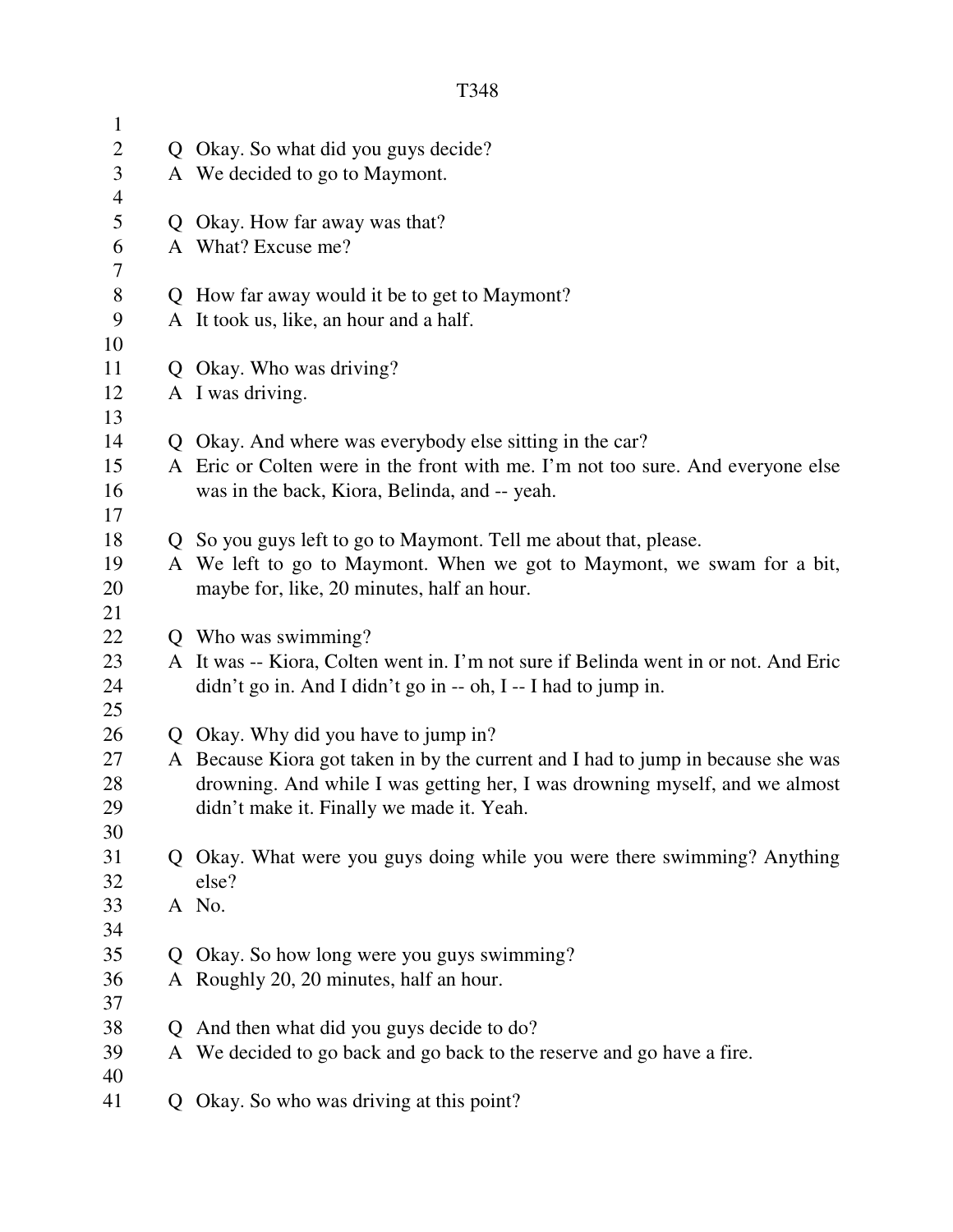| $\mathbf{1}$<br>$\mathbf{2}$ |    | A I was.                                                                                                                                                         |
|------------------------------|----|------------------------------------------------------------------------------------------------------------------------------------------------------------------|
| 3                            |    | Q Okay. And what happened?                                                                                                                                       |
| $\overline{4}$               |    | A We drove on the highway. As we were going on the highway, we -- we weren't                                                                                     |
| 5                            |    | sure where the road was going towards Red Pheasant. We were blinded. We                                                                                          |
| 6                            |    | weren't sure because I wasn't familiar with the roads, and they weren't really                                                                                   |
| $\tau$                       |    | familiar because we were all pretty much out of it.                                                                                                              |
| $8\,$                        |    |                                                                                                                                                                  |
| 9                            |    | Q Why -- why were you out of it?                                                                                                                                 |
| 10                           |    | A Hammered. Drunk.                                                                                                                                               |
| 11                           |    |                                                                                                                                                                  |
| 12                           |    | Q Okay. When were you drinking?                                                                                                                                  |
| 13                           |    | A I was drinking starting from the morning.                                                                                                                      |
| 14                           |    |                                                                                                                                                                  |
| 15                           |    | Q Okay.                                                                                                                                                          |
| 16                           |    | A To the evening. Afternoon.                                                                                                                                     |
| 17                           |    |                                                                                                                                                                  |
| 18                           |    | Q What were you guys drinking?                                                                                                                                   |
| 19                           |    | A We were drinking a 60 of Crown Royal and a two-six of raspberry Smirnoff.                                                                                      |
| 20                           |    |                                                                                                                                                                  |
| 21                           |    | Q Okay. Who was drinking?                                                                                                                                        |
| 22                           |    | A Everyone.                                                                                                                                                      |
| 23                           |    |                                                                                                                                                                  |
| 24                           |    | Q So you guys were driving back. Tell me what happened next.                                                                                                     |
| 25                           |    | A We turned off at that -- we weren't sure where we turned off, but we turned                                                                                    |
| 26                           |    | off. And we were -- we knew it was going towards Red Pheasant. So -- and at                                                                                      |
| 27                           |    | the time, Kiora's muffler, it was hanging because that clip fell off because the                                                                                 |
| 28<br>29                     |    | rez roads are bad and it's bumpy. And those -- I guess those screws fell off,                                                                                    |
| 30                           |    | and that -- her muffler was dragging. And we tried stopping -- we -- well, we<br>stopped. And then I was trying to take it off. I was trying to bend it back and |
| 31                           |    | forth to try and rip it off, but I failed to do so. And we were going at it for                                                                                  |
| 32                           |    | about 20, half an hour, trying to rip that off, me and Colten. And at the time,                                                                                  |
| 33                           |    | Belinda and Eric got into a fight -- got into a big argument. Eric bolted off.                                                                                   |
| 34                           |    | Belinda went back in the vehicle, and then all of a sudden Colten and Kiora                                                                                      |
| 35                           |    | started fighting. They started arguing. And I was just, like, jeez, this is no                                                                                   |
| 36                           |    | good. So anyways. I gave up on that thing. We kept on going, picked up Eric,                                                                                     |
| 37                           |    | and Eric thought it would have --                                                                                                                                |
| 38                           |    |                                                                                                                                                                  |
| 39                           | Q. | Okay. I'm going to get you to just stop there. So what do you mean by "picked"                                                                                   |
| 40                           |    | up Eric"?                                                                                                                                                        |
|                              |    |                                                                                                                                                                  |

41 A We -- he was walking on the road. Like, he -- he took off walking.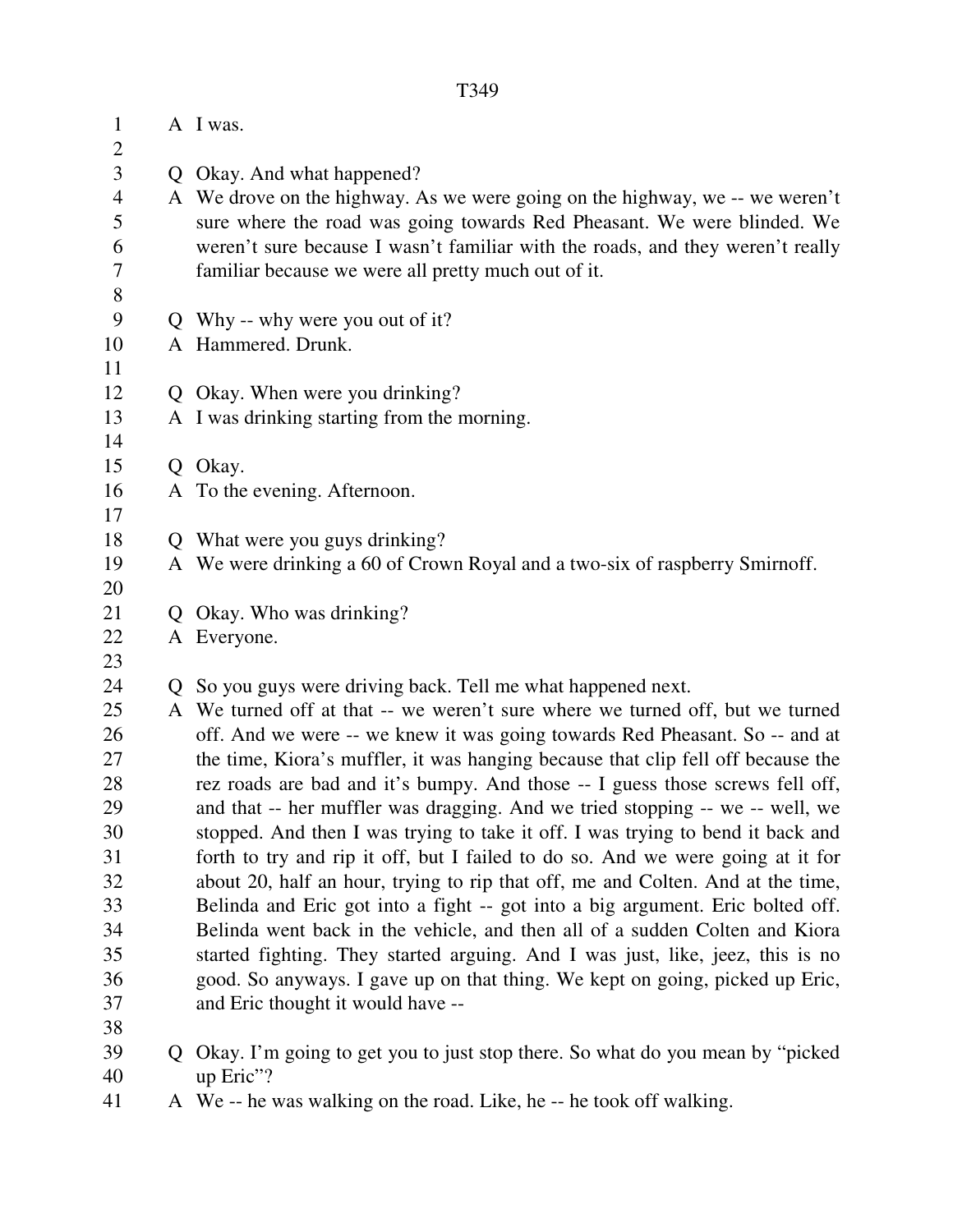| $\mathbf{1}$   |   |                                                                                    |                                       |
|----------------|---|------------------------------------------------------------------------------------|---------------------------------------|
| $\mathbf{2}$   |   | Q Okay.                                                                            |                                       |
| $\mathfrak{Z}$ |   | A And, yeah, we picked him up on the road. He was walking.                         |                                       |
| $\overline{4}$ |   |                                                                                    |                                       |
| $\mathfrak s$  |   | Q Okay. And who was driving at this point?                                         |                                       |
| 6              |   | A I was driving.                                                                   |                                       |
| 7              |   |                                                                                    |                                       |
| $8\,$          |   | Q Okay. And where was everybody else in the car?                                   |                                       |
| 9              |   | A I'm not even sure. I was -- I was hammered.                                      |                                       |
| 10             |   |                                                                                    |                                       |
| 11             |   | Q Okay.                                                                            |                                       |
| 12             |   | A To be honest.                                                                    |                                       |
| 13             |   |                                                                                    |                                       |
| 14             |   | Q How much did you have to drink, do you think?                                    |                                       |
| 15             |   | A More than 30 shots.                                                              |                                       |
| 16             |   |                                                                                    |                                       |
| 17             |   | Q Okay.                                                                            |                                       |
| 18<br>19       |   | MR. SPENCER:                                                                       |                                       |
| 20             |   |                                                                                    | Pardon? I didn't hear that? Sorry.    |
| 21             |   | MR. BROWNE:                                                                        | I believe he said more than 30 shots. |
| 22             |   |                                                                                    |                                       |
| 23             |   | MR. SPENCER:                                                                       | Okay. Sorry. Thank you. Sorry.        |
| 24             |   |                                                                                    |                                       |
| 25             |   | <b>Q MR. BROWNE:</b>                                                               | So where did you pick up Eric?        |
| 26             |   | A I picked up Eric on the road. I'm not too sure. Like I said, I wasn't familiar   |                                       |
| 27             |   | with that road.                                                                    |                                       |
| 28             |   |                                                                                    |                                       |
| 29             |   | Q Okay. So what happened next?                                                     |                                       |
| 30             |   | A So I picked him up, and he said, I saw something in that yard, let's go check it |                                       |
| 31             |   | out. And knowing me, I was drunk, I jumped at the opportunity, and I was           |                                       |
| 32             |   | going with him. We pulled into that yard. We left because we didn't see            |                                       |
| 33             |   | nothing. And then we're driving. He seen a truck in a shed, and he said, Let's     |                                       |
| 34             |   | go check out that truck, let's go.                                                 |                                       |
| 35             |   |                                                                                    |                                       |
| 36             | O | Who said? Who's "he"?                                                              |                                       |
| 37             |   | A Eric.                                                                            |                                       |
| 38             |   |                                                                                    |                                       |
| 39             | Q | Okay. Sorry.                                                                       |                                       |
| 40             |   | A So we went to that truck, and he's the one -- he jumped out first. He went -- he |                                       |
| 41             |   | went bolting to the driver's side.                                                 |                                       |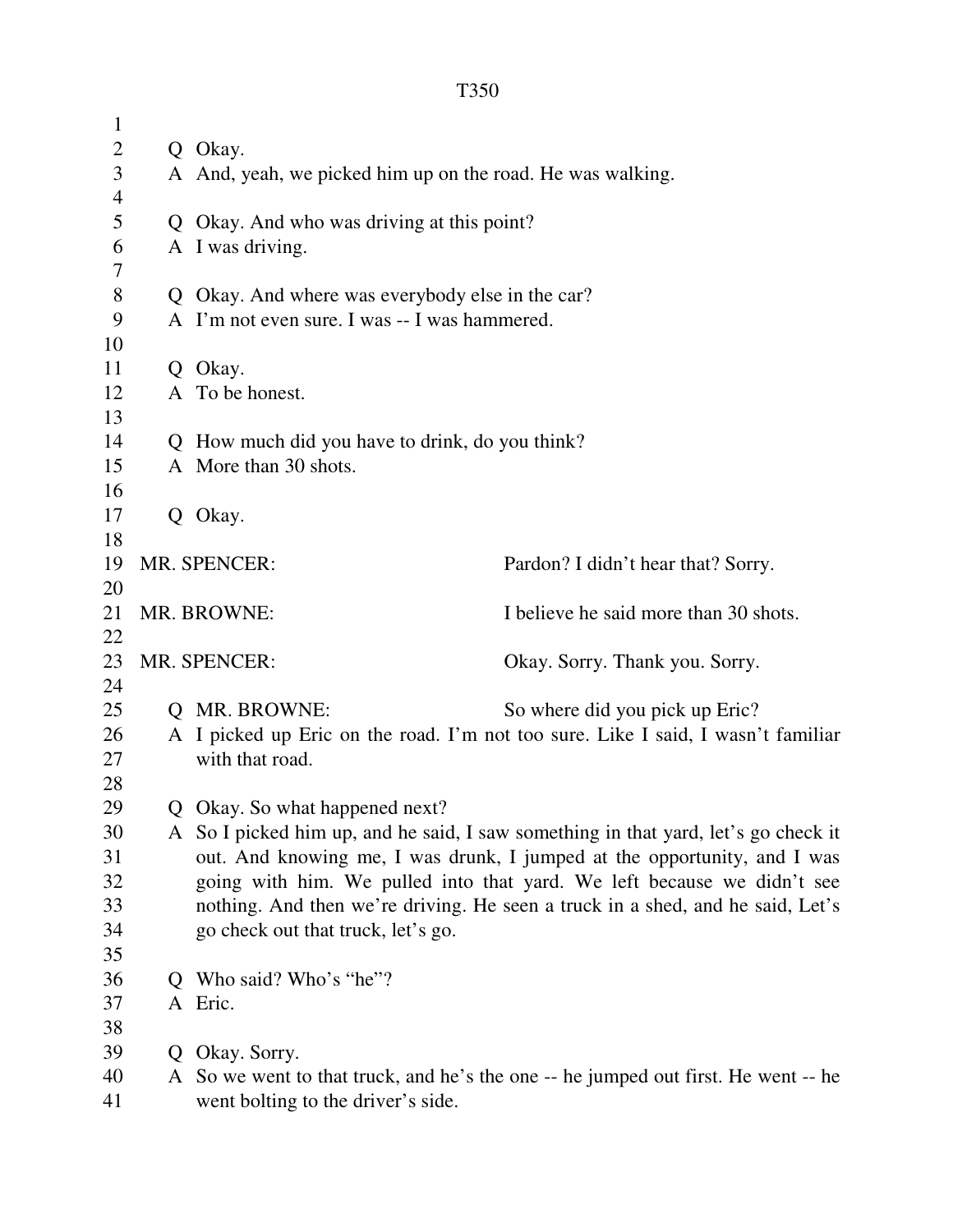| $\mathbf{1}$   |              |                                                                                      |
|----------------|--------------|--------------------------------------------------------------------------------------|
| $\overline{2}$ |              | Q What -- do you remember what colour the truck was?                                 |
| 3              |              | A I'm not -- I think -- I knew -- I knew it was a 2500 or a 3500 Chevy.              |
| $\overline{4}$ |              |                                                                                      |
| 5              | $\mathbf{O}$ | Okay. But you don't remember the colour?                                             |
| 6              |              | A I do not.                                                                          |
| 7              |              |                                                                                      |
| 8              |              | Q Okay. So tell us what was going on there with Eric and you at the truck.           |
| 9              |              | A He got out first. He was in the passenger. He went bolting to the driver's side,   |
| 10             |              | and he was looking around like this. He was looking inside. And he was               |
| 11             |              | already at the driver's side. So I was hammered. I went to the passenger's side,     |
| 12             |              | and I was looking around. And then that's when I grabbed the gun.                    |
| 13             |              |                                                                                      |
| 14             |              | Q Okay. What gun?                                                                    |
| 15             |              | A That .22 calibre. And I tried smashing the window with it, but the gun ended       |
| 16             |              | up breaking.                                                                         |
| 17             |              |                                                                                      |
| 18             |              | Q Where did that gun come from?                                                      |
| 19             |              | A It came from -- I had a dirt bike, and I switched that dirt bike for a gun because |
| 20             |              | I wanted to go shoot targets and stuff.                                              |
| 21             |              |                                                                                      |
| 22             |              | Q So when you say you went to get the gun, where was it located when you got         |
| 23             |              | it?                                                                                  |
| 24<br>25       |              | A I have no idea. I traded it with some random guy. He took my dirt bike, and        |
| 26             |              | after that, I never seen my dirt bike around Red Pheasant.                           |
| 27             | Q            | Was it in the car you guys were driving?                                             |
| 28             | A            | The dirt bike?                                                                       |
| 29             |              |                                                                                      |
| 30             | Q.           | No, the gun.                                                                         |
| 31             | A            | The gun was in the back, the trunk.                                                  |
| 32             |              |                                                                                      |
| 33             | $\mathbf{Q}$ | Okay. And how did it get there?                                                      |
| 34             |              | A I put it there the day before because I went out shooting targets.                 |
| 35             |              |                                                                                      |
| 36             | Q            | Okay. Okay. So you said you broke -- the gun broke. What did you do with it?         |
| 37             | A            | I threw it back in the trunk.                                                        |
| 38             |              |                                                                                      |
| 39             | Q            | Okay. And then what did you do?                                                      |
| 40             |              | A I jumped back in the driver's seat, and we left. And that's when we approached     |
| 41             |              | -- I told him -- when I was doing -- when I went to that truck, I was hitting that,  |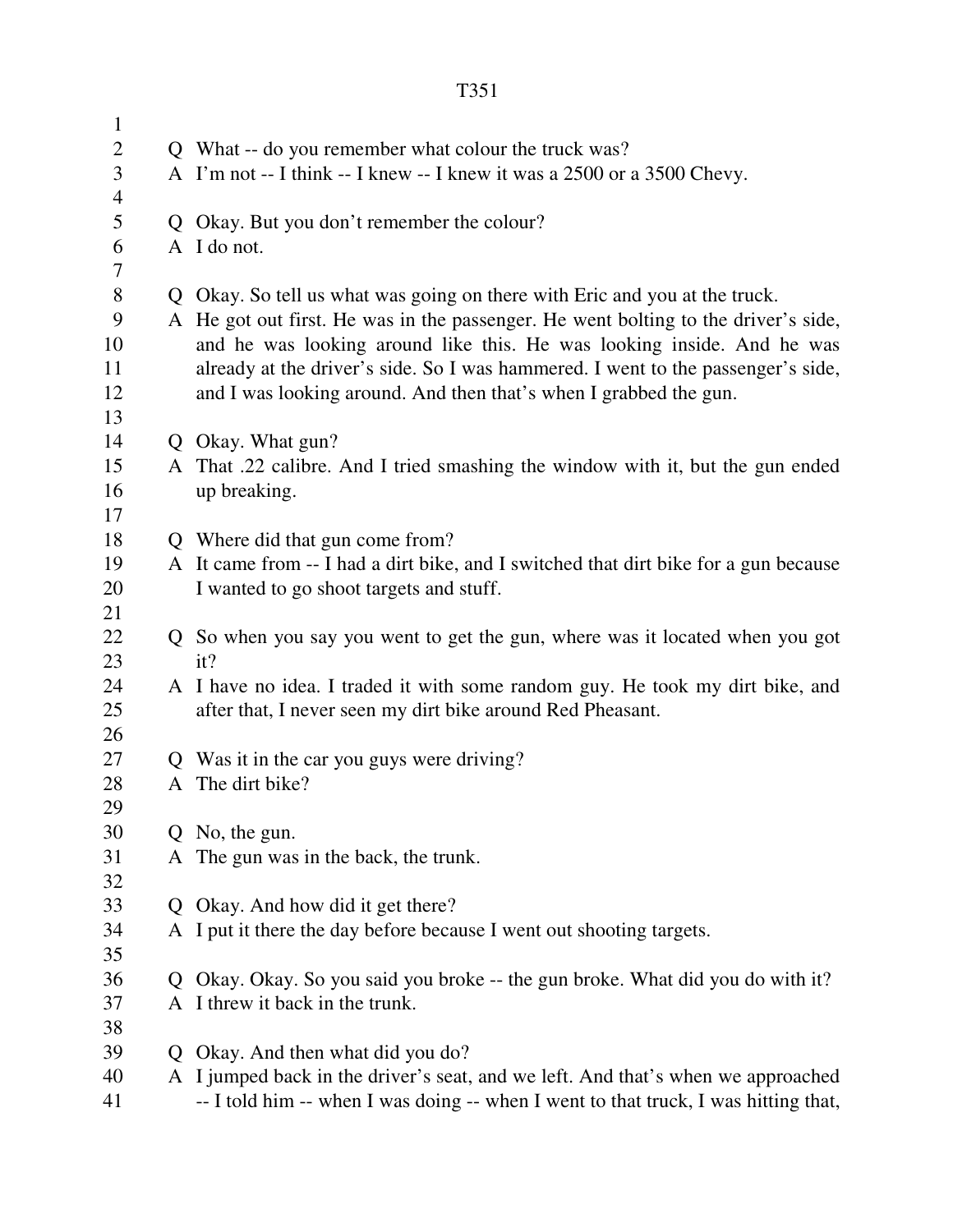| $\mathbf{1}$<br>$\mathbf{2}$<br>3<br>$\overline{4}$ |    | and then I must have came out of my blacked-out because I realized what I was<br>doing was wrong. I realized it. So I was, like, what the hell am I doing, we<br>have a flat tire, we can't go anywhere. |
|-----------------------------------------------------|----|----------------------------------------------------------------------------------------------------------------------------------------------------------------------------------------------------------|
| 5                                                   |    | Q Okay.                                                                                                                                                                                                  |
| 6<br>7<br>$8\,$                                     |    | A So I jumped back in the vehicle. And that's when I decided I was going to ask<br>for help at the next farm because I didn't want to go any further.                                                    |
| 9                                                   |    | Q Okay. A flat tire. When did you get a flat tire?                                                                                                                                                       |
|                                                     |    |                                                                                                                                                                                                          |
| 10                                                  |    | A Somewhere on the highway coming from Maymont. I'm not sure.                                                                                                                                            |
| 11                                                  |    |                                                                                                                                                                                                          |
| 12                                                  |    | Q Coming from Maymont, you said, sorry?                                                                                                                                                                  |
| 13                                                  |    | A Yeah.                                                                                                                                                                                                  |
| 14                                                  |    |                                                                                                                                                                                                          |
| 15                                                  |    | Q Okay. Okay. So where did you go next?                                                                                                                                                                  |
| 16                                                  |    | A We went to Gerald Stanley's farm.                                                                                                                                                                      |
| 17<br>18                                            |    |                                                                                                                                                                                                          |
|                                                     |    | Q Okay. And who was driving when you went there?                                                                                                                                                         |
| 19                                                  |    | A I was driving.                                                                                                                                                                                         |
| 20                                                  |    |                                                                                                                                                                                                          |
| 21                                                  |    | Q Okay. And where was everybody else sitting?                                                                                                                                                            |
| 22                                                  |    | A I'm not sure.                                                                                                                                                                                          |
| 23                                                  |    |                                                                                                                                                                                                          |
| 24                                                  |    | Q Okay. So tell me about pulling into what you had --                                                                                                                                                    |
| 25                                                  |    | A We pulled in --                                                                                                                                                                                        |
| 26                                                  |    |                                                                                                                                                                                                          |
| 27                                                  |    | Q -- how do you know -- how do you know it's Gerald Stanley's farm?                                                                                                                                      |
| 28                                                  |    | A Because his farm is right there. I didn't know it at the time.                                                                                                                                         |
| 29                                                  |    |                                                                                                                                                                                                          |
| 30                                                  |    | Q Okay. So you've learned that since then?                                                                                                                                                               |
| 31                                                  |    | A Yeah. Well, we had no idea where we were. I didn't even know, like, Red                                                                                                                                |
| 32                                                  |    | Pheasant was, like, 45 minutes away because I got -- I got help at the next                                                                                                                              |
| 33                                                  |    | farm. They drove me back home.                                                                                                                                                                           |
| 34                                                  |    |                                                                                                                                                                                                          |
| 35                                                  |    | $Q$ So --                                                                                                                                                                                                |
| 36                                                  | A  | I didn't know I was that far from home.                                                                                                                                                                  |
| 37                                                  |    |                                                                                                                                                                                                          |
| 38                                                  | Q. | Tell me about pulling into that farmyard, please.                                                                                                                                                        |
| 39                                                  |    | A We went into the farmyard, and Eric and them -- I told Eric, I said, we're going                                                                                                                       |
| 40                                                  |    | to go -- we're going to ask for help. I told him that, right to his face, I                                                                                                                              |
| 41                                                  |    | remember that. He got out, and he jumped on that quad and he tried starting it.                                                                                                                          |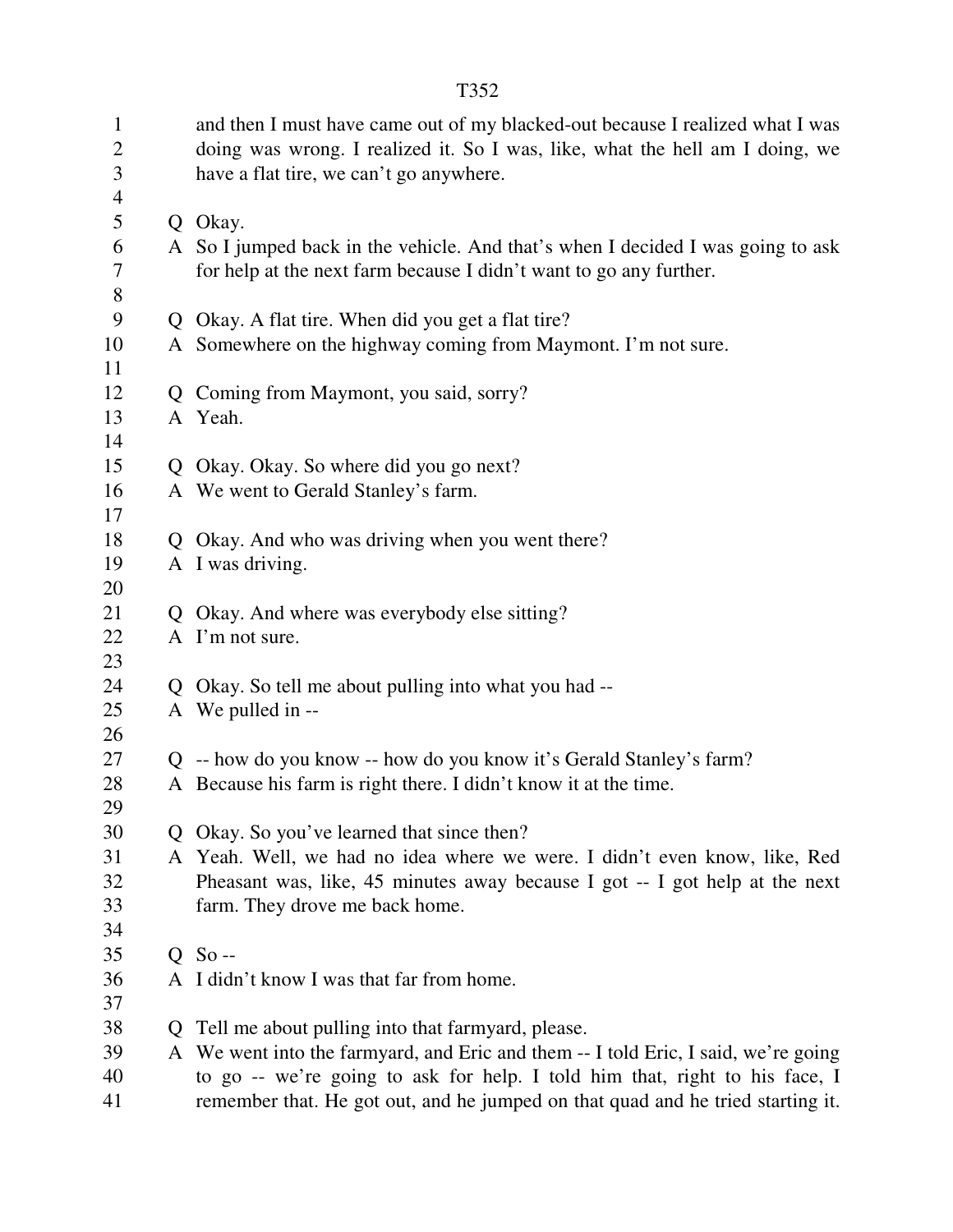1 It didn't start up, but he was trying to start it up. He tried about seven times. 2 And then we heard yelling. And I panicked. I jumped in the driver's seat, and I 3 started yelling at him. I was, like, what the hell are you doing? I said, Get over 4 here, what's wrong with you. And I started getting mad at him. And so 5 anyways he jumped in. And they were running pretty fast. Before he could 6 jump in, they were already pretty much at the vehicle. 7 8 Q Okay. You say "they"? 9 A Gerald and his son. 10 11 Q How do you know it's Gerald and his son? 12 A Because I seen two Caucasians -- 13 14 Q Okay. 15 A -- about the same height. And I wasn't sure if it was them or not, but yeah. 16 17 Q So there were two individuals running at you? 18 A M-hm. 19 20 Q Okay. So what happened next? 21 A Before Eric got in, they got to the vehicle, and they smashed the window. And 22 all that glass came into my eyes, and it blinded me. 23 24 Q Okay. And where did -- 25 A And -- 26 27 Q -- what window got smashed? 28 A The windshield. 29 30 Q Okay. 31 A They smashed it right where my face was with -- I'm not -- I don't even know. 32 I think it was a sledgehammer, like a little hatchet or a hammer or something. 33 34 Q Okay. And then what happened? 35 A After that, Eric almost got in. He was just about to get in and they smashed his 36 window, so he got in. And then as I was going, I don't know what happened. I 37 think the wheel, it dragged me to the side. Like, I was trying to go. I was trying 38 to take off. And I was trying to go to the side, and we ended up hitting that 39 vehicle. And we pretty much skidded it, and I tried -- I tried going, and it

40 slowed right down. I guess the radiator was shot. So I tried putting it in reverse. 41 I couldn't do it. And Eric started running because he already knew, because he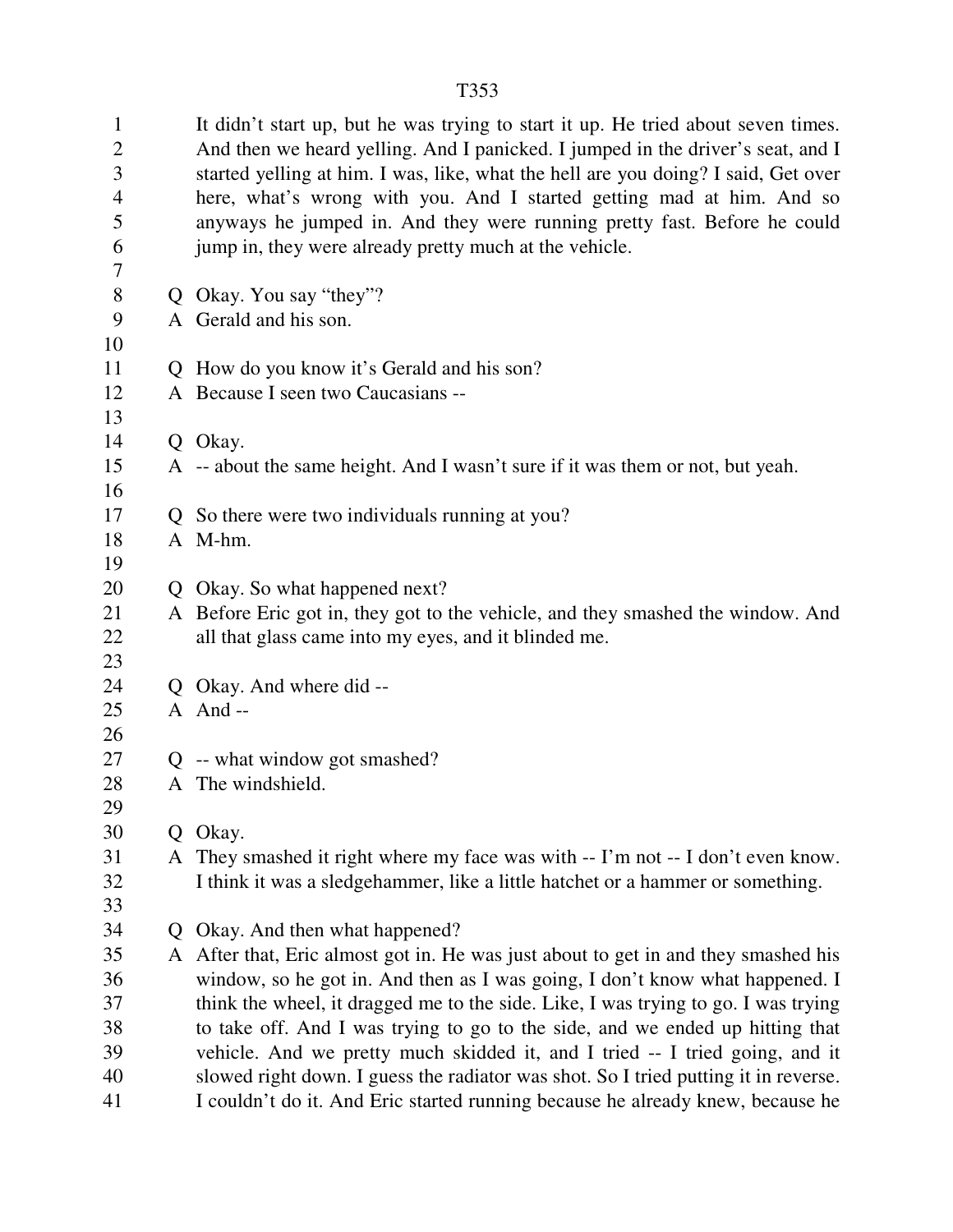| $\mathbf{1}$<br>$\mathbf{2}$<br>3 |                | knows about vehicles and stuff, so he probably already knew what was wrong.<br>So he took off first. He was the first one to get out of the vehicle and run. |
|-----------------------------------|----------------|--------------------------------------------------------------------------------------------------------------------------------------------------------------|
| $\overline{4}$                    |                | Q And then what'd you do?                                                                                                                                    |
| $\mathfrak s$                     |                | A I followed him. He's, like, Cassidy, let's go, let's go, Cassidy, let's go. And I                                                                          |
| 6                                 |                | panicked. I started running.                                                                                                                                 |
| $\overline{7}$                    |                |                                                                                                                                                              |
| $8\,$                             |                | Q So where -- where was Eric sitting when he -- when he got out of the vehicle?                                                                              |
| 9                                 |                | A He was in the passenger.                                                                                                                                   |
| 10                                |                |                                                                                                                                                              |
| 11                                |                | Q Okay. Which passenger's seat?                                                                                                                              |
| 12                                |                | A The driver passenger, right beside the driver's side in the front.                                                                                         |
| 13                                |                |                                                                                                                                                              |
| 14                                |                | Q The right -- the front passenger?                                                                                                                          |
| 15                                |                | A Yeah.                                                                                                                                                      |
| 16                                |                |                                                                                                                                                              |
| 17                                | Q              | Okay. And where was everybody else?                                                                                                                          |
| 18                                |                | A They were in the back.                                                                                                                                     |
| 19                                |                |                                                                                                                                                              |
| 20                                | $\mathbf{O}$   | Okay. Do you remember where?                                                                                                                                 |
| 21                                |                | A No, I don't.                                                                                                                                               |
| 22                                |                |                                                                                                                                                              |
| 23                                | $\overline{O}$ | Okay. Okay. So you get out of the car. What do you do?                                                                                                       |
| 24                                |                | A I go bolting. And at the time, I had steel-toed boots on, so I couldn't run that                                                                           |
| 25                                |                | fast. Eric took off bolting. He left me behind. I was way behind him. I was                                                                                  |
| 26                                |                | trying to catch up to him, but I couldn't. So anyways, he kept on running. I                                                                                 |
| 27                                |                | said, Wait up for me. He said, You're on your own. So I kept on running. I lost                                                                              |
| 28                                |                | my boot. I had to go back, go pick it up, put it on, and I kept on running. And                                                                              |
| 29                                |                | he -- he was looking at the -- the next farm, like, kind of -- in this mysterious                                                                            |
| 30                                |                | way, he was, like, kind of looking at it. And I asked him, I said, What are you                                                                              |
| 31                                |                | doing? And he was, like, no, no, just wait. And then he didn't say nothing after                                                                             |
| 32                                |                | that. He just kept on running. So I was, like, why don't we just ask them for                                                                                |
| 33                                |                | help? And he says, No, we can't do that. So because he knew he did wrong,                                                                                    |
| 34                                |                | and I was just trying to ask for help. I know I didn't do wrong. I went to that --                                                                           |
| 35                                |                | that place. I asked for help. I asked them that -- if they can drive me home, and                                                                            |
| 36                                |                | that we -- I didn't tell them what happened because I was scared at the time.                                                                                |
| 37                                |                | And that farmer drove me home.                                                                                                                               |
| 38                                |                |                                                                                                                                                              |
| 39                                |                | Q Okay. I'm going to get -- take you back. So you -- you're running down the                                                                                 |
| 40                                |                | road. Does -- do you and Eric talk or anything happen while you're running                                                                                   |
| 41                                |                | away?                                                                                                                                                        |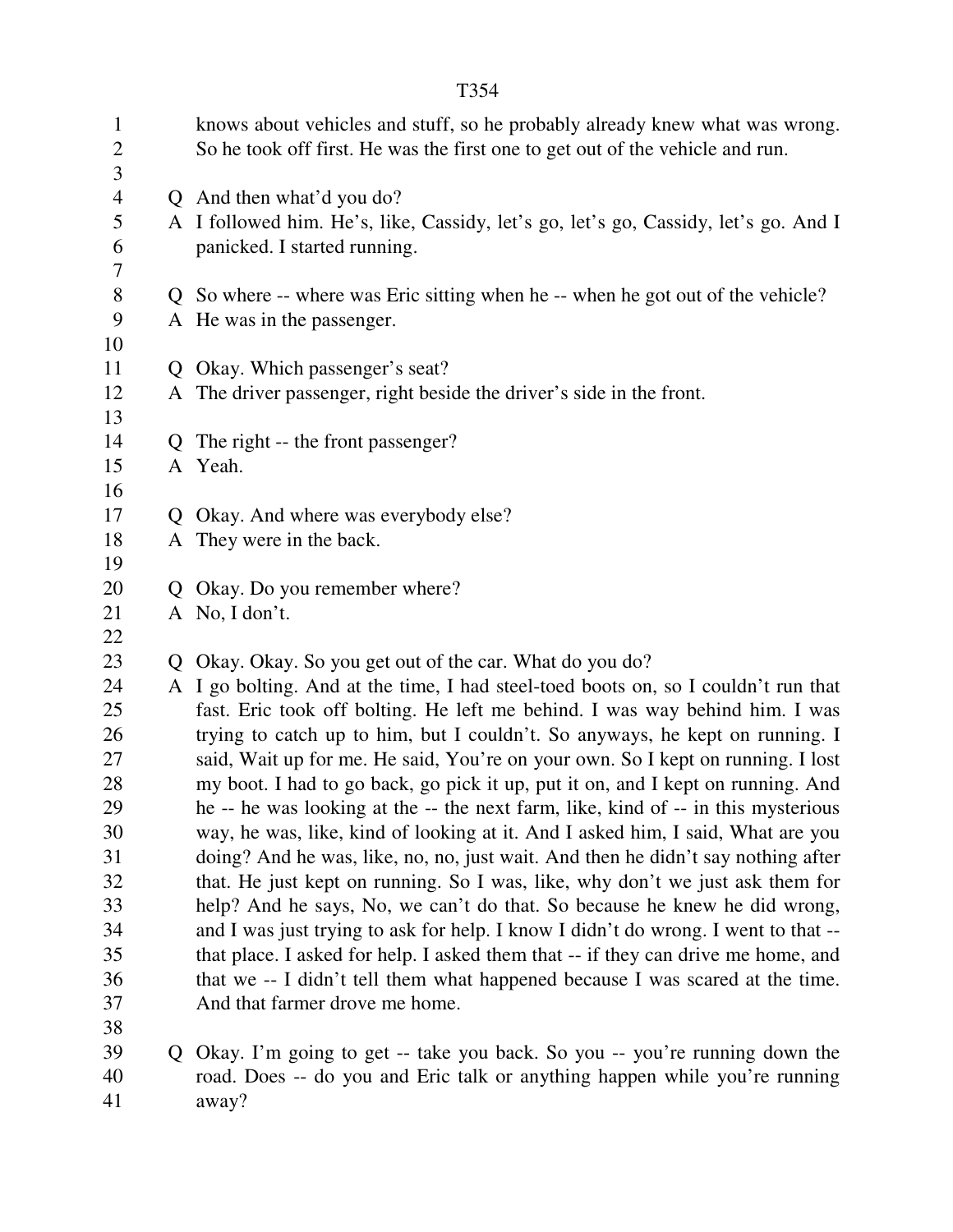|                |              | T355                                                                                                                                                                      |
|----------------|--------------|---------------------------------------------------------------------------------------------------------------------------------------------------------------------------|
| $\mathbf{1}$   |              | A No. Running. That's all we were doing.                                                                                                                                  |
| $\overline{2}$ |              |                                                                                                                                                                           |
| 3              |              | Q Do you remember anything else happening at that time?                                                                                                                   |
| $\overline{4}$ |              | A He was probably, like, 60 feet ahead of me.                                                                                                                             |
| 5              |              |                                                                                                                                                                           |
| 6              |              | Q Okay.                                                                                                                                                                   |
| 7<br>8         |              | A Maybe 100 feet. Oh, and as I was running, right when I got to the approach, I<br>heard a ricochet, a bullet.                                                            |
| 9              |              |                                                                                                                                                                           |
| 10             |              | Q Okay.                                                                                                                                                                   |
| 11<br>12       |              | A It was, like, "ding", and it went up in the air. And then as I crossed the fence, I<br>-- right when I got up from the fence, I got up, I went under it and I got up, I |
| 13             |              | heard a bullet right beside my right ear. It was, like, (UNREPORTABLE                                                                                                     |
| 14             |              | SOUND). That's all I heard. And it was -- kind of hurt my ear. I tripped out                                                                                              |
| 15             |              | and I looked back. I was going to go back, and the -- I don't know. I just -- I                                                                                           |
| 16             |              | got -- I panicked. I started running still, and yeah.                                                                                                                     |
| 17             |              |                                                                                                                                                                           |
| 18             | $\mathbf{O}$ | So how many gunshots do you remember hearing?                                                                                                                             |
| 19             |              | A I remember hearing two.                                                                                                                                                 |
| 20             |              |                                                                                                                                                                           |
| 21             | $\mathbf{O}$ | Two? So when you left the car, do you recall where Colten Boushie was?                                                                                                    |
| 22             |              | A I don't recall, no. I never -- I had -- I don't remember seeing his face.                                                                                               |
| 23             |              |                                                                                                                                                                           |
| 24             |              | Q Okay.                                                                                                                                                                   |
| 25             |              | A Just -- yeah. The last time I seen his face was when we stopped and tried taking                                                                                        |
| 26             |              | that muffler off.                                                                                                                                                         |
| 27             |              |                                                                                                                                                                           |
| 28<br>29       |              | So how many people do you remember seeing in that farmyard when you were<br>there, in Mr. Stanley's farmyard?                                                             |
| 30             |              | A I--I seen the lady. She was in the front of the house, and I seen those two guys                                                                                        |
| 31             |              | that were working on the fence.                                                                                                                                           |
| 32             |              |                                                                                                                                                                           |
| 33             | Q            | When did you see the lady in the front of the house?                                                                                                                      |
| 34             |              | A Right when I got there.                                                                                                                                                 |
| 35             |              |                                                                                                                                                                           |
| 36             | Q            | Okay. And what was she doing?                                                                                                                                             |
| 37             |              | A I'm not sure. All I remember is -- because I wasn't -- I kind of don't remember,                                                                                        |
| 38             |              | but I remember seeing a lady standing there, looking at us, and I wasn't sure if                                                                                          |
| 39             |              | it was when we got on the farm or a little bit after.                                                                                                                     |
| 40             |              |                                                                                                                                                                           |
| 41             | Q.           | Okay.                                                                                                                                                                     |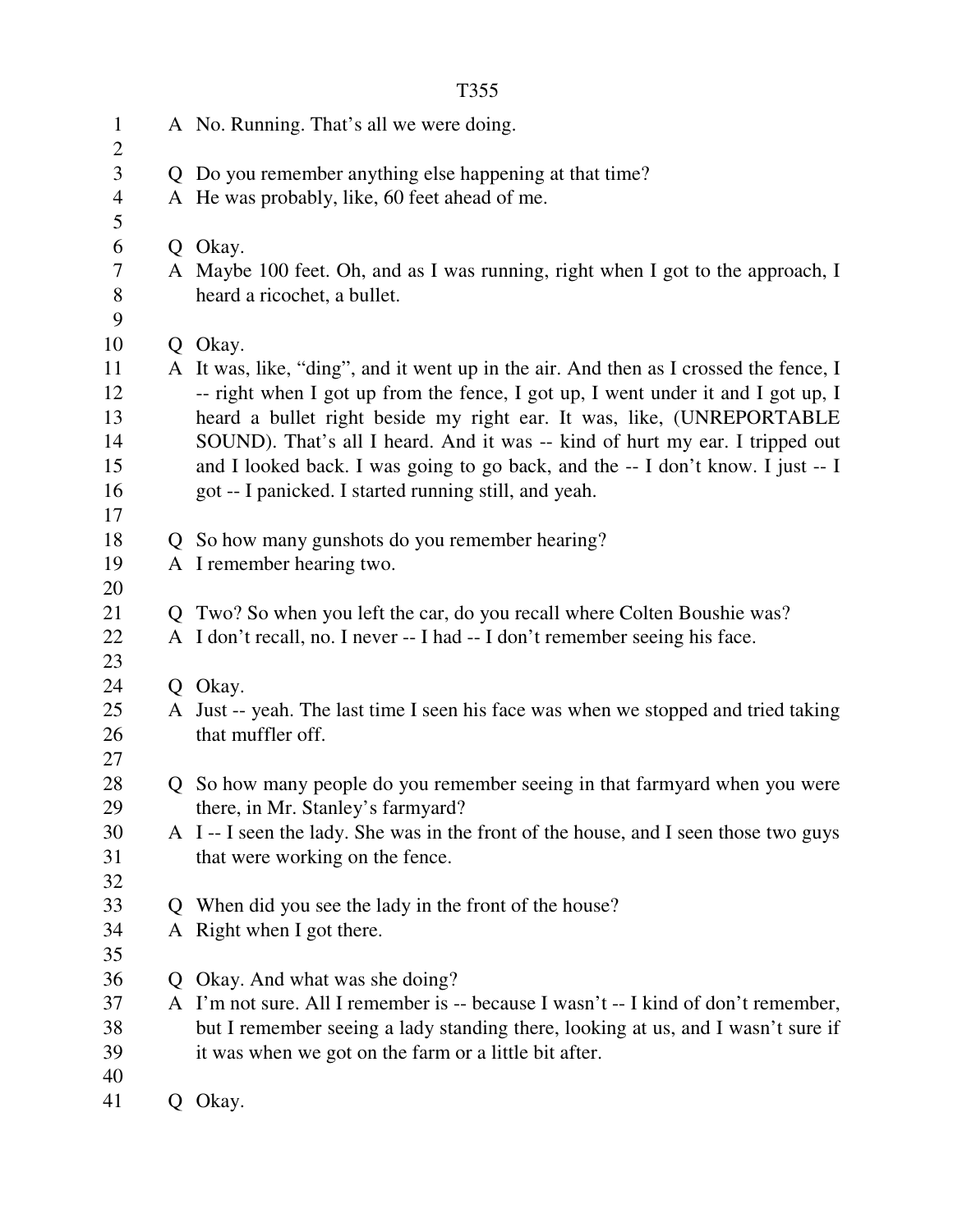1 2 MR. BROWNE: Those are all my questions, My Lord. 3 4 Mr. Cross, if you could answer my friend's questions, please. 5 6 A Yes. 7 8 THE COURT: Mr. Spencer, cross-examination. 9 10 MR. SPENCER: Thank you, My Lord. 11 12 **Mr. Spencer Cross-examines the Witness**  13 14 Q MR. SPENCER: All right. Did you change your story last 15 night after court closed? 16 A As at -- the -- when the first court was going, I was -- like, it's not normal for 17 someone to see something like that. I was terrified. I didn't know what to say. I 18 -- I was young. I was stupid. And I've changed a lot since that happened, and 19 I'm willing to face the consequences. 20 21 Q Yeah. I'm asking about yesterday, because you were ready to testify at 4:30. 22 A M-hm. Yeah. 23 24 Q After court finished, did you change your story? 25 A I don't think I did. 26 27 Q Okay. You didn't meet with the prosecutor and an RCMP officer? 28 A Yeah, I did. I talked to them. 29 30 Q Yeah. And changed your story? You told them that you hadn't told the truth at 31 the prelim? 32 A I didn't, no. I lied about me going into that truck. I told the truth about that. I -- 33 yeah. 34 35 Q Yeah. 36 A And I told my intentions -- me and Eric, our intentions were to go steal. 37 38 Q Right. So -- 39 A Yeah. 40 41 Q -- after the trial started, you thought it was good to take the Crown and the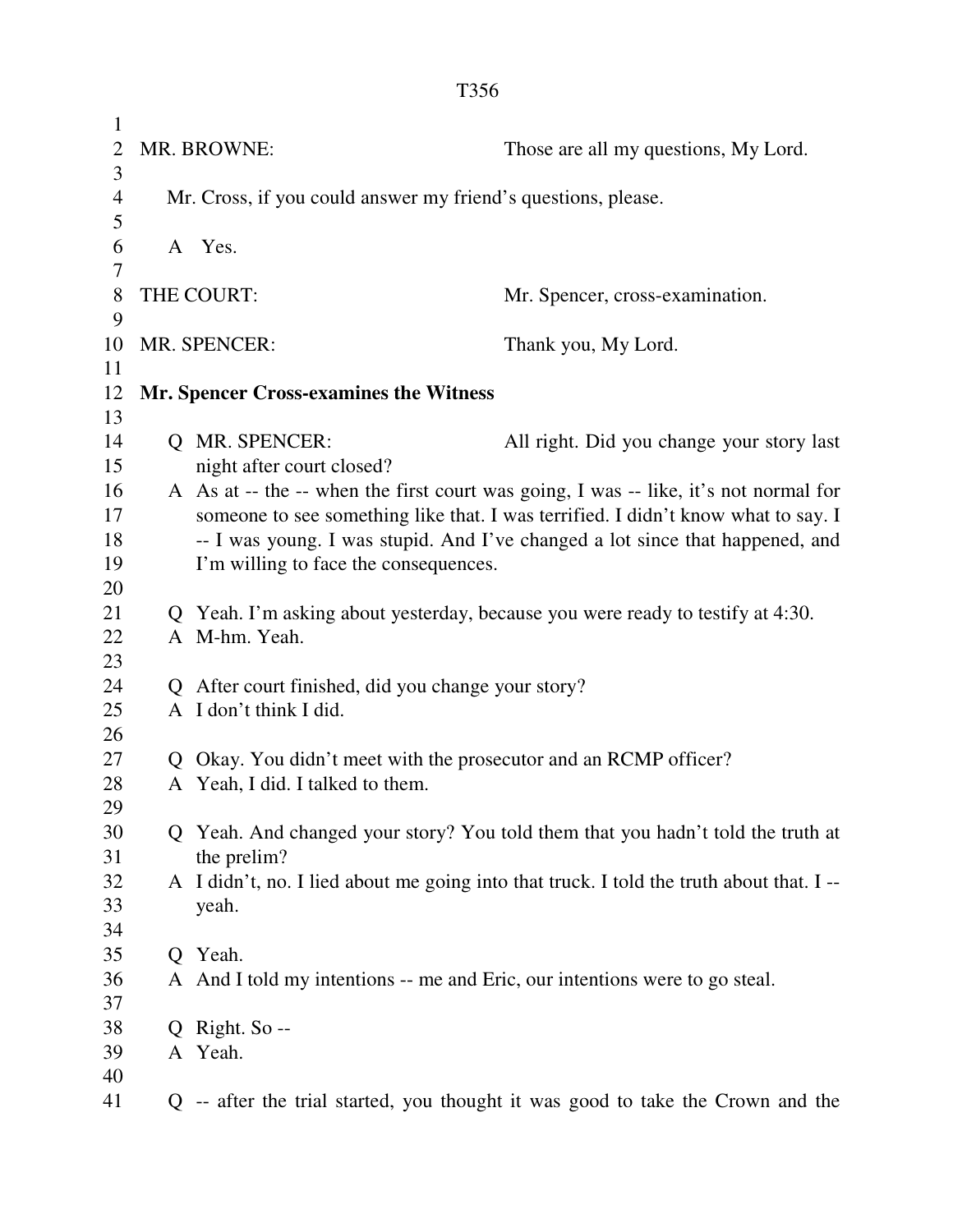| $\mathbf{1}$   | police officer aside and say, actually, we did have a gun --                         |
|----------------|--------------------------------------------------------------------------------------|
| $\overline{2}$ | A M-hm.                                                                              |
| 3              |                                                                                      |
| $\overline{4}$ | $Q$ -- it was my gun?                                                                |
| 5              | A M-hm.                                                                              |
| 6              |                                                                                      |
| 7              | Q We were stealing?                                                                  |
| $8\,$          | A Yeah.                                                                              |
| 9              |                                                                                      |
| 10             | Q We used the gun to try to break into a vehicle?                                    |
| 11             | A M-hm.                                                                              |
| 12             |                                                                                      |
| 13             | Q So that's all stuff that -- that you told the police last night after court ended? |
| 14             | A I didn't tell the police. I told the Crown.                                        |
| 15             |                                                                                      |
| 16             | Q The Crown?                                                                         |
| 17             | A M-hm.                                                                              |
| 18             |                                                                                      |
| 19             | Q Okay. Was there a police officer present?                                          |
| 20             | A No, there wasn't.                                                                  |
| 21             |                                                                                      |
| 22             | $Q$ No?                                                                              |
| 23             | A Oh, Ryan Boogaard.                                                                 |
| 24             |                                                                                      |
| 25             | Q Yeah.                                                                              |
| 26             | A Yeah. He wasn't wearing his uniform, so --                                         |
| 27             |                                                                                      |
| 28             | Q But the lead investigator was present?                                             |
| 29             | A Yeah.                                                                              |
| 30             |                                                                                      |
| 31             | Q Yeah? Okay. So can you provide any explanation why you would have not told         |
| 32             | the truth when you gave your statement to the police, why you wouldn't have          |
| 33             | told the truth when you were examined by the Crown at the preliminary                |
| 34             | hearing, why you wouldn't have told the truth when I cross-examined you at           |
| 35             | the preliminary hearing?                                                             |
| 36             | A Because I was -- honestly, I was -- I was scared for myself, and I was scared      |
| 37             | for the people there, that they might get in trouble. And I know that was wrong,     |
| 38             | but that's just how I was feeling back -- over there, because I was scared out of    |
| 39             | my mind. I didn't know what to say. I just went -- I just, like, went through all    |
| 40             | that stuff, and --                                                                   |
| 41             |                                                                                      |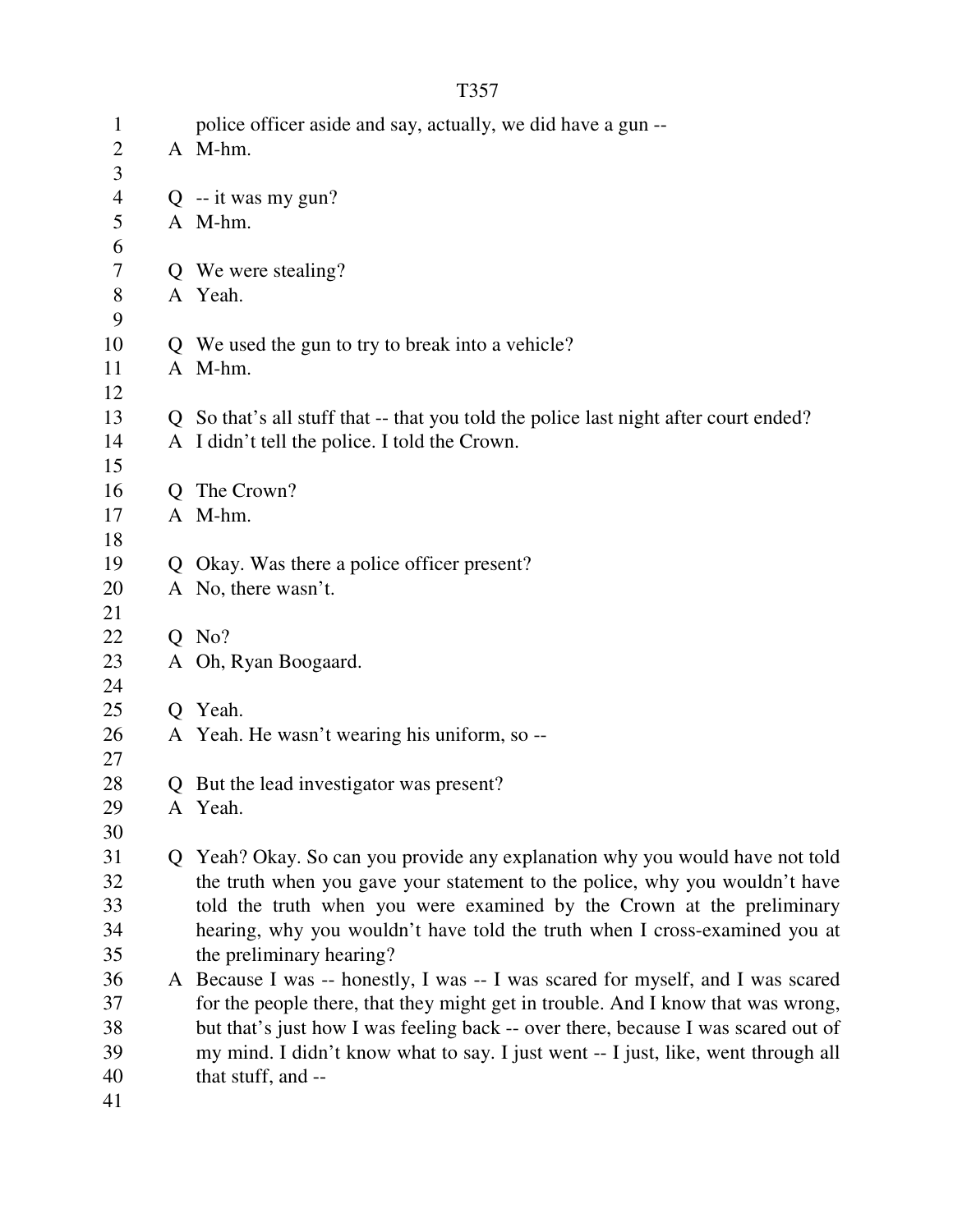| $\mathbf{1}$<br>$\overline{c}$ |                | Q Yeah. So were you aware that all those lies were circulating in the media and<br>the community and everything? |
|--------------------------------|----------------|------------------------------------------------------------------------------------------------------------------|
| 3                              |                | A I guess so, yeah.                                                                                              |
| 4                              |                |                                                                                                                  |
| 5                              | $\overline{O}$ | You were?                                                                                                        |
| 6                              |                | A What lies?                                                                                                     |
| 7                              |                |                                                                                                                  |
| $8\,$                          |                | Q Well, all the lies about you guys not stealing, not -- not being armed?                                        |
| 9                              |                | A We didn't steal from Gerald Stanley's farm. We didn't -- the media doesn't say                                 |
| 10                             |                | that we didn't steal from those two other farms. We didn't steal nothing. What                                   |
| 11                             |                | they said was we were looking for help when we went to Gerald Stanley's                                          |
| 12                             |                | farm, and that is true.                                                                                          |
| 13                             |                |                                                                                                                  |
| 14                             |                | Q So you spent a little bit of time going over the media coverage to make sure                                   |
| 15                             |                | you're --                                                                                                        |
| 16                             |                | A No. I never --                                                                                                 |
| 17                             |                |                                                                                                                  |
| 18                             |                | $Q$ -- so that didn't help you make your story up for today?                                                     |
| 19                             |                | A Honestly, I never even looked at my statement.                                                                 |
| 20                             |                |                                                                                                                  |
| 21                             | Q              | Okay. Well, let's look at some of the things that changed.                                                       |
| 22                             |                | A M-hm.                                                                                                          |
| 23                             |                |                                                                                                                  |
| 24                             |                | Q Do you recall at your original statement to the police -- do you recall giving a                               |
| 25                             |                | statement to the police?                                                                                         |
| 26                             |                | A I gave a statement, yeah.                                                                                      |
| 27                             |                |                                                                                                                  |
| 28                             |                | Q The -- the day of, the day after, within 24 hours of the incident?                                             |
| 29                             |                | A Yeah.                                                                                                          |
| 30                             |                |                                                                                                                  |
| 31                             | $\mathbf{O}$   | Yeah? And you recall what you said about your level of intoxication then?                                        |
| 32                             |                | A Yeah, I lied about that because I was scared I might have got something with                                   |
| 33                             |                | my driving record. And I was scared I might -- I don't know. I was scared for                                    |
| 34                             |                | myself, honestly.                                                                                                |
| 35                             |                |                                                                                                                  |
| 36                             | O.             | Okay. So you said you were sober?                                                                                |
| 37                             |                | A I didn't say I was sober. I said I had -- I had drank. I told you.                                             |
| 38                             |                |                                                                                                                  |
| 39                             | Ő              | Okay. Well, it doesn't make --                                                                                   |
| 40                             |                | A That I had three shots, two ounces in each shot.                                                               |
| 41                             |                |                                                                                                                  |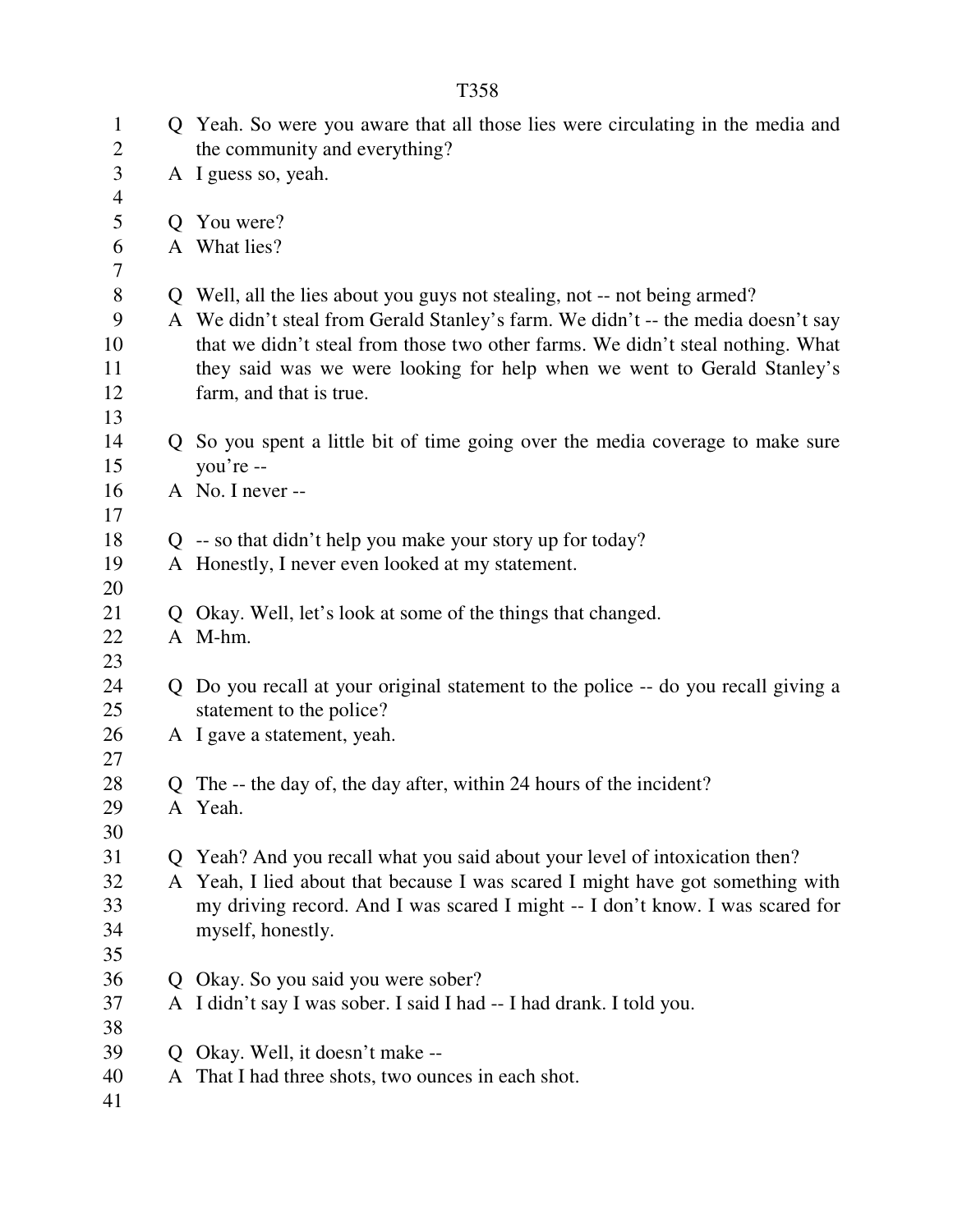| $\mathbf{1}$   |    | Q Okay. No. I'm talking in your first statement right within 24 hours.   |                                                                                    |
|----------------|----|--------------------------------------------------------------------------|------------------------------------------------------------------------------------|
| $\overline{2}$ |    | A M-hm.                                                                  |                                                                                    |
| 3              |    |                                                                          |                                                                                    |
| $\overline{4}$ |    | Q Okay. So I'm going to $-$                                              |                                                                                    |
| 5              |    |                                                                          |                                                                                    |
| 6              |    | MR. SPENCER:                                                             | Is the easiest way, My Lord, for him --                                            |
| 7              |    | for me to read him his statement or show him a copy of it? What's the -- |                                                                                    |
| 8              |    |                                                                          |                                                                                    |
| 9<br>10        |    | THE COURT:                                                               | Well, I think that if you're going to                                              |
| 11             |    |                                                                          | contradict him on a previous inconsistent statement, you have to put the statement |
| 12             |    | to him, have him confirm that that's his statement.                      |                                                                                    |
| 13             |    | MR. SPENCER:                                                             |                                                                                    |
| 14             |    | okay if I read it to him, put it to him by reading it to him?            | Yeah. Yeah, and I'm just wondering, is it                                          |
| 15             |    |                                                                          |                                                                                    |
| 16             |    | THE COURT:                                                               | Well, he'll have to see it to know that it's                                       |
| 17             |    | his statement, right?                                                    |                                                                                    |
| 18             |    |                                                                          |                                                                                    |
| 19             |    | MR. SPENCER:                                                             | Okay. Do you have a set of that?                                                   |
| 20             |    |                                                                          |                                                                                    |
| 21             |    | Q MR. SPENCER:                                                           | I'll provide that to you. And I'm going to                                         |
| 22             |    |                                                                          | suggest to you that that's a transcript of the statement you gave to the police    |
| 23             |    | the day after the incident.                                              |                                                                                    |
| 24             |    |                                                                          | A So are you going to show me where -- what you're talking about or you're just    |
| 25             |    | going to show me the whole statement?                                    |                                                                                    |
| 26             |    |                                                                          |                                                                                    |
| 27             |    |                                                                          | Q Yeah. I'll just ask you whether you'll -- whether you agree with me that you     |
| 28             |    | gave a statement, and that's it?                                         |                                                                                    |
| 29             |    | A Yeah, this is my statement.                                            |                                                                                    |
| 30             |    |                                                                          |                                                                                    |
| 31             |    | Q Yeah. Okay. Good.                                                      |                                                                                    |
| 32             |    |                                                                          |                                                                                    |
| 33             |    | THE COURT:                                                               | Okay. Okay.                                                                        |
| 34             |    |                                                                          |                                                                                    |
| 35             |    | Q MR. SPENCER:                                                           | So if I can get you to turn to page 9 of                                           |
| 36             |    | your statement?                                                          |                                                                                    |
| 37             |    | A Does it have -- it doesn't have any -- oh, yeah, it does. Yeah.        |                                                                                    |
| 38             |    |                                                                          |                                                                                    |
| 39             | Q. | Oh, sorry. Page 7 of your statement.                                     |                                                                                    |
| 40             |    | A Page 7.                                                                |                                                                                    |
| 41             |    |                                                                          |                                                                                    |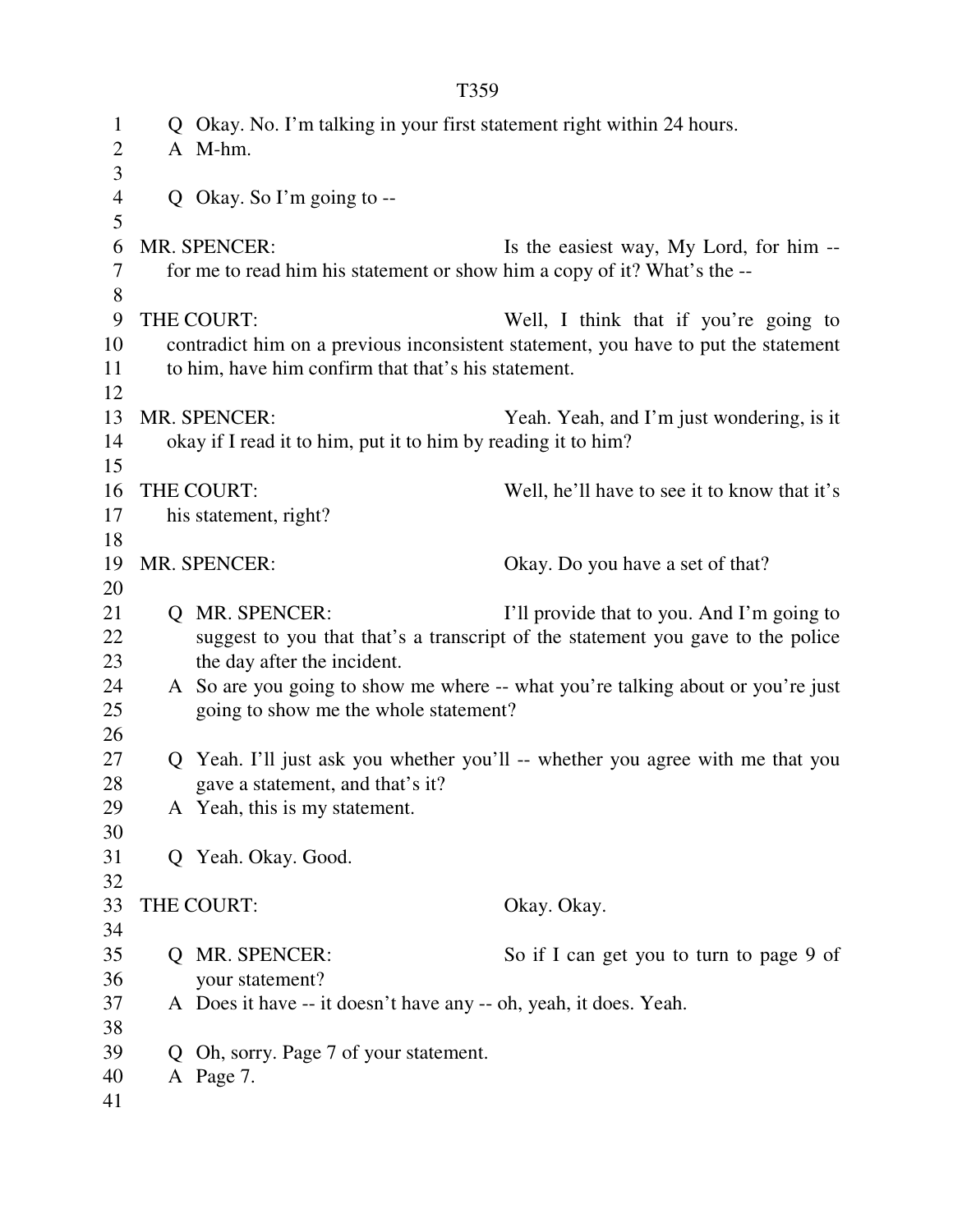|--|

| $\mathbf{1}$<br>$\overline{2}$ |   | Q And if you look down, the last two paragraphs there, after Constable Teniuk --<br>and that's -- you would agree with me that's the officer that was interviewing |
|--------------------------------|---|--------------------------------------------------------------------------------------------------------------------------------------------------------------------|
| 3                              |   | you?                                                                                                                                                               |
| $\overline{4}$                 |   | A Yeah.                                                                                                                                                            |
| 5                              |   |                                                                                                                                                                    |
| 6                              |   | Q Yeah. And you recall this interview?                                                                                                                             |
| 7                              |   | A What?                                                                                                                                                            |
| 8                              |   |                                                                                                                                                                    |
| 9                              |   | Q You were sobered up by the time you did this interview?                                                                                                          |
| 10                             |   | A I was sober at the time.                                                                                                                                         |
| 11                             |   |                                                                                                                                                                    |
| 12                             |   | Q Yeah. Okay. Good. So Constable --                                                                                                                                |
| 13                             |   | A Well, I -- honestly, I think I was half-cut because the alcohol was still in my                                                                                  |
| 14                             |   | system. I was -- I drink lots, and I -- and yeah. It was in my system. It's usually                                                                                |
| 15                             |   | -- yeah. It would have been in my system for maybe a day and a half, maybe                                                                                         |
| 16                             |   | two days.                                                                                                                                                          |
| 17                             |   |                                                                                                                                                                    |
| 18                             |   | Q Okay. So this is -- the statement is being taken -- looks like 24 hours later?                                                                                   |
| 19                             |   | A Yeah, I see that. Well, I don't see it.                                                                                                                          |
| 20                             |   |                                                                                                                                                                    |
| 21                             |   | Q You see that? So 1745, the incident at the Stanley farm occurred about --                                                                                        |
| 22                             |   | probably more than 24 hours before that?                                                                                                                           |
| 23                             |   | A Yeah, like I said, day and a half, two days.                                                                                                                     |
| 24                             |   |                                                                                                                                                                    |
| 25                             |   | Q Yeah?                                                                                                                                                            |
| 26                             |   | A I drink lots.                                                                                                                                                    |
| 27                             |   |                                                                                                                                                                    |
| 28                             |   | Q Yeah. Sorry?                                                                                                                                                     |
| 29                             |   | A I drink a lot.                                                                                                                                                   |
| 30                             |   |                                                                                                                                                                    |
| 31                             | O | Okay. So you're still drunk when you're giving the statement?                                                                                                      |
| 32                             |   | A I was probably half-cut.                                                                                                                                         |
| 33                             |   |                                                                                                                                                                    |
| 34                             |   | Q Okay. Okay. In any event, Constable Teniuk says: The floor is yours, and you                                                                                     |
| 35                             |   | answer, Cross, that's you:                                                                                                                                         |
| 36                             |   |                                                                                                                                                                    |
| 37                             |   | We were at our koko's, grandma's house, and we were all                                                                                                            |
| 38                             |   | listening to music, and I wasn't drinking, but they were.                                                                                                          |
| 39                             |   | They were drinking, and I was, uh, sober.                                                                                                                          |
| 40                             |   |                                                                                                                                                                    |
| 41                             |   | A M-hm.                                                                                                                                                            |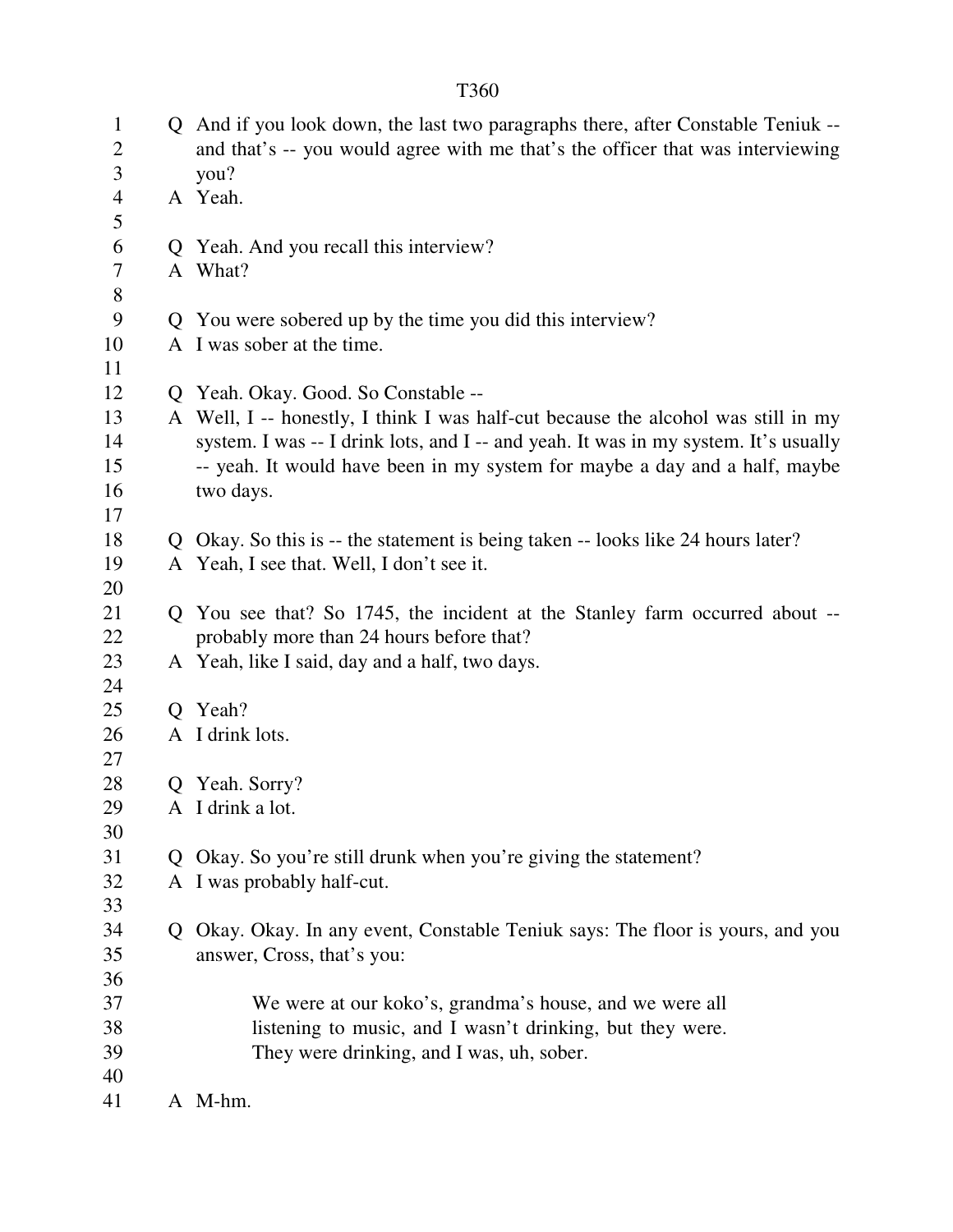| $\mathbf{1}$   |                                                                                       |
|----------------|---------------------------------------------------------------------------------------|
| $\overline{c}$ | Q And everybody thought it was a good idea to go to the lake.                         |
| 3              | A Yeah.                                                                               |
| 4              |                                                                                       |
| 5              | Q So you'll agree with me at the statement --                                         |
| 6              | A Yeah.                                                                               |
| $\tau$         |                                                                                       |
| $8\,$          | Q -- you were saying you were sober?                                                  |
| 9              | A Yeah. Like I said, I was scared. I didn't know what to say.                         |
| 10             |                                                                                       |
| 11             | Q Okay. And then -- I agree with you. At the prelim, you said you'd had three         |
| 12             | shots.                                                                                |
| 13             | A M-hm.                                                                               |
| 14             |                                                                                       |
| 15             | Q And now -- and then last night, you told the Constable Boogaard that you had        |
| 16             | 20 shots?                                                                             |
| 17             | A Yeah. I was being selfish at the time. I -- I was only thinking about myself. I     |
| 18             | wasn't thinking about -- I was thinking about what was going to happen to me.         |
| 19             | But honestly, I -- I don't really care no more. I just want to get it through and I   |
| 20             | want to --                                                                            |
| 21             |                                                                                       |
| 22             | Q Right.                                                                              |
| 23             | A -- tell the truth.                                                                  |
| 24             |                                                                                       |
| 25             | Q So last night it was 20. So it was a sober, and then three, and then 20 last night, |
| 26             | and then today it's 30?                                                               |
| 27             | A M-hm.                                                                               |
| 28             |                                                                                       |
| 29             | Q Yeah.                                                                               |
| 30             | A I wasn't too sure. Like I said, I was pretty hammered.                              |
| 31             |                                                                                       |
| 32             | Q Yeah. Pretty big difference, though, between sober and 30 shots?                    |
| 33             | A Yeah. Well, I don't know. I could go from 15 shots to 50 shots. And, like --        |
| 34             |                                                                                       |
| 35             | Q Okay. Do you recall at the prelim when you were explaining to me you were a         |
| 36             | lightweight drinker --                                                                |
| 37             | A Yeah, I am.                                                                         |
| 38             |                                                                                       |
| 39             | Q -- and you didn't drink very much? That was a lie, as well?                         |
| 40             | A Not really, no.                                                                     |
| 41             |                                                                                       |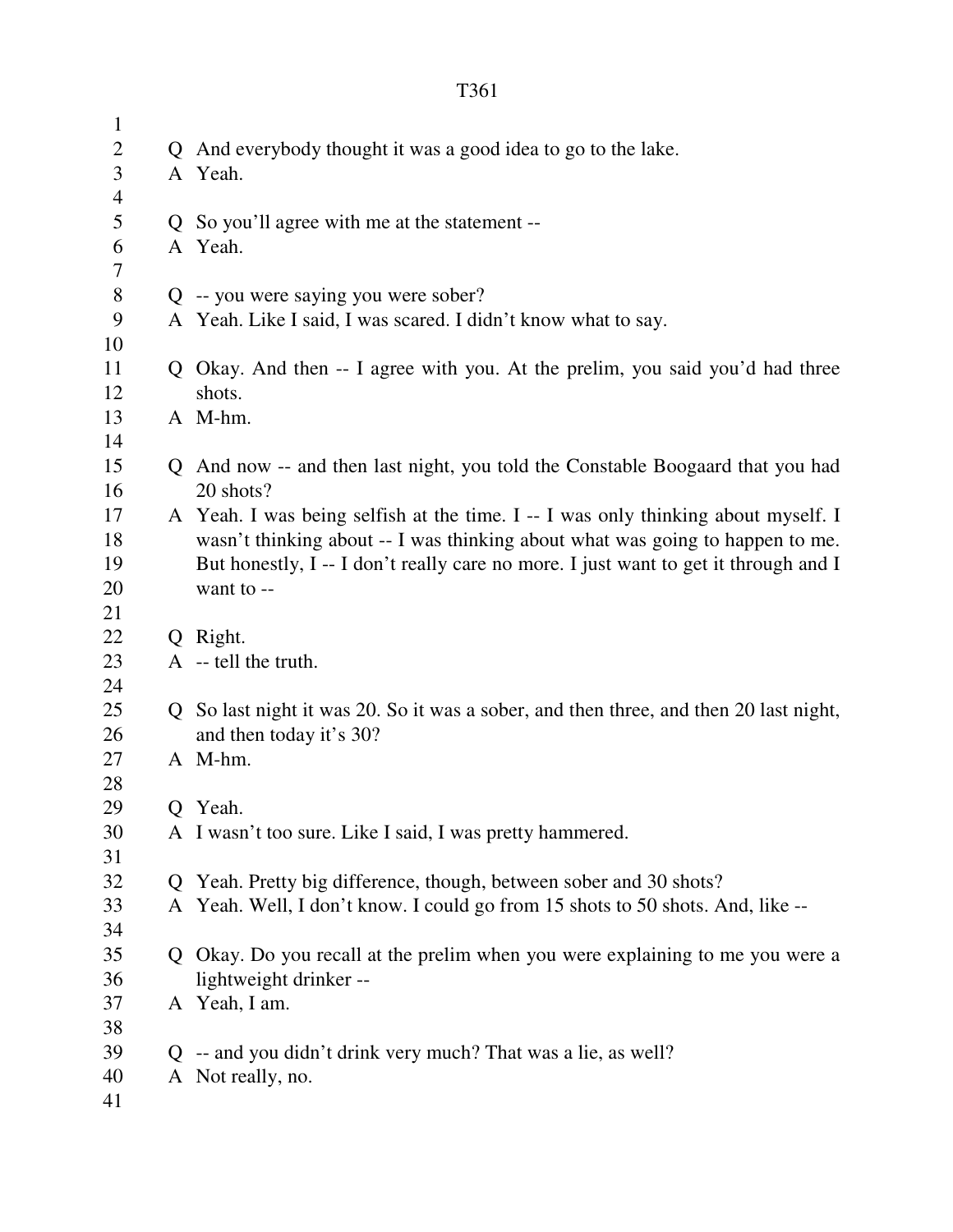| $\mathbf{1}$<br>$\overline{2}$<br>3<br>$\overline{4}$ |   | Q Well, are you a lightweight drinker or are you a 30-shot guy?<br>A Where I come from, when we drink, lightweight is, like, a 60-pounder. But a<br>hard drinker is, like, at least four 60s. That's a hard drinker. |
|-------------------------------------------------------|---|----------------------------------------------------------------------------------------------------------------------------------------------------------------------------------------------------------------------|
| 5                                                     |   | Q Oh, okay. So $-$ so to be $-$                                                                                                                                                                                      |
| 6                                                     |   | A That's, like, lots. Like --                                                                                                                                                                                        |
| 7                                                     |   |                                                                                                                                                                                                                      |
| $8\,$                                                 |   | Q Okay. So a lightweight would -- would only be able to drink --                                                                                                                                                     |
| 9                                                     |   | A Would be, like, a 60.                                                                                                                                                                                              |
| 10                                                    |   |                                                                                                                                                                                                                      |
| 11                                                    |   | $Q - a$ magnum of hard liquor?                                                                                                                                                                                       |
| 12                                                    |   | A Yeah. That's, like, a lightweight.                                                                                                                                                                                 |
| 13<br>14                                              |   | Q Okay. Do you remember what you did the day before the incident?                                                                                                                                                    |
| 15                                                    |   | A The day before? I remember that we were in town, me and Colten and Kiora.                                                                                                                                          |
| 16                                                    |   | And I remember -- I kind of don't recall, but I remember -- I think I got picked                                                                                                                                     |
| 17                                                    |   | up by my mom. I'm not too sure. And went back to my house.                                                                                                                                                           |
| 18                                                    |   |                                                                                                                                                                                                                      |
| 19                                                    |   | Q You didn't go to Battleford?                                                                                                                                                                                       |
| 20                                                    |   | A Huh?                                                                                                                                                                                                               |
| 21                                                    |   |                                                                                                                                                                                                                      |
| 22                                                    |   | Q Did you -- you didn't go to --                                                                                                                                                                                     |
| 23                                                    |   | A We were -- we were in North Battleford.                                                                                                                                                                            |
| 24                                                    |   |                                                                                                                                                                                                                      |
| 25                                                    |   | Q Oh, so you were in North Battleford?                                                                                                                                                                               |
| 26                                                    |   | A Yeah, me, Colten, and Kiora, the day before.                                                                                                                                                                       |
| 27                                                    |   |                                                                                                                                                                                                                      |
| 28                                                    | Q | Okay. And what did --                                                                                                                                                                                                |
| 29                                                    |   | A I'm not sure. I think it was -- it's when they got that red van. I'm not too sure.                                                                                                                                 |
| 30                                                    |   |                                                                                                                                                                                                                      |
| 31                                                    |   | Q When they got what?                                                                                                                                                                                                |
| 32                                                    |   | A A red van. Or I'm not -- I forget what colour it was, but they got a minivan.                                                                                                                                      |
| 33                                                    |   | They just bought it, and we went to NB to go -- yeah. I kind of don't recall                                                                                                                                         |
| 34                                                    |   | because I was -- yeah. That was quite a while ago.                                                                                                                                                                   |
| 35                                                    |   |                                                                                                                                                                                                                      |
| 36                                                    |   | Q You were what?                                                                                                                                                                                                     |
| 37                                                    |   | A That was quite a while ago.                                                                                                                                                                                        |
| 38                                                    |   |                                                                                                                                                                                                                      |
| 39                                                    |   | Q Okay.                                                                                                                                                                                                              |
| 40                                                    |   | A M-hm.                                                                                                                                                                                                              |
| 41                                                    |   |                                                                                                                                                                                                                      |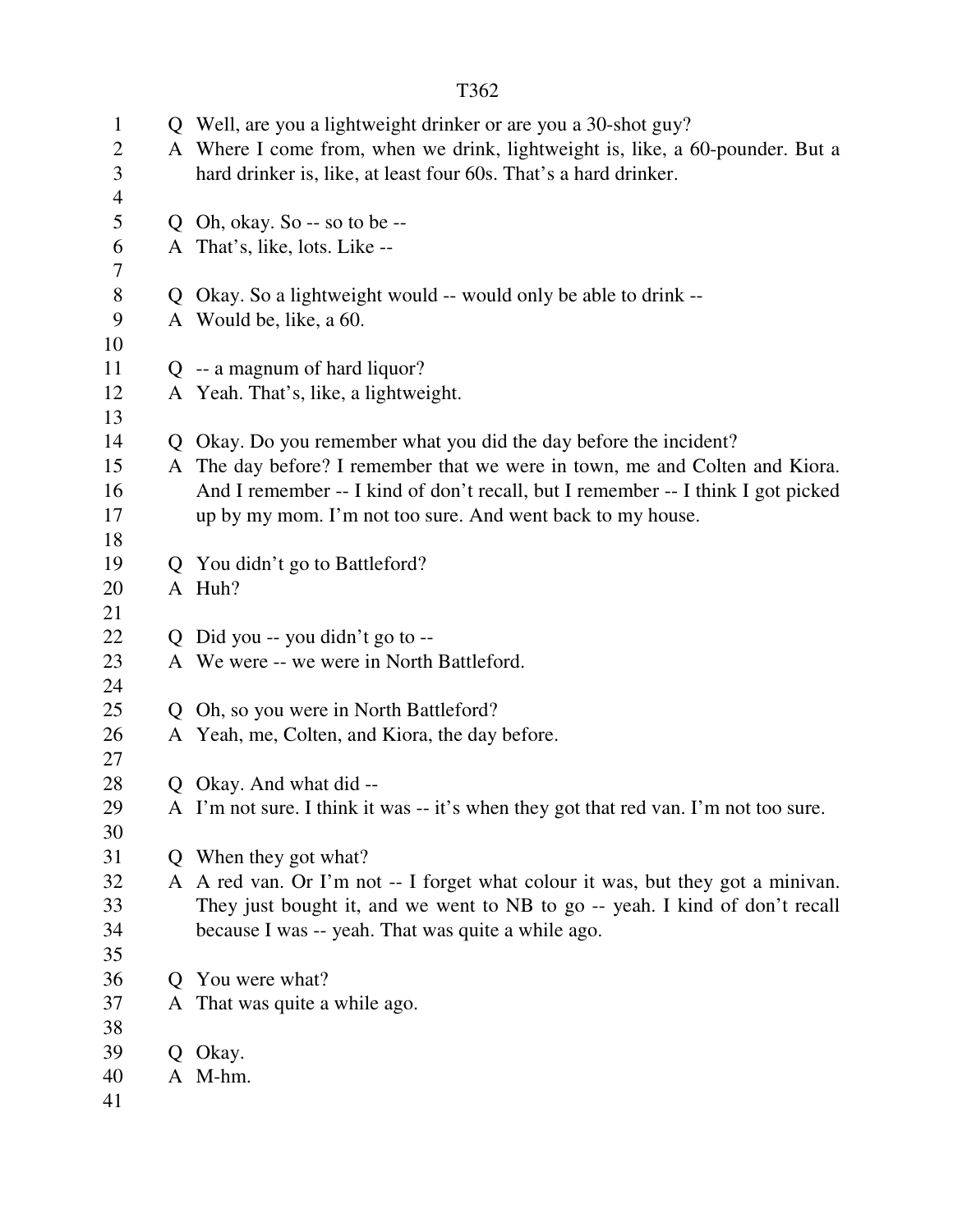| $\mathbf{1}$        |   | Q Okay. So in the original statement, you didn't want to talk about a gun at all?     |
|---------------------|---|---------------------------------------------------------------------------------------|
| $\overline{2}$<br>3 |   | A No, I didn't.                                                                       |
|                     |   | Okay. And then at the prelim, you indicated it was Eric's gun?                        |
| $\overline{4}$      | Q |                                                                                       |
| 5                   |   | A Yes.                                                                                |
| 6                   |   |                                                                                       |
| 7<br>8              |   | Q Okay. And then for the first time last night, you said it was your gun?<br>A Yeah.  |
| 9                   |   |                                                                                       |
| 10                  |   | Q Okay. Why all those lies?                                                           |
| 11                  |   | A Like I told you, I was selfish at the time. I wasn't thinking about other people. I |
| 12                  |   | was just thinking about myself.                                                       |
| 13                  |   |                                                                                       |
| 14                  |   | Q Okay.                                                                               |
| 15                  |   | A And that's the honest-to-God truth. And I feel --                                   |
| 16                  |   |                                                                                       |
| 17                  |   | Q Okay.                                                                               |
| 18                  |   | A -- bad for what I did.                                                              |
| 19                  |   |                                                                                       |
| 20                  |   | Q So you perjured yourself at the prelim? Like, you just went --                      |
| 21                  |   | A Call it what you want.                                                              |
| 22                  |   |                                                                                       |
| 23                  |   | -- under oath and lied in court?                                                      |
| 24                  |   | A Yeah.                                                                               |
| 25                  |   |                                                                                       |
| 26                  | Q | Okay. So what we know now, now that you've changed your statement, we                 |
| 27                  |   | know that you were trying to break into a vehicle?                                    |
| 28                  |   | A Tried.                                                                              |
| 29                  |   |                                                                                       |
| 30                  |   | Q Okay. Well, I'll finish one thing up first. You were with Kiora most of the day     |
| 31                  |   | from -- from 11 o'clock on on the day of the incident?                                |
| 32                  |   | A Yeah, when I picked her up.                                                         |
| 33                  |   |                                                                                       |
| 34                  |   | Q At what time?                                                                       |
| 35                  |   | A I have no clue. I'm not the kind of guy to keep track of the time. Like --          |
| 36                  |   |                                                                                       |
| 37                  |   | In the morning?                                                                       |
| 38                  |   | A Yeah, it was in the morning. Yeah.                                                  |
| 39                  |   |                                                                                       |
| 40                  |   | Okay. And then so you were with her for the whole day until the incident?             |
| 41                  |   | A M-hm.                                                                               |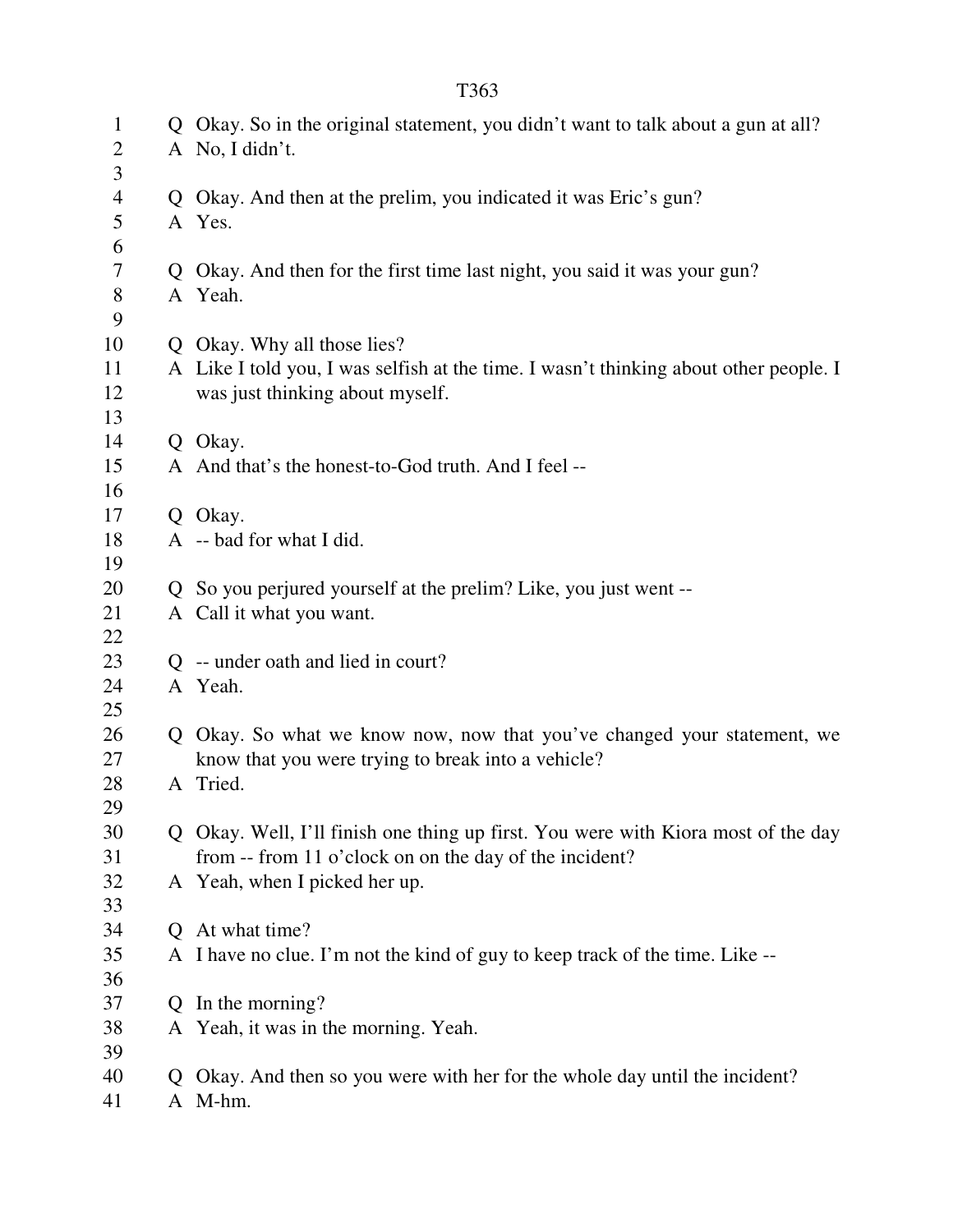| $\mathbf{1}$   |                                                                                   |
|----------------|-----------------------------------------------------------------------------------|
| $\overline{c}$ | Q Right?                                                                          |
| 3              | A Yeah.                                                                           |
| $\overline{4}$ |                                                                                   |
| 5              | Q Okay. Did Kiora have a cell phone?                                              |
| 6              | A I'm not even sure. I think it was dead. She -- she might have had a cell phone. |
| 7              | It was -- I didn't see her using it, but she might have had a cell phone. She --  |
| $8\,$          | usually when it's dead, she keeps it in her pocket or she keeps it locked away    |
| 9              | in her cubby hole or something.                                                   |
| 10             |                                                                                   |
| 11             | Q Okay. It wasn't on the console right beside the driver?                         |
| 12             | A I'm not too sure. I was -- like I said, I had lots to drink that night.         |
| 13             |                                                                                   |
| 14             | Q Okay.                                                                           |
| 15             | A I don't recall most things.                                                     |
| 16             |                                                                                   |
| 17             | Q Okay. Did you use her cell phone that day?                                      |
| 18             | A I don't think so. I don't recall.                                               |
| 19<br>20       |                                                                                   |
| 21             | Q Okay. Did you get chased by the police the night before?<br>A No, I didn't.     |
| 22             |                                                                                   |
| 23             | O What?                                                                           |
| 24             | A I don't think -- no, I didn't.                                                  |
| 25             |                                                                                   |
| 26             | Q You don't think so?                                                             |
| 27             | $A$ I don't -- no.                                                                |
| 28             |                                                                                   |
| 29             | Q Were you out doing missions?                                                    |
| 30             | A No.                                                                             |
| 31             |                                                                                   |
| 32             | Q No? What would that mean, out doing missions?                                   |
| 33             | A I'm not too sure.                                                               |
| 34             |                                                                                   |
| 35             | Q Any idea why anybody in that vehicle would use Kiora's phone to text that you   |
| 36             | were out doing missions, he got chased by the cops yesterday, so hopefully        |
| 37             | he's not on the run?                                                              |
| 38             | A Hm.                                                                             |
| 39             |                                                                                   |
| 40             | $Q$ Any --                                                                        |
| 41             | A I wouldn't know.                                                                |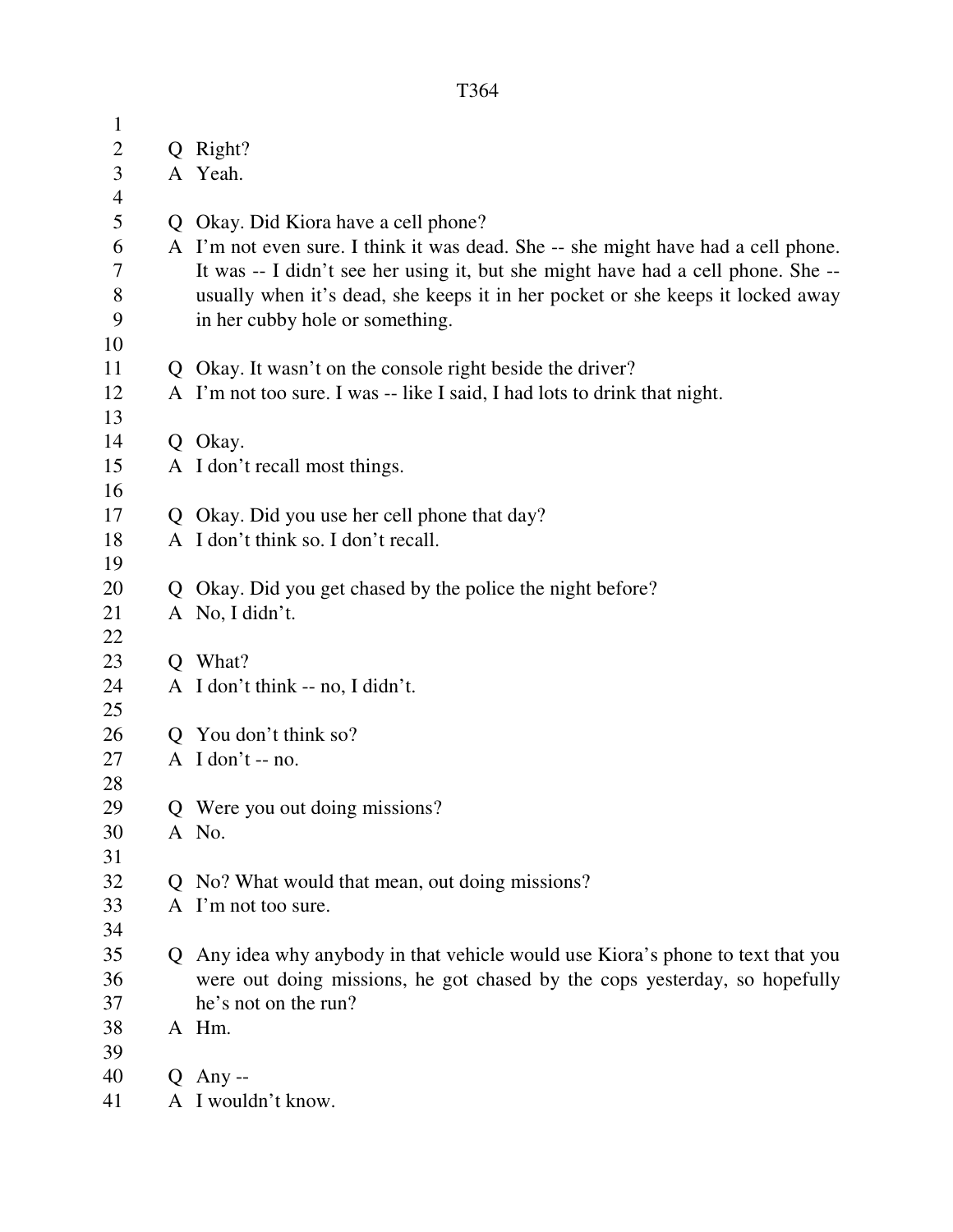| $\mathbf{1}$   |                                                                                    |
|----------------|------------------------------------------------------------------------------------|
| $\overline{2}$ | Q There would be no reason --                                                      |
| 3              | A Like I said, I didn't have Kiora's phone. I didn't use it.                       |
| 4              |                                                                                    |
| 5              | Q Right. But that's not you -- I'm not saying you text that. That's a --           |
| 6              | A Yeah. I didn't text that.                                                        |
| 7              |                                                                                    |
| $8\,$          | Q Yeah. But why would somebody text that about you?                                |
| 9              | A I'm not sure.                                                                    |
| 10             |                                                                                    |
| 11             | Q Yeah. So you didn't get chased by the cops on the 8th --                         |
| 12             | A No. You can ask my mom.                                                          |
| 13             |                                                                                    |
| 14             | $Q - \text{early} -$                                                               |
| 15             | A You can ask my mother.                                                           |
| 16             |                                                                                    |
| 17             | Q Okay.                                                                            |
| 18             | A Yeah. If you want.                                                               |
| 19             |                                                                                    |
| 20             | Q Okay. Okay. So then the farm, the first farm, not the Stanley farm, and -- and   |
| 21             | you didn't know any of these people?                                               |
| 22             | A No.                                                                              |
| 23             |                                                                                    |
| 24             | Q So the -- when you say "Stanley farm", you're only looking at the picture,       |
| 25             | otherwise you had --                                                               |
| 26             | A I'm pretty much just listening to, like, after that day, yeah. I knew it was the |
| 27             | Stanley farm because all the media, yeah.                                          |
| 28<br>29       | Q Okay.                                                                            |
| 30             | A Once in a while I hear -- I would hear it.                                       |
| 31             |                                                                                    |
| 32             | Q Okay. Now, I'm going to suggest that there were two farms that you visited       |
| 33             | before the Stanley farm?                                                           |
| 34             | A Yeah.                                                                            |
| 35             |                                                                                    |
| 36             | Q Right?                                                                           |
| 37             | A Yes.                                                                             |
| 38             |                                                                                    |
| 39             | Q Okay. So there was the Stanley farm, and then the Fouhy farm, and one before     |
| 40             | that?                                                                              |
| 41             | A Yeah. We didn't -- the one before that, we drove. We didn't get out of the       |
|                |                                                                                    |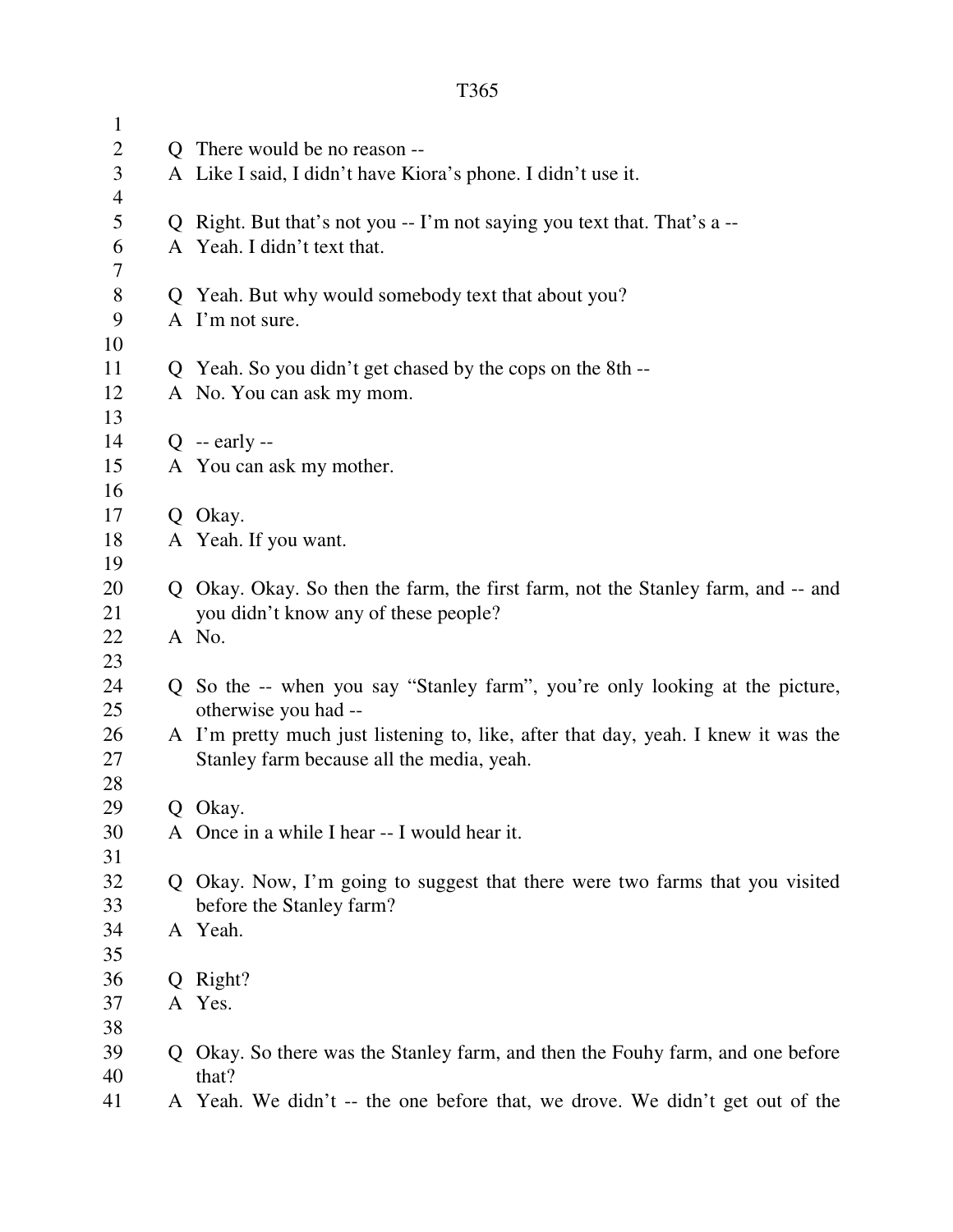| $\mathbf{1}$   | vehicle.                                                                   |                                                                                    |
|----------------|----------------------------------------------------------------------------|------------------------------------------------------------------------------------|
| $\overline{2}$ |                                                                            |                                                                                    |
| 3              | Q Oh, okay. So you visited a farm, but didn't try to steal anything there? |                                                                                    |
| $\overline{4}$ | A Yes.                                                                     |                                                                                    |
| 5              |                                                                            |                                                                                    |
| 6              | Q Or did you try to steal something?                                       |                                                                                    |
| $\tau$         | A We didn't.                                                               |                                                                                    |
| $8\,$          |                                                                            |                                                                                    |
| 9              |                                                                            | Q Okay. So then the second farm, and I'm going to suggest that's the Fouhy         |
| 10             | farm, but you wouldn't know --                                             |                                                                                    |
| 11             | A I don't know.                                                            |                                                                                    |
| 12             |                                                                            |                                                                                    |
| 13             | $Q$ -- who they were? Okay. If I can get D-2? Is that our photos?          |                                                                                    |
| 14             | A Those go --                                                              |                                                                                    |
| 15             |                                                                            |                                                                                    |
| 16             | THE COURT CLERK:                                                           | Do you want me to take these?                                                      |
| 17             |                                                                            |                                                                                    |
| 18             | A I think they might be mixed up. I'm not too sure.                        |                                                                                    |
| 19             |                                                                            |                                                                                    |
| 20             | MR. SPENCER:                                                               | Just -- I think the statement, we'll get                                           |
| 21             | back to it.                                                                |                                                                                    |
| 22             |                                                                            |                                                                                    |
| 23             | THE COURT CLERK:                                                           | Okay.                                                                              |
| 24             |                                                                            |                                                                                    |
| 25             | MR. SPENCER:                                                               | Thank you, Madam Clerk.                                                            |
| 26             |                                                                            |                                                                                    |
| 27             | THE COURT CLERK:                                                           | I'm just going to put it here so it won't                                          |
| 28             | come apart.                                                                |                                                                                    |
| 29             |                                                                            |                                                                                    |
| 30             | <b>Q MR. SPENCER:</b>                                                      | Okay. You've got -- I've shown you D-2                                             |
| 31             |                                                                            | -- D-2, there's some photos there. Can you look at the first one? You described    |
| 32             | a GMC truck --                                                             |                                                                                    |
| 33             | A M-hm.                                                                    |                                                                                    |
| 34             |                                                                            |                                                                                    |
| 35             | $Q$ -- that Eric got in the driver's side?                                 |                                                                                    |
| 36             | A M-hm.                                                                    |                                                                                    |
| 37             |                                                                            |                                                                                    |
| 38             |                                                                            | Q Does that look -- is that -- does that remind you -- does that look like the GMC |
| 39             | truck that Eric was in?                                                    |                                                                                    |
| 40             | A No.                                                                      |                                                                                    |
| 41             |                                                                            |                                                                                    |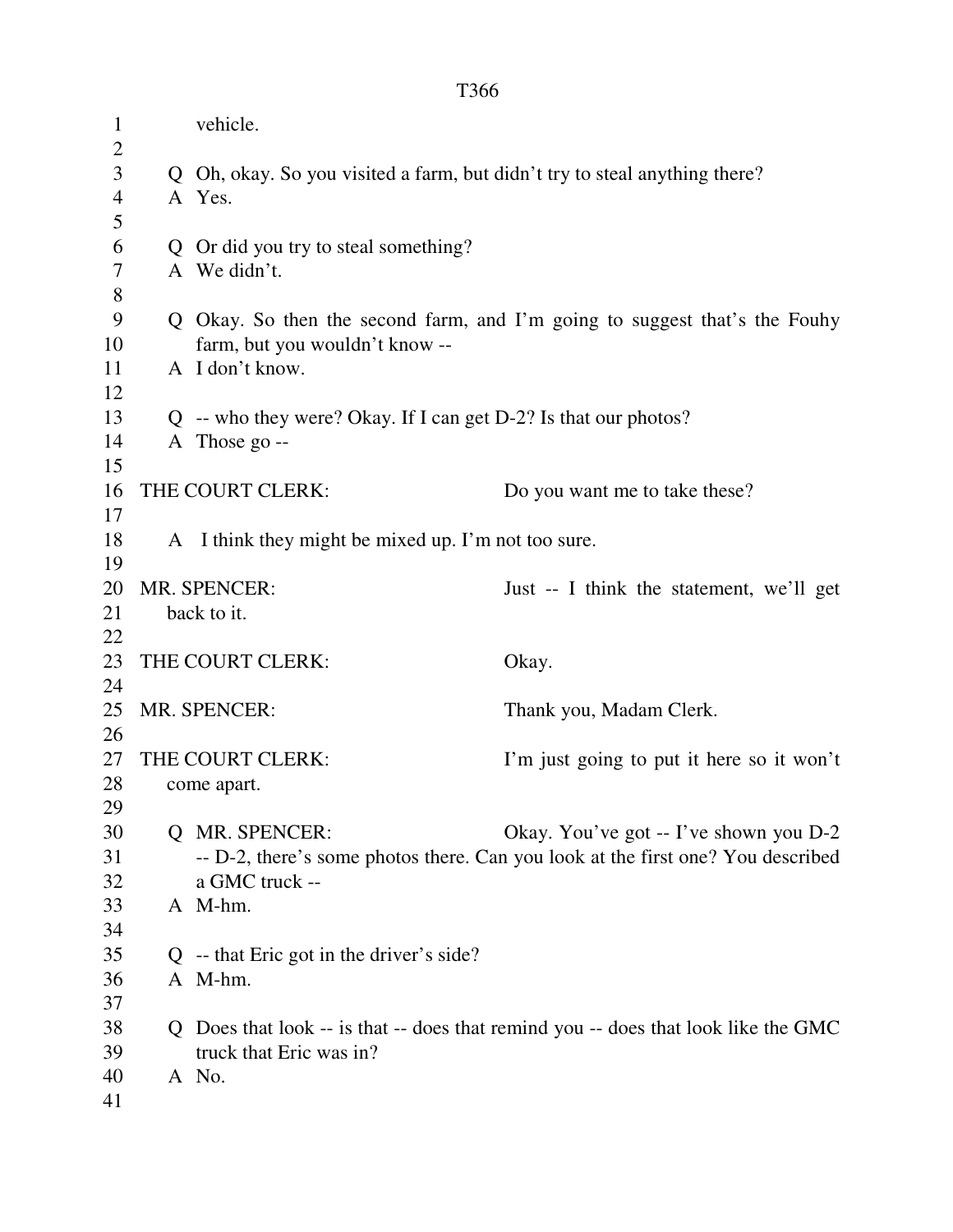| $\mathbf{1}$        |    | $Q$ No?                                                                                    |
|---------------------|----|--------------------------------------------------------------------------------------------|
| $\overline{2}$      |    | A I never seen that truck before.                                                          |
| 3                   |    |                                                                                            |
| $\overline{4}$<br>5 |    | Q Never seen that one before? Okay. Did Eric try to start the GMC truck that he<br>was in? |
| 6<br>7              |    | A He-I don't -- he never went into a truck. I remember he went to a quad.                  |
| $8\,$               |    | Q Well, I'm talking at the farm before the Stanley farm.                                   |
| 9                   |    | A Oh, I don't recall.                                                                      |
| 10                  |    |                                                                                            |
| 11                  |    | Q Okay. You just finished testifying this morning that Eric was in a GMC truck.            |
| 12                  |    | You didn't know what colour it was, but he was in it?                                      |
| 13                  |    | A A GM -- when did I say that?                                                             |
| 14                  |    |                                                                                            |
| 15                  |    | Q This morning.                                                                            |
| 16                  |    | A I said that we tried -- he tried going into the driver. It was locked. He was            |
| 17                  |    | looking like this, trying to look for the keys. He didn't go inside the truck. And         |
| 18                  |    | I recall I didn't say he went inside the truck.                                            |
| 19                  |    |                                                                                            |
| 20                  |    | Q Okay. So why was he looking at that truck?                                               |
| 21                  |    | A Probably because he wanted to steal it. Not too sure.                                    |
| 22                  |    |                                                                                            |
| 23                  |    | Q Okay. No doubt in your mind he wanted to steal it?                                       |
| 24                  |    | A Yeah.                                                                                    |
| 25                  |    |                                                                                            |
| 26                  |    | Q Yeah. Okay. So if I can get you to look at picture number 8 in that bundle?              |
| 27<br>28            |    | A The numbers are -- yeah.                                                                 |
| 29                  |    | Q The bottom right, I think.                                                               |
| 30                  |    | A Okay.                                                                                    |
| 31                  |    |                                                                                            |
| 32                  | Q. | Do you recognize that vehicle?                                                             |
| 33                  |    | A I do not.                                                                                |
| 34                  |    |                                                                                            |
| 35                  |    | Q Okay. So you don't recall that vehicle, seeing that vehicle at any time on --            |
| 36                  |    | A No.                                                                                      |
| 37                  |    |                                                                                            |
| 38                  |    | Q -- August 9th? No? Okay. So that -- that wasn't a vehicle you guys checked?              |
| 39                  |    | A No, I don't remember.                                                                    |
| 40                  |    |                                                                                            |
| 41                  |    | Q Okay. Now, I'll ask you to look at picture number 12 there. And that's a -- a bit        |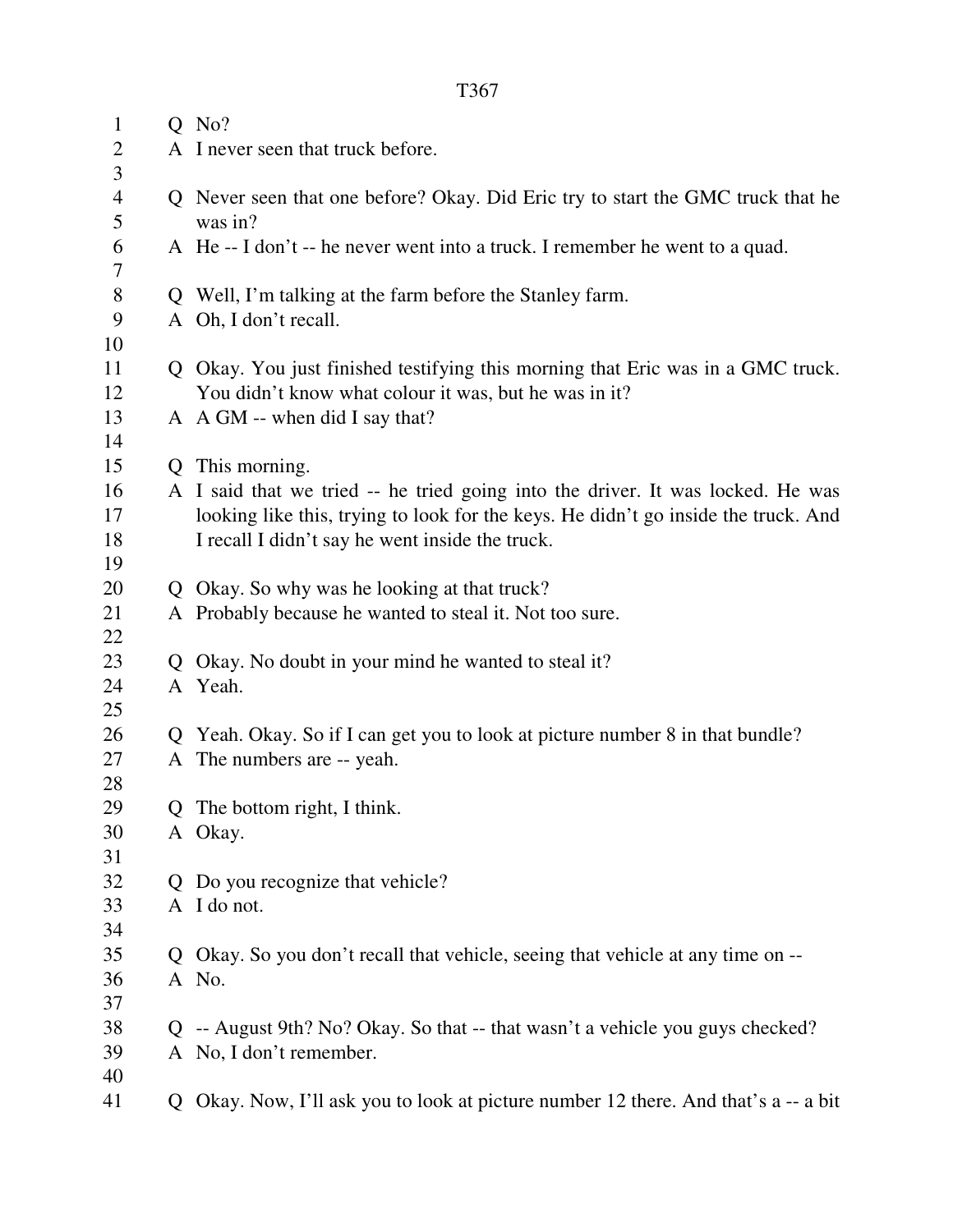|--|

| $\mathbf{1}$<br>$\overline{2}$ |   | of a close-up picture. But does -- does that look familiar to you?<br>A Does it look familiar? |  |
|--------------------------------|---|------------------------------------------------------------------------------------------------|--|
| 3                              |   |                                                                                                |  |
| $\overline{4}$<br>5            |   | Q Yeah.                                                                                        |  |
| 6                              |   | A Yeah, I think that's at -- yeah, it must have been a Dodge -- a Dodge or a                   |  |
| 7                              |   | Chevy, I'm not too sure, but yeah, that kind of looks familiar.                                |  |
| $8\,$                          |   | Q Okay. So is $-$                                                                              |  |
| 9                              |   | A But that's the truck -- yeah, that's the truck Eric went up to, to the driver's              |  |
| 10                             |   | side.                                                                                          |  |
| 11                             |   |                                                                                                |  |
| 12                             |   | Q Okay. And Eric was trying to break into it?                                                  |  |
| 13                             |   | A He was trying to, yeah. He was looking, checking the doors if they were open                 |  |
| 14                             |   | and $-$                                                                                        |  |
| 15                             |   |                                                                                                |  |
| 16                             |   | Q Okay. So it wasn't -- it was locked?                                                         |  |
| 17                             |   | A Yeah.                                                                                        |  |
| 18                             |   |                                                                                                |  |
| 19                             |   | Q And maybe in $-$ is the blue book with the P-1 $-$ I've got a better picture. And I          |  |
| 20                             |   | apologize. We were going to talk about it a little bit here. So if I could get you             |  |
| 21                             |   | to -- to go to tab 12 there? Okay. So that's the truck we're talking about?                    |  |
| 22                             |   | A M-hm.                                                                                        |  |
| 23                             |   |                                                                                                |  |
| 24                             |   | Q You -- you have a -- a recollection of Eric trying to get into that truck?                   |  |
| 25                             |   | A I don't see it as I seen it when I was there. It kind of looked different. Well,             |  |
| 26                             |   | maybe it was the alcohol. Yeah, it looked way different. But --                                |  |
| 27<br>28                       |   |                                                                                                |  |
| 29                             |   | Q Okay.<br>A -- like I said, like, that looked way different, too. The approach seemed like 10 |  |
| 30                             |   | feet away from the house.                                                                      |  |
| 31                             |   |                                                                                                |  |
| 32                             |   | Q Okay. But I'm dealing with the -- with the previous farm. I'll call it the Fouhy             |  |
| 33                             |   | farm.                                                                                          |  |
| 34                             |   | A M-hm.                                                                                        |  |
| 35                             |   |                                                                                                |  |
| 36                             |   | Q You wouldn't necessarily know that, but you know the one I'm talking about,                  |  |
| 37                             |   | not the Stanley farm, the one you were in before that?                                         |  |
| 38                             |   | A So the second -- the second one?                                                             |  |
| 39                             |   |                                                                                                |  |
| 40                             | Q | Yeah, the second one.                                                                          |  |
| 41                             | A | Oh, yeah.                                                                                      |  |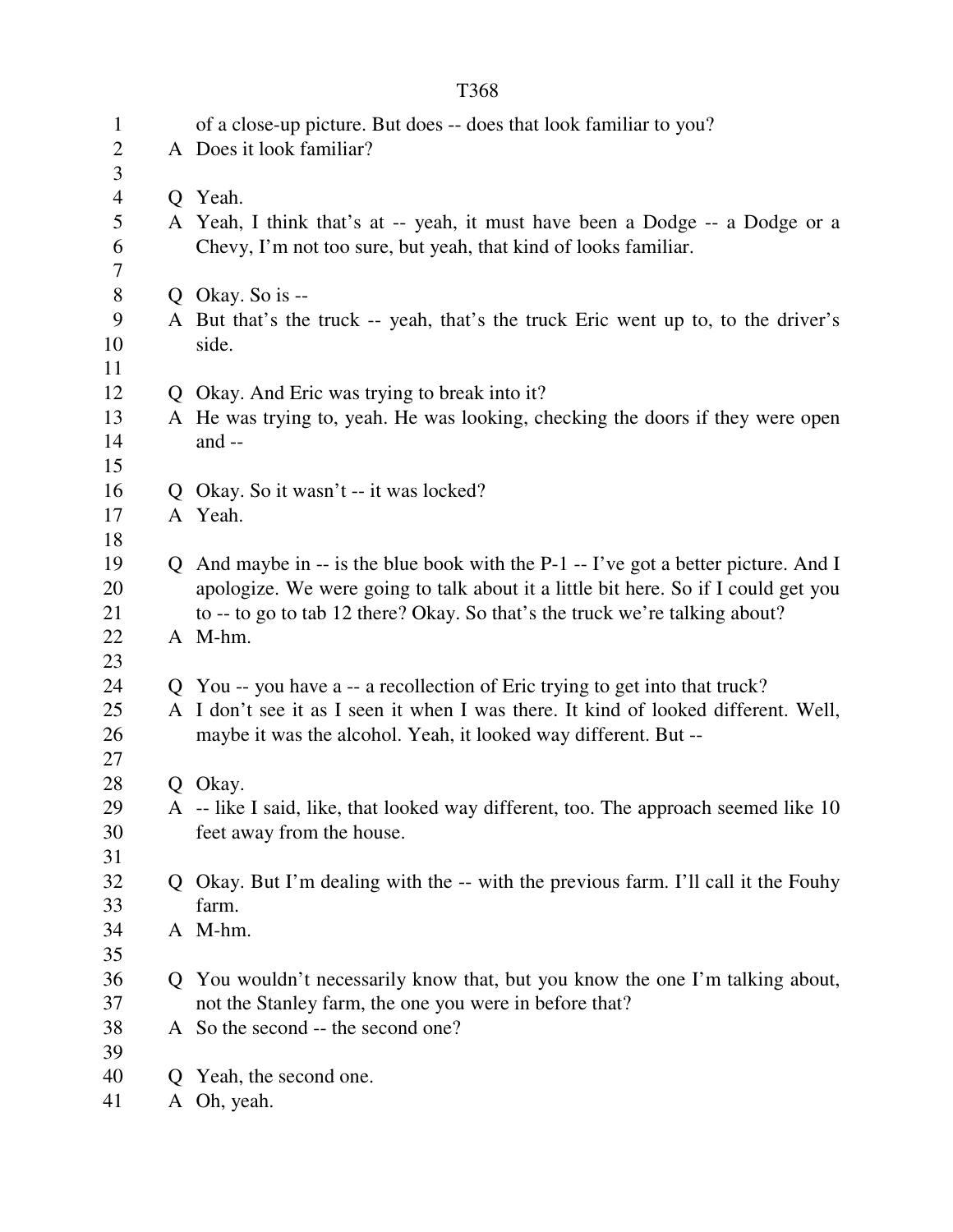| $\mathbf{1}$   |   |                                                                                          |  |  |
|----------------|---|------------------------------------------------------------------------------------------|--|--|
| $\overline{c}$ |   | Q Yeah. Okay.                                                                            |  |  |
| 3              |   | A This kind -- yeah, this looks like the truck that was there.                           |  |  |
| $\overline{4}$ |   |                                                                                          |  |  |
| 5              |   | Q That's where you checked out that truck?                                               |  |  |
| 6              |   | A M-hm.                                                                                  |  |  |
| 7              |   |                                                                                          |  |  |
| $8\,$          |   | Q Yeah. Who tried to break into it with the rifle?                                       |  |  |
| 9              |   | A I did.                                                                                 |  |  |
| 10             |   |                                                                                          |  |  |
| 11             |   | Q Okay. So at the prelim, you lied about that, as well?                                  |  |  |
| 12             |   | A Yes, I did.                                                                            |  |  |
| 13             |   |                                                                                          |  |  |
| 14             |   | Q Yeah. You said Eric was the one, but it was your rifle?                                |  |  |
| 15             |   | A It -- it wasn't mine. I just traded it. I didn't have a licence to it or anything like |  |  |
| 16             |   | that.                                                                                    |  |  |
| 17             |   |                                                                                          |  |  |
| 18             |   | Q But it was your gun?                                                                   |  |  |
| 19             |   | A Well, it was in my possession, but it wasn't mine. Like, it's not like I owned it      |  |  |
| 20             |   | legally.                                                                                 |  |  |
| 21<br>22       |   |                                                                                          |  |  |
| 23             |   | Q You traded your mini bike for the gun?                                                 |  |  |
| 24             |   | A Yeah, pretty much. That bike didn't mean nothing to me.                                |  |  |
| 25             |   | Q Well, what's that?                                                                     |  |  |
| 26             |   | A That bike didn't really mean nothing. It was just something to shoot around. It        |  |  |
| 27             |   | wasn't really mine.                                                                      |  |  |
| 28             |   |                                                                                          |  |  |
| 29             |   | Q Okay. So whose gun was it, then?                                                       |  |  |
| 30             |   | A I was going to give it away. It was -- yeah.                                           |  |  |
| 31             |   |                                                                                          |  |  |
| 32             |   | Q Okay. Well, let's -- let's move on here. You see in that picture number 12?            |  |  |
| 33             |   | That's the stock of the gun?                                                             |  |  |
| 34             |   | A Yeah, it looks like it.                                                                |  |  |
| 35             |   |                                                                                          |  |  |
| 36             | Q | And you would agree with me that you took a loaded rifle --                              |  |  |
| 37             |   | A I wouldn't say it was loaded.                                                          |  |  |
| 38             |   |                                                                                          |  |  |
| 39             | Q | Okay. Why would you -- why wouldn't you say?                                             |  |  |
| 40             |   | A Because we -- we had no bullets. I remember the -- when I went target                  |  |  |
| 41             |   | practicing, I remember that there was no bullets in the chamber, and I had put           |  |  |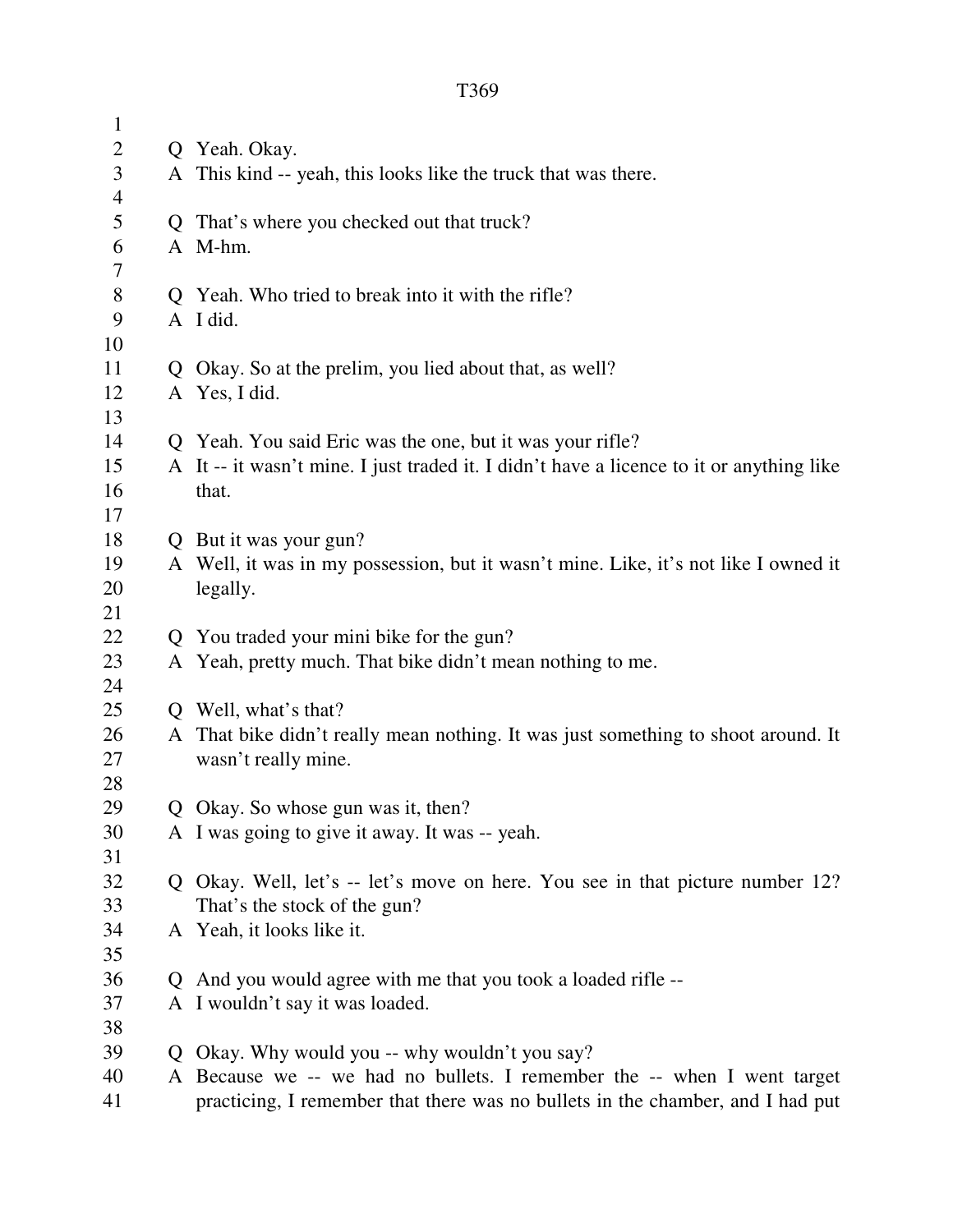| $\mathbf{1}$<br>$\overline{2}$ |    | it in the back.                                                                                                                          |  |
|--------------------------------|----|------------------------------------------------------------------------------------------------------------------------------------------|--|
| 3<br>4                         |    | Q Were you guys not driving around shooting out of that vehicle earlier in the<br>day?                                                   |  |
| 5<br>6<br>7                    |    | A Usually -- we have a farm back in Red Pheasant, and we usually set up cans<br>out on the farm, and we just take target practice shots. |  |
| $8\,$                          |    | Q Sir -- sir, can I get you to stop and answer the question I'm asking?                                                                  |  |
| 9                              |    | A M-hm.                                                                                                                                  |  |
| 10                             |    |                                                                                                                                          |  |
| 11                             |    | Q Were you guys driving around, you and Colten and Eric, with the girls in the                                                           |  |
| 12                             |    | back, shooting out of that vehicle?                                                                                                      |  |
| 13                             |    | A No.                                                                                                                                    |  |
| 14                             |    |                                                                                                                                          |  |
| 15                             |    | $Q$ No?                                                                                                                                  |  |
| 16                             |    | A No, just -- just me and Eric went to the field.                                                                                        |  |
| 17                             |    |                                                                                                                                          |  |
| 18                             |    | Q Okay. If you were looking for bullets, why didn't you look any -- did you look                                                         |  |
| 19                             |    | anywhere in the vehicle for bullets for the gun?                                                                                         |  |
| 20                             |    | A Not really. No, we usually --                                                                                                          |  |
| 21                             |    |                                                                                                                                          |  |
| 22                             |    | Q Okay.                                                                                                                                  |  |
| 23                             |    | A -- because I was given a little bit of bullets. And, yeah, we used those.                                                              |  |
| 24                             |    |                                                                                                                                          |  |
| 25                             |    | Q Okay. Because we've heard evidence that the vehicle had bullets scattered,                                                             |  |
| 26                             |    | shell casings and bullets scattered all over it.                                                                                         |  |
| 27                             |    | A M-hm.                                                                                                                                  |  |
| 28                             |    |                                                                                                                                          |  |
| 29                             |    | Q Any explanation for that?                                                                                                              |  |
| 30                             |    | A I don't recall. I -- I knew there were shell casings in there, but I had no idea                                                       |  |
| 31                             |    | there were bullets.                                                                                                                      |  |
| 32                             |    |                                                                                                                                          |  |
| 33                             | Q. | The bullets were in the console, right beside the driver?                                                                                |  |
| 34                             |    | A I was -- I don't know.                                                                                                                 |  |
| 35                             |    |                                                                                                                                          |  |
| 36                             | Ő  | You were the driver?                                                                                                                     |  |
| 37                             |    | A Yeah, I was the driver.                                                                                                                |  |
| 38                             |    |                                                                                                                                          |  |
| 39                             | Ő  | So you don't know nothing about no bullets?<br>I do not.                                                                                 |  |
| 40<br>41                       | A  |                                                                                                                                          |  |
|                                |    |                                                                                                                                          |  |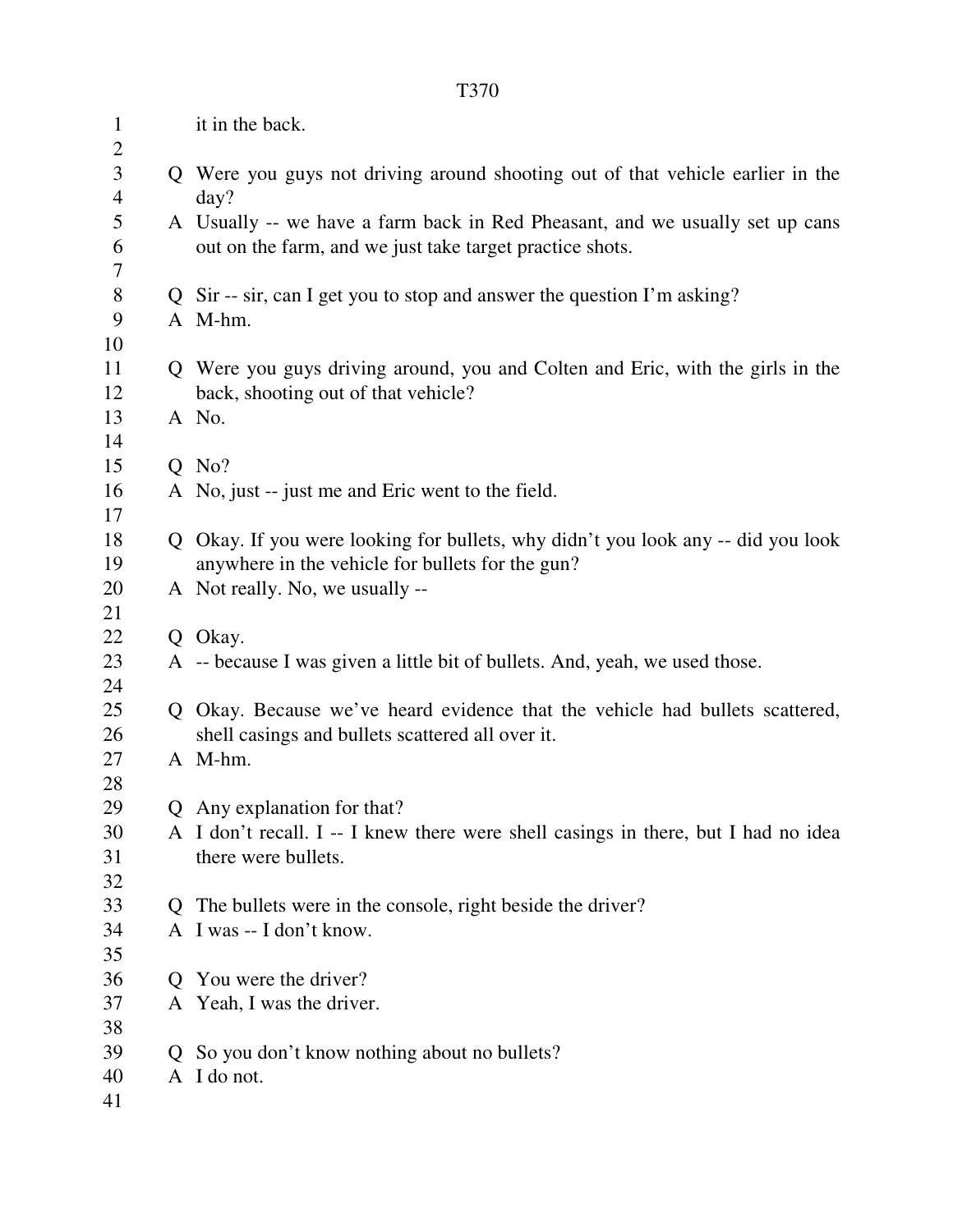| $\mathbf{1}$   |                | Q Okay. The gun, your gun --                                                                                                  |  |
|----------------|----------------|-------------------------------------------------------------------------------------------------------------------------------|--|
| $\overline{2}$ |                | A M-hm.                                                                                                                       |  |
| 3              |                |                                                                                                                               |  |
| $\overline{4}$ |                | $Q$ -- the barrel that -- where did it go after you smashed it on this red truck?                                             |  |
| 5              |                | A I remember putting it in the trunk.                                                                                         |  |
| 6              |                |                                                                                                                               |  |
| 7              |                | Q Okay. When did you last see it?                                                                                             |  |
| $8\,$          |                | A I last seen it when I put it in the trunk.                                                                                  |  |
| 9              |                |                                                                                                                               |  |
| 10             |                | Q Okay. Was it loaded at that time?                                                                                           |  |
| 11             |                | A I -- it was not, no.                                                                                                        |  |
| 12             |                |                                                                                                                               |  |
| 13             |                | Q Okay. So $-$                                                                                                                |  |
| 14             |                | A And the gun was kind of broken. The -- the chamber, it came off. It was pretty                                              |  |
| 15             |                | much broken. I don't think -- I don't think it was -- would be able to shoot. It                                              |  |
| 16             |                | was right broken. It was a piece of crap.                                                                                     |  |
| 17             |                |                                                                                                                               |  |
| 18             |                | Q Would you -- would you be able to load it after you finished wrecking it on the                                             |  |
| 19             |                | truck with --                                                                                                                 |  |
| 20             |                | A No.                                                                                                                         |  |
| 21             |                |                                                                                                                               |  |
| 22             |                | Q No? Okay. So do you have any explanation why on the Stanley farm, it had a                                                  |  |
| 23             |                | shell in the chamber and six in the magazine?<br>A You're asking me?                                                          |  |
| 24             |                |                                                                                                                               |  |
| 25<br>26       |                |                                                                                                                               |  |
| 27             |                | Q Yeah, I'm asking you for -- it's your gun.<br>A This could be a theory. Maybe someone put it in there. Maybe someone at the |  |
| 28             |                | Gerald Stanley farm put the bullet in the gun and put it beside Colten. That is                                               |  |
| 29             |                | possible. Because how long after did the cops come? Nobody knows.                                                             |  |
| 30             |                |                                                                                                                               |  |
| 31             | $\overline{O}$ | So are you seriously suggesting that --                                                                                       |  |
| 32             |                | A I'm just throwing ideas out there. I'm not too sure. I don't know the full story.                                           |  |
| 33             |                |                                                                                                                               |  |
| 34             |                | Q Well, where would they get the bullets to put in your gun?                                                                  |  |
| 35             |                | A I have no idea.                                                                                                             |  |
| 36             |                |                                                                                                                               |  |
| 37             |                | Q Yeah.                                                                                                                       |  |
| 38             |                | A Like, they could have went inside the vehicle. I -- I don't know. I wasn't there.                                           |  |
| 39             |                |                                                                                                                               |  |
| 40             | Q              | Okay. So it would be good to have fingerprints of that vehicle?                                                               |  |
| 41             |                | A M-hm.                                                                                                                       |  |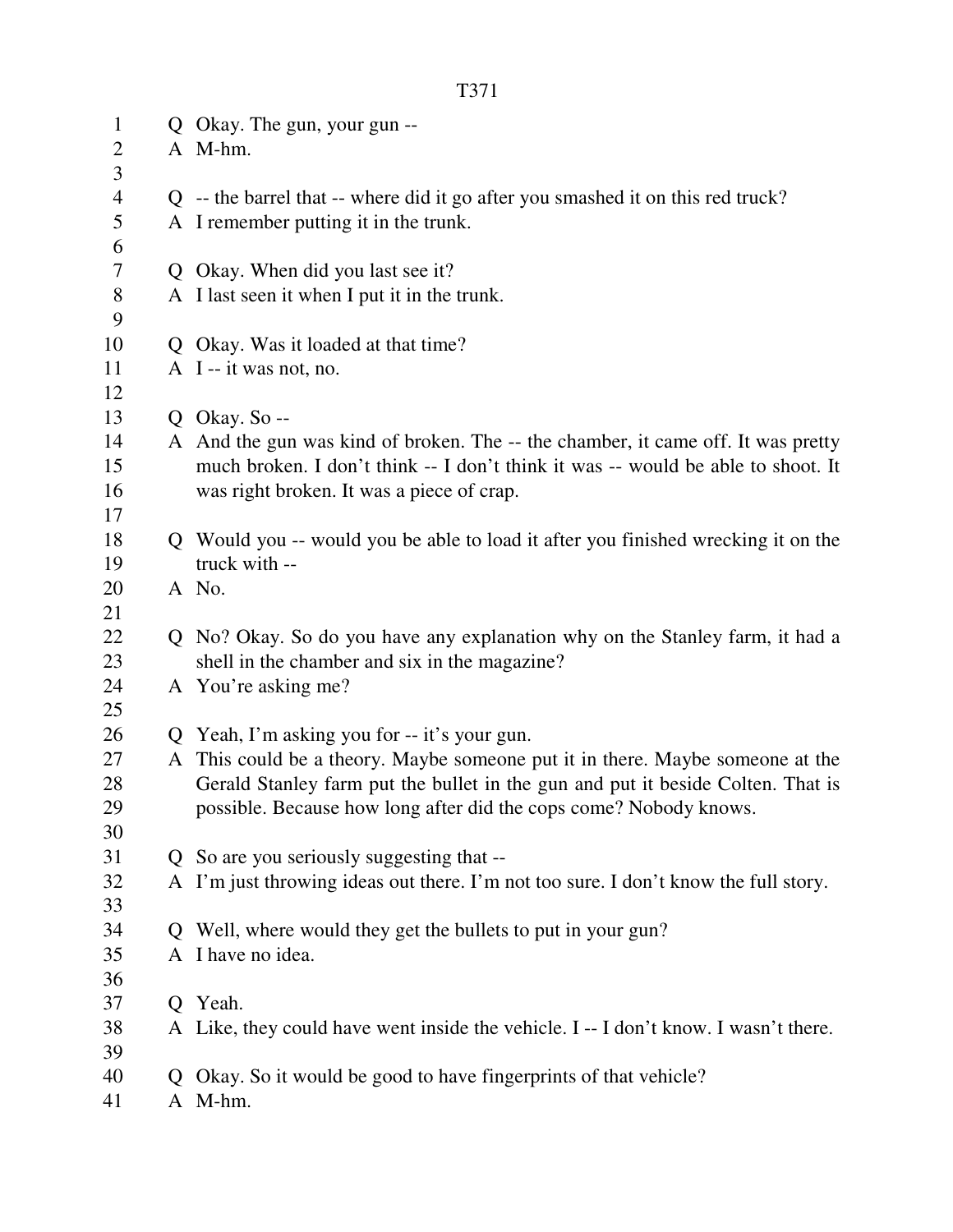| $\mathbf{1}$   |                                                                                     |  |  |
|----------------|-------------------------------------------------------------------------------------|--|--|
| $\mathbf{2}$   | Q About --                                                                          |  |  |
| $\mathfrak{Z}$ | A So my fingerprints are all over every --                                          |  |  |
| $\overline{4}$ |                                                                                     |  |  |
| 5              | Q Right. But --                                                                     |  |  |
| 6              | A Like I told you, we'd been driving it all day.                                    |  |  |
| 7              |                                                                                     |  |  |
| $8\,$          | Q Yeah. But -- but for your theory that somebody is in there, getting bullets, and  |  |  |
| 9              | doing all this stuff --                                                             |  |  |
| 10             | A I'm not too sure. Yeah, you could probably take -- well, you guys probably        |  |  |
| 11             | already did, so --                                                                  |  |  |
| 12             |                                                                                     |  |  |
| 13             | Q Yeah. But you have -- the reality is you ran away? You didn't see --              |  |  |
| 14             | A I didn't see nothing, like --                                                     |  |  |
| 15             |                                                                                     |  |  |
| 16             | $Q$ -- nothing? You didn't see nothing? Right.                                      |  |  |
| 17             | A All I remember is him hitting the -- the windshield and it busted, and I -- right |  |  |
| 18             | when we hit that vehicle, we took off. I didn't see them come to the vehicle or     |  |  |
| 19             | nothing. I didn't see them approach the vehicle. I just seen them -- I didn't       |  |  |
| 20             | even see them come to the vehicle. I -- we took off, me and Eric.                   |  |  |
| 21             |                                                                                     |  |  |
| 22             | Q Okay.                                                                             |  |  |
| 23             | A We had no time to. We just didn't think about it. We just ran.                    |  |  |
| 24             |                                                                                     |  |  |
| 25             | Q Okay. So then you say you heard ricochets?                                        |  |  |
| 26<br>27       | A Yeah, I heard one ricochet, and one bullet.                                       |  |  |
| 28             | Q Okay.                                                                             |  |  |
| 29             | A Come towards our way.                                                             |  |  |
| 30             |                                                                                     |  |  |
| 31             | Q Okay. So when you gave your original statement within 20 -- well, just after 24   |  |  |
| 32             | hours --                                                                            |  |  |
| 33             | A M-hm.                                                                             |  |  |
| 34             |                                                                                     |  |  |
| 35             | $Q$ -- from the incident --                                                         |  |  |
| 36             | A Yeah.                                                                             |  |  |
| 37             |                                                                                     |  |  |
| 38             | $Q$ -- why did you not mention ricochets then?                                      |  |  |
| 39             | A I did -- I did. Even in the preliminary -- I can't say that word, but I mentioned |  |  |
| 40             | it.                                                                                 |  |  |
| 41             |                                                                                     |  |  |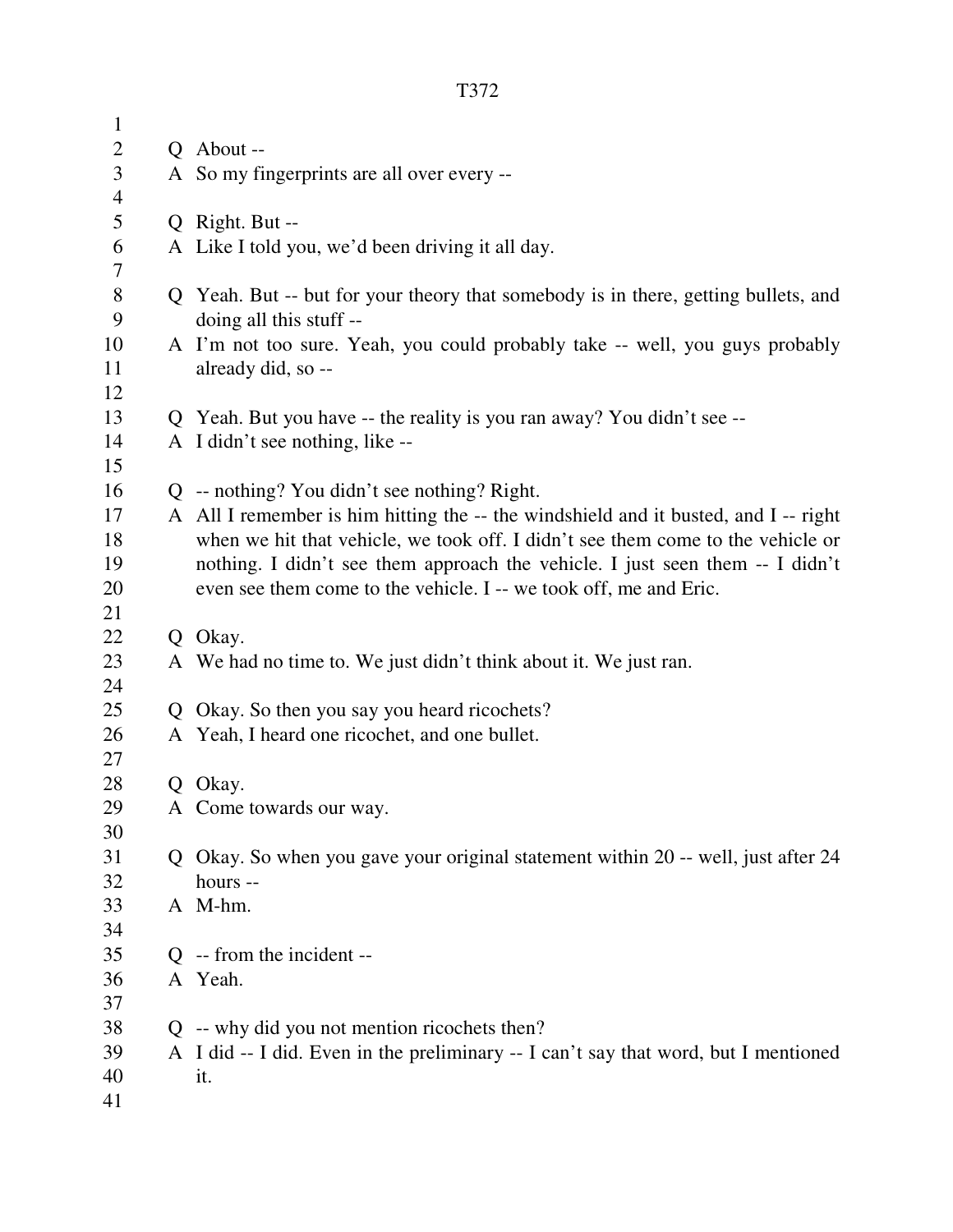| $\mathbf{1}$<br>$\overline{2}$<br>3<br>$\overline{4}$ | Q The prelim, yeah.<br>A I mentioned it in that court. And the judge kind of got mad at me when I was<br>talking about it because I said it too graphic, I think. I'm not too sure. |  |  |
|-------------------------------------------------------|-------------------------------------------------------------------------------------------------------------------------------------------------------------------------------------|--|--|
| 5<br>6                                                | Q And I'm suggesting to you, sir, in your statement to the police right after the<br>incident --                                                                                    |  |  |
| $\overline{7}$<br>$8\,$                               | A M-hm.                                                                                                                                                                             |  |  |
| 9                                                     | Q -- you never mentioned anything about hearing any ricochets?                                                                                                                      |  |  |
| 10<br>11                                              | A I remember I said gunshots.                                                                                                                                                       |  |  |
| 12                                                    | Q Okay.                                                                                                                                                                             |  |  |
| 13<br>14                                              | A I said it was a gunshot or a ricochet because now that I think about it, the<br>ricochet and the gunshot, they sounded a whole -- they sounded different.                         |  |  |
| 15                                                    |                                                                                                                                                                                     |  |  |
| 16<br>17                                              | Q Okay.                                                                                                                                                                             |  |  |
| 18<br>19                                              | A I -- like, sometimes in people's minds, their brain changes, and they can<br>remember stuff. They can't remember stuff.                                                           |  |  |
| 20                                                    | Q Yeah.                                                                                                                                                                             |  |  |
| 21<br>22                                              | A It all depends on their brain and what they remember.                                                                                                                             |  |  |
| 23                                                    | Q Okay.                                                                                                                                                                             |  |  |
| 24<br>25                                              | A And what they're capable of --                                                                                                                                                    |  |  |
| 26<br>27                                              | Q So do you think your evidence would be better within 25 hours of the incident<br>or would it have been better months later?                                                       |  |  |
| 28<br>29<br>30                                        | A Probably two days later, maybe three days. It would have -- I would have been<br>-- I would have flushed everything out, and I would have been --                                 |  |  |
| 31                                                    | Q Okay.                                                                                                                                                                             |  |  |
| 32<br>33                                              | A -- I would have been on the dot. I would have been sober.                                                                                                                         |  |  |
| 34<br>35                                              | Q Okay. Well, would you agree with me that when you gave your statement, your                                                                                                       |  |  |
| 36                                                    | A Half-shot.                                                                                                                                                                        |  |  |
| 37                                                    |                                                                                                                                                                                     |  |  |
| 38<br>39                                              | Q -- your belief at that point in time, giving the statement to the police, your<br>belief was that those were warning shots?                                                       |  |  |
| 40<br>41                                              | A Yes.                                                                                                                                                                              |  |  |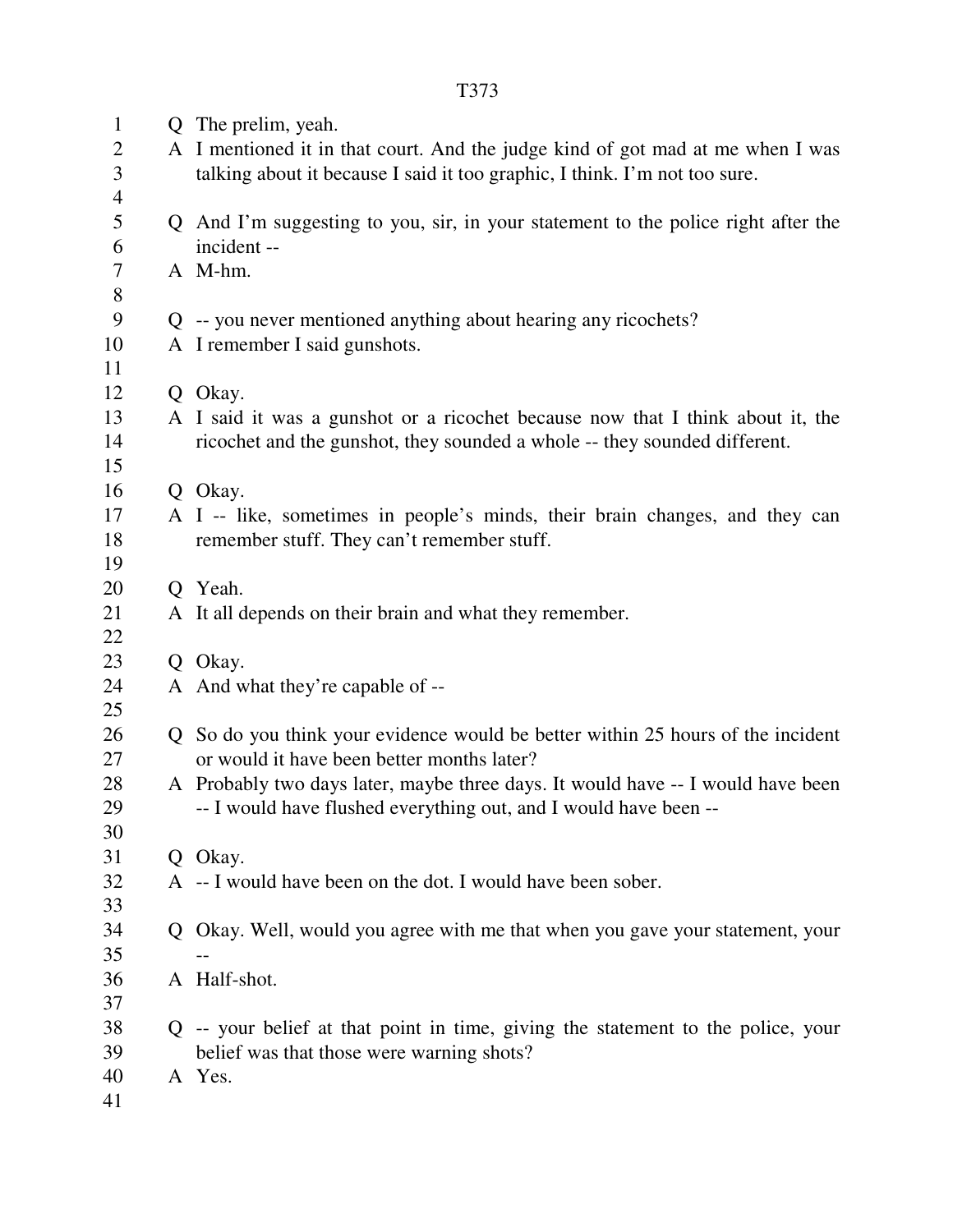|--|

| $\mathbf{1}$      |   | Q Okay. And that they were actually shot in the air?                                                                                                                   |  |  |  |
|-------------------|---|------------------------------------------------------------------------------------------------------------------------------------------------------------------------|--|--|--|
| $\mathbf{2}$<br>3 |   | A I was thinking about that, and I thought about it long and hard. And then and                                                                                        |  |  |  |
| $\overline{4}$    |   | there, I thought they were -- I didn't -- I didn't know what to say. I just said -- I<br>was trying to go through everything really fast. And I must have said -- must |  |  |  |
| 5                 |   | have went through it too fast. I didn't really know what I was saying because I                                                                                        |  |  |  |
| 6                 |   | was kind of scared at the time, so -- now that I think of it, like I said, ricochet                                                                                    |  |  |  |
| 7                 |   | and -- and it came towards us. Because -- I'll let you speak.                                                                                                          |  |  |  |
| $8\,$             |   |                                                                                                                                                                        |  |  |  |
| 9                 |   | Q Okay. Because the police officer went at you several times on that warning                                                                                           |  |  |  |
| 10                |   | shot issue. Do you recall that?                                                                                                                                        |  |  |  |
| 11                |   | A I don't.                                                                                                                                                             |  |  |  |
| 12                |   |                                                                                                                                                                        |  |  |  |
| 13                |   | Q Okay. So you initially said warning shot, shot in the air; do you agree with me?                                                                                     |  |  |  |
| 14                |   | A I don't recall.                                                                                                                                                      |  |  |  |
| 15                |   |                                                                                                                                                                        |  |  |  |
| 16                |   | Q Okay.                                                                                                                                                                |  |  |  |
| 17                |   | A I honestly don't remember about that court or anything.                                                                                                              |  |  |  |
| 18                |   |                                                                                                                                                                        |  |  |  |
| 19                |   | Q Okay.                                                                                                                                                                |  |  |  |
| 20                |   | A I remember maybe just a couple of things I said in that court. My memory is                                                                                          |  |  |  |
| 21                |   | really bad.                                                                                                                                                            |  |  |  |
| 22                |   |                                                                                                                                                                        |  |  |  |
| 23                |   | Q Okay. Can I get you to -- to turn to page 9 of your statement to the police?                                                                                         |  |  |  |
| 24                |   |                                                                                                                                                                        |  |  |  |
| 25<br>26          |   | THE COURT:<br>Madam Clerk, if you could hand that to<br>him? It's just by the water, so                                                                                |  |  |  |
| 27                |   |                                                                                                                                                                        |  |  |  |
| 28                |   | THE COURT CLERK:<br>Yeah.                                                                                                                                              |  |  |  |
| 29                |   |                                                                                                                                                                        |  |  |  |
| 30                |   | Q MR. SPENCER:<br>Okay. Can I get you to read the second                                                                                                               |  |  |  |
| 31                |   | question there from Constable Teniuk. Constable Teniuk says, okay. And then                                                                                            |  |  |  |
| 32                |   | your response:                                                                                                                                                         |  |  |  |
| 33                |   |                                                                                                                                                                        |  |  |  |
| 34                |   | Yeah, I was running, I heard two gunshots, and I thought                                                                                                               |  |  |  |
| 35                |   | they were, like, warning shots, just shooting in the air.                                                                                                              |  |  |  |
| 36                |   |                                                                                                                                                                        |  |  |  |
| 37                |   | A Yeah.                                                                                                                                                                |  |  |  |
| 38                |   |                                                                                                                                                                        |  |  |  |
| 39                | Q | So you --                                                                                                                                                              |  |  |  |
| 40                |   | A When you shoot a gun, you shoot in the air. It doesn't matter if you go up,                                                                                          |  |  |  |
| 41                |   | sideways, down. You're still shooting in the air.                                                                                                                      |  |  |  |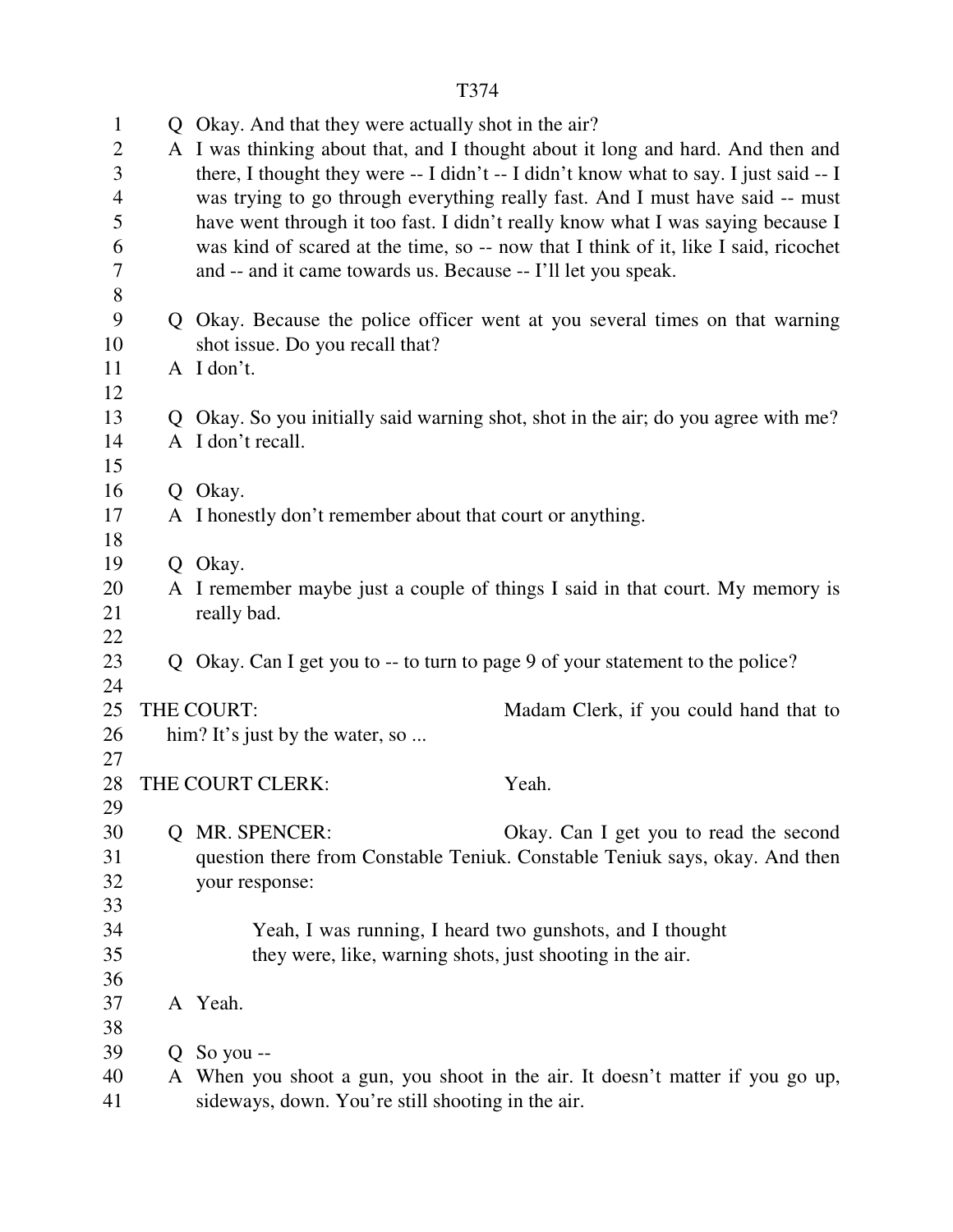| $\mathbf{1}$   |             |                                                                                    |  |  |
|----------------|-------------|------------------------------------------------------------------------------------|--|--|
| $\overline{c}$ |             | Q Okay.                                                                            |  |  |
| $\mathfrak{Z}$ |             | A I'm pretty sure, yeah.                                                           |  |  |
| $\overline{4}$ |             |                                                                                    |  |  |
| $\mathfrak s$  |             | Q Okay. That doesn't sound like you heard ricochets, though?                       |  |  |
| 6              |             | A Like I said, I was talking -- I was blowing everything out of proportion. I just |  |  |
| 7              |             | said what I think I saw and not -- I had lots of time to think about what          |  |  |
| $\,$ 8 $\,$    |             | happened, and sometimes I dream about it. Sometimes I just -- I don't know.        |  |  |
| 9              |             |                                                                                    |  |  |
| 10             |             | Q Okay. Can I get you to pay -- turn to page 32 of your statement? Okay. Right --  |  |  |
| 11             |             | right in the middle there, you're talking again about those shots. And you'd       |  |  |
| 12             |             | agree with me that you ran for about 30 seconds before you heard any               |  |  |
| 13             |             | gunshots?                                                                          |  |  |
| 14             |             | A Yeah. By the time I got to the approach.                                         |  |  |
| 15             |             |                                                                                    |  |  |
| 16             |             | Q Okay. So you were at the road before you heard the first gunshot?                |  |  |
| 17             |             | A I was at the approach when I heard the first gunshot.                            |  |  |
| 18             |             |                                                                                    |  |  |
| 19             |             | Q How close is that to the road?                                                   |  |  |
| 20             |             | A The approach is right -- I'm in -- I mean, I was at the end of the approach.     |  |  |
| 21             |             |                                                                                    |  |  |
| 22             |             | Q End of the driveway? Is that --                                                  |  |  |
| 23             |             | A Yeah.                                                                            |  |  |
| 24             |             |                                                                                    |  |  |
| 25<br>26       |             | Q Yeah. Okay. And Eric was in front of you? He was -- he was --                    |  |  |
| 27             |             | A He was gone.                                                                     |  |  |
| 28             |             | $Q - long gone?$                                                                   |  |  |
| 29             |             | A Yeah.                                                                            |  |  |
| 30             |             |                                                                                    |  |  |
| 31             |             | Okay. So right in the middle of there, Constable Teniuk says, okay. And then       |  |  |
| 32             |             | you answer, Cross:                                                                 |  |  |
| 33             |             |                                                                                    |  |  |
| 34             |             | And, um, I thought they were just putting off warning                              |  |  |
| 35             |             | shots. I didn't think they would actually shoot someone.                           |  |  |
| 36             |             |                                                                                    |  |  |
| 37             |             | A Yeah.                                                                            |  |  |
| 38             |             |                                                                                    |  |  |
| 39             | $\mathbf O$ | So at the time, 25 hours later, you didn't think anybody was shooting at you?      |  |  |
| 40             |             | A I did not. I didn't think about it.                                              |  |  |
| 41             |             |                                                                                    |  |  |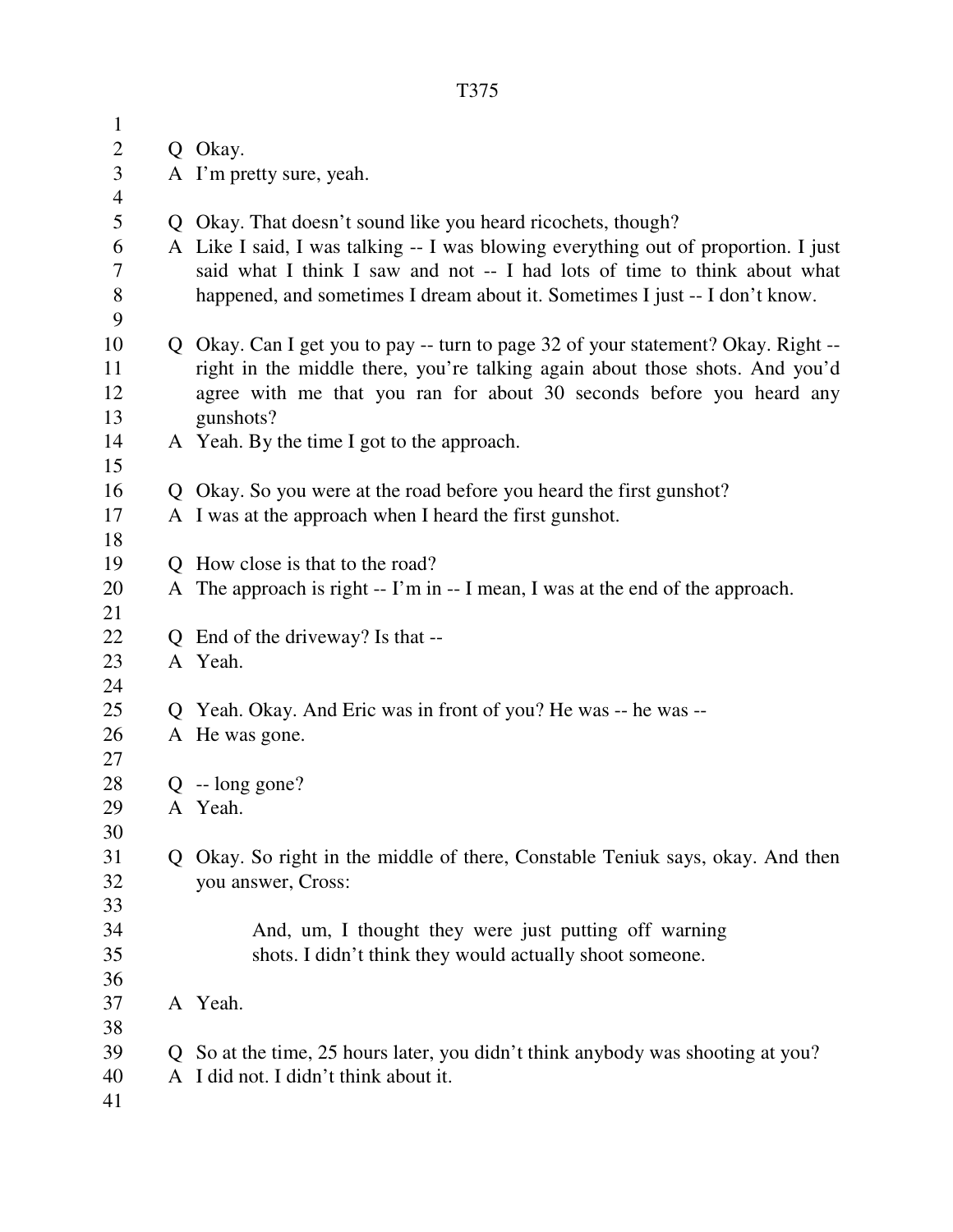| $\mathbf{1}$   | Q Okay. But now, you're pretty sure they were shooting at you?                        |  |  |  |
|----------------|---------------------------------------------------------------------------------------|--|--|--|
| $\overline{2}$ | A Well, it could have ricocheted off something. It could have ricocheted, came        |  |  |  |
| 3              | towards my way.                                                                       |  |  |  |
| $\overline{4}$ |                                                                                       |  |  |  |
| 5              | Q Okay.                                                                               |  |  |  |
| 6              | A It happens.                                                                         |  |  |  |
| 7              |                                                                                       |  |  |  |
| $8\,$          | Q Okay. But the officer went back at you again. Can you turn to page 88? And          |  |  |  |
| 9              | there, I'm going to start right at the top. (As read)                                 |  |  |  |
| 10             |                                                                                       |  |  |  |
| 11             | So when you guys are running, so after you hit the vehicle                            |  |  |  |
| 12             | and everything and you have the axe through the                                       |  |  |  |
| 13             | windshield, now you're -- you're running away, you                                    |  |  |  |
| 14             | mention those -- those two shots --                                                   |  |  |  |
| 15             |                                                                                       |  |  |  |
| 16             | A M-hm.                                                                               |  |  |  |
| 17             |                                                                                       |  |  |  |
| 18             | $Q$ (As read)                                                                         |  |  |  |
| 19             | -- and you say you hear those shots. Did you hear more                                |  |  |  |
| 20             | than just the bang? Did you hear, like, whistling, the                                |  |  |  |
| 21             | actual sound or anything, or was it just --                                           |  |  |  |
| 22             |                                                                                       |  |  |  |
| 23             | Your answer: No.                                                                      |  |  |  |
| 24             | A Are you asking me or are you reading off this?                                      |  |  |  |
| 25             |                                                                                       |  |  |  |
| 26             | Q Well, I'm asking you why today you're saying you heard ricochets and you            |  |  |  |
| 27             | thought that you were shot at when the day after, clearly you're saying "no"          |  |  |  |
| 28             | because that's your answer.                                                           |  |  |  |
| 29             | A Because I thought about it. I -- this whole time all this has been going on, I've   |  |  |  |
| 30             | been thinking about it and thinking about it, and remembering every single            |  |  |  |
| 31             | detail of what happened in that day. And I can only remember some. And I can          |  |  |  |
| 32             | -- sometimes I can, like, I can imagine -- it's like I'm still there. I can feel what |  |  |  |
| 33             | was going on, and I can hear that stuck in my head, pretty much.                      |  |  |  |
| 34             |                                                                                       |  |  |  |
| 35             | Q Okay. So even after the officer kept going over this, because he -- you answer      |  |  |  |
| 36             | -- you didn't hear? No. Okay. That's -- that's exactly what I'm -- yeah, I'm          |  |  |  |
| 37             | asking for. And you know what I mean when I say that? Like, you know when             |  |  |  |
| 38             | a shot is close by because you kind of hear that. Your answer: Yeah. Constable        |  |  |  |
| 39             | Teniuk: -- whistle or whatever. Your answer: Yeah.                                    |  |  |  |
| 40             | A Yeah.                                                                               |  |  |  |
| 41             |                                                                                       |  |  |  |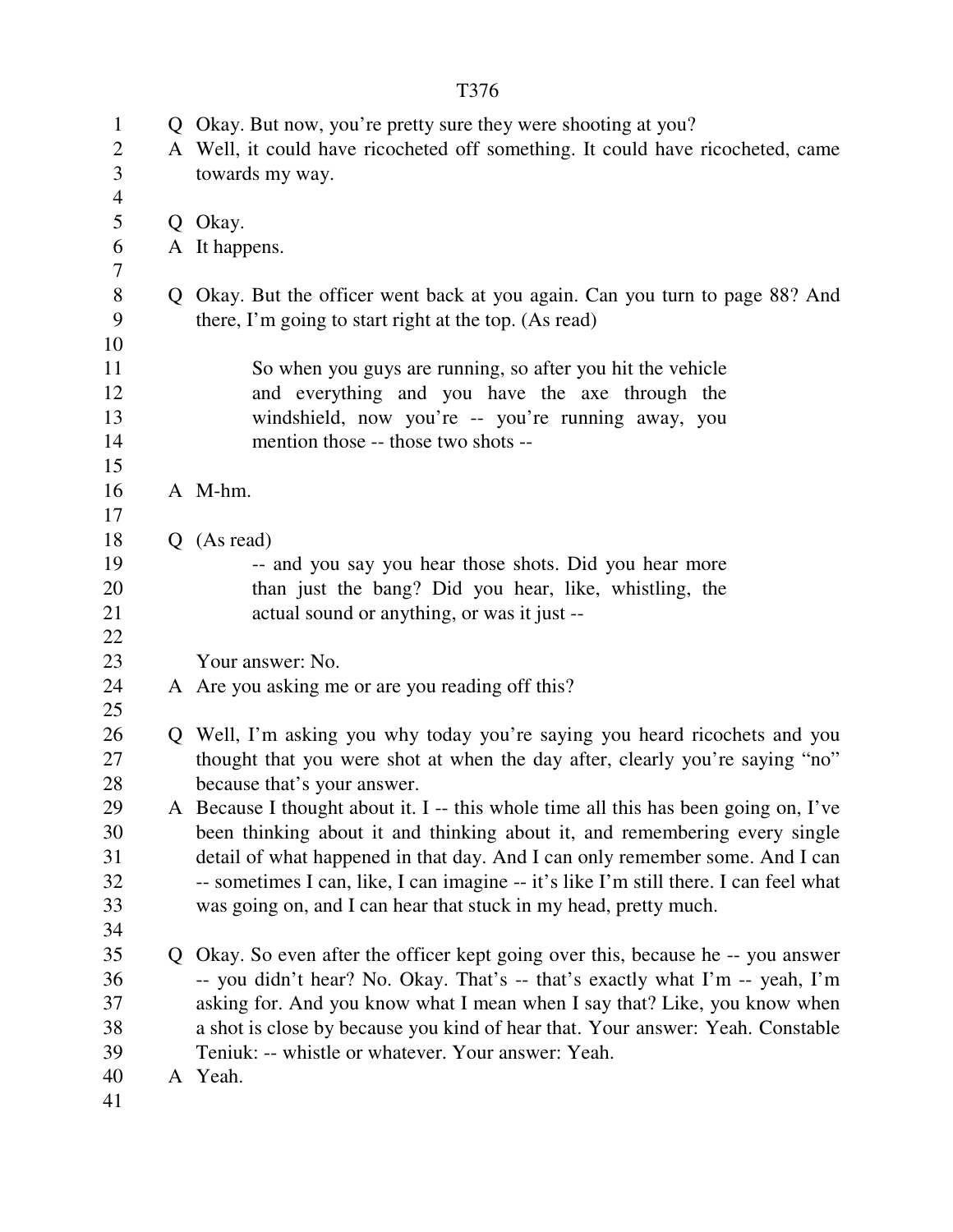| $\mathbf{1}$     | Q Constable Teniuk: -- in the air. Was that -- Cross: I didn't. Teniuk again.          |  |  |  |
|------------------|----------------------------------------------------------------------------------------|--|--|--|
| $\boldsymbol{2}$ | A M-hm.                                                                                |  |  |  |
| $\overline{3}$   |                                                                                        |  |  |  |
| $\overline{4}$   | Q Was that -- Cross: -- that's you -- I didn't hear no, uh, ricochet or nothing.       |  |  |  |
| 5                | A Yeah.                                                                                |  |  |  |
| 6                |                                                                                        |  |  |  |
| $\overline{7}$   | Q Constable Teniuk keeps going. Nothing like that? Your answer: No. So are you         |  |  |  |
| $8\,$            | -- so all you heard was the actual gun going off? Yeah.                                |  |  |  |
| 9                | A Yeah. Now, like I said, I was -- when all that stuff was going on, I just told       |  |  |  |
| 10               | them what I heard. I didn't really think about it because it happened so fast.         |  |  |  |
| 11               | And after I wrote that statement, I left it -- I didn't think about it. I just pushed  |  |  |  |
| 12               | it out of my life. I didn't want to think about it. So as the other court was          |  |  |  |
| 13               | coming up, that's when I had to prepare myself. Like, I wasn't just going to go        |  |  |  |
| 14               | there not knowing what to say. So I had to think about it.                             |  |  |  |
| 15               |                                                                                        |  |  |  |
| 16               | Q So what changed between giving this statement to the police and the officer          |  |  |  |
| 17               | going over and over, did you hear a ricochet, did you hear a whistle, did you          |  |  |  |
| 18               | hear anything? What changed between then and you giving your evidence?                 |  |  |  |
| 19               | A I don't know. Not much. I just --                                                    |  |  |  |
| 20               |                                                                                        |  |  |  |
| 21               | Q You just changed your story?                                                         |  |  |  |
| 22               | A I don't know. I just -- like I said, I just blew it out of proportion. I wasn't sure |  |  |  |
| 23               | what I was exactly saying because I was still stunned of what happened.                |  |  |  |
| 24               |                                                                                        |  |  |  |
| 25               | Q Right. So you said they were warning shots, but you were pretty -- you were          |  |  |  |
| 26               | positive they were warning shots the day after.                                        |  |  |  |
| 27               | A I'm not too sure.                                                                    |  |  |  |
| 28               |                                                                                        |  |  |  |
| 29               | Q But the day after, you were positive they were warning shots?                        |  |  |  |
| 30               | A Yeah. I could say they were ricochets. I'm not too sure. Like, I don't know.         |  |  |  |
| 31               |                                                                                        |  |  |  |
| 32               | Q Okay. So moving on. So as far as the Fouhy farm, you're not aware of any             |  |  |  |
| 33               | other vehicles except that red one, and you accept now -- although you blamed          |  |  |  |
| 34               | Eric originally, you say you're the one that -- that --                                |  |  |  |
| 35               | A I was.                                                                               |  |  |  |
| 36               |                                                                                        |  |  |  |
| 37               | Q -- vandalized it with your gun?                                                      |  |  |  |
| 38               | A Yeah. I didn't vandalize -- I didn't break nothing.                                  |  |  |  |
| 39               |                                                                                        |  |  |  |
| 40               | Q Okay.                                                                                |  |  |  |
| 41               | A I snapped out of it right when I was doing it and I asked myself, like, what the     |  |  |  |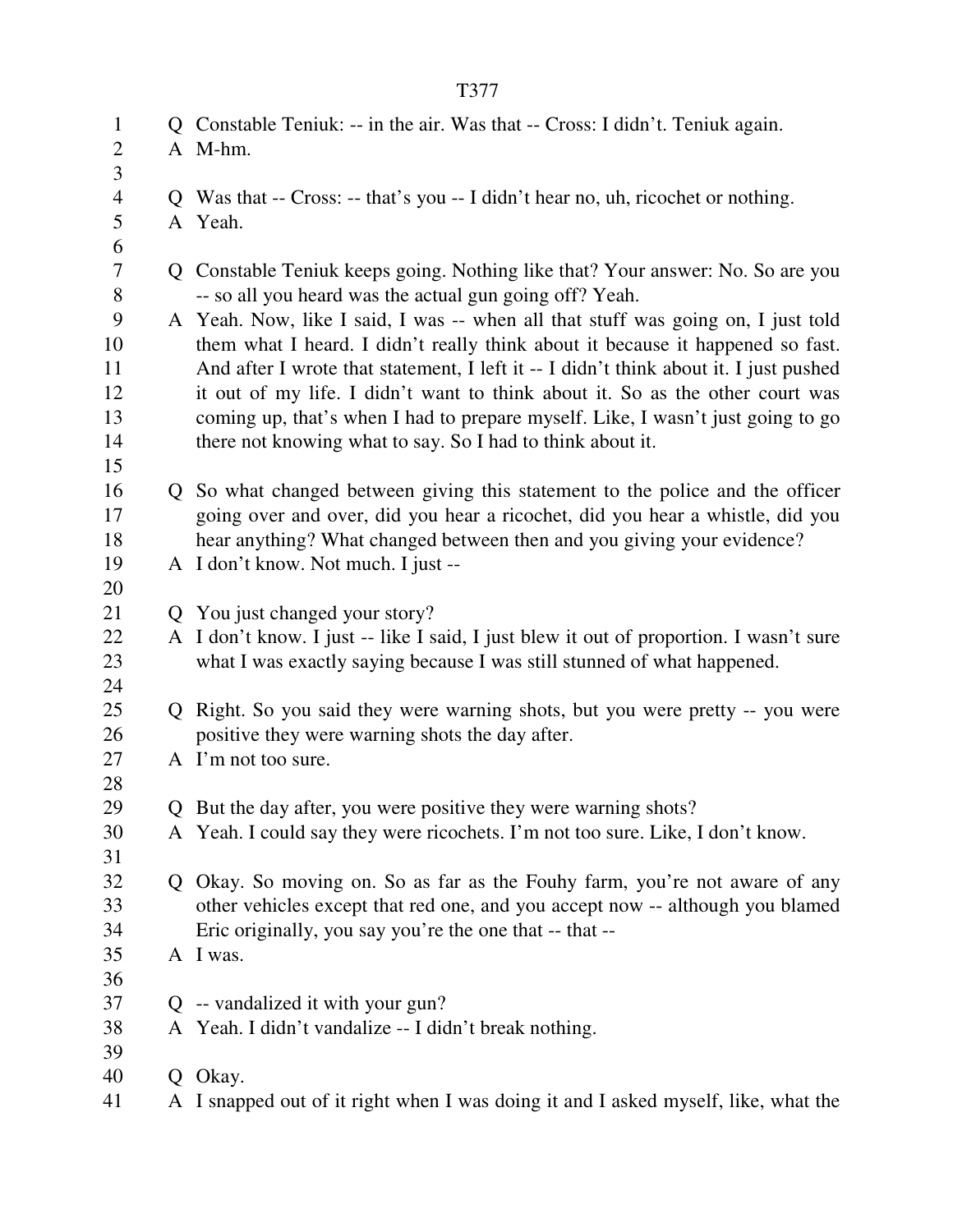1 hell am I doing.  $\overline{2}$ 3 MR. SPENCER: Okay. If Your Lordship is thinking now 4 is a good time to break, I'm okay with that. 5 6 THE COURT: Okay. Well, it's around 11:15. If it's a 7 convenient time for you? I am always reluctant to break somebody's cross-8 examination up. But if you don't mind, we could take a break now. If you'd like to 9 finish off, we could do that, as well. 10 11 MR. SPENCER: Okay. Yeah, no, I think I'll -- I'll carry  $12$  on, if that's --13 14 THE COURT: Okay. Do you have much longer to go, 15 do you think? 16 17 MR. SPENCER: I'm thinking 15 minutes, depending on 18 what answers I get, My Lord. 19 20 THE COURT: Okay. Well, maybe that might be 21 pushing it a little long. So I think maybe it's a good time to take a -- a break. And 22 what I'm going to -- what we're going to do is we're going to take a 15 to 20- 23 minute break. 24 25 A M-hm. 26 27 THE COURT: And you can get off the stand --28 29 A Go for a cigarette? 30 31 THE COURT:  $\qquad \qquad \text{or whatever, but you're not allowed to}$ 32 talk to anybody about your testimony. 33 34 A Okay. I won't. 35 36 THE COURT: You can talk about the weather or 37 whatever else you want, but nothing about this testimony with the Crowns or the 38 defence or -- or anybody. 39 40 A Okay. 41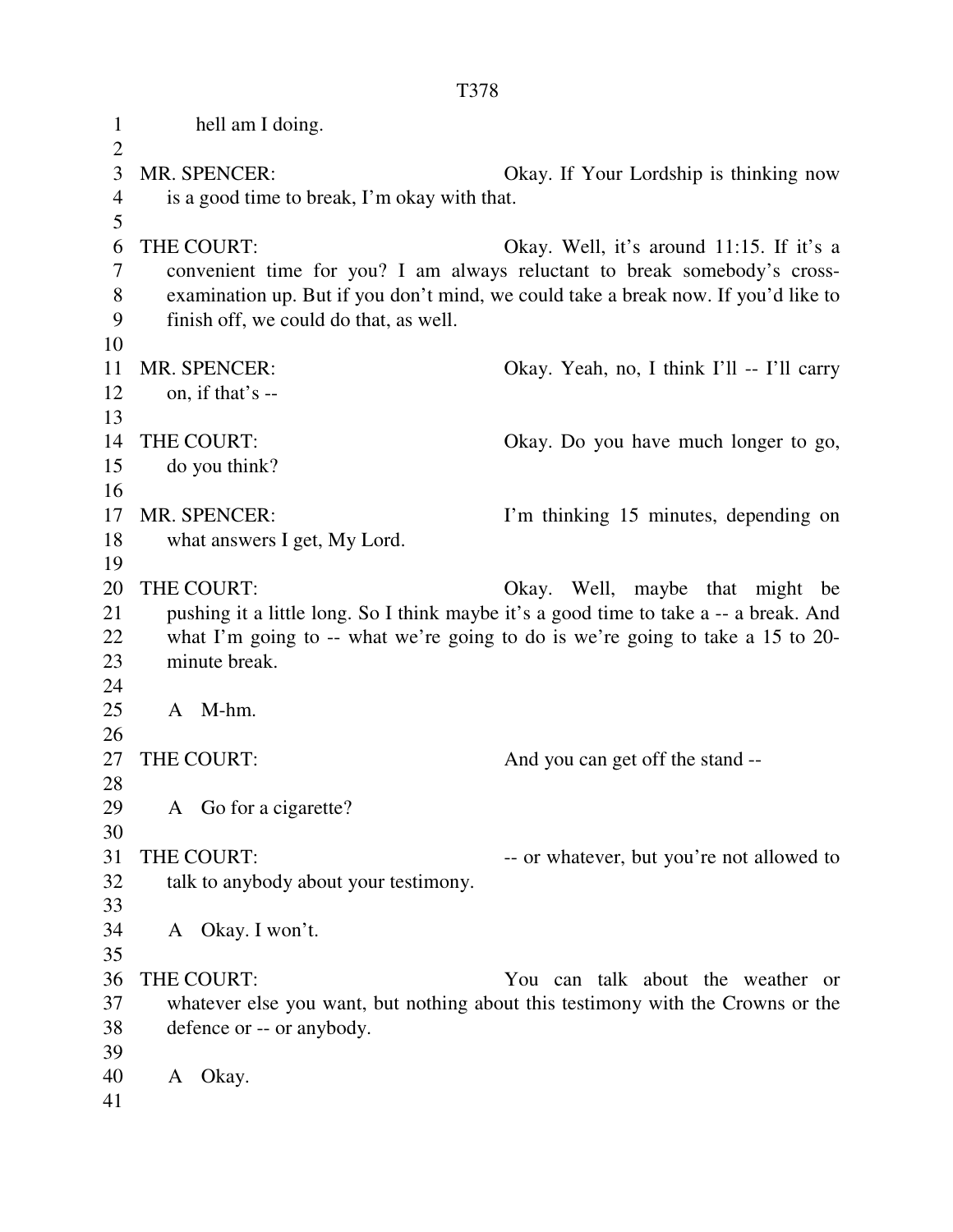| 1                    | THE COURT:                                                            | You understand that?                                                                   |
|----------------------|-----------------------------------------------------------------------|----------------------------------------------------------------------------------------|
| $\overline{2}$       |                                                                       |                                                                                        |
| 3<br>$\overline{4}$  | A I understand.                                                       |                                                                                        |
| 5                    | THE COURT:                                                            | Okay. So we'll take our break now.                                                     |
| 6                    |                                                                       |                                                                                        |
| $\overline{7}$       | (JURY RETIRES)                                                        |                                                                                        |
| 8                    |                                                                       |                                                                                        |
| 9                    | (WITNESS STANDS DOWN)                                                 |                                                                                        |
| 10                   |                                                                       |                                                                                        |
| 11                   | (ADJOURNMENT)                                                         |                                                                                        |
| 12                   |                                                                       |                                                                                        |
| 13                   | THE COURT:                                                            | Is there anything we need to do before                                                 |
| 14                   | we get started?                                                       |                                                                                        |
| 15                   |                                                                       |                                                                                        |
| 16                   | MR. BURGE:                                                            | Yes, My Lord. We have -- a subpoena                                                    |
| 17                   |                                                                       | has been served on Kiora Wuttunee, who's a name we will have heard over the last       |
| 18                   |                                                                       | two days. She was present from the beginning to the end. And she was personally        |
| 19                   |                                                                       | served with the subpoena requiring her to attend yesterday. She was here, and she      |
| 20                   |                                                                       | was directed to return this morning, and she has not returned. I have an affidavit of  |
| 21<br>22             | service here, My Lord, and I am seeking a warrant, a witness warrant. |                                                                                        |
| 23                   | THE COURT:                                                            | Okay. There will be a bench warrant to                                                 |
| 24                   |                                                                       | issue for the arrest of Kiora J. Wuttunee as a result of her failure to respond to the |
| 25                   | subpoena.                                                             |                                                                                        |
| 26                   |                                                                       |                                                                                        |
| 27                   | MR. BURGE:                                                            | And -- and if we can have that, My Lord                                                |
| 28                   |                                                                       |                                                                                        |
| 29                   |                                                                       |                                                                                        |
| 30                   | THE COURT:                                                            | Yes. Madam Clerk.                                                                      |
| 31                   |                                                                       |                                                                                        |
| 32                   | MR. BURGE:                                                            | -- Madam -- Madam Registrar will be                                                    |
| 33                   | preparing --                                                          |                                                                                        |
| 34                   |                                                                       |                                                                                        |
| 35                   | THE COURT CLERK:                                                      | She'll be right here.                                                                  |
| 36                   |                                                                       |                                                                                        |
| 37                   | MR. BURGE:                                                            | Okay.                                                                                  |
|                      |                                                                       |                                                                                        |
|                      |                                                                       |                                                                                        |
|                      |                                                                       |                                                                                        |
| 38<br>39<br>40<br>41 | THE COURT CLERK:<br>THE COURT:                                        | (INDISCERNIBLE) just have to get<br>Okay. And we will get the witness back             |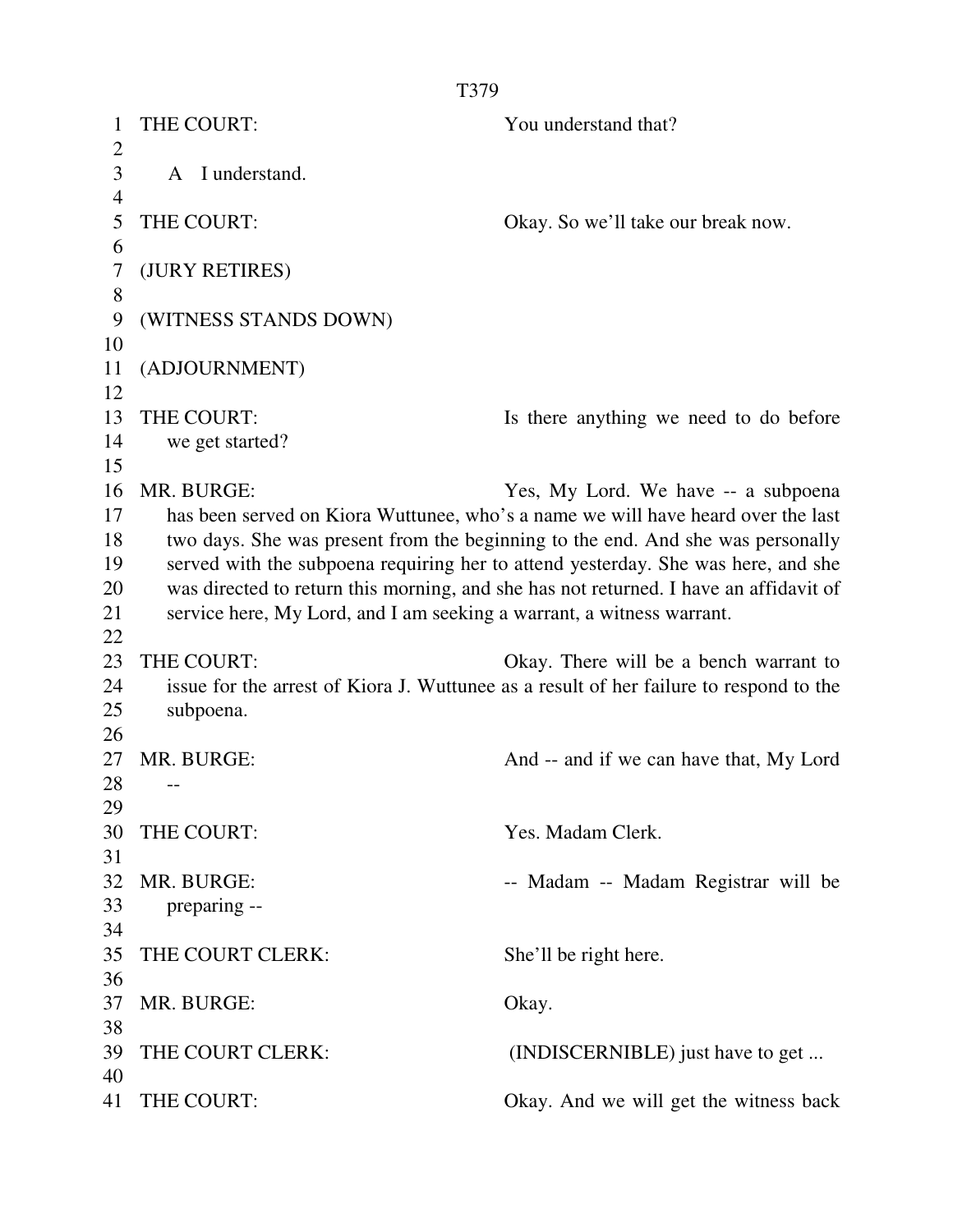1 on the stand.  $\overline{2}$ 3 MR. BURGE: Yes. 4 5 (WITNESS RE-TAKES THE STAND) 6 7 THE COURT: Okay. You can bring the jury back in. 8 9 A (UNREPORTABLE SOUND) That always falls down every time --10 11 MR. SPENCER: Oh, heads up. Heads up. 12  $13 \tA - I -$ 14 15 THE COURT: M-hm. 16 17 A Does that help? 18 19 (JURY ENTERS) 20 21 THE COURT: Mr. Cross, you understand you are still 22 under oath? 23 24 A I understand. 25 26 THE COURT: Thank you. Proceed, Mr. Spencer. 27 28 MR. SPENCER: Thank you, My Lord. 29 30 Q MR. SPENCER: So just to confirm, you didn't see any 31 gun other than your gun that day? 32 A No. 33 34 Q Okay. So when you're approaching the Stanley farm, you've decided to go in 35 and ask for help? 36 A Yeah. 37 38 Q And you said you told Eric that? 39 A Yeah, I told him that I was going to go. 40 41 Q Okay. So you're on the road, and you're going to pull in there, and you tell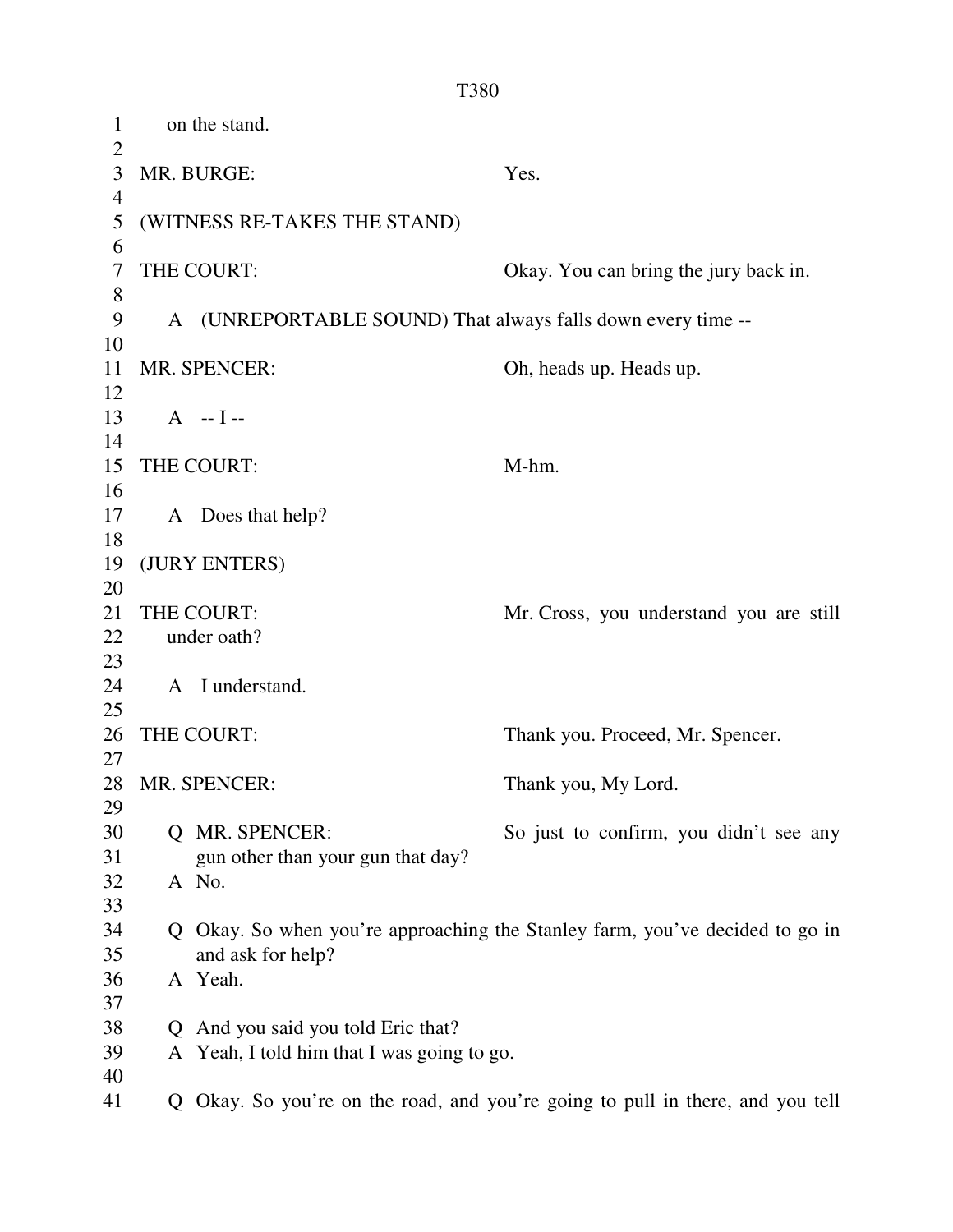| $\mathbf{1}$   |              | Eric, We're going to go in and get some help this time?                            |  |
|----------------|--------------|------------------------------------------------------------------------------------|--|
| $\overline{2}$ |              | A On the way, yeah. We didn't -- we didn't make a --                               |  |
| 3              |              |                                                                                    |  |
| $\overline{4}$ |              | Q Before you pulled in?                                                            |  |
| 5              |              | A Yeah. On the road, yeah.                                                         |  |
| 6              |              |                                                                                    |  |
| 7              |              | Q Oh. Okay. And then as you were pulling in, you saw a lady?                       |  |
| $8\,$          |              | A I wasn't sure if I seen her after or before.                                     |  |
| 9              |              |                                                                                    |  |
| 10             |              | Q Oh, okay. Okay. So you -- you just don't know?                                   |  |
| 11             |              | A I don't.                                                                         |  |
| 12             |              |                                                                                    |  |
| 13             |              | Q Okay.                                                                            |  |
| 14             |              | A Yeah.                                                                            |  |
| 15             |              |                                                                                    |  |
| 16             |              | Q So if you saw her before, that would have been a good chance to -- to ask --     |  |
| 17             |              | A If $-$                                                                           |  |
| 18             |              |                                                                                    |  |
| 19             |              | Q -- for help, before Eric started stealing?                                       |  |
| 20             |              | A Yeah.                                                                            |  |
| 21             |              |                                                                                    |  |
| 22             |              | Q Okay.                                                                            |  |
| 23             |              | A It would have. Like, I -- I don't know. I'm not too sure when I saw her.         |  |
| 24             |              |                                                                                    |  |
| 25             |              | Q Okay. Now, you also saw the farmers?                                             |  |
| 26             |              | A Mm. I didn't look at anything. I -- I was at the house. I didn't notice anything |  |
| 27             |              | around anywhere.                                                                   |  |
| 28             |              |                                                                                    |  |
| 29             |              | Q Well, you didn't see the --                                                      |  |
| 30             |              | A In the area.                                                                     |  |
| 31             |              |                                                                                    |  |
| 32             |              | $Q$ -- the Stanleys?                                                               |  |
| 33             |              | A I -- yeah, I seen them. They were over -- down by the -- what's it called. The   |  |
| 34             |              | barn. And they, like, quite a ways down and --                                     |  |
| 35             |              |                                                                                    |  |
| 36             |              | Q So you -- you pull into the yard, and you see them working?                      |  |
| 37<br>38       |              | A I wasn't sure if they were working or not.                                       |  |
| 39             | $\mathbf{Q}$ | Well, you -- okay. You see them there?                                             |  |
| 40             |              | A Yeah, I see them, two.                                                           |  |
| 41             |              |                                                                                    |  |
|                |              |                                                                                    |  |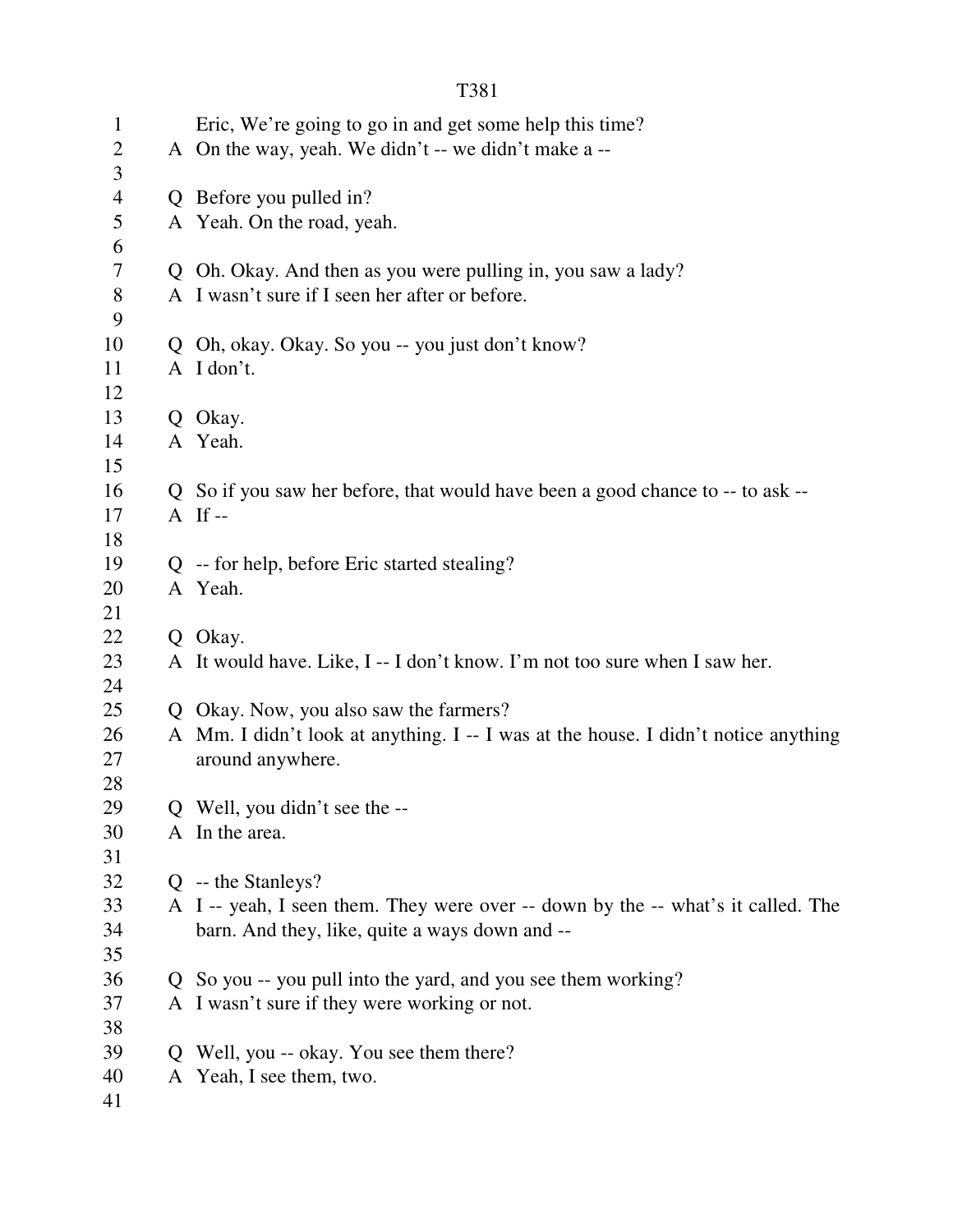1 Q Okay. So why don't you walk over to them and say, Hey, can we get some 2 help with a spare? 3 A Because right away, Eric jumped out before me and went straight to that quad. 4 5 Q So he started stealing -- 6 A I -- I couldn't do nothing. 7 8 Q -- before you even had a chance to ask for help? 9 A Yeah. Like, I -- I -- right when I -- before I put it in -- even put it in park, he 10 got out. I put it in park. I was about to get -- I got off. I was walking, and then 11 all of a sudden all that stuff happened. He started trying to start it up, and all of 12 a sudden I heard yelling. I was, like, what the fuck. I'm, like -- 13 14 Q Okay. Did you hear the rev of a four-cycle engine? Did he get it to fire? 15 A No, he didn't -- he didn't get it to start up, no. 16 17 Q Okay. Okay. Did you overhear Mr. Stanley say something to -- 18 A I did not, no. I didn't hear nothing. 19 20 Q Okay. 21 A All I heard was shouting. 22 23 Q Okay. So -- and you would agree with me that the suggestion that Gerry and 24 Sheldon came out of nowhere, that that's not really fair? They were working, 25 and you guys were stealing from them? 26 A No. I wasn't stealing. 27 28 Q Sorry. Your group. 29 A Eric. 30 31 Q Eric was stealing from them. So not -- not unreasonable for Sheldon to run up 32 and say -- 33 A Yeah. 34 35 Q -- get the heck out of here? 36 A Yeah. 37 38 Q Right. You'd be frustrated if it was your farm? 39 A M-hm. Well, yeah. Probably, yeah. 40

T382

41 Q Yeah? Yeah. Okay. Now, did you tell Constable Boogaard yesterday or the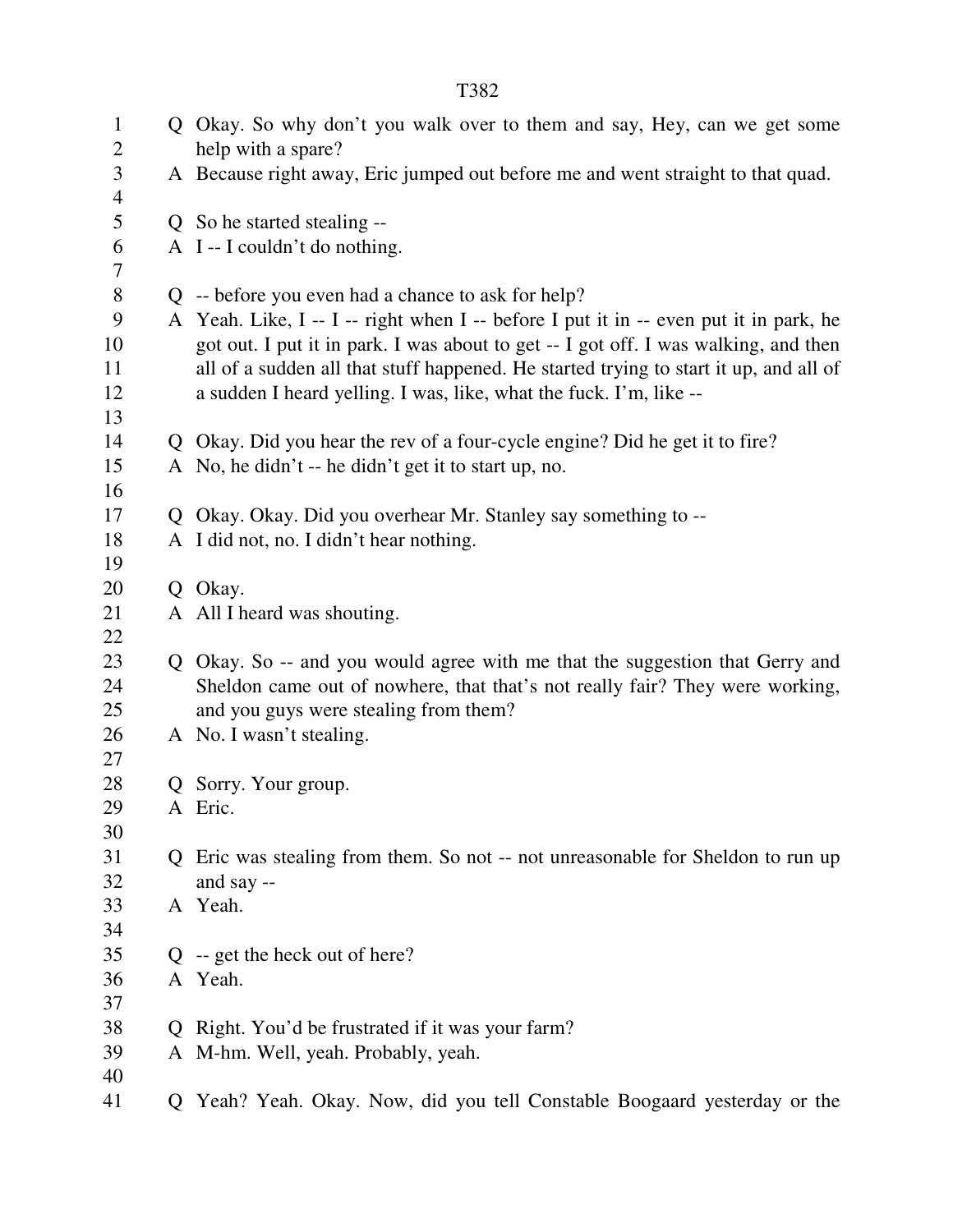| × |  |
|---|--|
|   |  |

| $\mathbf{1}$   |                | Crown that you'd overheard Gerry say something to Sheldon?                                |  |
|----------------|----------------|-------------------------------------------------------------------------------------------|--|
| $\mathbf{2}$   |                | A I don't know.                                                                           |  |
| $\overline{3}$ |                |                                                                                           |  |
| $\overline{4}$ |                | $Q$ No?                                                                                   |  |
| 5              |                | A All I heard was shouting.                                                               |  |
| 6              |                |                                                                                           |  |
| 7              |                | Q Okay. So you --                                                                         |  |
| $8\,$          |                | A I saw -- oh. I didn't hear anything like that, but I heard -- I read on the media       |  |
| 9              |                | that he said go inside --                                                                 |  |
| 10             |                |                                                                                           |  |
| 11             |                | THE COURT:<br>We don't need to -- we don't need to go                                     |  |
| 12             |                | into what you heard on the media.                                                         |  |
| 13             |                |                                                                                           |  |
| 14             |                | A Yeah. So no. I didn't hear anything that day.                                           |  |
| 15             |                |                                                                                           |  |
| 16             |                | Q MR. SPENCER:<br>So you heard something on the media,                                    |  |
| 17             |                | and then you told that to Constable Boogaard and the Crown as if it was a fact?           |  |
| 18             |                | A Just word-of-mouth.                                                                     |  |
| 19             |                |                                                                                           |  |
| 20             |                | Q But you told them you heard it yourself?                                                |  |
| 21             |                | A I said -- I didn't say I heard it. I said I saw it on -- I didn't say I saw it or heard |  |
| 22             |                | it. I just said that's what they said.                                                    |  |
| 23             |                |                                                                                           |  |
| 24             |                | Q Okay. So $-$                                                                            |  |
| 25             |                | A Can I explain what I said?                                                              |  |
| 26             |                |                                                                                           |  |
| 27             |                | Q Well, I guess we've got the police version and we've got your version. So I'm           |  |
| 28             |                | good with that.                                                                           |  |
| 29             |                | A No?                                                                                     |  |
| 30             |                |                                                                                           |  |
| 31             |                | Q Let's talk about -- well, 30 shots.                                                     |  |
| 32             |                | A Around there, 25. I don't know.                                                         |  |
| 33             |                |                                                                                           |  |
| 34             | $\overline{O}$ | Just --                                                                                   |  |
| 35             |                | A I don't count my shots. Like, I don't -- one, I go mark it down, two --                 |  |
| 36             |                |                                                                                           |  |
| 37             | Q              | Do you think you should have been driving?                                                |  |
| 38             |                | A No, I shouldn't have.                                                                   |  |
| 39             |                |                                                                                           |  |
| 40             | $\mathbf{Q}$   | Okay. Why are you driving if you're that hammered?                                        |  |
| 41             |                | A I honestly don't know.                                                                  |  |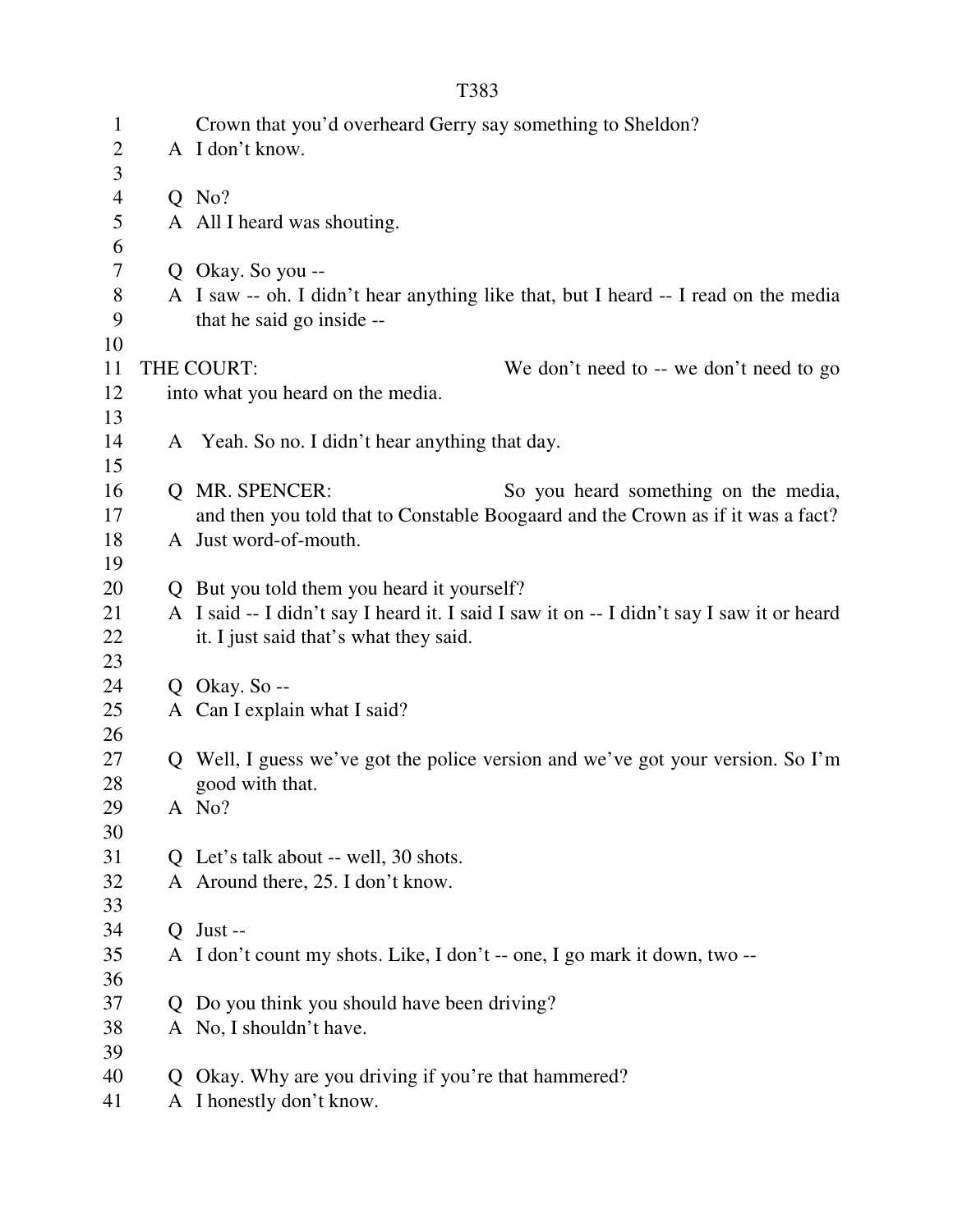| $\mathbf{1}$   |    |                                                                                 |
|----------------|----|---------------------------------------------------------------------------------|
| $\overline{2}$ |    | Q Okay. And you actually have a driving prohibition, right?                     |
| 3              |    | A I did.                                                                        |
| $\overline{4}$ |    |                                                                                 |
| 5              |    | Q Okay. So the driver for the day is the guy -- were you the drunkest of the    |
| 6              |    | group?                                                                          |
| $\tau$         |    | A No, I was not.                                                                |
| 8              |    |                                                                                 |
| 9              |    | Q Okay. You were -- you would have been up there?                               |
| 10             |    | A Excuse me?                                                                    |
| 11             |    |                                                                                 |
| 12             |    | Q You would have been up there in the top couple drunk guys?                    |
| 13             |    | A Yeah.                                                                         |
| 14             |    |                                                                                 |
| 15             |    | Q Okay. Why is the second to drunkest guy driving?                              |
| 16             |    | A I could not answer that question because I -- I don't know how to answer that |
| 17             |    | question. I guess I was just driving at the time.                               |
| 18             |    |                                                                                 |
| 19             |    | Q Okay. I'm going to show you what -- what's been provided as your CPIC, your   |
| 20             |    | criminal record check --                                                        |
| 21             |    | A M-hm.                                                                         |
| 22             |    |                                                                                 |
| 23             |    | Q -- from the police. I'm going to ask you to have a look at that and tell me   |
| 24             |    | whether it's accurate.                                                          |
| 25             |    | A Yes, that's accurate.                                                         |
| 26             |    |                                                                                 |
| 27             |    | Q Those are all accurate? Are there any other convictions? Because sometimes    |
| 28             |    | those don't get picked up --                                                    |
| 29             |    | A And they didn't spell my middle name right, though. They put a 'Z' in there.  |
| 30             |    |                                                                                 |
| 31             |    | Q Okay. So you -- your record includes -- you had a fail to comply with an      |
| 32             |    | undertaking. That's not too serious. And then we've got -- you've got it in     |
| 33             |    | front of you there? Flight, flight while pursued by peace officer? Okay. And on |
| 34             |    | that one, that's where you got the two-year driving prohibition.                |
| 35             |    | A M-hm.                                                                         |
| 36             |    |                                                                                 |
| 37             | Q. | And when did you --                                                             |
| 38             |    | A One year.                                                                     |
| 39             |    |                                                                                 |
| 40             |    | Q Oh.                                                                           |
| 41             |    | A I was on probation for one year.                                              |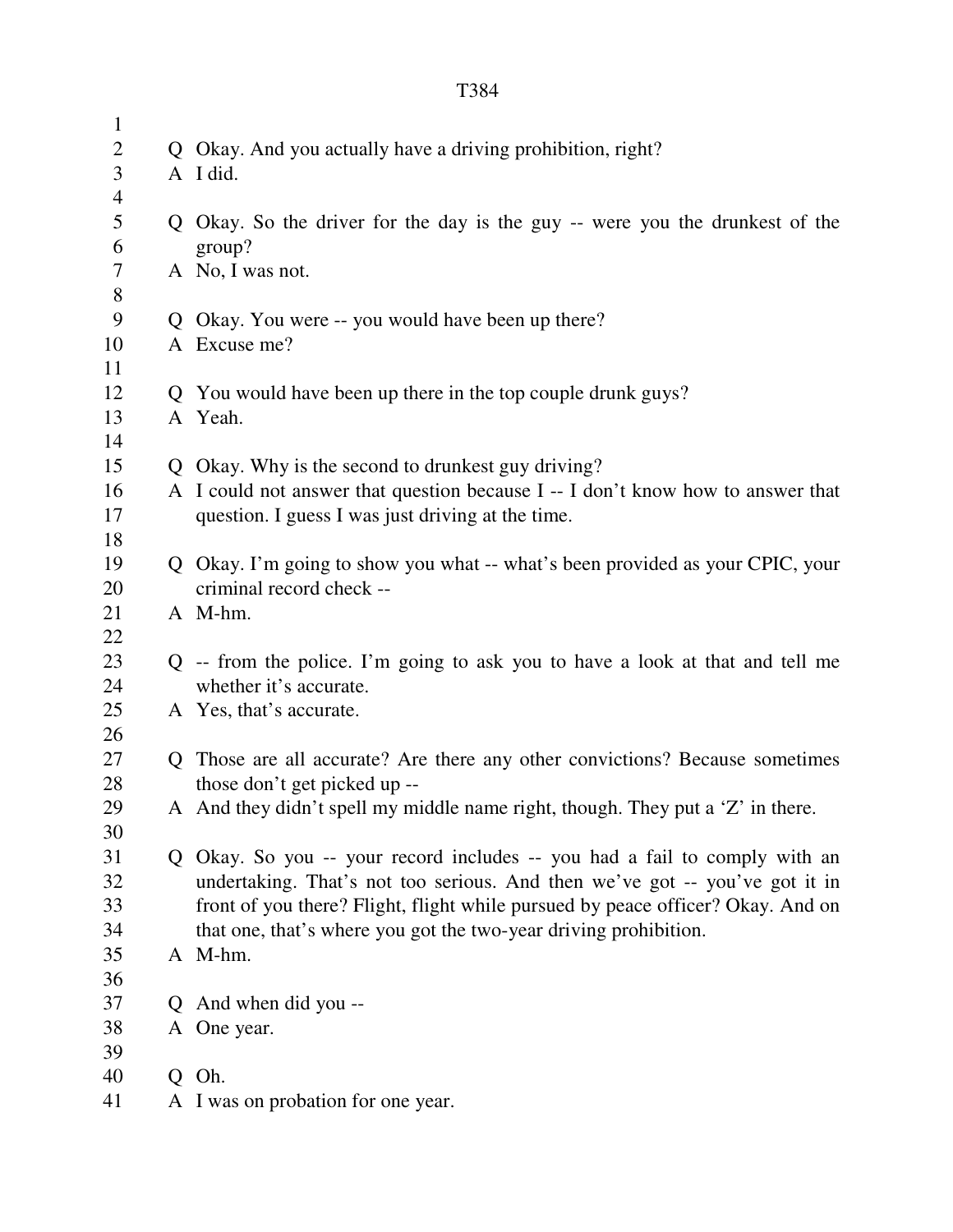| $\mathbf{1}$   |                                                                                        |  |
|----------------|----------------------------------------------------------------------------------------|--|
| $\mathbf{2}$   | Q Okay. Well, 11 -- 11 would be November 5th of 2015 is when you were                  |  |
| 3              | convicted of that -- fleeing from a police officer? You agree with me there?           |  |
| $\overline{4}$ | A Yeah.                                                                                |  |
| $\mathfrak s$  |                                                                                        |  |
| 6              | Q Okay. So a little less than a year earlier than the incident?                        |  |
| $\tau$         | A Yeah. Probably, yeah.                                                                |  |
| $8\,$          |                                                                                        |  |
| 9              | Q Yeah.                                                                                |  |
| 10             | A Less than a year.                                                                    |  |
| 11             |                                                                                        |  |
| 12             | Q Okay. And you -- you say you had a one-year driving prohibition?                     |  |
| 13             | A Yeah.                                                                                |  |
| 14             |                                                                                        |  |
| 15             | Q Okay. Because the record -- the record indicates a two-year driving                  |  |
| 16             | prohibition. Let me find it.                                                           |  |
| 17             | A Yeah, I was on probation for one year.                                               |  |
| 18             |                                                                                        |  |
| 19             | Q Yeah, but driving prohibition. I get probation, but --                               |  |
| 20             | A They didn't -- they didn't let me know about that. All -- all my probation           |  |
| 21             | officer told me is that I had a one-year probation. They said after that probation     |  |
| 22             | is up, everything goes away because I was still a youth when it happened.              |  |
| 23             |                                                                                        |  |
| 24             | Q Okay. But your one year still wasn't up yet?                                         |  |
| 25             | A It wasn't, no.                                                                       |  |
| 26             |                                                                                        |  |
| 27             | Q Right. And I'm just going to show you -- I think I'll try it -- the certificate from |  |
| 28             | the Provincial Court. I'm going to ask you to have a look at that.                     |  |
| 29             | A I don't recall seeing this paper.                                                    |  |
| 30             |                                                                                        |  |
| 31             | Q Okay. But you'll agree with me the last line is a two-year prohibition?              |  |
| 32             | A I can read, yeah. I agree with you.                                                  |  |
| 33             |                                                                                        |  |
| 34             | Q Okay. And that's actually the certificate from the court, so                         |  |
| 35             | A And I never got this paper, ever.                                                    |  |
| 36             |                                                                                        |  |
| 37             | Q Yeah, no, you wouldn't because --                                                    |  |
| 38             | A M-hm.                                                                                |  |
| 39             |                                                                                        |  |
| 40             | $Q$ -- I got it for today.                                                             |  |
| 41             | A M-hm. Yeah, like -- and they -- they didn't tell me that I had a two-year or         |  |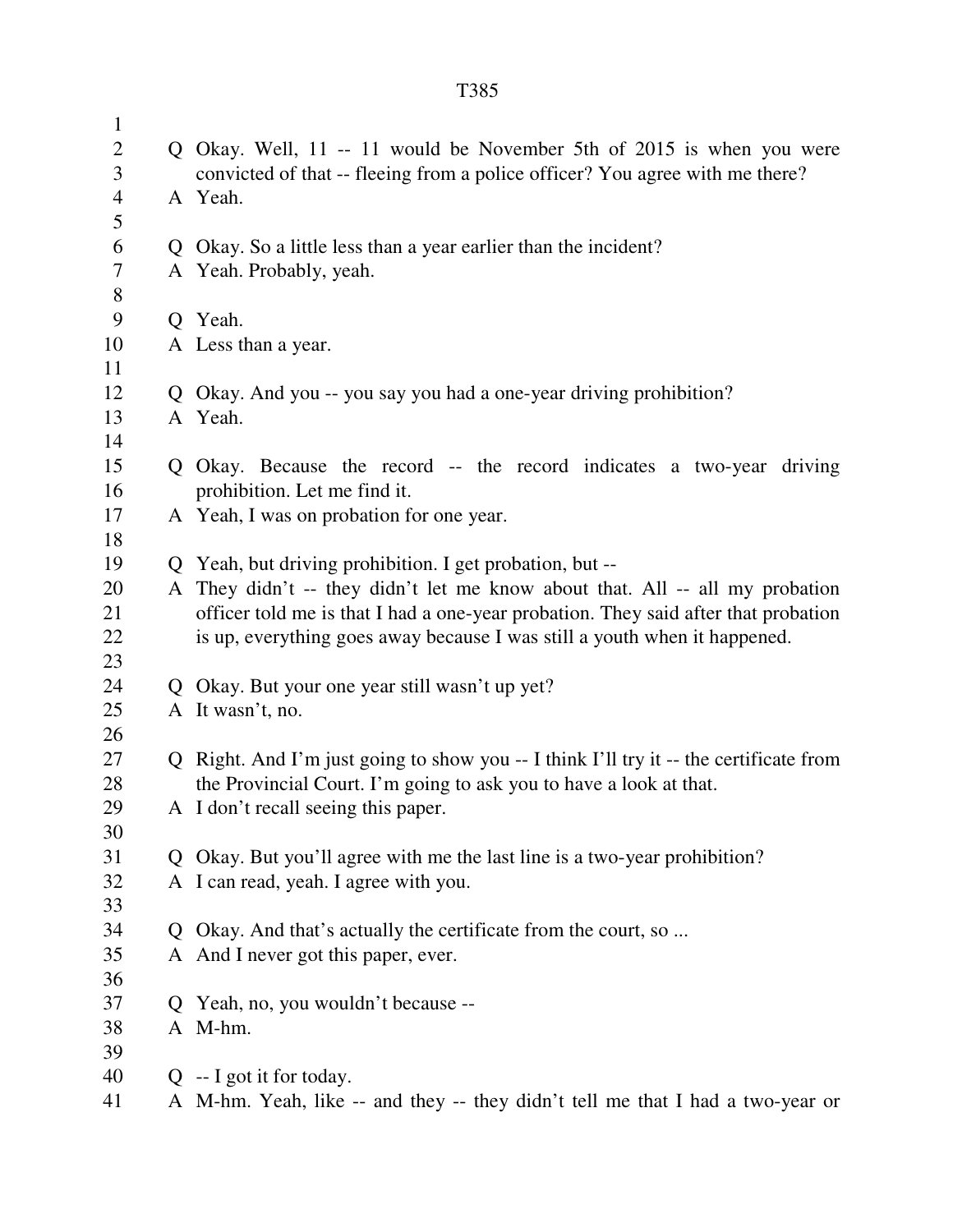|--|

| $\mathbf{1}$<br>$\overline{2}$ |              | anything like that. It was only a one-year from the start.               |                                                                                    |
|--------------------------------|--------------|--------------------------------------------------------------------------|------------------------------------------------------------------------------------|
| 3                              |              | Q Okay. But --                                                           |                                                                                    |
| 4                              |              | A And they said it wouldn't go on my record.                             |                                                                                    |
| 5                              |              |                                                                          |                                                                                    |
| 6                              |              |                                                                          | Q Yeah. That's kind of odd because the Court is pretty good about making you       |
| $\tau$                         |              | sign those orders before you leave the courthouse, but --                |                                                                                    |
| 8                              |              | A Yeah. Maybe I didn't read it. Yeah.                                    |                                                                                    |
| 9                              |              |                                                                          |                                                                                    |
| 10                             |              | Q Yeah. Maybe you didn't read it.                                        |                                                                                    |
| 11                             |              |                                                                          |                                                                                    |
| 12                             |              | MR. SPENCER:                                                             | Can I get those marked, My Lord?                                                   |
| 13                             |              |                                                                          |                                                                                    |
| 14                             |              | A I just usually -- just word for mouth, listen to my probation officer. |                                                                                    |
| 15                             |              |                                                                          |                                                                                    |
| 16                             |              | THE COURT:                                                               | Okay. The next defence exhibit would be                                            |
| 17                             |              | what number?                                                             |                                                                                    |
| 18                             |              |                                                                          |                                                                                    |
| 19                             |              | THE COURT CLERK:                                                         | $D-4.$                                                                             |
| 20                             |              |                                                                          |                                                                                    |
| 21                             |              | THE COURT:                                                               | D-4 would be the criminal record or                                                |
| 22                             |              |                                                                          | CPIC record of the witness. And D-5, I presume that that's a certified copy of the |
| 23                             |              | Provincial Court conviction?                                             |                                                                                    |
| 24                             |              |                                                                          |                                                                                    |
| 25                             |              | MR. SPENCER:                                                             | That is correct, My Lord.                                                          |
| 26                             |              |                                                                          |                                                                                    |
| 27                             |              | THE COURT:                                                               | And the certified copy of conviction                                               |
| 28                             |              | would be Exhibit D-5.                                                    |                                                                                    |
| 29                             |              |                                                                          |                                                                                    |
| 30                             |              | MR. SPENCER:                                                             | Okay.                                                                              |
| 31                             |              |                                                                          |                                                                                    |
| 32<br>33                       |              | <b>EXHIBIT D-4 - Criminal Record of Cassidy Cross</b>                    |                                                                                    |
| 34                             |              |                                                                          | <b>EXHIBIT D-5 - Certified Copies of Provincial Court Convictions matching</b>     |
| 35                             |              | <b>Criminal Record in D-4</b>                                            |                                                                                    |
| 36                             |              |                                                                          |                                                                                    |
| 37                             | $\mathbf{Q}$ | <b>MR. SPENCER:</b>                                                      | And then we can maybe expedite this a                                              |
| 38                             |              |                                                                          | bit. You also say -- at that same time, you have theft of motor vehicle. Do you    |
| 39                             |              | acknowledge that one?                                                    |                                                                                    |
| 40                             |              | A Yeah.                                                                  |                                                                                    |
| 41                             |              |                                                                          |                                                                                    |
|                                |              |                                                                          |                                                                                    |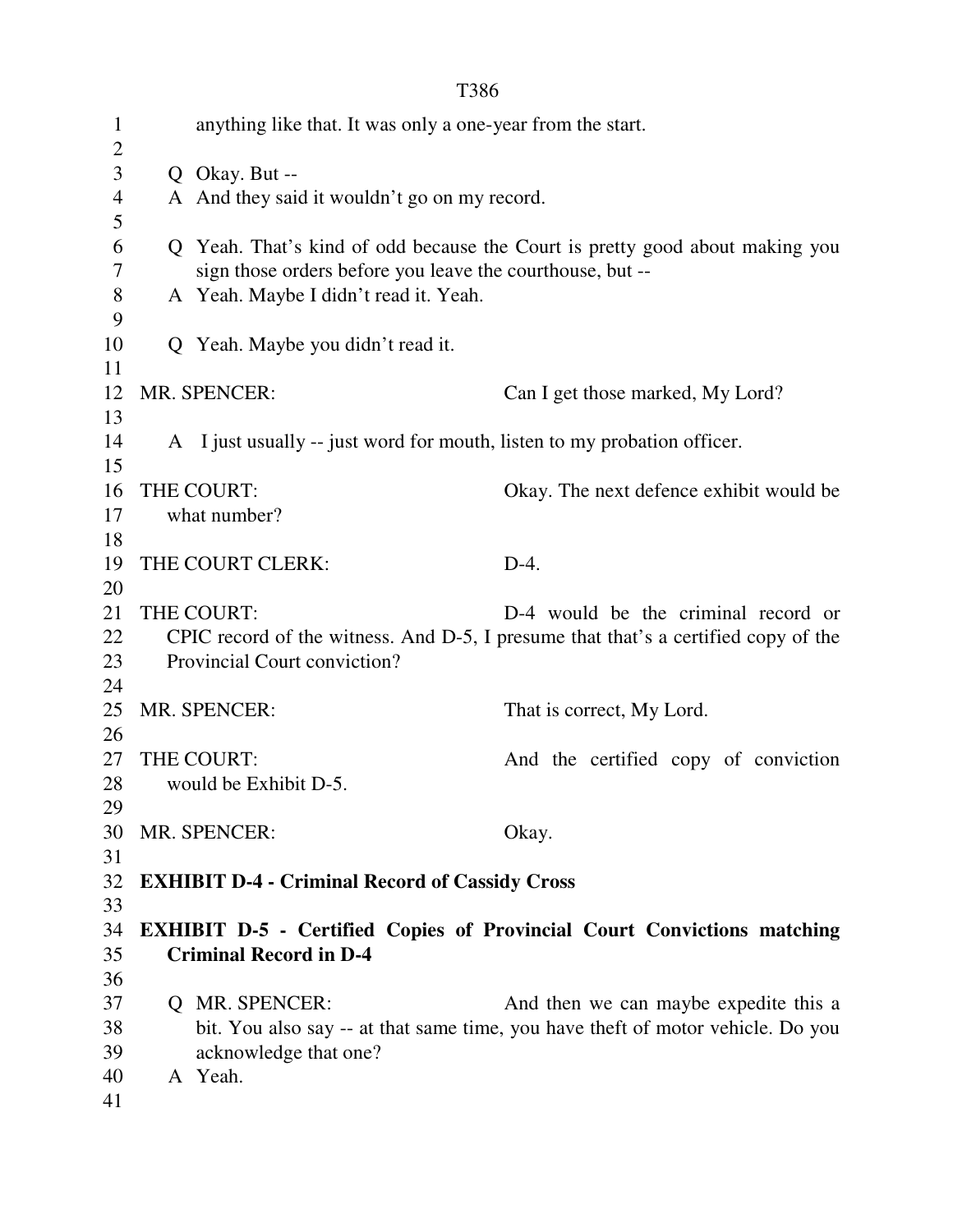| $\mathbf{1}$   |       | Q Mischief under 5,000?                                      |                                                                                    |
|----------------|-------|--------------------------------------------------------------|------------------------------------------------------------------------------------|
| $\overline{2}$ |       | A Yes.                                                       |                                                                                    |
| 3              |       |                                                              |                                                                                    |
| $\overline{4}$ |       | Q Break and enter and commit?                                |                                                                                    |
| 5              |       | A Yes.                                                       |                                                                                    |
| 6              |       |                                                              |                                                                                    |
| 7              |       | Q Theft -- another theft of a motor vehicle?                 |                                                                                    |
| $8\,$          |       | A Yes.                                                       |                                                                                    |
| 9              |       |                                                              |                                                                                    |
| 10             |       | Q Another theft of a motor vehicle?                          |                                                                                    |
| 11             |       | A Yes.                                                       |                                                                                    |
| 12             |       |                                                              |                                                                                    |
| 13             |       |                                                              | Q Okay. And I've got all the certificates -- well, you -- you accept those are all |
| 14             |       | legitimate?                                                  |                                                                                    |
| 15             |       |                                                              |                                                                                    |
| 16             |       | MR. SPENCER:                                                 | My Lord, do you want -- I've got the                                               |
| 17             |       | certificates. I can file them.                               |                                                                                    |
| 18             |       |                                                              |                                                                                    |
| 19             |       | THE COURT:                                                   | It's up -- it's up to you.                                                         |
| 20             |       |                                                              |                                                                                    |
| 21             |       | MR. SPENCER:                                                 | I'll -- I guess I'll file those as a bundle,                                       |
| 22             | yeah. |                                                              |                                                                                    |
| 23             |       |                                                              |                                                                                    |
| 24             |       | A I was just a kid. I still am.                              |                                                                                    |
| 25             |       |                                                              |                                                                                    |
| 26             |       | THE COURT:                                                   | We will make all the certificates of                                               |
| 27             |       | conviction as Exhibit D-5.                                   |                                                                                    |
| 28             |       |                                                              |                                                                                    |
| 29             |       | THE COURT CLERK:                                             | Six. Oh.                                                                           |
| 30             |       |                                                              |                                                                                    |
| 31             |       | THE COURT:                                                   | Or $\Gamma$ m --                                                                   |
| 32             |       |                                                              |                                                                                    |
| 33             |       | THE COURT CLERK:                                             | Or just add --                                                                     |
| 34             |       |                                                              |                                                                                    |
| 35             |       | THE COURT:                                                   | Yes, just add that to D-5.                                                         |
| 36             |       |                                                              |                                                                                    |
| 37             |       | MR. SPENCER:                                                 | That's fine with me, My Lord.                                                      |
| 38             |       |                                                              |                                                                                    |
| 39             |       | THE COURT:                                                   | Because those certificates of certified                                            |
| 40             |       | copies of conviction would match the criminal record in D-4? |                                                                                    |
| 41             |       |                                                              |                                                                                    |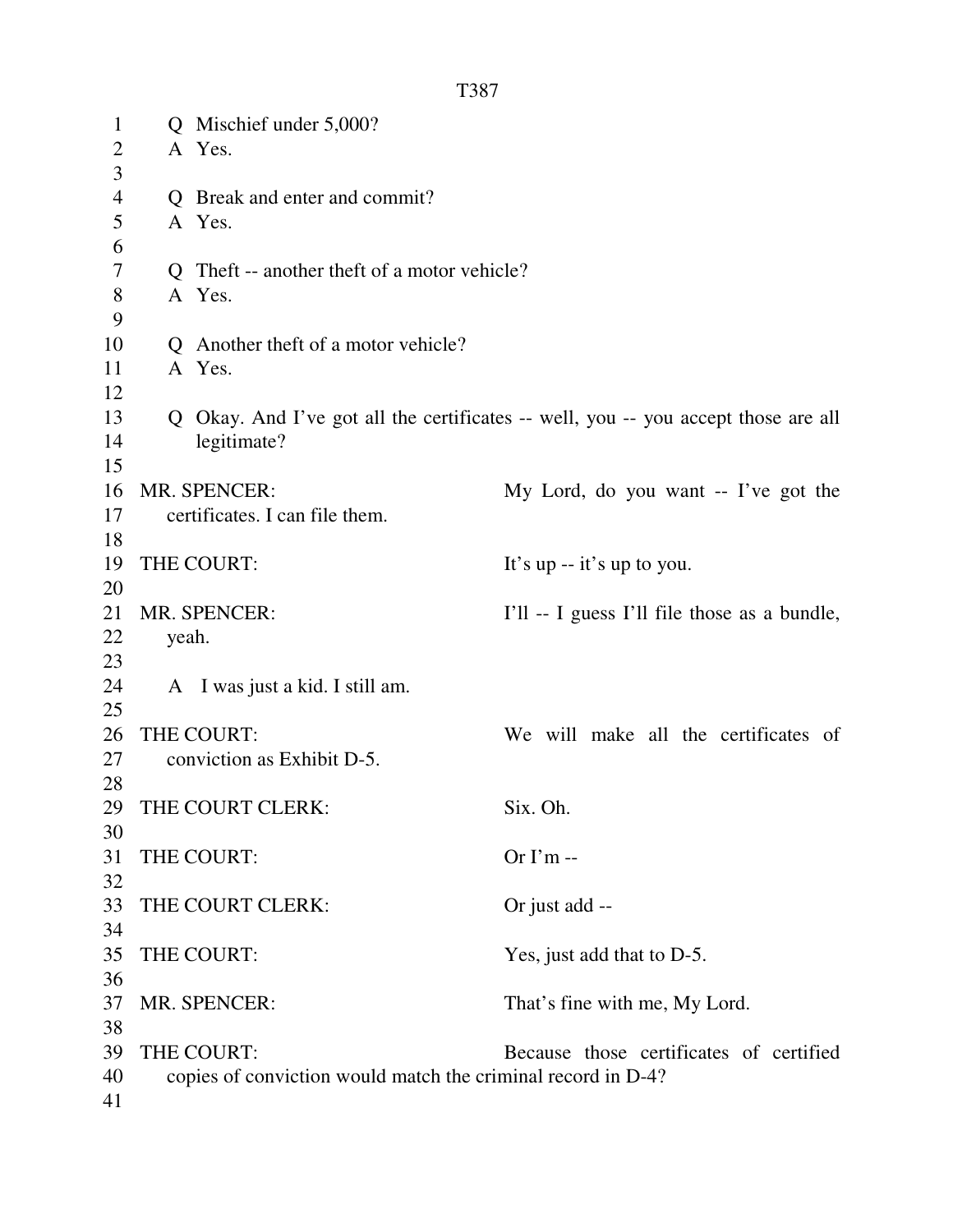| $\mathbf{1}$        | MR. SPENCER:<br>Line by line. Thank you, My Lord.                                    |  |
|---------------------|--------------------------------------------------------------------------------------|--|
| $\overline{2}$<br>3 | Q MR. SPENCER:<br>Okay. Just a couple more. Did you get                              |  |
| $\overline{4}$      | this -- after the crash -- and I guess I'll ask you this. When you pulled into the   |  |
| 5                   | yard and you were looking for help, it was for a flat tire?                          |  |
| 6                   | A Yeah.                                                                              |  |
| 7                   |                                                                                      |  |
| $8\,$               | Q Did you not think it was your lucky day because the first thing you would have     |  |
| 9                   | seen is a Ford Escape?                                                               |  |
| 10                  | A I did not look in the yard before I pulled in.                                     |  |
| 11                  |                                                                                      |  |
| 12                  | Q You drove by the Ford Escape going in?                                             |  |
| 13                  | A I just seen the approach, so I pulled in.                                          |  |
| 14                  |                                                                                      |  |
| 15                  | Q Okay.                                                                              |  |
| 16<br>17            | A I had no intentions of doing anything to that.                                     |  |
| 18                  | Q Right. But if now you're saying instead of stealing in this yard, we're going to   |  |
| 19                  | get help and you're driving down the driveway right here -- do you see where         |  |
| 20                  | $\Gamma$ m --                                                                        |  |
| 21                  | A Yeah.                                                                              |  |
| 22                  |                                                                                      |  |
| 23                  | Q Yeah? The first thing you would come -- have come to is a Ford Escape.             |  |
| 24                  | A Yeah, and I passed it, didn't I?                                                   |  |
| 25                  |                                                                                      |  |
| 26                  | Q Yeah. I think you went right by it?                                                |  |
| 27                  | A I--I didn't -- I didn't park right beside it.                                      |  |
| 28                  |                                                                                      |  |
| 29                  | Q Right. Why wouldn't you have parked right beside it and got the spare tire out     |  |
| 30                  | of it and changed your --                                                            |  |
| 31                  | A Because I wasn't there to steal. I was there to ask for help.                      |  |
| 32<br>33            | Q So you -- you think it was better not to borrow a spare from a match -- from a     |  |
| 34                  | similar vehicle?                                                                     |  |
| 35                  | A Why would I do that? I don't -- I went there not to steal. I went there to ask for |  |
| 36                  | help.                                                                                |  |
| 37                  |                                                                                      |  |
| 38                  | Q Right. But do you think there's any farmer that would be upset if you used the     |  |
| 39                  | spare tire to get home and then brought it back?                                     |  |
| 40                  | A Like I said, I didn't have time to ask for that. Eric jumped out right away.       |  |
| 41                  |                                                                                      |  |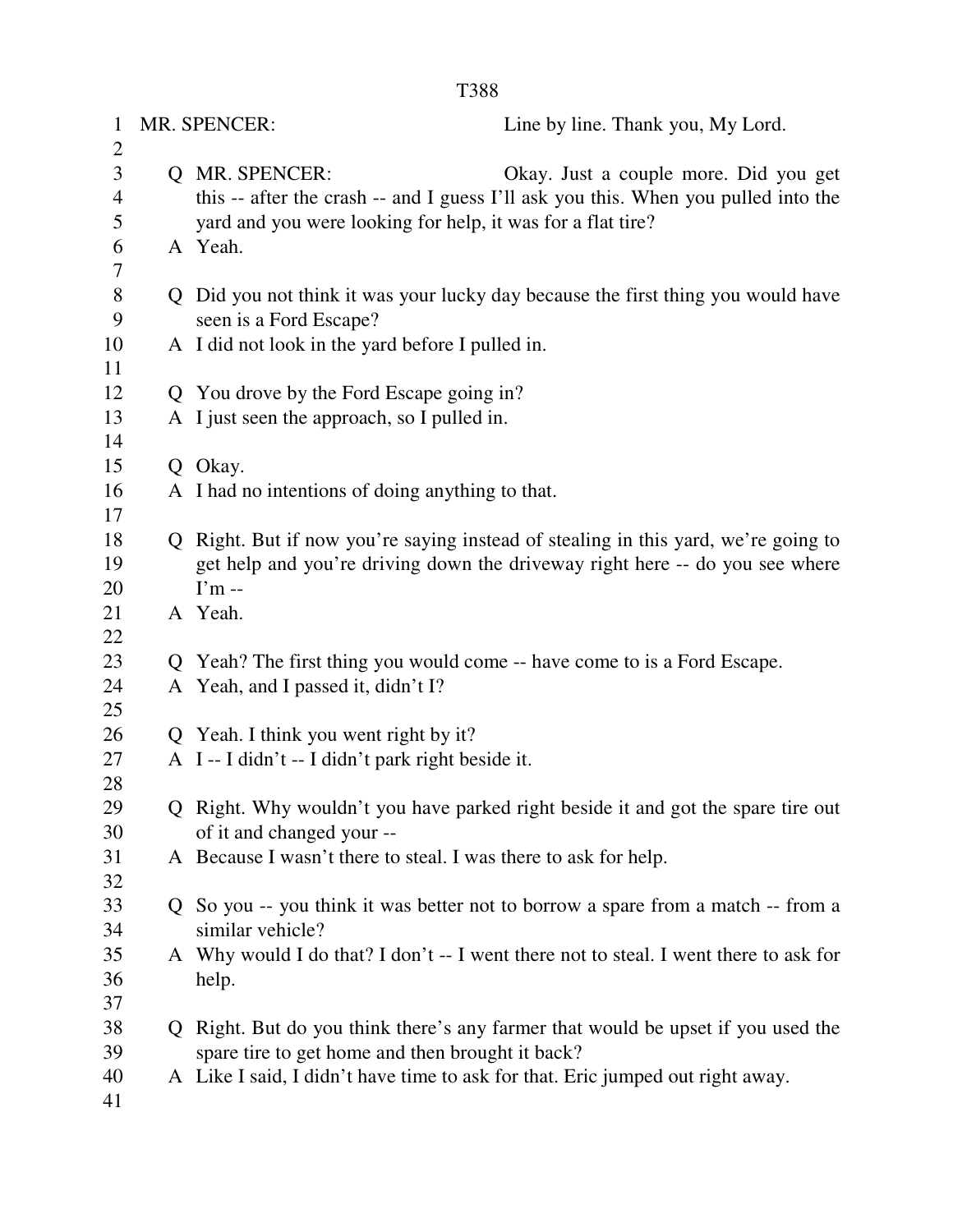| $\mathbf{1}$        | Q Yeah, but you drove right by your -- your -- the --                                    |
|---------------------|------------------------------------------------------------------------------------------|
| $\overline{2}$      | A Why would I--                                                                          |
| 3<br>$\overline{4}$ | Q -- the best thing you could have, you drove right by the spare tire?                   |
| 5                   | A Yeah, but it's theirs. It's not mine. Like, why would I go right to the vehicle        |
| 6                   | and go start looking? I seen those people. I -- I drove right there. I stopped. I        |
| 7                   | tried getting out. And then boom, that's all happened -- and that -- that's when         |
| 8                   | it happened. Eric got out. Our chances of getting help there went down. I                |
| 9                   | couldn't do nothing about it because it was Eric's actions.                              |
| 10                  |                                                                                          |
| 11                  | Q Okay. And -- and I'm having trouble with this -- like, you're willing to               |
| 12                  | vandalize a vehicle on one farm, and then 15 kilometres later, you won't                 |
| 13                  | borrow a spare to get home?                                                              |
| 14                  | A M-hm. I was blacked out, and right when I was doing that, I realized -- I              |
| 15                  | snapped out of it. I snapped out of my blackout, and I realized what I was               |
| 16                  | doing. What I was doing was wrong. So I went back, and I drove -- I drove                |
| 17                  | away. I didn't -- yeah.                                                                  |
| 18                  |                                                                                          |
| 19                  | Q Okay. Did you get the vehicle started after you crashed into the blue Escape?          |
| 20                  | A I couldn't drive. The radiator was messed up, and I couldn't put it in reverse,        |
| 21                  | and --                                                                                   |
| 22                  |                                                                                          |
| 23                  | Q Okay. I -- I know you guys have decided that, but there was actually nothing           |
| 24<br>25            | wrong with the radiator.<br>A No? Well, I tried putting it in reverse. It wouldn't move. |
| 26                  |                                                                                          |
| 27                  | Q Okay.                                                                                  |
| 28                  | A I tried putting it in drive. It wouldn't move.                                         |
| 29                  |                                                                                          |
| 30                  | Q Did you get it started?                                                                |
| 31                  | A It was started -- it was started the whole time. And I -- no, actually, I didn't get   |
| 32                  | it started. It shut off slowly. I tried kept on starting it up. It wouldn't start. I     |
| 33                  | think it -- it might have started up. I'm not too sure, because I remember               |
| 34                  | putting it in reverse and it wouldn't move.                                              |
| 35                  |                                                                                          |
| 36                  | Q Okay. So I'm going to suggest to you that there was the crash, and that you            |
| 37                  | took it out of drive, restarted it, and it ran?                                          |
| 38                  | A I tried starting it. I tried going, still, because I was scared out of my mind. I      |
| 39                  | didn't know what to do. I ran for my life.                                               |
| 40                  |                                                                                          |
| 41                  | Q Why were you running for your life? You just smashed into their vehicle.               |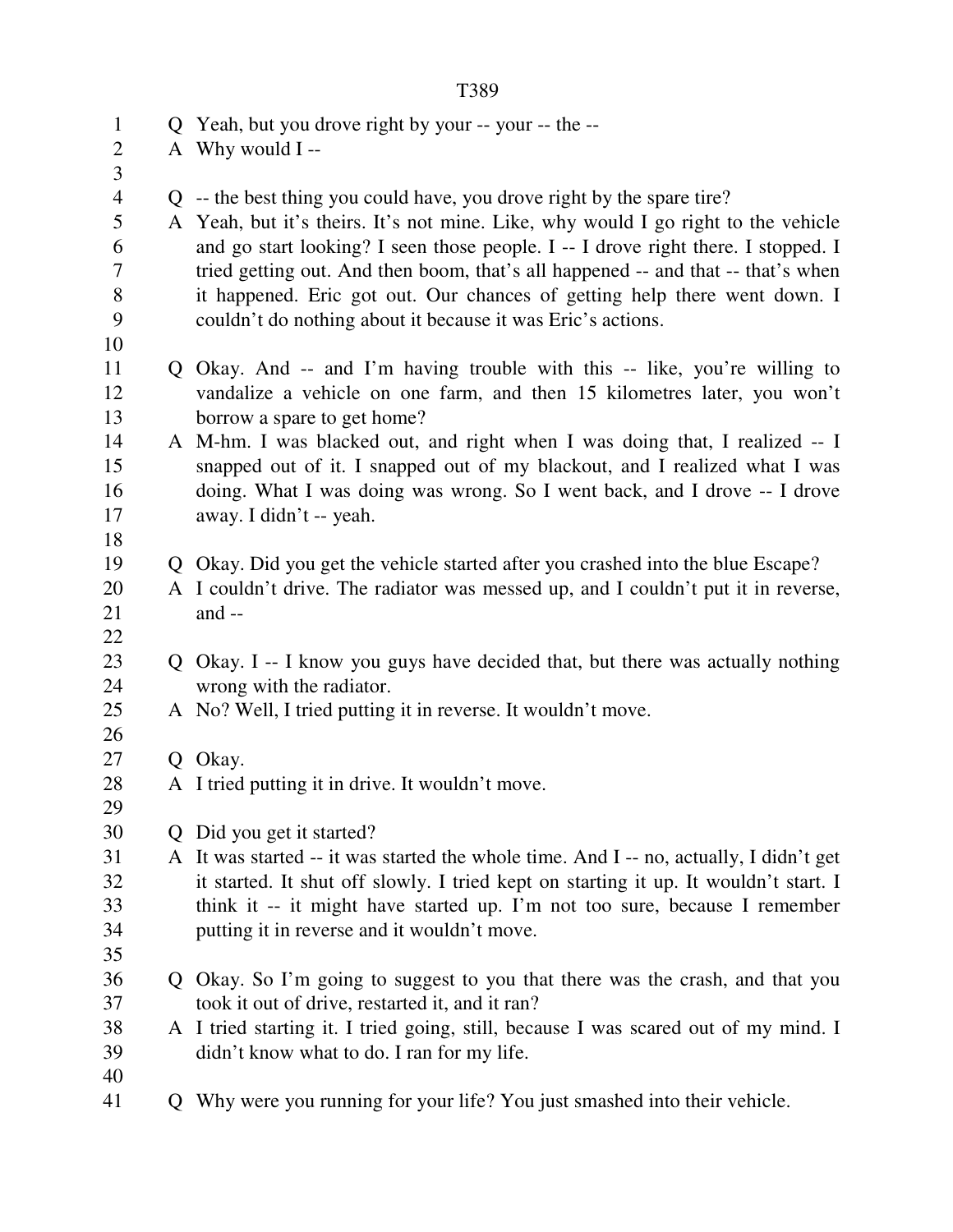| $\mathbf{1}$<br>$\overline{2}$ | A Yeah.                                                                             |  |
|--------------------------------|-------------------------------------------------------------------------------------|--|
| 3                              | Q Why are you running?                                                              |  |
| $\overline{4}$                 | A I just got a hatchet smashed on the window right on my face.                      |  |
| 5                              |                                                                                     |  |
| 6                              | Q Because your buddy was stealing --                                                |  |
| $\tau$                         | A Yeah.                                                                             |  |
| 8                              |                                                                                     |  |
| 9                              | $Q - the quad.$                                                                     |  |
| 10                             | A It wasn't my actions.                                                             |  |
| 11                             |                                                                                     |  |
| 12                             | Q Okay. So is that what you think, is if the -- one of your group is stealing, that |  |
| 13                             | then that's -- that has nothing to do with you?                                     |  |
| 14                             | A Well, it has everything to do with me because I'm the one driving.                |  |
| 15                             |                                                                                     |  |
| 16                             | Q Okay.                                                                             |  |
| 17                             | A And he's the one who made that stupid decision to get out and try to go take      |  |
| 18                             | that quad.                                                                          |  |
| 19                             |                                                                                     |  |
| 20                             | Q Right. But on the other hand, that's what you guys were doing?                    |  |
| 21                             | A Like I said, I was blacked out. I keep on coming out of blackouts. I go into      |  |
| 22                             | blackouts. I come out of them. It happens to everyone.                              |  |
| 23                             |                                                                                     |  |
| 24                             | Q Okay. So do you think you should have been driving?                               |  |
| 25                             | A I shouldn't have.                                                                 |  |
| 26                             |                                                                                     |  |
| 27                             | Q Do you remember going by a busload of Bible camp kids?                            |  |
| 28                             | A I do not.                                                                         |  |
| 29<br>30                       | Q Do you remember going by the Bible camp?                                          |  |
| 31                             | A I do, yeah. Or no, I do not, no.                                                  |  |
| 32                             |                                                                                     |  |
| 33                             | $Q$ No?                                                                             |  |
| 34                             | A I don't remember there being a Bible camp.                                        |  |
| 35                             |                                                                                     |  |
| 36                             | Q Okay.                                                                             |  |
| 37                             | A Yeah.                                                                             |  |
| 38                             |                                                                                     |  |
| 39                             | Q Do you think you were going 80 to 90 kilometres an hour when you went by          |  |
| 40                             | the Bible camp?                                                                     |  |
| 41                             | A I'm not sure.                                                                     |  |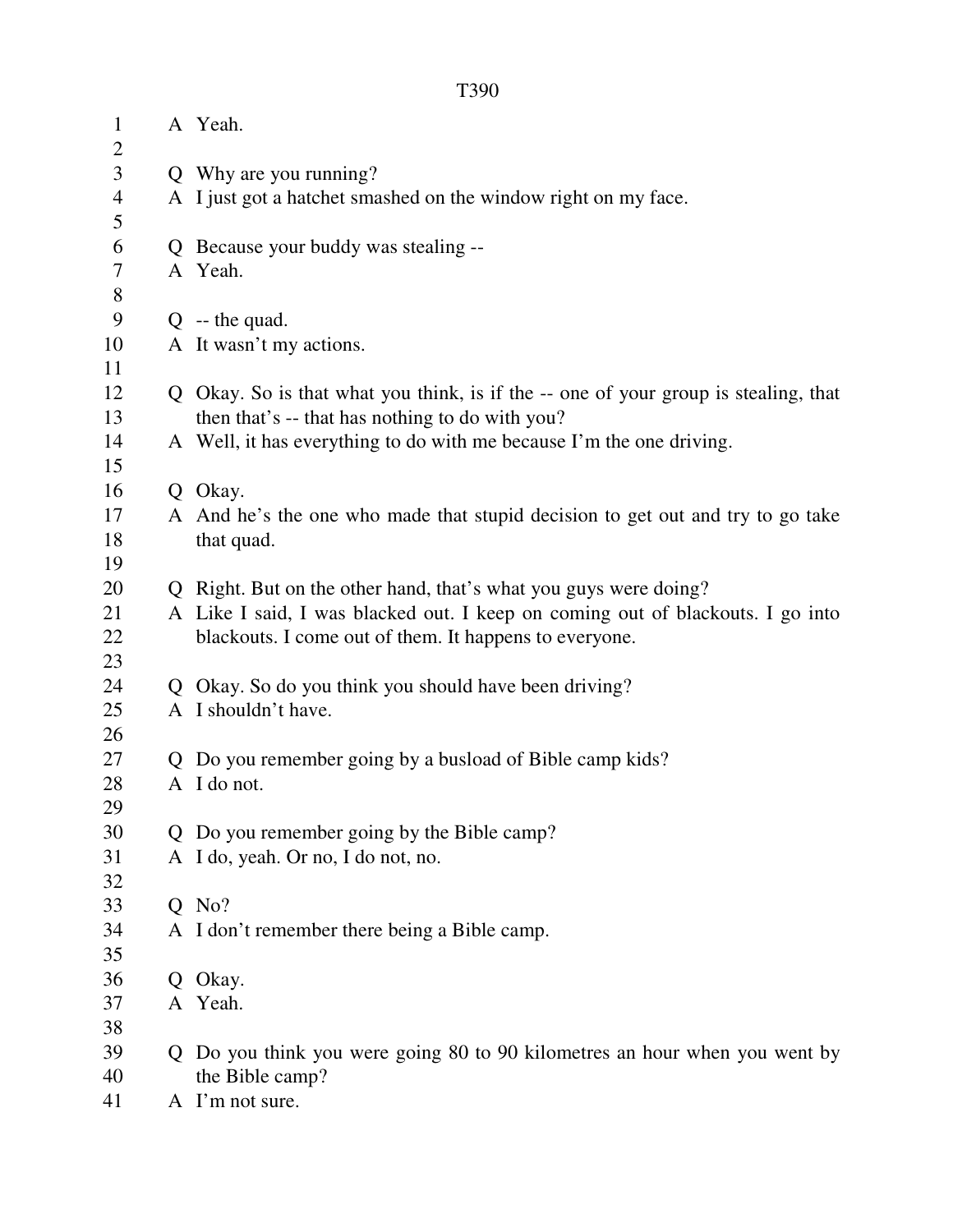1 2 Q Or sorry, not miles an hour. Careful. Kilometres an hour. 3 A I'm not sure. Like I said -- well, I quit drinking after that. I haven't touched a 4 single drop of alcohol. 5 6 MR. SPENCER: Okay. That's all I have. Thank you. 7 8 A Okay. 9 10 THE COURT: Any re-examination, Mr. Burge? 11 12 MR. BROWNE: Nothing, My Lord. Thank you. 13 14 THE COURT: Mr. Cross, you are free to go. Thank you 15 very much for coming to court and providing your testimony. 16 17 A Thank you. I can stand up? 18 19 THE COURT: You can go. 20 21 A Okay. Thank you. 22 23 THE COURT CLERK: Just careful when you go by the --24 (INDISCERNIBLE) -- 25 26 A (INDISCERNIBLE). 27 28 (WITNESS STANDS DOWN) 29 30 THE COURT: Mr. Burge, we have about a half an hour 31 left. 32 33 MR. BURGE: The next witness is Belinda Jackson. 34 35 THE COURT: Okay. Well, we could get started with 36 her. 37 38 MR. BURGE: Yes. 39 40 THE COURT CLERK: How do you take an oath? Will you 41 swear on the Bible or do you wish to affirm?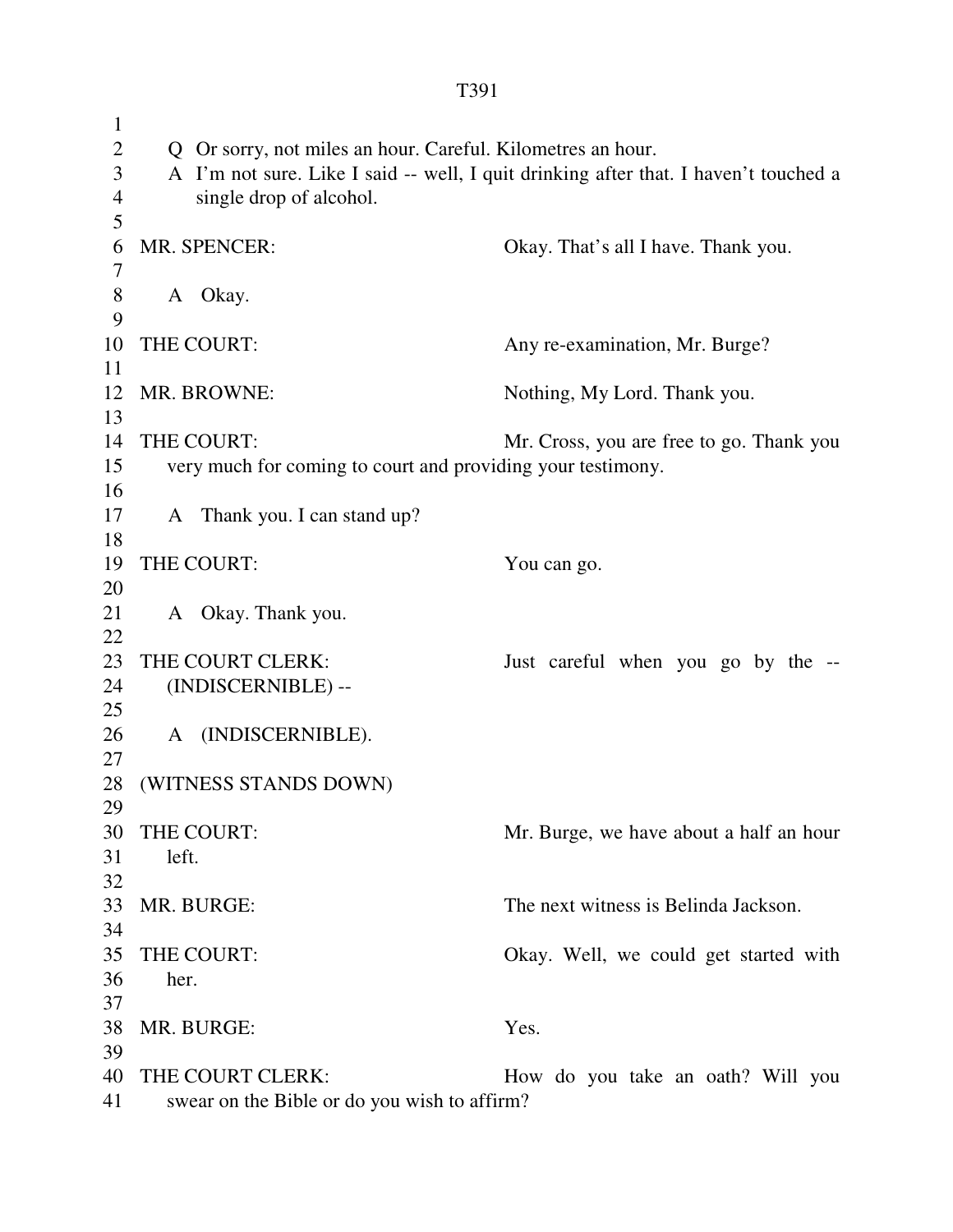| 1              |                                                      |                                                                                      |
|----------------|------------------------------------------------------|--------------------------------------------------------------------------------------|
| $\overline{2}$ | MS. JACKON:                                          | I'll swear on the Bible.                                                             |
| 3              |                                                      |                                                                                      |
| $\overline{4}$ | THE COURT CLERK:                                     | Take the Bible in your right hand. Sorry.                                            |
| 5              | Just turn it the other way. State your full name.    |                                                                                      |
| 6              |                                                      |                                                                                      |
| 7<br>8         | MS. JACKON:                                          | Belinda Jackson.                                                                     |
| 9              | THE COURT CLERK:                                     | Spell your first and last name for the                                               |
| 10             | record.                                              |                                                                                      |
| 11             |                                                      |                                                                                      |
| 12             | MS. JACKON:                                          | B-E-L-I-N-D-A J-A-C-K-S-O-N.                                                         |
| 13             |                                                      |                                                                                      |
| 14             | <b>BELINDA JACKSON, Sworn, Examined by Mr. Burge</b> |                                                                                      |
| 15             |                                                      |                                                                                      |
| 16             | THE COURT CLERK:                                     | (INDISCERNIBLE).                                                                     |
| 17             |                                                      |                                                                                      |
| 18             | A Thank you. Okay.                                   |                                                                                      |
| 19             |                                                      |                                                                                      |
| 20             | THE COURT CLERK:                                     | Just lean forward.                                                                   |
| 21             |                                                      |                                                                                      |
| 22             | A Who is -- who's talking to me? Okay.               |                                                                                      |
| 23             |                                                      |                                                                                      |
| 24             | THE COURT:                                           | Good morning, Ms. Jackson.                                                           |
| 25             |                                                      |                                                                                      |
| 26             | A Good morning.                                      |                                                                                      |
| 27             |                                                      |                                                                                      |
| 28             | THE COURT:                                           | How are you this morning?                                                            |
| 29             |                                                      |                                                                                      |
| 30             | A Could be better.                                   |                                                                                      |
| 31             |                                                      |                                                                                      |
| 32             | THE COURT:                                           | Better?                                                                              |
| 33             |                                                      |                                                                                      |
| 34             | A Yeah, could be better.                             |                                                                                      |
| 35             |                                                      |                                                                                      |
| 36             | THE COURT:                                           | How are you finding the cold? Used to                                                |
| 37             |                                                      | it? Okay. I'm going to ask you. When you give your testimony, you seem like you      |
| 38             |                                                      | are a little soft-spoken, so you are going to have to give your testimony in a nice, |
| 39             | loud voice so that I and the jury can hear you.      |                                                                                      |
| 40             |                                                      |                                                                                      |
| 41             | Yeah.<br>A                                           |                                                                                      |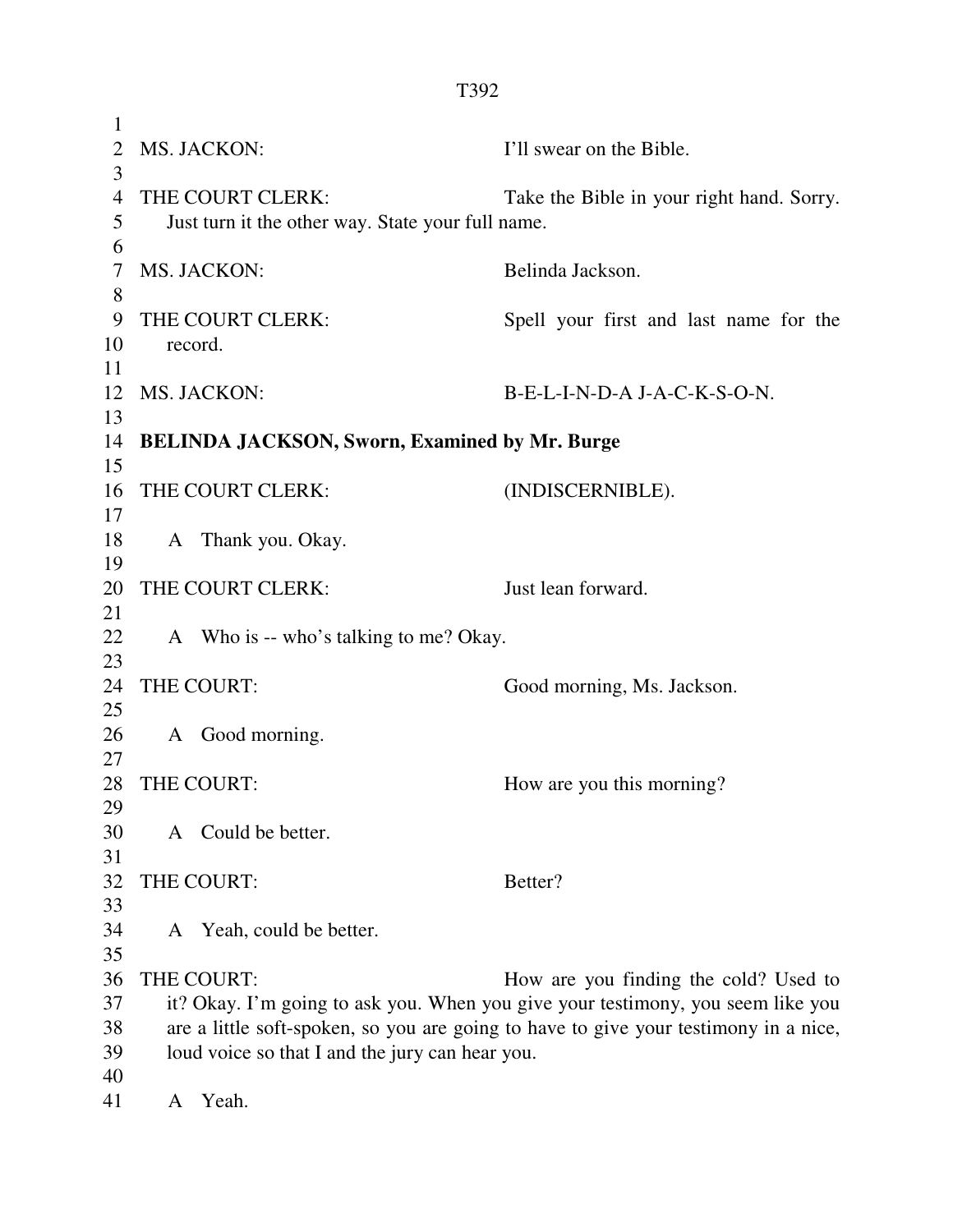1 2 THE COURT: So if you could speak nice and clearly. 3 And if you need a break or anything, you let me know, okay? 4 5 A Yeah. 6 7 THE COURT: Mr. Burge. 8 9 MR. BURGE: Thank you, My Lord. 10 11 Q MR. BURGE: Ms. Jackson, how old are you? 12 A Twenty-four. 13 14 Q I understand you're pursuing a post-secondary education right now? 15 A Yes. 16 17 Q And what are you studying? 18 A Licensed Practical Nurse. 19 20 Q And where is -- and where are you studying? 21 A Norquest College. 22 23 Q And where is that? 24 A Edmonton, Alberta. 25 26 Q Okay. And how long is the program and how far are you into it? 27 A I'm just doing my upgrade and some upgrading right now until April, and then 28 I can fall into my courses. 29 30 Q Okay. I'd like to direct your attention to the summer of 2016. I understand you 31 spent some time that summer in the Red Pheasant area? 32 A Yes. 33 34 Q And at -- I understand you had a -- were involved in a relationship with Eric 35 Meechance? 36 A Yes. 37

- 38 Q Can you tell us how much time you spent in the Red Pheasant area in the 39 summer of 2016?
- 40 A I think I stayed there for, like, prior to the incident, like, two months.
- 41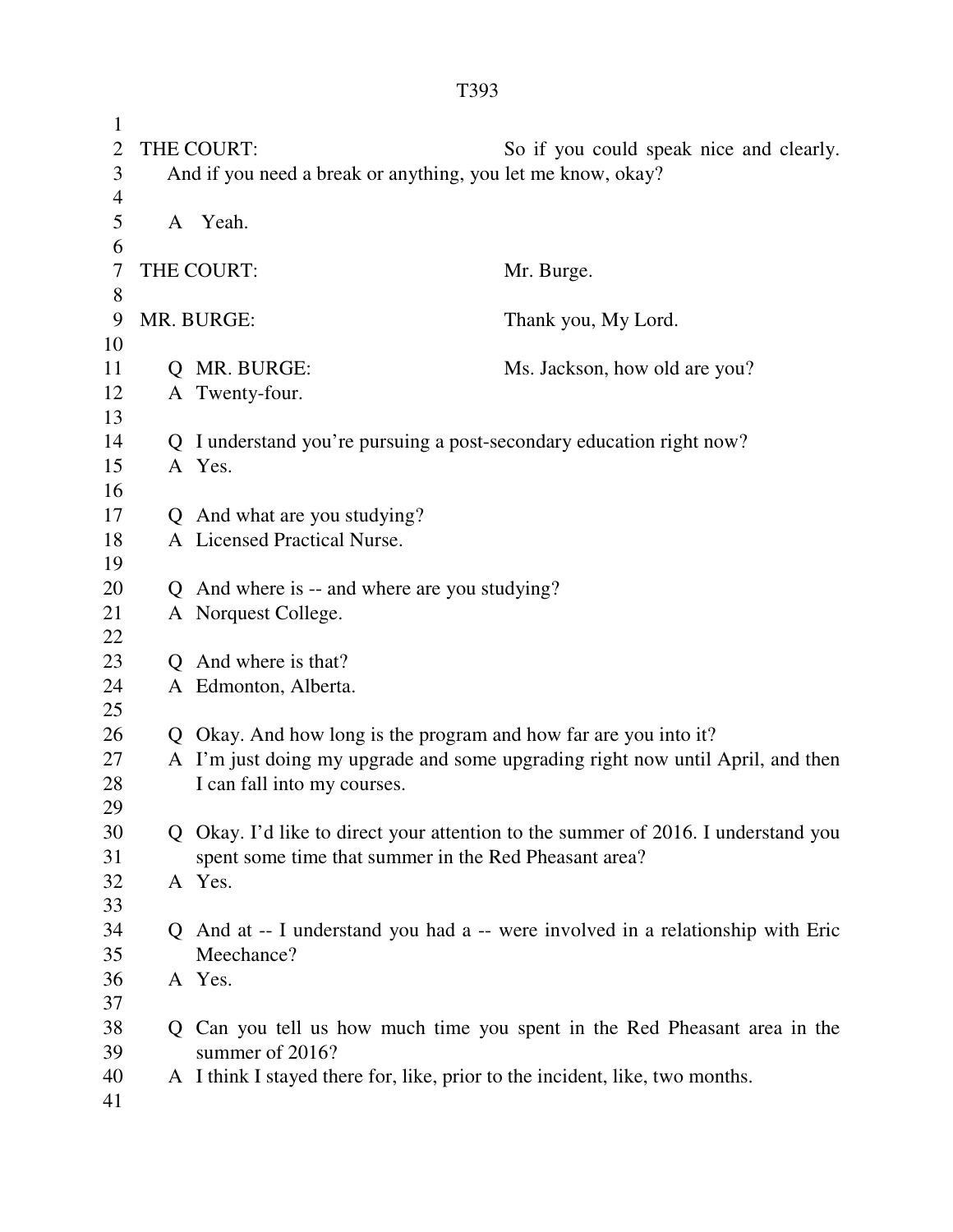| $\mathbf{1}$   |             | Q Okay. And where were you staying?                                               |
|----------------|-------------|-----------------------------------------------------------------------------------|
| $\overline{2}$ |             | A I was staying at Eric's grandma's with him.                                     |
| 3              |             |                                                                                   |
| $\overline{4}$ |             | Q Okay.                                                                           |
| 5              |             | A In Red Pheasant.                                                                |
| 6              |             |                                                                                   |
| 7              |             | Q If I could direct your attention to the 9th day of August, 2016? Do you recall  |
| 8              |             | that day?                                                                         |
| 9              |             | A Yeah.                                                                           |
| 10             |             |                                                                                   |
| 11             |             | Q I understand that at some point, you and Eric met up with another group of      |
| 12             |             | people?                                                                           |
| 13             |             | A Yes.                                                                            |
| 14             |             |                                                                                   |
| 15             |             | Q Is that a "yes"? Could you please tell us where and when and how that           |
| 16             |             | happened?                                                                         |
| 17             |             | A Well, that morning, we -- we -- we didn't have any plans to meet up with them   |
| 18             |             | or anything like that. We just met up with them by coincidence at the band        |
| 19             |             | office in Red Pheasant. And they said they were going to come and see us after    |
| 20             |             | we were done doing what we had to do there. And they ended up just following      |
| 21             |             | us back to the house. We met there. And I wanted to go in and shower and          |
| 22             |             | whatever. I did what I had to do. I came back out, and they wanted to -- like,    |
| 23             |             | they were in a rush to leave. They wanted to leave. So --                         |
| 24             |             |                                                                                   |
| 25             |             | Q Okay.                                                                           |
| 26             |             | A -- we left. And that's -- we ended up in the townsite at somebody's place for a |
| 27             |             | little bit there. And --                                                          |
| 28             |             |                                                                                   |
| 29             |             | Q Can I stop you?                                                                 |
| 30             |             | A Yeah.                                                                           |
| 31             |             |                                                                                   |
| 32             | $\mathbf O$ | You -- you said you went back to Eric's place?                                    |
| 33             |             | A Yeah, we --                                                                     |
| 34             |             |                                                                                   |
| 35             | Q           | And -- and you got ready?                                                         |
| 36             |             | A Yeah.                                                                           |
| 37             |             |                                                                                   |
| 38             | Q           | And then you said they followed you back there? Or they -- they came back         |
| 39             |             | with you?                                                                         |
| 40             |             | A Yeah. They were --                                                              |
| 41             |             |                                                                                   |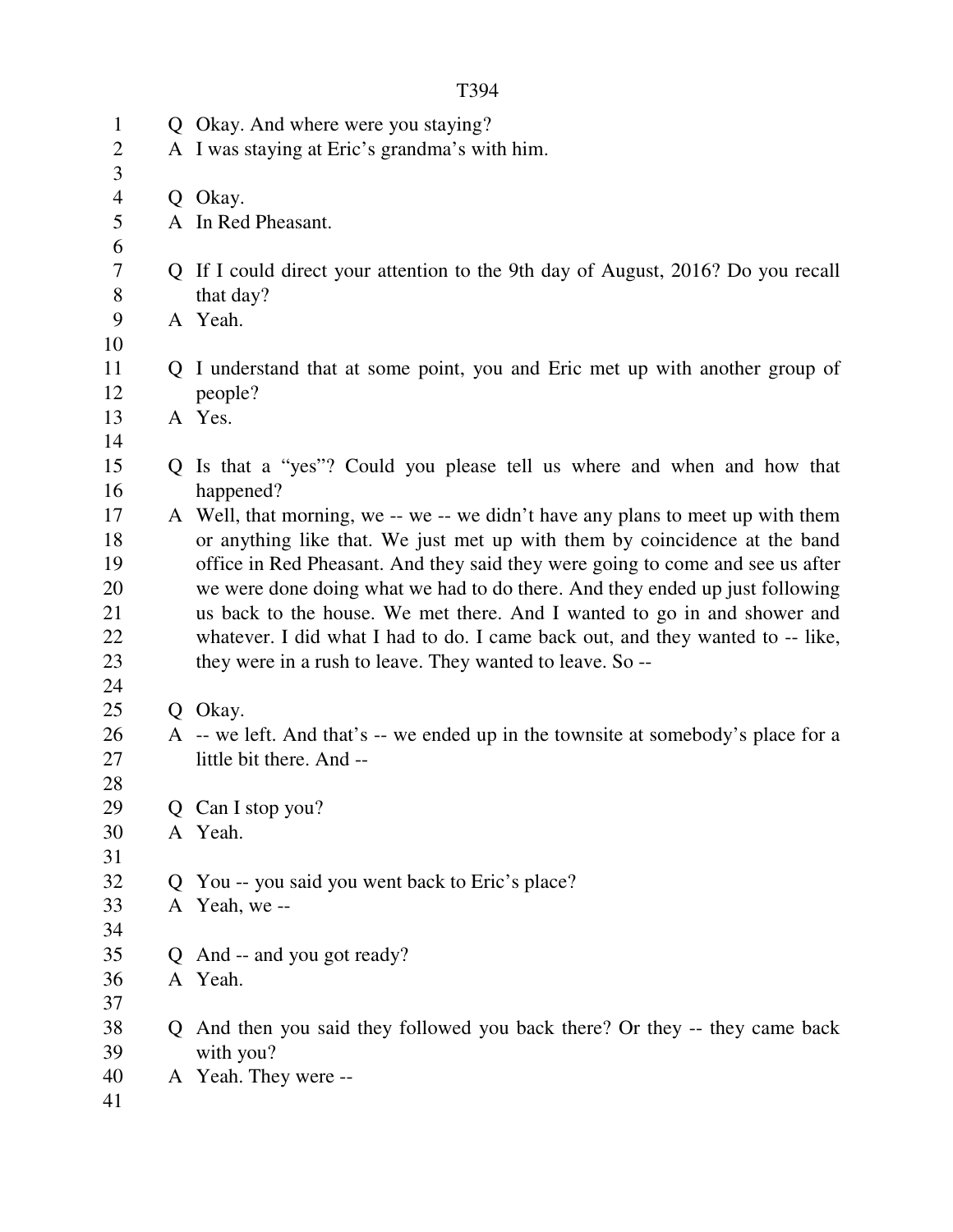| $\mathbf{1}$   |              | Q Okay.                                                                                                                                                   |
|----------------|--------------|-----------------------------------------------------------------------------------------------------------------------------------------------------------|
| $\overline{2}$ |              | A We met up with them.                                                                                                                                    |
| 3              |              |                                                                                                                                                           |
| $\overline{4}$ |              | Q Who is -- who all was present? Who -- what's -- who is in this group of                                                                                 |
| 5              |              | people?                                                                                                                                                   |
| 6              |              | A Like, in what vehicle?                                                                                                                                  |
| 7              |              |                                                                                                                                                           |
| $8\phantom{1}$ |              | Q Okay. Who's in this group of people that ended up at Eric's place as you were                                                                           |
| 9              |              | getting ready?                                                                                                                                            |
| 10             |              | A Cassidy, Kiora, me and Eric.                                                                                                                            |
| 11             |              |                                                                                                                                                           |
| 12             |              | Q Okay. So there's four of you?                                                                                                                           |
| 13             |              | A Yes.                                                                                                                                                    |
| 14             |              |                                                                                                                                                           |
| 15             |              | Q And then you got ready, and you said you went to the townsite?                                                                                          |
| 16             |              | A Yeah.                                                                                                                                                   |
| 17             |              |                                                                                                                                                           |
| 18             | Q            | Okay. Please continue.                                                                                                                                    |
| 19             |              | A Well, before we went to the townsite, we went to this one trailer we tried to go                                                                        |
| 20             |              | to, but there was nobody answering the door. So we went to -- that's where we                                                                             |
| 21             |              | picked up Colten was in the townsite. I don't know whose house it was. We                                                                                 |
| 22             |              | were -- we weren't even there for long. But we ended up leaving because                                                                                   |
| 23<br>24       |              | somebody told us that there was cops on the rez, and -- and -- and, like,<br>drinking and driving, we didn't want to be around there. I didn't want to be |
| 25             |              | around there.                                                                                                                                             |
| 26             |              |                                                                                                                                                           |
| 27             |              | Q Okay. So was there -- you said drinking and driving. Was there drinking and                                                                             |
| 28             |              | driving going on?                                                                                                                                         |
| 29             |              | A Well, the people that picked us up, yeah.                                                                                                               |
| 30             |              |                                                                                                                                                           |
| 31             |              | Q Okay.                                                                                                                                                   |
| 32             |              | A Because we dropped off our vehicle at Eric's.                                                                                                           |
| 33             |              |                                                                                                                                                           |
| 34             | $\mathbf{O}$ | Pardon me?                                                                                                                                                |
| 35             |              | A We dropped off our vehicle off at Eric's, and we jumped in the vehicle with                                                                             |
| 36             |              | Kiora and Cassidy.                                                                                                                                        |
| 37             |              |                                                                                                                                                           |
| 38             |              | Q Okay. And who was driving that vehicle?                                                                                                                 |
| 39             |              | A Cassidy.                                                                                                                                                |
| 40             |              |                                                                                                                                                           |
| 41             |              | Q Okay. And had either Cassidy or Kiora been drinking?                                                                                                    |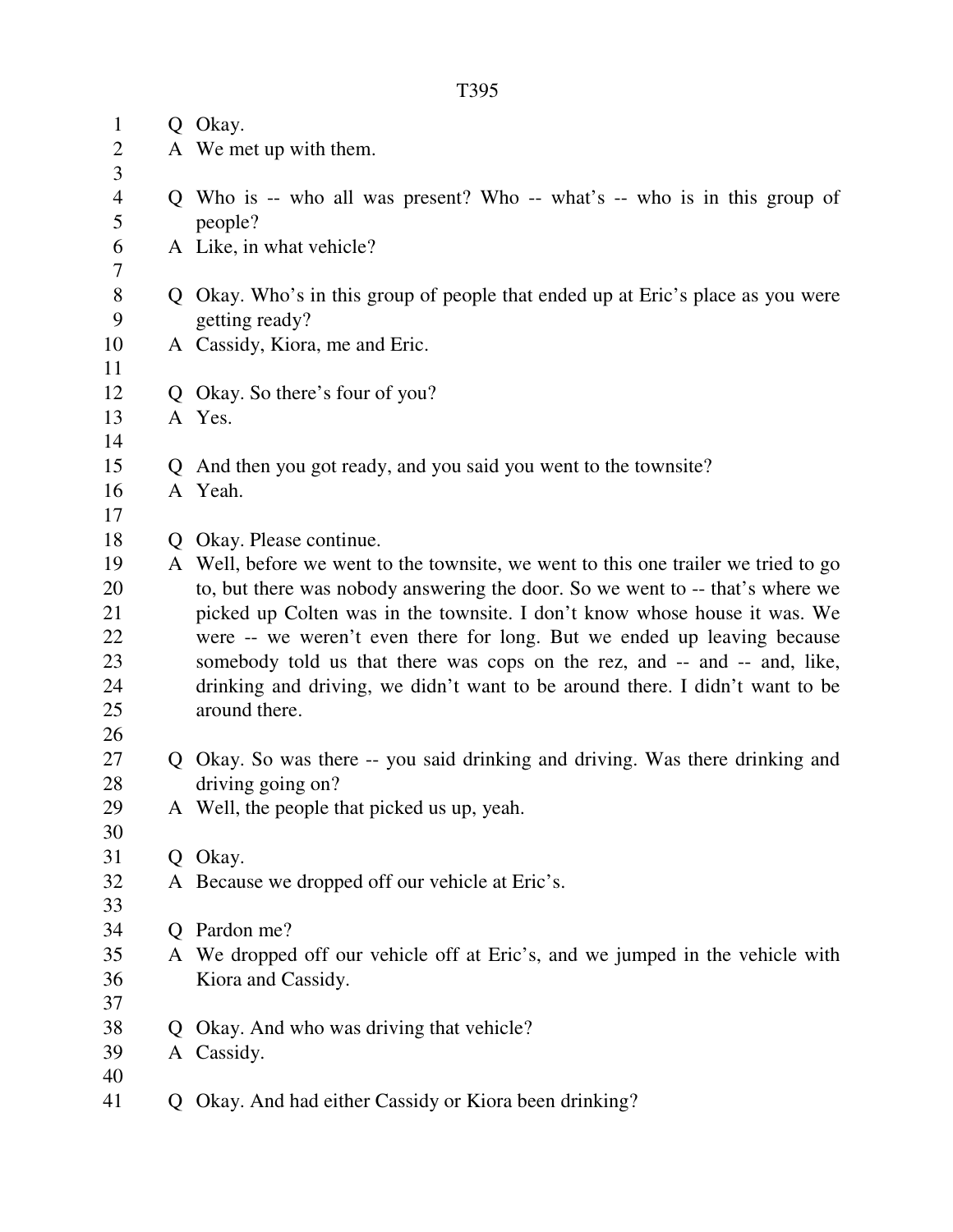|--|

| $\mathbf{1}$                     |              | A Yes.                                                                             |
|----------------------------------|--------------|------------------------------------------------------------------------------------|
| $\overline{2}$<br>$\mathfrak{Z}$ |              |                                                                                    |
|                                  |              | Q And you could tell that?                                                         |
| $\overline{4}$<br>5              |              | A Yeah.                                                                            |
| 6                                |              | Q How did they appear to you when they picked you up?                              |
| 7                                |              | A Well, he was driving kind of, like, reckless and everything, so I imagine he was |
| 8                                |              | drunk.                                                                             |
| 9                                |              |                                                                                    |
| 10                               |              | Q Okay.                                                                            |
| 11                               |              | A And so was she because --                                                        |
| 12                               |              |                                                                                    |
| 13                               |              | Q How -- how about Kiora?                                                          |
| 14                               |              | A She was -- she was drunk, too.                                                   |
| 15                               |              |                                                                                    |
| 16                               |              | Q Okay. So you said you went to the townsite. Then you picked up Colten?           |
| 17                               |              | A Yes.                                                                             |
| 18                               |              |                                                                                    |
| 19                               |              | Q Did you know Colten at that time?                                                |
| 20                               |              | A No.                                                                              |
| 21                               |              |                                                                                    |
| 22                               | Q            | Had you ever met him before?                                                       |
| 23                               |              | A No.                                                                              |
| 24                               |              |                                                                                    |
| 25                               | $\mathbf{O}$ | Did you even know his name that morning?                                           |
| 26                               |              | A Well, she introduced me to him, yeah.                                            |
| 27                               |              |                                                                                    |
| 28                               |              | Q Okay. And at some point, you said you heard that there were cops around?         |
| 29                               |              | A Yeah.                                                                            |
| 30                               |              |                                                                                    |
| 31                               |              | Q And where was -- where were you when you heard that?                             |
| 32                               |              | A We were sitting inside the vehicle. Nobody got out of the vehicle.               |
| 33                               |              |                                                                                    |
| 34                               |              | Q Okay. Where was the vehicle?                                                     |
| 35                               |              | A Parked in front.                                                                 |
| 36                               |              |                                                                                    |
| 37                               |              | $Q$ Of?                                                                            |
| 38                               |              | A That -- that house we were at. It was, like, a trailer --                        |
| 39                               |              |                                                                                    |
| 40                               |              | Q Okay.                                                                            |
| 41                               |              | $A - in the townsite.$                                                             |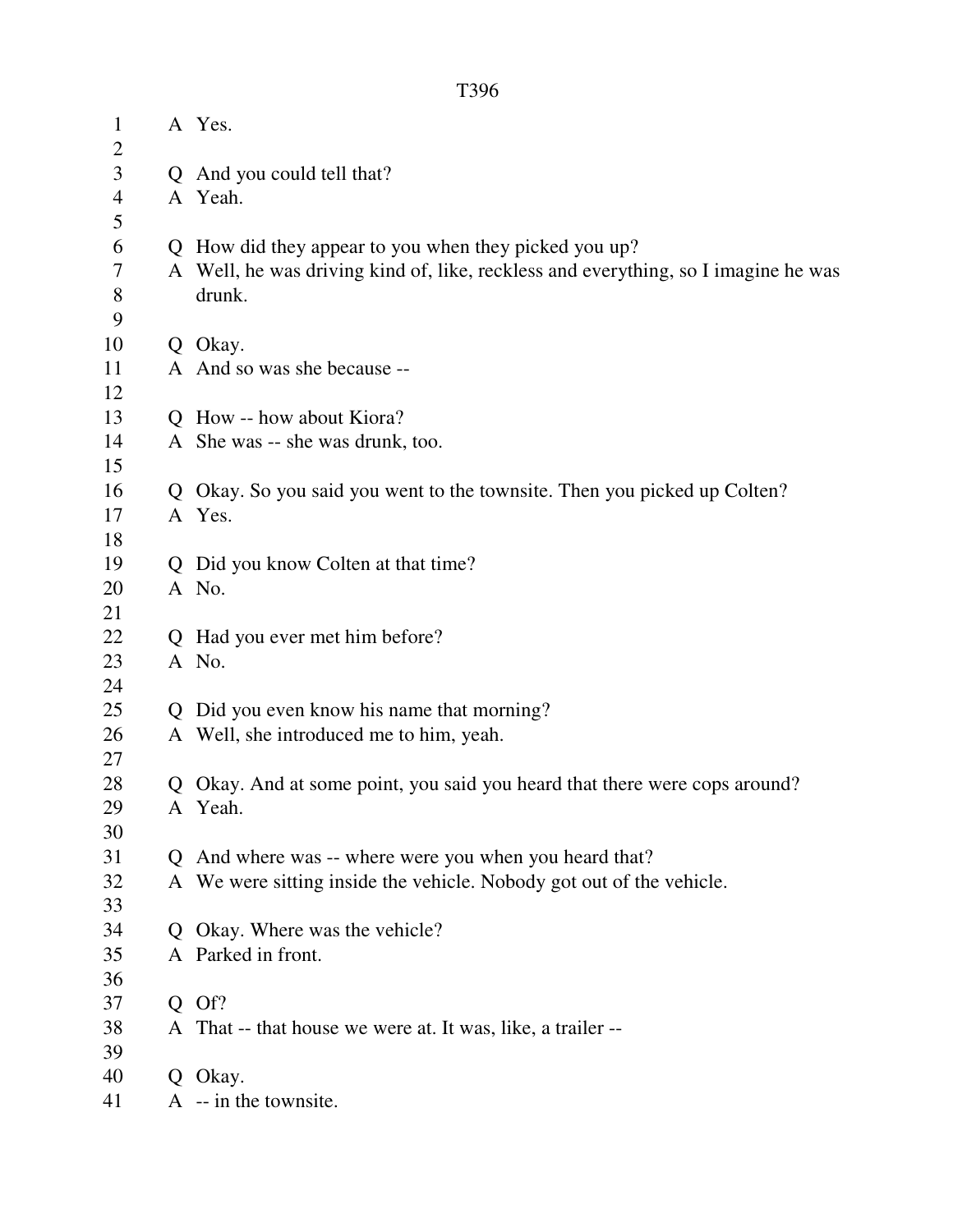| $\mathbf{1}$   |                                                                                    |
|----------------|------------------------------------------------------------------------------------|
| $\mathbf{2}$   | Q And is this where you met up with Colten?                                        |
| 3              | A Yes.                                                                             |
| $\overline{4}$ |                                                                                    |
| 5              | Q Okay. At the trailer?                                                            |
| 6              | A Yes.                                                                             |
| 7              |                                                                                    |
| $8\,$          | Q Okay. And so what happened from there? Where did they go from there?             |
| 9              | A We went to his grandma's house. It was not far from Eric's. We went there for    |
| 10             | a bit. We drank there -- well, we didn't start -- they were -- they were drinking, |
| 11             | but I didn't start drinking until afterwards. We got there, and we knew we         |
| 12             | weren't wanted there, so we left.                                                  |
| 13             |                                                                                    |
| 14             | Q Okay. How long were you there before you left?                                   |
| 15             | A I would say no longer than an hour.                                              |
| 16             |                                                                                    |
| 17             | Q And so by the time you left this place, had you started to drink?                |
| 18             | A Can you repeat that question?                                                    |
| 19             |                                                                                    |
| 20             | Q You were at this place for an hour?                                              |
| 21             | A Yeah.                                                                            |
| 22             |                                                                                    |
| 23             | Q And then you left. In that time, had you had anything to drink?                  |
| 24             | A No. No.                                                                          |
| 25             |                                                                                    |
| 26             | Q So after an hour, you left, and where did you go?                                |
| 27             | A I believe it was Maymont.                                                        |
| 28             |                                                                                    |
| 29             | Q And what was the purpose of going to Maymont?                                    |
| 30             | A We were trying to go to a lake, but we ended up at a river.                      |
| 31             |                                                                                    |
| 32             | Q Okay. And had you ever been -- ever been to this place before?                   |
| 33             | A No.                                                                              |
| 34             |                                                                                    |
| 35             | Q Did you know it was a river you were going to?                                   |
| 36             | A No.                                                                              |
| 37             |                                                                                    |
| 38             | Q Did you -- were you prepared to go swimming?                                     |
| 39             | A Yeah, because we ended up stopping at Kiora's place for some swimming            |
| 40             | trunks.                                                                            |
| 41             |                                                                                    |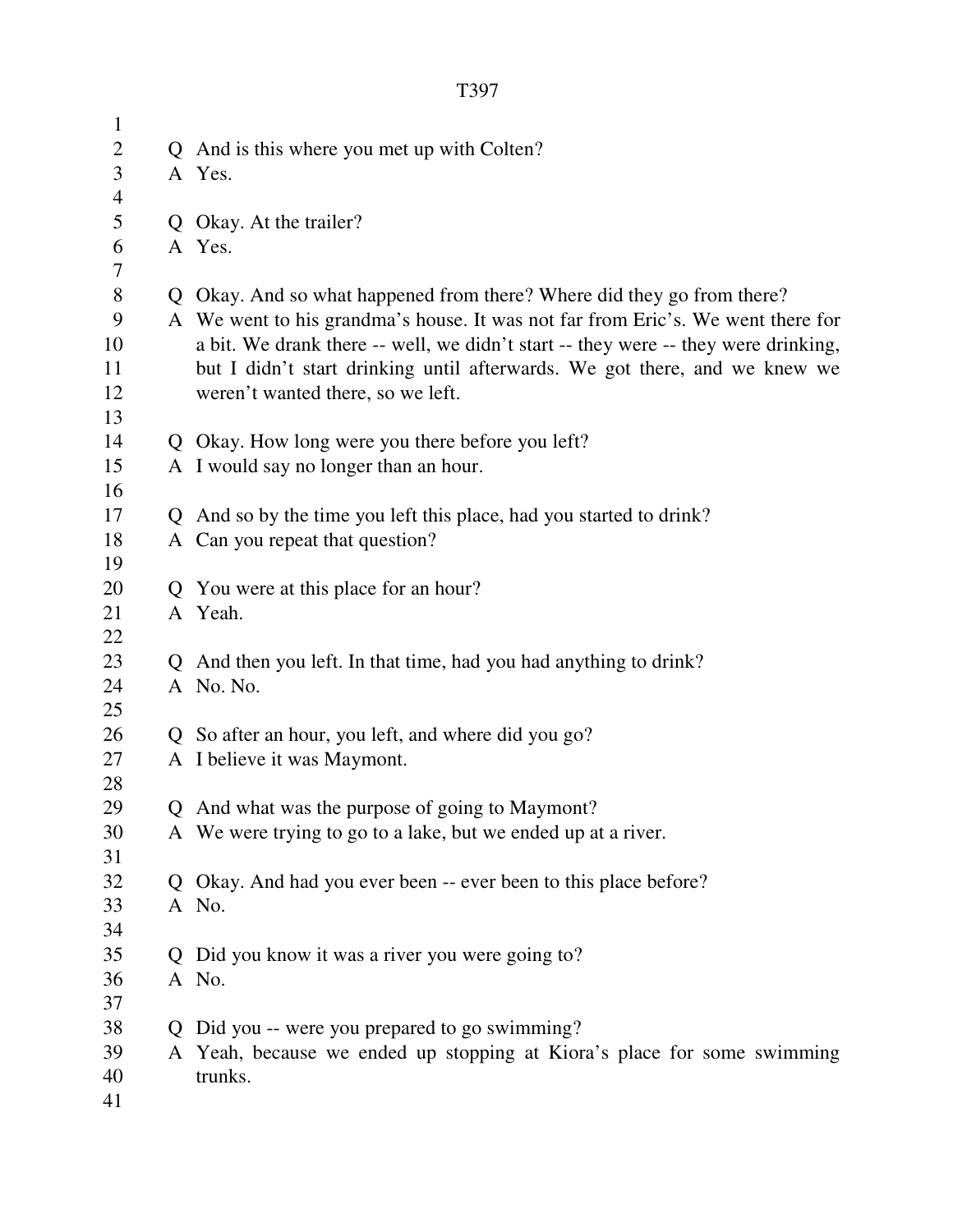| $\mathbf{1}$   |               | Q Okay. And then you -- did you then go to Maymont? Is that a "yes"?              |
|----------------|---------------|-----------------------------------------------------------------------------------|
| $\overline{c}$ |               | A Yes.                                                                            |
| 3              |               |                                                                                   |
| $\overline{4}$ |               | Q At some point did you start to drink?                                           |
| 5              |               | A Yes.                                                                            |
| 6              |               |                                                                                   |
| $\tau$         |               | Q When was that?                                                                  |
| $8\,$          |               | A As we were leaving to -- leaving the reserve.                                   |
| 9<br>10        |               | Q To go to Maymont?                                                               |
| 11             |               | A Yeah.                                                                           |
| 12             |               |                                                                                   |
| 13             |               | Q Okay. And what were you drinking?                                               |
| 14             |               | A Vodka and some rum, I believe it was.                                           |
| 15             |               |                                                                                   |
| 16             |               | Q And were you drinking out of the bottle or out of glasses?                      |
| 17             |               | A It was out of the bottle.                                                       |
| 18             |               |                                                                                   |
| 19             |               | Q And do you remember how big the bottles were? Say -- let's start with the       |
| 20             |               | vodka.                                                                            |
| 21             |               | A The vodka was a two-six, and the -- the other rum was, like, I don't know. Like |
| 22             |               | a 40 or something. Maybe bigger. I think it was bigger than that.                 |
| 23             |               |                                                                                   |
| 24             | $\mathcal{O}$ | Bigger than a 40?                                                                 |
| 25             |               | A Yeah.                                                                           |
| 26             |               |                                                                                   |
| 27             |               | Q Okay. And when you went to Maymont, whose vehicle were you in?                  |
| 28             |               | A Kiora's.                                                                        |
| 29             |               |                                                                                   |
| 30             | Q             | Who was driving?                                                                  |
| 31             |               | A Cassidy.                                                                        |
| 32             |               |                                                                                   |
| 33             |               | Do you recall where people were located in the vehicle?                           |
| 34             |               | A Yeah.                                                                           |
| 35             |               |                                                                                   |
| 36             |               | Okay. Tell us that, please.                                                       |
| 37             |               | A Cassidy was the driver. Kiora was the passenger when she -- when they picked    |
| 38             |               | us up. And Eric -- I was in the middle. I was in the middle, like, pretty much    |
| 39             |               | the entire time.                                                                  |
| 40             |               |                                                                                   |
| 41             | Q.            | Okay.                                                                             |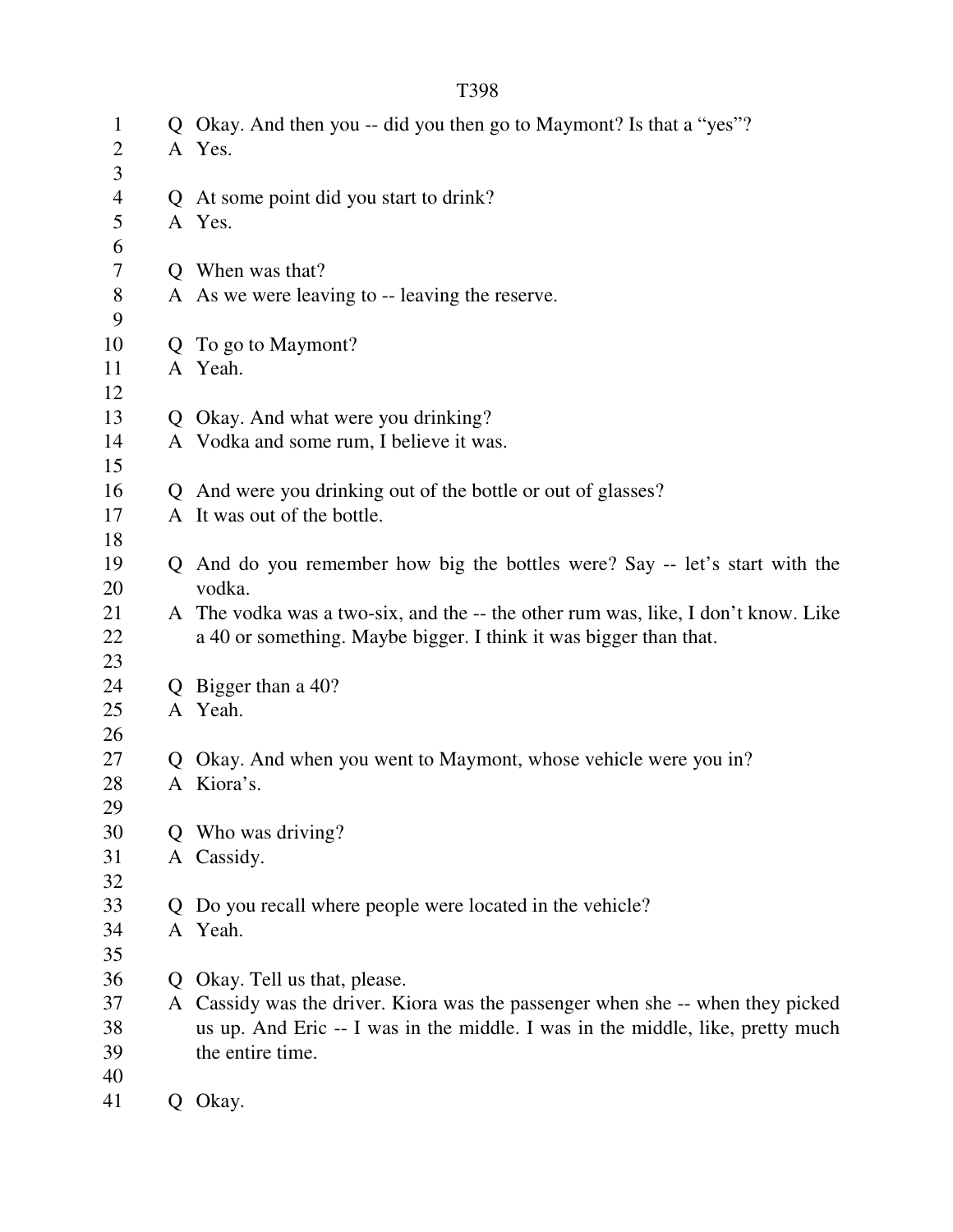| $\mathbf{1}$<br>$\overline{2}$ | A And at some point, like, Kiora was in the back with me and Eric was in the<br>back with me.       |
|--------------------------------|-----------------------------------------------------------------------------------------------------|
| 3                              |                                                                                                     |
| $\overline{4}$<br>5            | Q So as you were -- as you were leaving the reserve to go to Maymont, was<br>Colten in the vehicle? |
| 6                              | A Yeah.                                                                                             |
| $\overline{7}$                 |                                                                                                     |
| $8\,$                          | Q Where was he?                                                                                     |
| 9                              | A He was behind Kiora, like, on the passenger's side.                                               |
| 10                             |                                                                                                     |
| 11                             | Q Okay.                                                                                             |
| 12                             | A Yeah.                                                                                             |
| 13                             |                                                                                                     |
| 14                             | Q Do you have any memory of how long it takes to get to Maymont from the                            |
| 15                             | reserve?                                                                                            |
| 16                             | A No, I don't know.                                                                                 |
| 17                             |                                                                                                     |
| 18                             | Q Would it be more or less than an hour?                                                            |
| 19                             | A I would say less --                                                                               |
| 20                             |                                                                                                     |
| 21                             | Q Okay. More or less than half an hour?                                                             |
| 22                             | A -- than an hour. Less than -- I don't know. Like, maybe 30 minutes, 40                            |
| 23                             | minutes.                                                                                            |
| 24                             |                                                                                                     |
| 25                             | Q Okay.                                                                                             |
| 26                             | A I'm not sure.                                                                                     |
| 27                             |                                                                                                     |
| 28                             | Q By the time you got to the river, how were you feeling?                                           |
| 29                             | A I was starting to feel -- because I haven't ate that day, I was starting to feel                  |
| 30                             | pretty drunk at that time. Well, like, I was --                                                     |
| 31                             |                                                                                                     |
| 32                             | Q And you said you were drinking vodka and --                                                       |
| 33                             | A Yeah.                                                                                             |
| 34                             |                                                                                                     |
| 35                             | $Q$ -- rum?                                                                                         |
| 36                             | A Yeah.                                                                                             |
| 37                             |                                                                                                     |
| 38                             | Q And do you have any idea -- can you measure how much you were drinking?                           |
| 39                             | Or how -- how do you tell how much you had to drink when you're drinking                            |
| 40                             | out of the bottle?                                                                                  |
| 41                             | A No, you can't, I guess. I can't answer that, no. I don't know.                                    |
|                                |                                                                                                     |